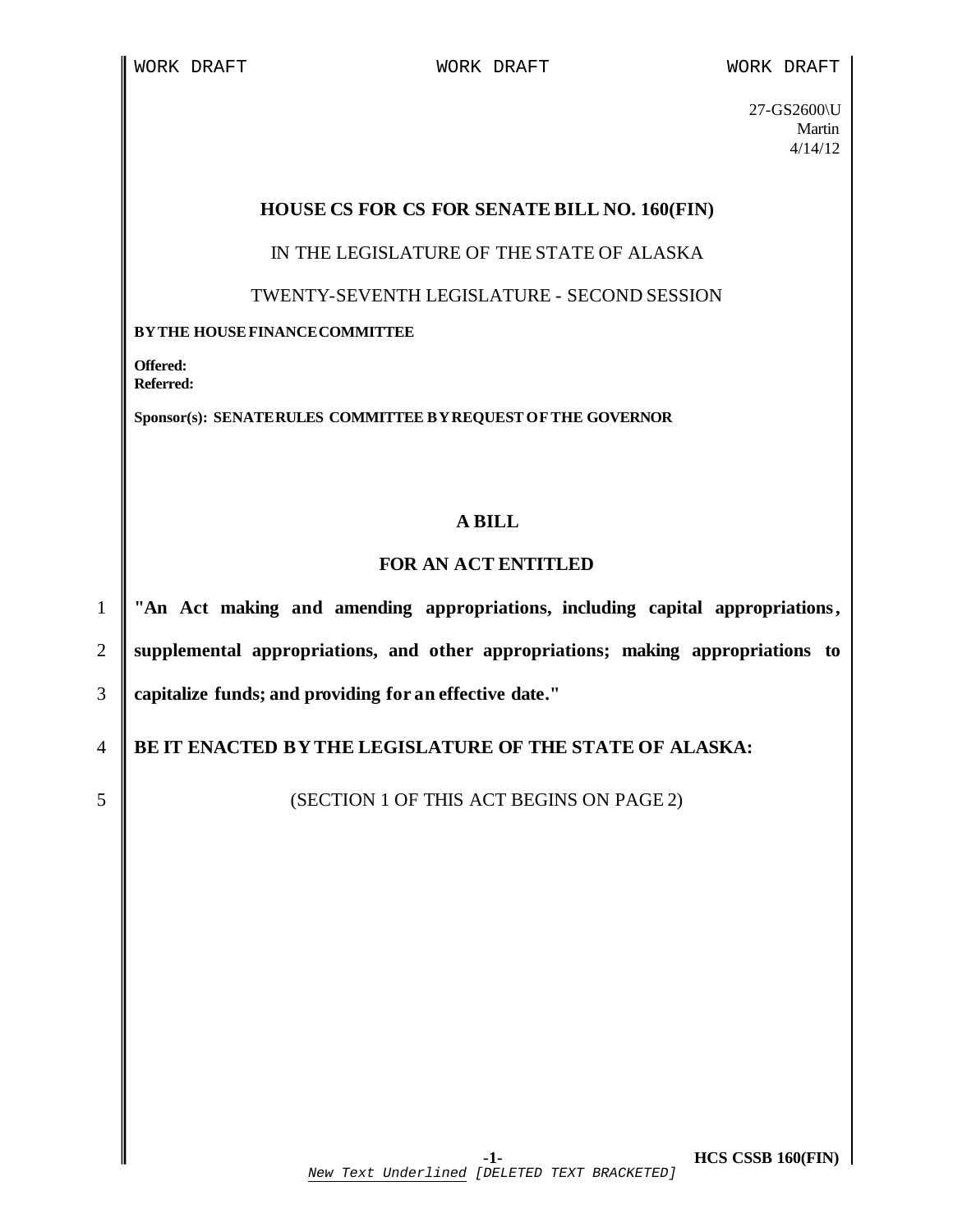**\* Section 1.** The following appropriation items are for capital projects and grants from the general fund or other funds as set out in section 2 of this Act by funding source to the agencies named for the purposes expressed and lapse under AS 37.25.020, unless otherwise noted.

| 5  |                                | Appropriation                            | General   | Other |
|----|--------------------------------|------------------------------------------|-----------|-------|
| 6  |                                | Allocations<br>Items                     | Funds     | Funds |
| 7  | * * * * *                      |                                          | * * * * * |       |
| 8  |                                | ***** Department of Administration ***** |           |       |
| 9  | * * * * *                      |                                          | * * * * * |       |
| 10 | Alaska Geologic Materials      | 4,000,000                                | 4,000,000 |       |
| 11 | <b>Center Replacement</b>      |                                          |           |       |
| 12 | Facility (HD 1-40)             |                                          |           |       |
| 13 | Alaska Land Mobile Radio       | 3,500,000                                | 3,500,000 |       |
| 14 | Software Emergency             |                                          |           |       |
| 15 | <b>Response Communication</b>  |                                          |           |       |
| 16 | <b>Security Upgrades (HD</b>   |                                          |           |       |
| 17 | $1-40$                         |                                          |           |       |
| 18 | Division of Motor Vehicles     | 550,000                                  | 550,000   |       |
| 19 | - Driver Knowledge Testing     |                                          |           |       |
| 20 | System $(HD 1-40)$             |                                          |           |       |
| 21 | Douglas Island Building        | 9,200,000                                | 9,200,000 |       |
| 22 | Renovation Phase 1 of 3        |                                          |           |       |
| 23 | $(HD 3-4)$                     |                                          |           |       |
| 24 | <b>Enterprise Technology</b>   | 1,500,000                                | 1,500,000 |       |
| 25 | System Bandwidth               |                                          |           |       |
| 26 | <b>Improvement Project for</b> |                                          |           |       |
| 27 | Rural Sites (HD 1-40)          |                                          |           |       |
| 28 | <b>Enterprise Technology</b>   | 800,000                                  | 800,000   |       |
| 29 | System Bandwidth               |                                          |           |       |
| 30 | Monitoring Toolset (HD         |                                          |           |       |
| 31 | $1-40$                         |                                          |           |       |

**HCS CSSB 160(FIN), Sec. 1**

**-2-**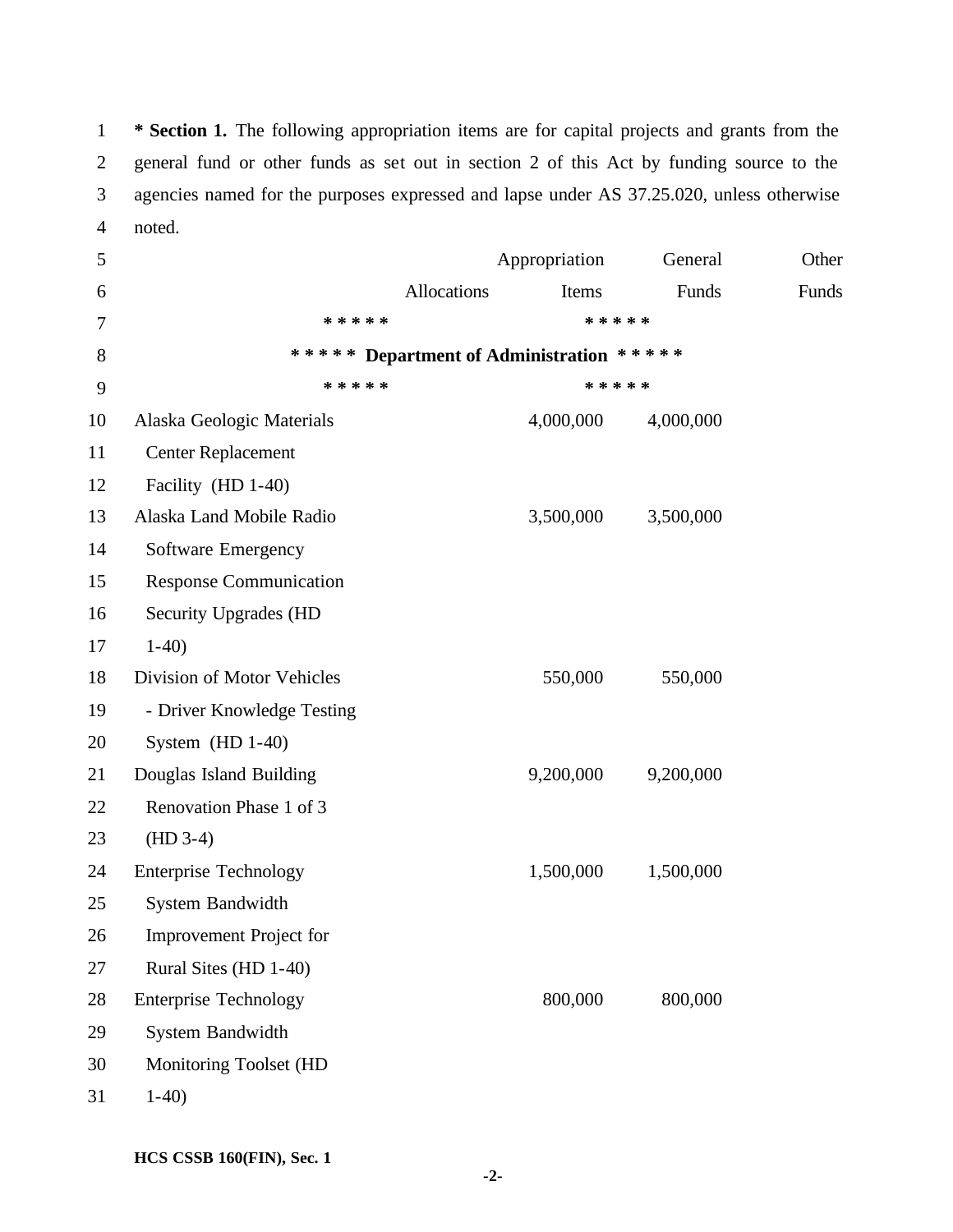| $\mathbf{1}$   |                                  |                    | Appropriation | <b>General</b> | Other        |
|----------------|----------------------------------|--------------------|---------------|----------------|--------------|
| $\overline{2}$ |                                  | <b>Allocations</b> | <b>Items</b>  | <b>Funds</b>   | <b>Funds</b> |
| 3              | Juneau - Repair State            |                    | 2,500,000     | 2,500,000      |              |
| $\overline{4}$ | <b>Office Building Parking</b>   |                    |               |                |              |
| 5              | Garage Phase 1 of 3 (HD          |                    |               |                |              |
| 6              | $3-4)$                           |                    |               |                |              |
| $\tau$         | Nome State Office Building       |                    | 5,000,000     | 5,000,000      |              |
| 8              | and Courthouse (HD 39)           |                    |               |                |              |
| 9              | <b>Retirement and Benefits</b>   |                    | 350,000       |                | 350,000      |
| 10             | <b>Combined Retirement</b>       |                    |               |                |              |
| 11             | System Upgrade Year 3 of 5       |                    |               |                |              |
| 12             | $(HD 1-40)$                      |                    |               |                |              |
| 13             | <b>Retirement and Benefits</b>   |                    | 325,000       |                | 325,000      |
| 14             | <b>Disaster Recovery System</b>  |                    |               |                |              |
| 15             | Year 2 of 2 (HD 1-40)            |                    |               |                |              |
| 16             | <b>Retirement and Benefits</b>   |                    | 338,000       |                | 338,000      |
| 17             | Document Management              |                    |               |                |              |
| 18             | System Year 3 of 4 (HD           |                    |               |                |              |
| 19             | $1-40$                           |                    |               |                |              |
| 20             | <b>Deferred Maintenance,</b>     |                    | 10,250,000    | 7,250,000      | 3,000,000    |
| 21             | <b>Renewal, Repair and</b>       |                    |               |                |              |
| 22             | Equipment                        |                    |               |                |              |
| 23             | <b>Division General Services</b> | 6,250,000          |               |                |              |
| 24             | <b>Public Building Fund</b>      |                    |               |                |              |
| 25             | <b>Buildings Deferred</b>        |                    |               |                |              |
| 26             | Maintenance (HD 1-40)            |                    |               |                |              |
| 27             | <b>Facilities IP Phone</b>       | 500,000            |               |                |              |
| 28             | <b>Upgrade and Deferred</b>      |                    |               |                |              |
| 29             | Maintenance Year 2 of 2          |                    |               |                |              |
| 30             | $(HD 1-40)$                      |                    |               |                |              |
| 31             | Non-Public Building Fund         | 500,000            |               |                |              |
| 32             | Deferred Maintenance (HD         |                    |               |                |              |
| 33             | $3-4)$                           |                    |               |                |              |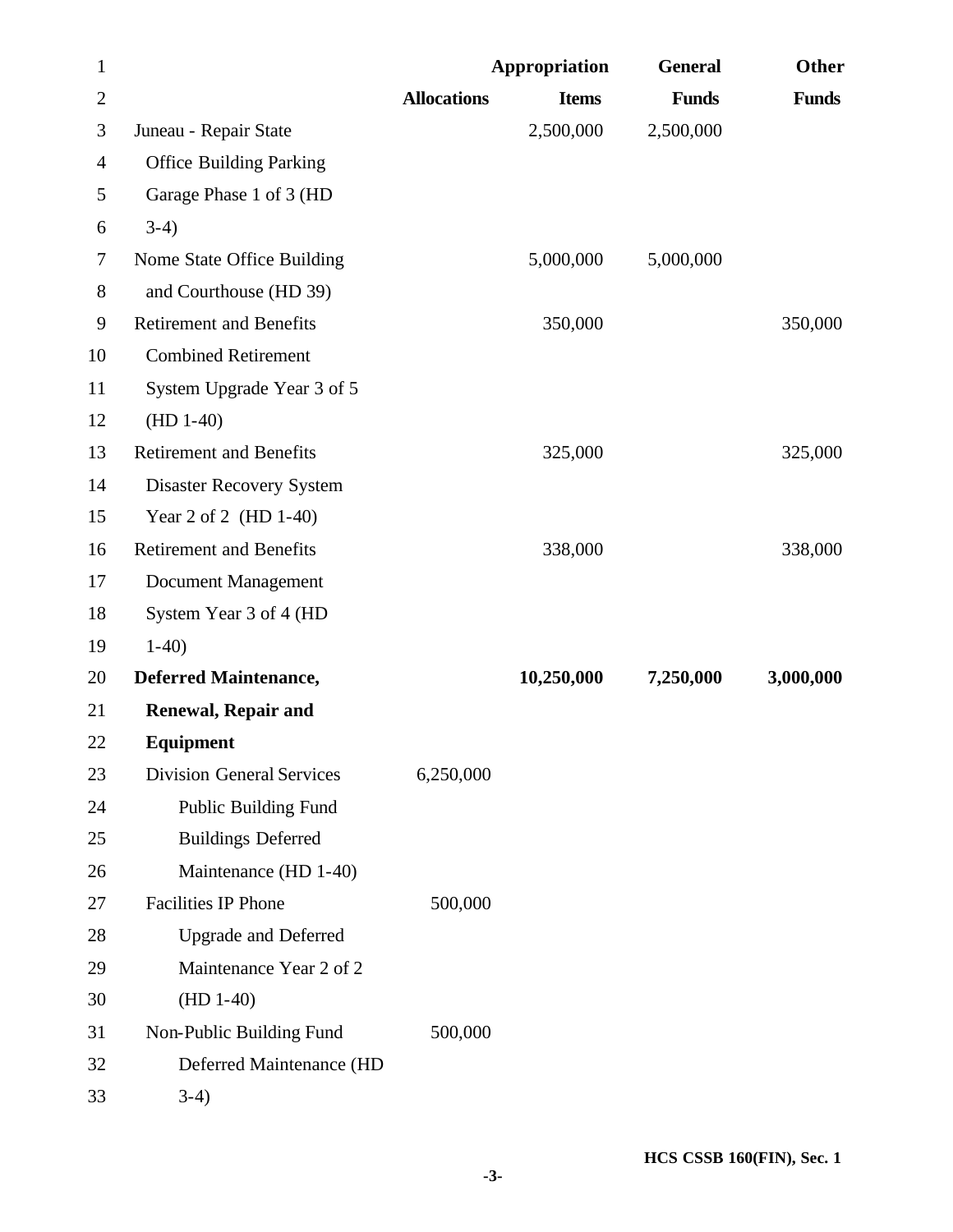| 1              |                                                                        |                    | Appropriation | <b>General</b> | Other        |
|----------------|------------------------------------------------------------------------|--------------------|---------------|----------------|--------------|
| $\overline{2}$ |                                                                        | <b>Allocations</b> | <b>Items</b>  | <b>Funds</b>   | <b>Funds</b> |
| 3              | <b>State of Alaska</b>                                                 | 3,000,000          |               |                |              |
| $\overline{4}$ | <b>Telecommunications System</b>                                       |                    |               |                |              |
| 5              | (SATS) Deferred                                                        |                    |               |                |              |
| 6              | Maintenance, Year 3 of 5                                               |                    |               |                |              |
| 7              | $(HD 1-40)$                                                            |                    |               |                |              |
| 8              | * * * * *                                                              |                    |               | * * * * *      |              |
| 9              | ***** Department of Commerce, Community and Economic Development ***** |                    |               |                |              |
| 10             | * * * * *                                                              |                    |               | * * * * *      |              |
| 11             | Alaska Canada Rail Link                                                |                    | 1,100,000     | 1,100,000      |              |
| 12             | <b>Phase II Feasibility Study</b>                                      |                    |               |                |              |
| 13             | $(HD 1-40)$                                                            |                    |               |                |              |
| 14             | Alaska Energy Authority -                                              |                    | 310,000       | 310,000        |              |
| 15             | Hope Electrical                                                        |                    |               |                |              |
| 16             | Distribution Line                                                      |                    |               |                |              |
| 17             | Relocation (HD 16-32)                                                  |                    |               |                |              |
| 18             | Alaska Energy Authority -                                              |                    | 787,000       | 787,000        |              |
| 19             | Hope Substation Automation                                             |                    |               |                |              |
| 20             | $(HD 16-32)$                                                           |                    |               |                |              |
| 21             | Alaska Energy Authority -                                              |                    | 4,500,000     | 4,500,000      |              |
| 22             | <b>Kipnuk Power Plant</b>                                              |                    |               |                |              |
| 23             | Replacement, System                                                    |                    |               |                |              |
| 24             | <b>Upgrades and Tank Farm</b>                                          |                    |               |                |              |
| 25             | Construction (HD 38)                                                   |                    |               |                |              |
| 26             | Alaska Energy Authority -                                              |                    | 1,996,000     | 1,996,000      |              |
| 27             | Kongiganak Power System                                                |                    |               |                |              |
| 28             | Upgrade (HD 38)                                                        |                    |               |                |              |
| 29             | Alaska Energy Authority -                                              |                    | 2,168,000     | 2,168,000      |              |
| 30             | Kwigillingok Power System                                              |                    |               |                |              |
| 31             | Upgrade (HD 38)                                                        |                    |               |                |              |
| 32             | Alaska Energy Authority -                                              |                    | 5,825,500     | 5,825,500      |              |
| 33             | <b>Stetson Creek Diversion</b>                                         |                    |               |                |              |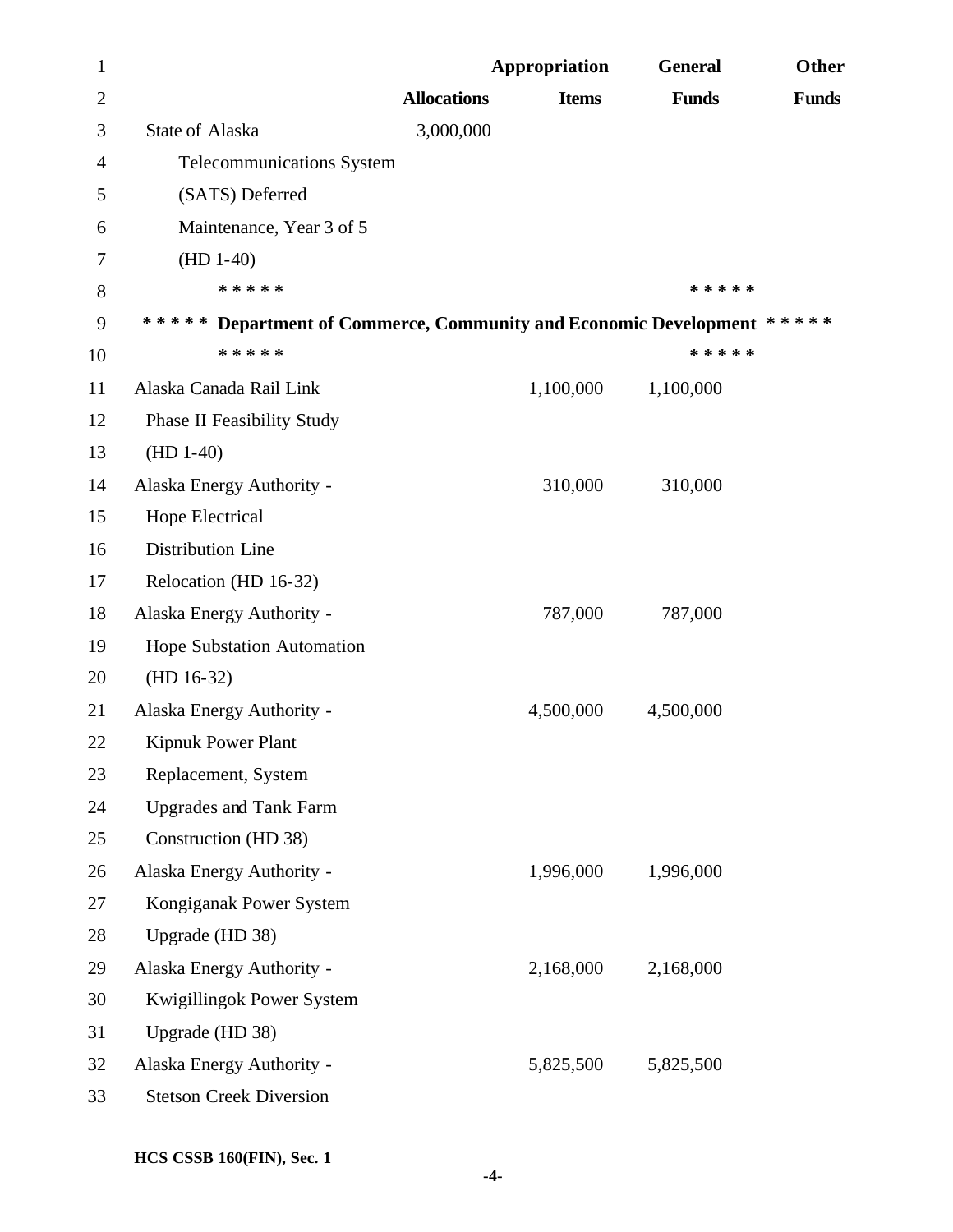| $\mathbf{1}$   |                                  |                    | Appropriation | <b>General</b> | Other        |
|----------------|----------------------------------|--------------------|---------------|----------------|--------------|
| $\overline{2}$ |                                  | <b>Allocations</b> | <b>Items</b>  | <b>Funds</b>   | <b>Funds</b> |
| 3              | $(HD 33-35)$                     |                    |               |                |              |
| 4              | Alaska Energy Authority -        |                    | 1,832,600     | 1,832,600      |              |
| 5              | <b>Tuntutuliak Power System</b>  |                    |               |                |              |
| 6              | Upgrade (HD 38)                  |                    |               |                |              |
| 7              | Alaska Industrial                |                    | 10,000,000    | 10,000,000     |              |
| 8              | Development & Export             |                    |               |                |              |
| 9              | Authority - Ketchikan            |                    |               |                |              |
| 10             | Shipyard Improvements (HD        |                    |               |                |              |
| 11             | 1)                               |                    |               |                |              |
| 12             | <b>Community Block Grants</b>    |                    | 6,060,000     | 60,000         | 6,000,000    |
| 13             | $(HD 1-40)$                      |                    |               |                |              |
| 14             | Community Development and        |                    | 1,560,000     | 1,140,000      | 420,000      |
| 15             | Assistance (HD 1-40)             |                    |               |                |              |
| 16             | Economic Development             |                    | 1,770,000     | 1,770,000      |              |
| 17             | Initiative (HD 1-40)             |                    |               |                |              |
| 18             | <b>State Support for Rural</b>   |                    | 3,000,000     | 3,000,000      |              |
| 19             | Roads and Waterfront             |                    |               |                |              |
| 20             | Development Partnership          |                    |               |                |              |
| 21             | $(HD 1-40)$                      |                    |               |                |              |
| 22             | <b>Strategic Minerals</b>        |                    | 450,000       | 450,000        |              |
| 23             | Implementation (HD 1-40)         |                    |               |                |              |
| 24             | <b>Nutritional Alaskan Foods</b> |                    | 3,000,000     | 3,000,000      |              |
| 25             | for Schools (HD 1-40)            |                    |               |                |              |
| 26             | Alaska Energy Authority -        |                    | 550,000       | 550,000        |              |
| 27             | <b>Ticasuk Brown and Badger</b>  |                    |               |                |              |
| 28             | Road Elementary Schools          |                    |               |                |              |
| 29             | Pellet Boilers (HD 7-11)         |                    |               |                |              |
| 30             | <b>Alaska Energy Authority -</b> |                    | 26,530,000    | 18,730,000     | 7,800,000    |
| 31             | <b>Energy Programs</b>           |                    |               |                |              |
| 32             | Alaska Energy Plan               | 1,000,000          |               |                |              |
| 33             | Implementation (HD 1-40)         |                    |               |                |              |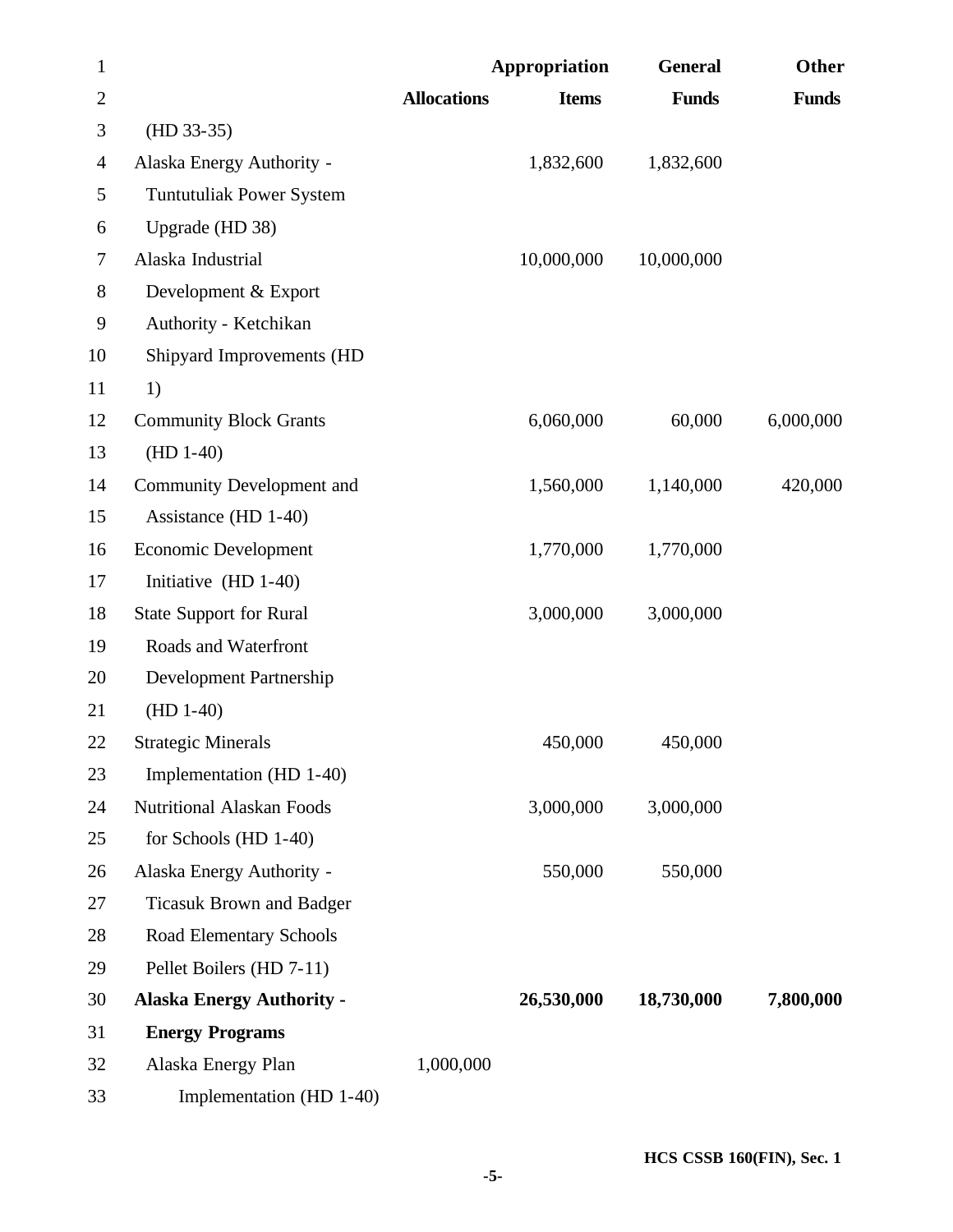| $\mathbf{1}$   |                                   |                    | Appropriation | <b>General</b> | Other        |
|----------------|-----------------------------------|--------------------|---------------|----------------|--------------|
| $\overline{2}$ |                                   | <b>Allocations</b> | <b>Items</b>  | <b>Funds</b>   | <b>Funds</b> |
| 3              | Alternative Energy and            | 4,800,000          |               |                |              |
| 4              | Energy Efficiency (AEEE)          |                    |               |                |              |
| 5              | Programs (HD 1-40)                |                    |               |                |              |
| 6              | <b>AVTEC Power Plant</b>          | 400,000            |               |                |              |
| 7              | <b>Infrastructure Training</b>    |                    |               |                |              |
| $8\,$          | Systems Upgrade (HD 1-40)         |                    |               |                |              |
| 9              | <b>Bulk Fuel Upgrades (HD</b>     | 7,000,000          |               |                |              |
| 10             | $1-40$                            |                    |               |                |              |
| 11             | <b>Electrical Emergencies</b>     | 330,000            |               |                |              |
| 12             | Program (HD 1-40)                 |                    |               |                |              |
| 13             | <b>Rural Power Systems</b>        | 13,000,000         |               |                |              |
| 14             | Upgrade (HD 1-40)                 |                    |               |                |              |
| 15             | <b>Alaska Energy Authority -</b>  |                    | 25,870,659    | 25,870,659     |              |
| 16             | <b>Round V Renewable Energy</b>   |                    |               |                |              |
| 17             | <b>Project Grants (AS</b>         |                    |               |                |              |
| 18             | 42.45.045)                        |                    |               |                |              |
| 19             | Sleetmute Heat Recovery -         | 126,682            |               |                |              |
| 20             | <b>Power Plant to Water Plant</b> |                    |               |                |              |
| 21             | (HD 6)                            |                    |               |                |              |
| 22             | <b>Togiak Waste Heat Recovery</b> | 443,030            |               |                |              |
| 23             | Project (HD 37)                   |                    |               |                |              |
| 24             | <b>Shishmaref Heat Recovery</b>   | 310,841            |               |                |              |
| 25             | Project (HD 40)                   |                    |               |                |              |
| 26             | <b>Waterfall Creek</b>            | 200,000            |               |                |              |
| 27             | Hydroelectric Project (HD         |                    |               |                |              |
| 28             | 37)                               |                    |               |                |              |
| 29             | <b>Tatitlek Heat Recovery</b>     | 265,000            |               |                |              |
| 30             | Project (HD 5)                    |                    |               |                |              |
| 31             | Thayer Lake Hydropower            | 7,000,000          |               |                |              |
| 32             | Transmission/Generation           |                    |               |                |              |
| 33             | (HD 5)                            |                    |               |                |              |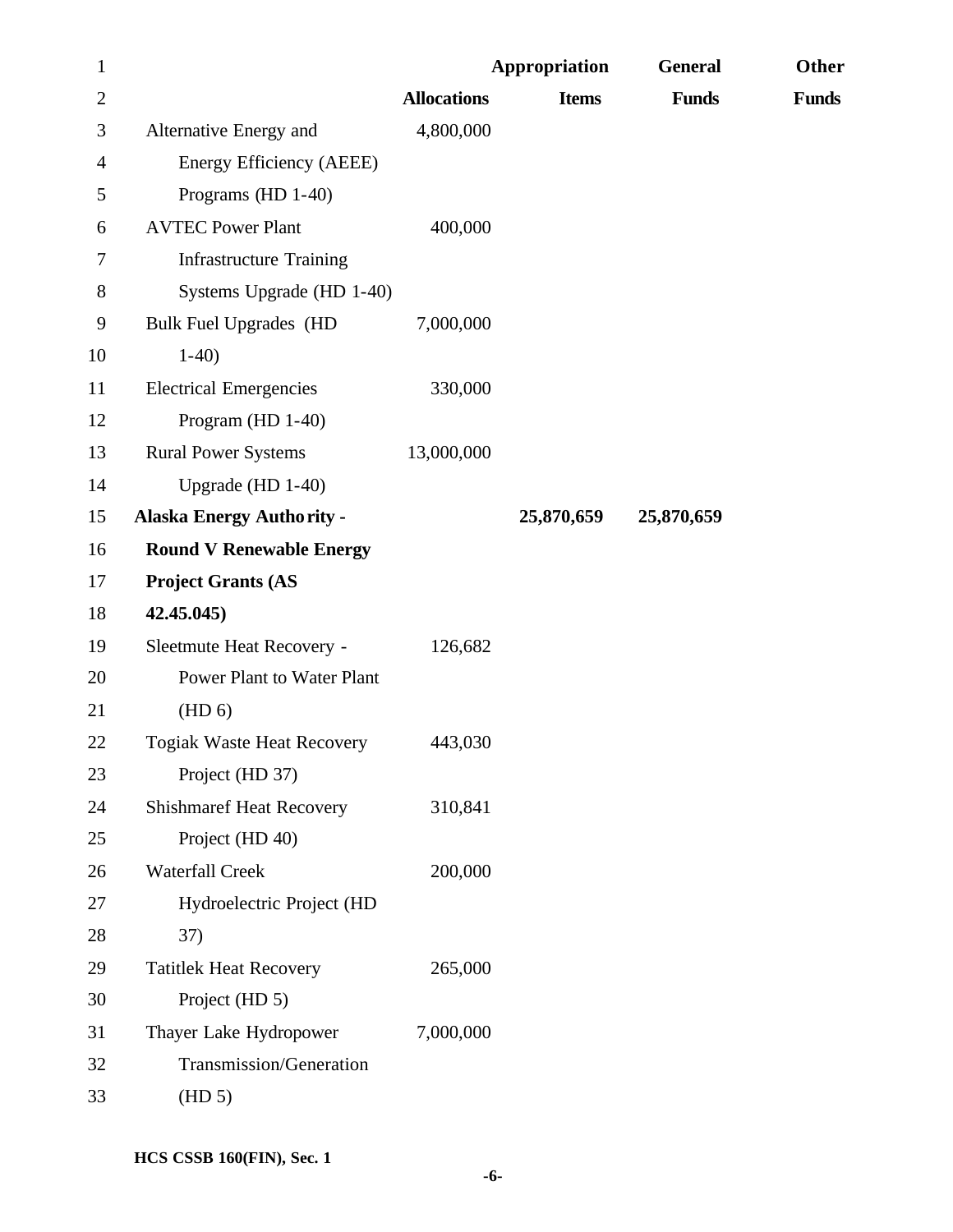| $\mathbf{1}$ |                                  |                    | Appropriation | <b>General</b> | Other        |
|--------------|----------------------------------|--------------------|---------------|----------------|--------------|
| $\mathbf{2}$ |                                  | <b>Allocations</b> | <b>Items</b>  | <b>Funds</b>   | <b>Funds</b> |
| 3            | Packers Creek Hydroelectric      | 1,993,496          |               |                |              |
| 4            | Project (HD 37)                  |                    |               |                |              |
| 5            | Kobuk Biomass Design &           | 356,424            |               |                |              |
| 6            | <b>Construction Project (HD</b>  |                    |               |                |              |
| 7            | 40)                              |                    |               |                |              |
| 8            | Chevak Wind Energy               | 240,260            |               |                |              |
| 9            | Recovery - Chevak Water          |                    |               |                |              |
| 10           | System Heat (HD 39)              |                    |               |                |              |
| 11           | Pillar Mountain High             | 7,800,000          |               |                |              |
| 12           | Penetration Wind Project         |                    |               |                |              |
| 13           | (HD 36)                          |                    |               |                |              |
| 14           | Scammon Bay Hydro Design         | 80,723             |               |                |              |
| 15           | & Engineering (HD 39)            |                    |               |                |              |
| 16           | <b>Gambell Wind Energy</b>       | 240,260            |               |                |              |
| 17           | Recovery for Gambell Water       |                    |               |                |              |
| 18           | System Heat (HD 39)              |                    |               |                |              |
| 19           | Shaktoolik Surplus Wind          | 240,260            |               |                |              |
| 20           | <b>Energy Recovery for Water</b> |                    |               |                |              |
| 21           | System Heat (HD 39)              |                    |               |                |              |
| 22           | <b>Surplus Wind Energy</b>       | 264,459            |               |                |              |
| 23           | Recovery for Mekoryuk Water      |                    |               |                |              |
| 24           | System Heat (HD 38)              |                    |               |                |              |
| 25           | <b>Russian Mission Heat</b>      | 555,000            |               |                |              |
| 26           | Recovery System (HD 6)           |                    |               |                |              |
| 27           | Design & Construction of         | 1,215,224          |               |                |              |
| 28           | Wood Heating in Interior         |                    |               |                |              |
| 29           | Alaska (HD 6)                    |                    |               |                |              |
| 30           | <b>Tanacross Woody Biomass</b>   | 420,000            |               |                |              |
| 31           | <b>Community Space Heating</b>   |                    |               |                |              |
| 32           | Project (HD 6)                   |                    |               |                |              |
| 33           | Huslia Water System &            | 50,000             |               |                |              |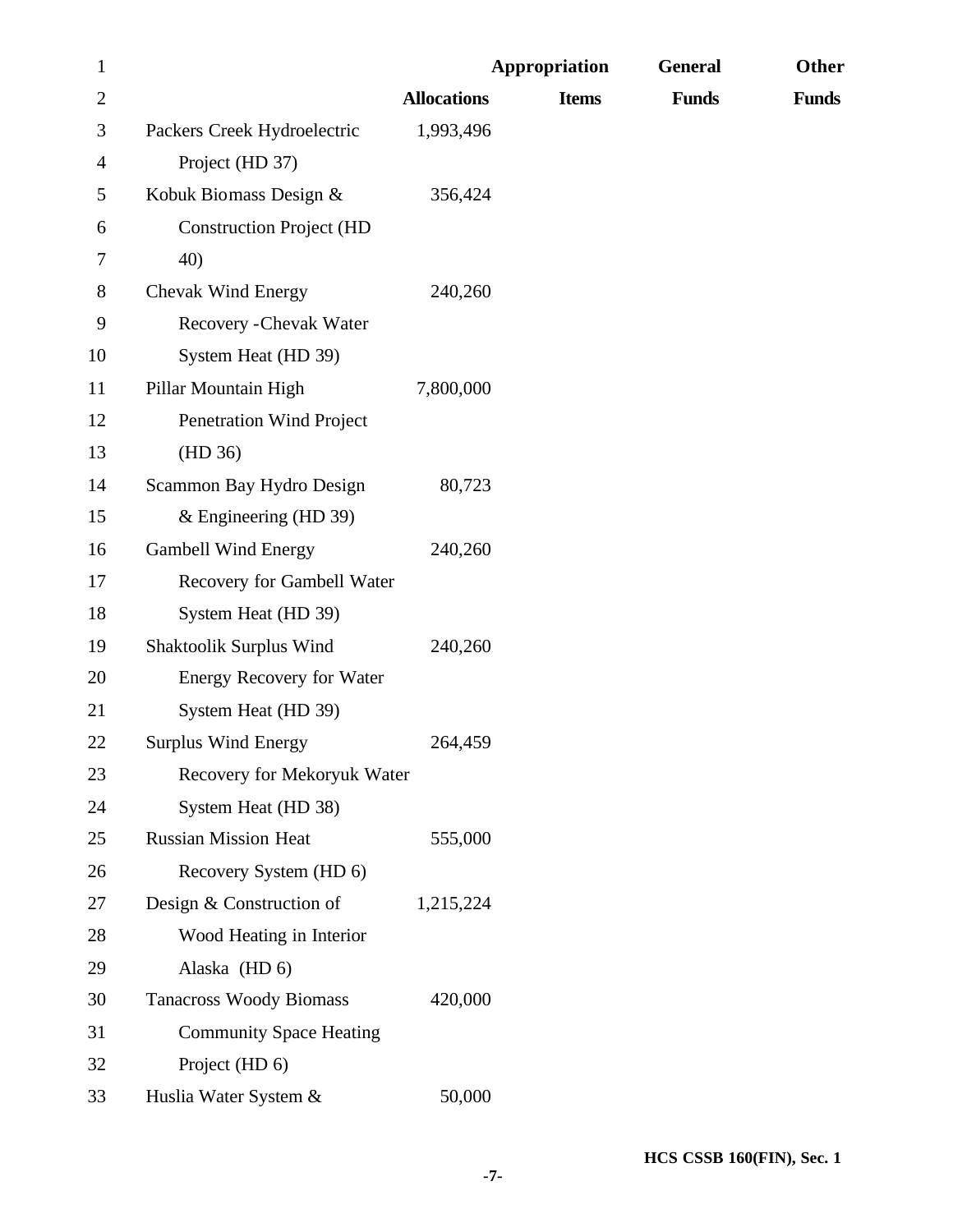| $\mathbf{1}$   |                                   |                    | Appropriation | <b>General</b> | Other        |
|----------------|-----------------------------------|--------------------|---------------|----------------|--------------|
| $\overline{2}$ |                                   | <b>Allocations</b> | <b>Items</b>  | <b>Funds</b>   | <b>Funds</b> |
| 3              | Clinic Wood Boiler Project        |                    |               |                |              |
| $\overline{4}$ | (HD <sub>6</sub> )                |                    |               |                |              |
| 5              | Nome Renewable Energy             | 4,069,000          |               |                |              |
| 6              | Expansion/Optimization (HD        |                    |               |                |              |
| 7              | 39)                               |                    |               |                |              |
| 8              | <b>Grants to Municipalities</b>   |                    |               |                |              |
| 9              | $(AS\,37.05.315)$                 |                    |               |                |              |
| 10             | Adak - Road and                   |                    | 25,000        | 25,000         |              |
| 11             | <b>Infrastructure Systems</b>     |                    |               |                |              |
| 12             | Maintenance Equipment (HD         |                    |               |                |              |
| 13             | 37)                               |                    |               |                |              |
| 14             | Aleknagik - Float Plane           |                    | 2,500,000     | 2,500,000      |              |
| 15             | Road (HD 37)                      |                    |               |                |              |
| 16             | Aleutians East Borough -          |                    | 2,000,000     | 2,000,000      |              |
| 17             | Cold Bay Airport - Apron          |                    |               |                |              |
| 18             | and Taxiway Construction          |                    |               |                |              |
| 19             | (HD 37)                           |                    |               |                |              |
| 20             | Anchorage - 64th Avenue           |                    | 4,000,000     | 4,000,000      |              |
| 21             | <b>Upgrade and Reconstruction</b> |                    |               |                |              |
| 22             | $(HD 16-32)$                      |                    |               |                |              |
| 23             | Anchorage - A Street and          |                    | 4,000,000     | 4,000,000      |              |
| 24             | 48th Avenue Extension and         |                    |               |                |              |
| 25             | Upgrade - 51st Avenue to          |                    |               |                |              |
| 26             | Cordova Street (HD 16-32)         |                    |               |                |              |
| 27             | Anchorage - Anchorage             |                    | 1,500,000     | 1,500,000      |              |
| 28             | Football Stadium Building,        |                    |               |                |              |
| 29             | Turf Replacement (HD              |                    |               |                |              |
| 30             | $16-32)$                          |                    |               |                |              |
| 31             | Anchorage - Anchorage             |                    | 5,000,000     | 5,000,000      |              |
| 32             | Museum - Alaska History           |                    |               |                |              |
| 33             | <b>Gallery Renovation (HD</b>     |                    |               |                |              |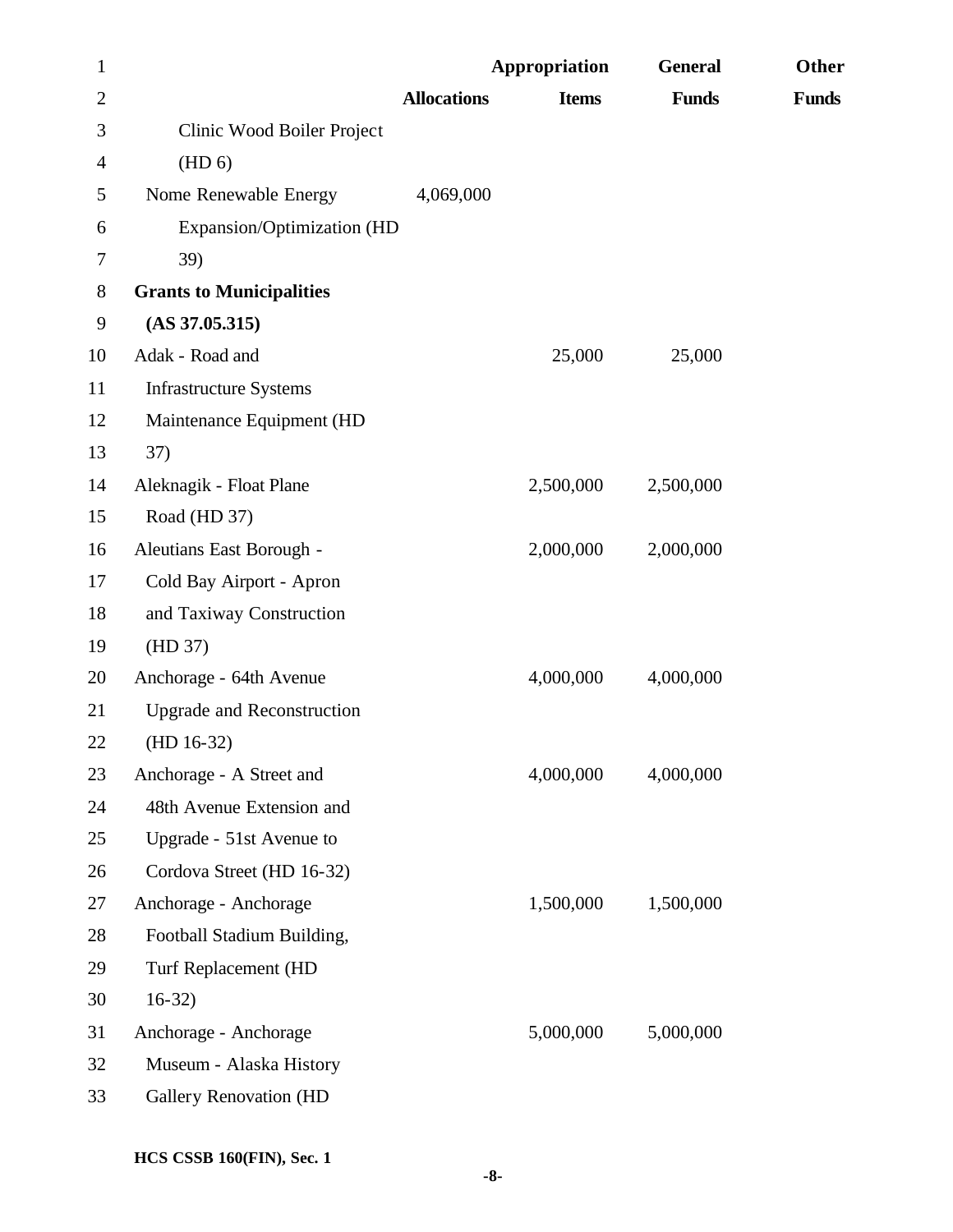| $\mathbf{1}$   |                                   |                    | Appropriation | <b>General</b> | Other        |
|----------------|-----------------------------------|--------------------|---------------|----------------|--------------|
| $\overline{2}$ |                                   | <b>Allocations</b> | <b>Items</b>  | <b>Funds</b>   | <b>Funds</b> |
| 3              | $16-32$                           |                    |               |                |              |
| 4              | Anchorage - Animal Control        |                    | 84,375        | 84,375         |              |
| 5              | Facility Spay and Neuter          |                    |               |                |              |
| 6              | Clinic Upgrades (HD 16-32)        |                    |               |                |              |
| $\tau$         | Anchorage - ARDSA -               |                    | 3,000,000     | 3,000,000      |              |
| 8              | Abbott Loop and Taku/             |                    |               |                |              |
| 9              | Campbell Area Pavement            |                    |               |                |              |
| 10             | Rehabilitation (HD 16-32)         |                    |               |                |              |
| 11             | Anchorage - ARDSA                 |                    | 3,000,000     | 3,000,000      |              |
| 12             | <b>Residential Pavement Rehab</b> |                    |               |                |              |
| 13             | - U-Med District and              |                    |               |                |              |
| 14             | Scenic Foothills Area (HD         |                    |               |                |              |
| 15             | $16-32)$                          |                    |               |                |              |
| 16             | Anchorage - ARDSA                 |                    | 1,650,000     | 1,650,000      |              |
| 17             | <b>Residential Pavement</b>       |                    |               |                |              |
| 18             | Rehabilitation - Downtown         |                    |               |                |              |
| 19             | and Midtown Areas (HD             |                    |               |                |              |
| 20             | $16-32)$                          |                    |               |                |              |
| 21             | Anchorage - ARDSA                 |                    | 3,000,000     | 3,000,000      |              |
| 22             | <b>Residential Pavement</b>       |                    |               |                |              |
| 23             | Rehabilitation - Mountain         |                    |               |                |              |
| 24             | View and Muldoon Areas (HD        |                    |               |                |              |
| 25             | $16-32)$                          |                    |               |                |              |
| 26             | Anchorage - ARDSA Sand            |                    | 3,000,000     | 3,000,000      |              |
| 27             | Lake, Bayshore, Klatt, and        |                    |               |                |              |
| 28             | <b>Oceanview Pavement</b>         |                    |               |                |              |
| 29             | Rehabilitation (HD 16-32)         |                    |               |                |              |
| 30             | Anchorage - ARDSA Spenard         |                    | 3,000,000     | 3,000,000      |              |
| 31             | and Turnagain Residential         |                    |               |                |              |
| 32             | <b>Areas Pavement</b>             |                    |               |                |              |
| 33             | Rehabilitation (HD 16-32)         |                    |               |                |              |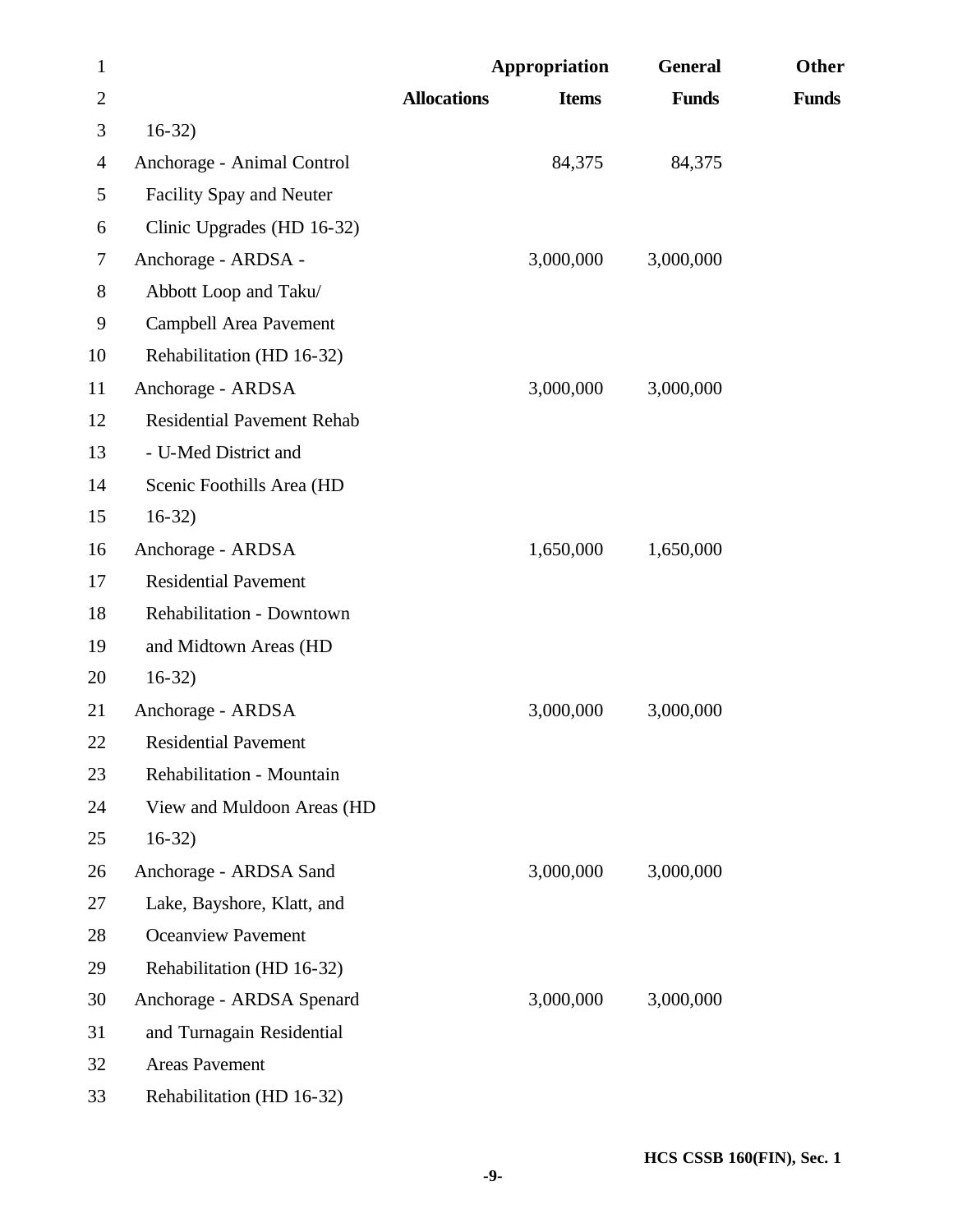| $\mathbf{1}$   |                                   |                    | Appropriation | <b>General</b> | Other        |
|----------------|-----------------------------------|--------------------|---------------|----------------|--------------|
| $\mathbf{2}$   |                                   | <b>Allocations</b> | <b>Items</b>  | <b>Funds</b>   | <b>Funds</b> |
| 3              | Anchorage - Baxter Road           |                    | 2,400,000     | 2,400,000      |              |
| $\overline{4}$ | Pavement Rehabilitation -         |                    |               |                |              |
| 5              | Tudor Road to Northern            |                    |               |                |              |
| 6              | <b>Lights Boulevard (HD</b>       |                    |               |                |              |
| 7              | $16-32$                           |                    |               |                |              |
| $8\,$          | Anchorage - Ben Boeke Ice         |                    | 200,000       | 200,000        |              |
| 9              | Arena Upgrades (HD 16-32)         |                    |               |                |              |
| 10             | Anchorage - Birch Road            |                    | 1,200,000     | 1,200,000      |              |
| 11             | Safety Improvements -             |                    |               |                |              |
| 12             | <b>O'Malley Road to Naknek</b>    |                    |               |                |              |
| 13             | Lane (HD 16-32)                   |                    |               |                |              |
| 14             | Anchorage - Birchtree/            |                    | 750,000       | 750,000        |              |
| 15             | Elmore LRSA Road and              |                    |               |                |              |
| 16             | Drainage (HD 16-32)               |                    |               |                |              |
| 17             | Anchorage - Branche Drive         |                    | 466,750       | 466,750        |              |
| 18             | Reconstruction - 74th             |                    |               |                |              |
| 19             | Avenue to 76th Avenue (HD         |                    |               |                |              |
| 20             | $16-32)$                          |                    |               |                |              |
| 21             | Anchorage - CBERRRSA              |                    | 2,500,000     | 2,500,000      |              |
| 22             | <b>Residential Pavement Rehab</b> |                    |               |                |              |
| 23             | - Chugiak, Birchwood, and         |                    |               |                |              |
| 24             | Eagle River Areas (HD             |                    |               |                |              |
| 25             | $16-32$                           |                    |               |                |              |
| 26             | Anchorage - CBERRRSA              |                    | 1,200,000     | 1,200,000      |              |
| 27             | Sand Storage Building (HD         |                    |               |                |              |
| 28             | $16-32)$                          |                    |               |                |              |
| 29             | Anchorage - Cheney Lake           |                    | 216,750       | 216,750        |              |
| 30             | Area Road and Drainage            |                    |               |                |              |
| 31             | Repairs and Improvements          |                    |               |                |              |
| 32             | $(HD 16-32)$                      |                    |               |                |              |
| 33             | Anchorage - Cherry Street         |                    | 1,000,000     | 1,000,000      |              |
|                |                                   |                    |               |                |              |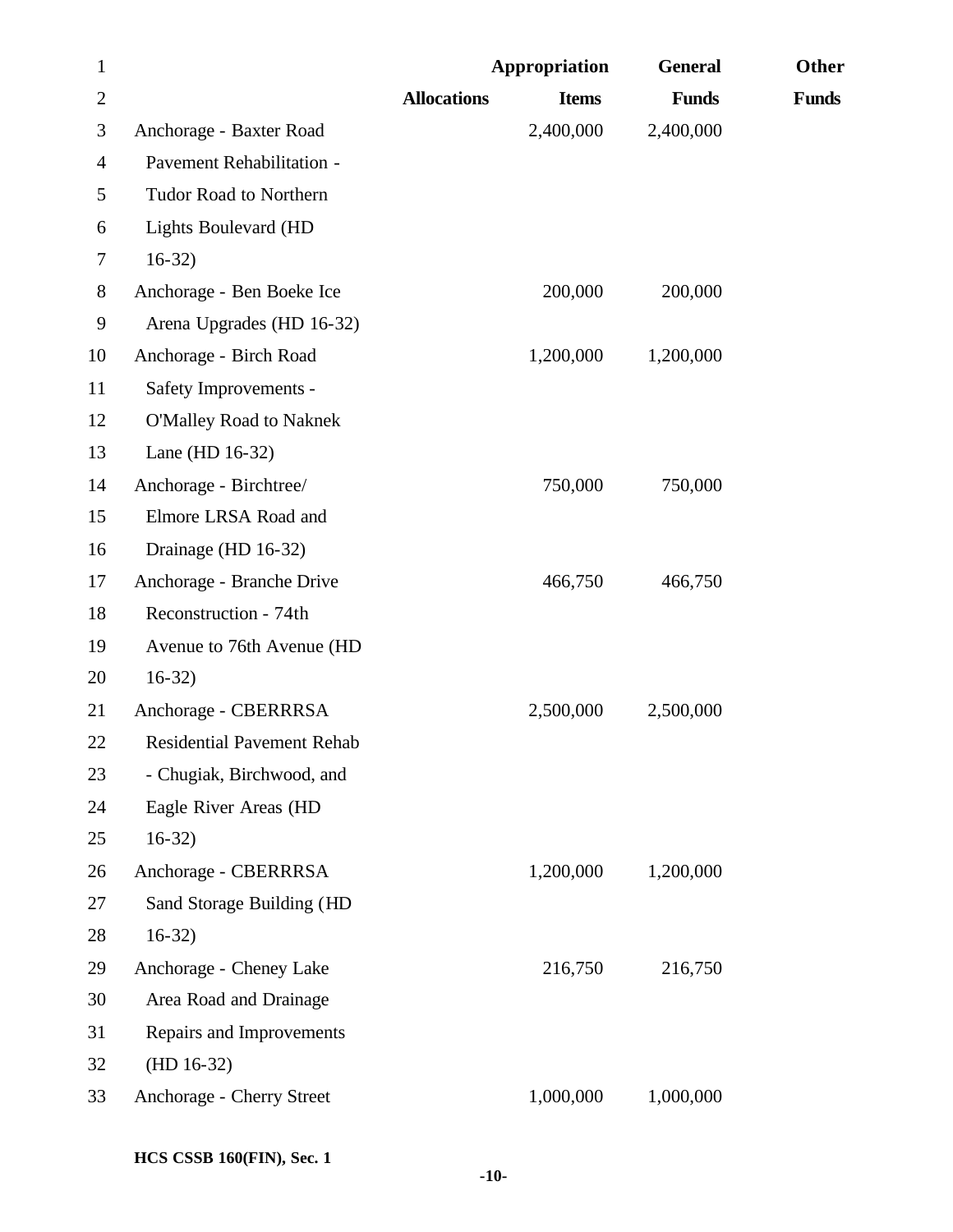| $\mathbf{1}$   |                                |                    | Appropriation | <b>General</b> | Other        |
|----------------|--------------------------------|--------------------|---------------|----------------|--------------|
| $\mathbf{2}$   |                                | <b>Allocations</b> | <b>Items</b>  | <b>Funds</b>   | <b>Funds</b> |
| 3              | Upgrade - 32nd Avenue to       |                    |               |                |              |
| $\overline{4}$ | 36th Avenue Reconstruction     |                    |               |                |              |
| 5              | $(HD 16-32)$                   |                    |               |                |              |
| 6              | Anchorage - Chester Creek      |                    | 150,000       | 150,000        |              |
| 7              | Trail Improvements (HD         |                    |               |                |              |
| 8              | $16-32)$                       |                    |               |                |              |
| 9              | Anchorage - Chester Valley     |                    | 216,750       | 216,750        |              |
| 10             | Area Road and Drainage         |                    |               |                |              |
| 11             | Repairs and Improvements       |                    |               |                |              |
| 12             | $(HD 16-32)$                   |                    |               |                |              |
| 13             | Anchorage - Chugiak            |                    | 500,000       | 500,000        |              |
| 14             | <b>Birchwood Eagle River</b>   |                    |               |                |              |
| 15             | Rural Road Service Area        |                    |               |                |              |
| 16             | Sub-Standard Roads Upgrade     |                    |               |                |              |
| 17             | $(HD 13-16)$                   |                    |               |                |              |
| 18             | Anchorage - Chugiak-Eagle      |                    | 25,000        | 25,000         |              |
| 19             | <b>River Library Materials</b> |                    |               |                |              |
| 20             | $(HD 16-32)$                   |                    |               |                |              |
| 21             | Anchorage - Clitheroe          |                    | 800,000       | 800,000        |              |
| 22             | <b>Center Roof Replacement</b> |                    |               |                |              |
| 23             | and Water System Upgrades      |                    |               |                |              |
| 24             | $(HD 16-32)$                   |                    |               |                |              |
| 25             | Anchorage - Cordova Street     |                    | 1,000,000     | 1,000,000      |              |
| 26             | Pedestrian and Traffic         |                    |               |                |              |
| 27             | Safety Improvements - 3rd      |                    |               |                |              |
| 28             | Avenue to 16th Avenue (HD      |                    |               |                |              |
| 29             | $16-32)$                       |                    |               |                |              |
| 30             | Anchorage - Delaney Park       |                    | 250,000       | 250,000        |              |
| 31             | Train Repair (HD 16-32)        |                    |               |                |              |
| 32             | Anchorage - Dempsey            |                    | 250,000       | 250,000        |              |
| 33             | Anderson Ice Arena             |                    |               |                |              |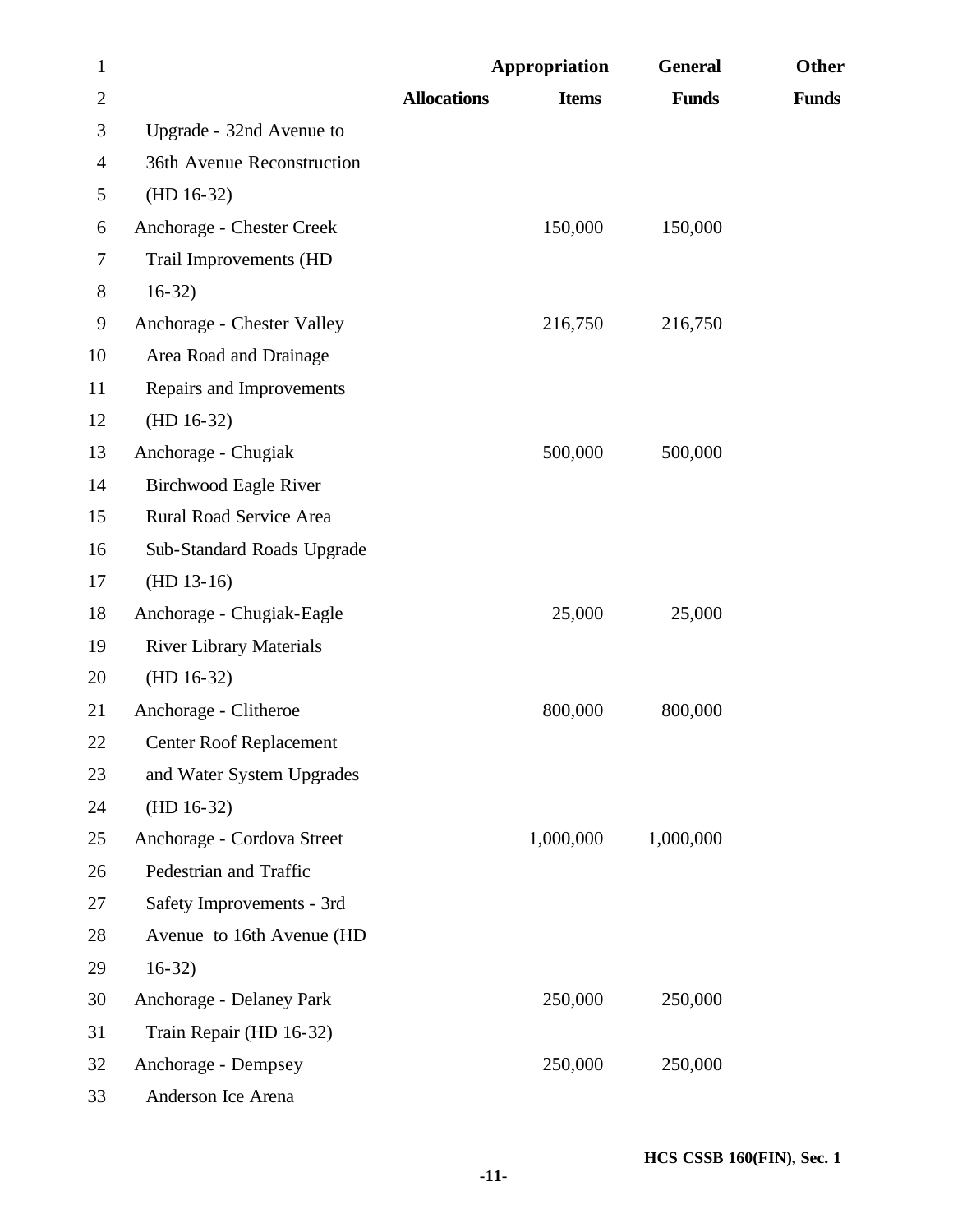| $\mathbf{1}$ |                                    | Appropriation      |              | <b>General</b> | Other        |
|--------------|------------------------------------|--------------------|--------------|----------------|--------------|
| $\mathbf{2}$ |                                    | <b>Allocations</b> | <b>Items</b> | <b>Funds</b>   | <b>Funds</b> |
| 3            | Upgrades (HD 16-32)                |                    |              |                |              |
| 4            | Anchorage - Dimond                 |                    | 7,500,000    | 7,500,000      |              |
| 5            | Boulevard Upgrade - Jodhpur        |                    |              |                |              |
| 6            | Road to Sand Lake Road             |                    |              |                |              |
| 7            | $(HD 16-32)$                       |                    |              |                |              |
| $8\,$        | Anchorage - Duben Street           |                    | 3,000,000    | 3,000,000      |              |
| 9            | Upgrade - Muldoon Road to          |                    |              |                |              |
| 10           | Bolin Street (HD 16-32)            |                    |              |                |              |
| 11           | Anchorage - Duben Street           |                    | 3,000,000    | 3,000,000      |              |
| 12           | <b>Upgrade - Patterson Street</b>  |                    |              |                |              |
| 13           | East to Muldoon Road (HD           |                    |              |                |              |
| 14           | $16-32)$                           |                    |              |                |              |
| 15           | Anchorage - Eagle River            |                    | 6,000,000    | 6,000,000      |              |
| 16           | Traffic Mitigation -               |                    |              |                |              |
| 17           | <b>Business Boulevard to Eagle</b> |                    |              |                |              |
| 18           | River and Artillery Road           |                    |              |                |              |
| 19           | $(HD 16-32)$                       |                    |              |                |              |
| 20           | Anchorage - Egan Center            |                    | 1,000,000    | 1,000,000      |              |
| 21           | Upgrades (HD 16-32)                |                    |              |                |              |
| 22           | Anchorage - Eklutna Bridge         |                    | 14,000,000   | 14,000,000     |              |
| 23           | Replacement - Chugach              |                    |              |                |              |
| 24           | <b>State Park Access (HD</b>       |                    |              |                |              |
| 25           | $13-16$                            |                    |              |                |              |
| 26           | Anchorage - Fairview               |                    | 643,000      | 643,000        |              |
| 27           | <b>Recreation Center Upgrade</b>   |                    |              |                |              |
| 28           | $(HD 16-32)$                       |                    |              |                |              |
| 29           | Anchorage - Fairview               |                    | 50,000       | 50,000         |              |
| 30           | <b>Sidewalk Snow Disposal</b>      |                    |              |                |              |
| 31           | Pilot Project (HD 16-32)           |                    |              |                |              |
| 32           | Anchorage - Fire                   |                    | 250,000      | 250,000        |              |
| 33           | Department Dispatch Center         |                    |              |                |              |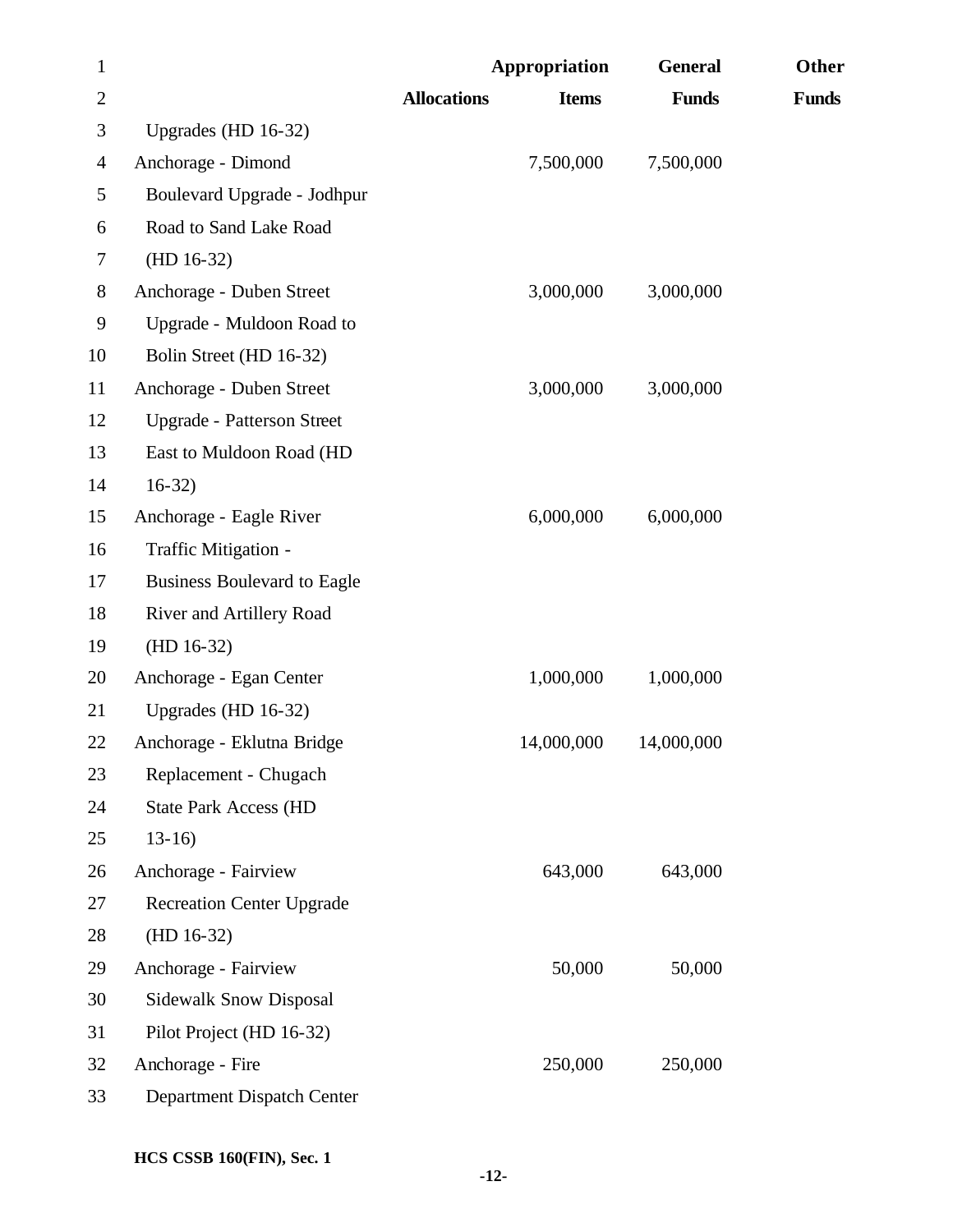| $\mathbf{1}$   |                                  | Appropriation                      | <b>General</b> | Other        |
|----------------|----------------------------------|------------------------------------|----------------|--------------|
| $\overline{2}$ |                                  | <b>Allocations</b><br><b>Items</b> | <b>Funds</b>   | <b>Funds</b> |
| 3              | Improvements (HD 16-32)          |                                    |                |              |
| $\overline{4}$ | Anchorage - Fire                 | 700,000                            | 700,000        |              |
| 5              | <b>Department Fire Engines</b>   |                                    |                |              |
| 6              | Replacement (HD 16-32)           |                                    |                |              |
| 7              | Anchorage - Fire                 | 110,000                            | 110,000        |              |
| $8\,$          | Department Foam Tender           |                                    |                |              |
| 9              | Replacement (HD 16-32)           |                                    |                |              |
| 10             | Anchorage - Fire                 | 35,000                             | 35,000         |              |
| 11             | Department Hurst/Auto            |                                    |                |              |
| 12             | <b>Extrication Equipment (HD</b> |                                    |                |              |
| 13             | $16-32)$                         |                                    |                |              |
| 14             | Anchorage - Fire                 | 71,700                             | 71,700         |              |
| 15             | Department Water Craft           |                                    |                |              |
| 16             | $(HD 16-32)$                     |                                    |                |              |
| 17             | Anchorage - Fire Station         | 100,000                            | 100,000        |              |
| 18             | #14 Drive Through Access         |                                    |                |              |
| 19             | $(HD 16-32)$                     |                                    |                |              |
| 20             | Anchorage - Fire Station         | 2,000,000                          | 2,000,000      |              |
| 21             | <b>Land Acquisition (HD</b>      |                                    |                |              |
| 22             | $16-32)$                         |                                    |                |              |
| 23             | Anchorage - Fish Creek           | 575,000                            | 575,000        |              |
| 24             | Trail - Northwood Drive to       |                                    |                |              |
| 25             | Spenard Road (HD 16-32)          |                                    |                |              |
| 26             | Anchorage - Foothills East       | 2,000,000                          | 2,000,000      |              |
| 27             | <b>Subdivision Area Street</b>   |                                    |                |              |
| 28             | Reconstruction (HD 16-32)        |                                    |                |              |
| 29             | Anchorage - Girdwood             | 31,000                             | 31,000         |              |
| 30             | Library Materials (HD            |                                    |                |              |
| 31             | $16-32)$                         |                                    |                |              |
| 32             | Anchorage - Girdwood Town        | 80,000                             | 80,000         |              |
| 33             | Site Master Plan Update          |                                    |                |              |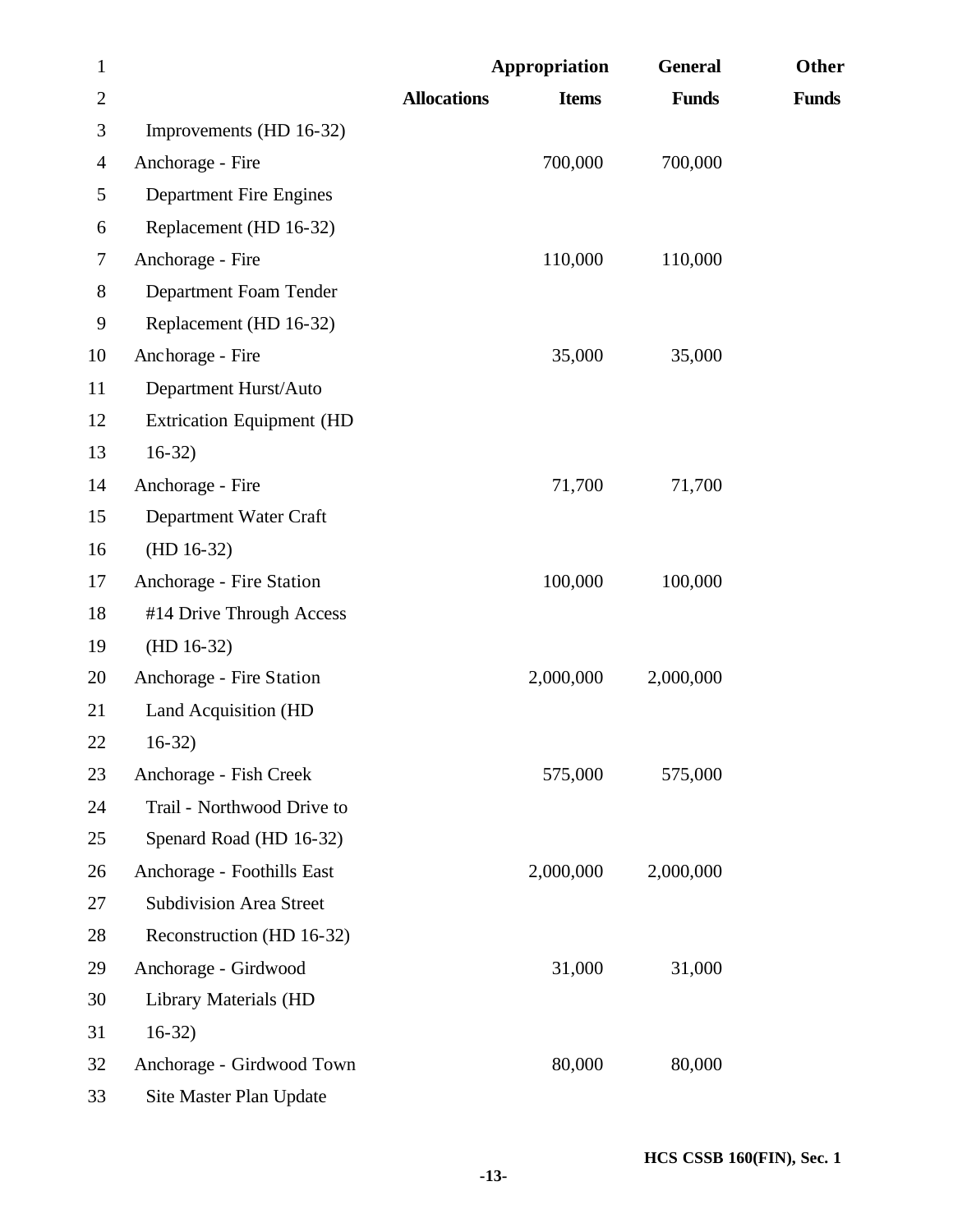| $\mathbf{1}$ |                               |                    | Appropriation | <b>General</b> | Other        |
|--------------|-------------------------------|--------------------|---------------|----------------|--------------|
| $\mathbf{2}$ |                               | <b>Allocations</b> | <b>Items</b>  | <b>Funds</b>   | <b>Funds</b> |
| 3            | $(HD 16-32)$                  |                    |               |                |              |
| 4            | Anchorage - Hightower Road    |                    | 800,000       | 800,000        |              |
| 5            | Upgrade Alyeska Highway to    |                    |               |                |              |
| 6            | <b>Community Center (HD</b>   |                    |               |                |              |
| $\tau$       | $16-32$                       |                    |               |                |              |
| $8\,$        | Anchorage - Hillside          |                    | 100,000       | 100,000        |              |
| 9            | Integration Commission for    |                    |               |                |              |
| 10           | Drainage and Roads (HD        |                    |               |                |              |
| 11           | $16-32)$                      |                    |               |                |              |
| 12           | Anchorage - Kachemak Place    |                    | 750,000       | 750,000        |              |
| 13           | and Circle Area Drainage      |                    |               |                |              |
| 14           | Improvements - 100th          |                    |               |                |              |
| 15           | Avenue to Amber Bay Loop      |                    |               |                |              |
| 16           | $(HD 16-32)$                  |                    |               |                |              |
| 17           | Anchorage - Kincaid Park      |                    | 150,000       | 150,000        |              |
| 18           | Ropes Challenge Course (HD    |                    |               |                |              |
| 19           | $16-32$                       |                    |               |                |              |
| 20           | Anchorage - Lake Otis         |                    | 2,500,000     | 2,500,000      |              |
| 21           | Parkway Expansion - 15th      |                    |               |                |              |
| 22           | Avenue to Northern Lights     |                    |               |                |              |
| 23           | Boulevard (HD 16-32)          |                    |               |                |              |
| 24           | Anchorage - Lake Otis         |                    | 100,000       | 100,000        |              |
| 25           | Parkway Pedestrian Overpass   |                    |               |                |              |
| 26           | Study - Lake Otis             |                    |               |                |              |
| 27           | Elementary (HD 16-32)         |                    |               |                |              |
| 28           | Anchorage - Loretta French    |                    | 400,000       | 400,000        |              |
| 29           | Field Upgrades and            |                    |               |                |              |
| 30           | <b>Equipment Purchase (HD</b> |                    |               |                |              |
| 31           | $16-32$                       |                    |               |                |              |
| 32           | Anchorage - Mountain View     |                    | 1,100,000     | 1,100,000      |              |
| 33           | Drive and McCarrey Street     |                    |               |                |              |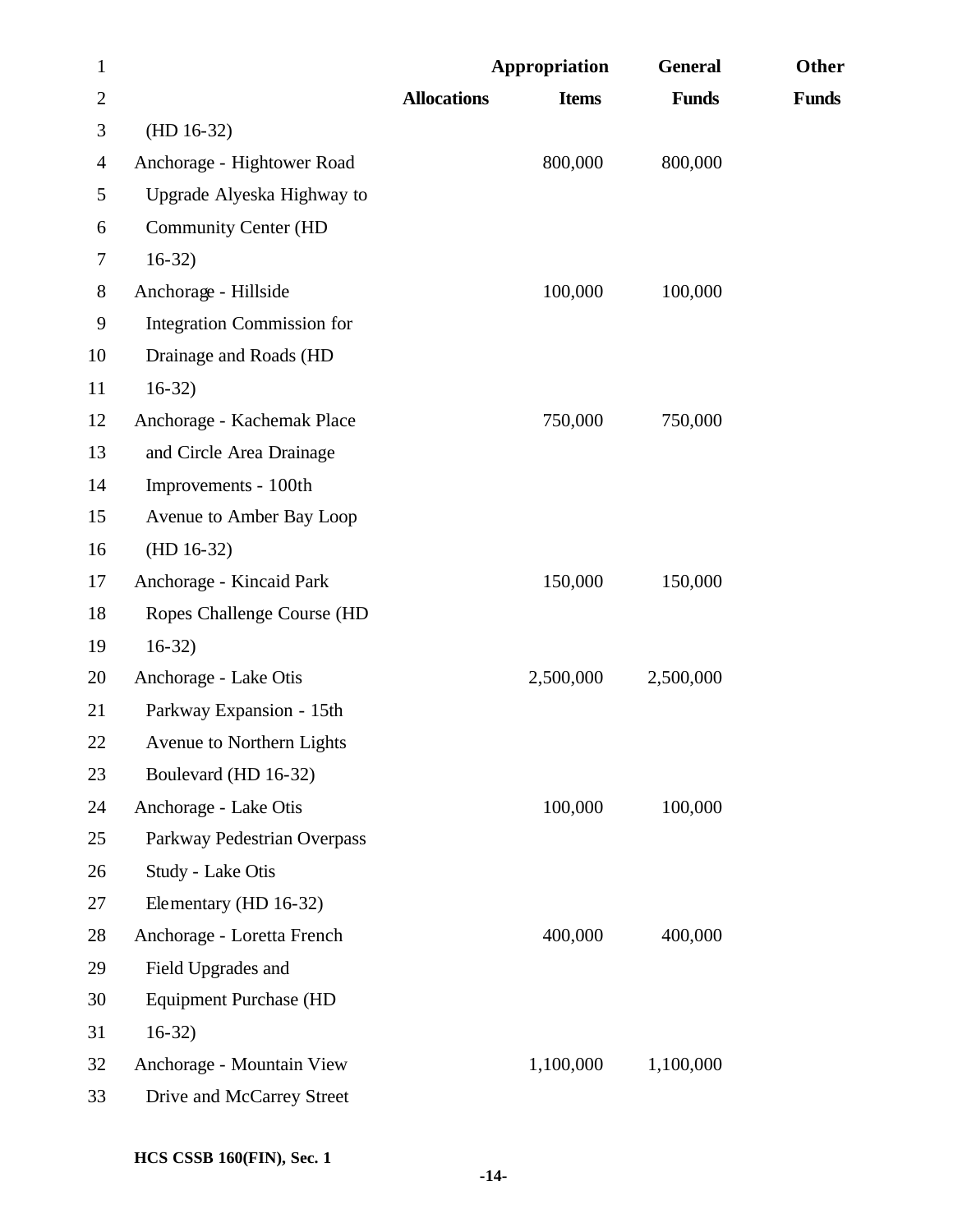| $\mathbf{1}$   |                                    | Appropriation                      | <b>General</b> | Other        |
|----------------|------------------------------------|------------------------------------|----------------|--------------|
| $\overline{2}$ |                                    | <b>Allocations</b><br><b>Items</b> | <b>Funds</b>   | <b>Funds</b> |
| 3              | <b>Intersection Safety (HD</b>     |                                    |                |              |
| $\overline{4}$ | $16-32)$                           |                                    |                |              |
| 5              | Anchorage - Mountain View          | 25,000                             | 25,000         |              |
| 6              | Library Materials (HD              |                                    |                |              |
| 7              | $16-32)$                           |                                    |                |              |
| $8\,$          | Anchorage - Mountain View          | 175,000                            | 175,000        |              |
| 9              | <b>Recreation Center Upgrades</b>  |                                    |                |              |
| 10             | $(HD 16-32)$                       |                                    |                |              |
| 11             | Anchorage - Muldoon Library        | 25,000                             | 25,000         |              |
| 12             | Materials (HD 16-32)               |                                    |                |              |
| 13             | Anchorage - Muldoon Road at        | 800,000                            | 800,000        |              |
| 14             | Duben Street Pedestrian            |                                    |                |              |
| 15             | Safety (HD 16-32)                  |                                    |                |              |
| 16             | Anchorage - Northeast              | 30,000                             | 30,000         |              |
| 17             | Anchorage Trail and                |                                    |                |              |
| 18             | Sidewalk Upgrades and              |                                    |                |              |
| 19             | Repairs (HD 16-32)                 |                                    |                |              |
| 20             | Anchorage - Northern Lights        | 920,000                            | 920,000        |              |
| 21             | <b>Boulevard Pedestrian Safety</b> |                                    |                |              |
| 22             | - Lois Drive West to               |                                    |                |              |
| 23             | <b>Captain Cook Estates</b>        |                                    |                |              |
| 24             | Circle (HD 16-32)                  |                                    |                |              |
| 25             | Anchorage - Northern Lights        | 1,700,000                          | 1,700,000      |              |
| 26             | Boulevard Surface Rehab -          |                                    |                |              |
| 27             | <b>Boniface Parkway to Muldoon</b> |                                    |                |              |
| 28             | Road (HD 16-32)                    |                                    |                |              |
| 29             | Anchorage - Pavement               | 6,000,000                          | 6,000,000      |              |
| 30             | <b>Rehabilitation Matching</b>     |                                    |                |              |
| 31             | Program (HD 16-32)                 |                                    |                |              |
| 32             | Anchorage - Penland Parkway        | 4,000,000                          | 4,000,000      |              |
| 33             | <b>Rehabilitation Airport</b>      |                                    |                |              |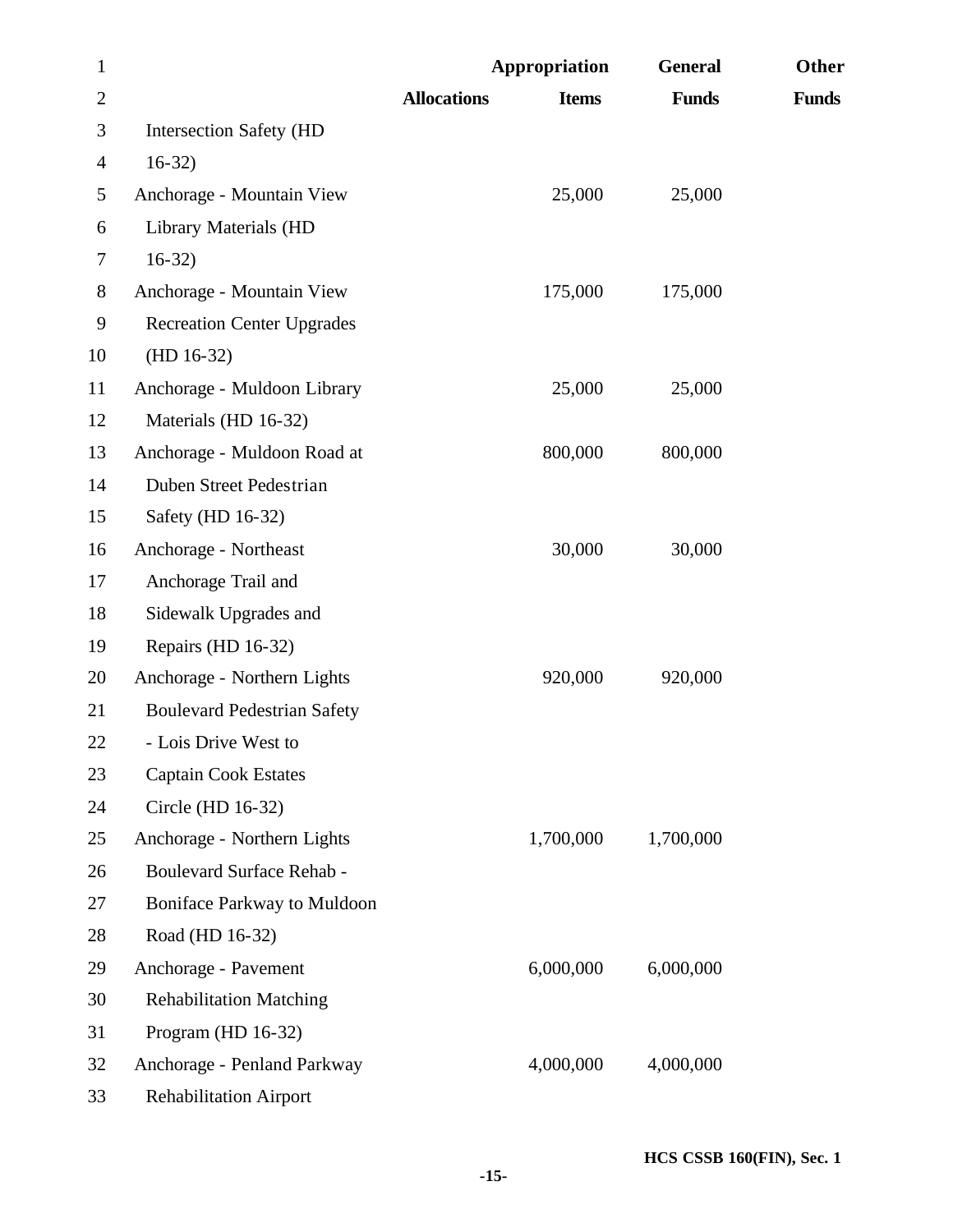| $\mathbf{1}$   |                                   |                    | Appropriation | <b>General</b> | Other        |
|----------------|-----------------------------------|--------------------|---------------|----------------|--------------|
| $\mathbf{2}$   |                                   | <b>Allocations</b> | <b>Items</b>  | <b>Funds</b>   | <b>Funds</b> |
| 3              | Heights Road to Bragaw            |                    |               |                |              |
| $\overline{4}$ | Street (HD 16-32)                 |                    |               |                |              |
| 5              | Anchorage - Performing            |                    | 2,100,000     | 2,100,000      |              |
| 6              | Arts Center Upgrades &            |                    |               |                |              |
| 7              | Infrastructure Rehab (HD          |                    |               |                |              |
| $8\,$          | $16-32)$                          |                    |               |                |              |
| 9              | Anchorage - Police                |                    | 2,600,000     | 2,600,000      |              |
| 10             | Department Digital                |                    |               |                |              |
| 11             | Equipment (HD 16-32)              |                    |               |                |              |
| 12             | Anchorage - Police                |                    | 3,800,000     | 3,800,000      |              |
| 13             | Department Expansion -            |                    |               |                |              |
| 14             | Outdoor Storage (HD 16-32)        |                    |               |                |              |
| 15             | Anchorage - Police                |                    | 500,000       | 500,000        |              |
| 16             | Department Indoor Range           |                    |               |                |              |
| 17             | <b>Targeting System Upgrades</b>  |                    |               |                |              |
| 18             | $(HD 16-32)$                      |                    |               |                |              |
| 19             | Anchorage - Police                |                    | 2,750,000     | 2,750,000      |              |
| 20             | <b>Department Training Center</b> |                    |               |                |              |
| 21             | Roof Replacement (HD              |                    |               |                |              |
| 22             | $16-32$                           |                    |               |                |              |
| 23             | Anchorage - Port of               |                    | 48,500,000    | 48,500,000     |              |
| 24             | Anchorage Expansion (HD           |                    |               |                |              |
| 25             | $16-32)$                          |                    |               |                |              |
| 26             | Anchorage - Reka Drive            |                    | 200,000       | 200,000        |              |
| 27             | Southside Separated               |                    |               |                |              |
| 28             | Pedestrian Facility -             |                    |               |                |              |
| 29             | <b>Bragaw Street to Pine</b>      |                    |               |                |              |
| 30             | Street (HD 16-32)                 |                    |               |                |              |
| 31             | Anchorage - Sand Lake             |                    | 250,000       | 250,000        |              |
| 32             | Watershed Drinking Water          |                    |               |                |              |
| 33             | Studies (HD 16-32)                |                    |               |                |              |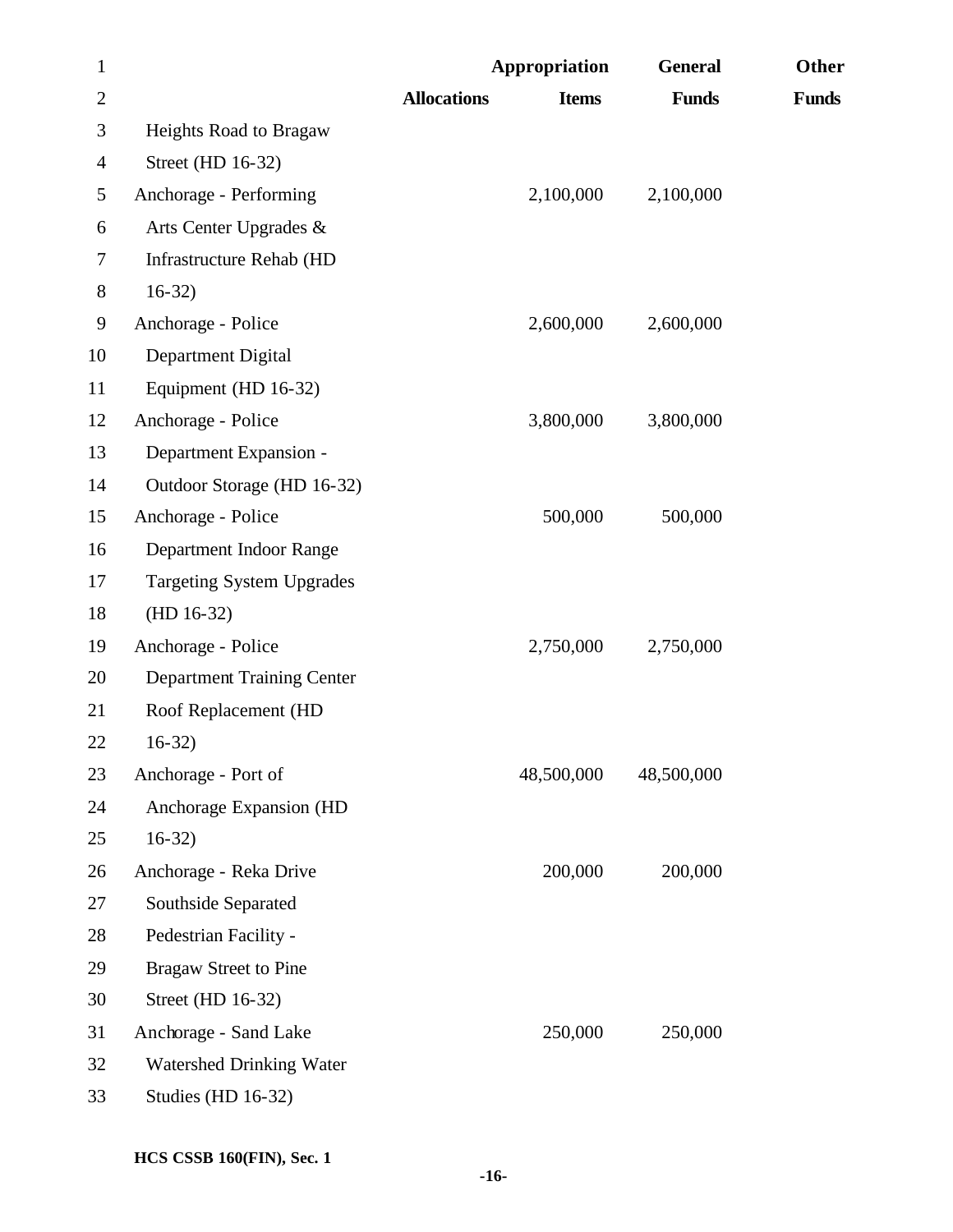| $\mathbf{1}$   |                                   |                    | Appropriation | <b>General</b> | Other        |
|----------------|-----------------------------------|--------------------|---------------|----------------|--------------|
| $\overline{2}$ |                                   | <b>Allocations</b> | <b>Items</b>  | <b>Funds</b>   | <b>Funds</b> |
| 3              | Anchorage - Second                |                    | 500,000       | 500,000        |              |
| 4              | <b>Electrical Feeder Line</b>     |                    |               |                |              |
| 5              | Into Girdwood (HD 16-32)          |                    |               |                |              |
| 6              | Anchorage - Ship Creek            |                    | 4,000,000     | 4,000,000      |              |
| 7              | <b>Access Improvements North</b>  |                    |               |                |              |
| 8              | C Street to Dam Phase II          |                    |               |                |              |
| 9              | $(HD 16-32)$                      |                    |               |                |              |
| 10             | Anchorage - South Anchorage       |                    | 4,000,000     | 4,000,000      |              |
| 11             | <b>Sports Park Facility (HD</b>   |                    |               |                |              |
| 12             | $16-32)$                          |                    |               |                |              |
| 13             | Anchorage - Southcentral          |                    | 1,750,000     | 1,750,000      |              |
| 14             | <b>Law Enforcement Tactical</b>   |                    |               |                |              |
| 15             | Range-Phase II (HD 16-32)         |                    |               |                |              |
| 16             | Anchorage - Spenard               |                    | 1,200,000     | 1,200,000      |              |
| 17             | <b>Recreation Center Upgrades</b> |                    |               |                |              |
| 18             | $(HD 16-32)$                      |                    |               |                |              |
| 19             | Anchorage - Study, Survey         |                    | 75,000        | 75,000         |              |
| 20             | and Treatment of Elodea           |                    |               |                |              |
| 21             | $(HD 16-32)$                      |                    |               |                |              |
| 22             | Anchorage - Sullivan Arena        |                    | 5,190,000     | 5,190,000      |              |
| 23             | Parking Lot Expansion and         |                    |               |                |              |
| 24             | <b>Building Upgrades (HD</b>      |                    |               |                |              |
| 25             | $16-32)$                          |                    |               |                |              |
| 26             | Anchorage - Tablelands            |                    | 3,000,000     | 3,000,000      |              |
| 27             | Subdivision Area Road and         |                    |               |                |              |
| 28             | Drainage Improvements (HD         |                    |               |                |              |
| 29             | $16-32)$                          |                    |               |                |              |
| 30             | Anchorage - Transit Fleet         |                    | 75,000        | 75,000         |              |
| 31             | Replacement (HD 16-32)            |                    |               |                |              |
| 32             | Anchorage - U-Med District        |                    | 1,000,000     | 1,000,000      |              |
| 33             | Multi-Modal Improvements          |                    |               |                |              |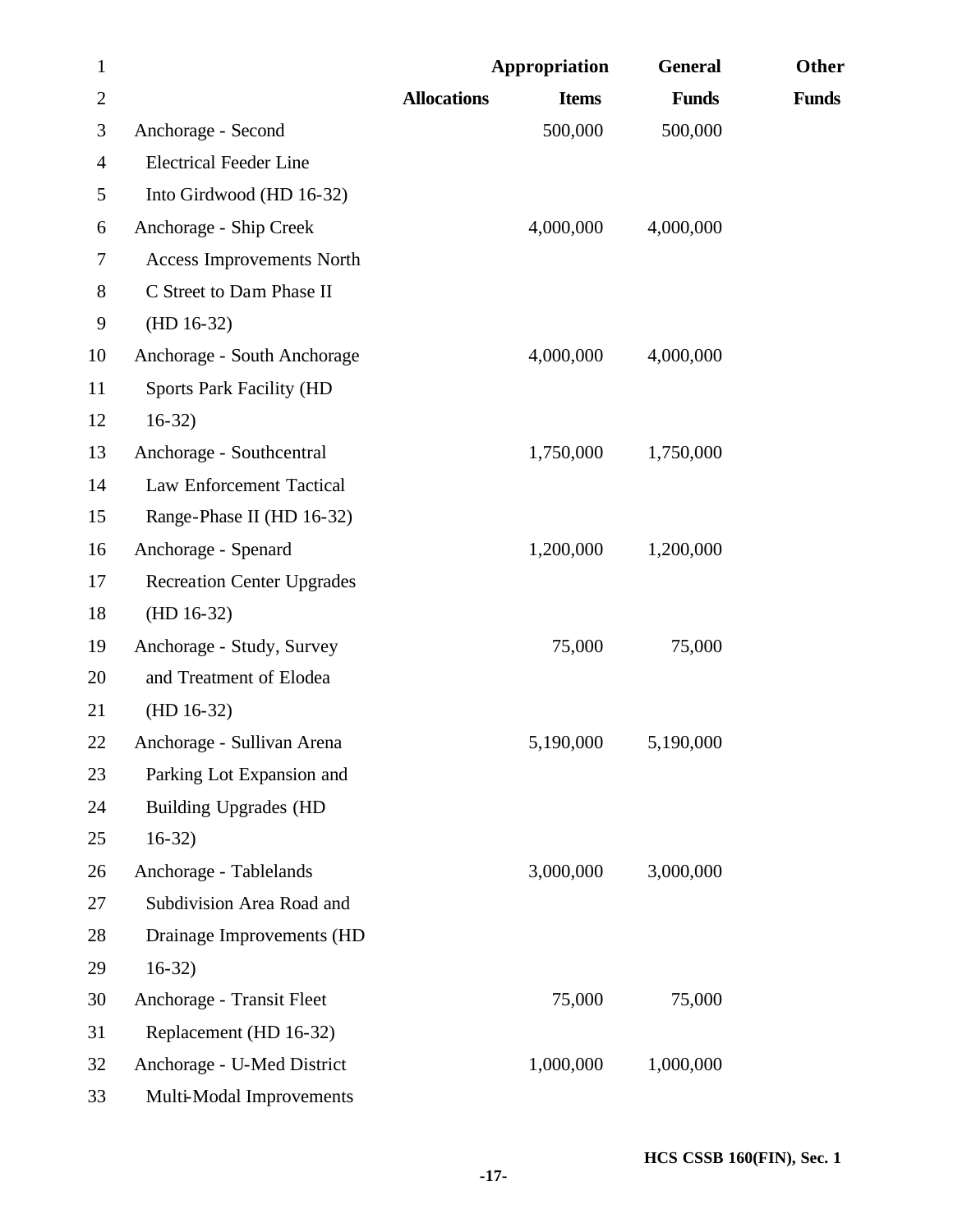| $\mathbf{1}$     |                                   | Appropriation                      | <b>General</b> | Other        |
|------------------|-----------------------------------|------------------------------------|----------------|--------------|
| $\mathbf{2}$     |                                   | <b>Allocations</b><br><b>Items</b> | <b>Funds</b>   | <b>Funds</b> |
| 3                | Phase II (HD $16-32$ )            |                                    |                |              |
| $\overline{4}$   | Anchorage - Viburnum Drive        | 7,900,000                          | 7,900,000      |              |
| 5                | - Oakwood and Burlwood            |                                    |                |              |
| 6                | Reconstruction (HD 16-32)         |                                    |                |              |
| $\tau$           | Anchorage - Waldron Lake          | 4,000,000                          | 4,000,000      |              |
| $8\,$            | <b>Subdivision Land Purchase</b>  |                                    |                |              |
| $\boldsymbol{9}$ | $(HD 16-32)$                      |                                    |                |              |
| 10               | Anchorage - Whaley Center         | 2,150                              | 2,150          |              |
| 11               | Music Program (HD 16-32)          |                                    |                |              |
| 12               | Anchorage - Z.J. Loussac          | 1,825,000                          | 1,825,000      |              |
| 13               | Library Repairs, Upgrades         |                                    |                |              |
| 14               | and Materials (HD 16-32)          |                                    |                |              |
| 15               | Angoon - Clinic Helicopter        | 172,000                            | 172,000        |              |
| 16               | Landing Pad (HD 5)                |                                    |                |              |
| 17               | Angoon - Front Road               | 1,500,000                          | 1,500,000      |              |
| 18               | Renovation (HD 5)                 |                                    |                |              |
| 19               | Angoon - Headstart                | 30,000                             | 30,000         |              |
| 20               | Playground (HD 5)                 |                                    |                |              |
| 21               | Aniak - Fire Department           | 40,000                             | 40,000         |              |
| 22               | Peat Project (HD 6)               |                                    |                |              |
| 23               | <b>Barrow - Recreation Center</b> | 4,500,000                          | 4,500,000      |              |
| 24               | Renovation and Expansion          |                                    |                |              |
| 25               | (HD 40)                           |                                    |                |              |
| 26               | Bethel - Aquatic Training         | 23,075,000                         | 23,075,000     |              |
| 27               | and Health Center (HD 38)         |                                    |                |              |
| 28               | Bethel - City Shop Floor          | 1,500,000                          | 1,500,000      |              |
| 29               | Repairs (HD 38)                   |                                    |                |              |
| 30               | Bethel - Fire Engine (HD          | 350,000                            | 350,000        |              |
| 31               | 38)                               |                                    |                |              |
| 32               | Chuathbaluk - Community           | 300,000                            | 300,000        |              |
| 33               | Roads Repair and Upgrade          |                                    |                |              |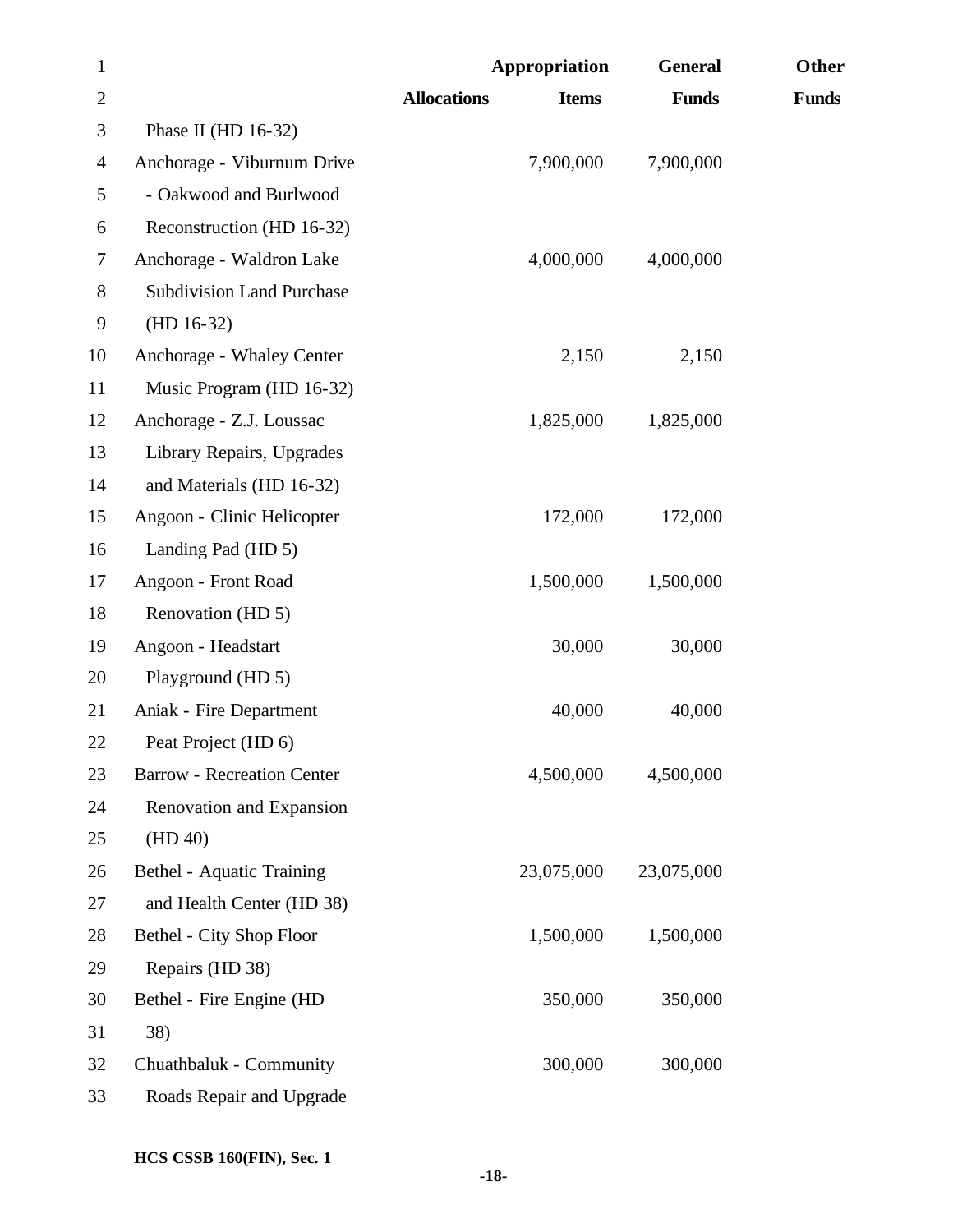| $\mathbf{1}$   |                                    | Appropriation                      | <b>General</b> | <b>Other</b> |
|----------------|------------------------------------|------------------------------------|----------------|--------------|
| $\overline{2}$ |                                    | <b>Allocations</b><br><b>Items</b> | <b>Funds</b>   | <b>Funds</b> |
| 3              | (HD 6)                             |                                    |                |              |
| 4              | Coffman Cove - Trail               | 45,000                             | 45,000         |              |
| 5              | Improvements (HD 1)                |                                    |                |              |
| 6              | Cordova - Bike Rack                | 4,000                              | 4,000          |              |
| 7              | Construction (HD 5)                |                                    |                |              |
| 8              | Cordova - Morning Music            | 15,000                             | 15,000         |              |
| 9              | Program (HD 5)                     |                                    |                |              |
| 10             | Cordova - Student Van (HD          | 40,000                             | 40,000         |              |
| 11             | 5)                                 |                                    |                |              |
| 12             | Cordova - Window                   | 13,000                             | 13,000         |              |
| 13             | Replacement (HD 5)                 |                                    |                |              |
| 14             | Craig - Craig Cannery Site         | 400,000                            | 400,000        |              |
| 15             | Harbor Development (HD 5)          |                                    |                |              |
| 16             | Craig - Design and                 | 25,000                             | 25,000         |              |
| 17             | <b>Construction of Harbor Shop</b> |                                    |                |              |
| 18             | Building (HD 5)                    |                                    |                |              |
| 19             | Craig - Municipal Drinking         | 100,000                            | 100,000        |              |
| 20             | Water Source Storage (HD           |                                    |                |              |
| 21             | 5)                                 |                                    |                |              |
| 22             | Craig - Prince of Wales            | 30,000                             | 30,000         |              |
| 23             | <b>Island Borough Study (HD</b>    |                                    |                |              |
| 24             | 5)                                 |                                    |                |              |
| 25             | Craig - Public Safety              | 100,000                            | 100,000        |              |
| 26             | Building Engineering and           |                                    |                |              |
| 27             | Design $(HD 5)$                    |                                    |                |              |
| 28             | Craig - Public Works Heavy         | 600,000                            | 600,000        |              |
| 29             | Equipment (HD 5)                   |                                    |                |              |
| 30             | Craig - Water and                  | 250,000                            | 250,000        |              |
| 31             | Wastewater System Cleaning,        |                                    |                |              |
| 32             | <b>Inspection and Master</b>       |                                    |                |              |
| 33             | Planning (HD 5)                    |                                    |                |              |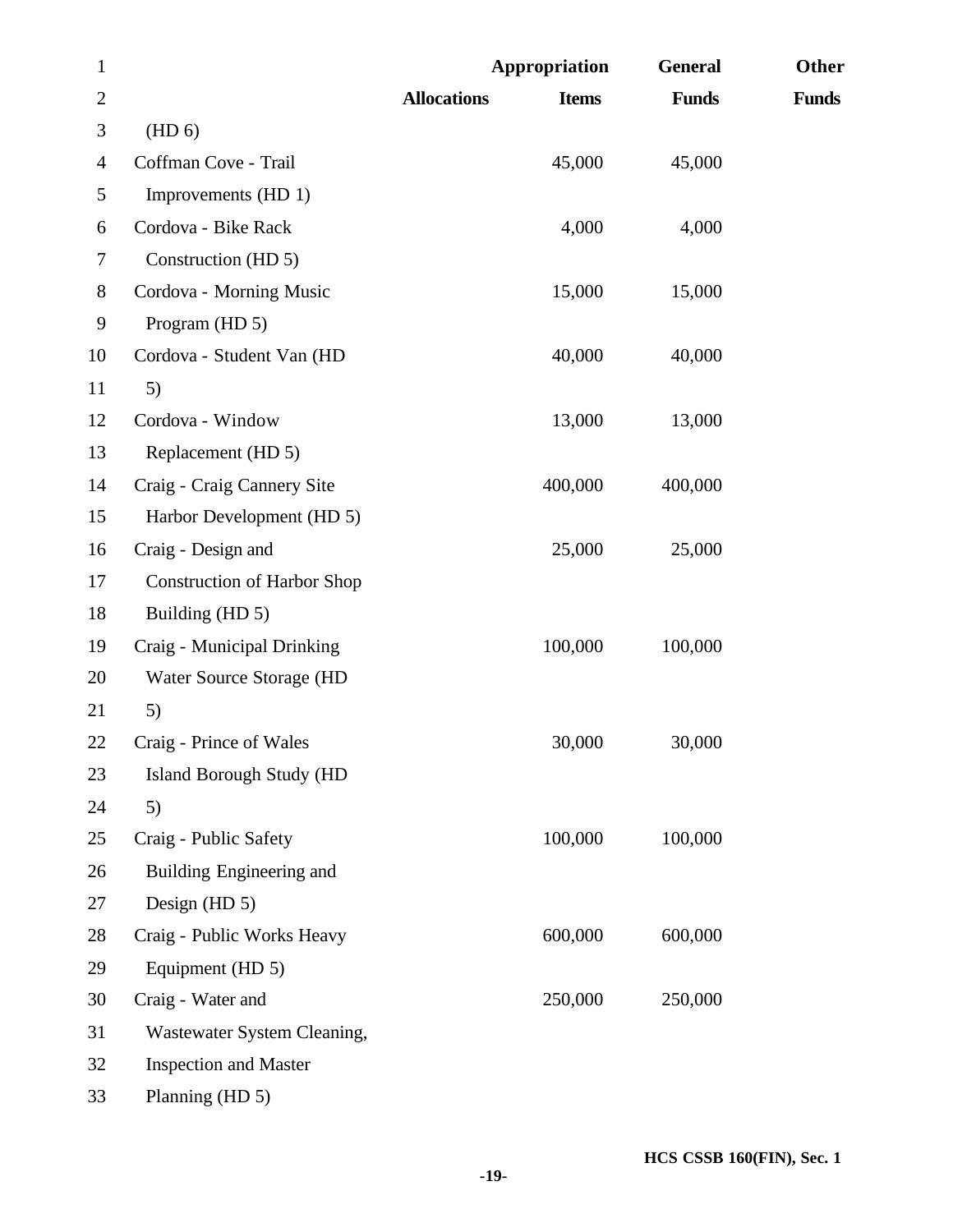| $\mathbf{1}$   |                                  |                    | Appropriation | <b>General</b> | <b>Other</b> |
|----------------|----------------------------------|--------------------|---------------|----------------|--------------|
| $\overline{2}$ |                                  | <b>Allocations</b> | <b>Items</b>  | <b>Funds</b>   | <b>Funds</b> |
| 3              | Delta Junction - Delta           |                    | 25,000        | 25,000         |              |
| $\overline{4}$ | <b>Community Library Heating</b> |                    |               |                |              |
| 5              | System Repair or                 |                    |               |                |              |
| 6              | Replacement (HD 12)              |                    |               |                |              |
| 7              | Delta Junction - Delta           |                    | 30,000        | 30,000         |              |
| $8\,$          | <b>Community Library</b>         |                    |               |                |              |
| 9              | Improvements (HD 12)             |                    |               |                |              |
| 10             | Delta Junction -                 |                    | 40,000        | 40,000         |              |
| 11             | Liewer-Olmstead Ice Area         |                    |               |                |              |
| 12             | Septic System Repair (HD         |                    |               |                |              |
| 13             | 12)                              |                    |               |                |              |
| 14             | Delta Junction -                 |                    | 50,000        | 50,000         |              |
| 15             | Liewer-Olmstead Ice Arena        |                    |               |                |              |
| 16             | Floor Surface (HD 12)            |                    |               |                |              |
| 17             | Delta Junction - Public          |                    | 1,500,000     | 1,500,000      |              |
| 18             | <b>Works Building</b>            |                    |               |                |              |
| 19             | Improvements and Expansion       |                    |               |                |              |
| 20             | (HD 12)                          |                    |               |                |              |
| 21             | Denali Borough - Anderson        |                    | 45,000        | 45,000         |              |
| 22             | <b>School Heating Fuel</b>       |                    |               |                |              |
| 23             | <b>Storage Tank Replacement</b>  |                    |               |                |              |
| 24             | $(HD 7-11)$                      |                    |               |                |              |
| 25             | Denali Borough - Cantwell        |                    | 25,000        | 25,000         |              |
| 26             | <b>School Heating Fuel</b>       |                    |               |                |              |
| 27             | <b>Storage Tank Replacement</b>  |                    |               |                |              |
| 28             | $(HD 7-11)$                      |                    |               |                |              |
| 29             | Denali Borough - Landfill        |                    | 50,000        | 50,000         |              |
| 30             | Shop $(HD 7-11)$                 |                    |               |                |              |
| 31             | Denali Borough - Nenana          |                    | 65,000        | 65,000         |              |
| 32             | Canyon Fire Service Well         |                    |               |                |              |
| 33             | and Hydrant (HD 7-11)            |                    |               |                |              |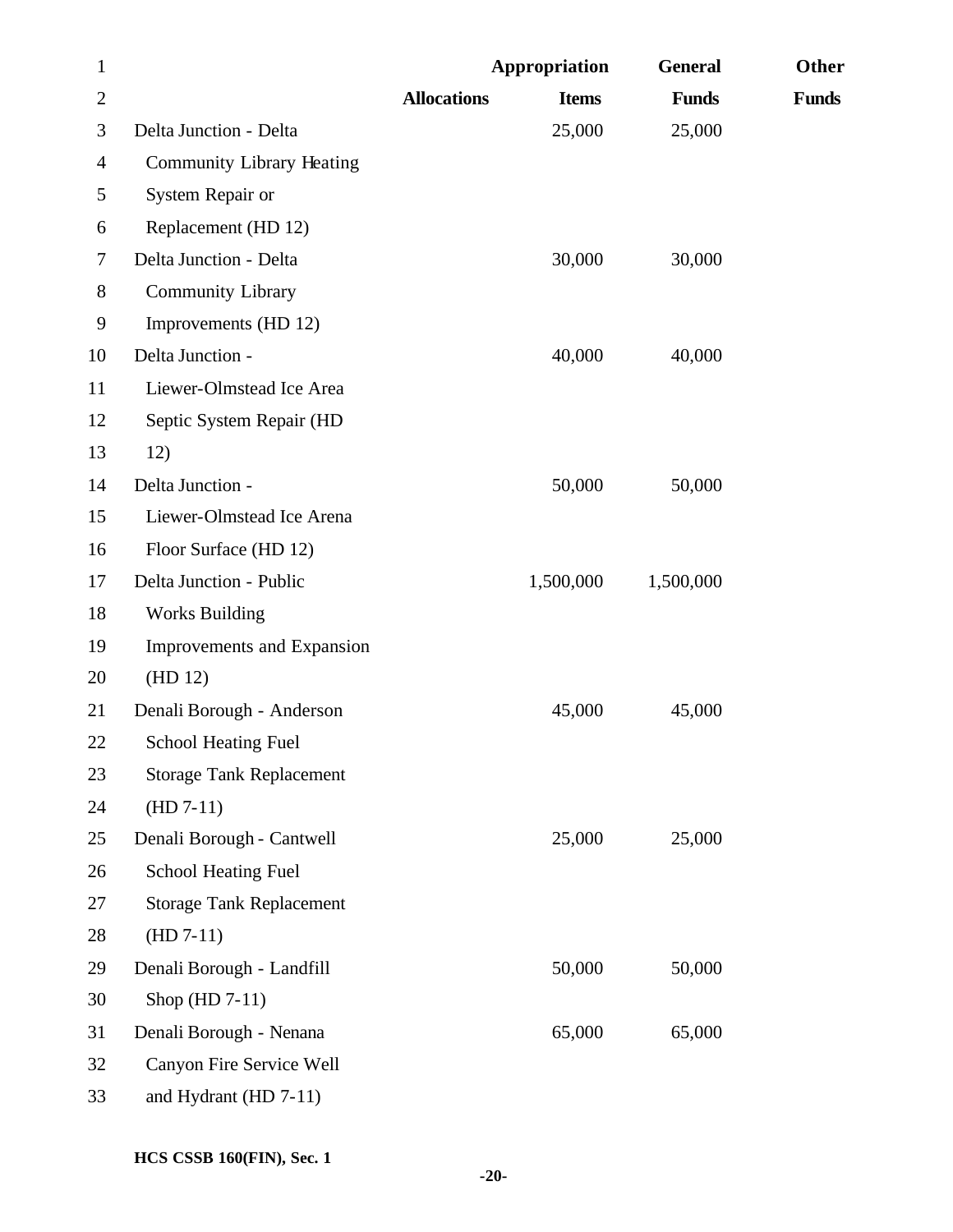| $\mathbf{1}$   |                                  |                    | Appropriation | <b>General</b> | Other        |
|----------------|----------------------------------|--------------------|---------------|----------------|--------------|
| $\overline{2}$ |                                  | <b>Allocations</b> | <b>Items</b>  | <b>Funds</b>   | <b>Funds</b> |
| 3              | Denali Borough - School          |                    | 35,000        | 35,000         |              |
| $\overline{4}$ | <b>District Asbestos Hazard</b>  |                    |               |                |              |
| 5              | <b>Emergency Response Act</b>    |                    |               |                |              |
| 6              | Inspection (HD $7-11$ )          |                    |               |                |              |
| 7              | Denali Borough -                 |                    | 20,000        | 20,000         |              |
| $8\,$          | Tri-Valley School Heating        |                    |               |                |              |
| 9              | Control System Upgrade           |                    |               |                |              |
| 10             | $(HD 7-11)$                      |                    |               |                |              |
| 11             | Dillingham - Dillingham          |                    | 250,900       | 250,900        |              |
| 12             | Library and Museum               |                    |               |                |              |
| 13             | <b>Building Roof Repairs (HD</b> |                    |               |                |              |
| 14             | 37)                              |                    |               |                |              |
| 15             | Dillingham - Wastewater          |                    | 2,280,000     | 2,280,000      |              |
| 16             | <b>Treatment Plant Upgrades</b>  |                    |               |                |              |
| 17             | (HD 37)                          |                    |               |                |              |
| 18             | Egegik - Power Distribution      |                    | 100,000       | 100,000        |              |
| 19             | System Upgrade and Repair        |                    |               |                |              |
| 20             | (HD 37)                          |                    |               |                |              |
| 21             | Fairbanks - Ambulance (HD        |                    | 230,000       | 230,000        |              |
| 22             | $7-11)$                          |                    |               |                |              |
| 23             | Fairbanks - Arctic Park &        |                    | 1,100,000     | 1,100,000      |              |
| 24             | <b>Council Subdivisions</b>      |                    |               |                |              |
| 25             | Streets (HD 7-11)                |                    |               |                |              |
| 26             | Fairbanks - City Hall            |                    | 475,000       | 475,000        |              |
| 27             | Window Upgrade (HD 7-11)         |                    |               |                |              |
| 28             | Fairbanks - Disaster             |                    | 2,000,000     | 2,000,000      |              |
| 29             | Recovery/Warm Storage            |                    |               |                |              |
| 30             | Additions (HD 7-11)              |                    |               |                |              |
| 31             | Fairbanks - Lemeta               |                    | 2,000,000     | 2,000,000      |              |
| 32             | <b>Subdivision Streets (HD</b>   |                    |               |                |              |
| 33             | $7-11)$                          |                    |               |                |              |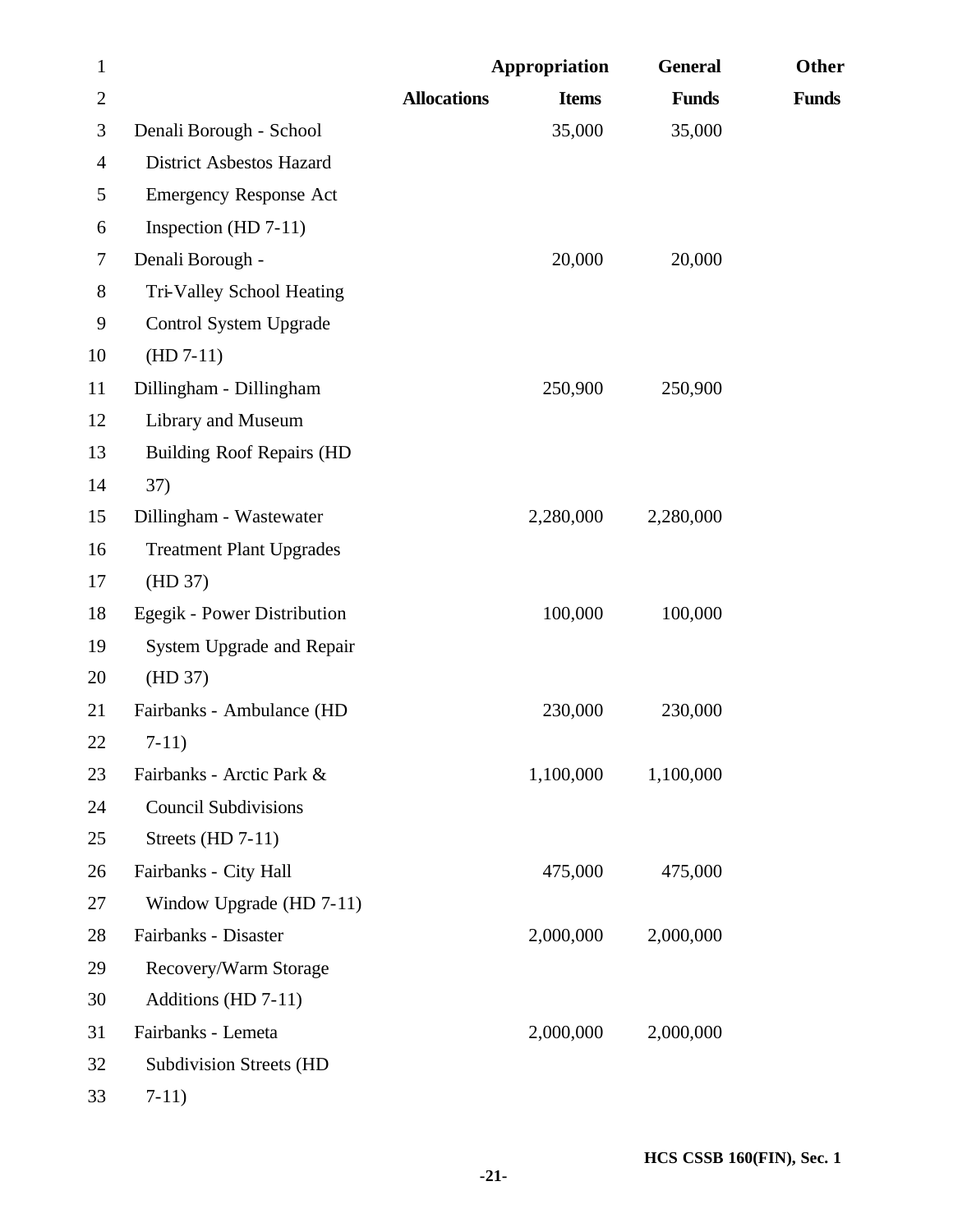| $\mathbf{1}$   |                                  |                    | Appropriation | <b>General</b> | Other        |
|----------------|----------------------------------|--------------------|---------------|----------------|--------------|
| $\overline{2}$ |                                  | <b>Allocations</b> | <b>Items</b>  | <b>Funds</b>   | <b>Funds</b> |
| 3              | Fairbanks - Police Station       |                    | 432,950       | 432,950        |              |
| 4              | Addition (HD 7-11)               |                    |               |                |              |
| 5              | Fairbanks - Road                 |                    | 5,000,000     | 5,000,000      |              |
| 6              | Improvements (HD 7-11)           |                    |               |                |              |
| 7              | Fairbanks - Slaterville          |                    | 1,950,000     | 1,950,000      |              |
| 8              | <b>Subdivision Streets (HD</b>   |                    |               |                |              |
| 9              | $7-11)$                          |                    |               |                |              |
| 10             | <b>Fairbanks North Star</b>      |                    | 75,000        | 75,000         |              |
| 11             | Borough - Ambulance              |                    |               |                |              |
| 12             | <b>Equipment Replacement (HD</b> |                    |               |                |              |
| 13             | $7-11)$                          |                    |               |                |              |
| 14             | <b>Fairbanks North Star</b>      |                    | 400,000       | 400,000        |              |
| 15             | Borough - Borough                |                    |               |                |              |
| 16             | <b>Emergency Operations</b>      |                    |               |                |              |
| 17             | Center Equipment (HD 7-11)       |                    |               |                |              |
| 18             | <b>Fairbanks North Star</b>      |                    | 333,000       | 333,000        |              |
| 19             | Borough - Classroom              |                    |               |                |              |
| 20             | Digital Technology Upgrade       |                    |               |                |              |
| 21             | $(HD 7-11)$                      |                    |               |                |              |
| 22             | <b>Fairbanks North Star</b>      |                    | 25,000        | 25,000         |              |
| 23             | Borough - Fairbanks North        |                    |               |                |              |
| 24             | <b>Star Borough School</b>       |                    |               |                |              |
| 25             | District We the People           |                    |               |                |              |
| 26             | Competition (HD 7-11)            |                    |               |                |              |
| 27             | <b>Fairbanks North Star</b>      |                    | 450,000       | 450,000        |              |
| 28             | Borough - Growden Park/          |                    |               |                |              |
| 29             | Gold Panner Restrooms (HD        |                    |               |                |              |
| 30             | $7-11)$                          |                    |               |                |              |
| 31             | <b>Fairbanks North Star</b>      |                    | 3,200,000     | 3,200,000      |              |
| 32             | Borough - Kiwanis Field &        |                    |               |                |              |
| 33             | Fairbanks Youth Soccer           |                    |               |                |              |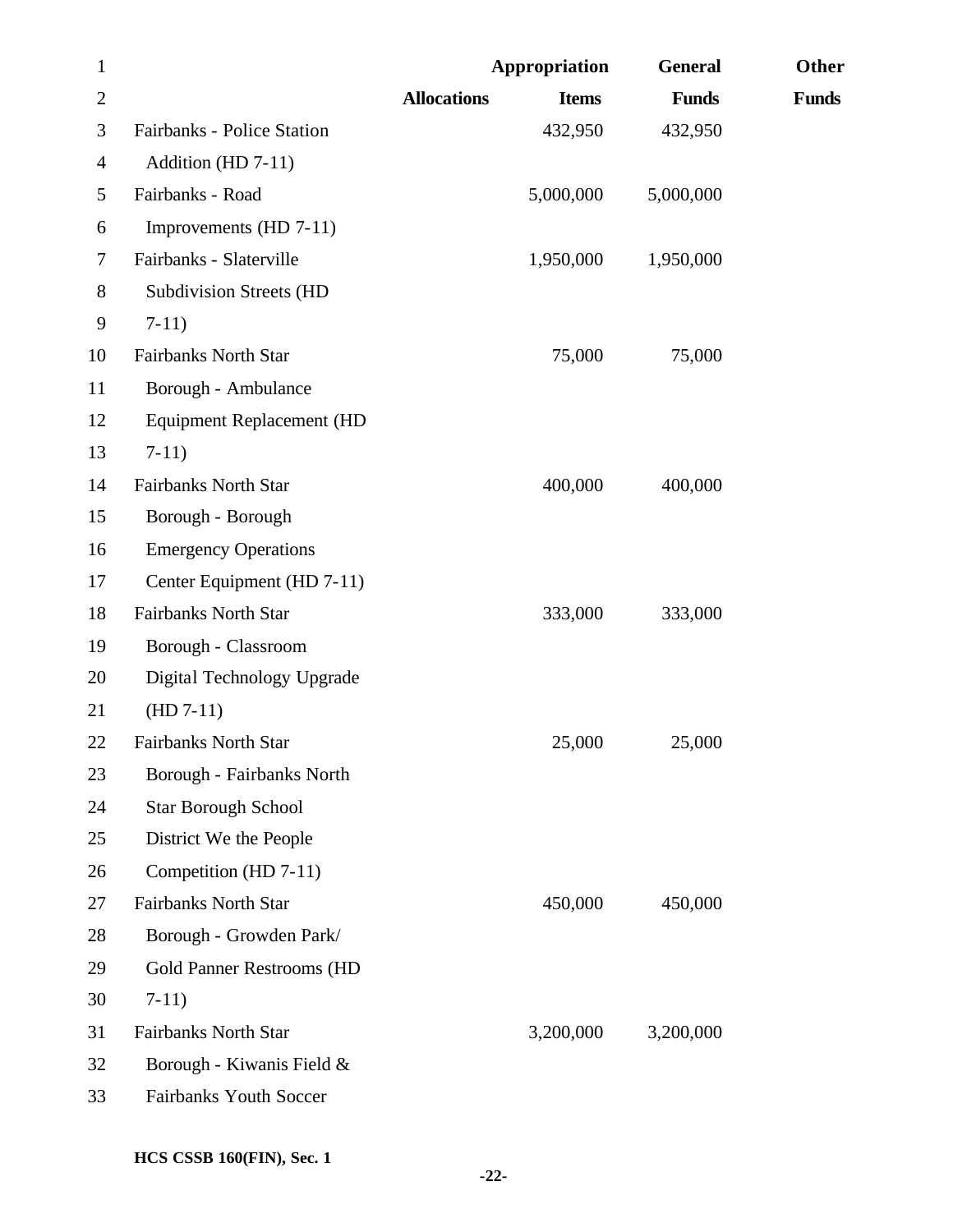| $\mathbf{1}$   |                                    |                    | <b>Appropriation</b> | <b>General</b> | Other        |
|----------------|------------------------------------|--------------------|----------------------|----------------|--------------|
| $\overline{2}$ |                                    | <b>Allocations</b> | <b>Items</b>         | <b>Funds</b>   | <b>Funds</b> |
| 3              | <b>Association - Artificial</b>    |                    |                      |                |              |
| $\overline{4}$ | Turf Fields (HD 7-11)              |                    |                      |                |              |
| 5              | <b>Fairbanks North Star</b>        |                    | 3,000,000            | 3,000,000      |              |
| 6              | Borough - Natural Gas              |                    |                      |                |              |
| $\tau$         | Distribution System                |                    |                      |                |              |
| $8\,$          | Development (HD 7-11)              |                    |                      |                |              |
| 9              | <b>Fairbanks North Star</b>        |                    | 3,000,000            | 3,000,000      |              |
| 10             | Borough - Noel Wien                |                    |                      |                |              |
| 11             | Library Maintenance (HD            |                    |                      |                |              |
| 12             | $7-11)$                            |                    |                      |                |              |
| 13             | <b>Fairbanks North Star</b>        |                    | 1,400,000            | 1,400,000      |              |
| 14             | Borough - Parks and                |                    |                      |                |              |
| 15             | <b>Recreation Facility</b>         |                    |                      |                |              |
| 16             | Improvements - Birch Hill          |                    |                      |                |              |
| 17             | $(HD 7-11)$                        |                    |                      |                |              |
| 18             | <b>Fairbanks North Star</b>        |                    | 17,000               | 17,000         |              |
| 19             | Borough - Salcha                   |                    |                      |                |              |
| 20             | <b>Elementary School</b>           |                    |                      |                |              |
| 21             | <b>Classroom Equipment (HD</b>     |                    |                      |                |              |
| 22             | 12)                                |                    |                      |                |              |
| 23             | Fairbanks North Star               |                    | 4,850,000            | 4,850,000      |              |
| 24             | Borough - Senate District          |                    |                      |                |              |
| 25             | D Road Service Area                |                    |                      |                |              |
| 26             | Funding $(HD 7-11)$                |                    |                      |                |              |
| 27             | <b>Fairbanks North Star</b>        |                    | 206,500              | 206,500        |              |
| 28             | Borough - Senate District          |                    |                      |                |              |
| 29             | D Schools Classroom                |                    |                      |                |              |
| 30             | Technology Upgrade (HD             |                    |                      |                |              |
| 31             | $7-11)$                            |                    |                      |                |              |
| 32             | <b>Fairbanks Northstar Borough</b> |                    | 2,500,000            | 2,500,000      |              |
| 33             | - Air Quality Mitigation           |                    |                      |                |              |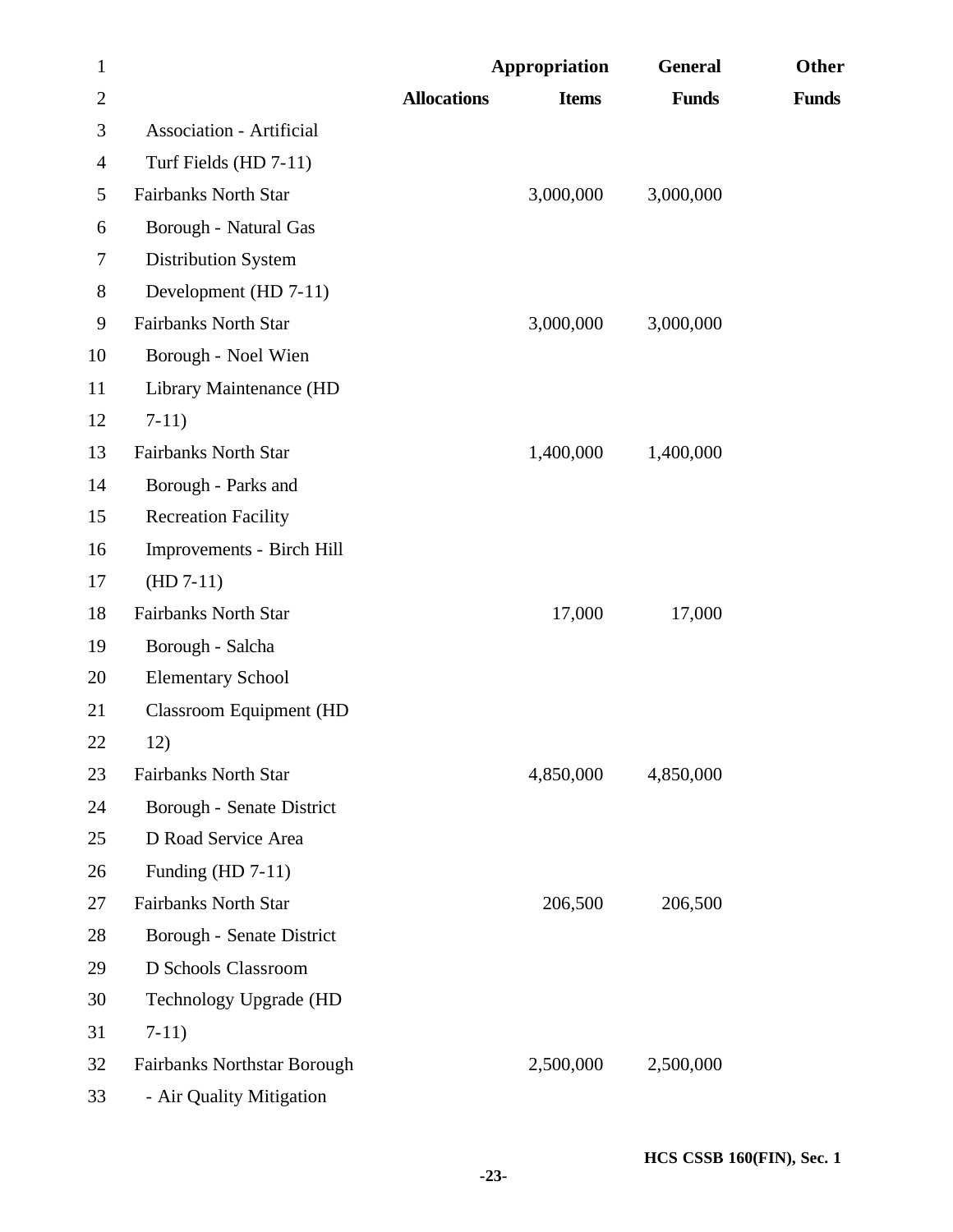| $\mathbf{1}$   |                                    | Appropriation                      | <b>General</b> | Other        |
|----------------|------------------------------------|------------------------------------|----------------|--------------|
| $\overline{2}$ |                                    | <b>Allocations</b><br><b>Items</b> | <b>Funds</b>   | <b>Funds</b> |
| 3              | $(HD 7-11)$                        |                                    |                |              |
| 4              | Fort Yukon - Fire Truck            | 385,000                            | 385,000        |              |
| 5              | (HD 6)                             |                                    |                |              |
| 6              | Gambell - Excavator                | 155,000                            | 155,000        |              |
| 7              | Purchase (HD 39)                   |                                    |                |              |
| 8              | Golovin - Heavy Equipment          | 394,500                            | 394,500        |              |
| 9              | (HD 39)                            |                                    |                |              |
| 10             | Gustavus - Good River Road         | 118,000                            | 118,000        |              |
| 11             | <b>Culvert Replacement and</b>     |                                    |                |              |
| 12             | <b>Road Safety Improvements</b>    |                                    |                |              |
| 13             | (HD 5)                             |                                    |                |              |
| 14             | <b>Gustavus - Recycling Center</b> | 55,000                             | 55,000         |              |
| 15             | Remodel, Renovation, and           |                                    |                |              |
| 16             | Upgrades (HD 5)                    |                                    |                |              |
| 17             | Haines Borough - Haines            | 4,500,000                          | 4,500,000      |              |
| 18             | Boat Harbor and Breakwater         |                                    |                |              |
| 19             | Improvements (HD 5)                |                                    |                |              |
| 20             | Haines Borough - Haines            | 250,000                            | 250,000        |              |
| 21             | High School Gymnasium              |                                    |                |              |
| 22             | Renovation (HD 5)                  |                                    |                |              |
| 23             | Haines Borough - Letnikof          | 950,000                            | 950,000        |              |
| 24             | <b>Cove Harbor Improvements</b>    |                                    |                |              |
| 25             | (HD 5)                             |                                    |                |              |
| 26             | Haines Borough - Public            | 7,173                              | 7,173          |              |
| 27             | Library Technology                 |                                    |                |              |
| 28             | Improvements, Upgrades and         |                                    |                |              |
| 29             | Replacements (HD 5)                |                                    |                |              |
| 30             | Haines Borough - Road              | 400,000                            | 400,000        |              |
| 31             | Grader Acquisition (HD 5)          |                                    |                |              |
| 32             | Haines Borough - Sludge            | 60,000                             | 60,000         |              |
| 33             | Composting Shed (HD 5)             |                                    |                |              |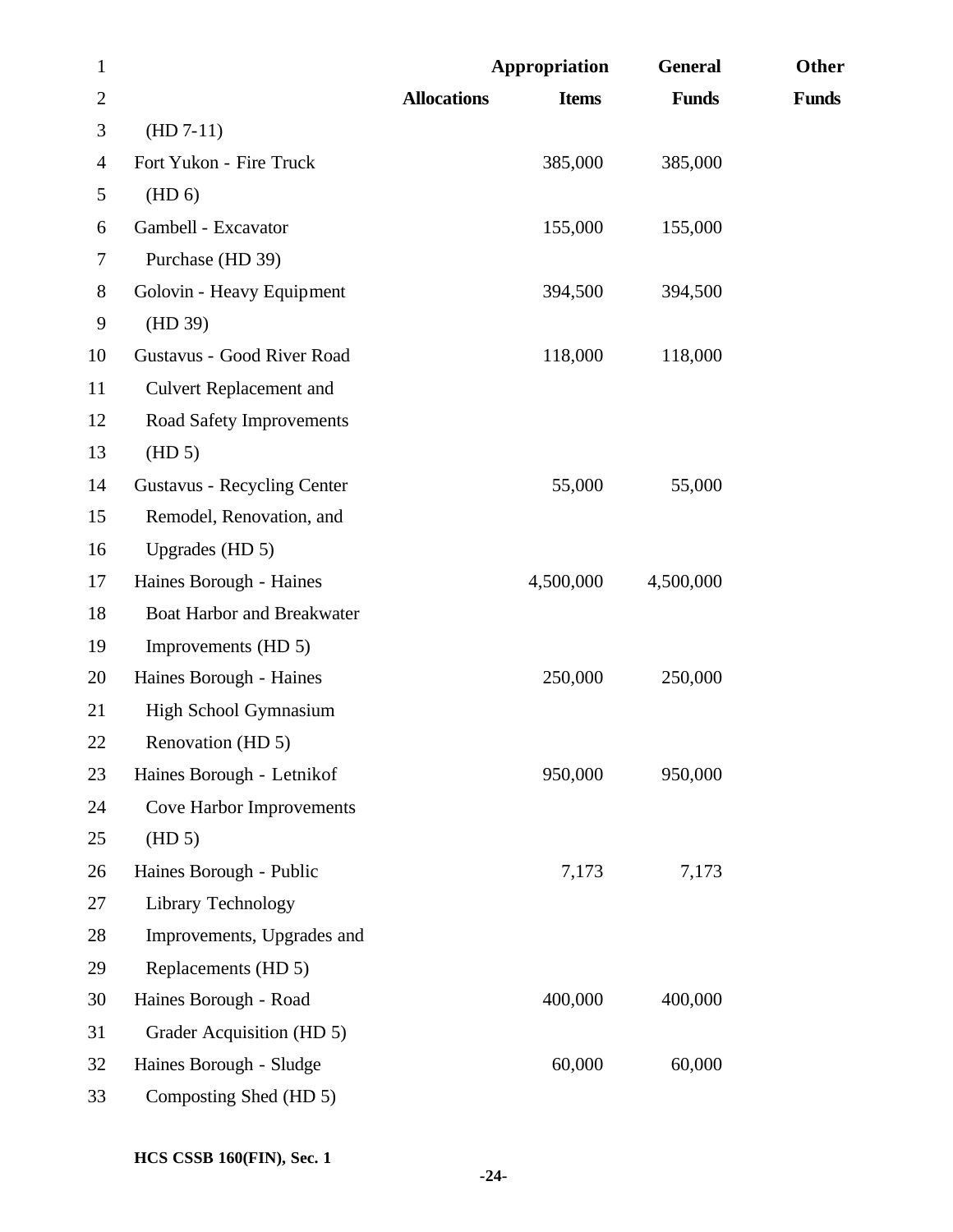| $\mathbf{1}$   |                                  | Appropriation                      | <b>General</b> | Other        |
|----------------|----------------------------------|------------------------------------|----------------|--------------|
| $\overline{2}$ |                                  | <b>Allocations</b><br><b>Items</b> | <b>Funds</b>   | <b>Funds</b> |
| 3              | Homer - Fishing Lagoon           | 100,000                            | 100,000        |              |
| 4              | Improvements (HD 33-35)          |                                    |                |              |
| 5              | Homer - South Peninsula          | 8,150,000                          | 8,150,000      |              |
| 6              | Natural Gas Pipeline (HD         |                                    |                |              |
| 7              | $33 - 35$                        |                                    |                |              |
| $8\,$          | Houston - Station 91 Fill        | 150,000                            | 150,000        |              |
| 9              | Site (HD 13-16)                  |                                    |                |              |
| 10             | Huslia - Huslia Community        | 170,000                            | 170,000        |              |
| 11             | Services Center Match (HD        |                                    |                |              |
| 12             | 6)                               |                                    |                |              |
| 13             | Hydaburg - Bulk Fuel             | 65,000                             | 65,000         |              |
| 14             | Storage Facility (HD 5)          |                                    |                |              |
| 15             | Juneau - Docks and Harbors       | 1,500,000                          | 1,500,000      |              |
| 16             | - Statter Harbor                 |                                    |                |              |
| 17             | Improvements (HD 3-4)            |                                    |                |              |
| 18             | Juneau - Floyd Dryden            | 100,000                            | 100,000        |              |
| 19             | Middle School Computer           |                                    |                |              |
| 20             | Replacement (HD 3-4)             |                                    |                |              |
| 21             | Juneau - Juneau-Douglas          | 100,000                            | 100,000        |              |
| <b>22</b>      | <b>High School Computer</b>      |                                    |                |              |
| 23             | Replacement (HD 3-4)             |                                    |                |              |
| 24             | Juneau - Mendenhall River        | 100,000                            | 100,000        |              |
| 25             | <b>Community School Computer</b> |                                    |                |              |
| 26             | Replacement (HD 3-4)             |                                    |                |              |
| 27             | Juneau - Montessori              | 55,000                             | 55,000         |              |
| 28             | <b>Borealis Program Computer</b> |                                    |                |              |
| 29             | Replacement (HD 3-4)             |                                    |                |              |
| 30             | Kachemak - Kachemak Roads        | 60,000                             | 60,000         |              |
| 31             | Repairs (HD 33-35)               |                                    |                |              |
| 32             | Kake - D6 Bull Dozer and         | 366,000                            | 366,000        |              |
| 33             | Tilt-bed Trailer                 |                                    |                |              |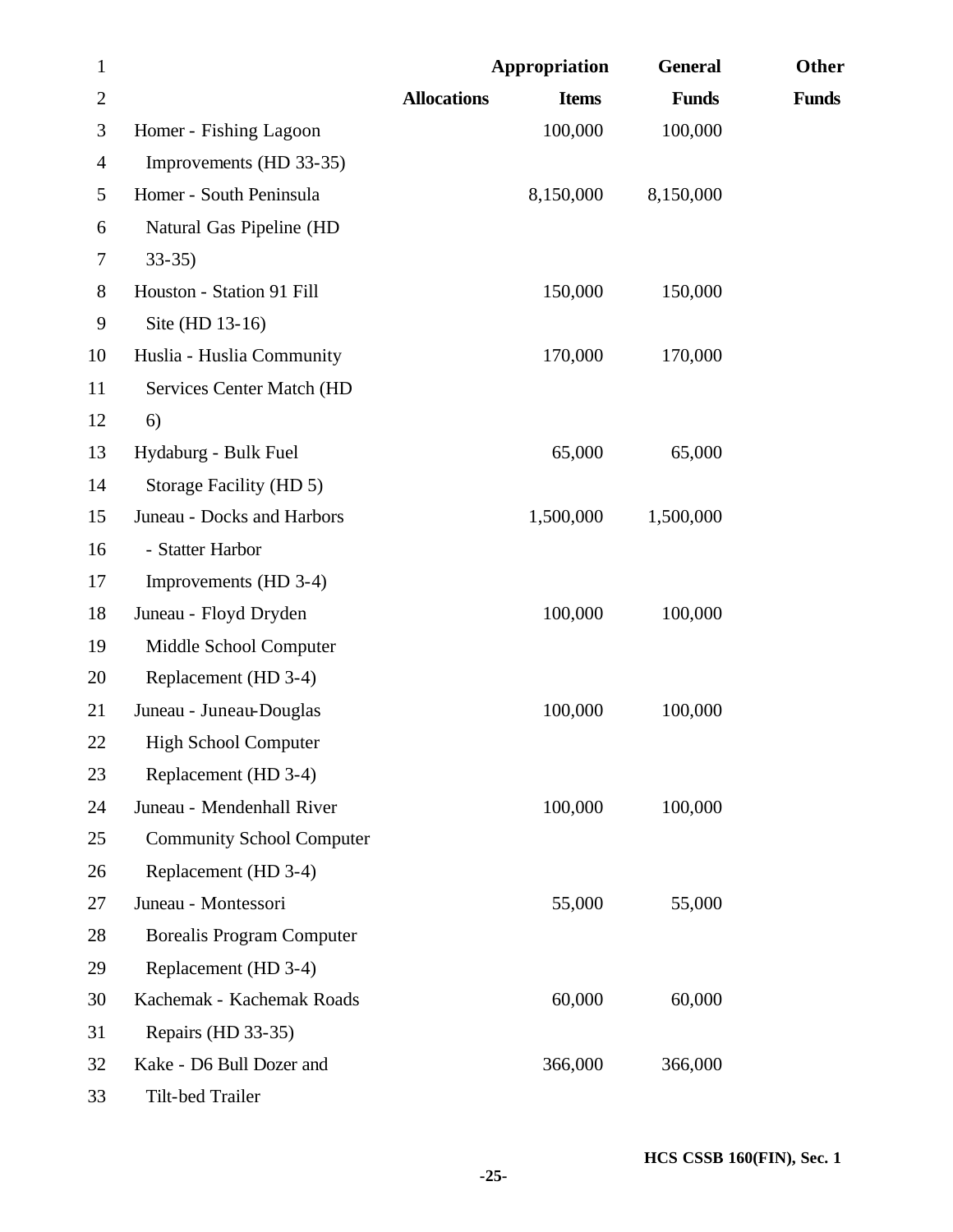| $\mathbf{1}$   |                                  | Appropriation      |              | <b>General</b> | Other        |
|----------------|----------------------------------|--------------------|--------------|----------------|--------------|
| $\overline{2}$ |                                  | <b>Allocations</b> | <b>Items</b> | <b>Funds</b>   | <b>Funds</b> |
| 3              | Acquisition (HD 5)               |                    |              |                |              |
| 4              | Kake - Water and Sewer           |                    | 4,650,000    | 4,650,000      |              |
| 5              | Replacement (HD 5)               |                    |              |                |              |
| 6              | Kasaan - Community Hall          |                    | 83,400       | 83,400         |              |
| 7              | Remodel and Upgrade (HD 5)       |                    |              |                |              |
| 8              | Kenai - Road and                 |                    | 4,000,000    | 4,000,000      |              |
| 9              | Infrastructure                   |                    |              |                |              |
| 10             | Improvements (HD 33-35)          |                    |              |                |              |
| 11             | Kenai - State Personal Use       |                    | 150,000      | 150,000        |              |
| 12             | <b>Fishery Improvements (HD</b>  |                    |              |                |              |
| 13             | $33-35$                          |                    |              |                |              |
| 14             | Kenai Peninsula Borough -        |                    | 3,976,000    | 3,976,000      |              |
| 15             | <b>Bear Creek Fire Service</b>   |                    |              |                |              |
| 16             | Area Community Multi-Use         |                    |              |                |              |
| 17             | Facility (HD 33-35)              |                    |              |                |              |
| 18             | Kenai Peninsula Borough -        |                    | 100,750      | 100,750        |              |
| 19             | <b>Central Emergency Service</b> |                    |              |                |              |
| 20             | Area Rescue Boat (HD             |                    |              |                |              |
| 21             | $33-35$                          |                    |              |                |              |
| 22             | Kenai Peninsula Borough -        |                    | 52,500       | 52,500         |              |
| 23             | Classroom iTouch Project         |                    |              |                |              |
| 24             | for Lower Peninsula Schools      |                    |              |                |              |
| 25             | $(HD 33-35)$                     |                    |              |                |              |
| 26             | Kenai Peninsula Borough -        |                    | 50,000       | 50,000         |              |
| 27             | Fox River Basargin Road          |                    |              |                |              |
| 28             | Improvements (HD 33-35)          |                    |              |                |              |
| 29             | Kenai Peninsula Borough -        |                    | 1,000,000    | 1,000,000      |              |
| 30             | Hazard Tree Removal (HD          |                    |              |                |              |
| 31             | $33 - 35$                        |                    |              |                |              |
| 32             | Kenai Peninsula Borough -        |                    | 1,100,000    | 1,100,000      |              |
| 33             | Homer High School Athletic       |                    |              |                |              |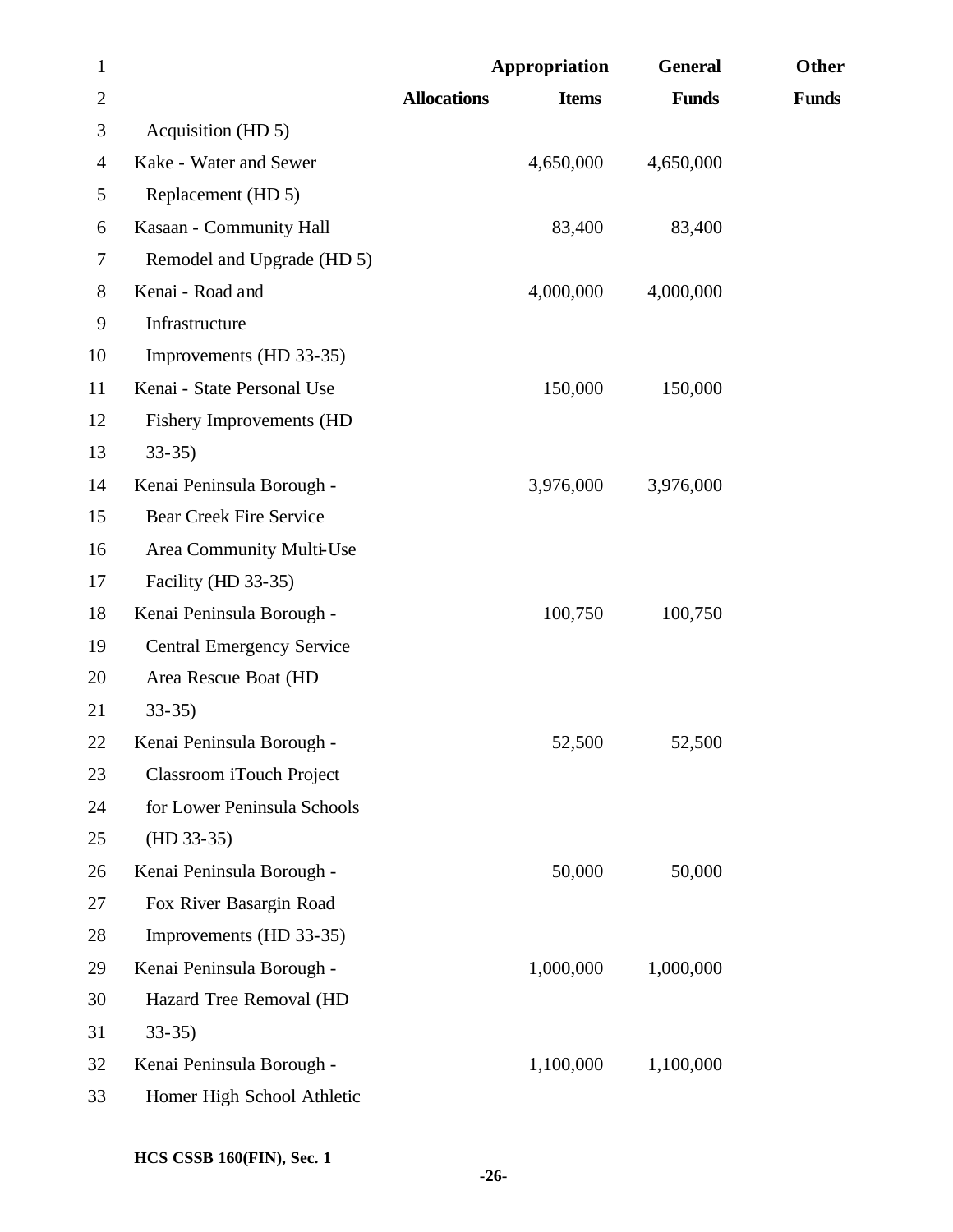| $\mathbf{1}$   |                               |                    | Appropriation | <b>General</b> | Other        |
|----------------|-------------------------------|--------------------|---------------|----------------|--------------|
| $\overline{2}$ |                               | <b>Allocations</b> | <b>Items</b>  | <b>Funds</b>   | <b>Funds</b> |
| 3              | Facilities (HD 33-35)         |                    |               |                |              |
| 4              | Kenai Peninsula Borough -     |                    | 100,000       | 100,000        |              |
| 5              | Kachemak Emergency Service    |                    |               |                |              |
| 6              | Area Diamond Ridge            |                    |               |                |              |
| 7              | Community Center /            |                    |               |                |              |
| 8              | <b>Training Facility (HD</b>  |                    |               |                |              |
| 9              | $33-35$                       |                    |               |                |              |
| 10             | Kenai Peninsula Borough -     |                    | 3,100,000     | 3,100,000      |              |
| 11             | Kenai & Soldotna High         |                    |               |                |              |
| 12             | School Track and Field        |                    |               |                |              |
| 13             | Improvements (HD 33-35)       |                    |               |                |              |
| 14             | Kenai Peninsula Borough -     |                    | 975,000       | 975,000        |              |
| 15             | Nikiski Fire Service Area     |                    |               |                |              |
| 16             | <b>Aerial Fire Apparatus</b>  |                    |               |                |              |
| 17             | Replacement (HD 33-35)        |                    |               |                |              |
| 18             | Kenai Peninsula Borough -     |                    | 150,000       | 150,000        |              |
| 19             | North Peninsula Recreation    |                    |               |                |              |
| 20             | Service Area Trails           |                    |               |                |              |
| 21             | Upgrade and Expansion (HD     |                    |               |                |              |
| 22             | 33-35)                        |                    |               |                |              |
| 23             | Kenai Peninsula Borough -     |                    | 8,000,000     | 8,000,000      |              |
| 24             | Road Projects (HD 33-35)      |                    |               |                |              |
| 25             | Kenai Peninsula Borough -     |                    | 1,000,000     | 1,000,000      |              |
| 26             | School District Equipment     |                    |               |                |              |
| 27             | $(HD 33-35)$                  |                    |               |                |              |
| 28             | Kenai Peninsula Borough -     |                    | 1,625,000     | 1,625,000      |              |
| 29             | <b>Security Camera System</b> |                    |               |                |              |
| 30             | $(HD 33-35)$                  |                    |               |                |              |
| 31             | Ketchikan - Berths I & II     |                    | 7,000,000     | 7,000,000      |              |
| 32             | Replacement Project (HD 1)    |                    |               |                |              |
| 33             | Ketchikan - Ketchikan         |                    | 3,000,000     | 3,000,000      |              |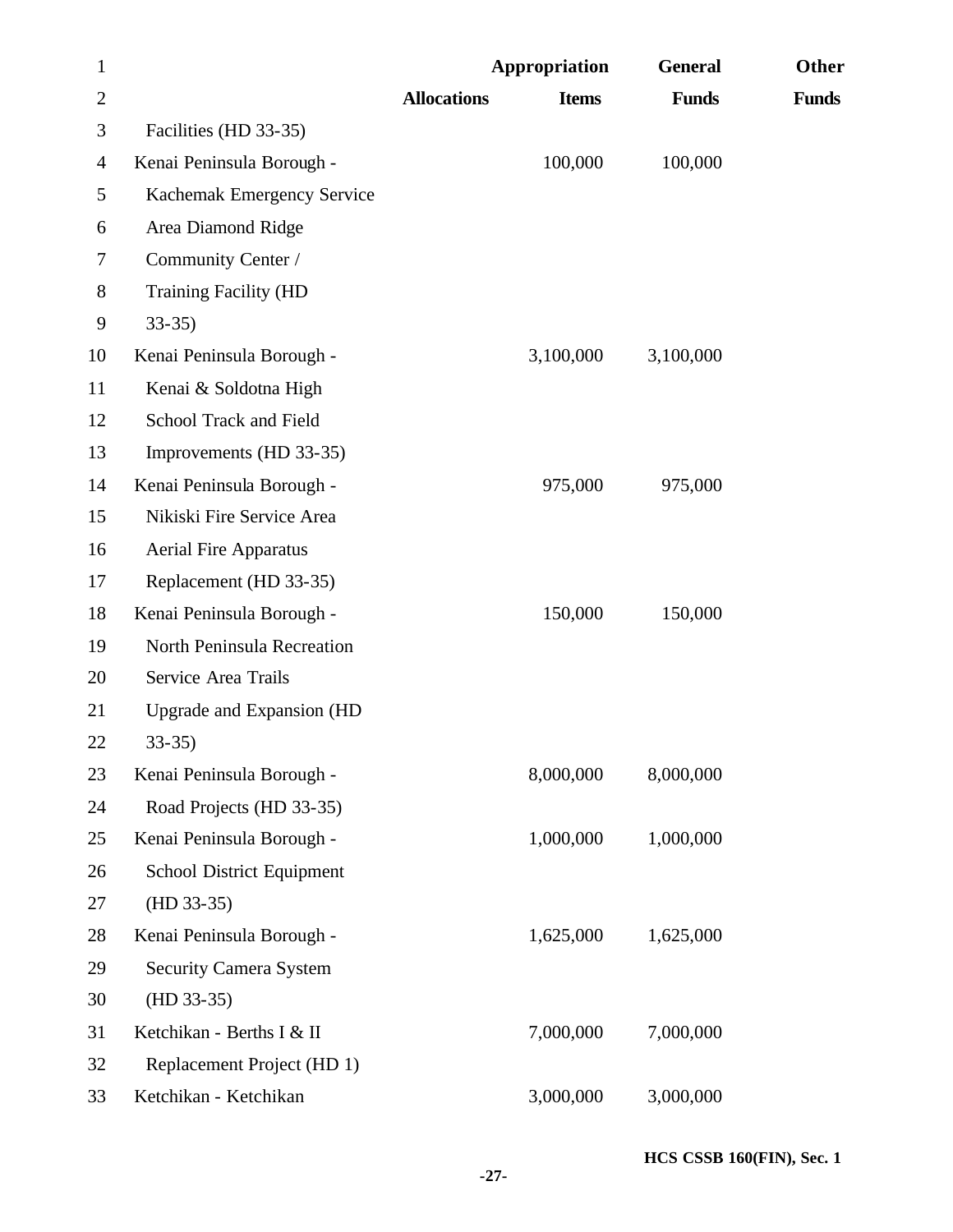| $\mathbf{1}$   |                                    | Appropriation                      | <b>General</b> | <b>Other</b> |
|----------------|------------------------------------|------------------------------------|----------------|--------------|
| $\overline{2}$ |                                    | <b>Allocations</b><br><b>Items</b> | <b>Funds</b>   | <b>Funds</b> |
| 3              | <b>Medical Center Improvement</b>  |                                    |                |              |
| $\overline{4}$ | Project (HD 1)                     |                                    |                |              |
| 5              | Ketchikan - Rehabilitation/        | 9,250,000                          | 9,250,000      |              |
| 6              | Replacement of Off-System          |                                    |                |              |
| 7              | City Bridges (HD 1)                |                                    |                |              |
| 8              | Ketchikan Gateway Borough -        | 7,500,000                          | 7,500,000      |              |
| 9              | Alaska Marine Highway              |                                    |                |              |
| 10             | System & NOAA Moorage              |                                    |                |              |
| 11             | Facility (HD 1)                    |                                    |                |              |
| 12             | Ketchikan Gateway Borough -        | 9,905,000                          | 9,905,000      |              |
| 13             | Ketchikan International            |                                    |                |              |
| 14             | <b>Airport Operations and</b>      |                                    |                |              |
| 15             | Infrastructure (HD 1)              |                                    |                |              |
| 16             | Ketchikan Gateway Borough -        | 234,000                            | 234,000        |              |
| 17             | South Tongass Volunteer            |                                    |                |              |
| 18             | <b>Fire Department Emergency</b>   |                                    |                |              |
| 19             | Generator (HD 1)                   |                                    |                |              |
| 20             | King Cove - Landfill               | 575,000                            | 575,000        |              |
| 21             | Incinerator (HD 37)                |                                    |                |              |
| 22             | Klawock - Harbormaster             | 147,233                            | 147,233        |              |
| 23             | Building (HD 5)                    |                                    |                |              |
| 24             | Klawock - Prince of Wales          | 900,000                            | 900,000        |              |
| 25             | <b>Vocational Technical</b>        |                                    |                |              |
| 26             | <b>Education Center Equipment,</b> |                                    |                |              |
| 27             | Tools, and Supplies (HD 5)         |                                    |                |              |
| 28             | Klawock - Public Safety            | 1,441,022                          | 1,441,022      |              |
| 29             | Building Phase II (HD 5)           |                                    |                |              |
| 30             | Kodiak - Baranof Park              | 3,650,000                          | 3,650,000      |              |
| 31             | Improvements (HD 36)               |                                    |                |              |
| 32             | Kodiak - Pier III                  | 18,100,000                         | 18,100,000     |              |
| 33             | Replacement (HD 36)                |                                    |                |              |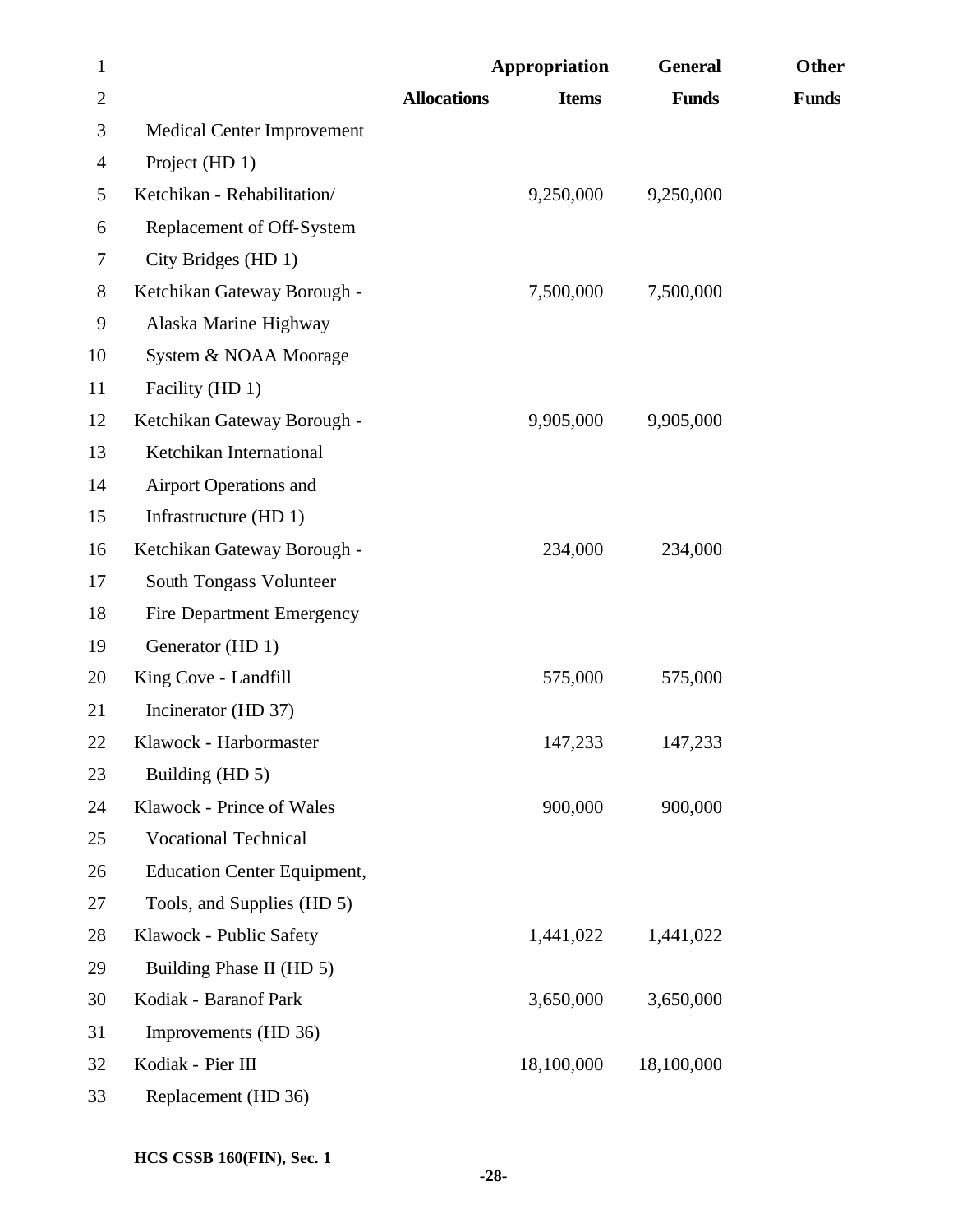| $\mathbf{1}$   |                                   | <b>Appropriation</b> |              | <b>General</b> | Other        |
|----------------|-----------------------------------|----------------------|--------------|----------------|--------------|
| $\overline{2}$ |                                   | <b>Allocations</b>   | <b>Items</b> | <b>Funds</b>   | <b>Funds</b> |
| 3              | Kodiak Island Borough -           |                      | 40,000       | 40,000         |              |
| $\overline{4}$ | Fire Protection Area No. 1        |                      |              |                |              |
| 5              | <b>Emergency Generator (HD</b>    |                      |              |                |              |
| 6              | 36)                               |                      |              |                |              |
| 7              | Kodiak Island Borough -           |                      | 7,000,000    | 7,000,000      |              |
| $8\,$          | Kodiak High School                |                      |              |                |              |
| 9              | Vocational and Physical           |                      |              |                |              |
| 10             | <b>Education Facilities (HD</b>   |                      |              |                |              |
| 11             | 36)                               |                      |              |                |              |
| 12             | Kodiak Island Borough -           |                      | 3,000,000    | 3,000,000      |              |
| 13             | Landfill Expansion (HD 36)        |                      |              |                |              |
| 14             | Kodiak Island Borough -           |                      | 100,000      | 100,000        |              |
| 15             | Womens Bay Playground             |                      |              |                |              |
| 16             | Upgrades (HD 36)                  |                      |              |                |              |
| 17             | Kotzebue - Cape Blossom           |                      | 4,600,000    | 4,600,000      |              |
| 18             | Road and Deep Water Port          |                      |              |                |              |
| 19             | (HD 40)                           |                      |              |                |              |
| 20             | Kotzebue - Heavy Equipment        |                      | 750,000      | 750,000        |              |
| 21             | (HD 40)                           |                      |              |                |              |
| 22             | Kotzebue - Swan Lake Small        |                      | 3,000,000    | 3,000,000      |              |
| 23             | Boat Harbor (HD 40)               |                      |              |                |              |
| 24             | Koyuk - Multi-Use Facility        |                      | 150,000      | 150,000        |              |
| 25             | (HD 39)                           |                      |              |                |              |
| 26             | Koyukuk - New Clinic Match        |                      | 150,000      | 150,000        |              |
| 27             | (HD 6)                            |                      |              |                |              |
| 28             | Matanuska-Susitna Borough -       |                      | 2,000,000    | 2,000,000      |              |
| 29             | <b>Academy Charter Classrooms</b> |                      |              |                |              |
| 30             | $(HD 13-16)$                      |                      |              |                |              |
| 31             | Matanuska-Susitna Borough -       |                      | 400,000      | 400,000        |              |
| 32             | Air Force Junior Reserve          |                      |              |                |              |
| 33             | <b>Officer Training Corps</b>     |                      |              |                |              |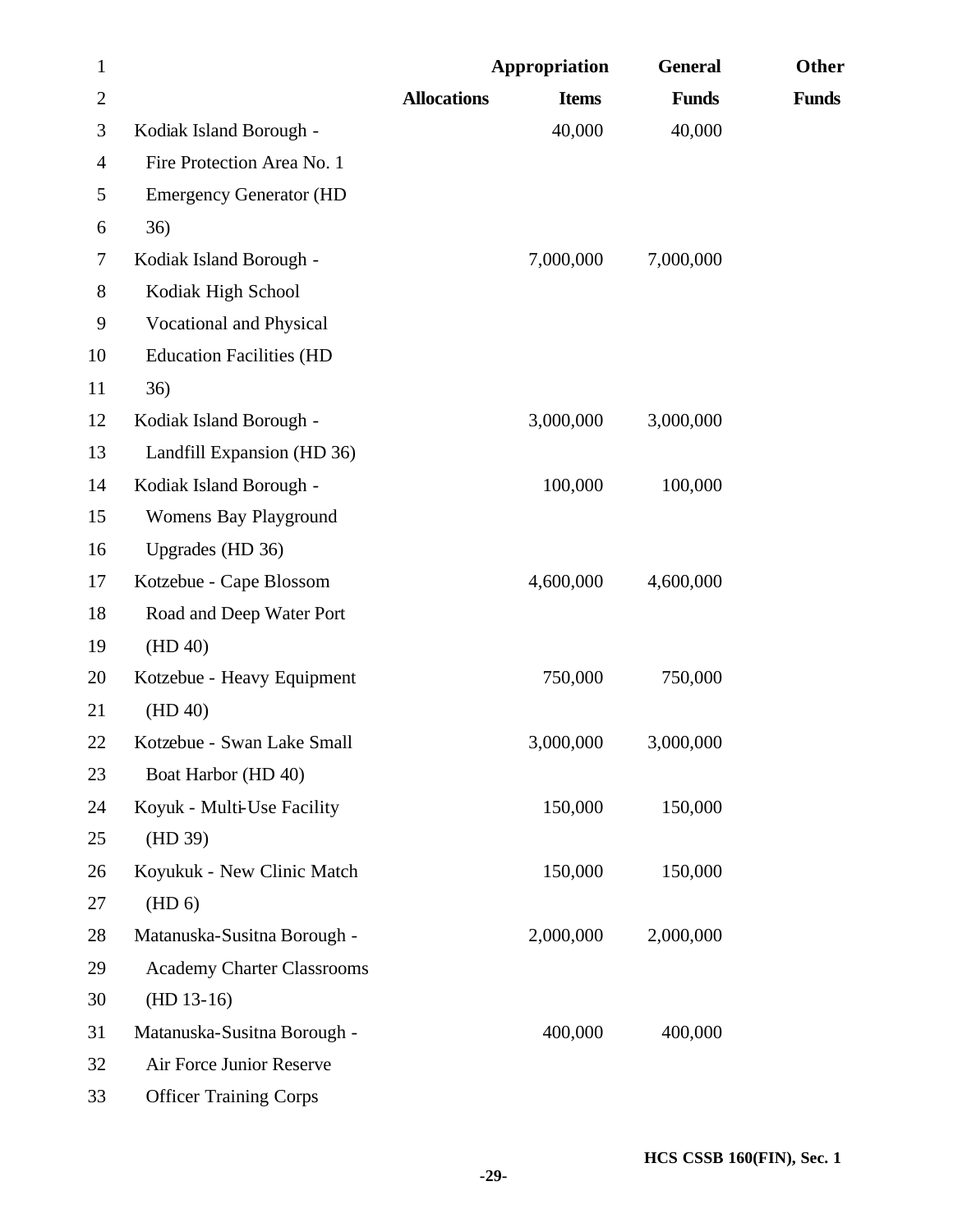| $\mathbf{1}$   |                                   | Appropriation      |              | <b>General</b> | Other        |
|----------------|-----------------------------------|--------------------|--------------|----------------|--------------|
| $\overline{2}$ |                                   | <b>Allocations</b> | <b>Items</b> | <b>Funds</b>   | <b>Funds</b> |
| 3              | Aerospace Science and             |                    |              |                |              |
| $\overline{4}$ | Leadership (HD 13-16)             |                    |              |                |              |
| 5              | Matanuska-Susitna Borough -       |                    | 500,000      | 500,000        |              |
| 6              | Alaska Middle College (HD         |                    |              |                |              |
| 7              | $13-16$                           |                    |              |                |              |
| $8\,$          | Matanuska-Susitna Borough -       |                    | 45,000       | 45,000         |              |
| 9              | <b>American Charter Academy</b>   |                    |              |                |              |
| 10             | Science Equipment and             |                    |              |                |              |
| 11             | Supplies (HD $13-16$ )            |                    |              |                |              |
| 12             | Matanuska-Susitna Borough -       |                    | 35,000       | 35,000         |              |
| 13             | <b>Big Lake Elementary School</b> |                    |              |                |              |
| 14             | <b>Equipment and Improvements</b> |                    |              |                |              |
| 15             | $(HD 13-16)$                      |                    |              |                |              |
| 16             | Matanuska-Susitna Borough -       |                    | 30,000       | 30,000         |              |
| 17             | Big Lake Service Area             |                    |              |                |              |
| 18             | Roads Upgrade (HD 13-16)          |                    |              |                |              |
| 19             | Matanuska-Susitna Borough -       |                    | 30,000       | 30,000         |              |
| 20             | Birchtree Library (HD             |                    |              |                |              |
| 21             | $13-16$                           |                    |              |                |              |
| 22             | Matanuska-Susitna Borough -       |                    | 60,000       | 60,000         |              |
| 23             | <b>Burchell High School</b>       |                    |              |                |              |
| 24             | <b>Equipment and Improvements</b> |                    |              |                |              |
| 25             | $(HD 13-16)$                      |                    |              |                |              |
| 26             | Matanuska-Susitna Borough -       |                    | 30,000       | 30,000         |              |
| 27             | <b>Butte Elementary School</b>    |                    |              |                |              |
| 28             | <b>Equipment and Improvements</b> |                    |              |                |              |
| 29             | $(HD 13-16)$                      |                    |              |                |              |
| 30             | Matanuska-Susitna Borough -       |                    | 30,000       | 30,000         |              |
| 31             | Caswell Lakes Service Area        |                    |              |                |              |
| 32             | Roads Upgrade (HD 13-16)          |                    |              |                |              |
| 33             | Matanuska-Susitna Borough -       |                    | 500,000      | 500,000        |              |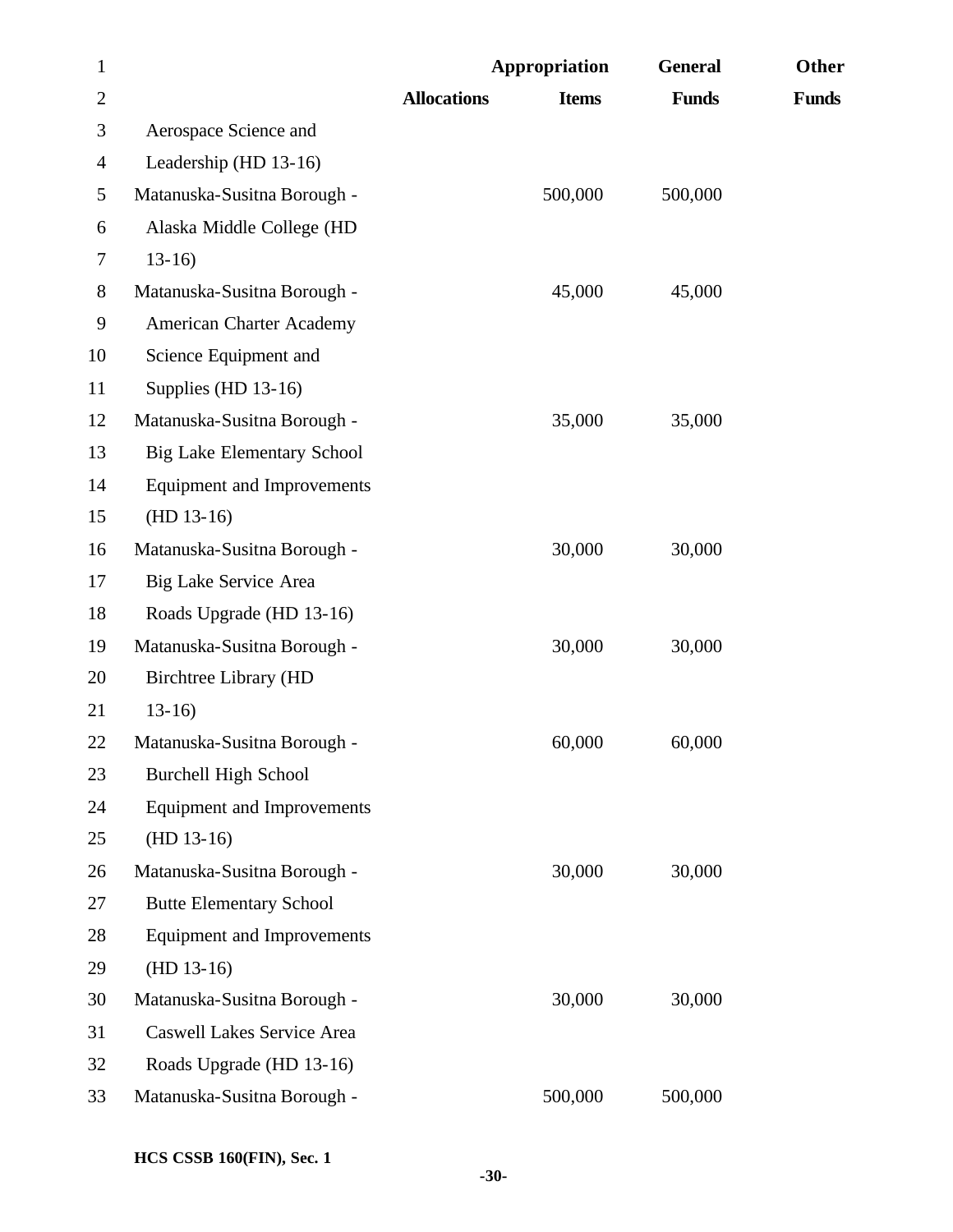| $\mathbf{1}$   |                                   | Appropriation      |              | <b>General</b> | <b>Other</b> |
|----------------|-----------------------------------|--------------------|--------------|----------------|--------------|
| $\overline{2}$ |                                   | <b>Allocations</b> | <b>Items</b> | <b>Funds</b>   | <b>Funds</b> |
| 3              | <b>Charter Schools Technology</b> |                    |              |                |              |
| 4              | and Physical Education            |                    |              |                |              |
| 5              | <b>Equipment Upgrades (HD</b>     |                    |              |                |              |
| 6              | $13-16$                           |                    |              |                |              |
| $\tau$         | Matanuska-Susitna Borough -       |                    | 75,000       | 75,000         |              |
| 8              | Crystal Lake Road Repair          |                    |              |                |              |
| 9              | and Resurface (HD 13-16)          |                    |              |                |              |
| 10             | Matanuska-Susitna Borough -       |                    | 20,000       | 20,000         |              |
| 11             | <b>District Warehouse</b>         |                    |              |                |              |
| 12             | Improvements (HD 13-16)           |                    |              |                |              |
| 13             | Matanuska-Susitna Borough -       |                    | 30,000       | 30,000         |              |
| 14             | Fairview Service Area             |                    |              |                |              |
| 15             | Roads Upgrade (HD 13-16)          |                    |              |                |              |
| 16             | Matanuska-Susitna Borough -       |                    | 60,000       | 60,000         |              |
| 17             | Fronteras Spanish                 |                    |              |                |              |
| 18             | <b>Immersion Charter School</b>   |                    |              |                |              |
| 19             | Computer Labs (HD 13-16)          |                    |              |                |              |
| 20             | Matanuska-Susitna Borough -       |                    | 75,000       | 75,000         |              |
| 21             | <b>Glacier View Elementary</b>    |                    |              |                |              |
| 22             | School Gym Floor Upgrade          |                    |              |                |              |
| 23             | (HD 12)                           |                    |              |                |              |
| 24             | Matanuska-Susitna Borough -       |                    | 35,000       | 35,000         |              |
| 25             | <b>Glacier View Elementary</b>    |                    |              |                |              |
| 26             | School Improvements and           |                    |              |                |              |
| 27             | Equipment (HD 12)                 |                    |              |                |              |
| 28             | Matanuska-Susitna Borough -       |                    | 25,000       | 25,000         |              |
| 29             | Goose Bay Elementary              |                    |              |                |              |
| 30             | School Equipment (HD              |                    |              |                |              |
| 31             | $13-16$                           |                    |              |                |              |
| 32             | Matanuska-Susitna Borough -       |                    | 30,000       | 30,000         |              |
| 33             | Greater Butte Service Area        |                    |              |                |              |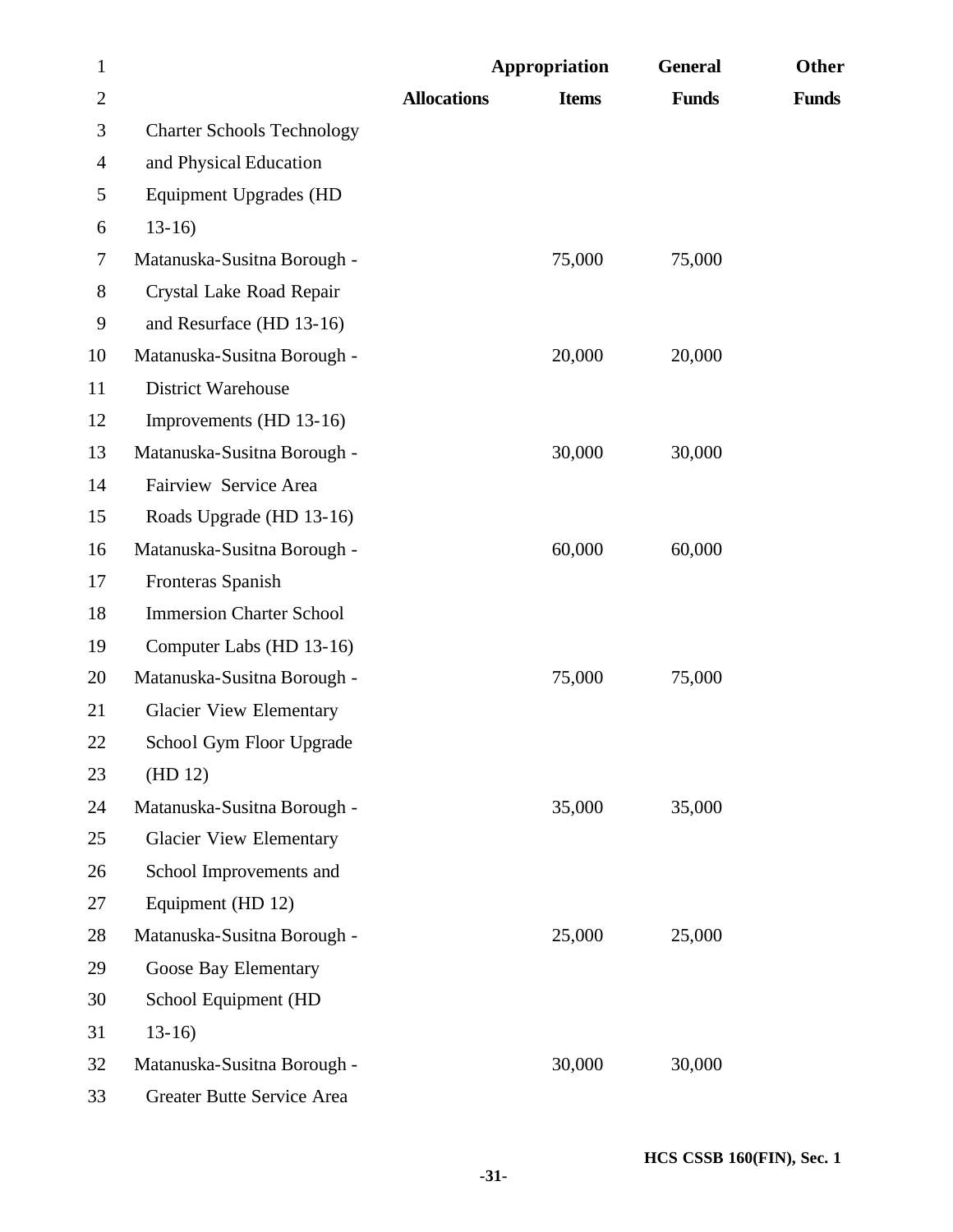| $\mathbf{1}$   |                                  | Appropriation      |              | <b>General</b> | Other        |
|----------------|----------------------------------|--------------------|--------------|----------------|--------------|
| $\overline{2}$ |                                  | <b>Allocations</b> | <b>Items</b> | <b>Funds</b>   | <b>Funds</b> |
| 3              | Roads Upgrade (HD 13-16)         |                    |              |                |              |
| $\overline{4}$ | Matanuska-Susitna Borough -      |                    | 425,500      | 425,500        |              |
| 5              | <b>High School Cyber Centers</b> |                    |              |                |              |
| 6              | $(HD 13-16)$                     |                    |              |                |              |
| 7              | Matanuska-Susitna Borough -      |                    | 115,000      | 115,000        |              |
| $8\,$          | Houston High School              |                    |              |                |              |
| 9              | Lighting (HD $13-16$ )           |                    |              |                |              |
| 10             | Matanuska-Susitna Borough -      |                    | 30,000       | 30,000         |              |
| 11             | Knik Service Area Roads          |                    |              |                |              |
| 12             | Upgrade (HD $13-16$ )            |                    |              |                |              |
| 13             | Matanuska-Susitna Borough -      |                    | 30,000       | 30,000         |              |
| 14             | Lazy Mountain Service Area       |                    |              |                |              |
| 15             | Roads Upgrade (HD 13-16)         |                    |              |                |              |
| 16             | Matanuska-Susitna Borough -      |                    | 30,000       | 30,000         |              |
| 17             | Meadow Lakes Service Area        |                    |              |                |              |
| 18             | Roads Upgrade (HD 13-16)         |                    |              |                |              |
| 19             | Matanuska-Susitna Borough -      |                    | 25,000       | 25,000         |              |
| 20             | Midnight Sun Family              |                    |              |                |              |
| 21             | <b>Learning Center Security</b>  |                    |              |                |              |
| 22             | System & Facility                |                    |              |                |              |
| 23             | Equipment (HD 13-16)             |                    |              |                |              |
| 24             | Matanuska-Susitna Borough -      |                    | 5,000        | 5,000          |              |
| 25             | <b>Pioneer Peak Elementary</b>   |                    |              |                |              |
| 26             | School Equipment and             |                    |              |                |              |
| 27             | Supplies (HD $13-16$ )           |                    |              |                |              |
| 28             | Matanuska-Susitna Borough -      |                    | 23,500,000   | 23,500,000     |              |
| 29             | Port MacKenzie Rail              |                    |              |                |              |
| 30             | Extension (HD 13-16)             |                    |              |                |              |
| 31             | Matanuska-Susitna Borough -      |                    | 32,200,000   | 32,200,000     |              |
| 32             | Road Bond Package State          |                    |              |                |              |
| 33             | Match (HD 13-16)                 |                    |              |                |              |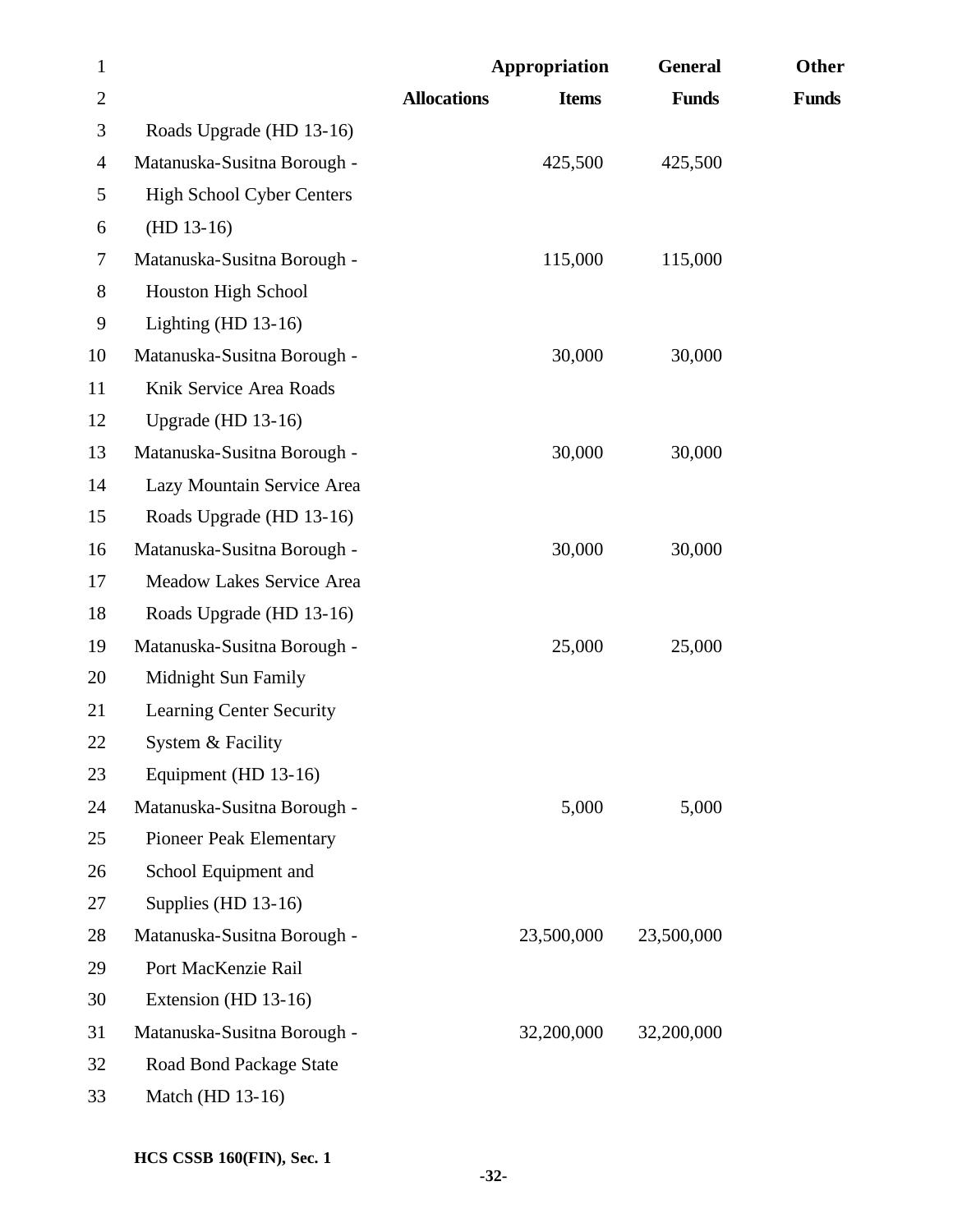| $\mathbf{1}$ |                                    |                    | Appropriation | <b>General</b> | Other        |
|--------------|------------------------------------|--------------------|---------------|----------------|--------------|
| $\mathbf{2}$ |                                    | <b>Allocations</b> | <b>Items</b>  | <b>Funds</b>   | <b>Funds</b> |
| 3            | Matanuska-Susitna Borough -        |                    | 99,000        | 99,000         |              |
| 4            | School Library & Technology        |                    |               |                |              |
| 5            | Upgrades (HD 13-16)                |                    |               |                |              |
| 6            | Matanuska-Susitna Borough -        |                    | 500,000       | 500,000        |              |
| 7            | Science Technology                 |                    |               |                |              |
| 8            | <b>Engineering and Math</b>        |                    |               |                |              |
| 9            | (STEM) Expansion                   |                    |               |                |              |
| 10           | Initiative (HD 13-16)              |                    |               |                |              |
| 11           | Matanuska-Susitna Borough -        |                    | 65,500        | 65,500         |              |
| 12           | <b>Sutton Elementary School</b>    |                    |               |                |              |
| 13           | Equipment and Upgrades (HD         |                    |               |                |              |
| 14           | 12)                                |                    |               |                |              |
| 15           | Matanuska-Susitna Borough -        |                    | 30,000        | 30,000         |              |
| 16           | Talkeetna Service Area             |                    |               |                |              |
| 17           | Roads Upgrades (HD 13-16)          |                    |               |                |              |
| 18           | Matanuska-Susitna Borough -        |                    | 30,000        | 30,000         |              |
| 19           | Trapper Creek Service Area         |                    |               |                |              |
| 20           | Roads Upgrade (HD 13-16)           |                    |               |                |              |
| 21           | Matanuska-Susitna Borough -        |                    | 35,000        | 35,000         |              |
| 22           | Wasilla High School Sports         |                    |               |                |              |
| 23           | Equipment (HD 13-16)               |                    |               |                |              |
| 24           | Matanuska-Susitna Borough -        |                    | 75,000        | 75,000         |              |
| 25           | Wasilla Middle School              |                    |               |                |              |
| 26           | <b>Outdoor Recreation Facility</b> |                    |               |                |              |
| 27           | $(HD 13-16)$                       |                    |               |                |              |
| 28           | Matanuska-Susitna Borough -        |                    | 150,000       | 150,000        |              |
| 29           | <b>West Lakes Firefighting</b>     |                    |               |                |              |
| 30           | Equipment (HD 13-16)               |                    |               |                |              |
| 31           | Matanuska-Susitna Borough -        |                    | 30,000        | 30,000         |              |
| 32           | Willow Service Area Roads          |                    |               |                |              |
| 33           | Upgrade (HD 13-16)                 |                    |               |                |              |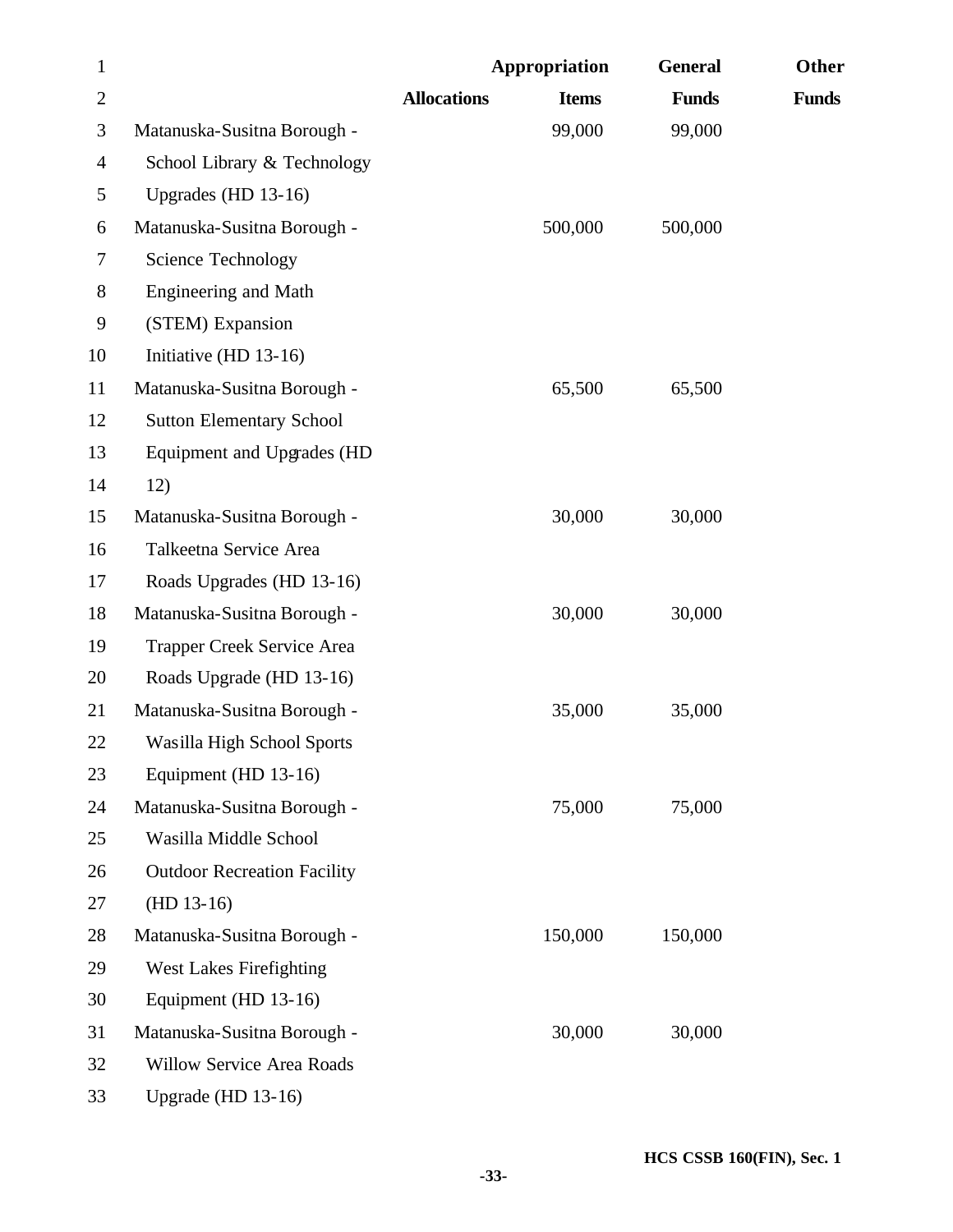| $\mathbf{1}$   |                                 |                    | Appropriation | <b>General</b> | Other        |
|----------------|---------------------------------|--------------------|---------------|----------------|--------------|
| $\mathbf{2}$   |                                 | <b>Allocations</b> | <b>Items</b>  | <b>Funds</b>   | <b>Funds</b> |
| 3              | Napaskiak - Public Safety       |                    | 20,000        | 20,000         |              |
| $\overline{4}$ | Equipment (HD 38)               |                    |               |                |              |
| 5              | Nenana - Borough Study (HD      |                    | 75,000        | 75,000         |              |
| 6              | 6)                              |                    |               |                |              |
| 7              | Nenana - School Electrical      |                    | 150,000       | 150,000        |              |
| $8\,$          | Upgrades (HD 6)                 |                    |               |                |              |
| 9              | New Stuyahok - Volunteer        |                    | 985,650       | 985,650        |              |
| 10             | Fire Department Fire            |                    |               |                |              |
| 11             | <b>Station Construction and</b> |                    |               |                |              |
| 12             | Equipment (HD 37)               |                    |               |                |              |
| 13             | Newhalen - Road                 |                    | 70,725        | 70,725         |              |
| 14             | Construction (HD 36)            |                    |               |                |              |
| 15             | Nome - Multi-purpose            |                    | 600,000       | 600,000        |              |
| 16             | Loader and Snow Blower (HD      |                    |               |                |              |
| 17             | 39)                             |                    |               |                |              |
| 18             | Nondalton - Community Road      |                    | 50,000        | 50,000         |              |
| 19             | Improvements (HD 36)            |                    |               |                |              |
| 20             | North Slope Borough -           |                    | 4,000,000     | 4,000,000      |              |
| 21             | Arctic National Broadband       |                    |               |                |              |
| 22             | Network (HD 40)                 |                    |               |                |              |
| 23             | North Slope Borough -           |                    | 750,000       | 750,000        |              |
| 24             | <b>Emergency Operations</b>     |                    |               |                |              |
| 25             | Center (HD 40)                  |                    |               |                |              |
| 26             | North Slope Borough -           |                    | 7,500,000     | 7,500,000      |              |
| 27             | Kaktovik Airport Relocation     |                    |               |                |              |
| 28             | (HD 40)                         |                    |               |                |              |
| 29             | Northwest Arctic Borough -      |                    | 225,000       | 225,000        |              |
| 30             | Deering Fuel Delivery           |                    |               |                |              |
| 31             | Truck (HD 40)                   |                    |               |                |              |
| 32             | Northwest Arctic Borough -      |                    | 400,000       | 400,000        |              |
| 33             | Kiana Storage Shed and          |                    |               |                |              |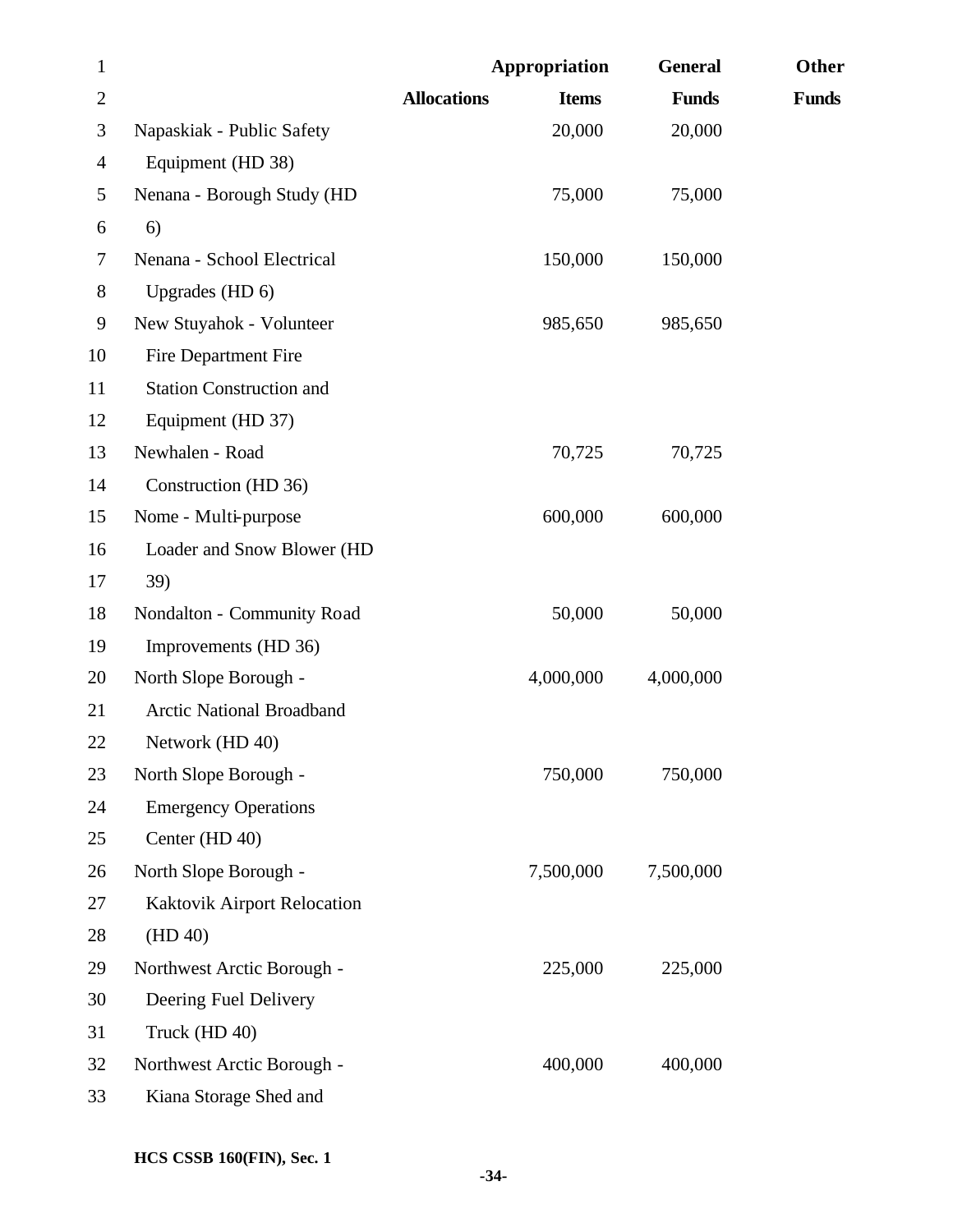| $\mathbf{1}$   |                                 | <b>Appropriation</b> |              | <b>General</b> | Other        |
|----------------|---------------------------------|----------------------|--------------|----------------|--------------|
| $\overline{2}$ |                                 | <b>Allocations</b>   | <b>Items</b> | <b>Funds</b>   | <b>Funds</b> |
| 3              | Shop (HD 40)                    |                      |              |                |              |
| 4              | Northwest Arctic Borough -      |                      | 3,000,000    | 3,000,000      |              |
| 5              | Kobuk K-12 School               |                      |              |                |              |
| 6              | Renovation Completion (HD       |                      |              |                |              |
| 7              | 40)                             |                      |              |                |              |
| 8              | Northwest Arctic Borough -      |                      | 425,000      | 425,000        |              |
| 9              | Noatak Winter Fuel Haul         |                      |              |                |              |
| 10             | System (HD 40)                  |                      |              |                |              |
| 11             | Nulato - Sawmill                |                      | 45,000       | 45,000         |              |
| 12             | <b>Acquisition and Public</b>   |                      |              |                |              |
| 13             | Facilities Repairs (HD 6)       |                      |              |                |              |
| 14             | Old Harbor - Fish Waste         |                      | 30,000       | 30,000         |              |
| 15             | Scow (HD 36)                    |                      |              |                |              |
| 16             | Old Harbor - Water              |                      | 18,000       | 18,000         |              |
| 17             | Distribution Improvement        |                      |              |                |              |
| 18             | (HD 36)                         |                      |              |                |              |
| 19             | Palmer - City Facilities        |                      | 167,000      | 167,000        |              |
| 20             | Improvements (HD 13-16)         |                      |              |                |              |
| 21             | Palmer - MTA Events             |                      | 725,000      | 725,000        |              |
| <b>22</b>      | <b>Center Expansion Phase 2</b> |                      |              |                |              |
| 23             | $(HD 13-16)$                    |                      |              |                |              |
| 24             | Palmer - Public Safety          |                      | 780,000      | 780,000        |              |
| 25             | Projects (HD 13-16)             |                      |              |                |              |
| 26             | Palmer - Sidewalk               |                      | 100,000      | 100,000        |              |
| 27             | Improvements (HD 13-16)         |                      |              |                |              |
| 28             | Palmer - Storm Water            |                      | 115,000      | 115,000        |              |
| 29             | <b>Improvement Master Plan</b>  |                      |              |                |              |
| 30             | $(HD 13-16)$                    |                      |              |                |              |
| 31             | Palmer - Waste Water            |                      | 70,000       | 70,000         |              |
| 32             | <b>Treatment Plant Master</b>   |                      |              |                |              |
| 33             | Plan (HD 13-16)                 |                      |              |                |              |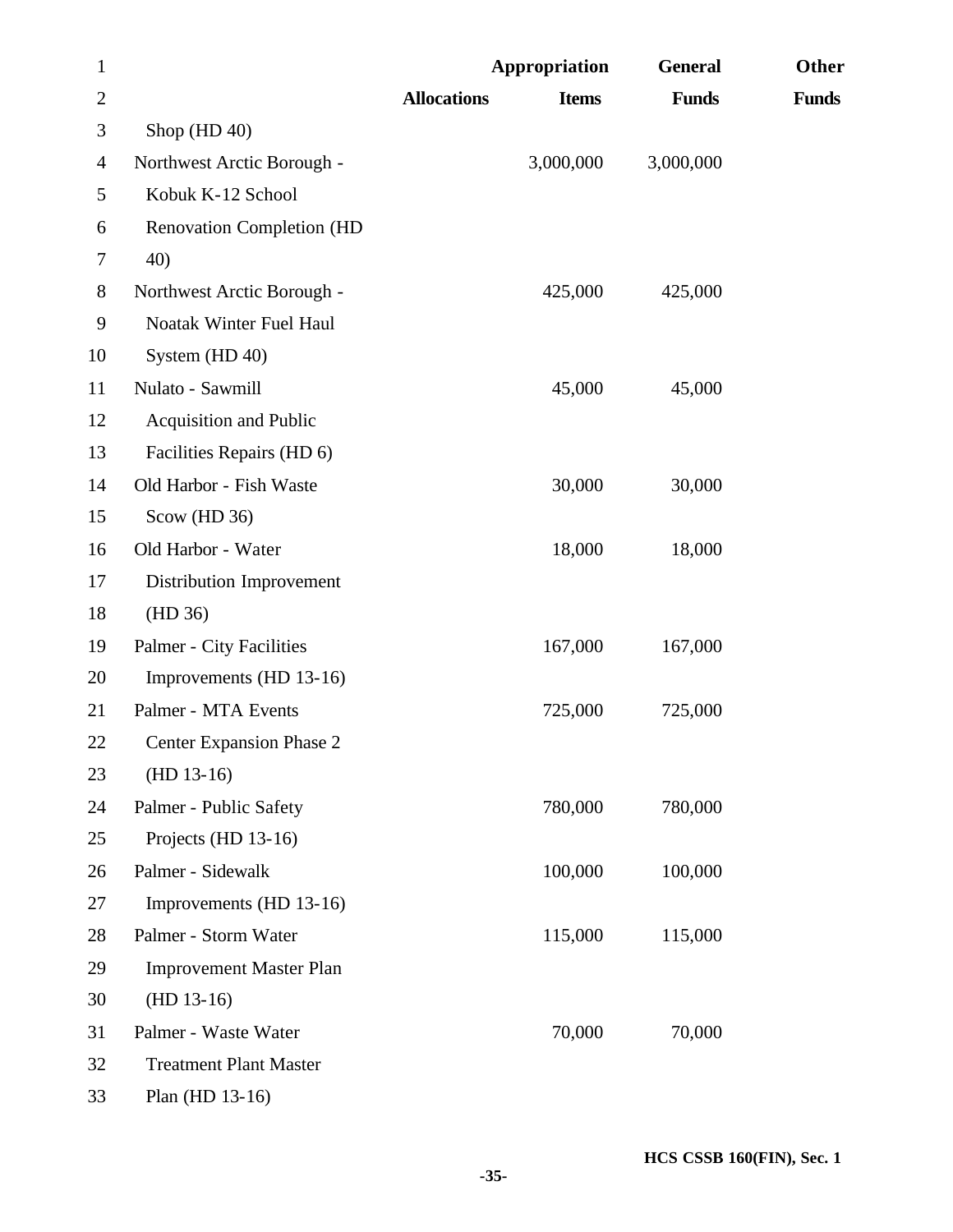| $\mathbf{1}$   |                                    |                    | Appropriation | <b>General</b> | Other        |
|----------------|------------------------------------|--------------------|---------------|----------------|--------------|
| $\mathbf{2}$   |                                    | <b>Allocations</b> | <b>Items</b>  | <b>Funds</b>   | <b>Funds</b> |
| 3              | Palmer - Waste Water               |                    | 2,500,000     | 2,500,000      |              |
| $\overline{4}$ | <b>Treatment Plant Property</b>    |                    |               |                |              |
| 5              | Acquisition (HD 13-16)             |                    |               |                |              |
| 6              | Palmer - Water Main                |                    | 252,000       | 252,000        |              |
| 7              | Tie-Ins (HD 13-16)                 |                    |               |                |              |
| $8\,$          | Palmer - Wayfinding and            |                    | 45,000        | 45,000         |              |
| 9              | <b>Streetscapes Planning Phase</b> |                    |               |                |              |
| 10             | $1$ (HD 13-16)                     |                    |               |                |              |
| 11             | Pelican - Building                 |                    | 25,000        | 25,000         |              |
| 12             | Maintenance (HD 2)                 |                    |               |                |              |
| 13             | Pelican - Water and Sewer          |                    | 214,000       | 214,000        |              |
| 14             | Improvements (HD 2)                |                    |               |                |              |
| 15             | Petersburg - Commercial            |                    | 5,600,000     | 5,600,000      |              |
| 16             | Dock Drive Down Facility           |                    |               |                |              |
| 17             | (HD 2)                             |                    |               |                |              |
| 18             | Petersburg - Crane Dock            |                    | 800,000       | 800,000        |              |
| 19             | Upgrade (HD 2)                     |                    |               |                |              |
| 20             | Petersburg - Hospital Roof         |                    | 275,000       | 275,000        |              |
| 21             | Replacement (HD 2)                 |                    |               |                |              |
| 22             | Petersburg - Police                |                    | 350,000       | 350,000        |              |
| 23             | Department Design,                 |                    |               |                |              |
| 24             | Planning, and                      |                    |               |                |              |
| 25             | Pre-Construction (HD 2)            |                    |               |                |              |
| 26             | Petersburg - Sandy Beach           |                    | 25,000        | 25,000         |              |
| 27             | Bathroom Remodel (HD 2)            |                    |               |                |              |
| 28             | Petersburg - Sandy Beach           |                    | 40,000        | 40,000         |              |
| 29             | Shelter Remodel (HD 2)             |                    |               |                |              |
| 30             | Petersburg - Shooting Range        |                    | 50,000        | 50,000         |              |
| 31             | Improvements (HD 2)                |                    |               |                |              |
| 32             | Petersburg - Sons of Norway        |                    | 250,000       | 250,000        |              |
| 33             | Hall Renovations and               |                    |               |                |              |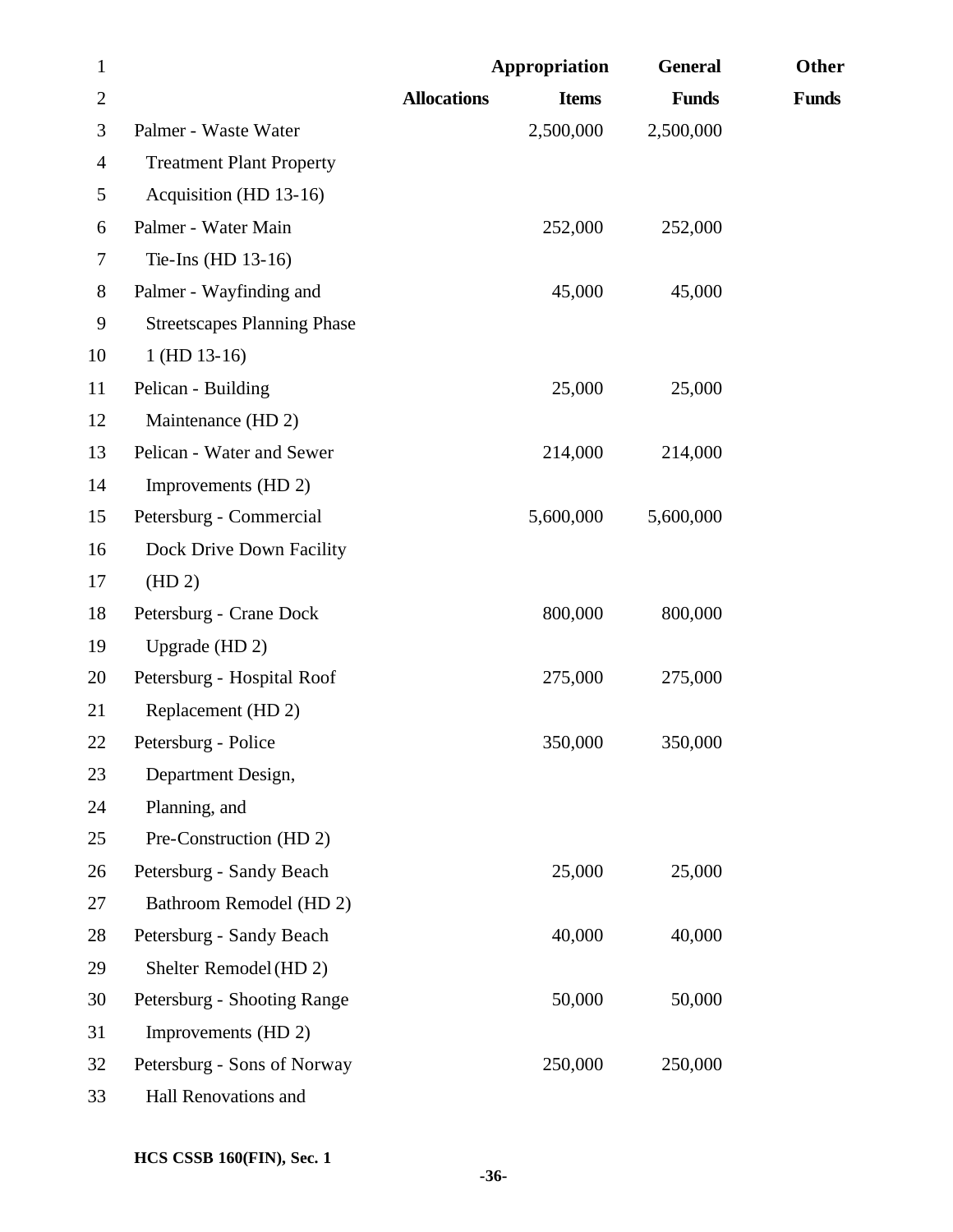| $\mathbf{1}$   |                                 | Appropriation                      | <b>General</b> | Other        |
|----------------|---------------------------------|------------------------------------|----------------|--------------|
| $\overline{2}$ |                                 | <b>Allocations</b><br><b>Items</b> | <b>Funds</b>   | <b>Funds</b> |
| 3              | Improvements (HD 2)             |                                    |                |              |
| 4              | Pilot Point - Bulkhead          | 129,000                            | 129,000        |              |
| 5              | Repair (HD 37)                  |                                    |                |              |
| 6              | Port Heiden - Power             | 65,100                             | 65,100         |              |
| 7              | Upgrade - AMPY Metering         |                                    |                |              |
| $8\,$          | System (HD 37)                  |                                    |                |              |
| 9              | Port Lions - Breakwater         | 75,000                             | 75,000         |              |
| 10             | <b>Stub Planning and Design</b> |                                    |                |              |
| 11             | (HD 36)                         |                                    |                |              |
| 12             | Port Lions - City Dock and      | 3,000,000                          | 3,000,000      |              |
| 13             | Ferry Terminal Replacement      |                                    |                |              |
| 14             | (HD 36)                         |                                    |                |              |
| 15             | <b>Russian Mission - Dump</b>   | 600,000                            | 600,000        |              |
| 16             | Relocation Design and           |                                    |                |              |
| 17             | Permitting (HD 6)               |                                    |                |              |
| 18             | Saint Paul - Ataqan             | 382,337                            | 382,337        |              |
| 19             | Landfill Burn Box (HD 37)       |                                    |                |              |
| 20             | Savoonga - Heavy Equipment      | 197,200                            | 197,200        |              |
| 21             | (HD 39)                         |                                    |                |              |
| 22             | Saxman - Saxman Harbor -        | 350,000                            | 350,000        |              |
| 23             | Planning and Design (HD 1)      |                                    |                |              |
| 24             | Saxman - Saxman Seaport         | 750,000                            | 750,000        |              |
| 25             | Emergency Repairs &             |                                    |                |              |
| 26             | Improvements (HD 1)             |                                    |                |              |
| 27             | Seldovia - Jakolof Bay and      | 7,500                              | 7,500          |              |
| 28             | <b>Rocky Road Dusting (HD</b>   |                                    |                |              |
| 29             | $33-35$                         |                                    |                |              |
| 30             | Seldovia - Value Added          | 330,000                            | 330,000        |              |
| 31             | Manufacturing Plant (HD         |                                    |                |              |
| 32             | $33-35$                         |                                    |                |              |
| 33             | Shaktoolik - Multi-purpose      | 1,500,000                          | 1,500,000      |              |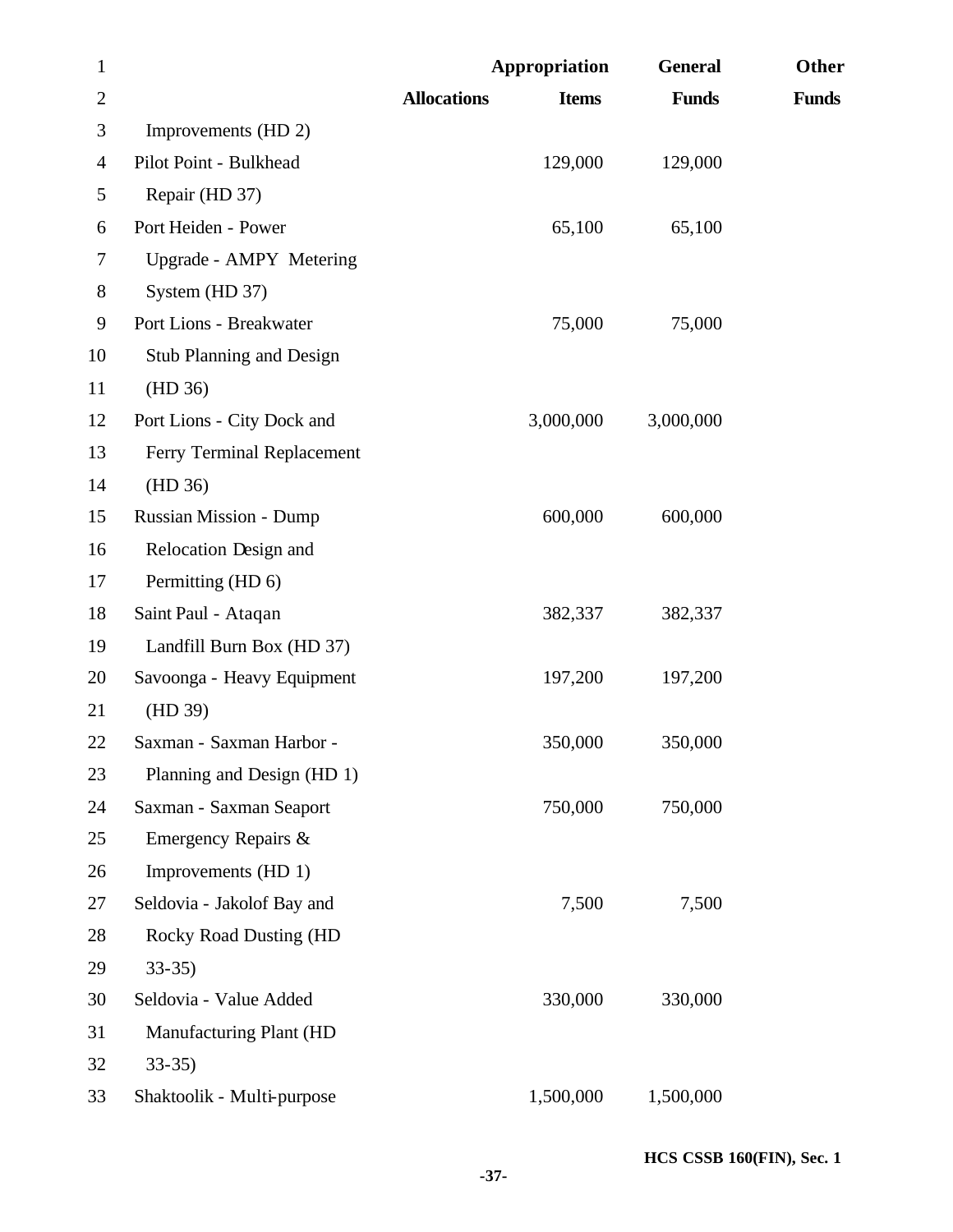| $\mathbf{1}$   |                                   |                    | Appropriation | <b>General</b> | Other        |
|----------------|-----------------------------------|--------------------|---------------|----------------|--------------|
| $\overline{2}$ |                                   | <b>Allocations</b> | <b>Items</b>  | <b>Funds</b>   | <b>Funds</b> |
| 3              | Facility (HD 39)                  |                    |               |                |              |
| 4              | Sitka - Baranof Warm              |                    | 1,900,000     | 1,900,000      |              |
| 5              | <b>Springs Dock Improvements</b>  |                    |               |                |              |
| 6              | and Ownership Transfer (HD        |                    |               |                |              |
| 7              | 2)                                |                    |               |                |              |
| 8              | Sitka - Commercial                |                    | 4,500,000     | 4,500,000      |              |
| 9              | Passenger Vessel and              |                    |               |                |              |
| 10             | <b>Visitors Facilities</b>        |                    |               |                |              |
| 11             | Improvements (HD 2)               |                    |               |                |              |
| 12             | Sitka - Community Hospital        |                    | 1,200,000     | 1,200,000      |              |
| 13             | Roof Replacement (HD 2)           |                    |               |                |              |
| 14             | Sitka - Eagle Way and Old         |                    | 1,500,000     | 1,500,000      |              |
| 15             | Harbor Mountain Road              |                    |               |                |              |
| 16             | <b>Upgrades and Ownership</b>     |                    |               |                |              |
| 17             | Transfer (HD 2)                   |                    |               |                |              |
| 18             | Sitka - Failed Collector          |                    | 2,900,000     | 2,900,000      |              |
| 19             | <b>Streets Rehabilitation (HD</b> |                    |               |                |              |
| 20             | 2)                                |                    |               |                |              |
| 21             | Sitka - Gun Range                 |                    | 50,000        | 50,000         |              |
| 22             | Improvements (HD 2)               |                    |               |                |              |
| 23             | Sitka - Nelson Logging            |                    | 2,343,000     | 2,343,000      |              |
| 24             | Road Upgrade and Ownership        |                    |               |                |              |
| 25             | Transfer (HD 2)                   |                    |               |                |              |
| 26             | Sitka - School District           |                    | 2,900,000     | 2,900,000      |              |
| 27             | <b>Vocational Education</b>       |                    |               |                |              |
| 28             | Facility (HD 2)                   |                    |               |                |              |
| 29             | Sitka - Supplemental &            |                    | 7,125,000     | 7,125,000      |              |
| 30             | <b>Emergency Diesel</b>           |                    |               |                |              |
| 31             | Generation (HD 2)                 |                    |               |                |              |
| 32             | Sitka - Takatz Lake               |                    | 770,000       | 770,000        |              |
| 33             | Hydroelectric Project             |                    |               |                |              |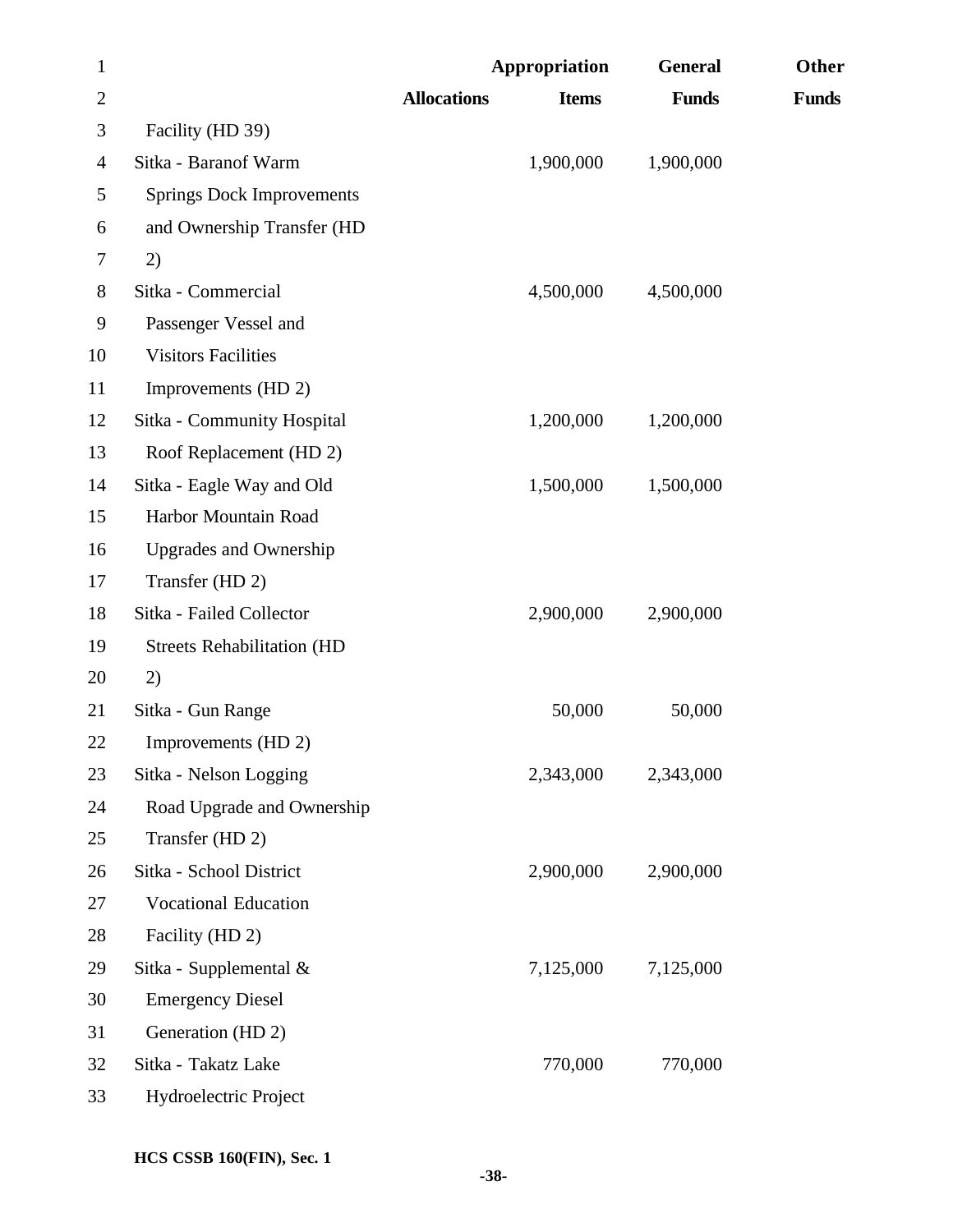| $\mathbf{1}$   |                                    | Appropriation                      | <b>General</b> | Other        |
|----------------|------------------------------------|------------------------------------|----------------|--------------|
| $\overline{2}$ |                                    | <b>Allocations</b><br><b>Items</b> | <b>Funds</b>   | <b>Funds</b> |
| 3              | Planning and Analysis (HD          |                                    |                |              |
| $\overline{4}$ | 2)                                 |                                    |                |              |
| 5              | Skagway - Recycling and            | 100,000                            | 100,000        |              |
| 6              | Solid Waste Plan (HD 5)            |                                    |                |              |
| $\tau$         | Soldotna - Centennial Park         | 400,000                            | 400,000        |              |
| 8              | Trail Development (HD              |                                    |                |              |
| $\mathbf{9}$   | $33-35$                            |                                    |                |              |
| 10             | Soldotna - Paving                  | 1,500,000                          | 1,500,000      |              |
| 11             | Improvements (HD 33-35)            |                                    |                |              |
| 12             | Soldotna - Police Building         | 325,000                            | 325,000        |              |
| 13             | Roof Replacement (HD               |                                    |                |              |
| 14             | $33-35$                            |                                    |                |              |
| 15             | Tanana - Comprehensive             | 40,000                             | 40,000         |              |
| 16             | Drainage Project (HD 6)            |                                    |                |              |
| 17             | Tanana - Front-End Loader          | 40,000                             | 40,000         |              |
| 18             | (HD 6)                             |                                    |                |              |
| 19             | Tenakee Springs - LED              | 18,750                             | 18,750         |              |
| 20             | Street Lights (HD 5)               |                                    |                |              |
| 21             | Tenakee Springs - Public           | 285,000                            | 285,000        |              |
| 22             | Safety, Firehall, and EMS          |                                    |                |              |
| 23             | <b>Facility Land Purchase (HD</b>  |                                    |                |              |
| 24             | 5)                                 |                                    |                |              |
| 25             | Thorne Bay - Davidson              | 110,000                            | 110,000        |              |
| 26             | Landing Improvements (HD           |                                    |                |              |
| 27             | 1)                                 |                                    |                |              |
| 28             | Thorne Bay - Davidson              | 41,000                             | 41,000         |              |
| 29             | Landing Restroom and               |                                    |                |              |
| 30             | <b>Caretaker Facilities Design</b> |                                    |                |              |
| 31             | and Engineering (HD 1)             |                                    |                |              |
| 32             | Thorne Bay - Sandy Beach           | 273,000                            | 273,000        |              |
| 33             | Road Repair & Improvements         |                                    |                |              |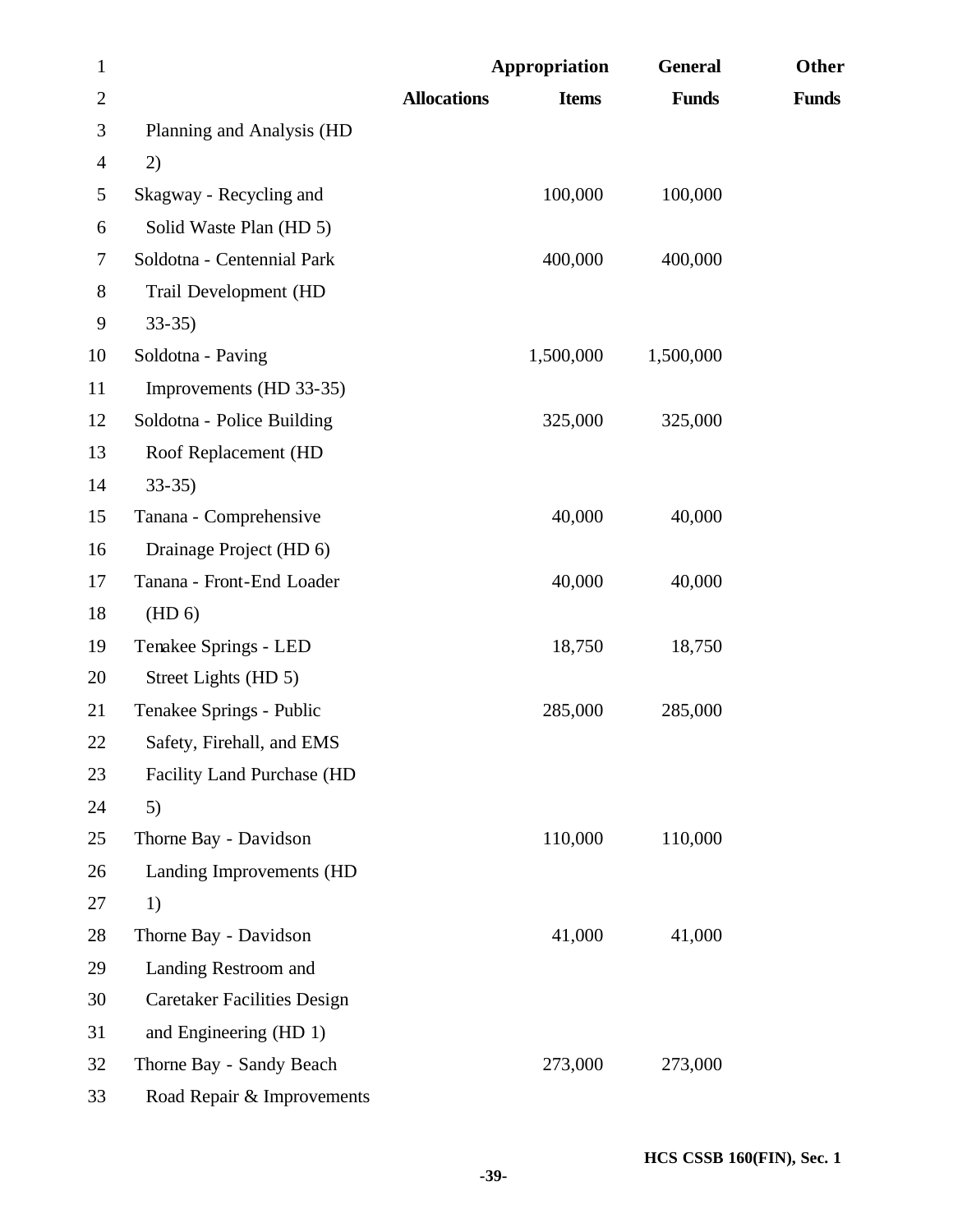| $\mathbf{1}$   |                                  | Appropriation                      | <b>General</b> | Other        |
|----------------|----------------------------------|------------------------------------|----------------|--------------|
| $\overline{2}$ |                                  | <b>Allocations</b><br><b>Items</b> | <b>Funds</b>   | <b>Funds</b> |
| 3              | (HD1)                            |                                    |                |              |
| 4              | Thorne Bay - Waterfront          | 80,000                             | 80,000         |              |
| 5              | Master Plan Design and           |                                    |                |              |
| 6              | Engineering (HD 1)               |                                    |                |              |
| $\tau$         | Toksook Bay - Boardwalk          | 160,000                            | 160,000        |              |
| $8\,$          | Improvements (HD 38)             |                                    |                |              |
| 9              | Toksook Bay - Emergency          | 24,000                             | 24,000         |              |
| 10             | Fire Equipment (HD 38)           |                                    |                |              |
| 11             | Unalakleet - Public Safety       | 3,000,000                          | 3,000,000      |              |
| 12             | Building (HD 39)                 |                                    |                |              |
| 13             | Valdez - Senior Center           | 150,000                            | 150,000        |              |
| 14             | Atrium Upgrades (HD 12)          |                                    |                |              |
| 15             | Valdez - Senior Center           | 200,000                            | 200,000        |              |
| 16             | Carport Replacement (HD          |                                    |                |              |
| 17             | 12)                              |                                    |                |              |
| 18             | Valdez - Valdez Boat             | 5,000,000                          | 5,000,000      |              |
| 19             | Harbor (HD 12)                   |                                    |                |              |
| 20             | Wales - Health Clinic            | 150,000                            | 150,000        |              |
| 21             | Improvements (HD 39)             |                                    |                |              |
| 22             | Wasilla - Cottonwood Creek       | 75,000                             | 75,000         |              |
| 23             | Park Trailhead (HD 13-16)        |                                    |                |              |
| 24             | Wasilla - Iditapark              | 50,000                             | 50,000         |              |
| 25             | <b>Amphitheater Pavilion (HD</b> |                                    |                |              |
| 26             | $13-16$                          |                                    |                |              |
| 27             | Wasilla - Lake Lucille Dam       | 500,000                            | 500,000        |              |
| 28             | Improvements (HD 13-16)          |                                    |                |              |
| 29             | Wasilla - Lake Lucille           | 100,000                            | 100,000        |              |
| 30             | Park Boardwalk and Dock          |                                    |                |              |
| 31             | $(HD 13-16)$                     |                                    |                |              |
| 32             | Wasilla - Mat-Su Youth           | 75,000                             | 75,000         |              |
| 33             | Court (HD 13-16)                 |                                    |                |              |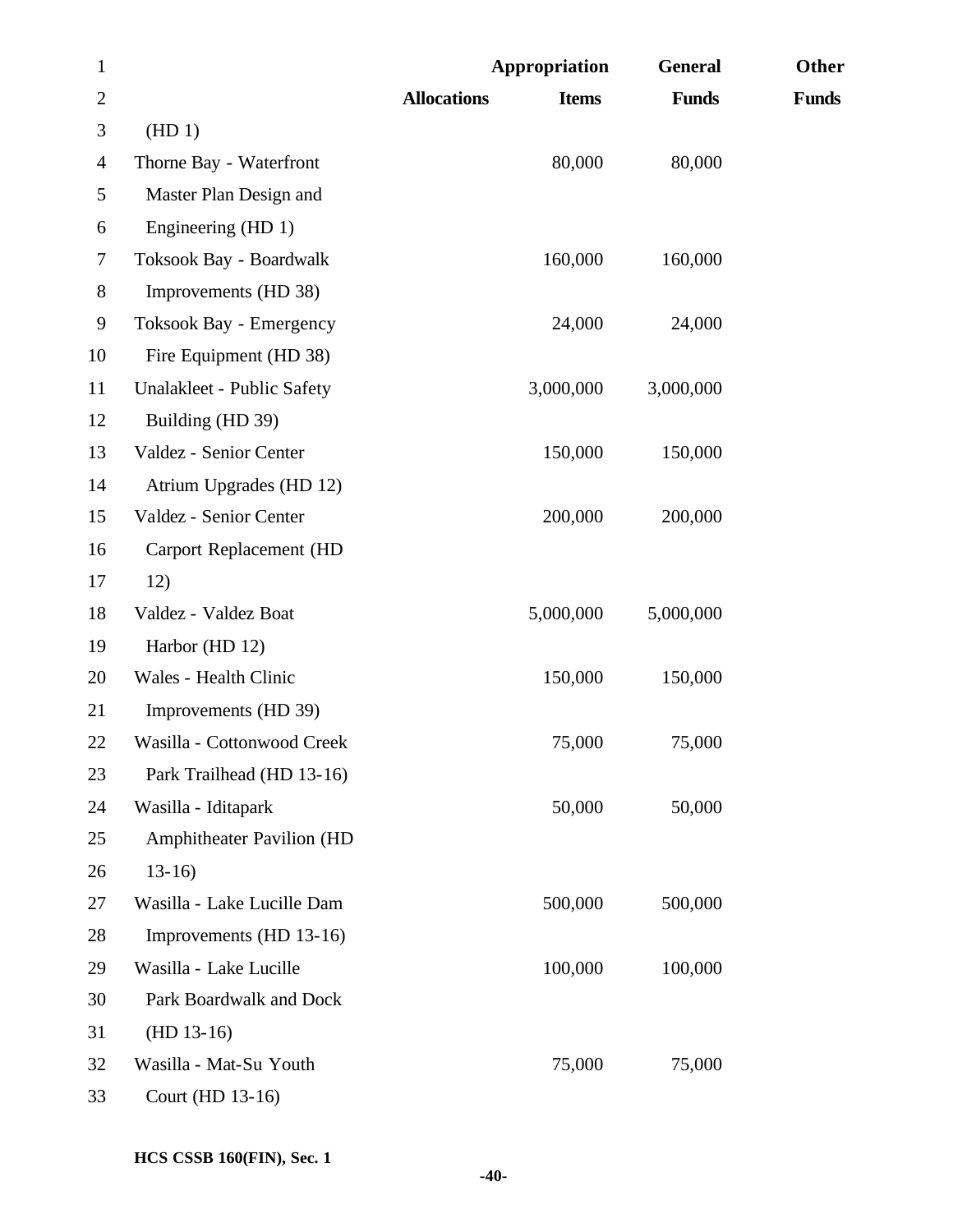| $\mathbf{1}$   |                                 |                    | Appropriation | <b>General</b> | Other        |
|----------------|---------------------------------|--------------------|---------------|----------------|--------------|
| $\mathbf{2}$   |                                 | <b>Allocations</b> | <b>Items</b>  | <b>Funds</b>   | <b>Funds</b> |
| 3              | Wasilla - New Wasilla           |                    | 175,000       | 175,000        |              |
| $\overline{4}$ | Public Library (HD 13-16)       |                    |               |                |              |
| 5              | Wasilla - Regional              |                    | 150,000       | 150,000        |              |
| 6              | <b>Transportation Planning</b>  |                    |               |                |              |
| 7              | $(HD 13-16)$                    |                    |               |                |              |
| $8\,$          | Whittier - Public Works         |                    | 2,000,000     | 2,000,000      |              |
| 9              | <b>Building Roof Repair (HD</b> |                    |               |                |              |
| 10             | $16-32)$                        |                    |               |                |              |
| 11             | Whittier - Shotgun Cove         |                    | 2,000,000     | 2,000,000      |              |
| 12             | Road - Phase 4 (HD 16-32)       |                    |               |                |              |
| 13             | Wrangell - Boat Yard            |                    | 6,100,000     | 6,100,000      |              |
| 14             | Improvements (HD 2)             |                    |               |                |              |
| 15             | Wrangell - Gun Range            |                    | 50,000        | 50,000         |              |
| 16             | Improvements (HD 2)             |                    |               |                |              |
| 17             | Wrangell - Hospital and         |                    | 1,800,000     | 1,800,000      |              |
| 18             | <b>Nursing Home Replacement</b> |                    |               |                |              |
| 19             | Project (HD 2)                  |                    |               |                |              |
| 20             | Wrangell - Travel Lift and      |                    | 2,750,000     | 2,750,000      |              |
| 21             | <b>Associated Improvements</b>  |                    |               |                |              |
| <b>22</b>      | (HD 2)                          |                    |               |                |              |
| 23             | Wrangell - Wood Street          |                    | 1,000,000     | 1,000,000      |              |
| 24             | <b>Construction and Utility</b> |                    |               |                |              |
| 25             | Improvements (HD 2)             |                    |               |                |              |
| 26             | Yakutat - Renewable Energy      |                    | 1,200,000     | 1,200,000      |              |
| 27             | Self Sufficiency Project        |                    |               |                |              |
| 28             | (HD 5)                          |                    |               |                |              |
| 29             | <b>Grants to Municipalities</b> |                    |               |                |              |
| 30             | $(AS 37.05.315)$ - Public       |                    |               |                |              |
| 31             | <b>Library Construction</b>     |                    |               |                |              |
| 32             | Sitka - Kettleson Memorial      |                    | 5,700,000     | 5,700,000      |              |
| 33             | Library (HD 2)                  |                    |               |                |              |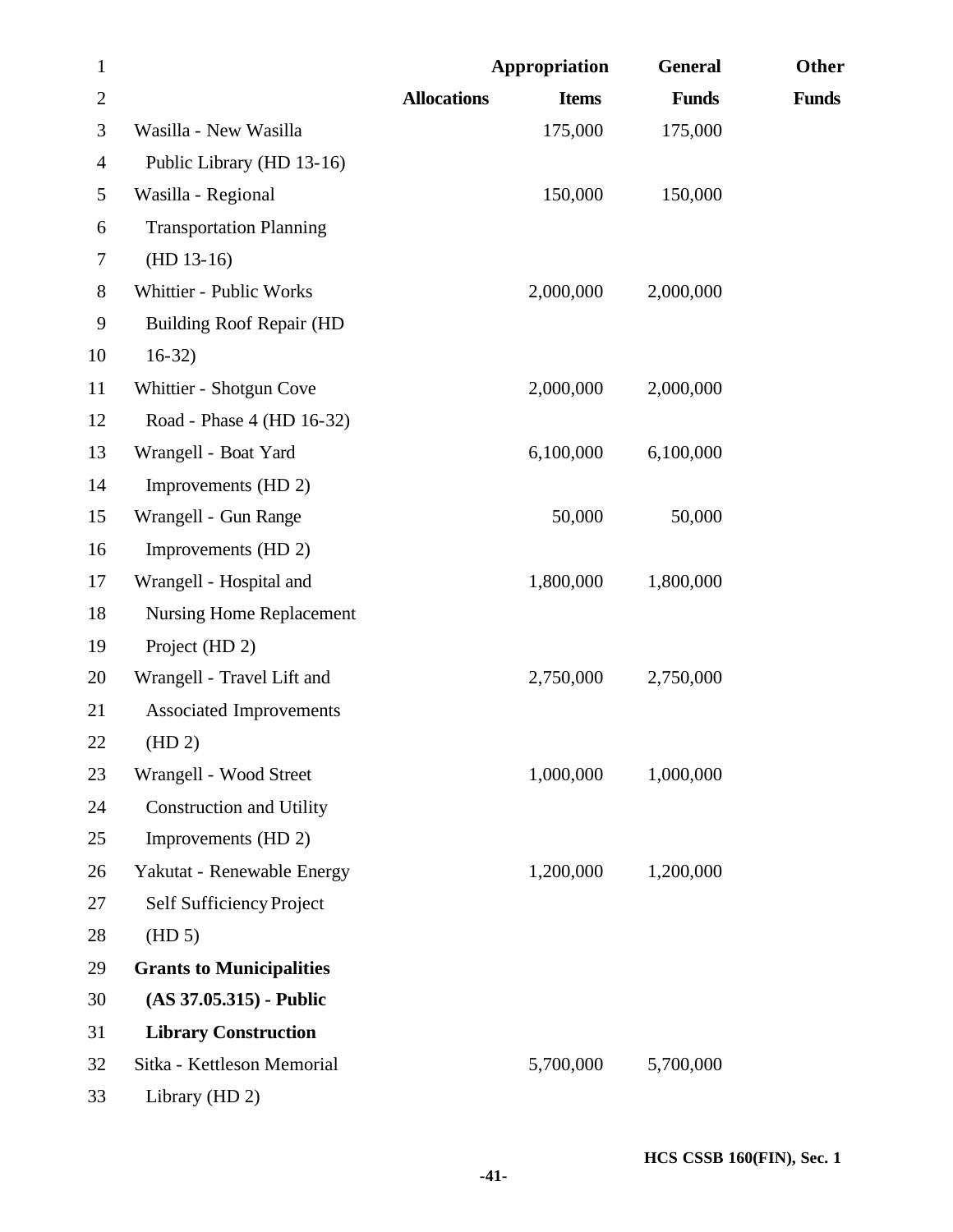| $\mathbf{1}$ |                                   |                    | Appropriation | <b>General</b> | <b>Other</b> |
|--------------|-----------------------------------|--------------------|---------------|----------------|--------------|
| $\mathbf{2}$ |                                   | <b>Allocations</b> | <b>Items</b>  | <b>Funds</b>   | <b>Funds</b> |
| 3            | <b>Fairbanks North Star</b>       |                    | 6,800,000     | 6,800,000      |              |
| 4            | Borough - North Pole              |                    |               |                |              |
| 5            | Branch Library (HD 7-11)          |                    |               |                |              |
| 6            | Juneau - Mendenhall Valley        |                    | 7,000,000     | 7,000,000      |              |
| 7            | Public Library (HD 3-4)           |                    |               |                |              |
| $8\,$        | Matanuska-Susitna Borough -       |                    | 2,800,000     | 2,800,000      |              |
| 9            | Talkeetna Public Library &        |                    |               |                |              |
| 10           | <b>Community Resource Center</b>  |                    |               |                |              |
| 11           | $(HD 13-16)$                      |                    |               |                |              |
| 12           | <b>Grants to Named Recipients</b> |                    |               |                |              |
| 13           | (AS 37.05.316)                    |                    |               |                |              |
| 14           | Access Alaska, Inc. -             |                    | 3,250,000     | 3,250,000      |              |
| 15           | Anchorage Neighborhood            |                    |               |                |              |
| 16           | <b>Health Clinic Facility</b>     |                    |               |                |              |
| 17           | Purchase and Renovation           |                    |               |                |              |
| 18           | $(HD 16-32)$                      |                    |               |                |              |
| 19           | Affinityfilms, Inc. -             |                    | 200,000       | 200,000        |              |
| 20           | Alaska Media Content              |                    |               |                |              |
| 21           | Workforce Development (HD         |                    |               |                |              |
| 22           | $16-32)$                          |                    |               |                |              |
| 23           | AHTNA, Inc. - Gulkana             |                    | 300,000       | 300,000        |              |
| 24           | Village-Land Exchange (HD         |                    |               |                |              |
| 25           | $1-40$                            |                    |               |                |              |
| 26           | Aiding Women From Abuse           |                    | 50,000        | 50,000         |              |
| 27           | and Rape Emergencies, Inc.        |                    |               |                |              |
| 28           | - Extended Stay Shelter           |                    |               |                |              |
| 29           | $(HD 3-4)$                        |                    |               |                |              |
| 30           | Alaska Air Carriers               |                    | 250,000       | 250,000        |              |
| 31           | Association, Inc. -               |                    |               |                |              |
| 32           | Medallion Foundation (HD          |                    |               |                |              |
| 33           | $1-40$                            |                    |               |                |              |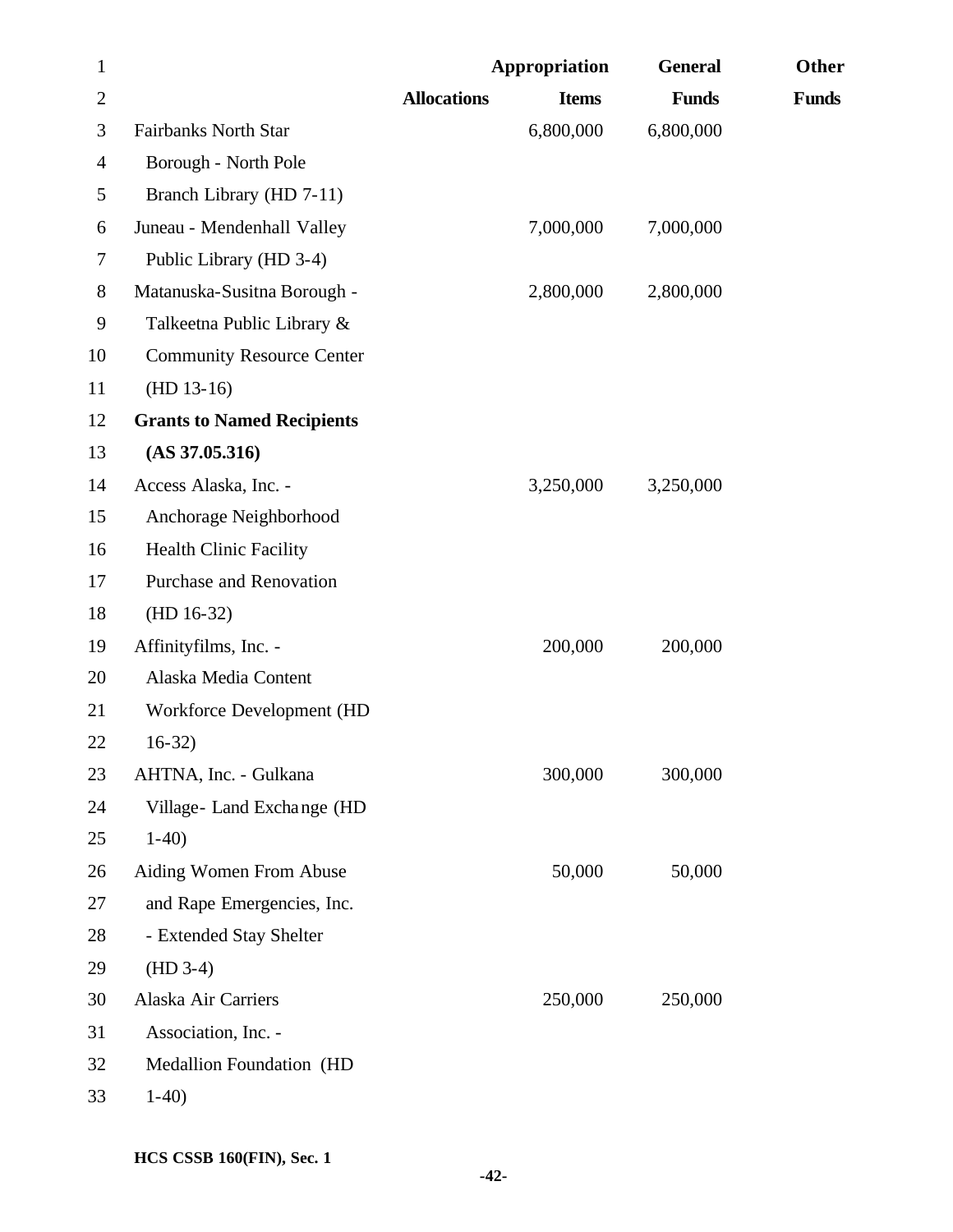| $\mathbf{1}$   |                                    |                    | Appropriation | <b>General</b> | <b>Other</b> |
|----------------|------------------------------------|--------------------|---------------|----------------|--------------|
| $\overline{2}$ |                                    | <b>Allocations</b> | <b>Items</b>  | <b>Funds</b>   | <b>Funds</b> |
| 3              | Alaska Air Show                    |                    | 80,000        | 80,000         |              |
| 4              | <b>Association - 2012 Arctic</b>   |                    |               |                |              |
| 5              | Thunder Air Show (HD               |                    |               |                |              |
| 6              | $16-32)$                           |                    |               |                |              |
| 7              | Alaska Arts and Culture            |                    | 50,000        | 50,000         |              |
| 8              | <b>Foundation - Cultural Trust</b> |                    |               |                |              |
| 9              | Needs Assessment (HD 1-40)         |                    |               |                |              |
| 10             | Alaska Association for             |                    | 50,000        | 50,000         |              |
| 11             | Historic Preservation -            |                    |               |                |              |
| 12             | Nike Site Summit Tourism           |                    |               |                |              |
| 13             | Development Project (HD            |                    |               |                |              |
| 14             | $16-32)$                           |                    |               |                |              |
| 15             | Alaska Association of              |                    | 70,000        | 70,000         |              |
| 16             | <b>Conservation Districts -</b>    |                    |               |                |              |
| 17             | Fairbanks Soil & Water             |                    |               |                |              |
| 18             | <b>Conservation District</b>       |                    |               |                |              |
| 19             | Invasive Weeds Project (HD         |                    |               |                |              |
| 20             | $7-11)$                            |                    |               |                |              |
| 21             | Alaska Association of              |                    | 19,471        | 19,471         |              |
| 22             | <b>Conservation Districts -</b>    |                    |               |                |              |
| 23             | Kodiak Soil & Water                |                    |               |                |              |
| 24             | <b>Conservation District</b>       |                    |               |                |              |
| 25             | Materials and Equipment            |                    |               |                |              |
| 26             | (HD 36)                            |                    |               |                |              |
| 27             | Alaska Association of              |                    | 1,000,000     | 1,000,000      |              |
| 28             | <b>Conservation Districts -</b>    |                    |               |                |              |
| 29             | Statewide Soil and Water           |                    |               |                |              |
| 30             | <b>Conservation Program</b>        |                    |               |                |              |
| 31             | Development (HD 1-40)              |                    |               |                |              |
| 32             | Alaska Association of              |                    | 55,800        | 55,800         |              |
| 33             | <b>Conservation Districts -</b>    |                    |               |                |              |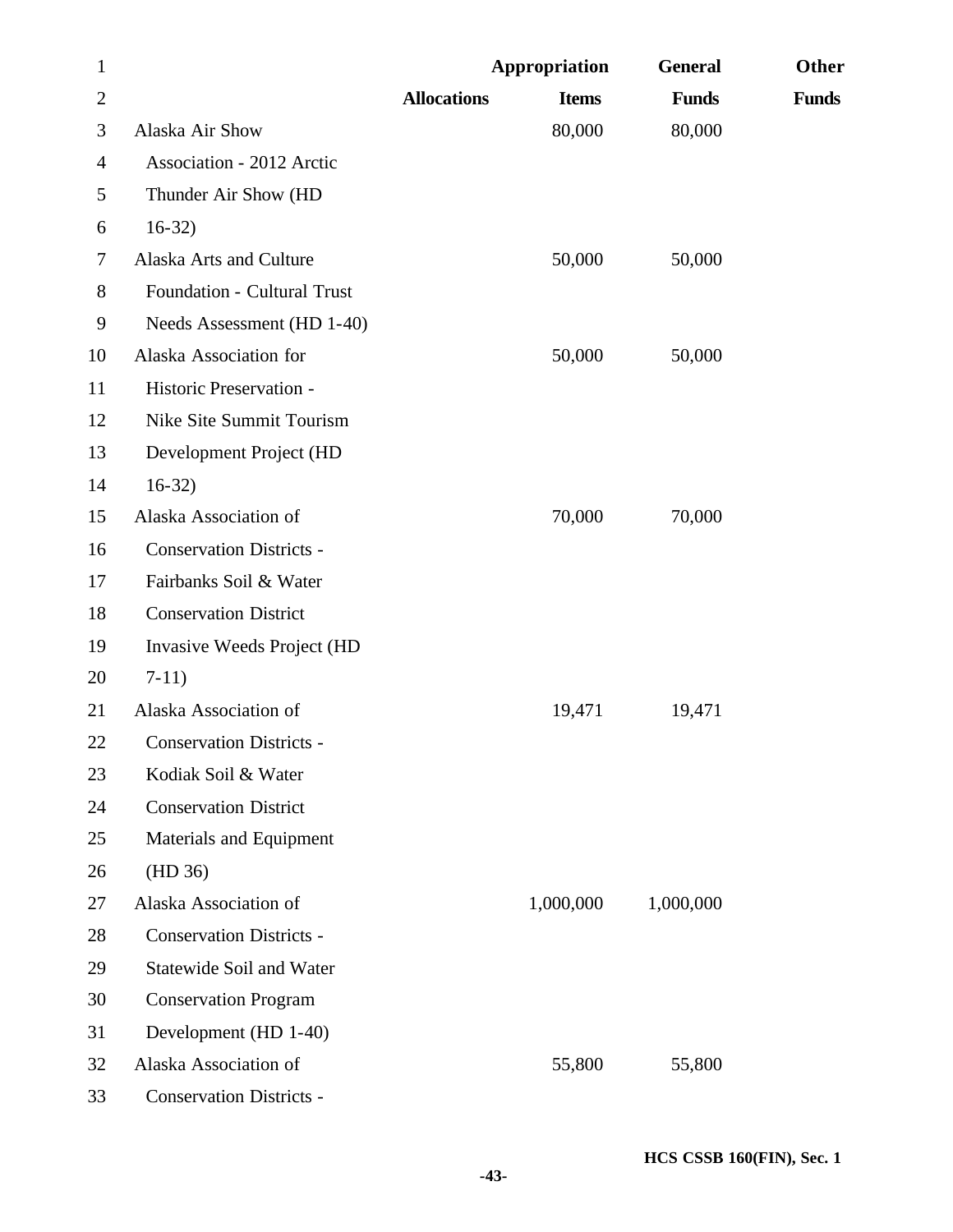| $\mathbf{1}$   |                                  |                    | Appropriation | <b>General</b> | Other        |
|----------------|----------------------------------|--------------------|---------------|----------------|--------------|
| $\overline{2}$ |                                  | <b>Allocations</b> | <b>Items</b>  | <b>Funds</b>   | <b>Funds</b> |
| 3              | <b>Wasilla District</b>          |                    |               |                |              |
| $\overline{4}$ | Agriculture Support,             |                    |               |                |              |
| 5              | Salmon Restoration and           |                    |               |                |              |
| 6              | Education (HD 13-16)             |                    |               |                |              |
| 7              | Alaska Association of            |                    | 7,500         | 7,500          |              |
| 8              | Student Governments -            |                    |               |                |              |
| 9              | Hope4Alaska Suicide              |                    |               |                |              |
| 10             | Prevention Campaign (HD          |                    |               |                |              |
| 11             | $1-40$                           |                    |               |                |              |
| 12             | Alaska Botanical Garden -        |                    | 375,000       | 375,000        |              |
| 13             | Horticultural Research and       |                    |               |                |              |
| 14             | Propagation Site (HD             |                    |               |                |              |
| 15             | $16-32)$                         |                    |               |                |              |
| 16             | Alaska Brain Injury              |                    | 200,000       | 200,000        |              |
| 17             | Network, Inc. - Statewide        |                    |               |                |              |
| 18             | <b>Brain Injury Awareness</b>    |                    |               |                |              |
| 19             | Campaign (HD 1-40)               |                    |               |                |              |
| 20             | Alaska Cancer Care               |                    | 101,400       | 101,400        |              |
| 21             | <b>Alliance - Cancer Network</b> |                    |               |                |              |
| 22             | Video and Web Technology &       |                    |               |                |              |
| 23             | Programs (HD 1-40)               |                    |               |                |              |
| 24             | Alaska Center for Children       |                    | 100,000       | 100,000        |              |
| 25             | and Adults - ACCA                |                    |               |                |              |
| 26             | Facility Upgrade and             |                    |               |                |              |
| 27             | Expansion (HD 7-11)              |                    |               |                |              |
| 28             | Alaska Center for the            |                    | 49,100        | 49,100         |              |
| 29             | Environment - Trailside          |                    |               |                |              |
| 30             | Discovery Mountain View          |                    |               |                |              |
| 31             | Water and Watercraft Safety      |                    |               |                |              |
| 32             | Program (HD $16-32$ )            |                    |               |                |              |
| 33             | Alaska Christian College -       |                    | 45,000        | 45,000         |              |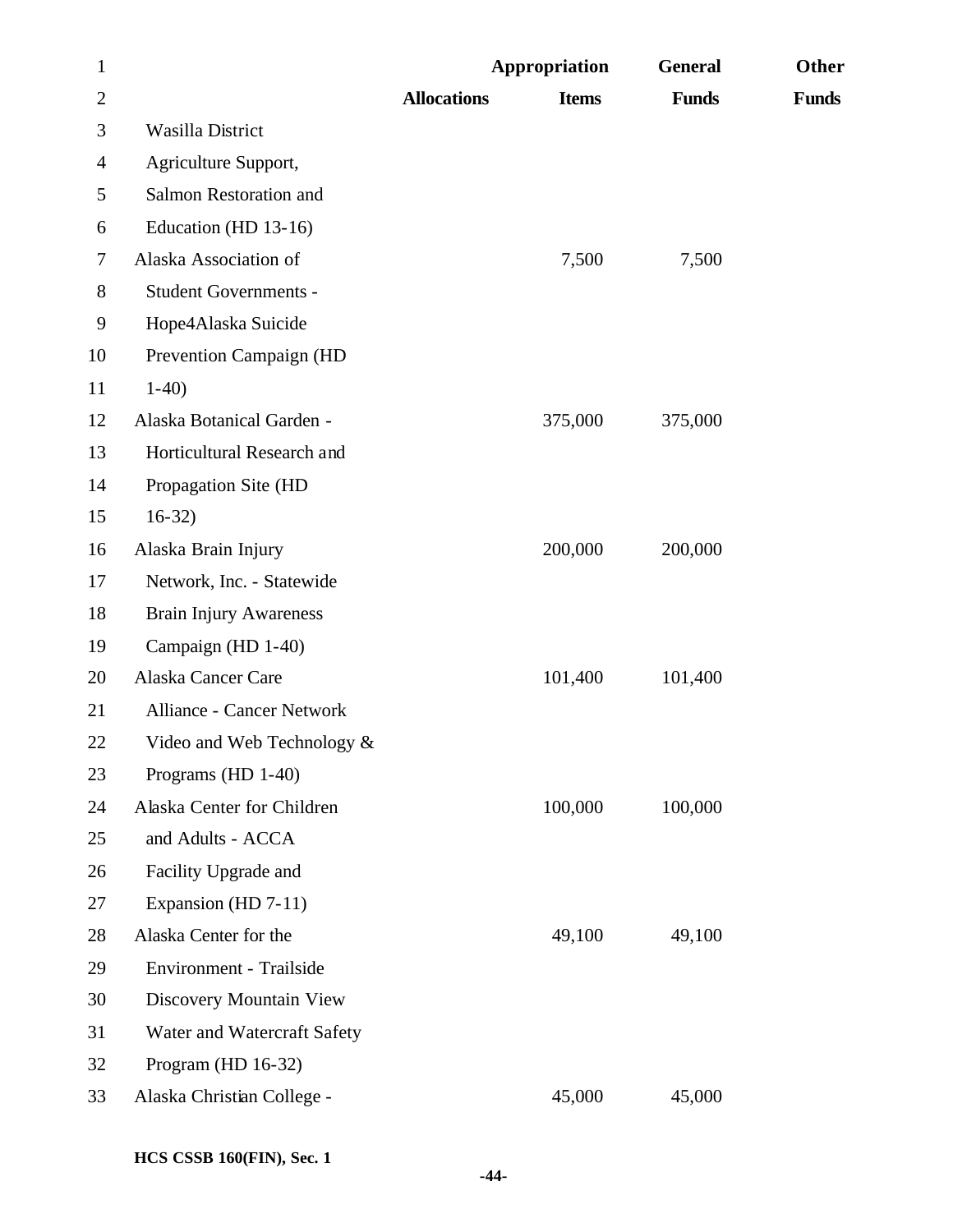| $\mathbf{1}$   |                                   |                    | Appropriation | <b>General</b> | <b>Other</b> |
|----------------|-----------------------------------|--------------------|---------------|----------------|--------------|
| $\overline{2}$ |                                   | <b>Allocations</b> | <b>Items</b>  | <b>Funds</b>   | <b>Funds</b> |
| 3              | <b>Emergency Generator</b>        |                    |               |                |              |
| 4              | Purchase (HD 33-35)               |                    |               |                |              |
| 5              | Alaska Community                  |                    | 25,000        | 25,000         |              |
| 6              | Foundation - Alaska               |                    |               |                |              |
| 7              | Children's Trust Youth            |                    |               |                |              |
| $8\,$          | <b>Suicide Prevention Program</b> |                    |               |                |              |
| 9              | $(HD 1-40)$                       |                    |               |                |              |
| 10             | Alaska Council on Economic        |                    | 96,294        | 96,294         |              |
| 11             | <b>Education - Online Teacher</b> |                    |               |                |              |
| 12             | Portal, Teacher Mentorship        |                    |               |                |              |
| 13             | Program, and More Sessions        |                    |               |                |              |
| 14             | of Existing Courses (HD           |                    |               |                |              |
| 15             | $1-40$                            |                    |               |                |              |
| 16             | Alaska Dome - Parking Lot         |                    | 1,500,000     | 1,500,000      |              |
| 17             | Paving and Improvements           |                    |               |                |              |
| 18             | $(HD 16-32)$                      |                    |               |                |              |
| 19             | Alaska Farmland Trust -           |                    | 500,000       | 500,000        |              |
| 20             | <b>Agricultural Land</b>          |                    |               |                |              |
| 21             | Preservation (HD 1-40)            |                    |               |                |              |
| 22             | Alaska Fisheries                  |                    | 250,000       | 250,000        |              |
| 23             | Development Foundation -          |                    |               |                |              |
| 24             | <b>Fishing Vessel Energy</b>      |                    |               |                |              |
| 25             | Audit Pilot Project (HD           |                    |               |                |              |
| 26             | $1-40$                            |                    |               |                |              |
| 27             | Alaska Gateway School             |                    | 100,000       | 100,000        |              |
| 28             | District - Districtwide           |                    |               |                |              |
| 29             | Greenhouse and Processing         |                    |               |                |              |
| 30             | <b>Facility Utilizing Surplus</b> |                    |               |                |              |
| 31             | Heat (HD 6)                       |                    |               |                |              |
| 32             | Alaska Healing Hearts -           |                    | 100,000       | 100,000        |              |
| 33             | <b>Equipment</b> , Facilities     |                    |               |                |              |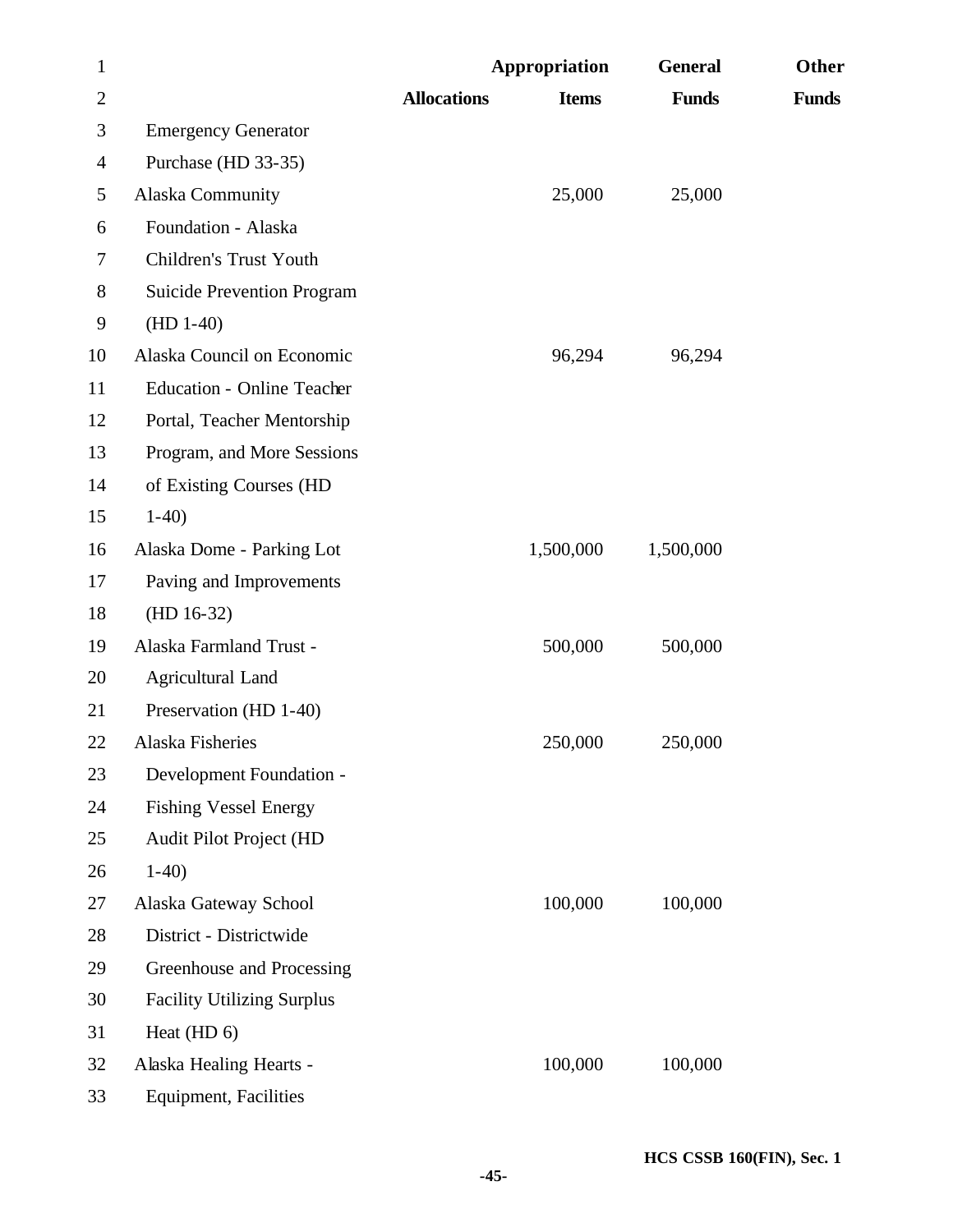| $\mathbf{1}$   |                                   |                    | Appropriation | <b>General</b> | <b>Other</b> |
|----------------|-----------------------------------|--------------------|---------------|----------------|--------------|
| $\overline{c}$ |                                   | <b>Allocations</b> | <b>Items</b>  | <b>Funds</b>   | <b>Funds</b> |
| 3              | Purchase/ Upgrades and Safe       |                    |               |                |              |
| 4              | <b>Barrier Free Access (HD</b>    |                    |               |                |              |
| 5              | $1-40$                            |                    |               |                |              |
| 6              | Alaska Laborers                   |                    | 2,000,000     | 2,000,000      |              |
| 7              | <b>Construction Industry</b>      |                    |               |                |              |
| 8              | Training Fund - Training          |                    |               |                |              |
| 9              | Facility Student Housing &        |                    |               |                |              |
| 10             | Dormitory Project (HD             |                    |               |                |              |
| 11             | $16-32$                           |                    |               |                |              |
| 12             | Alaska Manufacturing              |                    | 400,000       | 400,000        |              |
| 13             | Extension Partnership -           |                    |               |                |              |
| 14             | <b>State Matching Support (HD</b> |                    |               |                |              |
| 15             | $1-40$                            |                    |               |                |              |
| 16             | Alaska Medicare Clinic -          |                    | 750,000       | 750,000        |              |
| 17             | Facility Installation (HD         |                    |               |                |              |
| 18             | $16-32$                           |                    |               |                |              |
| 19             | Alaska Mobility Coalition -       |                    | 25,000        | 25,000         |              |
| 20             | Alaska's Veterans                 |                    |               |                |              |
| 21             | <b>Transportation Project (HD</b> |                    |               |                |              |
| 22             | $1-40$                            |                    |               |                |              |
| 23             | Alaska Mobility Coalition -       |                    | 10,000        | 10,000         |              |
| 24             | Workforce Transportation          |                    |               |                |              |
| 25             | Project (HD 1-40)                 |                    |               |                |              |
| 26             | Alaska Moose Federation -         |                    | 1,500,000     | 1,500,000      |              |
| 27             | Moose Rescue & Relocation         |                    |               |                |              |
| 28             | Program (HD 1-40)                 |                    |               |                |              |
| 29             | Alaska Moose Federation -         |                    | 100,000       | 100,000        |              |
| 30             | <b>Statewide Moose Salvage</b>    |                    |               |                |              |
| 31             | Program (HD 1-40)                 |                    |               |                |              |
| 32             | Alaska Museum of Natural          |                    | 250,000       | 250,000        |              |
| 33             | History - New Science             |                    |               |                |              |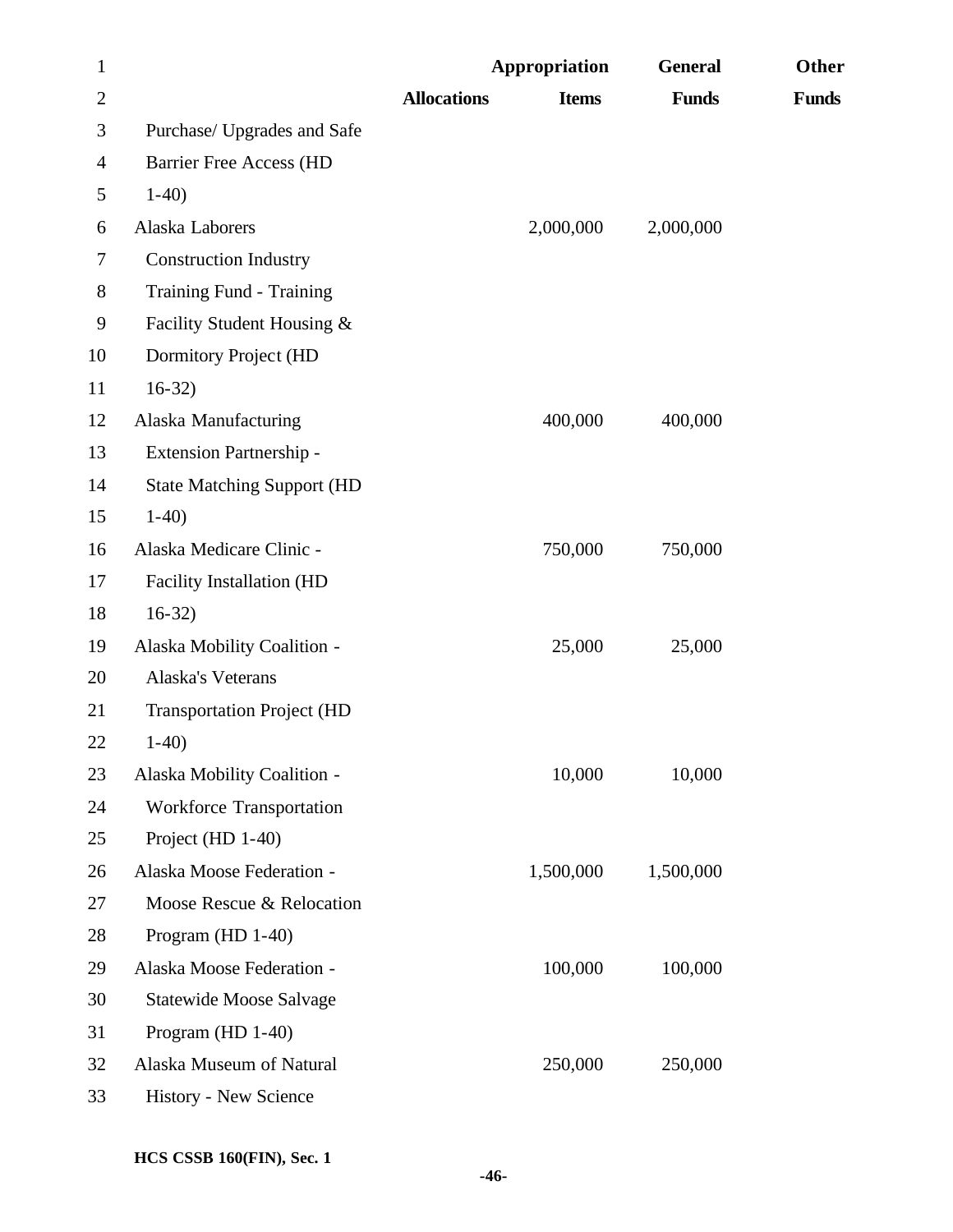| $\mathbf{1}$   |                                  | Appropriation      |              | <b>General</b> | Other        |
|----------------|----------------------------------|--------------------|--------------|----------------|--------------|
| $\overline{2}$ |                                  | <b>Allocations</b> | <b>Items</b> | <b>Funds</b>   | <b>Funds</b> |
| 3              | Facility Project and             |                    |              |                |              |
| $\overline{4}$ | <b>Building Upgrade (HD</b>      |                    |              |                |              |
| 5              | $16-32)$                         |                    |              |                |              |
| 6              | Alaska Native Heritage           |                    | 300,000      | 300,000        |              |
| 7              | Center - Mabel Pike              |                    |              |                |              |
| 8              | Education center (HD 16-32)      |                    |              |                |              |
| 9              | Alaska Native Tribal             |                    | 530,000      | 530,000        |              |
| 10             | Health Consortium - Rural        |                    |              |                |              |
| 11             | <b>Sanitation Systems</b>        |                    |              |                |              |
| 12             | <b>Sustainability and Energy</b> |                    |              |                |              |
| 13             | Efficiencies - Shungnak and      |                    |              |                |              |
| 14             | Deering (HD 1-40)                |                    |              |                |              |
| 15             | Alaska Network on Domestic       |                    | 20,000       | 20,000         |              |
| 16             | Violence & Sexual Assault -      |                    |              |                |              |
| 17             | Replacement of Office            |                    |              |                |              |
| 18             | Equipment (HD 3-4)               |                    |              |                |              |
| 19             | Alaska Pretrial Services,        |                    | 250,000      | 250,000        |              |
| 20             | Inc. - Pre-Trial Release         |                    |              |                |              |
| 21             | and Community Safety             |                    |              |                |              |
| 22             | Projects $(HD 1-40)$             |                    |              |                |              |
| 23             | Alaska Resource Agency -         |                    | 850,000      | 850,000        |              |
| 24             | <b>Heating Appliance Upgrade</b> |                    |              |                |              |
| 25             | and Replacement Program          |                    |              |                |              |
| 26             | $(HD 7-11)$                      |                    |              |                |              |
| 27             | Alaska School Activities         |                    | 150,000      | 150,000        |              |
| 28             | <b>Association - Alaska High</b> |                    |              |                |              |
| 29             | School Hall of Fame (HD          |                    |              |                |              |
| 30             | $16-32)$                         |                    |              |                |              |
| 31             | Alaska School Activities         |                    | 250,000      | 250,000        |              |
| 32             | Association - Tobacco,           |                    |              |                |              |
| 33             | Alcohol and Drug Prevention      |                    |              |                |              |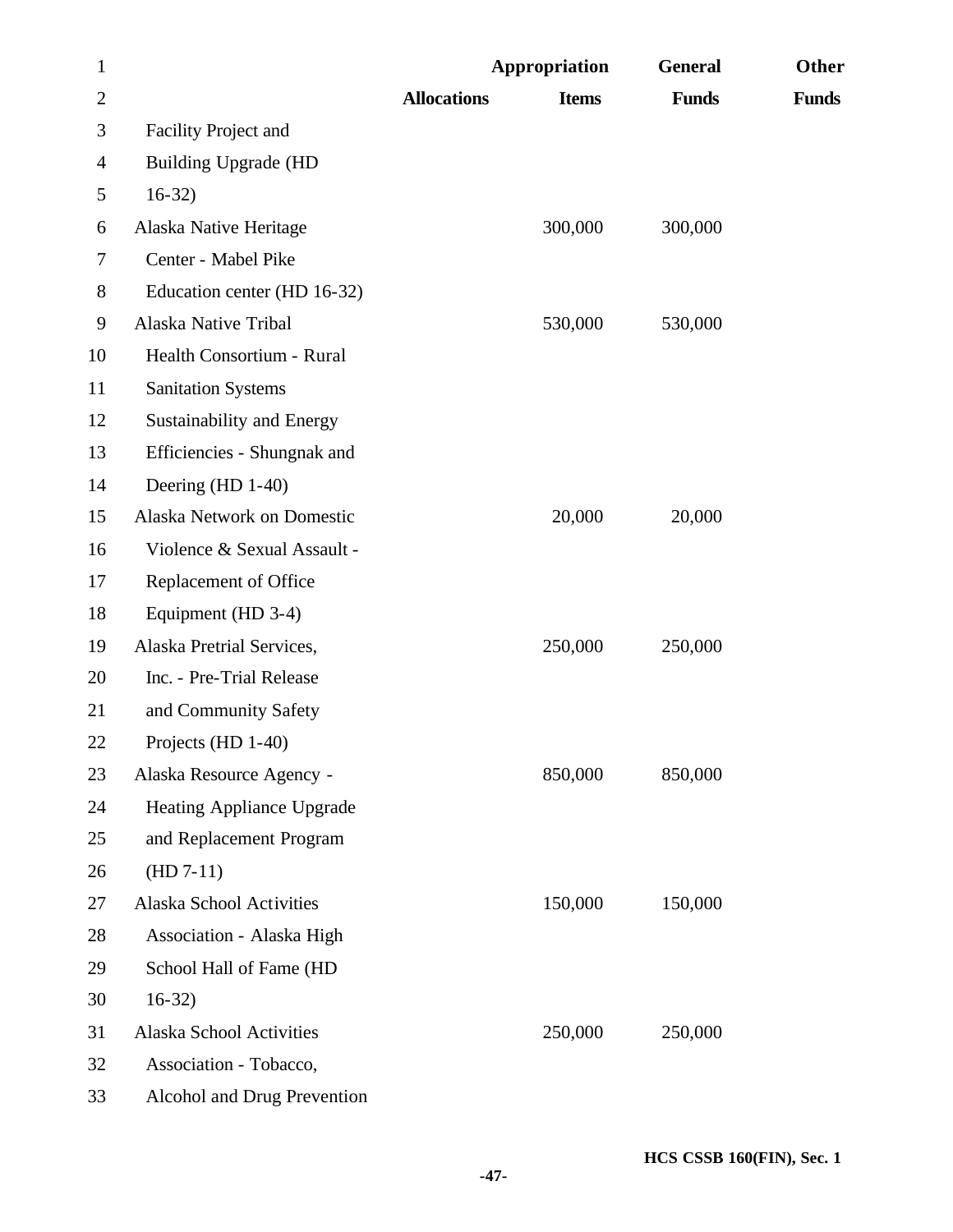| $\mathbf{1}$   |                                   | Appropriation                      | <b>General</b> | Other        |
|----------------|-----------------------------------|------------------------------------|----------------|--------------|
| $\overline{2}$ |                                   | <b>Allocations</b><br><b>Items</b> | <b>Funds</b>   | <b>Funds</b> |
| 3              | Programs (HD 1-40)                |                                    |                |              |
| 4              | Alaska Search and Rescue          | 50,000                             | 50,000         |              |
| 5              | Association - Incident            |                                    |                |              |
| 6              | <b>Management Team Search</b>     |                                    |                |              |
| 7              | $(HD 16-32)$                      |                                    |                |              |
| $8\,$          | Alaska Special Olympics -         | 4,000,000                          | 4,000,000      |              |
| 9              | <b>Training Center and Campus</b> |                                    |                |              |
| 10             | <b>Expansion Development (HD</b>  |                                    |                |              |
| 11             | $16-32$                           |                                    |                |              |
| 12             | Alaska State Fair - Native        | 50,000                             | 50,000         |              |
| 13             | <b>Culture and Arts Program</b>   |                                    |                |              |
| 14             | and Exhibit (HD 13-16)            |                                    |                |              |
| 15             | Alaska State Fair - Sewer         | 1,142,875                          | 1,142,875      |              |
| 16             | System Expansion and              |                                    |                |              |
| 17             | Upgrades (HD $13-16$ )            |                                    |                |              |
| 18             | Alaska State Fair, Inc. -         | 800,000                            | 800,000        |              |
| 19             | Farm Exhibit Building Roof        |                                    |                |              |
| 20             | Improvement (HD 13-16)            |                                    |                |              |
| 21             | Alaska State Hospital &           | 85,000                             | 85,000         |              |
| 22             | Nursing Home Association -        |                                    |                |              |
| 23             | <b>Alaska Specialty Nursing</b>   |                                    |                |              |
| 24             | Training (HD 1-40)                |                                    |                |              |
| 25             | Alaska State Pipe Trades -        | 200,000                            | 200,000        |              |
| 26             | Heating, Ventilation, Air         |                                    |                |              |
| 27             | Conditioning $&$                  |                                    |                |              |
| 28             | Refrigeration (HVACR)             |                                    |                |              |
| 29             | Training (HD 16-32)               |                                    |                |              |
| 30             | Alaska Teamsters Employer         | 160,000                            | 160,000        |              |
| 31             | Service Corporation -             |                                    |                |              |
| 32             | <b>Employer Service Training</b>  |                                    |                |              |
| 33             | Equipment (HD 16-32)              |                                    |                |              |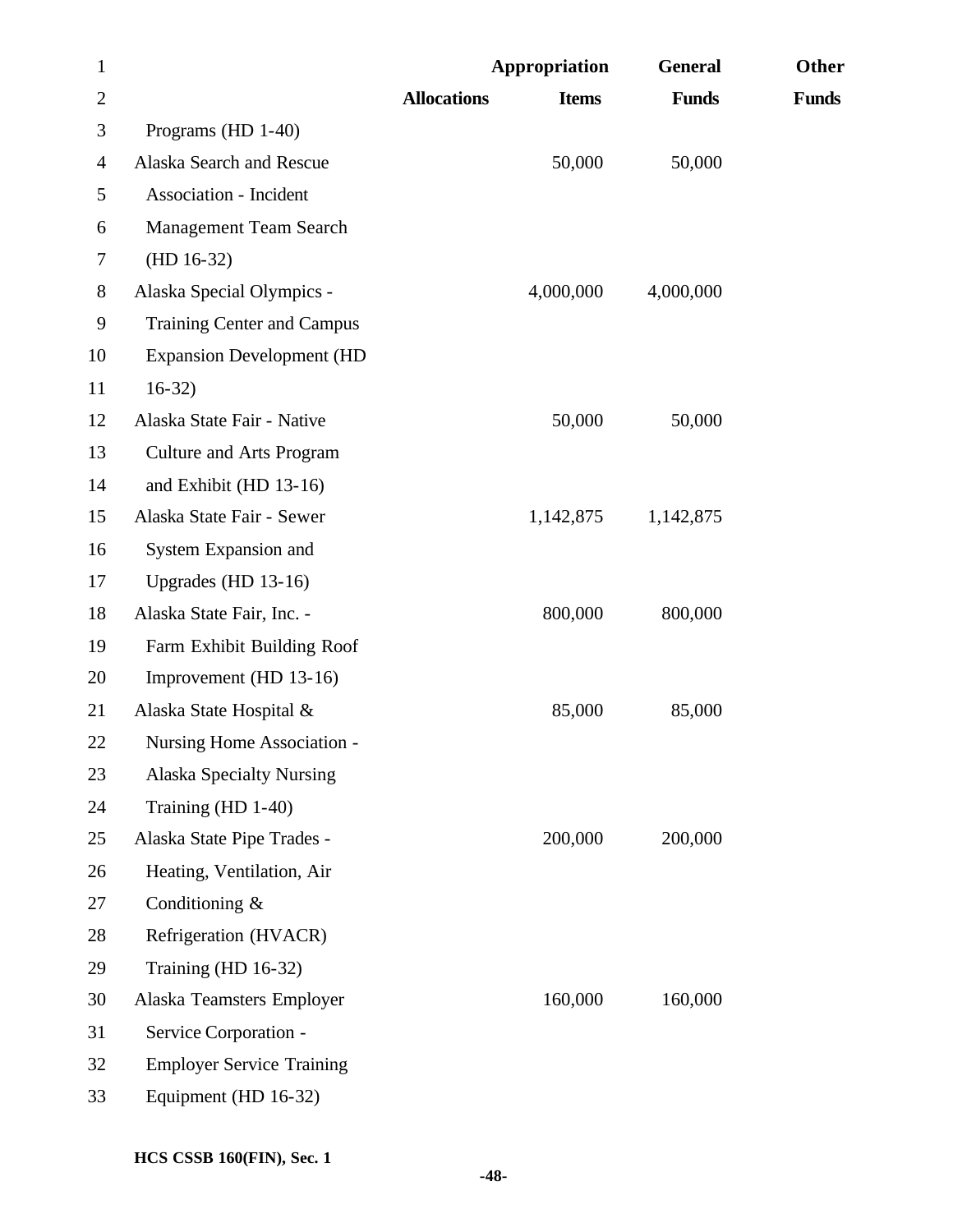| $\mathbf{1}$   |                                   |                    | Appropriation | <b>General</b> | Other        |
|----------------|-----------------------------------|--------------------|---------------|----------------|--------------|
| $\overline{2}$ |                                   | <b>Allocations</b> | <b>Items</b>  | <b>Funds</b>   | <b>Funds</b> |
| 3              | Alaska Veterans Foundation,       |                    | 300,000       | 300,000        |              |
| $\overline{4}$ | Inc. - Veteran Village (HD        |                    |               |                |              |
| 5              | $16-32)$                          |                    |               |                |              |
| 6              | Alaska Veterans Museum -          |                    | 26,800        | 26,800         |              |
| 7              | Interactive Information           |                    |               |                |              |
| $8\,$          | System (HD 1-40)                  |                    |               |                |              |
| 9              | Alaska Village Electric           |                    | 5,000,000     | 5,000,000      |              |
| 10             | Cooperative, Inc - Lower          |                    |               |                |              |
| 11             | Kuskokwim Energy                  |                    |               |                |              |
| 12             | Improvements (HD 38)              |                    |               |                |              |
| 13             | Alaska Village Electric           |                    | 1,000,000     | 1,000,000      |              |
| 14             | Cooperative, Inc. - Ekwok         |                    |               |                |              |
| 15             | Power System Upgrades             |                    |               |                |              |
| 16             | Repayment (HD 37)                 |                    |               |                |              |
| 17             | Alaska Wildlife                   |                    | 625,000       | 625,000        |              |
| 18             | <b>Conservation Center - Bear</b> |                    |               |                |              |
| 19             | <b>Education Awareness</b>        |                    |               |                |              |
| 20             | <b>Research Sanctuary Phase</b>   |                    |               |                |              |
| 21             | II (HD $16-32$ )                  |                    |               |                |              |
| 22             | Alaska Wildlife                   |                    | 100,000       | 100,000        |              |
| 23             | <b>Conservation Center - Safe</b> |                    |               |                |              |
| 24             | Drinking Water System (HD         |                    |               |                |              |
| 25             | $16-32)$                          |                    |               |                |              |
| 26             | Alaska Zoo - Distance             |                    | 150,000       | 150,000        |              |
| 27             | <b>Education Program (HD</b>      |                    |               |                |              |
| 28             | $16-32)$                          |                    |               |                |              |
| 29             | Alaskan Shellfish Growers         |                    | 30,000        | 30,000         |              |
| 30             | <b>Association - Shellfish</b>    |                    |               |                |              |
| 31             | <b>Industry Technical</b>         |                    |               |                |              |
| 32             | Assistance Grants (HD 1-5)        |                    |               |                |              |
| 33             | Aleutian Peninsula                |                    | 30,000        | 30,000         |              |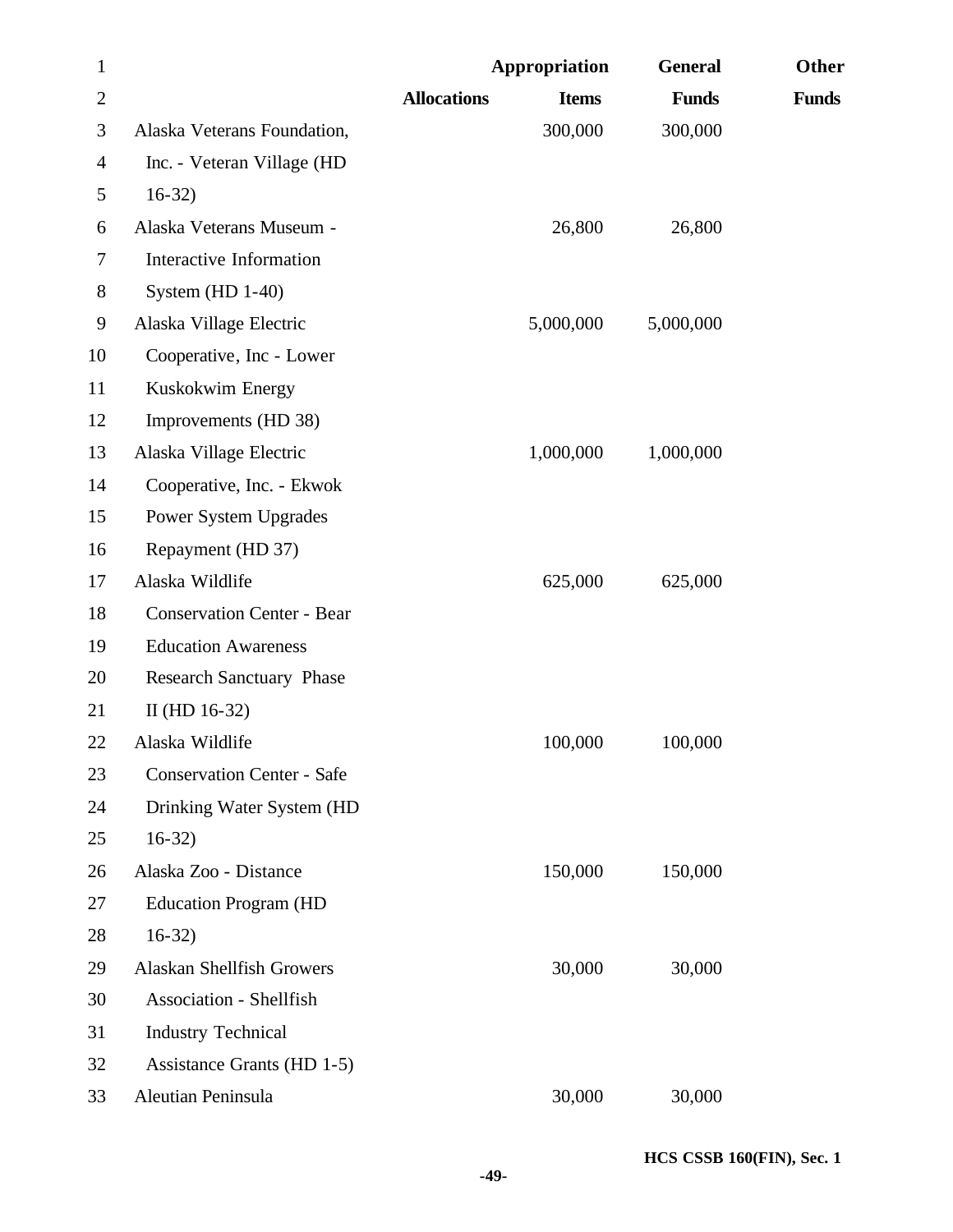| $\mathbf{1}$ |                                    |                    | <b>Appropriation</b> | <b>General</b> | Other        |
|--------------|------------------------------------|--------------------|----------------------|----------------|--------------|
| $\mathbf{2}$ |                                    | <b>Allocations</b> | <b>Items</b>         | <b>Funds</b>   | <b>Funds</b> |
| 3            | Broadcasting, Inc. - Repair        |                    |                      |                |              |
| 4            | and Surfacing of Road to           |                    |                      |                |              |
| 5            | <b>Emergency Transmitter</b>       |                    |                      |                |              |
| 6            | Equipment (HD 37)                  |                    |                      |                |              |
| 7            | Allakaket Village -                |                    | 170,000              | 170,000        |              |
| 8            | <b>Allakaket Clinic Renovation</b> |                    |                      |                |              |
| 9            | Project (HD 6)                     |                    |                      |                |              |
| 10           | <b>Alliance for American</b>       |                    | 3,500,000            | 3,500,000      |              |
| 11           | Legion Baseball - Bartlett         |                    |                      |                |              |
| 12           | High School Turf Field             |                    |                      |                |              |
| 13           | Installation (HD 16-32)            |                    |                      |                |              |
| 14           | Alutiiq Pride Shellfish            |                    | 460,000              | 460,000        |              |
| 15           | Hatchery - Shellfish               |                    |                      |                |              |
| 16           | <b>Hatchery Facilities</b>         |                    |                      |                |              |
| 17           | Upgrades (HD 33-35)                |                    |                      |                |              |
| 18           | <b>Alyeska Vocational Services</b> |                    | 475,000              | 475,000        |              |
| 19           | - Alaska Deaf Center               |                    |                      |                |              |
| 20           | Development Plan (HD               |                    |                      |                |              |
| 21           | $16-32)$                           |                    |                      |                |              |
| 22           | <b>Alzheimer's Disease</b>         |                    | 100,000              | 100,000        |              |
| 23           | Resource Agency of Alaska -        |                    |                      |                |              |
| 24           | <b>Education &amp; Support</b>     |                    |                      |                |              |
| 25           | Program (HD 1-40)                  |                    |                      |                |              |
| 26           | American Bald Eagle                |                    | 159,250              | 159,250        |              |
| 27           | Foundation - Avian Flight          |                    |                      |                |              |
| 28           | and Education Center with          |                    |                      |                |              |
| 29           | Dorms (HD 5)                       |                    |                      |                |              |
| 30           | American Legion Baseball           |                    | 1,450,000            | 1,450,000      |              |
| 31           | Alliance - Field Renovation        |                    |                      |                |              |
| 32           | and Development Program            |                    |                      |                |              |
| 33           | $(HD 1-40)$                        |                    |                      |                |              |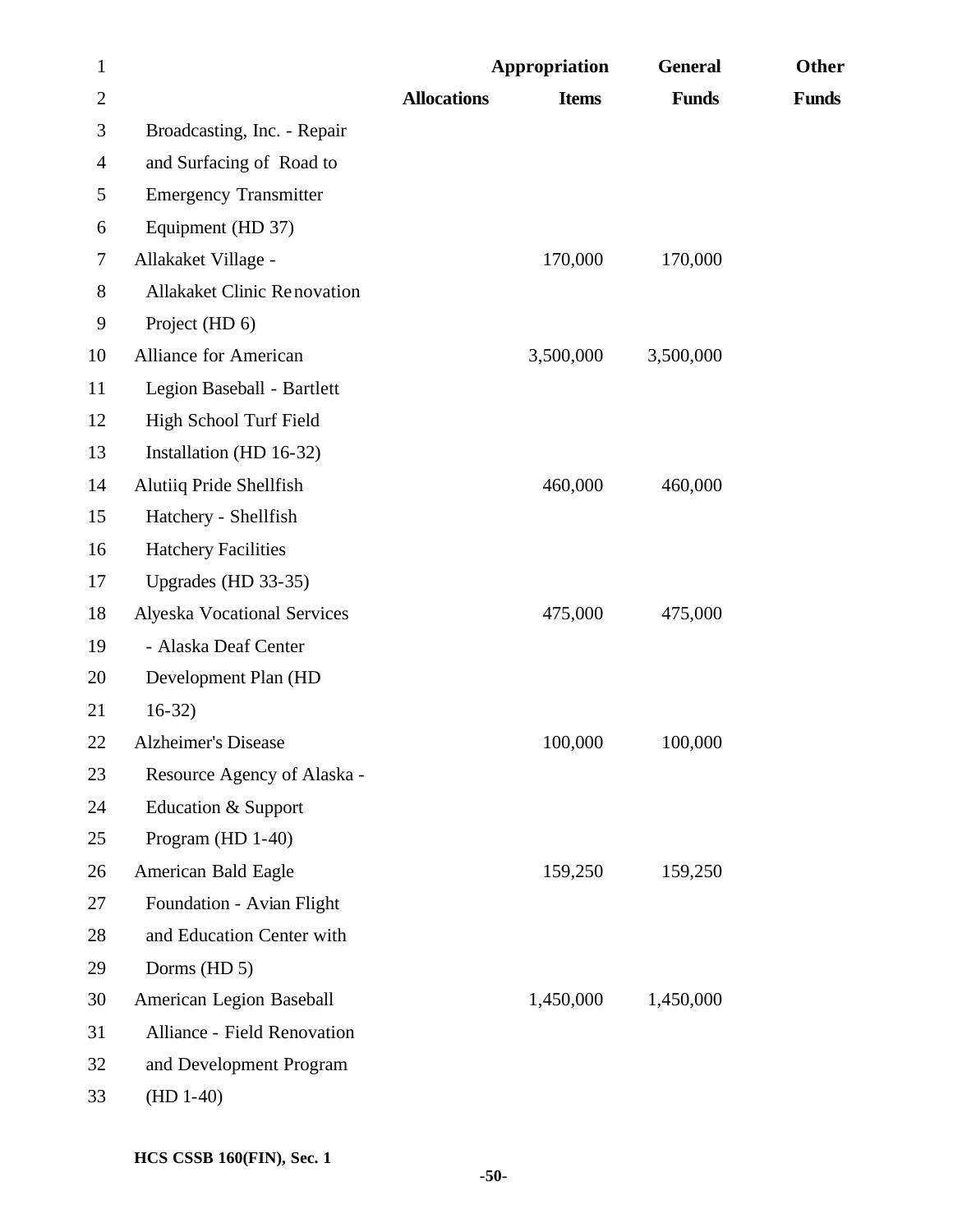| $\mathbf{1}$   |                                  |                    | Appropriation | <b>General</b> | <b>Other</b> |
|----------------|----------------------------------|--------------------|---------------|----------------|--------------|
| $\overline{2}$ |                                  | <b>Allocations</b> | <b>Items</b>  | <b>Funds</b>   | <b>Funds</b> |
| 3              | American Legion Lynn Canal       |                    | 150,000       | 150,000        |              |
| 4              | Post #12 - Fire Suppression      |                    |               |                |              |
| 5              | System Installation (HD 5)       |                    |               |                |              |
| 6              | American Legion Post 29 -        |                    | 50,000        | 50,000         |              |
| 7              | Homeless and Disabled            |                    |               |                |              |
| 8              | Veterans Assistance (HD          |                    |               |                |              |
| $\mathbf{9}$   | $16-32)$                         |                    |               |                |              |
| 10             | American Legion Post 29 -        |                    | 9,400         | 9,400          |              |
| 11             | Roof and Building Repairs        |                    |               |                |              |
| 12             | $(HD 16-32)$                     |                    |               |                |              |
| 13             | <b>American Lung Association</b> |                    | 500,000       | 500,000        |              |
| 14             | - Alaska Asthma Coalition        |                    |               |                |              |
| 15             | Program (HD 1-40)                |                    |               |                |              |
| 16             | American Red Cross of            |                    | 300,000       | 300,000        |              |
| 17             | Alaska - Disaster Response       |                    |               |                |              |
| 18             | <b>Communication Module (HD</b>  |                    |               |                |              |
| 19             | $1-40$                           |                    |               |                |              |
| 20             | American Red Cross of            |                    | 75,000        | 75,000         |              |
| 21             | Alaska - Service to Armed        |                    |               |                |              |
| 22             | Forces - Emergency               |                    |               |                |              |
| 23             | Messaging Program (HD            |                    |               |                |              |
| 24             | $16-32)$                         |                    |               |                |              |
| 25             | <b>Anchor Point Senior</b>       |                    | 244,000       | 244,000        |              |
| 26             | Citizens, Inc. - Anchor          |                    |               |                |              |
| 27             | Point Senior Center              |                    |               |                |              |
| 28             | Improvements (HD 33-35)          |                    |               |                |              |
| 29             | Anchorage Community Land         |                    | 100,000       | 100,000        |              |
| 30             | <b>Trust - Community Gardens</b> |                    |               |                |              |
| 31             | $(HD 16-32)$                     |                    |               |                |              |
| 32             | Anchorage Community Land         |                    | 1,000,000     | 1,000,000      |              |
| 33             | Trust - Mountain View            |                    |               |                |              |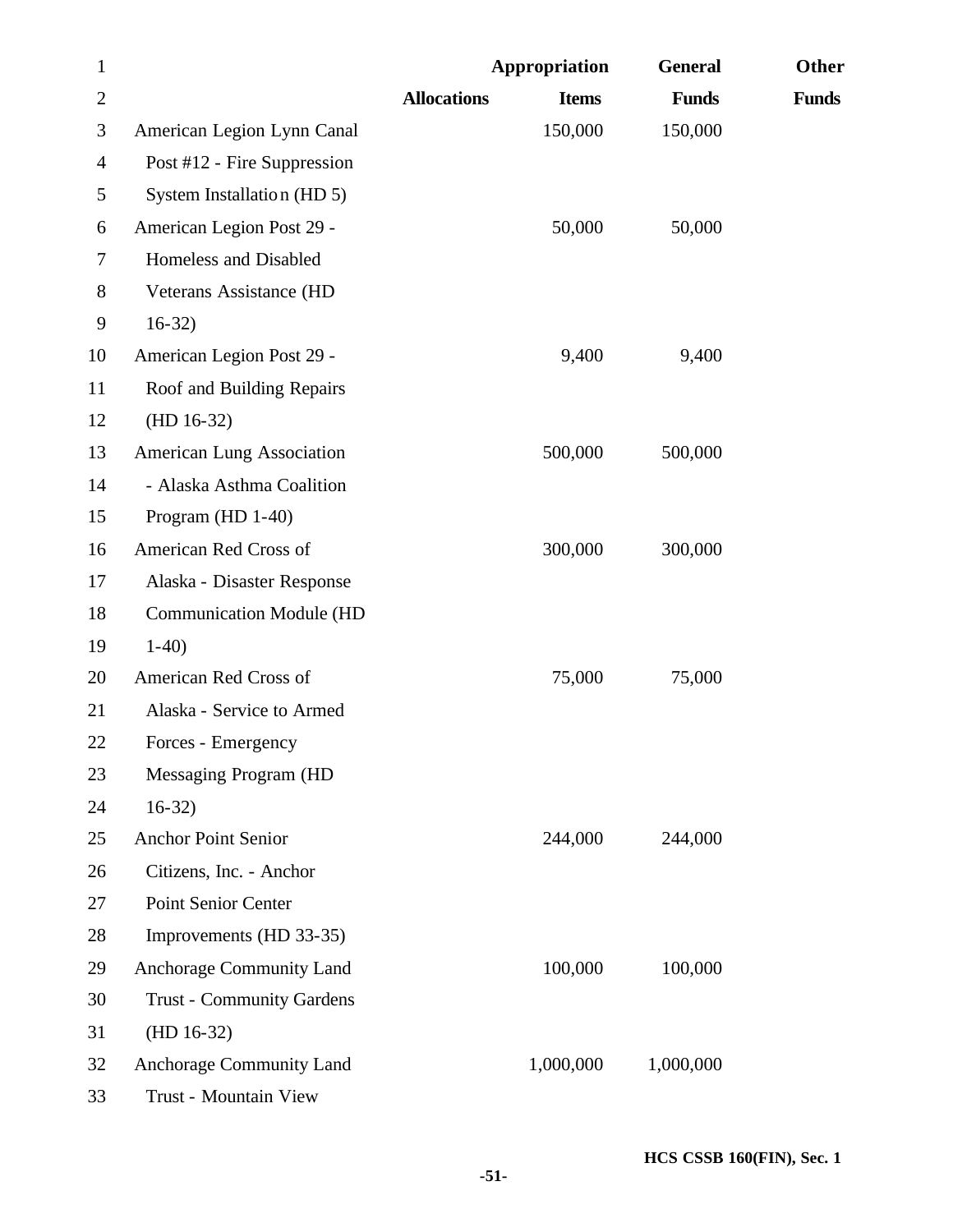| $\mathbf{1}$   |                                   |                    | Appropriation | <b>General</b> | Other        |
|----------------|-----------------------------------|--------------------|---------------|----------------|--------------|
| $\overline{2}$ |                                   | <b>Allocations</b> | <b>Items</b>  | <b>Funds</b>   | <b>Funds</b> |
| 3              | <b>Blighted Property</b>          |                    |               |                |              |
| 4              | Improvement (HD 16-32)            |                    |               |                |              |
| 5              | <b>Anchorage Community Mental</b> |                    | 450,000       | 450,000        |              |
| 6              | <b>Health Services - Adult</b>    |                    |               |                |              |
| 7              | Day Care Facility                 |                    |               |                |              |
| $8\,$          | Expansion (HD 16-32)              |                    |               |                |              |
| 9              | <b>Anchorage Community YMCA</b>   |                    | 10,000        | 10,000         |              |
| 10             | - Mechanical System               |                    |               |                |              |
| 11             | <b>Boilers and Control System</b> |                    |               |                |              |
| 12             | Replacement (HD 16-32)            |                    |               |                |              |
| 13             | Anchorage Curling Club -          |                    | 200,000       | 200,000        |              |
| 14             | <b>Expanded Facility</b>          |                    |               |                |              |
| 15             | Construction (HD 16-32)           |                    |               |                |              |
| 16             | Anchorage Park Foundation -       |                    | 50,000        | 50,000         |              |
| 17             | <b>African American Soldiers</b>  |                    |               |                |              |
| 18             | <b>ALCAN Highway Memorial</b>     |                    |               |                |              |
| 19             | $(HD 16-32)$                      |                    |               |                |              |
| 20             | Anchorage Park Foundation -       |                    | 83,000        | 83,000         |              |
| 21             | Arctic Benson Park and            |                    |               |                |              |
| 22             | <b>East Spenard Neighborhood</b>  |                    |               |                |              |
| 23             | Park Safety Upgrades (HD          |                    |               |                |              |
| 24             | $16-32$                           |                    |               |                |              |
| 25             | Anchorage Park Foundation -       |                    | 200,000       | 200,000        |              |
| 26             | Campbell Creek Estuary and        |                    |               |                |              |
| 27             | Trail Improvements (HD            |                    |               |                |              |
| 28             | $16-32)$                          |                    |               |                |              |
| 29             | Anchorage Park Foundation -       |                    | 200,000       | 200,000        |              |
| 30             | Campbell Park Play                |                    |               |                |              |
| 31             | <b>Equipment and Safety</b>       |                    |               |                |              |
| 32             | Surfacing (HD 16-32)              |                    |               |                |              |
| 33             | Anchorage Park Foundation -       |                    | 250,000       | 250,000        |              |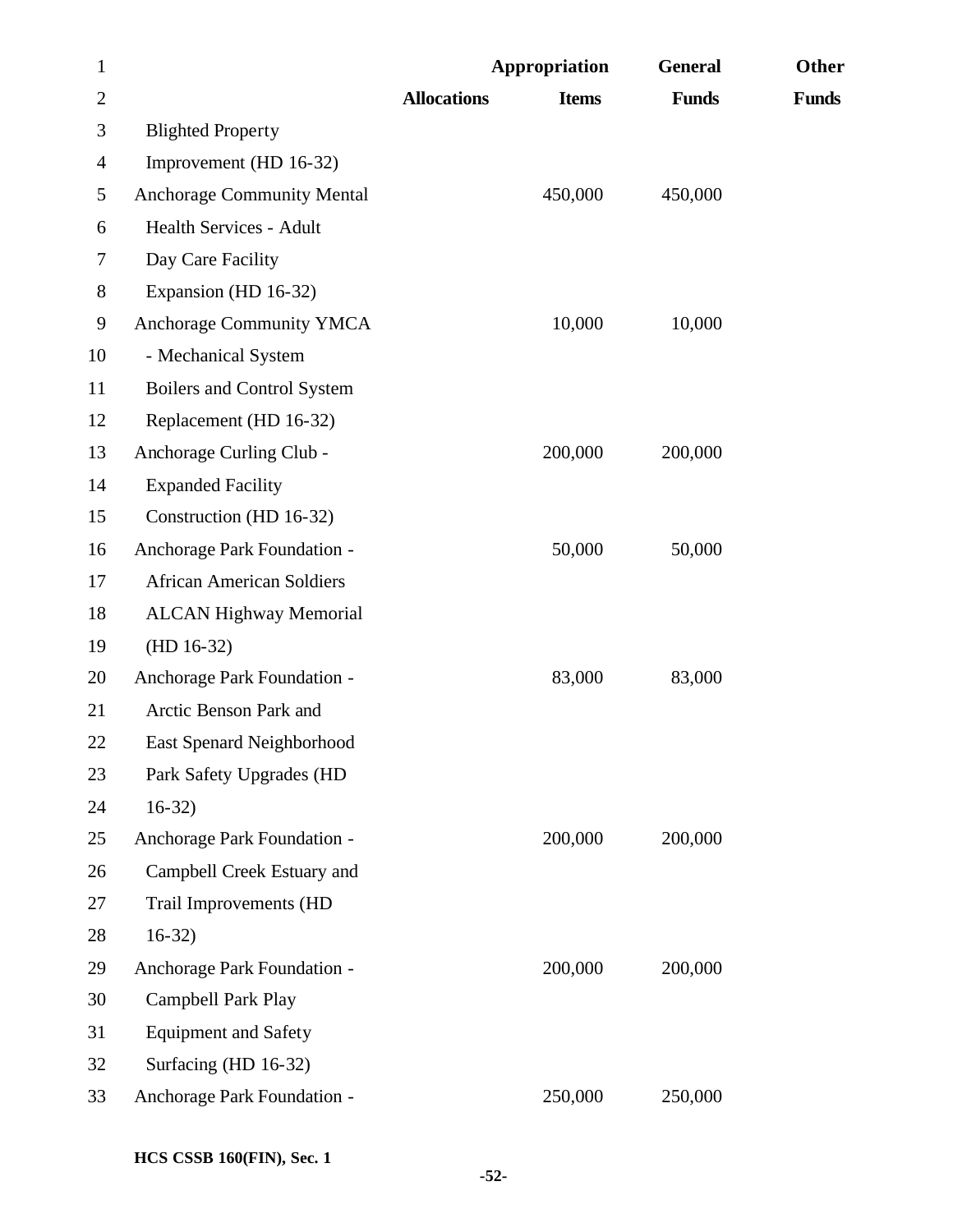| $\mathbf{1}$   |                                  | Appropriation      |              | <b>General</b> | Other        |
|----------------|----------------------------------|--------------------|--------------|----------------|--------------|
| $\overline{2}$ |                                  | <b>Allocations</b> | <b>Items</b> | <b>Funds</b>   | <b>Funds</b> |
| 3              | <b>Chester Creek Sports</b>      |                    |              |                |              |
| 4              | <b>Complex Mulcahy Rinks</b>     |                    |              |                |              |
| 5              | Reconstruction (HD 16-32)        |                    |              |                |              |
| 6              | Anchorage Park Foundation -      | 1,000,000          |              | 1,000,000      |              |
| 7              | Coastal Trail - Surface and      |                    |              |                |              |
| $8\,$          | Safety Improvements (HD          |                    |              |                |              |
| 9              | $16-32)$                         |                    |              |                |              |
| 10             | Anchorage Park Foundation -      | 25,000             |              | 25,000         |              |
| 11             | <b>Connors Bog Park Safety</b>   |                    |              |                |              |
| 12             | Fencing (HD $16-32$ )            |                    |              |                |              |
| 13             | Anchorage Park Foundation -      | 200,000            |              | 200,000        |              |
| 14             | Davis Park Athletic Field        |                    |              |                |              |
| 15             | Upgrades (HD 16-32)              |                    |              |                |              |
| 16             | Anchorage Park Foundation -      | 95,000             |              | 95,000         |              |
| 17             | <b>Elderberry Park Equipment</b> |                    |              |                |              |
| 18             | $(HD 16-32)$                     |                    |              |                |              |
| 19             | Anchorage Park Foundation -      | 50,000             |              | 50,000         |              |
| 20             | Fairbanks Park Toddler           |                    |              |                |              |
| 21             | Play Equipment (HD 16-32)        |                    |              |                |              |
| 22             | Anchorage Park Foundation -      | 200,000            |              | 200,000        |              |
| 23             | <b>Fairview Lions Park Play</b>  |                    |              |                |              |
| 24             | Equipment (HD 16-32)             |                    |              |                |              |
| 25             | Anchorage Park Foundation -      | 83,000             |              | 83,000         |              |
| 26             | Kiwanis Fish Creek Park          |                    |              |                |              |
| 27             | and Spenard Neighborhood         |                    |              |                |              |
| 28             | Park Improvements (HD            |                    |              |                |              |
| 29             | $16-32)$                         |                    |              |                |              |
| 30             | Anchorage Park Foundation -      | 40,000             |              | 40,000         |              |
| 31             | Little Campbell Lake Beach       |                    |              |                |              |
| 32             | <b>Restoration and Public</b>    |                    |              |                |              |
| 33             | Safety Upgrades (HD 16-32)       |                    |              |                |              |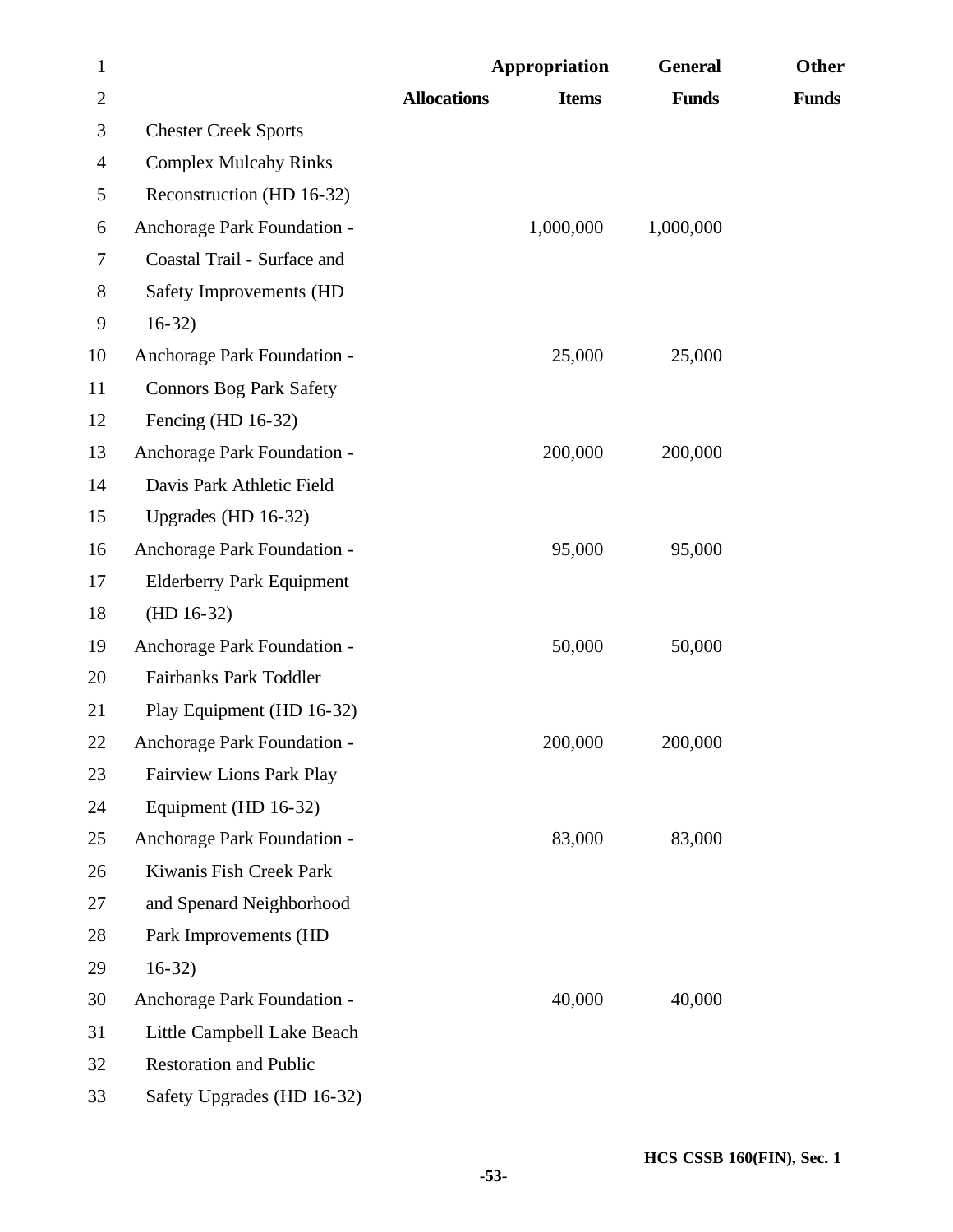| $\mathbf{1}$   |                                   |                    | Appropriation | <b>General</b> | Other        |
|----------------|-----------------------------------|--------------------|---------------|----------------|--------------|
| $\overline{2}$ |                                   | <b>Allocations</b> | <b>Items</b>  | <b>Funds</b>   | <b>Funds</b> |
| 3              | Anchorage Park Foundation -       |                    | 400,000       | 400,000        |              |
| 4              | North Russian Jack Springs        |                    |               |                |              |
| 5              | Park Playground (HD 16-32)        |                    |               |                |              |
| 6              | Anchorage Park Foundation -       |                    | 250,000       | 250,000        |              |
| 7              | Northeast Anchorage Skate         |                    |               |                |              |
| 8              | Park (HD 16-32)                   |                    |               |                |              |
| 9              | Anchorage Park Foundation -       |                    | 75,000        | 75,000         |              |
| 10             | <b>Ruth Arcand Park</b>           |                    |               |                |              |
| 11             | <b>Equestrian Trail</b>           |                    |               |                |              |
| 12             | Rehabilitation (HD 16-32)         |                    |               |                |              |
| 13             | Anchorage Park Foundation -       |                    | 73,000        | 73,000         |              |
| 14             | <b>Scenic Foothills Community</b> |                    |               |                |              |
| 15             | Council Little Dipper             |                    |               |                |              |
| 16             | Pilot Project (HD 16-32)          |                    |               |                |              |
| 17             | Anchorage Park Foundation -       |                    | 69,000        | 69,000         |              |
| 18             | Scenic Foothills Community        |                    |               |                |              |
| 19             | <b>Council Scenic Park Pilot</b>  |                    |               |                |              |
| 20             | Project (HD 16-32)                |                    |               |                |              |
| 21             | Anchorage Park Foundation -       |                    | 83,000        | 83,000         |              |
| 22             | Scenic Park, Muldoon              |                    |               |                |              |
| 23             | Neighborhood Park Repair          |                    |               |                |              |
| 24             | $(HD 16-32)$                      |                    |               |                |              |
| 25             | Anchorage School District -       |                    | 60,000        | 60,000         |              |
| 26             | <b>Abbott Loop Elementary</b>     |                    |               |                |              |
| 27             | School Equipment and              |                    |               |                |              |
| 28             | Furniture (HD 16-32)              |                    |               |                |              |
| 29             | Anchorage School District -       |                    | 16,500        | 16,500         |              |
| 30             | <b>Airport Heights Elementary</b> |                    |               |                |              |
| 31             | School Equipment (HD              |                    |               |                |              |
| 32             | $16-32)$                          |                    |               |                |              |
| 33             | Anchorage School District -       |                    | 25,000        | 25,000         |              |
|                |                                   |                    |               |                |              |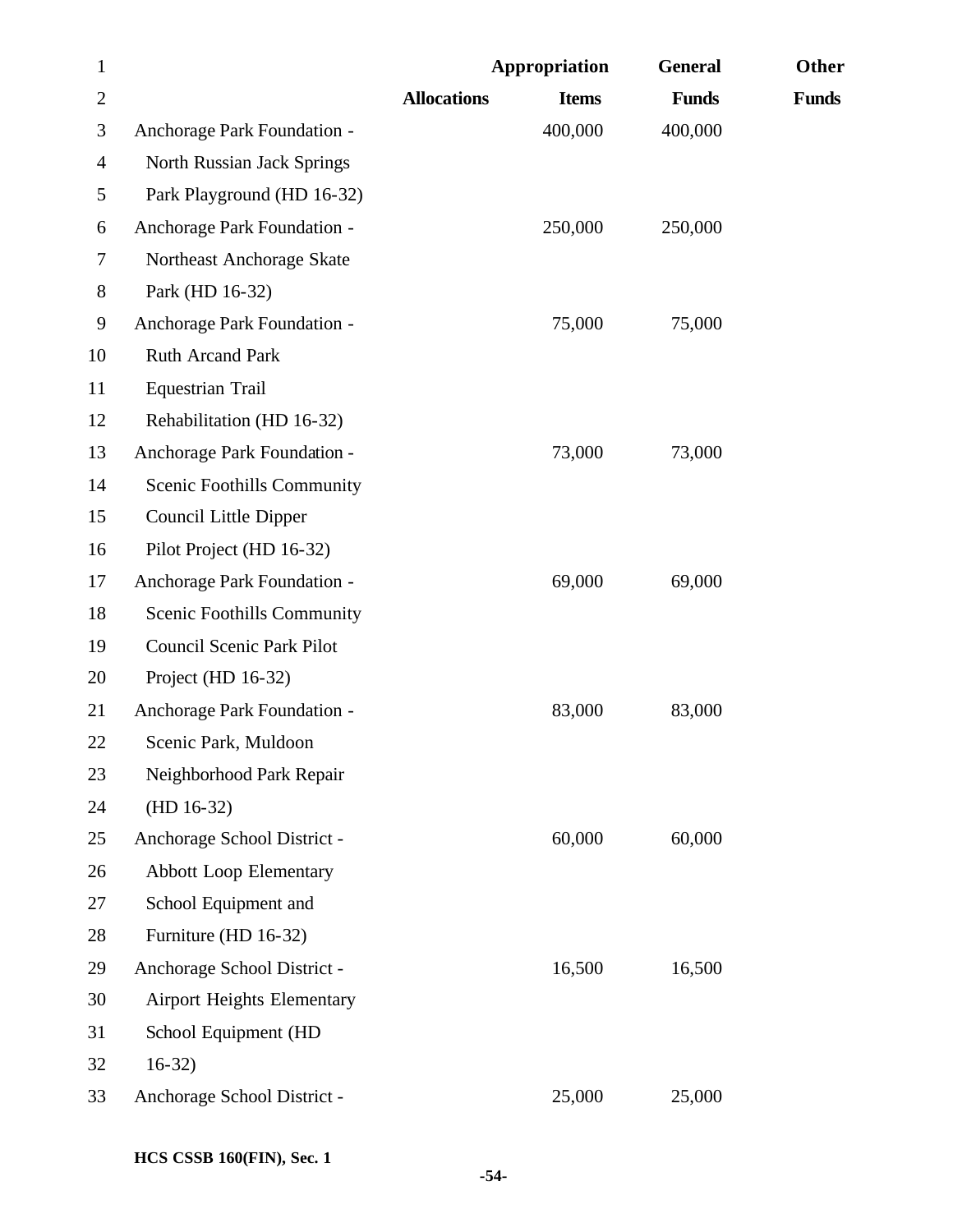| $\mathbf{1}$   |                                   | Appropriation      |              | <b>General</b> | Other        |
|----------------|-----------------------------------|--------------------|--------------|----------------|--------------|
| $\overline{2}$ |                                   | <b>Allocations</b> | <b>Items</b> | <b>Funds</b>   | <b>Funds</b> |
| 3              | Alaska Native Cultural            |                    |              |                |              |
| $\overline{4}$ | <b>Classroom Technology (HD</b>   |                    |              |                |              |
| 5              | $16-32)$                          |                    |              |                |              |
| 6              | Anchorage School District -       |                    | 175,000      | 175,000        |              |
| 7              | <b>Alpenglow Elementary</b>       |                    |              |                |              |
| 8              | School Interactive Display        |                    |              |                |              |
| 9              | <b>Technology Purchase (HD</b>    |                    |              |                |              |
| 10             | $16-32)$                          |                    |              |                |              |
| 11             | Anchorage School District -       |                    | 39,000       | 39,000         |              |
| 12             | Anchorage Vocational              |                    |              |                |              |
| 13             | Academic Institute of             |                    |              |                |              |
| 14             | Learning Equipment and            |                    |              |                |              |
| 15             | Materials (HD 16-32)              |                    |              |                |              |
| 16             | Anchorage School District -       |                    | 35,000       | 35,000         |              |
| 17             | <b>Aquarian Charter School</b>    |                    |              |                |              |
| 18             | Equipment (HD 16-32)              |                    |              |                |              |
| 19             | Anchorage School District -       |                    | 50,000       | 50,000         |              |
| 20             | <b>Bartlett High School</b>       |                    |              |                |              |
| 21             | Equipment (HD 16-32)              |                    |              |                |              |
| 22             | Anchorage School District -       |                    | 98,000       | 98,000         |              |
| 23             | <b>Baxter Elementary School</b>   |                    |              |                |              |
| 24             | <b>Equipment and Materials</b>    |                    |              |                |              |
| 25             | $(HD 16-32)$                      |                    |              |                |              |
| 26             | Anchorage School District -       |                    | 58,000       | 58,000         |              |
| 27             | <b>Bayshore Elementary School</b> |                    |              |                |              |
| 28             | Equipment (HD 16-32)              |                    |              |                |              |
| 29             | Anchorage School District -       |                    | 181,350      | 181,350        |              |
| 30             | <b>Begich Middle School</b>       |                    |              |                |              |
| 31             | <b>Equipment and Materials</b>    |                    |              |                |              |
| 32             | $(HD 16-32)$                      |                    |              |                |              |
| 33             | Anchorage School District -       |                    | 22,000       | 22,000         |              |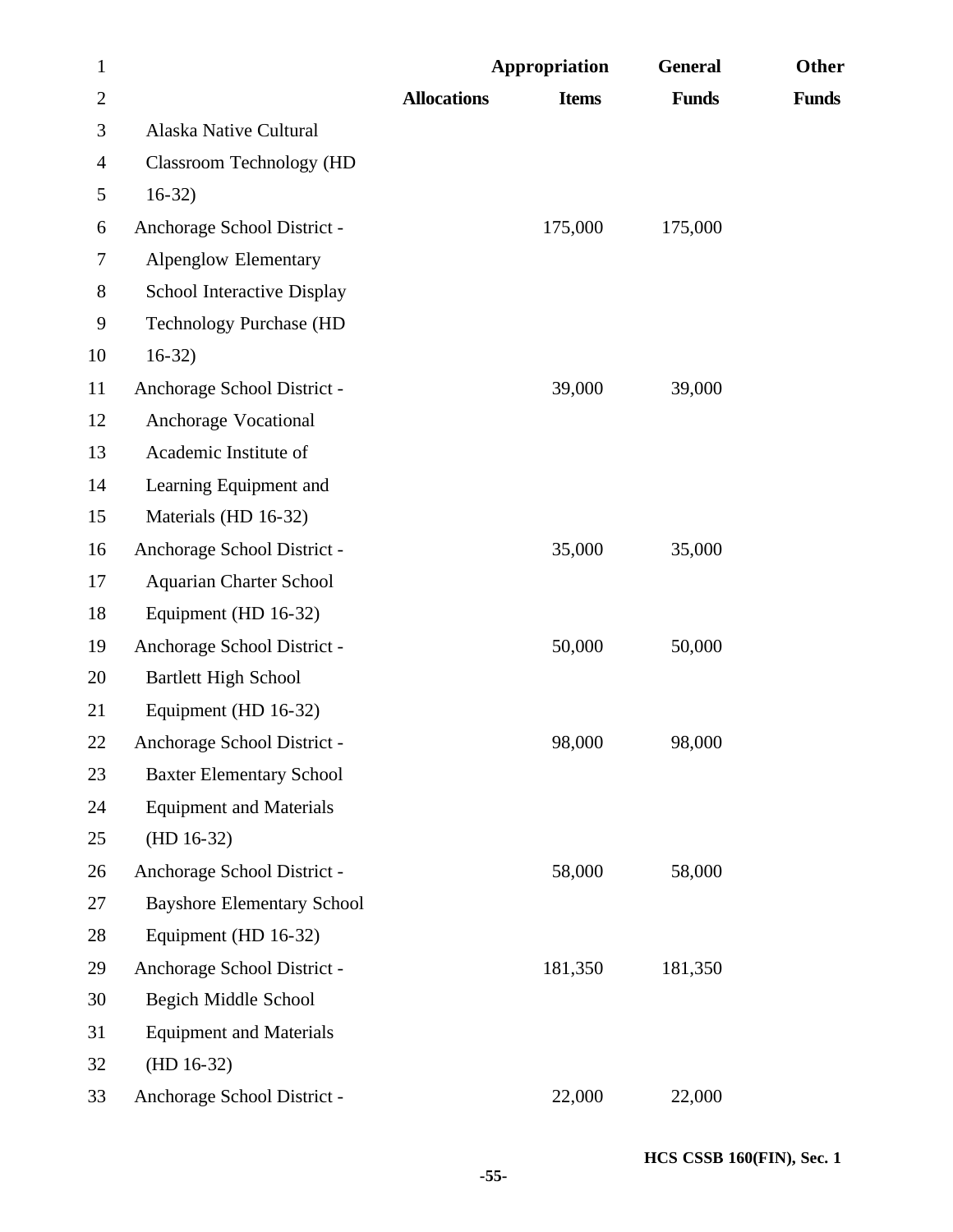| $\mathbf{1}$             |                                   |                    | Appropriation | <b>General</b> | Other        |
|--------------------------|-----------------------------------|--------------------|---------------|----------------|--------------|
| $\mathbf{2}$             |                                   | <b>Allocations</b> | <b>Items</b>  | <b>Funds</b>   | <b>Funds</b> |
| 3                        | <b>Birchwood ABC Elementary</b>   |                    |               |                |              |
| $\overline{\mathcal{A}}$ | <b>School Cafeteria Tables</b>    |                    |               |                |              |
| 5                        | $(HD 16-32)$                      |                    |               |                |              |
| 6                        | Anchorage School District -       |                    | 95,000        | 95,000         |              |
| 7                        | <b>Birchwood ABC Elementary</b>   |                    |               |                |              |
| 8                        | <b>School Classroom Furniture</b> |                    |               |                |              |
| 9                        | Replacement (HD 16-32)            |                    |               |                |              |
| 10                       | Anchorage School District -       |                    | 98,000        | 98,000         |              |
| 11                       | <b>Bowman Elementary School</b>   |                    |               |                |              |
| 12                       | <b>Interactive Display</b>        |                    |               |                |              |
| 13                       | Technologies (HD 16-32)           |                    |               |                |              |
| 14                       | Anchorage School District -       |                    | 215,000       | 215,000        |              |
| 15                       | <b>Bowman Elementary School</b>   |                    |               |                |              |
| 16                       | <b>Accessibility Upgrades (HD</b> |                    |               |                |              |
| 17                       | $16-32$                           |                    |               |                |              |
| 18                       | Anchorage School District -       |                    | 29,000        | 29,000         |              |
| 19                       | <b>Bowman Elementary School</b>   |                    |               |                |              |
| 20                       | <b>Classroom Furniture (HD</b>    |                    |               |                |              |
| 21                       | $16-32)$                          |                    |               |                |              |
| 22                       | Anchorage School District -       |                    | 215,000       | 215,000        |              |
| 23                       | <b>Bowman Elementary School</b>   |                    |               |                |              |
| 24                       | <b>Playground Safety Surface</b>  |                    |               |                |              |
| 25                       | Replacement & Installation        |                    |               |                |              |
| 26                       | $(HD 16-32)$                      |                    |               |                |              |
| 27                       | Anchorage School District -       |                    | 10,000        | 10,000         |              |
| 28                       | <b>Campbell Elementary School</b> |                    |               |                |              |
| 29                       | Library Materials (HD             |                    |               |                |              |
| 30                       | $16-32)$                          |                    |               |                |              |
| 31                       | Anchorage School District -       |                    | 18,250        | 18,250         |              |
| 32                       | <b>Campbell Elementary School</b> |                    |               |                |              |
| 33                       | Touch Technology Mobile           |                    |               |                |              |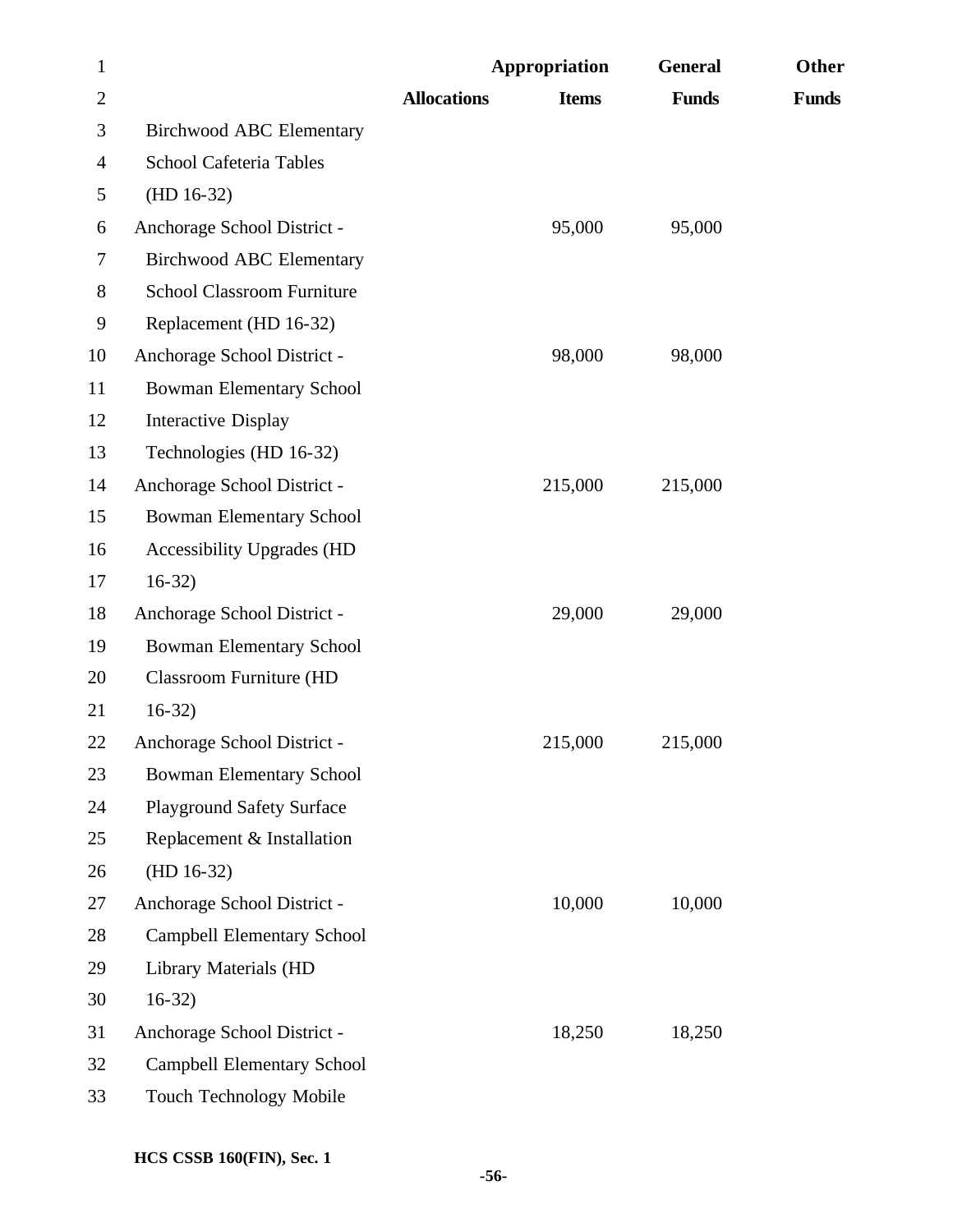| $\mathbf{1}$   |                                   |                    | Appropriation | <b>General</b> | Other        |
|----------------|-----------------------------------|--------------------|---------------|----------------|--------------|
| $\overline{2}$ |                                   | <b>Allocations</b> | <b>Items</b>  | <b>Funds</b>   | <b>Funds</b> |
| 3              | Lab (HD 16-32)                    |                    |               |                |              |
| 4              | Anchorage School District -       |                    | 70,000        | 70,000         |              |
| 5              | Central Middle School of          |                    |               |                |              |
| 6              | Science Improvements (HD          |                    |               |                |              |
| 7              | $16-32$                           |                    |               |                |              |
| 8              | Anchorage School District -       |                    | 40,000        | 40,000         |              |
| 9              | <b>Chester Valley Elementary</b>  |                    |               |                |              |
| 10             | School Equipment (HD              |                    |               |                |              |
| 11             | $16-32)$                          |                    |               |                |              |
| 12             | Anchorage School District -       |                    | 200,000       | 200,000        |              |
| 13             | <b>Chinook Elementary School</b>  |                    |               |                |              |
| 14             | <b>Administration Area</b>        |                    |               |                |              |
| 15             | Renovation (HD 16-32)             |                    |               |                |              |
| 16             | Anchorage School District -       |                    | 66,600        | 66,600         |              |
| 17             | <b>Chinook Elementary School</b>  |                    |               |                |              |
| 18             | Improvements and Staff            |                    |               |                |              |
| 19             | Training (HD 16-32)               |                    |               |                |              |
| 20             | Anchorage School District -       |                    | 90,000        | 90,000         |              |
| 21             | Chugach Optional                  |                    |               |                |              |
| 22             | <b>Elementary School Security</b> |                    |               |                |              |
| 23             | Improvements (HD 16-32)           |                    |               |                |              |
| 24             | Anchorage School District -       |                    | 44,000        | 44,000         |              |
| 25             | Chugiak Elementary School         |                    |               |                |              |
| 26             | <b>Interactive Display</b>        |                    |               |                |              |
| 27             | Technologies in Classrooms        |                    |               |                |              |
| 28             | $(HD 16-32)$                      |                    |               |                |              |
| 29             | Anchorage School District -       |                    | 73,500        | 73,500         |              |
| 30             | Chugiak High School               |                    |               |                |              |
| 31             | Computers (HD 16-32)              |                    |               |                |              |
| 32             | Anchorage School District -       |                    | 25,000        | 25,000         |              |
| 33             | Clark Middle School               |                    |               |                |              |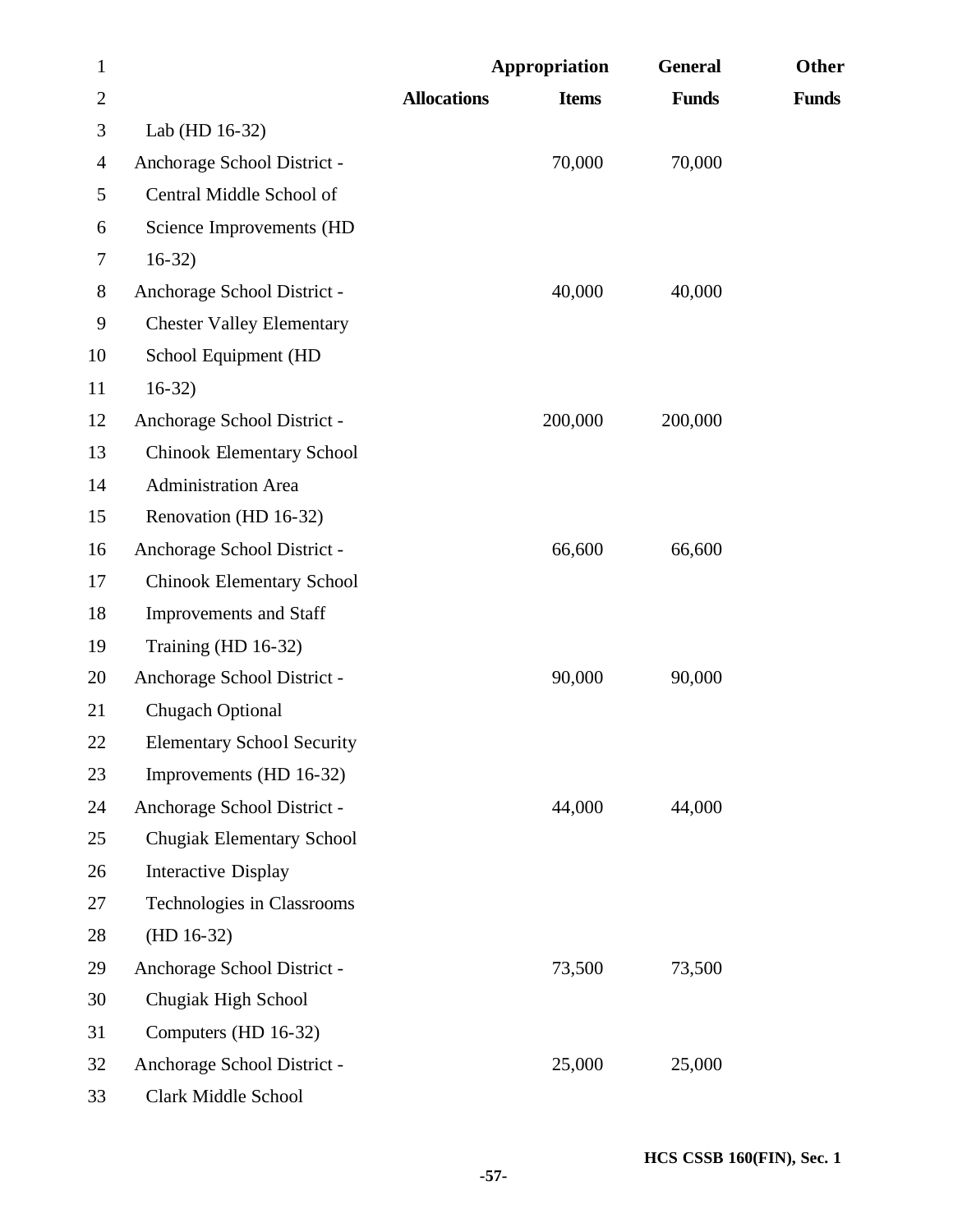| $\mathbf{1}$   |                                   |                    | Appropriation | <b>General</b> | <b>Other</b> |
|----------------|-----------------------------------|--------------------|---------------|----------------|--------------|
| $\overline{2}$ |                                   | <b>Allocations</b> | <b>Items</b>  | <b>Funds</b>   | <b>Funds</b> |
| 3              | <b>Library Collection Upgrade</b> |                    |               |                |              |
| $\overline{4}$ | $(HD 16-32)$                      |                    |               |                |              |
| 5              | Anchorage School District -       |                    | 30,000        | 30,000         |              |
| 6              | <b>College Gate Elementary</b>    |                    |               |                |              |
| 7              | School Equipment (HD              |                    |               |                |              |
| 8              | $16-32)$                          |                    |               |                |              |
| 9              | Anchorage School District -       |                    | 470,000       | 470,000        |              |
| 10             | <b>College Gate Elementary</b>    |                    |               |                |              |
| 11             | <b>School Pedestrian Safety</b>   |                    |               |                |              |
| 12             | $(HD 16-32)$                      |                    |               |                |              |
| 13             | Anchorage School District -       |                    | 53,400        | 53,400         |              |
| 14             | <b>Creekside Park Elementary</b>  |                    |               |                |              |
| 15             | School Equipment and              |                    |               |                |              |
| 16             | Materials (HD 16-32)              |                    |               |                |              |
| 17             | Anchorage School District -       |                    | 20,500        | 20,500         |              |
| 18             | Crossroads School                 |                    |               |                |              |
| 19             | <b>Equipment and Classroom</b>    |                    |               |                |              |
| 20             | Upgrades (HD 16-32)               |                    |               |                |              |
| 21             | Anchorage School District -       |                    | 90,000        | 90,000         |              |
| 22             | Denali Montessori School          |                    |               |                |              |
| 23             | Security Improvements (HD         |                    |               |                |              |
| 24             | $16-32)$                          |                    |               |                |              |
| 25             | Anchorage School District -       |                    | 218,000       | 218,000        |              |
| 26             | Dimond High School                |                    |               |                |              |
| 27             | <b>Security Camera System</b>     |                    |               |                |              |
| 28             | Upgrades (HD 16-32)               |                    |               |                |              |
| 29             | Anchorage School District -       |                    | 123,500       | 123,500        |              |
| 30             | Dimond High School                |                    |               |                |              |
| 31             | <b>Equipment and Improvements</b> |                    |               |                |              |
| 32             | $(HD 16-32)$                      |                    |               |                |              |
| 33             | Anchorage School District -       |                    | 60,700        | 60,700         |              |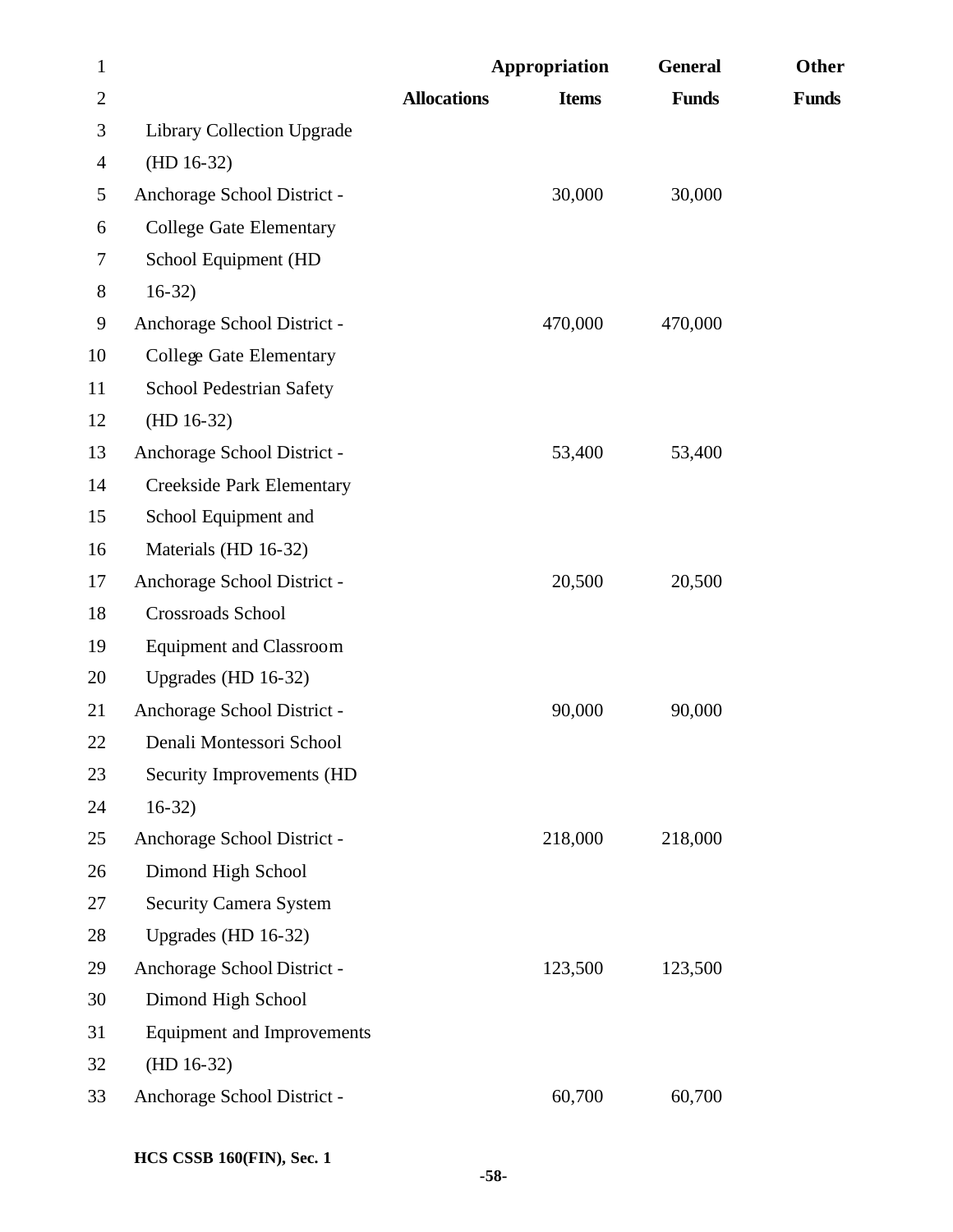| $\mathbf{1}$   |                                   |                    | <b>Appropriation</b> | <b>General</b> | Other        |
|----------------|-----------------------------------|--------------------|----------------------|----------------|--------------|
| $\overline{2}$ |                                   | <b>Allocations</b> | <b>Items</b>         | <b>Funds</b>   | <b>Funds</b> |
| 3              | Eagle Academy School              |                    |                      |                |              |
| $\overline{4}$ | Equipment and Upgrades (HD        |                    |                      |                |              |
| 5              | $16-32)$                          |                    |                      |                |              |
| 6              | Anchorage School District -       |                    | 75,000               | 75,000         |              |
| 7              | Eagle River Elementary            |                    |                      |                |              |
| $8\,$          | School Equipment (HD              |                    |                      |                |              |
| 9              | $16-32)$                          |                    |                      |                |              |
| 10             | Anchorage School District -       |                    | 15,000               | 15,000         |              |
| 11             | Eagle River Elementary            |                    |                      |                |              |
| 12             | School Music Room Sound           |                    |                      |                |              |
| 13             | System Upgrade (HD 16-32)         |                    |                      |                |              |
| 14             | Anchorage School District -       |                    | 50,000               | 50,000         |              |
| 15             | Eagle River High School           |                    |                      |                |              |
| 16             | <b>Team Locker Rooms</b>          |                    |                      |                |              |
| 17             | Upgrades (HD 16-32)               |                    |                      |                |              |
| 18             | Anchorage School District -       |                    | 250,000              | 250,000        |              |
| 19             | East High School Area             |                    |                      |                |              |
| 20             | Pedestrian and Safety             |                    |                      |                |              |
| 21             | Improvements (HD 16-32)           |                    |                      |                |              |
| 22             | Anchorage School District -       |                    | 174,400              | 174,400        |              |
| 23             | East High School Classroom        |                    |                      |                |              |
| 24             | and Musical Equipment (HD         |                    |                      |                |              |
| 25             | $16-32)$                          |                    |                      |                |              |
| 26             | Anchorage School District -       |                    | 125,000              | 125,000        |              |
| 27             | <b>Fairview Elementary School</b> |                    |                      |                |              |
| 28             | <b>Equipment and Materials</b>    |                    |                      |                |              |
| 29             | $(HD 16-32)$                      |                    |                      |                |              |
| 30             | Anchorage School District -       |                    | 20,000               | 20,000         |              |
| 31             | <b>Fairview Elementary School</b> |                    |                      |                |              |
| 32             | Lunchroom Tables (HD              |                    |                      |                |              |
| 33             | $16-32)$                          |                    |                      |                |              |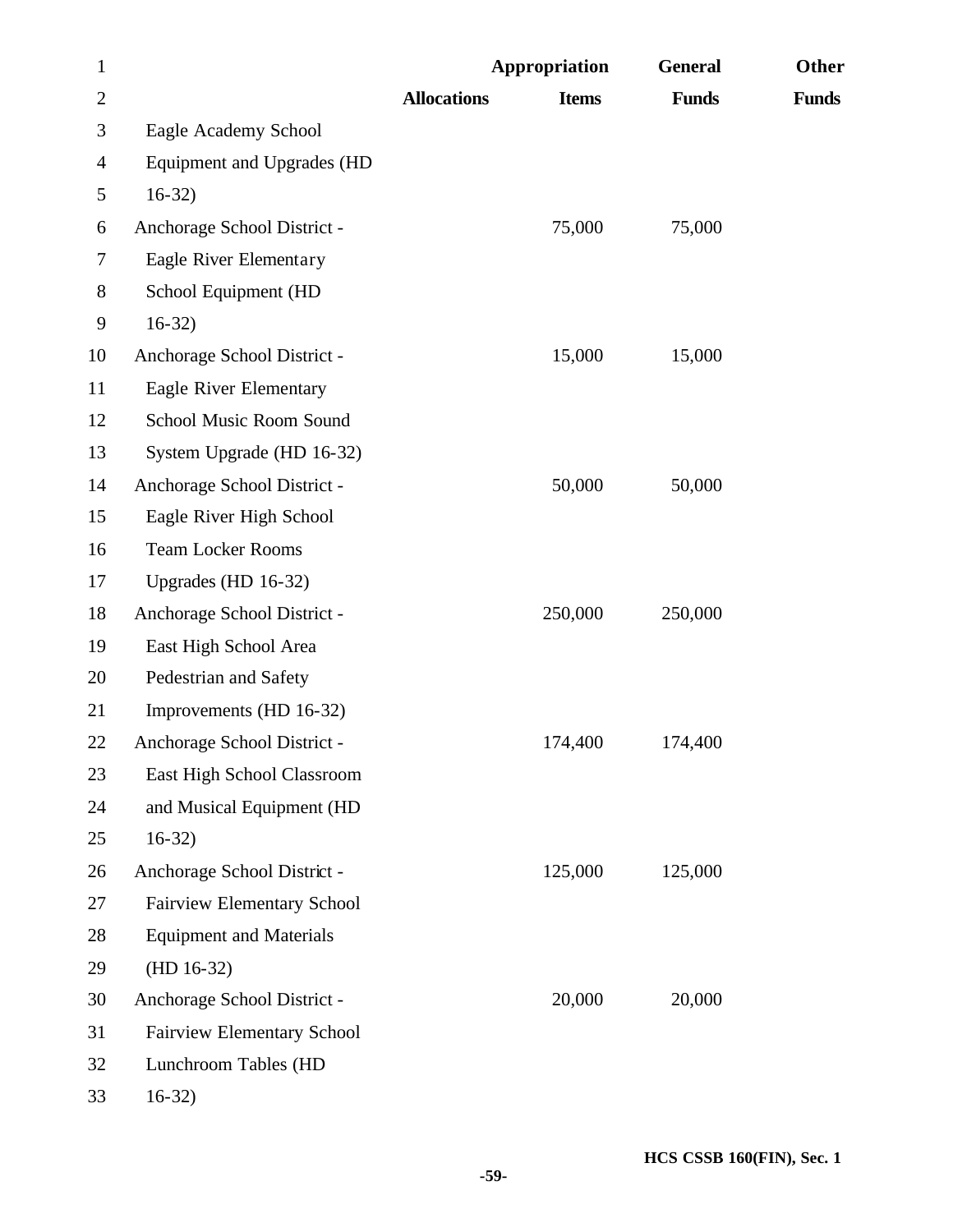| $\mathbf{1}$ |                                   |                    | Appropriation | <b>General</b> | Other        |
|--------------|-----------------------------------|--------------------|---------------|----------------|--------------|
| $\mathbf{2}$ |                                   | <b>Allocations</b> | <b>Items</b>  | <b>Funds</b>   | <b>Funds</b> |
| 3            | Anchorage School District -       |                    | 90,000        | 90,000         |              |
| 4            | <b>Fairview Elementary School</b> |                    |               |                |              |
| 5            | <b>Security Camera System</b>     |                    |               |                |              |
| 6            | $(HD 16-32)$                      |                    |               |                |              |
| 7            | Anchorage School District -       |                    | 40,000        | 40,000         |              |
| 8            | Fire Lake Elementary              |                    |               |                |              |
| 9            | School Interactive Display        |                    |               |                |              |
| 10           | Technology (HD 16-32)             |                    |               |                |              |
| 11           | Anchorage School District -       |                    | 5,000         | 5,000          |              |
| 12           | Fire Lake Elementary              |                    |               |                |              |
| 13           | School Kiln Replacement           |                    |               |                |              |
| 14           | $(HD 16-32)$                      |                    |               |                |              |
| 15           | Anchorage School District -       |                    | 40,000        | 40,000         |              |
| 16           | Girdwood School Gym               |                    |               |                |              |
| 17           | Improvements (HD 16-32)           |                    |               |                |              |
| 18           | Anchorage School District -       |                    | 6,300         | 6,300          |              |
| 19           | Gladys Wood Elementary            |                    |               |                |              |
| 20           | <b>School Classroom Printers</b>  |                    |               |                |              |
| 21           | $(HD 16-32)$                      |                    |               |                |              |
| 22           | Anchorage School District -       |                    | 52,000        | 52,000         |              |
| 23           | <b>Gladys Wood Elementary</b>     |                    |               |                |              |
| 24           | School Equipment and              |                    |               |                |              |
| 25           | Materials (HD 16-32)              |                    |               |                |              |
| 26           | Anchorage School District -       |                    | 6,500         | 6,500          |              |
| 27           | <b>Gladys Wood Elementary</b>     |                    |               |                |              |
| 28           | School Language Arts              |                    |               |                |              |
| 29           | Writing Program (HD 16-32)        |                    |               |                |              |
| 30           | Anchorage School District -       |                    | 78,750        | 78,750         |              |
| 31           | <b>Gladys Wood Elementary</b>     |                    |               |                |              |
| 32           | School Mobile Computer Lab        |                    |               |                |              |
| 33           | $(HD 16-32)$                      |                    |               |                |              |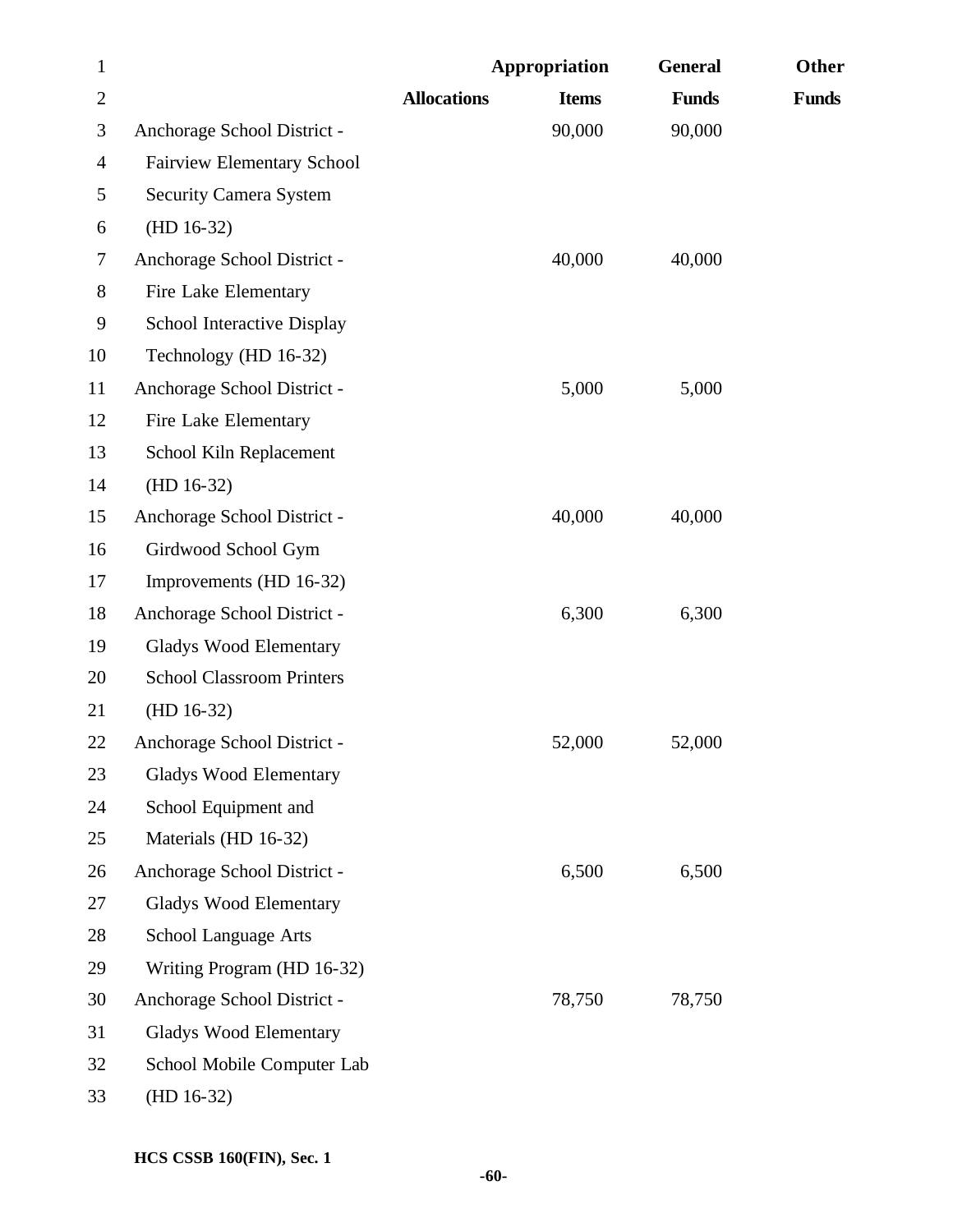| $\mathbf{1}$   |                                |                    | Appropriation | <b>General</b> | Other        |
|----------------|--------------------------------|--------------------|---------------|----------------|--------------|
| $\overline{2}$ |                                | <b>Allocations</b> | <b>Items</b>  | <b>Funds</b>   | <b>Funds</b> |
| 3              | Anchorage School District -    |                    | 3,000         | 3,000          |              |
| $\overline{4}$ | <b>Gladys Wood Elementary</b>  |                    |               |                |              |
| 5              | <b>School Social Emotional</b> |                    |               |                |              |
| 6              | Learning Curriculum (HD        |                    |               |                |              |
| 7              | $16-32$                        |                    |               |                |              |
| $8\,$          | Anchorage School District -    |                    | 52,500        | 52,500         |              |
| 9              | Goldenview Middle School       |                    |               |                |              |
| 10             | Computers (HD 16-32)           |                    |               |                |              |
| 11             | Anchorage School District -    |                    | 156,000       | 156,000        |              |
| 12             | Goldenview Middle School       |                    |               |                |              |
| 13             | <b>Security Camera System</b>  |                    |               |                |              |
| 14             | Upgrades (HD 16-32)            |                    |               |                |              |
| 15             | Anchorage School District -    |                    | 90,000        | 90,000         |              |
| 16             | Goldenview Middle School       |                    |               |                |              |
| 17             | <b>Stadium Style Seating</b>   |                    |               |                |              |
| 18             | Installation (HD 16-32)        |                    |               |                |              |
| 19             | Anchorage School District -    |                    | 90,000        | 90,000         |              |
| 20             | Government Hill Elementary     |                    |               |                |              |
| 21             | <b>School Digital Security</b> |                    |               |                |              |
| 22             | Camera System (HD 16-32)       |                    |               |                |              |
| 23             | Anchorage School District -    |                    | 50,000        | 50,000         |              |
| 24             | Government Hill Elementary     |                    |               |                |              |
| 25             | School Equipment (HD           |                    |               |                |              |
| 26             | $16-32)$                       |                    |               |                |              |
| 27             | Anchorage School District -    |                    | 156,000       | 156,000        |              |
| 28             | Gruening Middle School         |                    |               |                |              |
| 29             | <b>Security Camera System</b>  |                    |               |                |              |
| 30             | Upgrades (HD 16-32)            |                    |               |                |              |
| 31             | Anchorage School District -    |                    | 158,500       | 158,500        |              |
| 32             | Hanshew Middle School          |                    |               |                |              |
| 33             | Equipment and Upgrades (HD     |                    |               |                |              |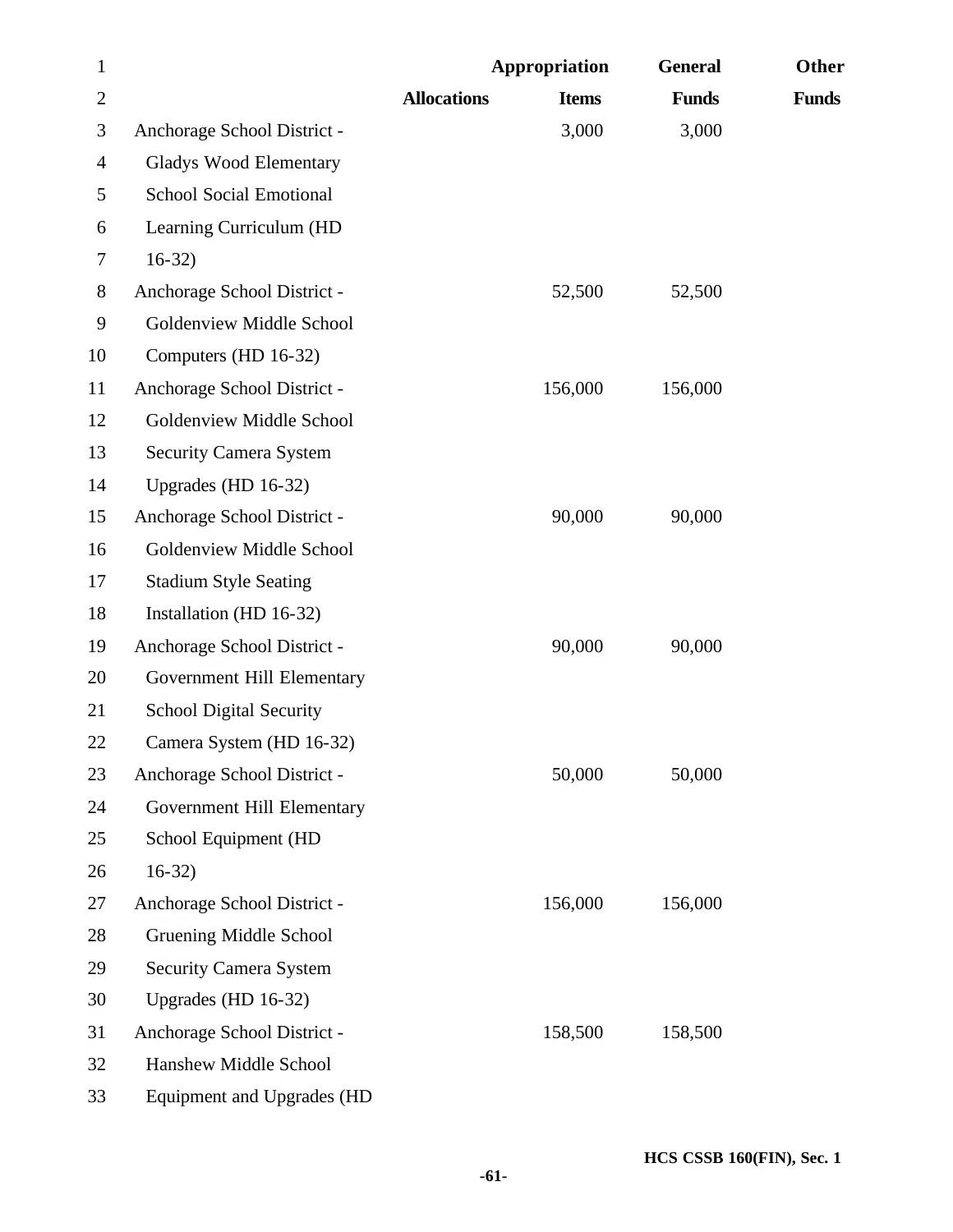| $\mathbf{1}$   |                                | Appropriation      |              | <b>General</b> | Other        |
|----------------|--------------------------------|--------------------|--------------|----------------|--------------|
| $\overline{2}$ |                                | <b>Allocations</b> | <b>Items</b> | <b>Funds</b>   | <b>Funds</b> |
| 3              | $16-32)$                       |                    |              |                |              |
| 4              | Anchorage School District -    |                    | 90,000       | 90,000         |              |
| 5              | Homestead Elementary           |                    |              |                |              |
| 6              | <b>School Security</b>         |                    |              |                |              |
| $\tau$         | Improvements (HD 16-32)        |                    |              |                |              |
| 8              | Anchorage School District -    |                    | 150,000      | 150,000        |              |
| 9              | <b>Inlet View Elementary</b>   |                    |              |                |              |
| 10             | School Equipment and           |                    |              |                |              |
| 11             | Upgrades (HD 16-32)            |                    |              |                |              |
| 12             | Anchorage School District -    |                    | 35,000       | 35,000         |              |
| 13             | <b>Inlet View Elementary</b>   |                    |              |                |              |
| 14             | School Marquee Sign (HD        |                    |              |                |              |
| 15             | $16-32)$                       |                    |              |                |              |
| 16             | Anchorage School District -    |                    | 115,500      | 115,500        |              |
| 17             | Kasuun Elementary School       |                    |              |                |              |
| 18             | Equipment (HD 16-32)           |                    |              |                |              |
| 19             | Anchorage School District -    |                    | 35,000       | 35,000         |              |
| 20             | Kincaid Elementary School      |                    |              |                |              |
| 21             | Equipment (HD 16-32)           |                    |              |                |              |
| 22             | Anchorage School District -    |                    | 15,000       | 15,000         |              |
| 23             | Kincaid Elementary School      |                    |              |                |              |
| 24             | Improvements (HD 16-32)        |                    |              |                |              |
| 25             | Anchorage School District -    |                    | 76,650       | 76,650         |              |
| 26             | Klatt Elementary School        |                    |              |                |              |
| 27             | <b>Classroom Equipment (HD</b> |                    |              |                |              |
| 28             | $16-32)$                       |                    |              |                |              |
| 29             | Anchorage School District -    |                    | 90,000       | 90,000         |              |
| 30             | Klatt Elementary School        |                    |              |                |              |
| 31             | Digital Security Camera        |                    |              |                |              |
| 32             | System Upgrades (HD 16-32)     |                    |              |                |              |
| 33             | Anchorage School District -    |                    | 174,000      | 174,000        |              |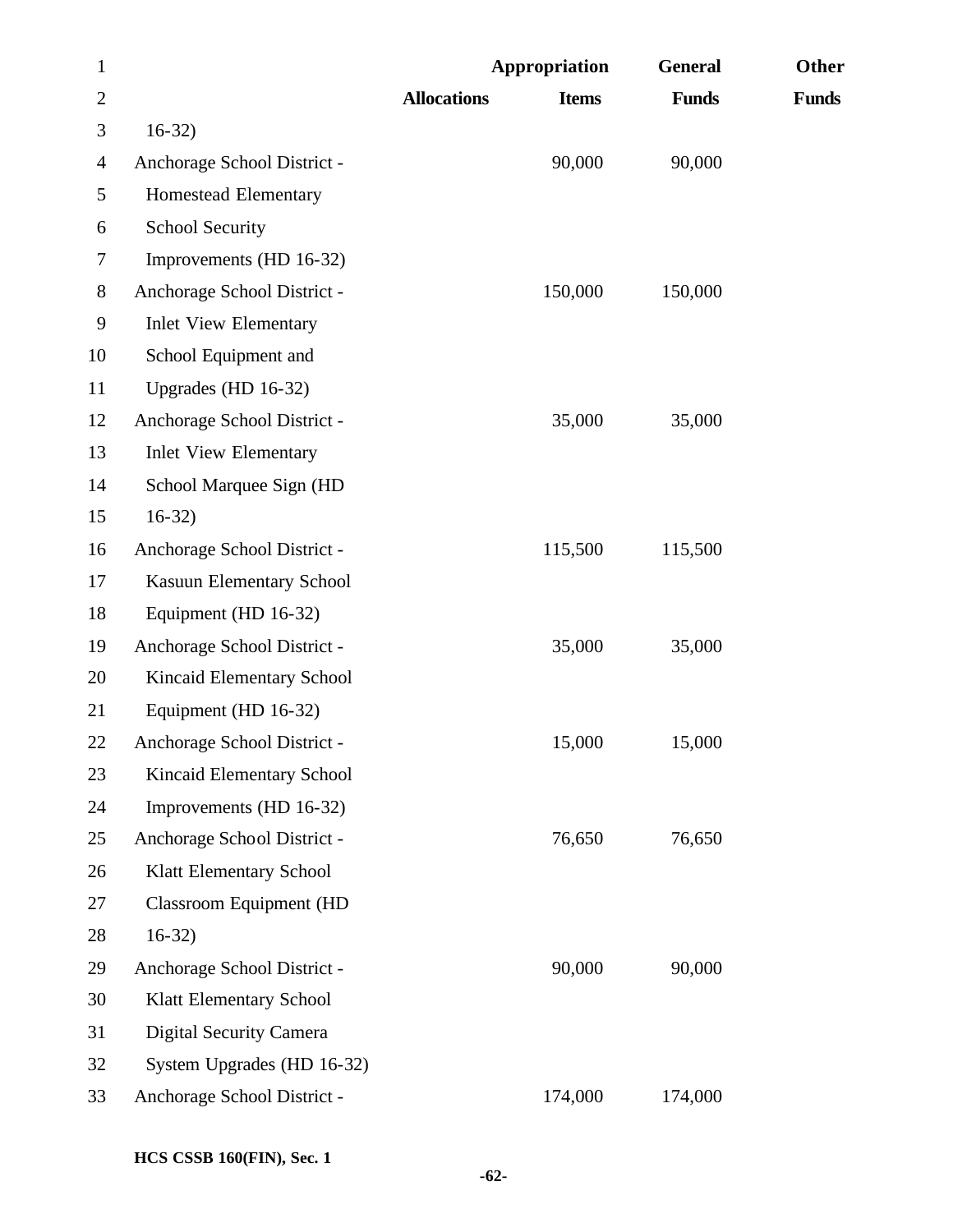| $\mathbf{1}$   |                                  |                    | Appropriation | <b>General</b> | Other        |
|----------------|----------------------------------|--------------------|---------------|----------------|--------------|
| $\overline{2}$ |                                  | <b>Allocations</b> | <b>Items</b>  | <b>Funds</b>   | <b>Funds</b> |
| 3              | Lake Hood Elementary             |                    |               |                |              |
| 4              | <b>School Classroom</b>          |                    |               |                |              |
| 5              | Technology (HD 16-32)            |                    |               |                |              |
| 6              | Anchorage School District -      |                    | 21,000        | 21,000         |              |
| $\tau$         | McLaughlin Secondary             |                    |               |                |              |
| 8              | School Computers (HD             |                    |               |                |              |
| 9              | $16-32)$                         |                    |               |                |              |
| 10             | Anchorage School District -      |                    | 73,500        | 73,500         |              |
| 11             | <b>Mears Middle School</b>       |                    |               |                |              |
| 12             | <b>Equipment and Improvement</b> |                    |               |                |              |
| 13             | $(HD 16-32)$                     |                    |               |                |              |
| 14             | Anchorage School District -      |                    | 91,000        | 91,000         |              |
| 15             | <b>Mears Middle School</b>       |                    |               |                |              |
| 16             | Furniture (HD 16-32)             |                    |               |                |              |
| 17             | Anchorage School District -      |                    | 100,000       | 100,000        |              |
| 18             | Mears Middle School Office       |                    |               |                |              |
| 19             | Improvements (HD 16-32)          |                    |               |                |              |
| 20             | Anchorage School District -      |                    | 50,000        | 50,000         |              |
| 21             | <b>Mears Middle School Store</b> |                    |               |                |              |
| 22             | Renovation (HD 16-32)            |                    |               |                |              |
| 23             | Anchorage School District -      |                    | 25,000        | 25,000         |              |
| 24             | Mirror Lake Middle School        |                    |               |                |              |
| 25             | <b>Existing Support Building</b> |                    |               |                |              |
| 26             | Renovation (HD 16-32)            |                    |               |                |              |
| 27             | Anchorage School District -      |                    | 110,000       | 110,000        |              |
| 28             | Mirror Lake Middle School        |                    |               |                |              |
| 29             | <b>Musical Equipment (HD</b>     |                    |               |                |              |
| 30             | $16-32)$                         |                    |               |                |              |
| 31             | Anchorage School District -      |                    | 7,500         | 7,500          |              |
| 32             | <b>Mount Spurr Elementary</b>    |                    |               |                |              |
| 33             | School Library Materials         |                    |               |                |              |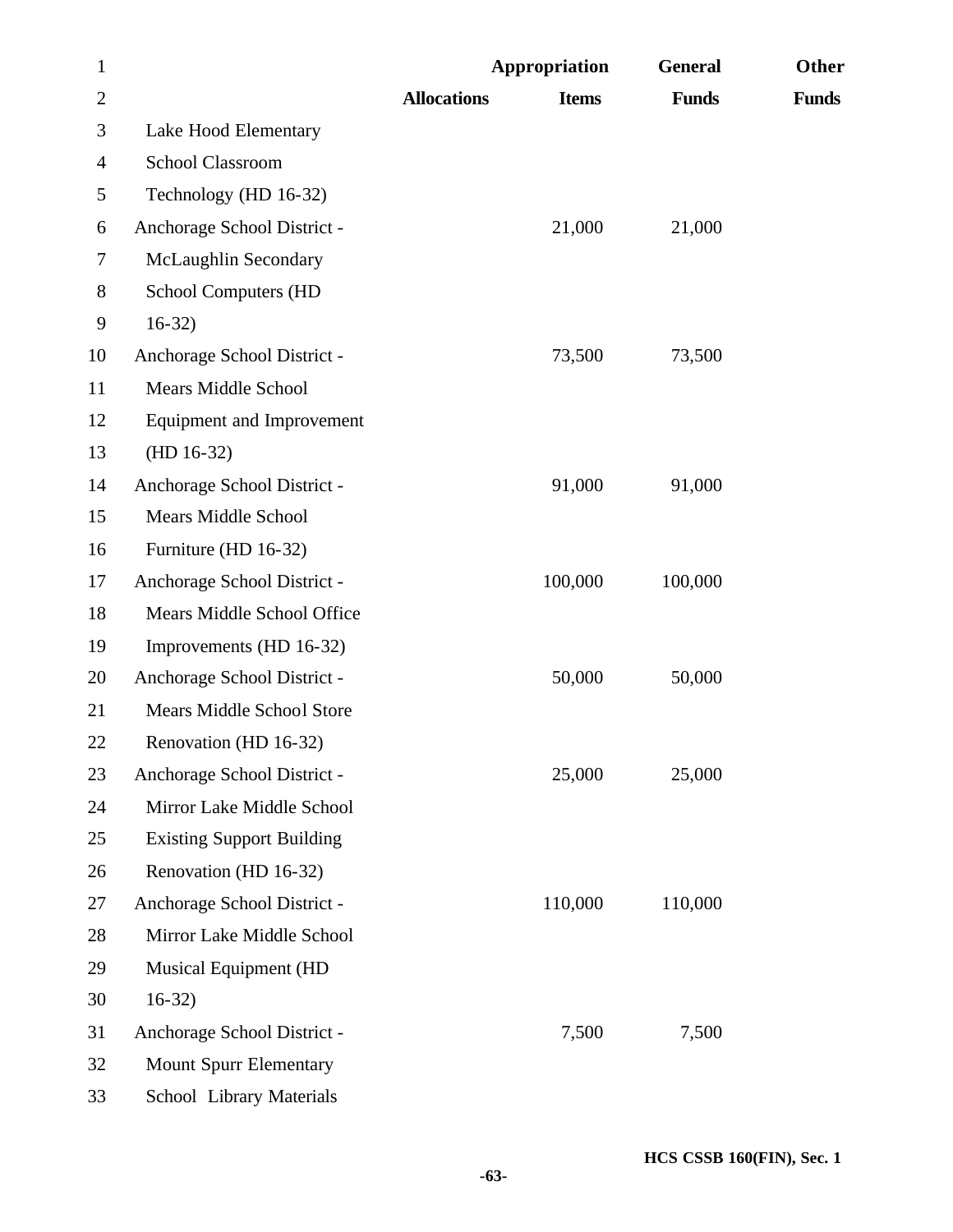| $\mathbf{1}$   |                               | Appropriation      |              | <b>General</b> | Other        |
|----------------|-------------------------------|--------------------|--------------|----------------|--------------|
| $\overline{2}$ |                               | <b>Allocations</b> | <b>Items</b> | <b>Funds</b>   | <b>Funds</b> |
| 3              | $(HD 16-32)$                  |                    |              |                |              |
| $\overline{4}$ | Anchorage School District -   |                    | 10,000       | 10,000         |              |
| 5              | <b>Mount Spurr Elementary</b> |                    |              |                |              |
| 6              | School Intercom/PA System     |                    |              |                |              |
| 7              | $(HD 16-32)$                  |                    |              |                |              |
| $8\,$          | Anchorage School District -   |                    | 2,625        | 2,625          |              |
| 9              | Mountain View Elementary      |                    |              |                |              |
| 10             | School ID Card Printer        |                    |              |                |              |
| 11             | $(HD 16-32)$                  |                    |              |                |              |
| 12             | Anchorage School District -   |                    | 25,000       | 25,000         |              |
| 13             | Mountain View Elementary      |                    |              |                |              |
| 14             | School Climbing Wall (HD      |                    |              |                |              |
| 15             | $16-32)$                      |                    |              |                |              |
| 16             | Anchorage School District -   |                    | 32,500       | 32,500         |              |
| 17             | Mountain View Elementary      |                    |              |                |              |
| 18             | School Equipment (HD          |                    |              |                |              |
| 19             | $16-32)$                      |                    |              |                |              |
| 20             | Anchorage School District -   |                    | 23,000       | 23,000         |              |
| 21             | Mountain View Elementary      |                    |              |                |              |
| 22             | School Music Room Sound       |                    |              |                |              |
| 23             | Proofing (HD 16-32)           |                    |              |                |              |
| 24             | Anchorage School District -   |                    | 5,000        | 5,000          |              |
| 25             | Mountain View Elementary      |                    |              |                |              |
| 26             | School Swim Lesson            |                    |              |                |              |
| 27             | Program (HD 16-32)            |                    |              |                |              |
| 28             | Anchorage School District -   |                    | 25,000       | 25,000         |              |
| 29             | Mt. Iliamna Elementary        |                    |              |                |              |
| 30             | School Climbing Wall (HD      |                    |              |                |              |
| 31             | $16-32)$                      |                    |              |                |              |
| 32             | Anchorage School District -   |                    | 105,000      | 105,000        |              |
| 33             | Muldoon Elementary School     |                    |              |                |              |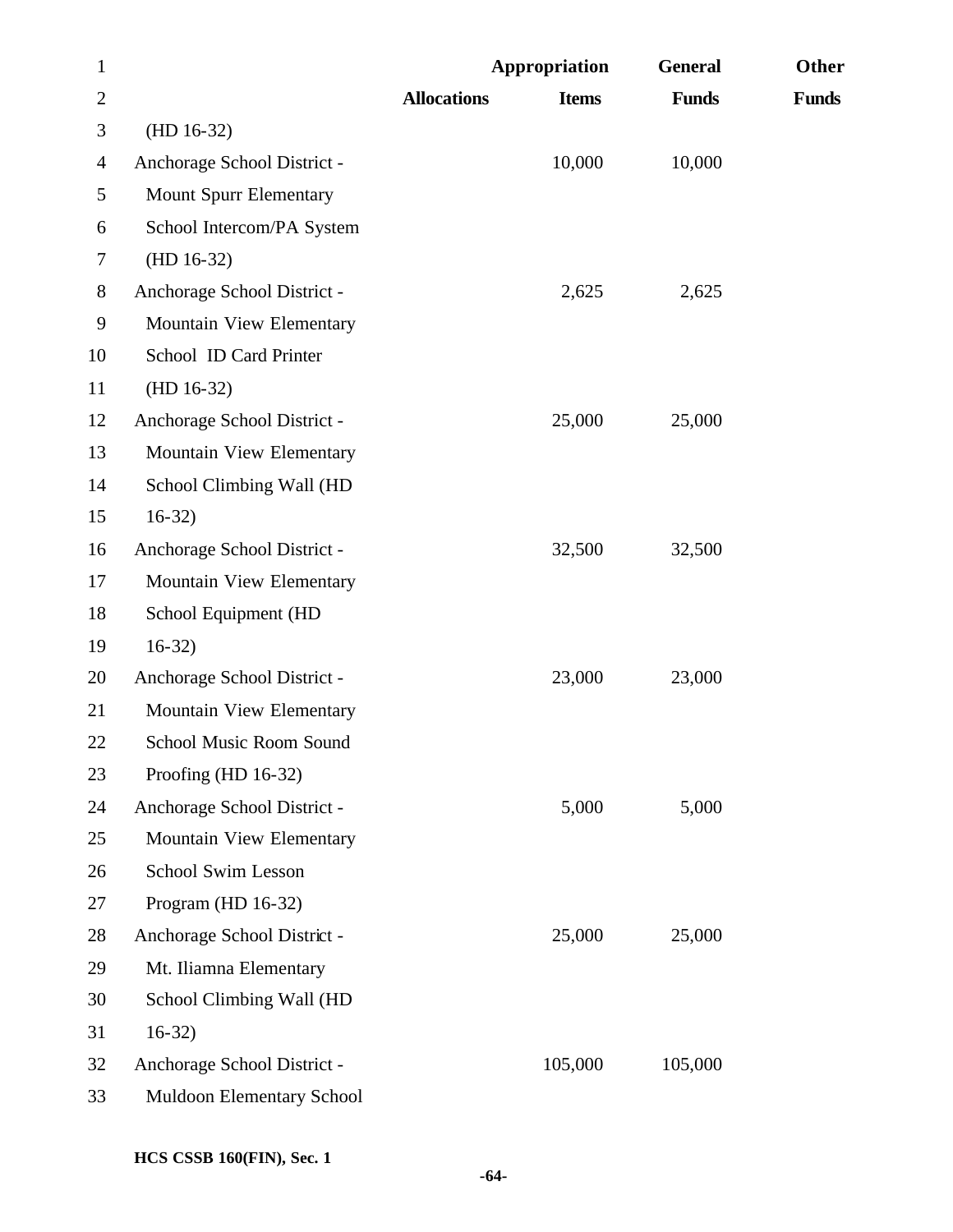| $\mathbf{1}$   |                                   |                    | Appropriation | <b>General</b> | Other        |
|----------------|-----------------------------------|--------------------|---------------|----------------|--------------|
| $\overline{2}$ |                                   | <b>Allocations</b> | <b>Items</b>  | <b>Funds</b>   | <b>Funds</b> |
| 3              | Equipment (HD 16-32)              |                    |               |                |              |
| 4              | Anchorage School District -       |                    | 109,000       | 109,000        |              |
| 5              | North Star Elementary             |                    |               |                |              |
| 6              | School Equipment (HD              |                    |               |                |              |
| 7              | $16-32)$                          |                    |               |                |              |
| 8              | Anchorage School District -       |                    | 85,000        | 85,000         |              |
| 9              | Northwood ABC Elementary          |                    |               |                |              |
| 10             | School Gym Improvements           |                    |               |                |              |
| 11             | $(HD 16-32)$                      |                    |               |                |              |
| 12             | Anchorage School District -       |                    | 75,000        | 75,000         |              |
| 13             | Northwood ABC Elementary          |                    |               |                |              |
| 14             | School Library Equipment          |                    |               |                |              |
| 15             | $(HD 16-32)$                      |                    |               |                |              |
| 16             | Anchorage School District -       |                    | 68,500        | 68,500         |              |
| 17             | Nunaka Valley Elementary          |                    |               |                |              |
| 18             | School Equipment (HD              |                    |               |                |              |
| 19             | $16-32)$                          |                    |               |                |              |
| 20             | Anchorage School District -       |                    | 90,000        | 90,000         |              |
| 21             | <b>O'Malley Elementary School</b> |                    |               |                |              |
| 22             | Digital Security Camera           |                    |               |                |              |
| 23             | System (HD 16-32)                 |                    |               |                |              |
| 24             | Anchorage School District -       |                    | 40,000        | 40,000         |              |
| 25             | <b>O'Malley Elementary School</b> |                    |               |                |              |
| 26             | Equipment (HD 16-32)              |                    |               |                |              |
| 27             | Anchorage School District -       |                    | 90,000        | 90,000         |              |
| 28             | Ocean View Elementary             |                    |               |                |              |
| 29             | <b>School Security Camera</b>     |                    |               |                |              |
| 30             | System Upgrades (HD 16-32)        |                    |               |                |              |
| 31             | Anchorage School District -       |                    | 8,000         | 8,000          |              |
| 32             | Orion Elementary School           |                    |               |                |              |
| 33             | Cafeteria Tables (HD              |                    |               |                |              |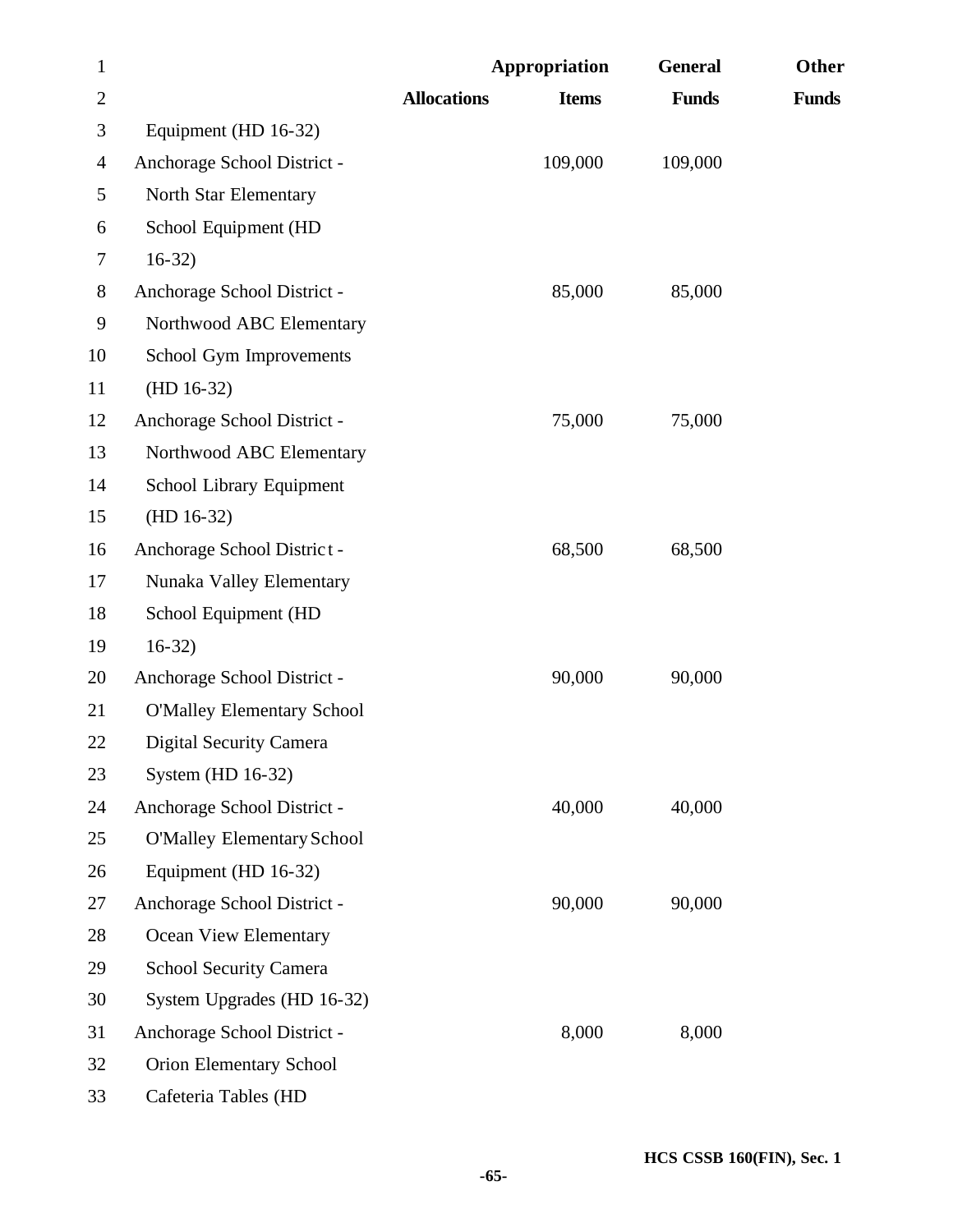| $\mathbf{1}$   |                                | Appropriation      |              | <b>General</b> | Other        |
|----------------|--------------------------------|--------------------|--------------|----------------|--------------|
| $\overline{2}$ |                                | <b>Allocations</b> | <b>Items</b> | <b>Funds</b>   | <b>Funds</b> |
| 3              | $16-32)$                       |                    |              |                |              |
| $\overline{4}$ | Anchorage School District -    |                    | 10,000       | 10,000         |              |
| 5              | Orion Elementary School        |                    |              |                |              |
| 6              | <b>Library Materials (HD</b>   |                    |              |                |              |
| 7              | $16-32)$                       |                    |              |                |              |
| 8              | Anchorage School District -    |                    | 49,150       | 49,150         |              |
| 9              | Polaris School Programs        |                    |              |                |              |
| 10             | and Improvements (HD           |                    |              |                |              |
| 11             | $16-32)$                       |                    |              |                |              |
| 12             | Anchorage School District -    |                    | 42,800       | 42,800         |              |
| 13             | Ptarmigan Elementary           |                    |              |                |              |
| 14             | School Equipment and Peer      |                    |              |                |              |
| 15             | Program (HD $16-32$ )          |                    |              |                |              |
| 16             | Anchorage School District -    |                    | 30,000       | 30,000         |              |
| 17             | <b>Rabbit Creek Elementary</b> |                    |              |                |              |
| 18             | School Furniture and           |                    |              |                |              |
| 19             | Equipment (HD 16-32)           |                    |              |                |              |
| 20             | Anchorage School District -    |                    | 90,000       | 90,000         |              |
| 21             | Ravenwood Elementary           |                    |              |                |              |
| 22             | <b>School Digital Security</b> |                    |              |                |              |
| 23             | Camera System Upgrades         |                    |              |                |              |
| 24             | $(HD 16-32)$                   |                    |              |                |              |
| 25             | Anchorage School District -    |                    | 53,000       | 53,000         |              |
| 26             | <b>Rogers Park Elementary</b>  |                    |              |                |              |
| 27             | School Equipment and           |                    |              |                |              |
| 28             | Materials (HD 16-32)           |                    |              |                |              |
| 29             | Anchorage School District -    |                    | 1,900,000    | 1,900,000      |              |
| 30             | Romig Middle School            |                    |              |                |              |
| 31             | Artificial Turf Field          |                    |              |                |              |
| 32             | Installation (HD 16-32)        |                    |              |                |              |
| 33             | Anchorage School District -    |                    | 183,500      | 183,500        |              |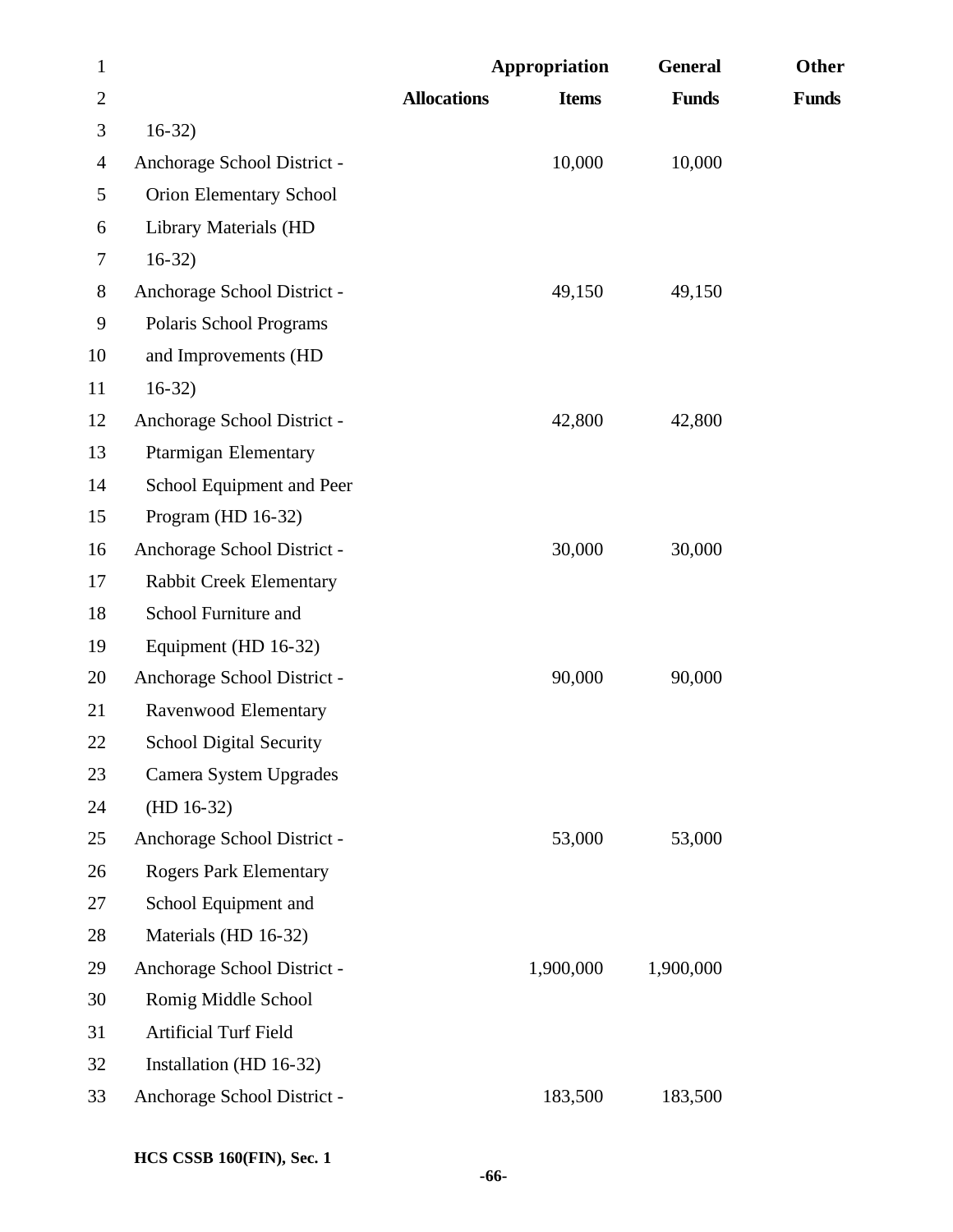| $\mathbf{1}$   |                                   |                    | Appropriation | <b>General</b> | Other        |
|----------------|-----------------------------------|--------------------|---------------|----------------|--------------|
| $\overline{2}$ |                                   | <b>Allocations</b> | <b>Items</b>  | <b>Funds</b>   | <b>Funds</b> |
| 3              | Romig Middle School               |                    |               |                |              |
| $\overline{4}$ | Equipment and Upgrades (HD        |                    |               |                |              |
| 5              | $16-32)$                          |                    |               |                |              |
| 6              | Anchorage School District -       |                    | 85,000        | 85,000         |              |
| 7              | <b>Russian Jack Elementary</b>    |                    |               |                |              |
| 8              | School Equipment (HD              |                    |               |                |              |
| 9              | $16-32)$                          |                    |               |                |              |
| 10             | Anchorage School District -       |                    | 150,000       | 150,000        |              |
| 11             | Sand Lake Elementary              |                    |               |                |              |
| 12             | School Ice Rink Upgrade           |                    |               |                |              |
| 13             | $(HD 16-32)$                      |                    |               |                |              |
| 14             | Anchorage School District -       |                    | 30,000        | 30,000         |              |
| 15             | Sand Lake Elementary              |                    |               |                |              |
| 16             | School Leadership Program         |                    |               |                |              |
| 17             | Development (HD 16-32)            |                    |               |                |              |
| 18             | Anchorage School District -       |                    | 35,000        | 35,000         |              |
| 19             | <b>Scenic Park Elementary</b>     |                    |               |                |              |
| 20             | School Equipment (HD              |                    |               |                |              |
| 21             | $16-32)$                          |                    |               |                |              |
| 22             | Anchorage School District -       |                    | 134,400       | 134,400        |              |
| 23             | Service High School               |                    |               |                |              |
| 24             | <b>Equipment and Improvements</b> |                    |               |                |              |
| 25             | $(HD 16-32)$                      |                    |               |                |              |
| 26             | Anchorage School District -       |                    | 218,000       | 218,000        |              |
| 27             | Service High School               |                    |               |                |              |
| 28             | Security Improvements (HD         |                    |               |                |              |
| 29             | $16-32)$                          |                    |               |                |              |
| 30             | Anchorage School District -       |                    | 840,000       | 840,000        |              |
| 31             | Service High School Track         |                    |               |                |              |
| 32             | Improvements (HD 16-32)           |                    |               |                |              |
| 33             | Anchorage School District -       |                    | 69,300        | 69,300         |              |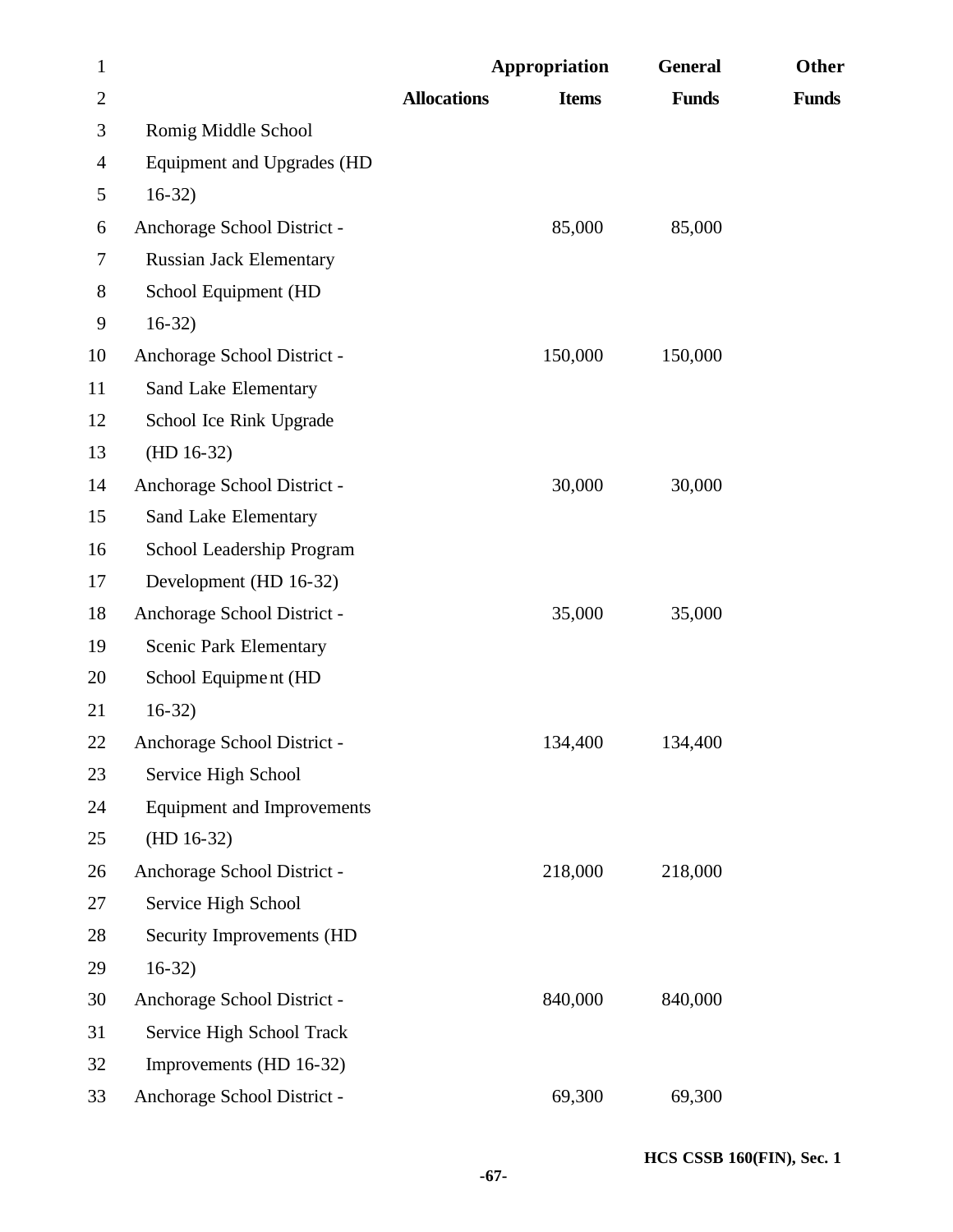| $\mathbf{1}$   |                                  |                    | Appropriation | <b>General</b> | Other        |
|----------------|----------------------------------|--------------------|---------------|----------------|--------------|
| $\overline{2}$ |                                  | <b>Allocations</b> | <b>Items</b>  | <b>Funds</b>   | <b>Funds</b> |
| 3              | South High School                |                    |               |                |              |
| $\overline{4}$ | <b>Universal Screening</b>       |                    |               |                |              |
| 5              | Computers (HD 16-32)             |                    |               |                |              |
| 6              | Anchorage School District -      |                    | 2,200,000     | 2,200,000      |              |
| 7              | South High School Field          |                    |               |                |              |
| 8              | Improvements (HD 16-32)          |                    |               |                |              |
| 9              | Anchorage School District -      |                    | 215,000       | 215,000        |              |
| 10             | South High School Security       |                    |               |                |              |
| 11             | Camera System Upgrades           |                    |               |                |              |
| 12             | $(HD 16-32)$                     |                    |               |                |              |
| 13             | Anchorage School District -      |                    | 25,000        | 25,000         |              |
| 14             | South High School                |                    |               |                |              |
| 15             | <b>Synthetic Running Surface</b> |                    |               |                |              |
| 16             | $(HD 16-32)$                     |                    |               |                |              |
| 17             | Anchorage School District -      |                    | 148,000       | 148,000        |              |
| 18             | Specialized Academic             |                    |               |                |              |
| 19             | Voc-Ed (SAVE) High               |                    |               |                |              |
| 20             | School - Security Camera         |                    |               |                |              |
| 21             | Installation (HD 16-32)          |                    |               |                |              |
| 22             | Anchorage School District -      |                    | 150,000       | 150,000        |              |
| 23             | <b>Spring Hill Elementary</b>    |                    |               |                |              |
| 24             | School Electronic Systems        |                    |               |                |              |
| 25             | Upgrade (HD 16-32)               |                    |               |                |              |
| 26             | Anchorage School District -      |                    | 85,000        | 85,000         |              |
| 27             | <b>Steller Secondary School</b>  |                    |               |                |              |
| 28             | <b>Facility Improvements (HD</b> |                    |               |                |              |
| 29             | $16-32)$                         |                    |               |                |              |
| 30             | Anchorage School District -      |                    | 47,500        | 47,500         |              |
| 31             | <b>Susitna Elementary School</b> |                    |               |                |              |
| 32             | <b>Equipment and Staff</b>       |                    |               |                |              |
| 33             | Development (HD 16-32)           |                    |               |                |              |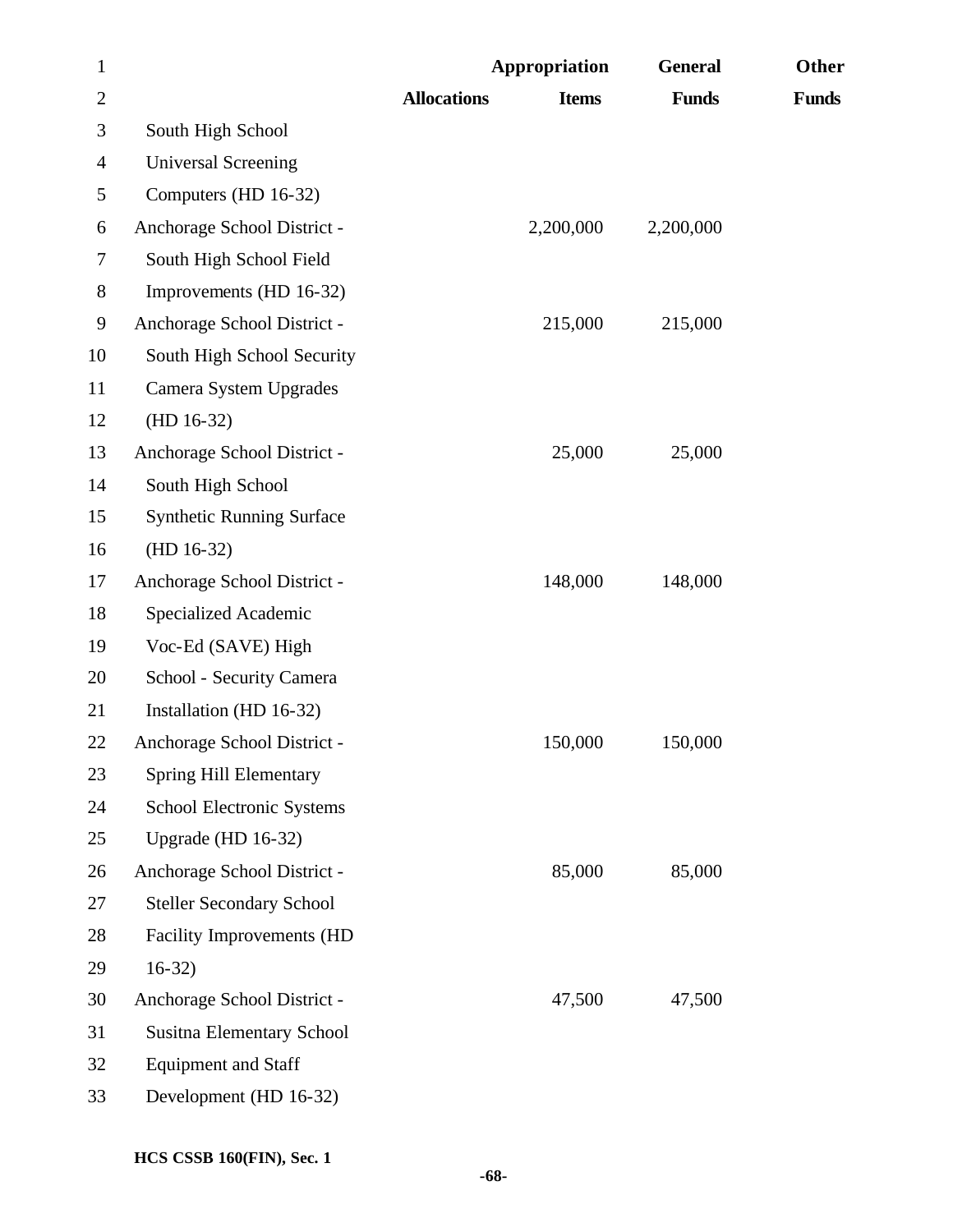| $\mathbf{1}$   |                                  |                    | Appropriation | <b>General</b> | Other        |
|----------------|----------------------------------|--------------------|---------------|----------------|--------------|
| $\overline{2}$ |                                  | <b>Allocations</b> | <b>Items</b>  | <b>Funds</b>   | <b>Funds</b> |
| 3              | Anchorage School District -      |                    | 5,500         | 5,500          |              |
| 4              | <b>Susitna Elementary School</b> |                    |               |                |              |
| 5              | Music Equipment (HD 16-32)       |                    |               |                |              |
| 6              | Anchorage School District -      |                    | 51,000        | 51,000         |              |
| 7              | <b>Taku Elementary School</b>    |                    |               |                |              |
| 8              | Equipment (HD 16-32)             |                    |               |                |              |
| 9              | Anchorage School District -      |                    | 49,000        | 49,000         |              |
| 10             | <b>Trailside Elementary</b>      |                    |               |                |              |
| 11             | School Equipment (HD             |                    |               |                |              |
| 12             | $16-32)$                         |                    |               |                |              |
| 13             | Anchorage School District -      |                    | 30,000        | 30,000         |              |
| 14             | <b>Trailside Elementary</b>      |                    |               |                |              |
| 15             | School Furniture (HD             |                    |               |                |              |
| 16             | $16-32)$                         |                    |               |                |              |
| 17             | Anchorage School District -      |                    | 140,000       | 140,000        |              |
| 18             | <b>Trailside Elementary</b>      |                    |               |                |              |
| 19             | School Playground (HD            |                    |               |                |              |
| 20             | $16-32)$                         |                    |               |                |              |
| 21             | Anchorage School District -      |                    | 136,000       | 136,000        |              |
| 22             | <b>Tudor Elementary School</b>   |                    |               |                |              |
| 23             | Equipment and Upgrades (HD       |                    |               |                |              |
| 24             | $16-32$                          |                    |               |                |              |
| 25             | Anchorage School District -      |                    | 182,000       | 182,000        |              |
| 26             | Turnagain Elementary             |                    |               |                |              |
| 27             | School Equipment and             |                    |               |                |              |
| 28             | Upgrades (HD 16-32)              |                    |               |                |              |
| 29             | Anchorage School District -      |                    | 165,000       | 165,000        |              |
| 30             | <b>Tyson Elementary School</b>   |                    |               |                |              |
| 31             | Equipment and Upgrades (HD       |                    |               |                |              |
| 32             | $16-32)$                         |                    |               |                |              |
| 33             | Anchorage School District -      |                    | 150,000       | 150,000        |              |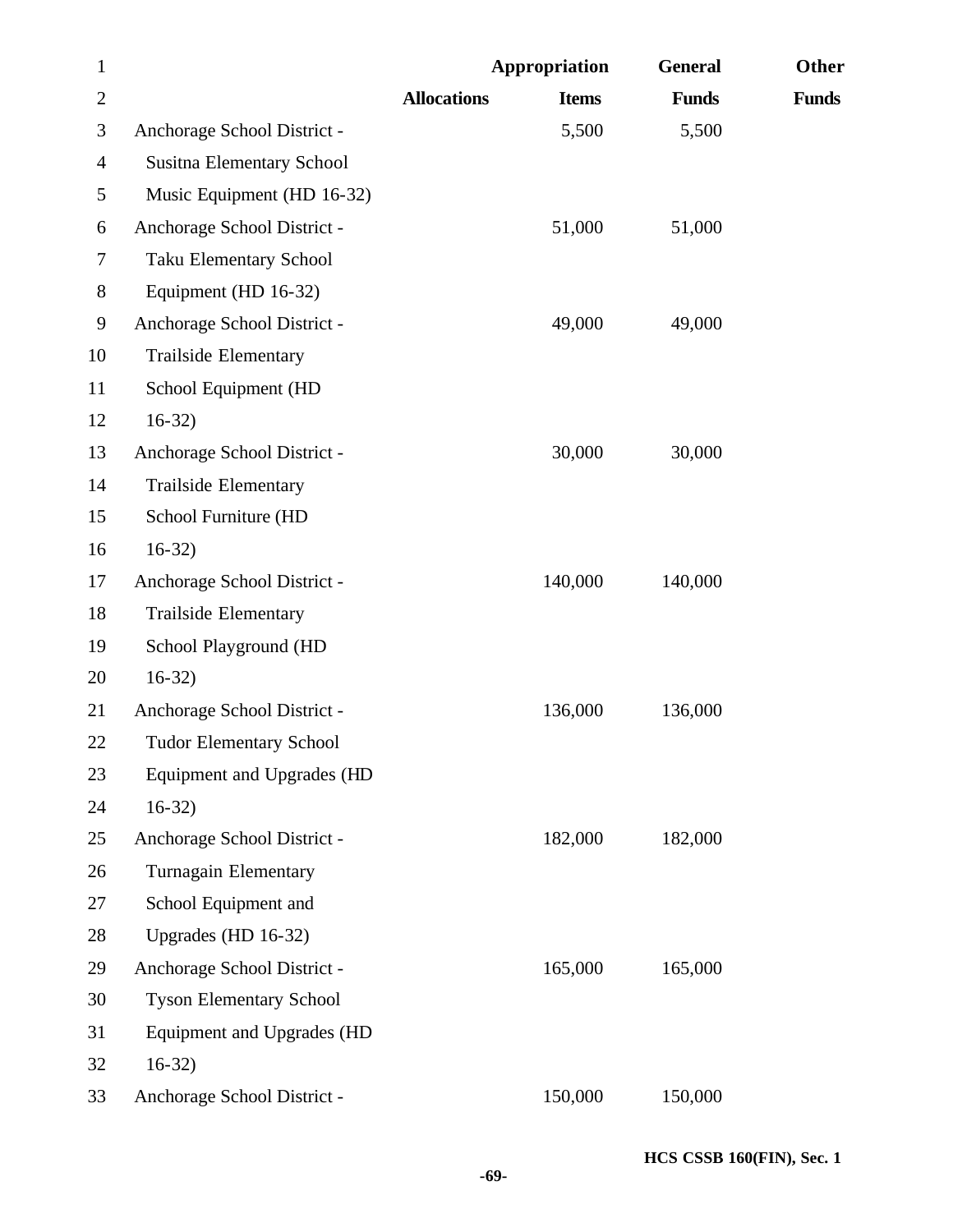| $\mathbf{1}$   |                                 |                    | Appropriation | <b>General</b> | Other        |
|----------------|---------------------------------|--------------------|---------------|----------------|--------------|
| $\overline{2}$ |                                 | <b>Allocations</b> | <b>Items</b>  | <b>Funds</b>   | <b>Funds</b> |
| 3              | <b>Tyson Elementary School</b>  |                    |               |                |              |
| $\overline{4}$ | Playfield Upgrades (HD          |                    |               |                |              |
| 5              | $16-32)$                        |                    |               |                |              |
| 6              | Anchorage School District -     |                    | 12,000        | 12,000         |              |
| 7              | <b>Ursa Major Elementary</b>    |                    |               |                |              |
| 8              | School Cafeteria Tables         |                    |               |                |              |
| 9              | $(HD 16-32)$                    |                    |               |                |              |
| 10             | Anchorage School District -     |                    | 12,000        | 12,000         |              |
| 11             | <b>Ursa Major Elementary</b>    |                    |               |                |              |
| 12             | <b>School Music Instruments</b> |                    |               |                |              |
| 13             | $(HD 16-32)$                    |                    |               |                |              |
| 14             | Anchorage School District -     |                    | 38,000        | 38,000         |              |
| 15             | <b>Ursa Minor Elementary</b>    |                    |               |                |              |
| 16             | School Computer Lab             |                    |               |                |              |
| 17             | Upgrades (HD 16-32)             |                    |               |                |              |
| 18             | Anchorage School District -     |                    | 54,250        | 54,250         |              |
| 19             | Wendler Middle School           |                    |               |                |              |
| 20             | Equipment and Upgrades (HD      |                    |               |                |              |
| 21             | $16-32$                         |                    |               |                |              |
| 22             | Anchorage School District -     |                    | 3,100,000     | 3,100,000      |              |
| 23             | West High School                |                    |               |                |              |
| 24             | Artificial Turf Field           |                    |               |                |              |
| 25             | Installation (HD 16-32)         |                    |               |                |              |
| 26             | Anchorage School District -     |                    | 631,500       | 631,500        |              |
| 27             | West High School Equipment      |                    |               |                |              |
| 28             | and Upgrades (HD 16-32)         |                    |               |                |              |
| 29             | Anchorage School District -     |                    | 1,600,000     | 1,600,000      |              |
| 30             | West High School Stadium        |                    |               |                |              |
| 31             | $(HD 16-32)$                    |                    |               |                |              |
| 32             | Anchorage School District -     |                    | 31,500        | 31,500         |              |
| 33             | Williwaw Elementary School      |                    |               |                |              |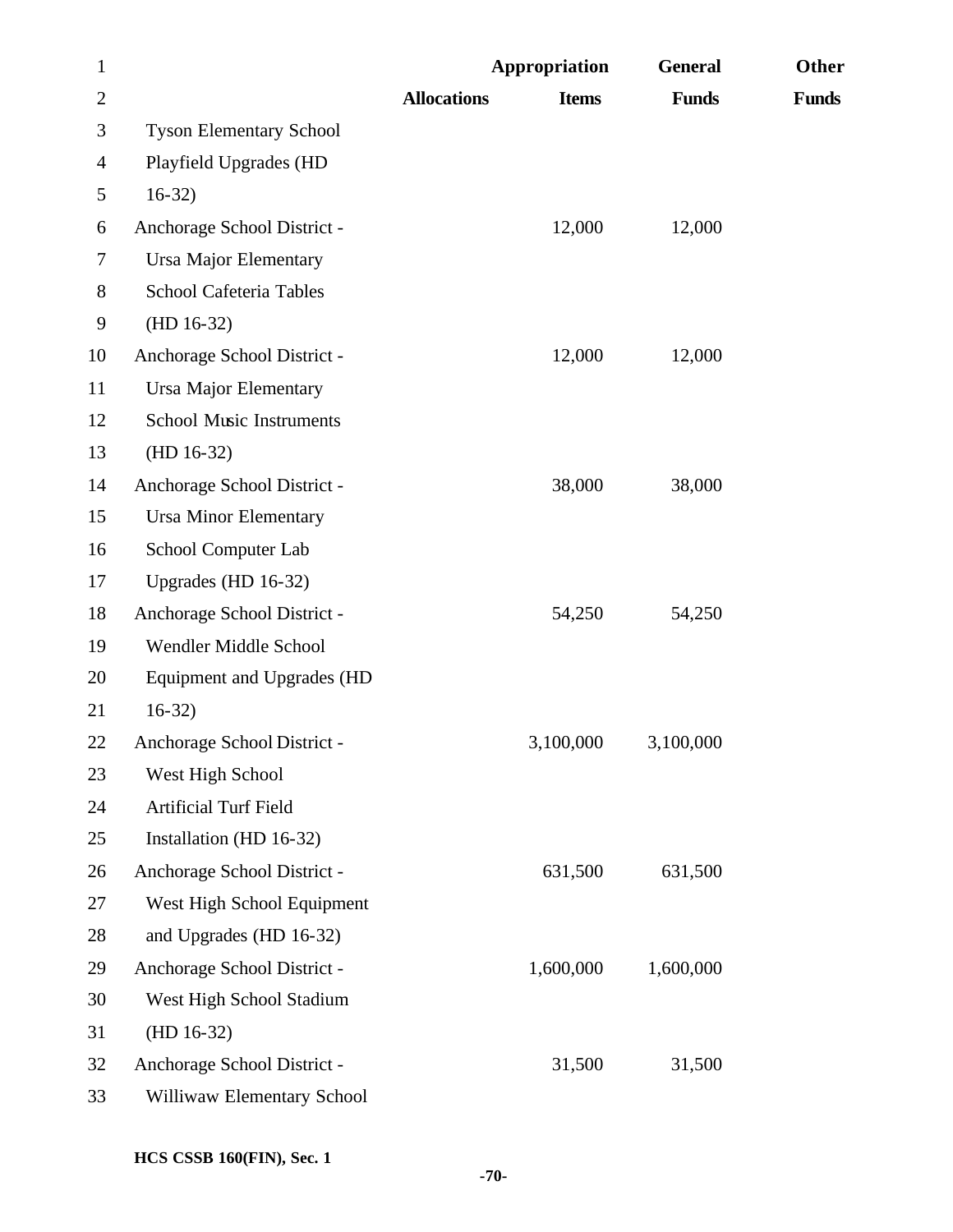| $\mathbf{1}$ |                                  |                    | Appropriation | <b>General</b> | Other        |
|--------------|----------------------------------|--------------------|---------------|----------------|--------------|
| $\mathbf{2}$ |                                  | <b>Allocations</b> | <b>Items</b>  | <b>Funds</b>   | <b>Funds</b> |
| 3            | Equipment (HD 16-32)             |                    |               |                |              |
| 4            | Anchorage School District -      |                    | 95,000        | 95,000         |              |
| 5            | Williwaw Elementary School       |                    |               |                |              |
| 6            | Furniture (HD 16-32)             |                    |               |                |              |
| $\tau$       | Anchorage School District -      |                    | 74,000        | 74,000         |              |
| 8            | <b>Willow Crest Elementary</b>   |                    |               |                |              |
| 9            | School Equipment and             |                    |               |                |              |
| 10           | Upgrades (HD 16-32)              |                    |               |                |              |
| 11           | Anchorage School District -      |                    | 46,000        | 46,000         |              |
| 12           | Winterberry Charter School       |                    |               |                |              |
| 13           | Science Lab Equipment and        |                    |               |                |              |
| 14           | Supplies (HD 16-32)              |                    |               |                |              |
| 15           | Anchorage School District -      |                    | 108,200       | 108,200        |              |
| 16           | <b>Wonder Park Elementary</b>    |                    |               |                |              |
| 17           | School Equipment and             |                    |               |                |              |
| 18           | Upgrades (HD 16-32)              |                    |               |                |              |
| 19           | <b>Angelus Memorial Park</b>     |                    | 500,000       | 500,000        |              |
| 20           | Cemetery, Inc. - Cemetery        |                    |               |                |              |
| 21           | Capital Improvements (HD         |                    |               |                |              |
| 22           | $1-40$                           |                    |               |                |              |
| 23           | Arc of Anchorage - Building      |                    | 761,700       | 761,700        |              |
| 24           | Maintenance, Repair,             |                    |               |                |              |
| 25           | <b>Renovation and Supplies</b>   |                    |               |                |              |
| 26           | $(HD 16-32)$                     |                    |               |                |              |
| 27           | Arctic Power - Arctic            |                    | 300,000       | 300,000        |              |
| 28           | National Wildlife Refuge         |                    |               |                |              |
| 29           | (ANWR) Program (HD               |                    |               |                |              |
| 30           | $1-40$                           |                    |               |                |              |
| 31           | <b>Arctic Winter Games State</b> |                    | 315,000       | 315,000        |              |
| 32           | Team Alaska - State              |                    |               |                |              |
| 33           | Participation Grant (HD          |                    |               |                |              |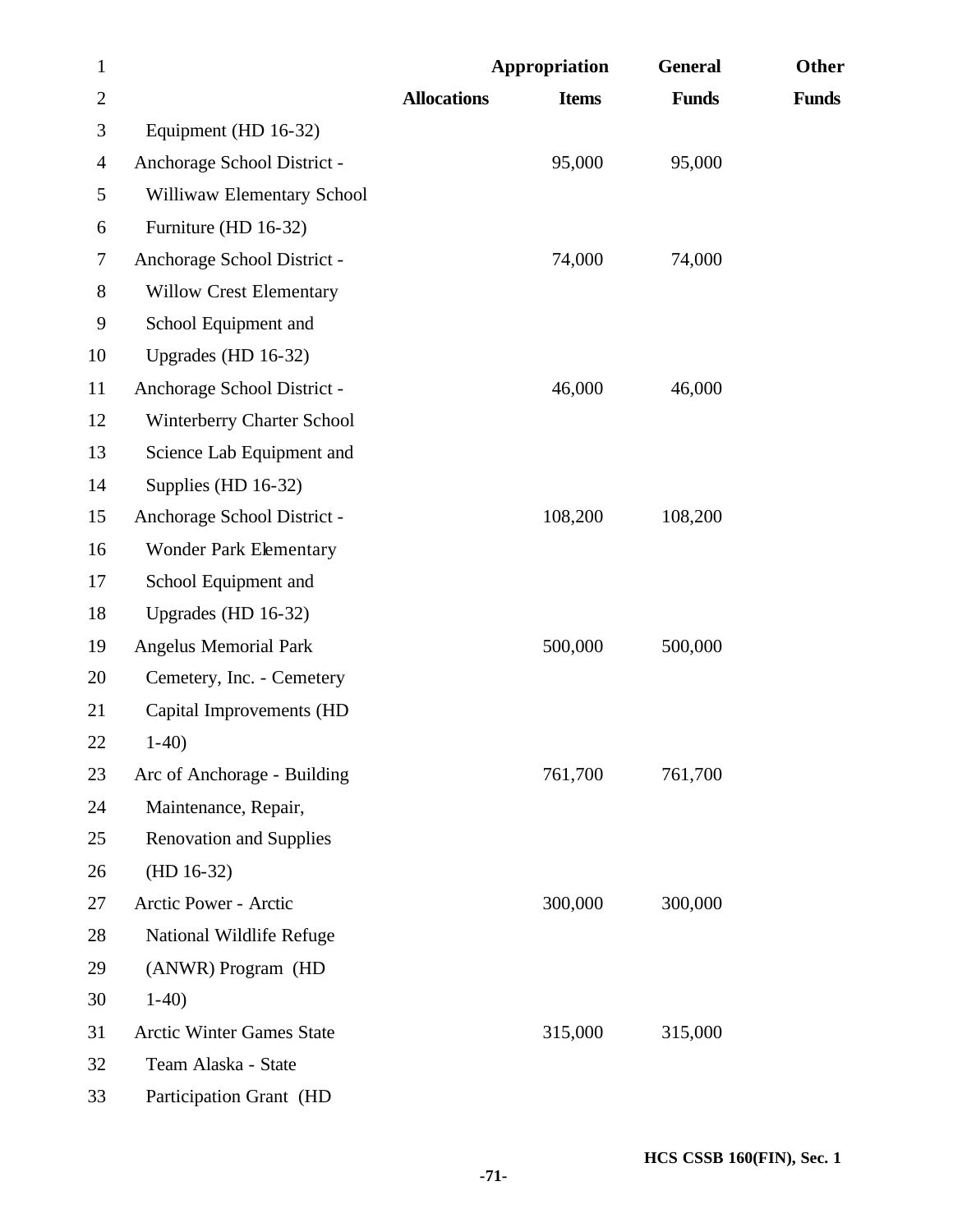| $\mathbf{1}$   |                                   |                    | Appropriation | <b>General</b> | Other        |
|----------------|-----------------------------------|--------------------|---------------|----------------|--------------|
| $\overline{2}$ |                                   | <b>Allocations</b> | <b>Items</b>  | <b>Funds</b>   | <b>Funds</b> |
| 3              | $1-40$                            |                    |               |                |              |
| 4              | Armed Services YMCA of            |                    | 100,000       | 100,000        |              |
| 5              | Alaska - Armed Services           |                    |               |                |              |
| 6              | YMCA - Military Families          |                    |               |                |              |
| 7              | Project (HD 16-32)                |                    |               |                |              |
| 8              | Armed Services YMCA of            |                    | 100,000       | 100,000        |              |
| 9              | Alaska - Y on Wheels              |                    |               |                |              |
| 10             | <b>Shuttle Service Grant (HD</b>  |                    |               |                |              |
| 11             | $16-32)$                          |                    |               |                |              |
| 12             | <b>Association of Alaska</b>      |                    | 250,000       | 250,000        |              |
| 13             | School Boards - Digital           |                    |               |                |              |
| 14             | Learning $(HD 1-40)$              |                    |               |                |              |
| 15             | <b>Association of Village</b>     |                    | 1,057,600     | 1,057,600      |              |
| 16             | Council Presidents -              |                    |               |                |              |
| 17             | Village Public Safety             |                    |               |                |              |
| 18             | Buildings (HD 36-38)              |                    |               |                |              |
| 19             | <b>Association of Village</b>     |                    | 30,000        | 30,000         |              |
| 20             | <b>Council Presidents - VPSO</b>  |                    |               |                |              |
| 21             | Western Alaskan Academy           |                    |               |                |              |
| 22             | (HD 38)                           |                    |               |                |              |
| 23             | <b>Association of Village</b>     |                    | 2,470,100     | 2,470,100      |              |
| 24             | Council Presidents (AVCP)         |                    |               |                |              |
| 25             | - Aviation School                 |                    |               |                |              |
| 26             | <b>Dormitory Construction (HD</b> |                    |               |                |              |
| 27             | $36-38$                           |                    |               |                |              |
| 28             | <b>Association of Village</b>     |                    | 3,000,000     | 3,000,000      |              |
| 29             | Council Presidents (AVCP)         |                    |               |                |              |
| 30             | - Yukon-Kuskokwim Corridor        |                    |               |                |              |
| 31             | Planning and Development          |                    |               |                |              |
| 32             | Project (HD 36-38)                |                    |               |                |              |
| 33             | Bering Sea Fishermen's            |                    | 3,200,000     | 3,200,000      |              |
|                |                                   |                    |               |                |              |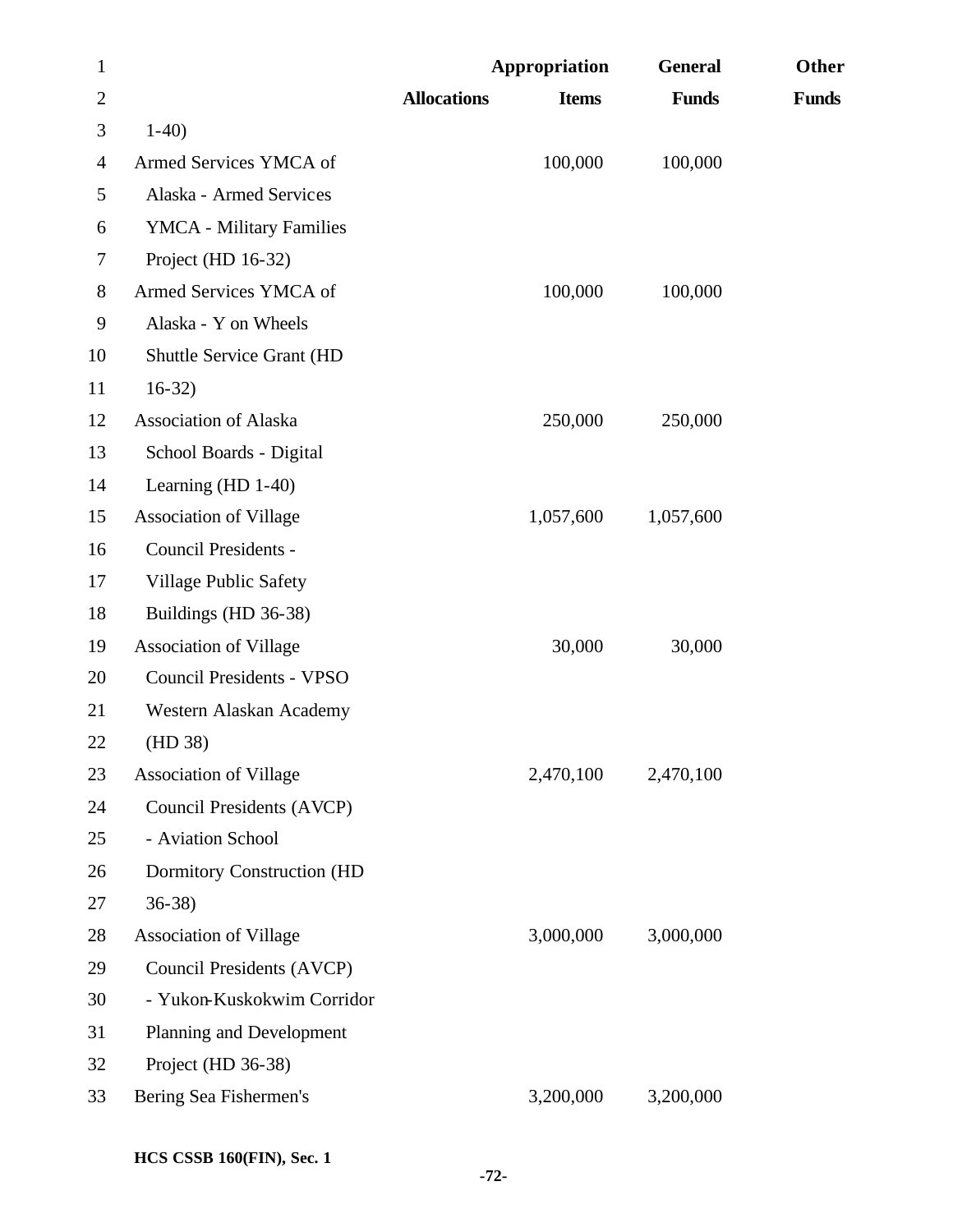| $\mathbf{1}$   |                                   |                    | Appropriation | <b>General</b> | Other        |
|----------------|-----------------------------------|--------------------|---------------|----------------|--------------|
| $\overline{2}$ |                                   | <b>Allocations</b> | <b>Items</b>  | <b>Funds</b>   | <b>Funds</b> |
| 3              | <b>Association - Arctic Yukon</b> |                    |               |                |              |
| 4              | Kuskokwim Sustainable             |                    |               |                |              |
| 5              | Salmon Initiative (HD 38)         |                    |               |                |              |
| 6              | Bethel Search and Rescue -        |                    | 56,000        | 56,000         |              |
| 7              | <b>Emergency Rescue Vessel</b>    |                    |               |                |              |
| 8              | (HD 38)                           |                    |               |                |              |
| 9              | Big Lake Chamber of               |                    | 25,000        | 25,000         |              |
| 10             | <b>Commerce - Fish Creek</b>      |                    |               |                |              |
| 11             | Park Pavilion (HD 13-16)          |                    |               |                |              |
| 12             | Big Lake Lions -                  |                    | 150,000       | 150,000        |              |
| 13             | Community Rec Center (HD          |                    |               |                |              |
| 14             | $13-16$                           |                    |               |                |              |
| 15             | Big Lake Lions Club -             |                    | 25,000        | 25,000         |              |
| 16             | <b>Community Park</b>             |                    |               |                |              |
| 17             | Development & Construction        |                    |               |                |              |
| 18             | $(HD 13-16)$                      |                    |               |                |              |
| 19             | <b>Birch Creek Tribal Council</b> |                    | 90,000        | 90,000         |              |
| 20             | - Rehab Old School to             |                    |               |                |              |
| 21             | <b>Accommodate Tribal Office</b>  |                    |               |                |              |
| 22             | (HD 6)                            |                    |               |                |              |
| 23             | <b>Birchwood Community</b>        |                    | 7,500         | 7,500          |              |
| 24             | Council - Birchwood               |                    |               |                |              |
| 25             | <b>Community Patrol (HD</b>       |                    |               |                |              |
| 26             | $13-16$                           |                    |               |                |              |
| 27             | Blood Bank of Alaska -            |                    | 8,000,000     | 8,000,000      |              |
| 28             | <b>Facilities and Services</b>    |                    |               |                |              |
| 29             | <b>Expansion Project (HD</b>      |                    |               |                |              |
| 30             | $1-40$                            |                    |               |                |              |
| 31             | Boys & Girls Club of              |                    | 125,000       | 125,000        |              |
| 32             | Southcentral Alaska -             |                    |               |                |              |
| 33             | Mountain View Club                |                    |               |                |              |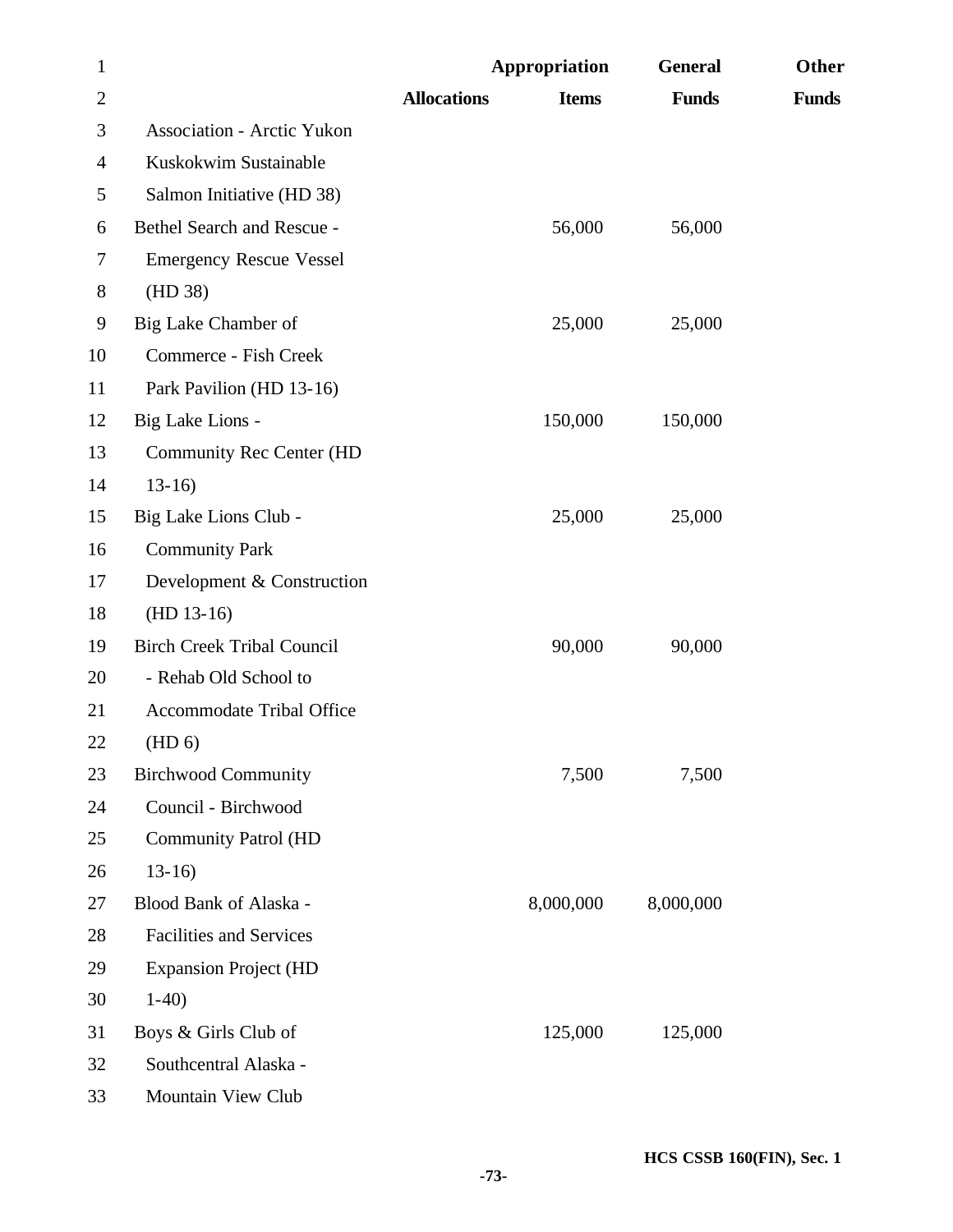| $\mathbf{1}$   |                                  |                    | Appropriation | <b>General</b> | Other        |
|----------------|----------------------------------|--------------------|---------------|----------------|--------------|
| $\overline{c}$ |                                  | <b>Allocations</b> | <b>Items</b>  | <b>Funds</b>   | <b>Funds</b> |
| 3              | Upgrades and Repairs (HD         |                    |               |                |              |
| $\overline{4}$ | $16-32$                          |                    |               |                |              |
| 5              | Boys & Girls Club of the         |                    | 75,000        | 75,000         |              |
| 6              | Kenai Peninsula - Kasilof        |                    |               |                |              |
| 7              | After School Program (HD         |                    |               |                |              |
| $8\,$          | $33-35$                          |                    |               |                |              |
| 9              | Boys & Girls Clubs of            |                    | 48,000        | 48,000         |              |
| 10             | Southcentral Alaska - Eagle      |                    |               |                |              |
| 11             | <b>River Clubhouse</b>           |                    |               |                |              |
| 12             | Improvements (HD 16-32)          |                    |               |                |              |
| 13             | Boys & Girls Clubs of            |                    | 230,000       | 230,000        |              |
| 14             | Southcentral Alaska -            |                    |               |                |              |
| 15             | <b>Fairbanks Clubhouse</b>       |                    |               |                |              |
| 16             | Renovations and Equipment        |                    |               |                |              |
| 17             | $(HD 7-11)$                      |                    |               |                |              |
| 18             | Boys & Girls Clubs of            |                    | 35,000        | 35,000         |              |
| 19             | Southcentral Alaska -            |                    |               |                |              |
| 20             | Northeast Clubhouse Gym          |                    |               |                |              |
| 21             | and Storage Improvements         |                    |               |                |              |
| 22             | $(HD 16-32)$                     |                    |               |                |              |
| 23             | Boys & Girls Clubs of            |                    | 1,374,440     | 1,374,440      |              |
| 24             | Southcentral Alaska -            |                    |               |                |              |
| 25             | Woodland Park Clubhouse -        |                    |               |                |              |
| 26             | Child Care and Athletics         |                    |               |                |              |
| 27             | <b>Facilities Improvements</b>   |                    |               |                |              |
| 28             | $(HD 16-32)$                     |                    |               |                |              |
| 29             | Boys & Girls Clubs of            |                    | 584,050       | 584,050        |              |
| 30             | Southcentral Alaska -            |                    |               |                |              |
| 31             | <b>Woodland Park Maintenance</b> |                    |               |                |              |
| 32             | <b>Building Installation (HD</b> |                    |               |                |              |
| 33             | $16-32)$                         |                    |               |                |              |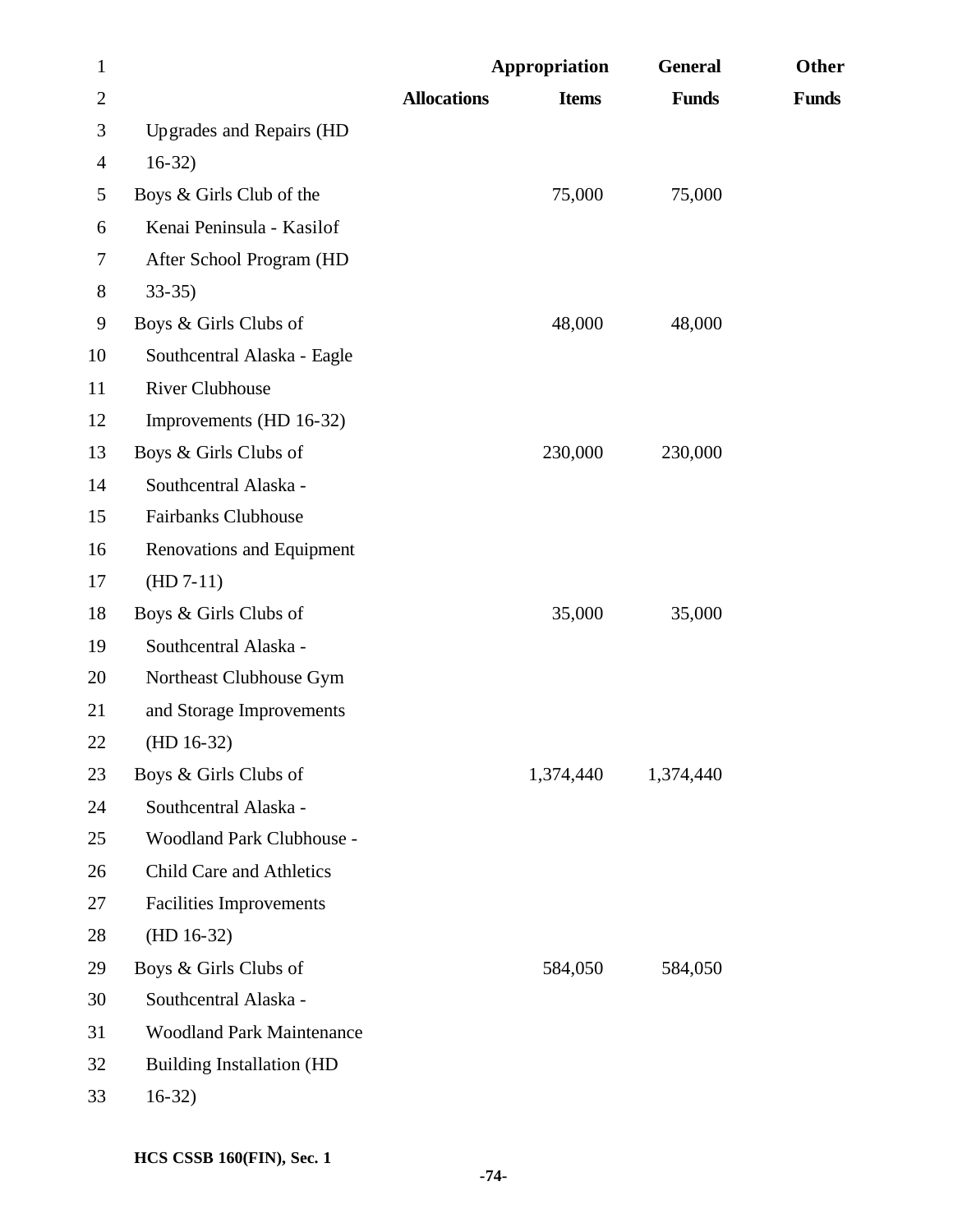| $\mathbf{1}$   |                                |                    | Appropriation | <b>General</b> | Other        |
|----------------|--------------------------------|--------------------|---------------|----------------|--------------|
| $\overline{2}$ |                                | <b>Allocations</b> | <b>Items</b>  | <b>Funds</b>   | <b>Funds</b> |
| 3              | Boys & Girls Clubs of the      |                    | 14,000        | 14,000         |              |
| 4              | Kenai Peninsula - Kenai        |                    |               |                |              |
| 5              | <b>Technology Center</b>       |                    |               |                |              |
| 6              | Equipment (HD 33-35)           |                    |               |                |              |
| 7              | Boys & Girls Clubs of the      |                    | 14,000        | 14,000         |              |
| $8\,$          | Kenai Peninsula - Nikiski      |                    |               |                |              |
| 9              | <b>Technology Center</b>       |                    |               |                |              |
| 10             | Equipment (HD 33-35)           |                    |               |                |              |
| 11             | Boys & Girls Clubs of the      |                    | 163,000       | 163,000        |              |
| 12             | Kenai Peninsula - Soldotna     |                    |               |                |              |
| 13             | Portable Planning,             |                    |               |                |              |
| 14             | Permitting and Acquisition     |                    |               |                |              |
| 15             | $(HD 33-35)$                   |                    |               |                |              |
| 16             | Bread Line, Inc. - Stone       |                    | 150,000       | 150,000        |              |
| 17             | Soup Cafe - Renovations and    |                    |               |                |              |
| 18             | Service Improvements (HD       |                    |               |                |              |
| 19             | $7-11)$                        |                    |               |                |              |
| 20             | <b>Brother Francis Shelter</b> |                    | 100,000       | 100,000        |              |
| 21             | Kodiak, Inc. - Remodel and     |                    |               |                |              |
| 22             | Expansion (HD 36)              |                    |               |                |              |
| 23             | Brotherhood, Inc. - After      |                    | 100,000       | 100,000        |              |
| 24             | School Program (HD 16-32)      |                    |               |                |              |
| 25             | Calypso Farm and Ecology       |                    | 25,000        | 25,000         |              |
| 26             | Center - The Schoolyard        |                    |               |                |              |
| 27             | Garden Initiative (HD          |                    |               |                |              |
| 28             | $7-11)$                        |                    |               |                |              |
| 29             | Camp Fire USA Alaska           |                    | 595,000       | 595,000        |              |
| 30             | Council - Health Center and    |                    |               |                |              |
| 31             | Shower House (HD 16-32)        |                    |               |                |              |
| 32             | <b>Capital Community</b>       |                    | 102,500       | 102,500        |              |
| 33             | Broadcasting, Inc. - Gavel     |                    |               |                |              |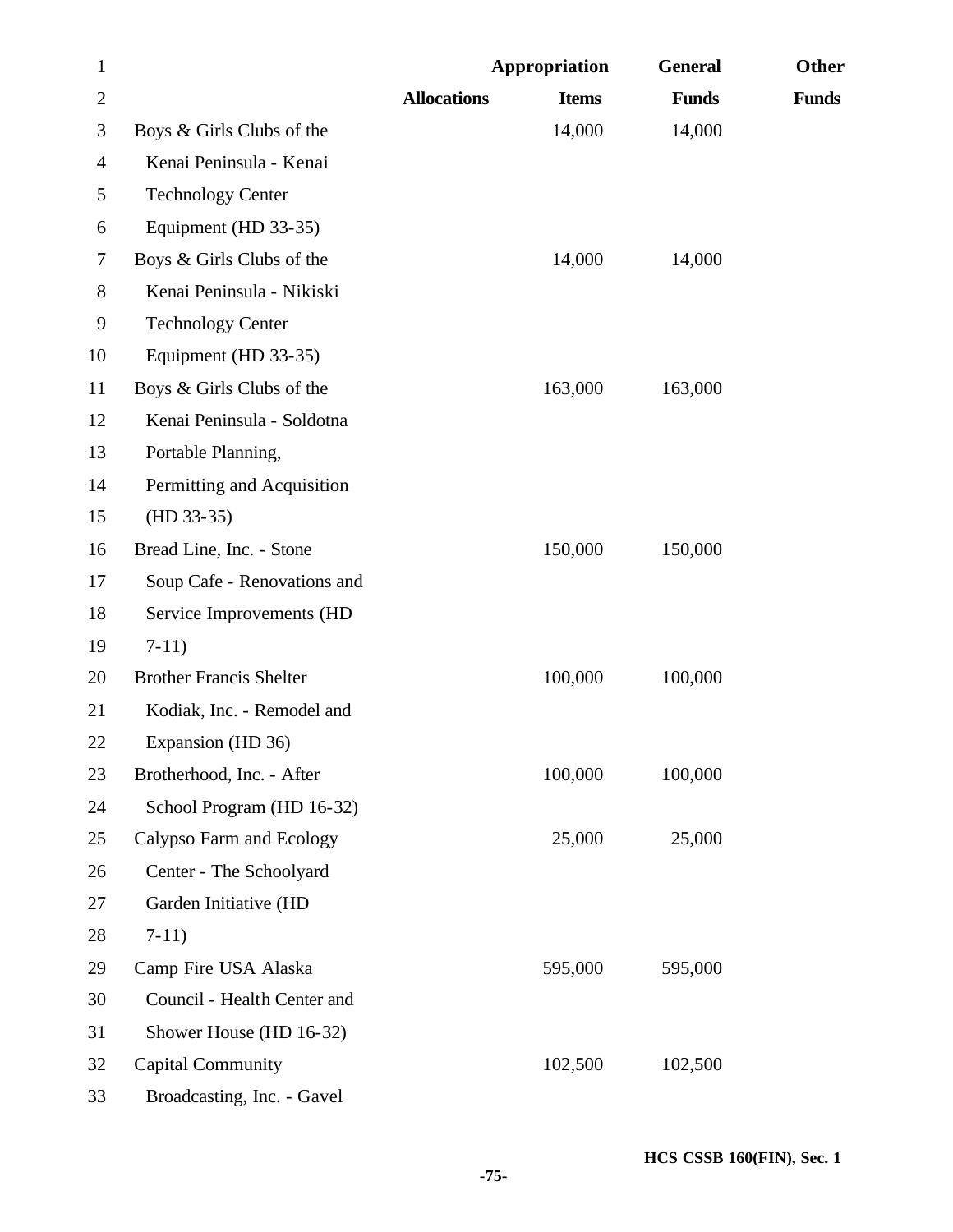| $\mathbf{1}$   |                                   |                    | Appropriation | <b>General</b> | Other        |
|----------------|-----------------------------------|--------------------|---------------|----------------|--------------|
| $\overline{c}$ |                                   | <b>Allocations</b> | <b>Items</b>  | <b>Funds</b>   | <b>Funds</b> |
| 3              | to Gavel Online Access            |                    |               |                |              |
| $\overline{4}$ | Upgrade (HD 3-4)                  |                    |               |                |              |
| 5              | Carol H. Brice Family             |                    | 261,600       | 261,600        |              |
| 6              | Center - Ventilation and          |                    |               |                |              |
| 7              | Heat Recovery Upgrades (HD        |                    |               |                |              |
| 8              | $7-11)$                           |                    |               |                |              |
| 9              | <b>Catholic Community Service</b> |                    | 300,000       | 300,000        |              |
| 10             | - Bring the Kids Home             |                    |               |                |              |
| 11             | Program Site Acquisition          |                    |               |                |              |
| 12             | and Building Design (HD           |                    |               |                |              |
| 13             | $3-4)$                            |                    |               |                |              |
| 14             | <b>Catholic Community Service</b> |                    | 70,000        | 70,000         |              |
| 15             | - Craig-Klawock Senior            |                    |               |                |              |
| 16             | Center Wheelchair Lift            |                    |               |                |              |
| 17             | Equipped Vehicle (HD 5)           |                    |               |                |              |
| 18             | <b>Catholic Community Service</b> |                    | 10,000        | 10,000         |              |
| 19             | - Haines Senior Center            |                    |               |                |              |
| 20             | Equipment (HD 5)                  |                    |               |                |              |
| 21             | <b>Catholic Community Service</b> |                    | 65,000        | 65,000         |              |
| 22             | - Haines Senior Center            |                    |               |                |              |
| 23             | Heating System and                |                    |               |                |              |
| 24             | Weatherization                    |                    |               |                |              |
| 25             | Improvements (HD 5)               |                    |               |                |              |
| 26             | <b>Catholic Community Service</b> |                    | 70,000        | 70,000         |              |
| 27             | - Hydaburg Senior Program         |                    |               |                |              |
| 28             | Wheelchair Lift Equipped          |                    |               |                |              |
| 29             | Vehicle (HD 5)                    |                    |               |                |              |
| 30             | CCS Early Learning -              |                    | 15,000        | 15,000         |              |
| 31             | <b>Meadow Lakes Center</b>        |                    |               |                |              |
| 32             | Improvements (HD 13-16)           |                    |               |                |              |
| 33             | Central Council Tlingit &         |                    | 10,000        | 10,000         |              |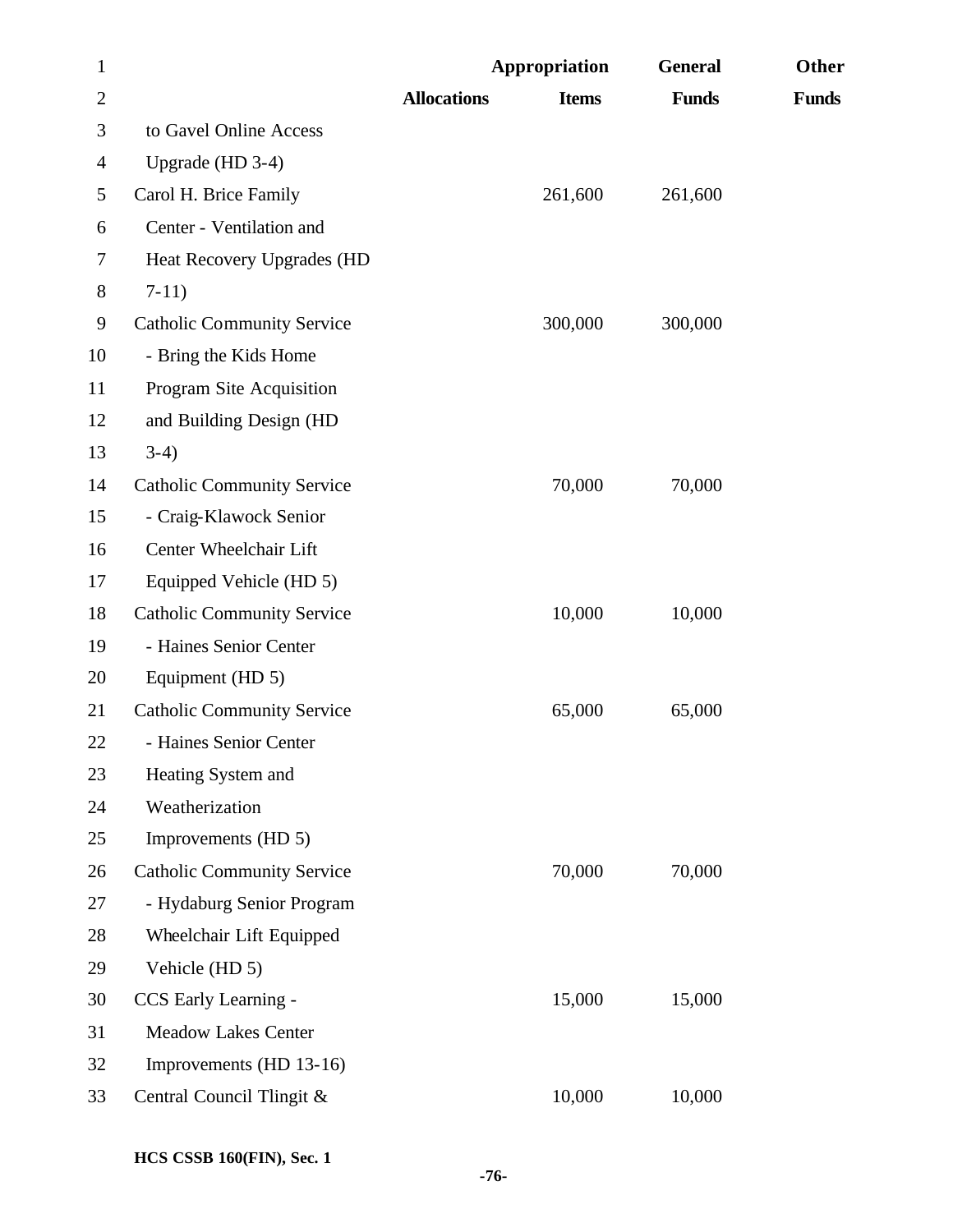| $\mathbf{1}$   |                                    |                    | Appropriation | <b>General</b> | Other        |
|----------------|------------------------------------|--------------------|---------------|----------------|--------------|
| $\overline{2}$ |                                    | <b>Allocations</b> | <b>Items</b>  | <b>Funds</b>   | <b>Funds</b> |
| 3              | Haida Indian Tribes -              |                    |               |                |              |
| $\overline{4}$ | <b>Elders and Youth Preserving</b> |                    |               |                |              |
| 5              | Our Heritage Through               |                    |               |                |              |
| 6              | Digital Media (HD 3-4)             |                    |               |                |              |
| 7              | Chatham School District -          |                    | 40,000        | 40,000         |              |
| $8\,$          | Freight Vehicle (HD 5)             |                    |               |                |              |
| 9              | Chatham School District -          |                    | 35,000        | 35,000         |              |
| 10             | <b>Gym Restoration Projects</b>    |                    |               |                |              |
| 11             | (HD 5)                             |                    |               |                |              |
| 12             | Chena-Goldstream Fire &            |                    | 100,000       | 100,000        |              |
| 13             | Rescue - Station #4 Safety         |                    |               |                |              |
| 14             | Repairs & Energy Efficiency        |                    |               |                |              |
| 15             | Upgrades (HD $7-11$ )              |                    |               |                |              |
| 16             | Child Care Connection,             |                    | 15,000        | 15,000         |              |
| 17             | Inc. - Anchorage                   |                    |               |                |              |
| 18             | <b>Imagination Library Books</b>   |                    |               |                |              |
| 19             | & Postage (HD 16-32)               |                    |               |                |              |
| 20             | Child Care Connection,             |                    | 75,000        | 75,000         |              |
| 21             | Inc. - Equipment and               |                    |               |                |              |
| 22             | Safety Improvements (HD            |                    |               |                |              |
| 23             | $16-32$                            |                    |               |                |              |
| 24             | Child Care Connection,             |                    | 1,000,000     | 1,000,000      |              |
| 25             | Inc. - Retaining Our               |                    |               |                |              |
| 26             | <b>Outstanding Teachers</b>        |                    |               |                |              |
| 27             | (ROOTS) Awards (HD                 |                    |               |                |              |
| 28             | $16-32)$                           |                    |               |                |              |
| 29             | Children's Meal Mission,           |                    | 50,000        | 50,000         |              |
| 30             | Inc. - Meals for Hungry            |                    |               |                |              |
| 31             | Alaskan Children (HD               |                    |               |                |              |
| 32             | $16-32)$                           |                    |               |                |              |
| 33             | Chilkat Valley Preschool -         |                    | 30,000        | 30,000         |              |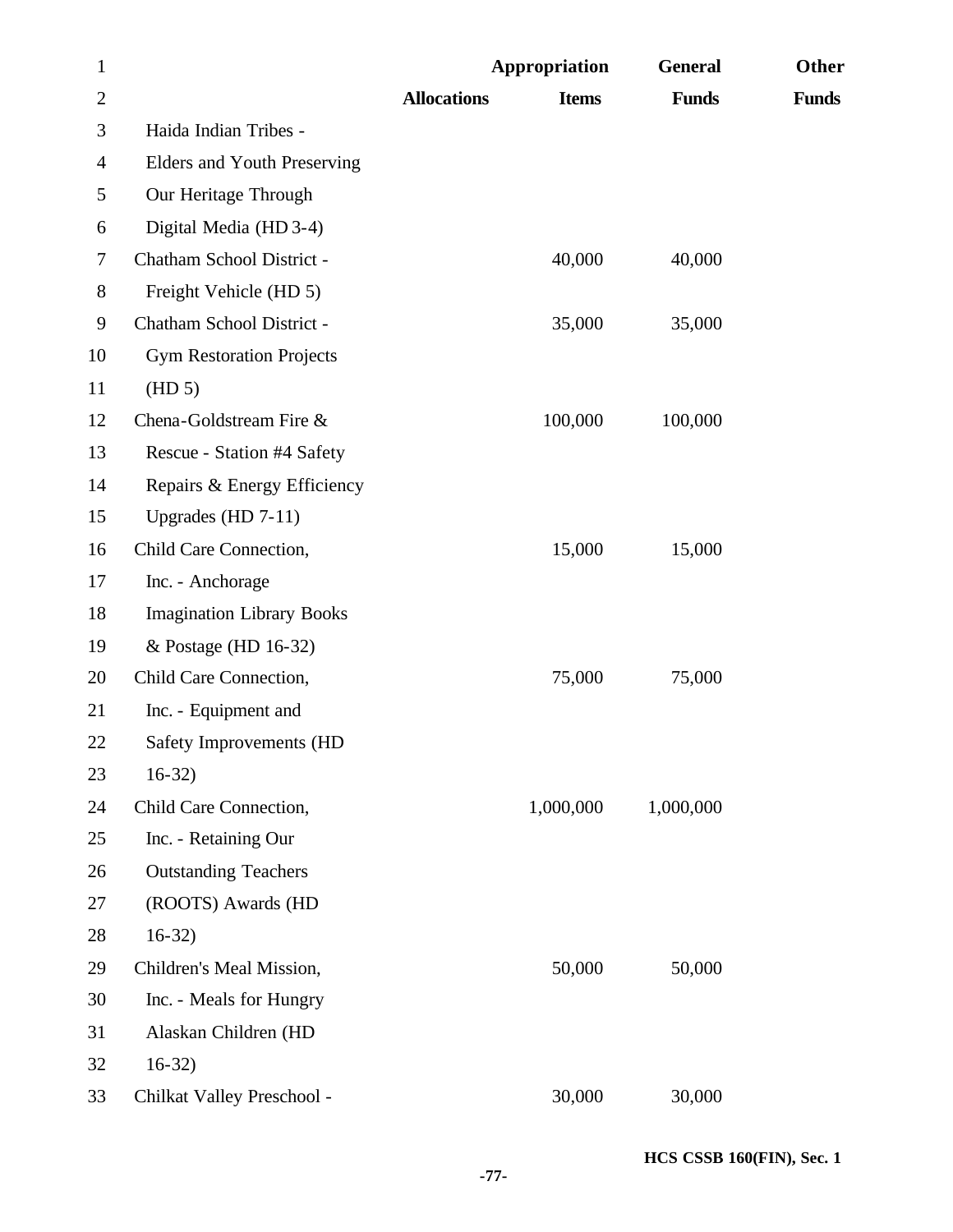| $\mathbf{1}$             |                                    |                    | Appropriation | <b>General</b> | Other        |
|--------------------------|------------------------------------|--------------------|---------------|----------------|--------------|
| $\overline{2}$           |                                    | <b>Allocations</b> | <b>Items</b>  | <b>Funds</b>   | <b>Funds</b> |
| 3                        | Furniture, Educational             |                    |               |                |              |
| $\overline{\mathcal{A}}$ | <b>Equipment and Supplies (HD</b>  |                    |               |                |              |
| 5                        | 5)                                 |                    |               |                |              |
| 6                        | <b>Chilkoot Indian Association</b> |                    | 35,890        | 35,890         |              |
| 7                        | - Cat 226B3 Skid Steer             |                    |               |                |              |
| 8                        | Loader with a Snow Blower          |                    |               |                |              |
| 9                        | (HD 5)                             |                    |               |                |              |
| 10                       | <b>Chilkoot Indian Association</b> |                    | 1,315,000     | 1,315,000      |              |
| 11                       | - Chilkoot Community               |                    |               |                |              |
| 12                       | Service Center (HD 5)              |                    |               |                |              |
| 13                       | Chugach School District -          |                    | 2,353,000     | 2,353,000      |              |
| 14                       | Voyage to Excellence               |                    |               |                |              |
| 15                       | <b>Facility Renovation (HD</b>     |                    |               |                |              |
| 16                       | $16-32)$                           |                    |               |                |              |
| 17                       | Chugiak-Eagle River                |                    | 7,000         | 7,000          |              |
| 18                       | Chamber of Commerce -              |                    |               |                |              |
| 19                       | Portable Bleachers (HD             |                    |               |                |              |
| 20                       | $16-32)$                           |                    |               |                |              |
| 21                       | <b>Cold Climate Housing</b>        |                    | 547,500       | 547,500        |              |
| 22                       | Research Center - Research         |                    |               |                |              |
| 23                       | Center Project Funding (HD         |                    |               |                |              |
| 24                       | $1-40$                             |                    |               |                |              |
| 25                       | Communities In Schools Of          |                    | 150,000       | 150,000        |              |
| 26                       | Juneau - Dropout Prevention        |                    |               |                |              |
| 27                       | $(HD 3-4)$                         |                    |               |                |              |
| 28                       | Community Connections,             |                    | 550,000       | 550,000        |              |
| 29                       | Inc. - Community                   |                    |               |                |              |
| 30                       | <b>Connections New Building</b>    |                    |               |                |              |
| 31                       | (HD1)                              |                    |               |                |              |
| 32                       | <b>Cook Inlet Housing</b>          |                    | 1,900,000     | 1,900,000      |              |
| 33                       | Authority - Spenard Road           |                    |               |                |              |
|                          |                                    |                    |               |                |              |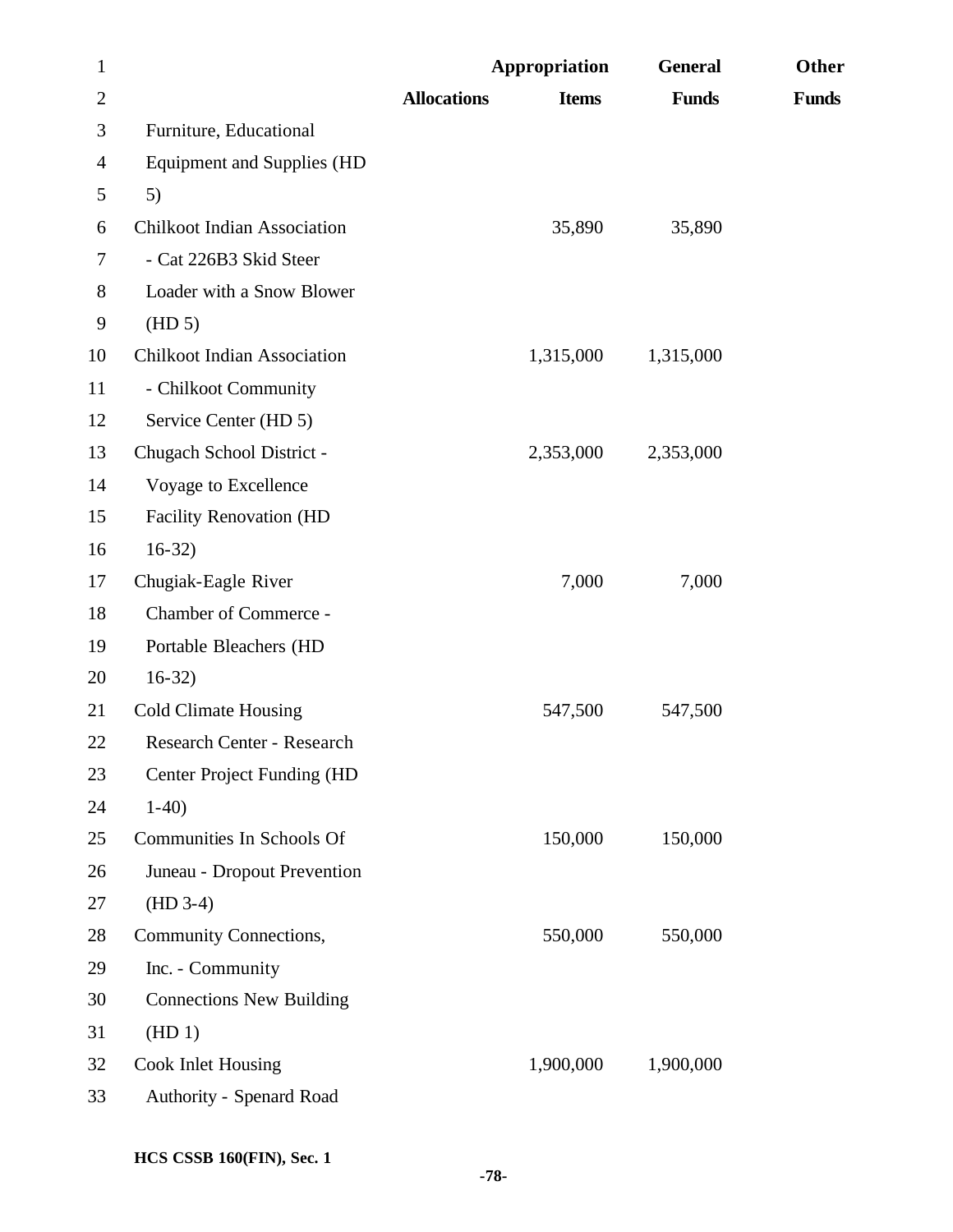| $\mathbf{1}$   |                                   | Appropriation      |              | <b>General</b> | Other        |
|----------------|-----------------------------------|--------------------|--------------|----------------|--------------|
| $\overline{2}$ |                                   | <b>Allocations</b> | <b>Items</b> | <b>Funds</b>   | <b>Funds</b> |
| 3              | Revitalization and                |                    |              |                |              |
| $\overline{4}$ | Environmental                     |                    |              |                |              |
| 5              | <b>Contamination Abatement</b>    |                    |              |                |              |
| 6              | $(HD 16-32)$                      |                    |              |                |              |
| 7              | Cook Inlet Regional               |                    | 70,000       | 70,000         |              |
| 8              | Citizens Advisory Council -       |                    |              |                |              |
| 9              | <b>Ice Forecasting Network</b>    |                    |              |                |              |
| 10             | $(HD 33-35)$                      |                    |              |                |              |
| 11             | Cook Inlet Tribal Council         |                    | 250,000      | 250,000        |              |
| 12             | - Chanlyut Social                 |                    |              |                |              |
| 13             | <b>Enterprise Expansion (HD</b>   |                    |              |                |              |
| 14             | $16-32)$                          |                    |              |                |              |
| 15             | Cook Inlet Tribal Council         |                    | 500,000      | 500,000        |              |
| 16             | - Dena'ina House                  |                    |              |                |              |
| 17             | <b>Demonstration Project (HD</b>  |                    |              |                |              |
| 18             | $16-32)$                          |                    |              |                |              |
| 19             | <b>Cooper Landing Senior</b>      |                    | 100,000      | 100,000        |              |
| 20             | Citizens Corporation, Inc.        |                    |              |                |              |
| 21             | - Senior Housing Energy           |                    |              |                |              |
| 22             | Project (HD 33-35)                |                    |              |                |              |
| 23             | <b>Copper River Native</b>        | 8,000,000          |              | 8,000,000      |              |
| 24             | <b>Association - Copper River</b> |                    |              |                |              |
| 25             | <b>Health Clinic Construction</b> |                    |              |                |              |
| 26             | (HD 6)                            |                    |              |                |              |
| 27             | <b>Copper Valley Development</b>  |                    | 45,000       | 45,000         |              |
| 28             | Association, Inc. -               |                    |              |                |              |
| 29             | <b>Biomass and Agricultural</b>   |                    |              |                |              |
| 30             | <b>Business Development (HD</b>   |                    |              |                |              |
| 31             | 12)                               |                    |              |                |              |
| 32             | <b>Copper Valley Electric</b>     |                    | 500,000      | 500,000        |              |
| 33             | <b>Association - Tiekel River</b> |                    |              |                |              |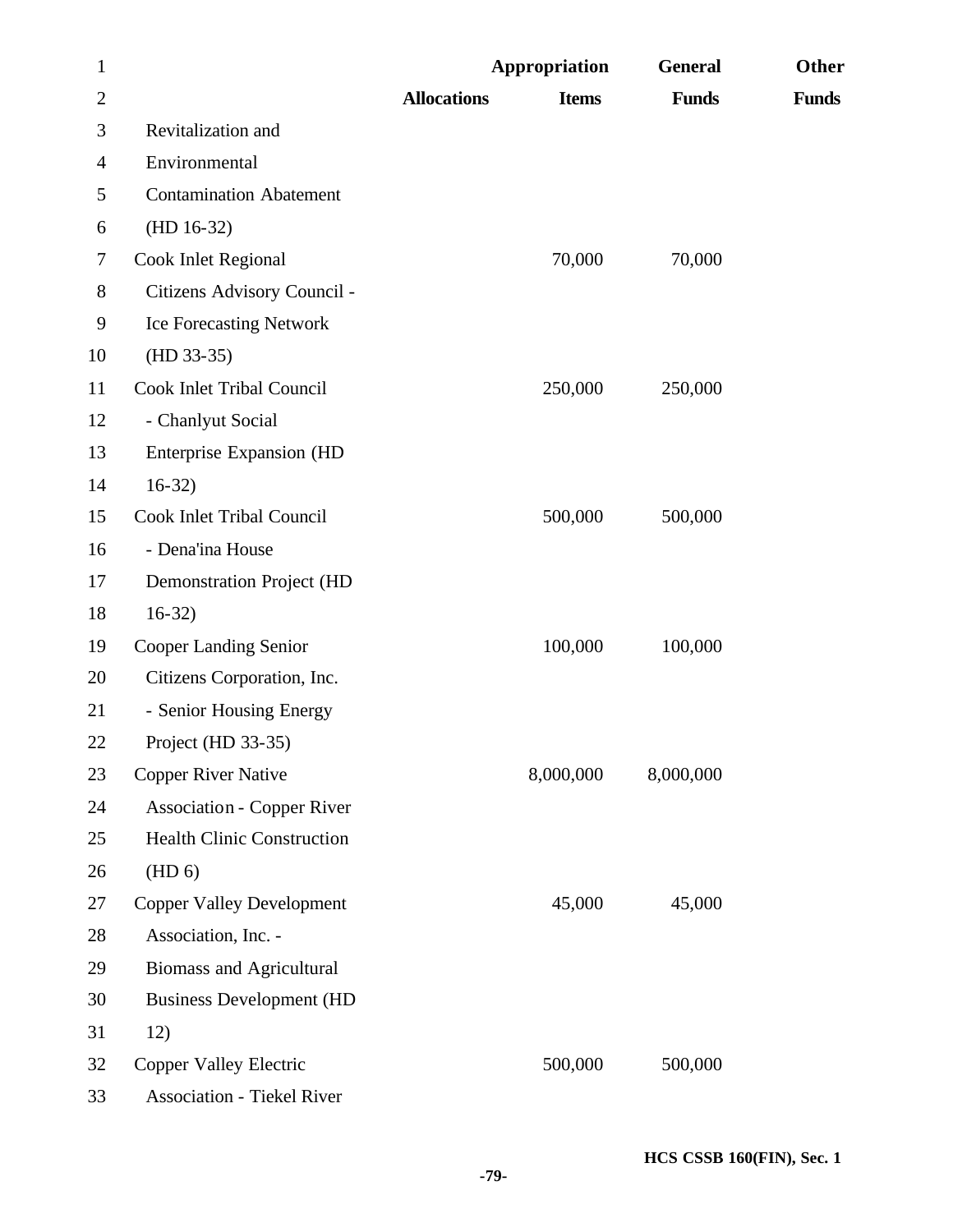| $\mathbf{1}$   |                                    |                    | Appropriation | <b>General</b> | Other        |
|----------------|------------------------------------|--------------------|---------------|----------------|--------------|
| $\overline{2}$ |                                    | <b>Allocations</b> | <b>Items</b>  | <b>Funds</b>   | <b>Funds</b> |
| 3              | Hydroelectric Project (HD          |                    |               |                |              |
| $\overline{4}$ | 12)                                |                    |               |                |              |
| 5              | <b>Cougar Gridiron Booster</b>     |                    | 800,000       | 800,000        |              |
| 6              | Club - Field Improvements          |                    |               |                |              |
| 7              | $(HD 16-32)$                       |                    |               |                |              |
| $8\,$          | Covenant House Alaska -            |                    | 194,000       | 194,000        |              |
| 9              | Victim Support and Case            |                    |               |                |              |
| 10             | Management - Youth Sex             |                    |               |                |              |
| 11             | <b>Trafficking Victims (HD</b>     |                    |               |                |              |
| 12             | $16-32)$                           |                    |               |                |              |
| 13             | Crisis Pregnancy Center,           |                    | 200,000       | 200,000        |              |
| 14             | Inc. - Facility Purchase           |                    |               |                |              |
| 15             | $(HD 16-32)$                       |                    |               |                |              |
| 16             | Denali Family Services -           |                    | 400,000       | 400,000        |              |
| 17             | Little Steps Preschool             |                    |               |                |              |
| 18             | <b>Facility Completion (HD</b>     |                    |               |                |              |
| 19             | $16-32)$                           |                    |               |                |              |
| 20             | Downtown Association of            |                    | 20,000        | 20,000         |              |
| 21             | Fairbanks - A Community            |                    |               |                |              |
| 22             | <b>Response to Chronic</b>         |                    |               |                |              |
| 23             | Inebriates (HD 7-11)               |                    |               |                |              |
| 24             | <b>Ester Volunteer Fire</b>        |                    | 100,000       | 100,000        |              |
| 25             | Department - Emergency             |                    |               |                |              |
| 26             | <b>Response Vehicle Conversion</b> |                    |               |                |              |
| 27             | $(HD 7-11)$                        |                    |               |                |              |
| 28             | Fairbanks 2014 Arctic              |                    | 500,000       | 500,000        |              |
| 29             | Winter Games Host Society          |                    |               |                |              |
| 30             | - Winter Games Preparation         |                    |               |                |              |
| 31             | $(HD 7-11)$                        |                    |               |                |              |
| 32             | <b>Fairbanks Community</b>         |                    | 50,000        | 50,000         |              |
| 33             | Foodbank - Building                |                    |               |                |              |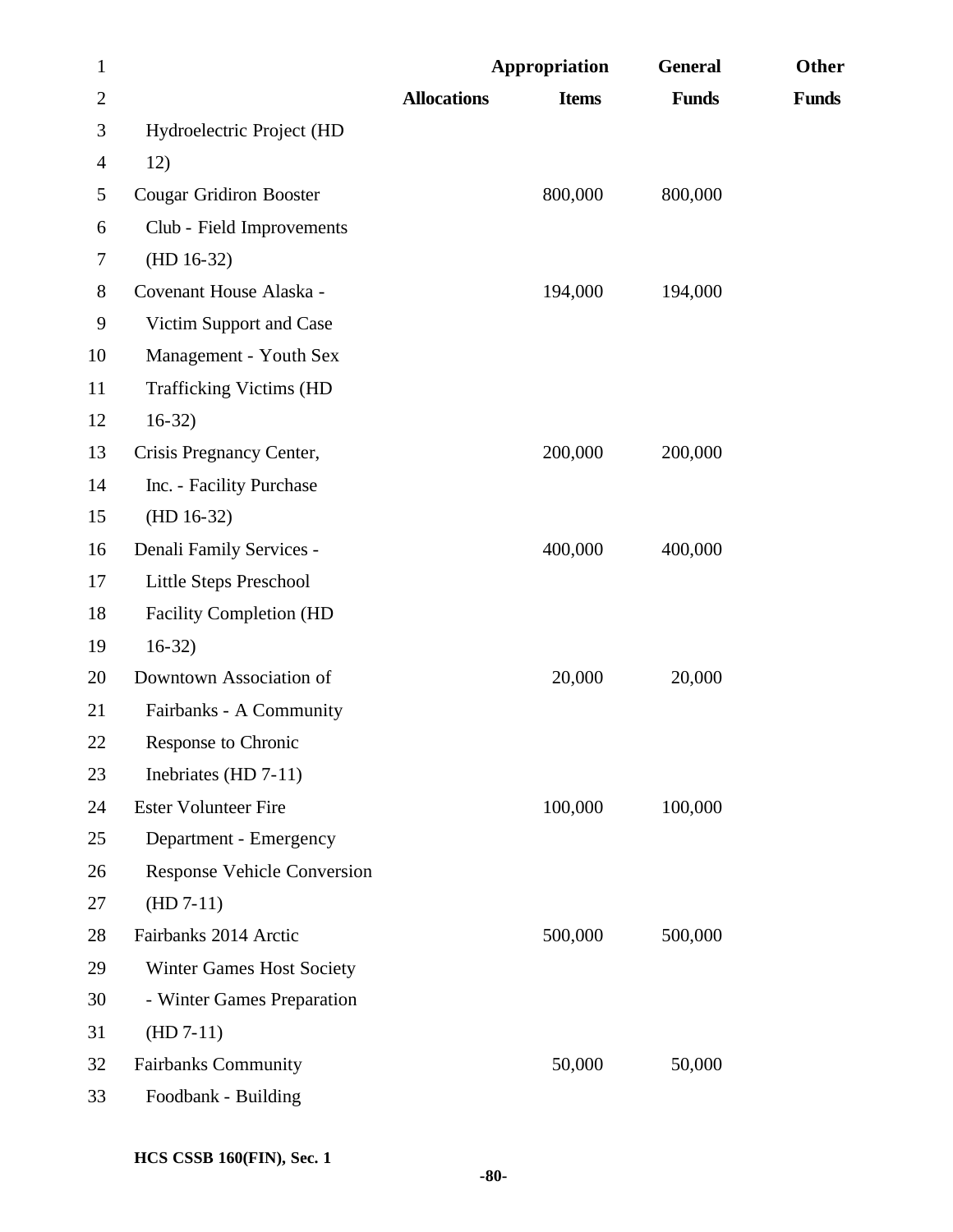| $\mathbf{1}$   |                                   |                    | Appropriation | <b>General</b> | Other        |
|----------------|-----------------------------------|--------------------|---------------|----------------|--------------|
| $\mathbf{2}$   |                                   | <b>Allocations</b> | <b>Items</b>  | <b>Funds</b>   | <b>Funds</b> |
| 3              | Maintenance and Sprinkler         |                    |               |                |              |
| $\overline{4}$ | System (HD $7-11$ )               |                    |               |                |              |
| 5              | <b>Fairbanks Community Mental</b> |                    | 10,000        | 10,000         |              |
| 6              | Health Center, Inc. -             |                    |               |                |              |
| 7              | <b>Management Team</b>            |                    |               |                |              |
| 8              | <b>Information Technology</b>     |                    |               |                |              |
| 9              | Equipment (HD 7-11)               |                    |               |                |              |
| 10             | Fairbanks Counseling and          |                    | 200,000       | 200,000        |              |
| 11             | <b>Adoption - Critical Needs</b>  |                    |               |                |              |
| 12             | <b>Transition Funding (HD</b>     |                    |               |                |              |
| 13             | $7-11)$                           |                    |               |                |              |
| 14             | Fairbanks Drama                   |                    | 25,000        | 25,000         |              |
| 15             | <b>Association and Children's</b> |                    |               |                |              |
| 16             | Theatre, Inc. - Riverfront        |                    |               |                |              |
| 17             | <b>Theatre Heating System</b>     |                    |               |                |              |
| 18             | Repair and Upgrade (HD            |                    |               |                |              |
| 19             | $7-11)$                           |                    |               |                |              |
| 20             | Fairbanks Montessori              |                    | 50,000        | 50,000         |              |
| 21             | Association, Inc. - Roof          |                    |               |                |              |
| 22             | <b>Renovation Project (HD</b>     |                    |               |                |              |
| 23             | $7-11)$                           |                    |               |                |              |
| 24             | <b>Fairbanks North Star</b>       |                    | 25,000        | 25,000         |              |
| 25             | Borough School District -         |                    |               |                |              |
| 26             | <b>Badger Road Elementary</b>     |                    |               |                |              |
| 27             | School Equipment and              |                    |               |                |              |
| 28             | Improvements (HD 7-11)            |                    |               |                |              |
| 29             | <b>Fairbanks North Star</b>       |                    | 25,000        | 25,000         |              |
| 30             | Borough School District -         |                    |               |                |              |
| 31             | North Pole Elementary             |                    |               |                |              |
| 32             | School Classroom                  |                    |               |                |              |
| 33             | Technology Upgrades (HD           |                    |               |                |              |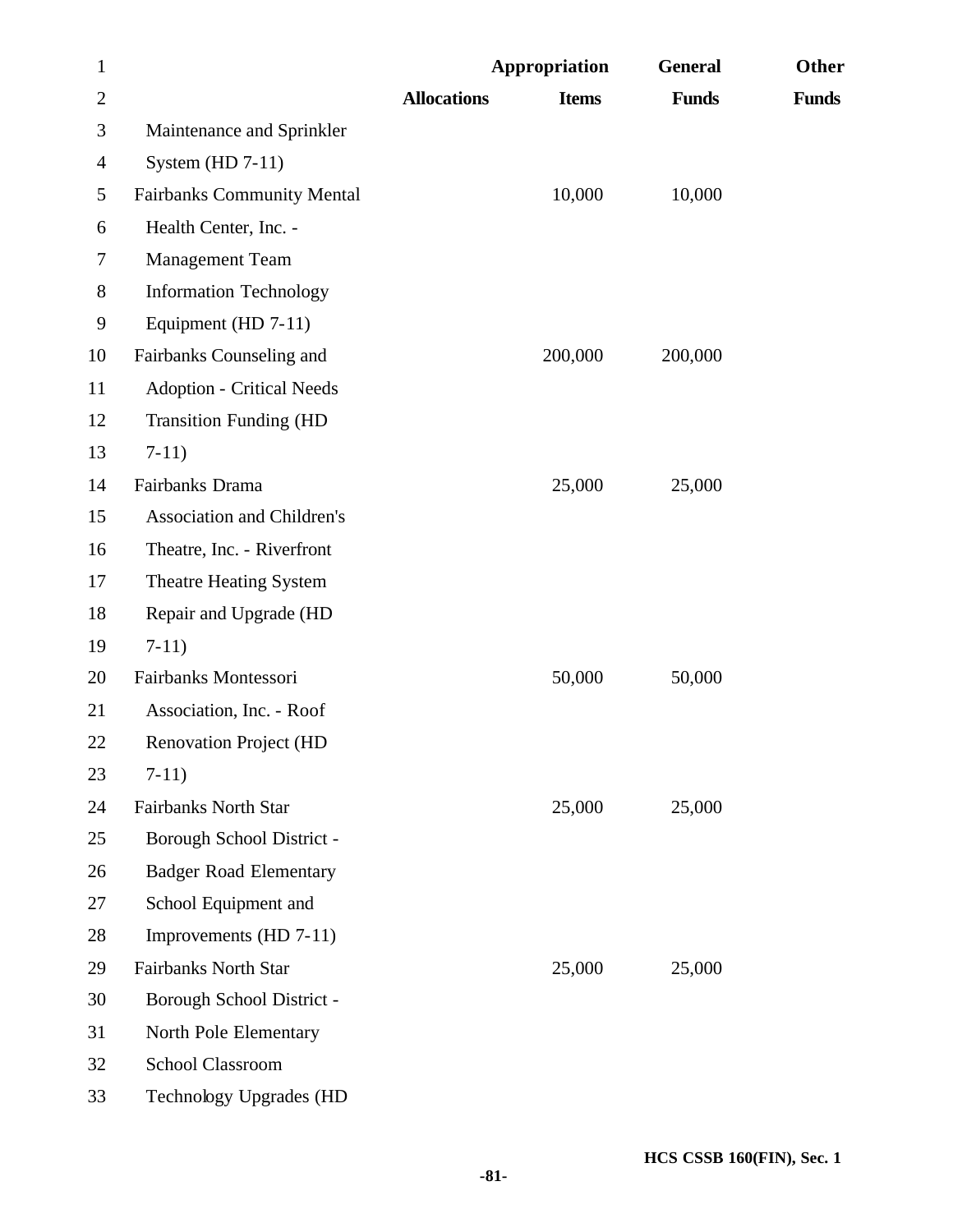| $\mathbf{1}$   |                                   | Appropriation      |              | <b>General</b> | Other        |
|----------------|-----------------------------------|--------------------|--------------|----------------|--------------|
| $\overline{2}$ |                                   | <b>Allocations</b> | <b>Items</b> | <b>Funds</b>   | <b>Funds</b> |
| 3              | $7-11)$                           |                    |              |                |              |
| $\overline{4}$ | <b>Fairbanks North Star</b>       |                    | 25,000       | 25,000         |              |
| 5              | Borough School District -         |                    |              |                |              |
| 6              | North Pole High School            |                    |              |                |              |
| 7              | <b>Classroom Technology</b>       |                    |              |                |              |
| $8\,$          | Upgrades (HD $7-11$ )             |                    |              |                |              |
| 9              | <b>Fairbanks North Star</b>       |                    | 25,000       | 25,000         |              |
| 10             | Borough School District -         |                    |              |                |              |
| 11             | North Pole Middle School          |                    |              |                |              |
| 12             | <b>Classroom Equipment (HD</b>    |                    |              |                |              |
| 13             | $7-11)$                           |                    |              |                |              |
| 14             | <b>Fairbanks North Star</b>       |                    | 25,000       | 25,000         |              |
| 15             | Borough School District -         |                    |              |                |              |
| 16             | Star of the North Charter         |                    |              |                |              |
| 17             | <b>School Classroom</b>           |                    |              |                |              |
| 18             | <b>Technology Upgrades (HD</b>    |                    |              |                |              |
| 19             | $7-11)$                           |                    |              |                |              |
| 20             | <b>Fairbanks North Star</b>       |                    | 25,000       | 25,000         |              |
| 21             | Borough School District -         |                    |              |                |              |
| 22             | <b>Ticasuk Brown Elementary</b>   |                    |              |                |              |
| 23             | School Classroom and              |                    |              |                |              |
| 24             | Facility Upgrades (HD             |                    |              |                |              |
| 25             | $7-11)$                           |                    |              |                |              |
| 26             | Fairbanks Resource Agency -       |                    | 200,000      | 200,000        |              |
| 27             | FRA 8-plex Accessible             |                    |              |                |              |
| 28             | <b>Residence Construction (HD</b> |                    |              |                |              |
| 29             | $7-11)$                           |                    |              |                |              |
| 30             | <b>Fairview Business</b>          |                    | 200,000      | 200,000        |              |
| 31             | <b>Association - Gambell</b>      |                    |              |                |              |
| 32             | <b>Boulevard Corridor</b>         |                    |              |                |              |
| 33             | Redevelopment Plan (HD            |                    |              |                |              |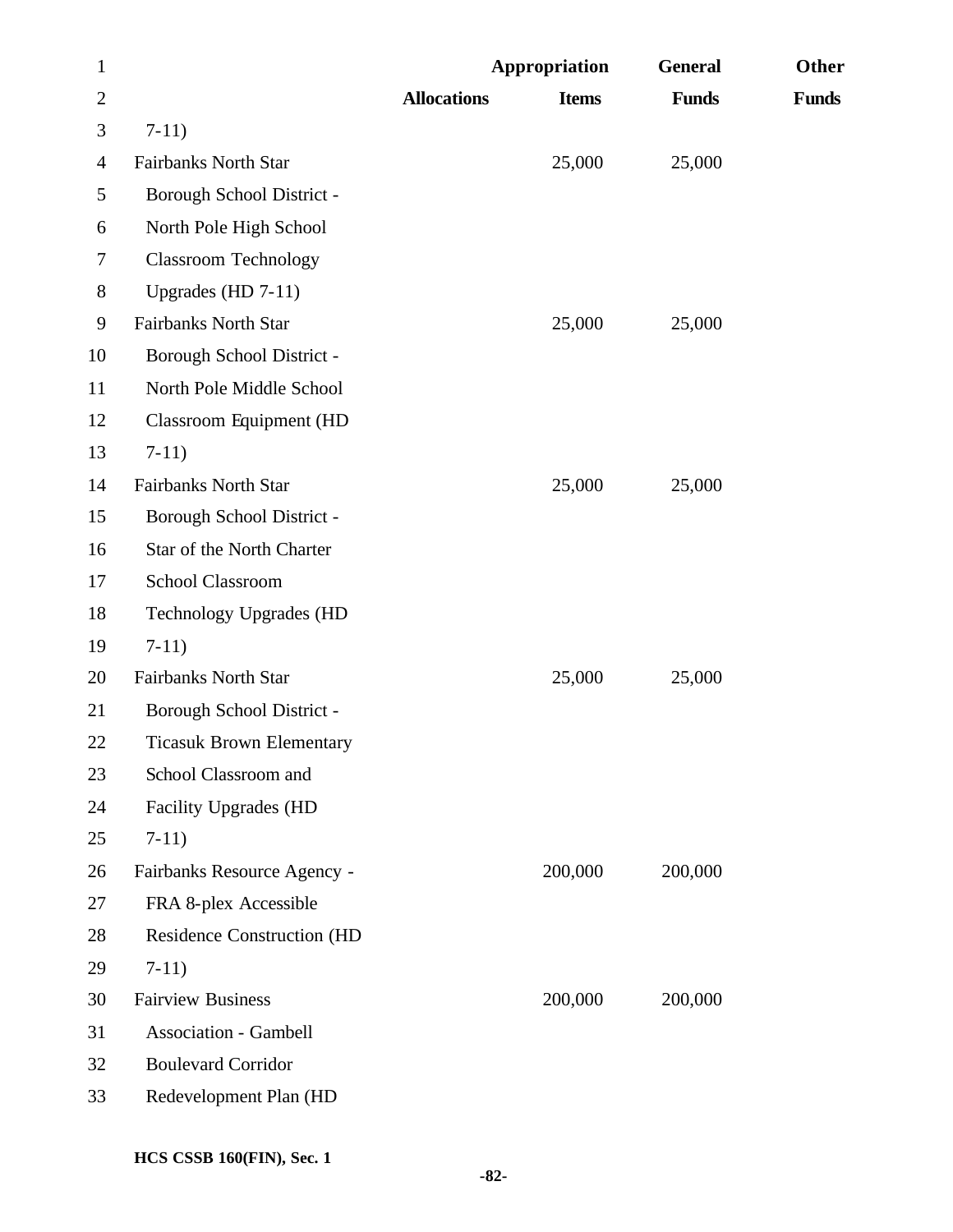| $\mathbf{1}$   |                                  |                    | Appropriation | <b>General</b> | Other        |
|----------------|----------------------------------|--------------------|---------------|----------------|--------------|
| $\overline{2}$ |                                  | <b>Allocations</b> | <b>Items</b>  | <b>Funds</b>   | <b>Funds</b> |
| 3              | $16-32)$                         |                    |               |                |              |
| 4              | Faith Bible Fellowship of        |                    | 35,000        | 35,000         |              |
| 5              | Big Lake - Big Lake              |                    |               |                |              |
| 6              | <b>Community Food Bank</b>       |                    |               |                |              |
| $\tau$         | <b>Facility Construction (HD</b> |                    |               |                |              |
| $8\,$          | $13-16$                          |                    |               |                |              |
| 9              | <b>Family Centered Services</b>  |                    | 300,000       | 300,000        |              |
| 10             | of Alaska - Mat-Su               |                    |               |                |              |
| 11             | Clinical and Training            |                    |               |                |              |
| 12             | Center for Children and          |                    |               |                |              |
| 13             | Families (HD 13-16)              |                    |               |                |              |
| 14             | <b>Farthest North Girl Scout</b> |                    | 50,000        | 50,000         |              |
| 15             | Council - Go Green               |                    |               |                |              |
| 16             | Building Project (HD 7-11)       |                    |               |                |              |
| 17             | <b>Federation of Community</b>   |                    | 75,000        | 75,000         |              |
| 18             | <b>Councils - Meadow Park</b>    |                    |               |                |              |
| 19             | Rehabilitation (HD 16-32)        |                    |               |                |              |
| 20             | <b>Federation of Community</b>   |                    | 15,000        | 15,000         |              |
| 21             | Councils - Mountain View         |                    |               |                |              |
| 22             | <b>Community Patrol (HD</b>      |                    |               |                |              |
| 23             | $16-32$                          |                    |               |                |              |
| 24             | <b>Federation of Community</b>   |                    | 16,500        | 16,500         |              |
| 25             | Councils - Nunaka Valley         |                    |               |                |              |
| 26             | and Northeast Community          |                    |               |                |              |
| 27             | Patrols (HD 16-32)               |                    |               |                |              |
| 28             | Federation of Community          |                    | 240,000       | 240,000        |              |
| 29             | Councils - Recreational          |                    |               |                |              |
| 30             | <b>Upgrades to Abbott Loop</b>   |                    |               |                |              |
| 31             | Community Park (HD 16-32)        |                    |               |                |              |
| 32             | Federation of Community          |                    | 6,500         | 6,500          |              |
| 33             | Councils, Inc. - Scenic          |                    |               |                |              |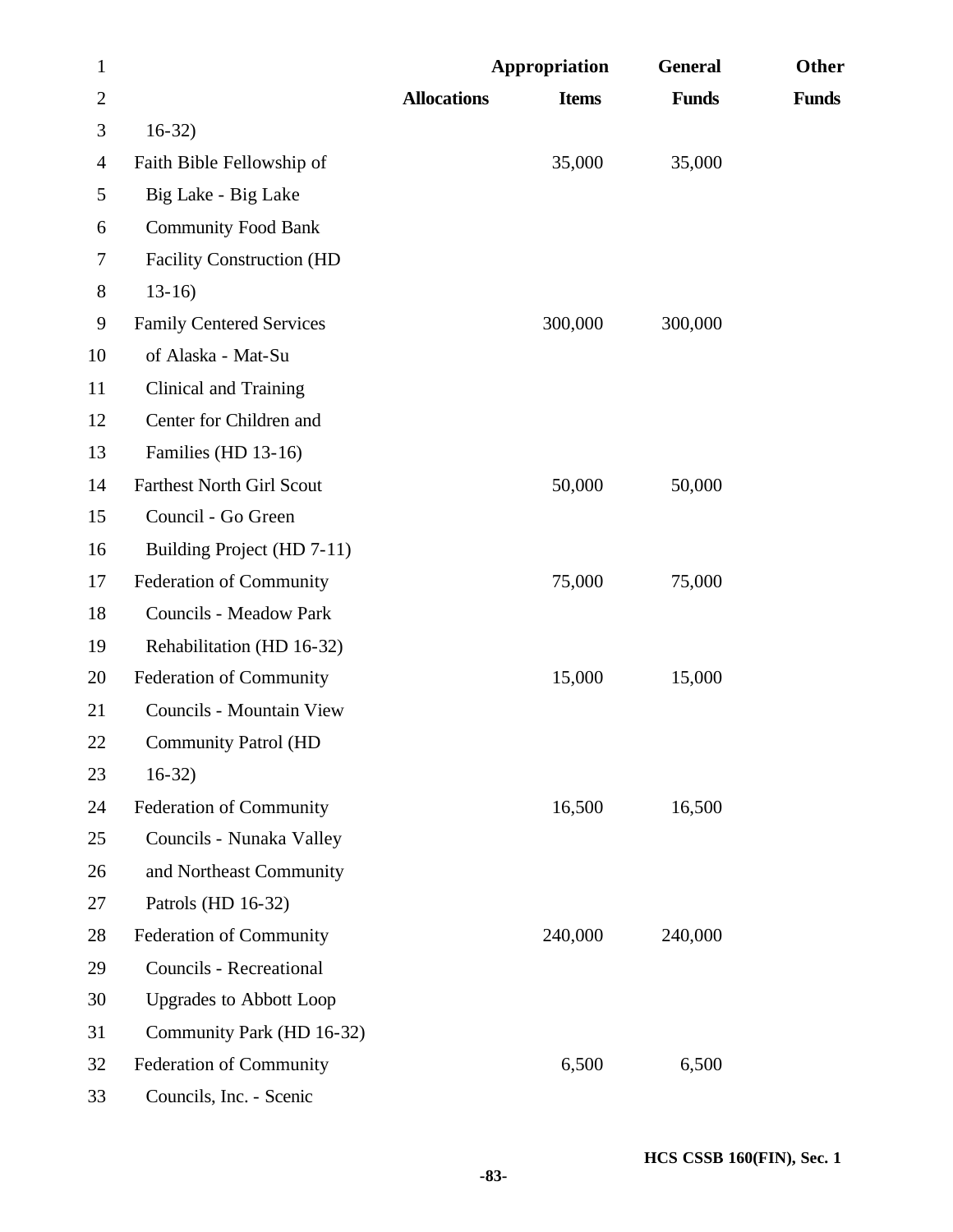| $\mathbf{1}$   |                                    |                    | Appropriation | <b>General</b> | Other        |
|----------------|------------------------------------|--------------------|---------------|----------------|--------------|
| $\mathbf{2}$   |                                    | <b>Allocations</b> | <b>Items</b>  | <b>Funds</b>   | <b>Funds</b> |
| 3              | <b>Foothills Community Patrol</b>  |                    |               |                |              |
| $\overline{4}$ | $(HD 16-32)$                       |                    |               |                |              |
| 5              | Focus, Inc. - Community            |                    | 34,000        | 34,000         |              |
| 6              | Playground Equipment and           |                    |               |                |              |
| 7              | Upgrades (HD 16-32)                |                    |               |                |              |
| $8\,$          | Food Bank of Alaska -              |                    | 5,000         | 5,000          |              |
| 9              | Anchorage City Church Food         |                    |               |                |              |
| 10             | Shelf (HD 16-32)                   |                    |               |                |              |
| 11             | Food Bank of Alaska -              |                    | 10,000        | 10,000         |              |
| 12             | Latino Lions Club Food             |                    |               |                |              |
| 13             | Distribution (HD 16-32)            |                    |               |                |              |
| 14             | Food Bank of Alaska -              |                    | 78,000        | 78,000         |              |
| 15             | <b>Statewide Facility Repairs</b>  |                    |               |                |              |
| 16             | and Equipment (HD 16-32)           |                    |               |                |              |
| 17             | Fraternal order of the             |                    | 60,000        | 60,000         |              |
| 18             | Alaska State Troopers -            |                    |               |                |              |
| 19             | Crime Scene Investigation          |                    |               |                |              |
| 20             | Forensic Science Camp (HD          |                    |               |                |              |
| 21             | $16-32)$                           |                    |               |                |              |
| 22             | Fraternal Order of Alaska          |                    | 50,000        | 50,000         |              |
| 23             | <b>State Troopers - Traveling</b>  |                    |               |                |              |
| 24             | Alaska Law Enforcement             |                    |               |                |              |
| 25             | Exhibit (HD 1-40)                  |                    |               |                |              |
| 26             | <b>Friends of Chugach National</b> |                    | 10,000        | 10,000         |              |
| 27             | <b>Forest Avalanche</b>            |                    |               |                |              |
| 28             | <b>Information Center -</b>        |                    |               |                |              |
| 29             | <b>International Snow Science</b>  |                    |               |                |              |
| 30             | Workshop 2012 (HD 16-32)           |                    |               |                |              |
| 31             | Friends of Creamer's Field         |                    | 60,000        | 60,000         |              |
| 32             | - Creamer's Field Barns            |                    |               |                |              |
| 33             | Painting (HD 7-11)                 |                    |               |                |              |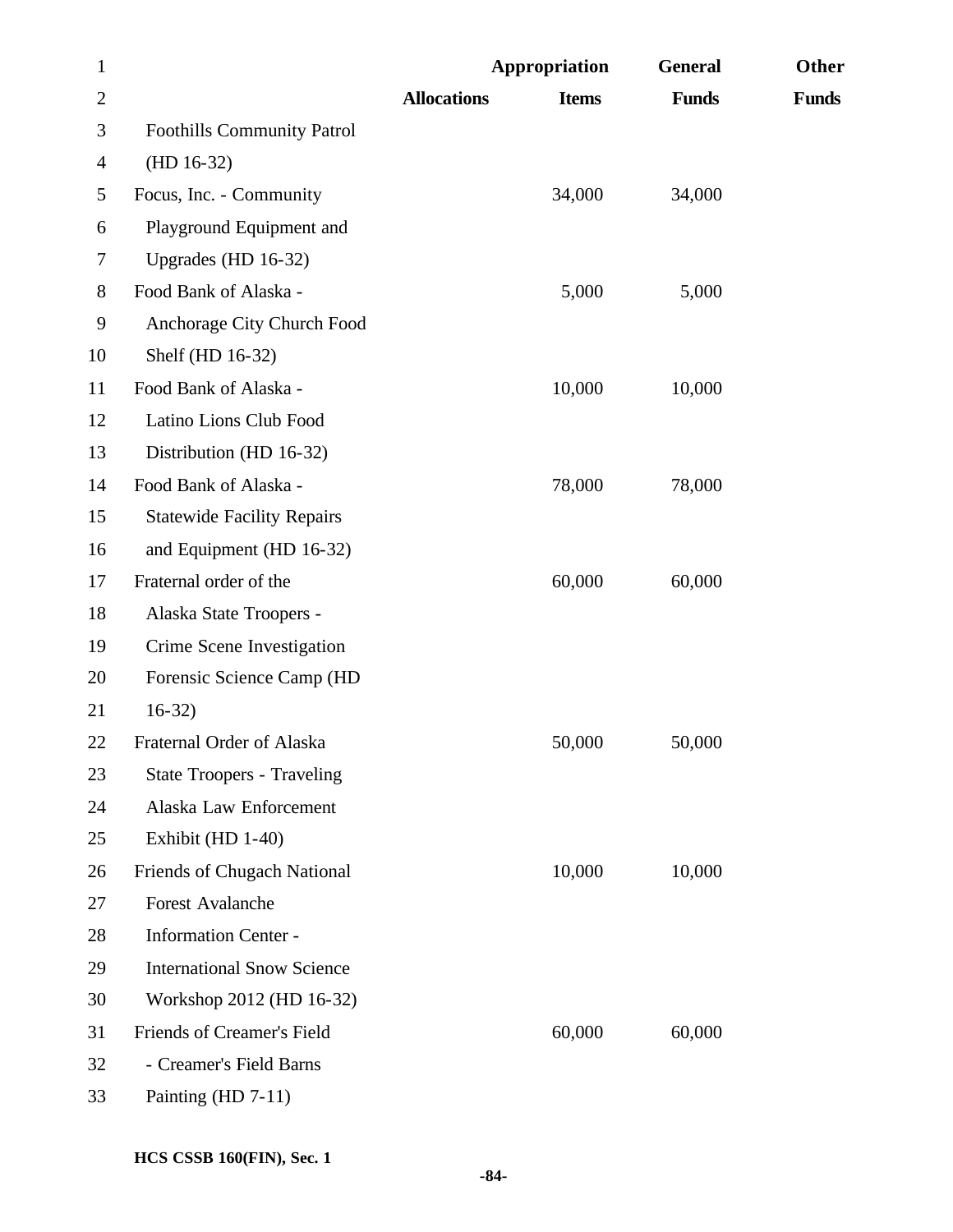| $\mathbf{1}$   |                                   |                    | <b>Appropriation</b> | <b>General</b> | Other        |
|----------------|-----------------------------------|--------------------|----------------------|----------------|--------------|
| $\overline{2}$ |                                   | <b>Allocations</b> | <b>Items</b>         | <b>Funds</b>   | <b>Funds</b> |
| 3              | Friends of the Jesse Lee          |                    | 5,000,000            | 5,000,000      |              |
| $\overline{4}$ | Home (HD 33-35)                   |                    |                      |                |              |
| 5              | Girdwood Nordic Ski Club -        |                    | 200,000              | 200,000        |              |
| 6              | Girdwood Nordic Trail             |                    |                      |                |              |
| 7              | <b>System Construction and</b>    |                    |                      |                |              |
| $8\,$          | Improvements (HD 16-32)           |                    |                      |                |              |
| 9              | Girl Scouts of Alaska -           |                    | 1,613,900            | 1,613,900      |              |
| 10             | <b>Edmonds Lake Singing Hills</b> |                    |                      |                |              |
| 11             | <b>Facility Reconstruction</b>    |                    |                      |                |              |
| 12             | $(HD 13-16)$                      |                    |                      |                |              |
| 13             | <b>Girl Scouts Susitna</b>        |                    | 20,000               | 20,000         |              |
| 14             | Council - Togowoods Girl          |                    |                      |                |              |
| 15             | Scout Camp Equipment and          |                    |                      |                |              |
| 16             | Maintenance (HD 13-16)            |                    |                      |                |              |
| 17             | GlennRich Fire Rescue -           |                    | 15,000               | 15,000         |              |
| 18             | Fire Suppression Equipment        |                    |                      |                |              |
| 19             | and Personal Protective           |                    |                      |                |              |
| 20             | Equipment (HD 12)                 |                    |                      |                |              |
| 21             | GlennRich Fire Rescue -           |                    | 135,000              | 135,000        |              |
| 22             | Rescue Truck (HD 12)              |                    |                      |                |              |
| 23             | GlennRich Fire Rescue -           |                    | 120,000              | 120,000        |              |
| 24             | Water Tender Trucks (HD           |                    |                      |                |              |
| 25             | 12)                               |                    |                      |                |              |
| 26             | Golden Valley Electrical          |                    | 3,750,000            | 3,750,000      |              |
| 27             | Association - Liquefied           |                    |                      |                |              |
| 28             | <b>Natural Gas Facility</b>       |                    |                      |                |              |
| 29             | Engineering and Design (HD        |                    |                      |                |              |
| 30             | $7-11)$                           |                    |                      |                |              |
| 31             | <b>Grandview Subdivision</b>      |                    | 100,000              | 100,000        |              |
| 32             | Homeowner's Association -         |                    |                      |                |              |
| 33             | Honey Bear Lane                   |                    |                      |                |              |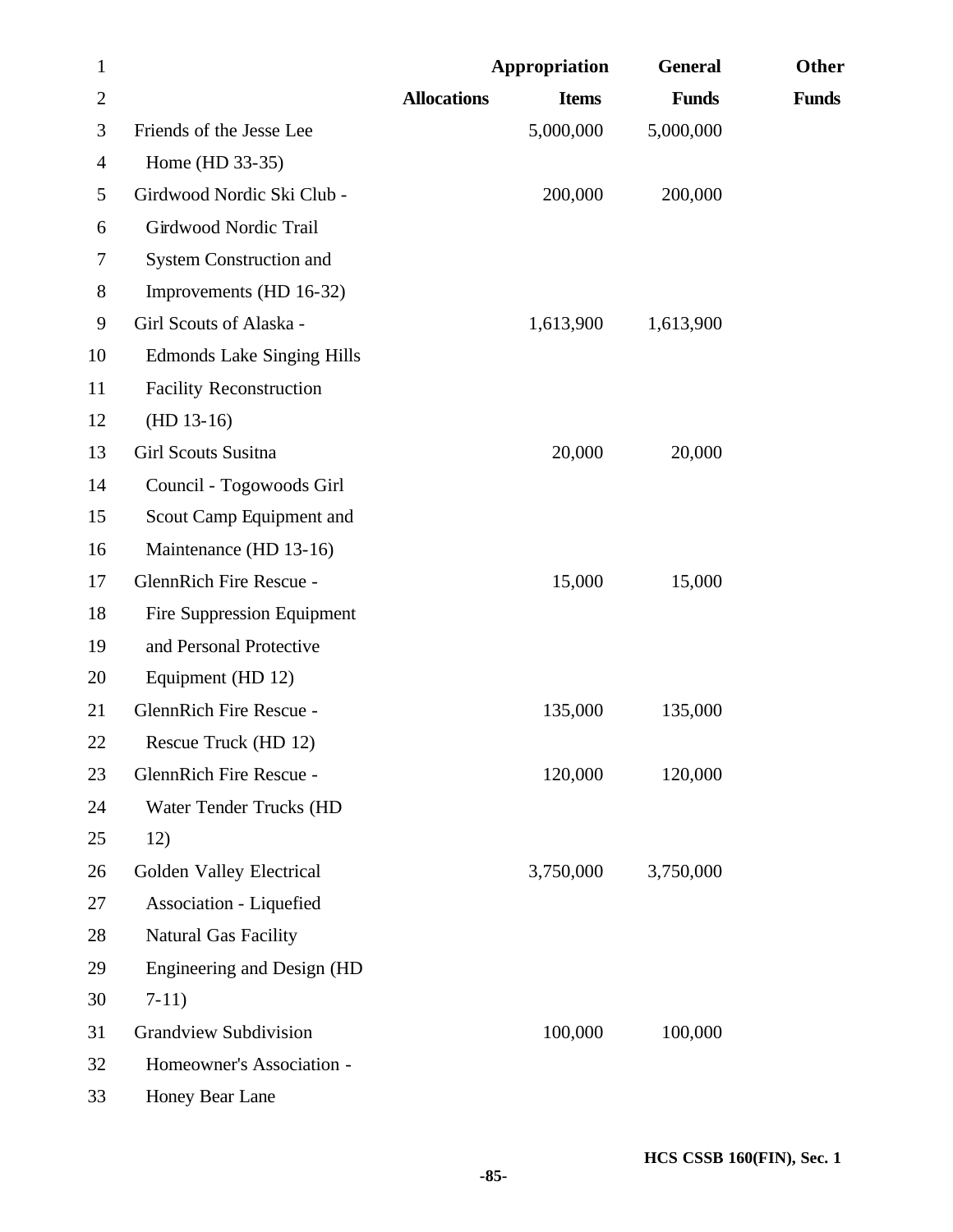| $\mathbf{1}$   |                                  |                    | Appropriation | <b>General</b> | Other        |
|----------------|----------------------------------|--------------------|---------------|----------------|--------------|
| $\overline{2}$ |                                  | <b>Allocations</b> | <b>Items</b>  | <b>Funds</b>   | <b>Funds</b> |
| 3              | Resurfacing and Drainage         |                    |               |                |              |
| $\overline{4}$ | Improvements (HD 16-32)          |                    |               |                |              |
| 5              | Great Alaska Council, Boy        |                    | 185,000       | 185,000        |              |
| 6              | Scouts of America - Camp         |                    |               |                |              |
| 7              | <b>ERSC Shower and Bathroom</b>  |                    |               |                |              |
| 8              | Facilities (HD 3-4)              |                    |               |                |              |
| 9              | Haines Animal Rescue             |                    | 10,550        | 10,550         |              |
| 10             | Kennel - Animal Control          |                    |               |                |              |
| 11             | Vehicle Conversion (HD 5)        |                    |               |                |              |
| 12             | Haines Assisted Living -         |                    | 6,098,236     | 6,098,236      |              |
| 13             | <b>Sobeloff McRae Veterans</b>   |                    |               |                |              |
| 14             | Village and Debt                 |                    |               |                |              |
| 15             | Reimbursement (HD 1-40)          |                    |               |                |              |
| 16             | Haines Borough - Port            |                    | 2,380,000     | 2,380,000      |              |
| 17             | Chilkoot Cruise Ship Dock        |                    |               |                |              |
| 18             | (HD 5)                           |                    |               |                |              |
| 19             | <b>Halibut Cove Community</b>    |                    | 300,000       | 300,000        |              |
| 20             | Organization - Alaska            |                    |               |                |              |
| 21             | <b>Mussel Farming</b>            |                    |               |                |              |
| 22             | <b>Demonstration Project (HD</b> |                    |               |                |              |
| 23             | $33-35$                          |                    |               |                |              |
| 24             | Haven House, Inc. -              |                    | 30,000        | 30,000         |              |
| 25             | Planning for Reentry and         |                    |               |                |              |
| 26             | <b>Transitional Housing</b>      |                    |               |                |              |
| 27             | Program (HD $1-5$ )              |                    |               |                |              |
| 28             | Helping Ourselves Prevent        |                    | 80,000        | 80,000         |              |
| 29             | Emergencies (HOPE) -             |                    |               |                |              |
| 30             | <b>Executive Director Hire</b>   |                    |               |                |              |
| 31             | (HD 5)                           |                    |               |                |              |
| 32             | Homer Society of Natural         |                    | 100,000       | 100,000        |              |
| 33             | History - Pratt Museum           |                    |               |                |              |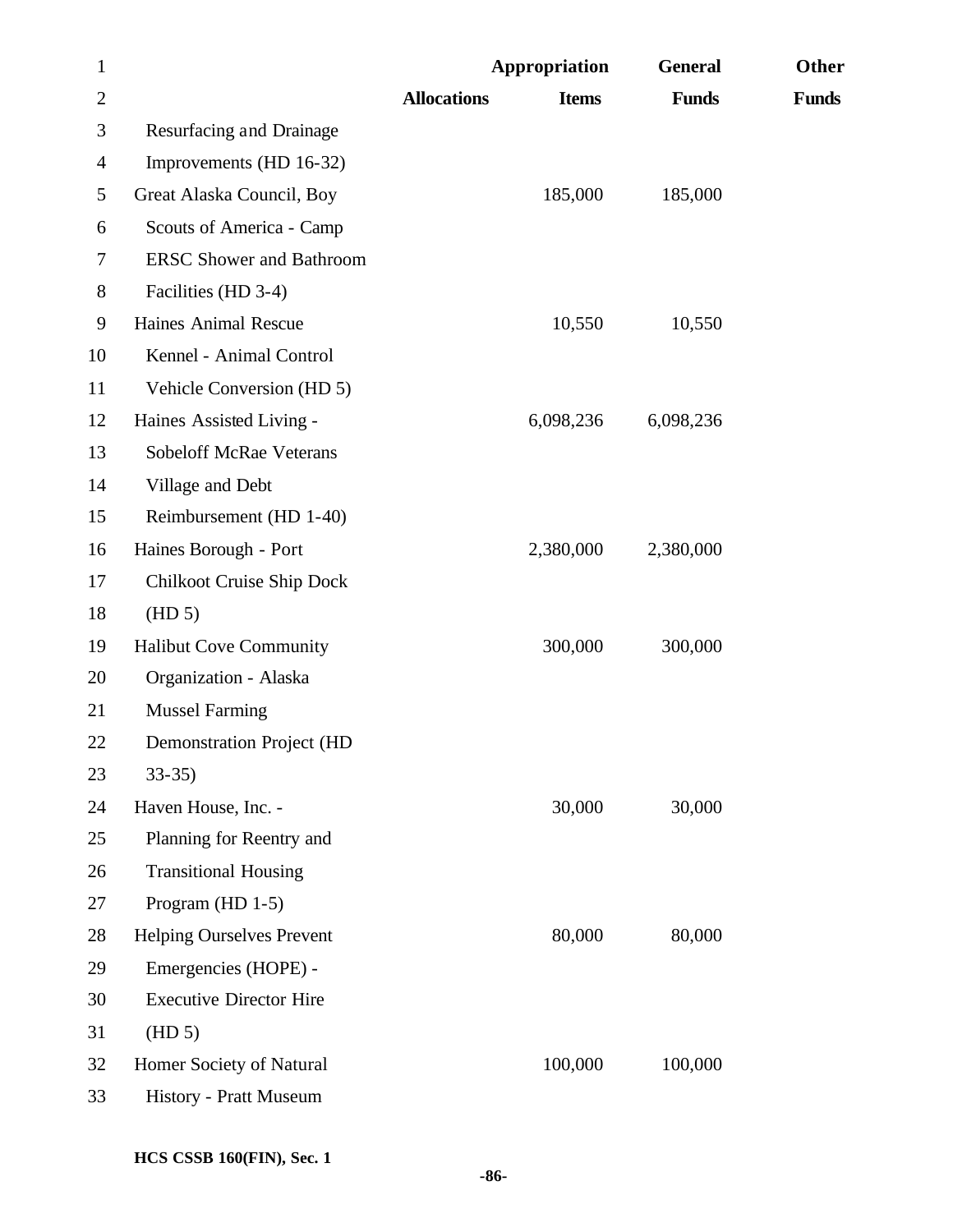| $\mathbf{1}$   |                                 |                    | Appropriation | <b>General</b> | Other        |
|----------------|---------------------------------|--------------------|---------------|----------------|--------------|
| $\mathbf{2}$   |                                 | <b>Allocations</b> | <b>Items</b>  | <b>Funds</b>   | <b>Funds</b> |
| 3              | <b>Building Design and</b>      |                    |               |                |              |
| $\overline{4}$ | Construction (HD 33-35)         |                    |               |                |              |
| 5              | Hope Community Resources,       |                    | 125,000       | 125,000        |              |
| 6              | Inc. - Kenai/Soldotna           |                    |               |                |              |
| 7              | <b>Community Center (HD</b>     |                    |               |                |              |
| 8              | $33-35$                         |                    |               |                |              |
| 9              | Hope Community Resources,       |                    | 900,000       | 900,000        |              |
| 10             | Inc. - Statewide Facility       |                    |               |                |              |
| 11             | Improvements & Equipment        |                    |               |                |              |
| 12             | $(HD 1-40)$                     |                    |               |                |              |
| 13             | Hospice of The Central          |                    | 10,000        | 10,000         |              |
| 14             | Peninsula - Durable Medical     |                    |               |                |              |
| 15             | <b>Equipment for Community</b>  |                    |               |                |              |
| 16             | Loan Closet (HD 33-35)          |                    |               |                |              |
| 17             | HUB Youth Center - After        |                    | 35,000        | 35,000         |              |
| 18             | School Program Equipment        |                    |               |                |              |
| 19             | $(HD 3-4)$                      |                    |               |                |              |
| 20             | <b>Hydaburg Cooperative</b>     |                    | 818,682       | 818,682        |              |
| 21             | <b>Association - Hydaburg</b>   |                    |               |                |              |
| 22             | Harbor Clean Up and Search      |                    |               |                |              |
| 23             | and Rescue Vessel (HD 5)        |                    |               |                |              |
| 24             | Iditarod Trail Committee,       |                    | 100,000       | 100,000        |              |
| 25             | Inc. - Iditarod Trail Sled      |                    |               |                |              |
| 26             | Dog Race Enhancement (HD        |                    |               |                |              |
| 27             | $1-40$                          |                    |               |                |              |
| 28             | Ilisagvik College - Heavy       |                    | 150,000       | 150,000        |              |
| 29             | Equipment (HD 40)               |                    |               |                |              |
| 30             | <b>InfraGard Alaska Members</b> |                    | 30,000        | 30,000         |              |
| 31             | Alliance, Inc. - Alaskan        |                    |               |                |              |
| 32             | Resilience Infrastructure       |                    |               |                |              |
| 33             | and Key Resources (HD           |                    |               |                |              |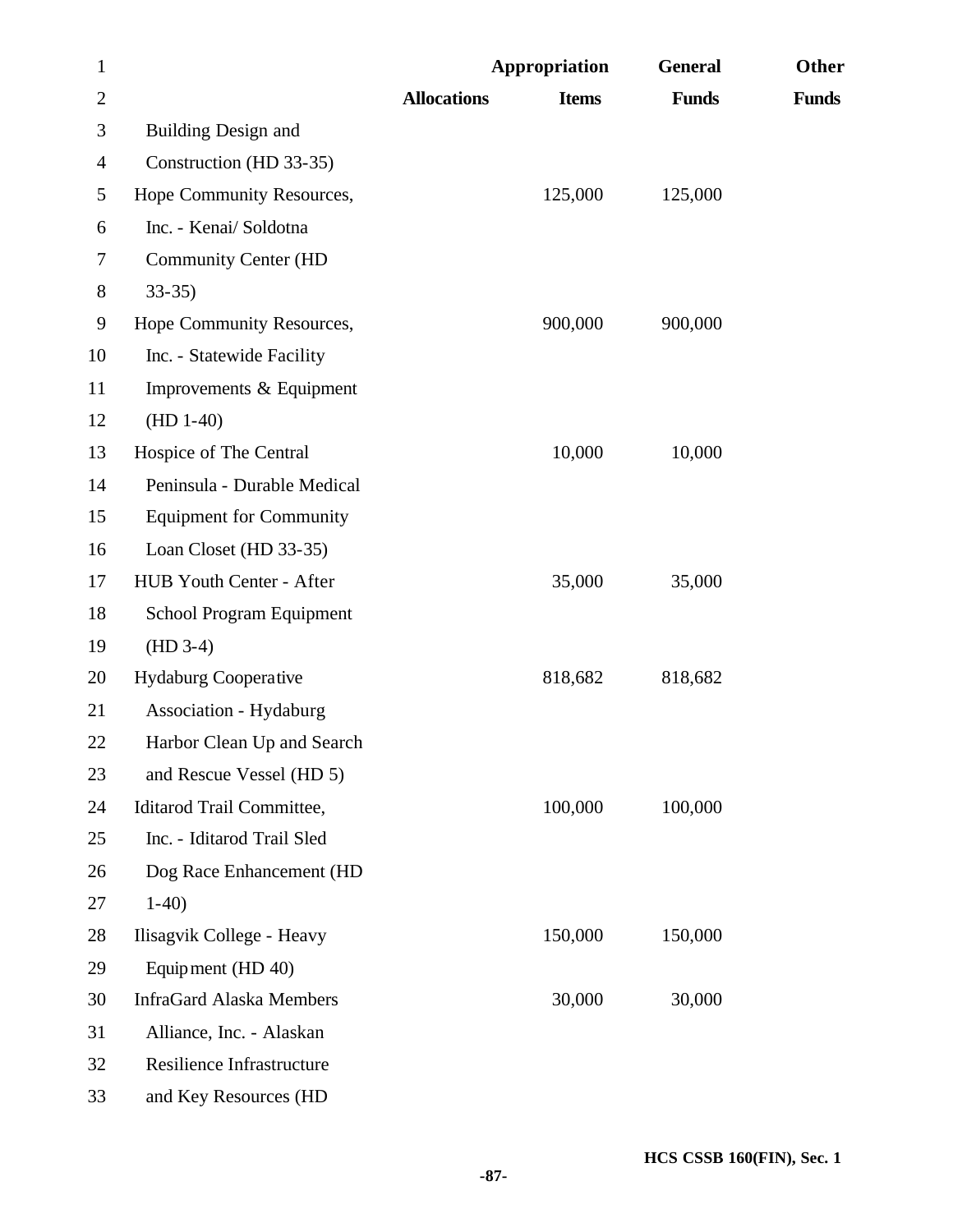| $\mathbf{1}$   |                                  |                    | Appropriation | <b>General</b> | Other        |
|----------------|----------------------------------|--------------------|---------------|----------------|--------------|
| $\overline{2}$ |                                  | <b>Allocations</b> | <b>Items</b>  | <b>Funds</b>   | <b>Funds</b> |
| 3              | $16-32)$                         |                    |               |                |              |
| 4              | Institute of the North -         |                    | 155,000       | 155,000        |              |
| 5              | Arctic Infrastructure and        |                    |               |                |              |
| 6              | Development (HD 1-40)            |                    |               |                |              |
| 7              | Institute of the North - We      |                    | 50,000        | 50,000         |              |
| 8              | the People of Alaska             |                    |               |                |              |
| 9              | Program $(HD 7-11)$              |                    |               |                |              |
| 10             | Interior Alaska Bus Line,        |                    | 115,000       | 115,000        |              |
| 11             | Inc. - Passenger Vehicles        |                    |               |                |              |
| 12             | (HD 12)                          |                    |               |                |              |
| 13             | Interior Alaska Center for       |                    | 50,000        | 50,000         |              |
| 14             | Non-Violent Living -             |                    |               |                |              |
| 15             | <b>Computers and Security</b>    |                    |               |                |              |
| 16             | Upgrades (HD $7-11$ )            |                    |               |                |              |
| 17             | Interior Alaska Center for       |                    | 25,000        | 25,000         |              |
| 18             | Non-Violent Living -             |                    |               |                |              |
| 19             | <b>Housing Program Building</b>  |                    |               |                |              |
| 20             | Repairs (HD 7-11)                |                    |               |                |              |
| 21             | Interior Alaska Hospital         |                    | 50,000        | 50,000         |              |
| 22             | <b>Foundation - Rural Health</b> |                    |               |                |              |
| 23             | Care Facility (HD 12)            |                    |               |                |              |
| 24             | Island Trails Network -          |                    | 35,000        | 35,000         |              |
| 25             | Kodiak Trails Plan               |                    |               |                |              |
| 26             | <b>Implementation Phase I</b>    |                    |               |                |              |
| 27             | (HD 36)                          |                    |               |                |              |
| 28             | Island Trails Network -          |                    | 16,187        | 16,187         |              |
| 29             | Near Island Trails Phase         |                    |               |                |              |
| 30             | III ( $HD 36$ )                  |                    |               |                |              |
| 31             | Juneau Alliance for Mental       |                    | 30,000        | 30,000         |              |
| 32             | Health, Inc. - Mental            |                    |               |                |              |
| 33             | Health Clinic Window             |                    |               |                |              |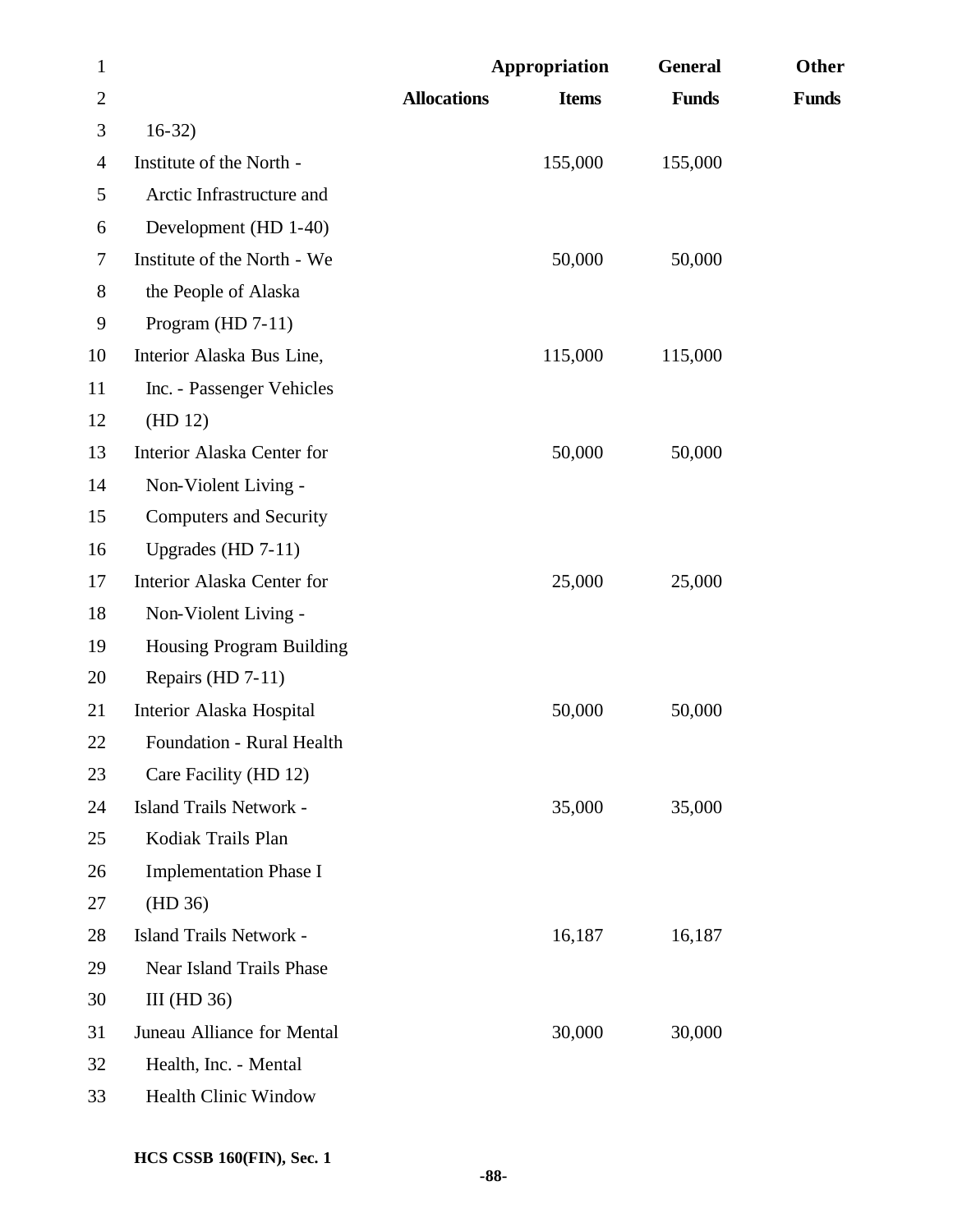| $\mathbf{1}$   |                                  |                    | Appropriation | <b>General</b> | Other        |
|----------------|----------------------------------|--------------------|---------------|----------------|--------------|
| $\overline{2}$ |                                  | <b>Allocations</b> | <b>Items</b>  | <b>Funds</b>   | <b>Funds</b> |
| 3              | Replacement (HD 3-4)             |                    |               |                |              |
| $\overline{4}$ | Juneau Community                 |                    | 650,000       | 650,000        |              |
| 5              | Foundation - Mendenhall          |                    |               |                |              |
| 6              | Valley Dimond Park Ice           |                    |               |                |              |
| 7              | <b>Rink Facility Design (HD</b>  |                    |               |                |              |
| $8\,$          | $3-4)$                           |                    |               |                |              |
| 9              | Juneau Economic                  |                    | 250,000       | 250,000        |              |
| 10             | Development Council -            |                    |               |                |              |
| 11             | <b>FIRST Robotics Alaska</b>     |                    |               |                |              |
| 12             | $(HD 1-40)$                      |                    |               |                |              |
| 13             | Juneau Economic                  |                    | 250,000       | 250,000        |              |
| 14             | Development Council -            |                    |               |                |              |
| 15             | <b>Spring Board Technology</b>   |                    |               |                |              |
| 16             | <b>Transfer Alliance Program</b> |                    |               |                |              |
| 17             | $(HD 1-40)$                      |                    |               |                |              |
| 18             | Juneau Family Health and         |                    | 12,000        | 12,000         |              |
| 19             | Birth Center - Electronic        |                    |               |                |              |
| 20             | Health Record System (HD         |                    |               |                |              |
| 21             | $3-4)$                           |                    |               |                |              |
| 22             | Juneau Lighthouse                |                    | 63,000        | 63,000         |              |
| 23             | <b>Association - Five Finger</b> |                    |               |                |              |
| 24             | <b>Lighthouse Transportation</b> |                    |               |                |              |
| 25             | $(HD 3-4)$                       |                    |               |                |              |
| 26             | <b>Juneau Shooting Sports</b>    |                    | 120,000       | 120,000        |              |
| 27             | Foundation - ADF&G Hunter        |                    |               |                |              |
| 28             | Education Facility Access &      |                    |               |                |              |
| 29             | Parking Upgrades (HD 3-4)        |                    |               |                |              |
| 30             | Juneau Symphony - 50th           |                    | 30,000        | 30,000         |              |
| 31             | <b>Anniversary Celebration</b>   |                    |               |                |              |
| 32             | $(HD 3-4)$                       |                    |               |                |              |
| 33             | Juneau Youth Services -          |                    | 100,000       | 100,000        |              |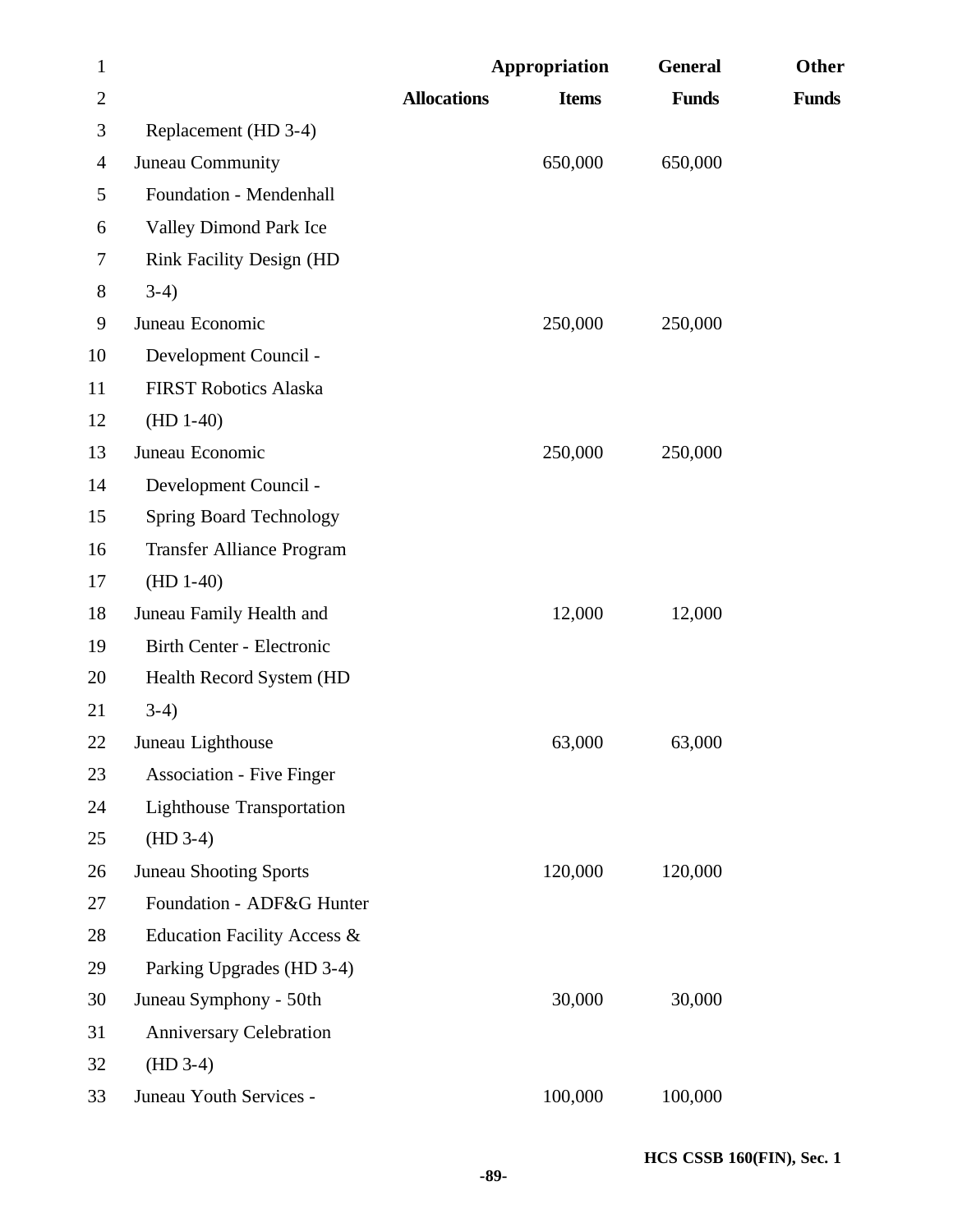| $\mathbf{1}$   |                                    |                    | Appropriation | <b>General</b> | Other        |
|----------------|------------------------------------|--------------------|---------------|----------------|--------------|
| $\overline{c}$ |                                    | <b>Allocations</b> | <b>Items</b>  | <b>Funds</b>   | <b>Funds</b> |
| 3              | <b>Cornerstone Emergency</b>       |                    |               |                |              |
| 4              | Shelter for Youth                  |                    |               |                |              |
| 5              | Construction (HD 3-4)              |                    |               |                |              |
| 6              | Junior Achievement of              |                    | 60,000        | 60,000         |              |
| 7              | Alaska - Statewide K-12            |                    |               |                |              |
| 8              | <b>Business Education Program</b>  |                    |               |                |              |
| 9              | $(HD 16-32)$                       |                    |               |                |              |
| 10             | Kachemak Bay Equestrian            |                    | 10,000        | 10,000         |              |
| 11             | <b>Association - Cottonwood</b>    |                    |               |                |              |
| 12             | Horse Park (HD 33-35)              |                    |               |                |              |
| 13             | Kachemak Shellfish                 |                    | 60,000        | 60,000         |              |
| 14             | Mariculture Association -          |                    |               |                |              |
| 15             | <b>Oyster Remote Setting</b>       |                    |               |                |              |
| 16             | Facility (HD 33-35)                |                    |               |                |              |
| 17             | Kake City School District          |                    | 25,000        | 25,000         |              |
| 18             | - School Bus (HD 5)                |                    |               |                |              |
| 19             | Kasilof Regional Historical        |                    | 38,000        | 38,000         |              |
| 20             | Association - Community of         |                    |               |                |              |
| 21             | Kasilof - Cabin Restoration        |                    |               |                |              |
| 22             | $(HD 33-35)$                       |                    |               |                |              |
| 23             | Kenai Peninsula Borough -          |                    | 1,000,000     | 1,000,000      |              |
| 24             | Central Peninsula General          |                    |               |                |              |
| 25             | <b>Hospital Radiation Oncology</b> |                    |               |                |              |
| 26             | Center (HD 33-35)                  |                    |               |                |              |
| 27             | Kenai Peninsula Borough -          |                    | 15,000        | 15,000         |              |
| 28             | Gilman Kenai River Center          |                    |               |                |              |
| 29             | Septic Tank Removal/               |                    |               |                |              |
| 30             | <b>Connection to Sewer System</b>  |                    |               |                |              |
| 31             | $(HD 33-35)$                       |                    |               |                |              |
| 32             | Kenai Peninsula Borough            |                    | 40,000        | 40,000         |              |
| 33             | School District - Student          |                    |               |                |              |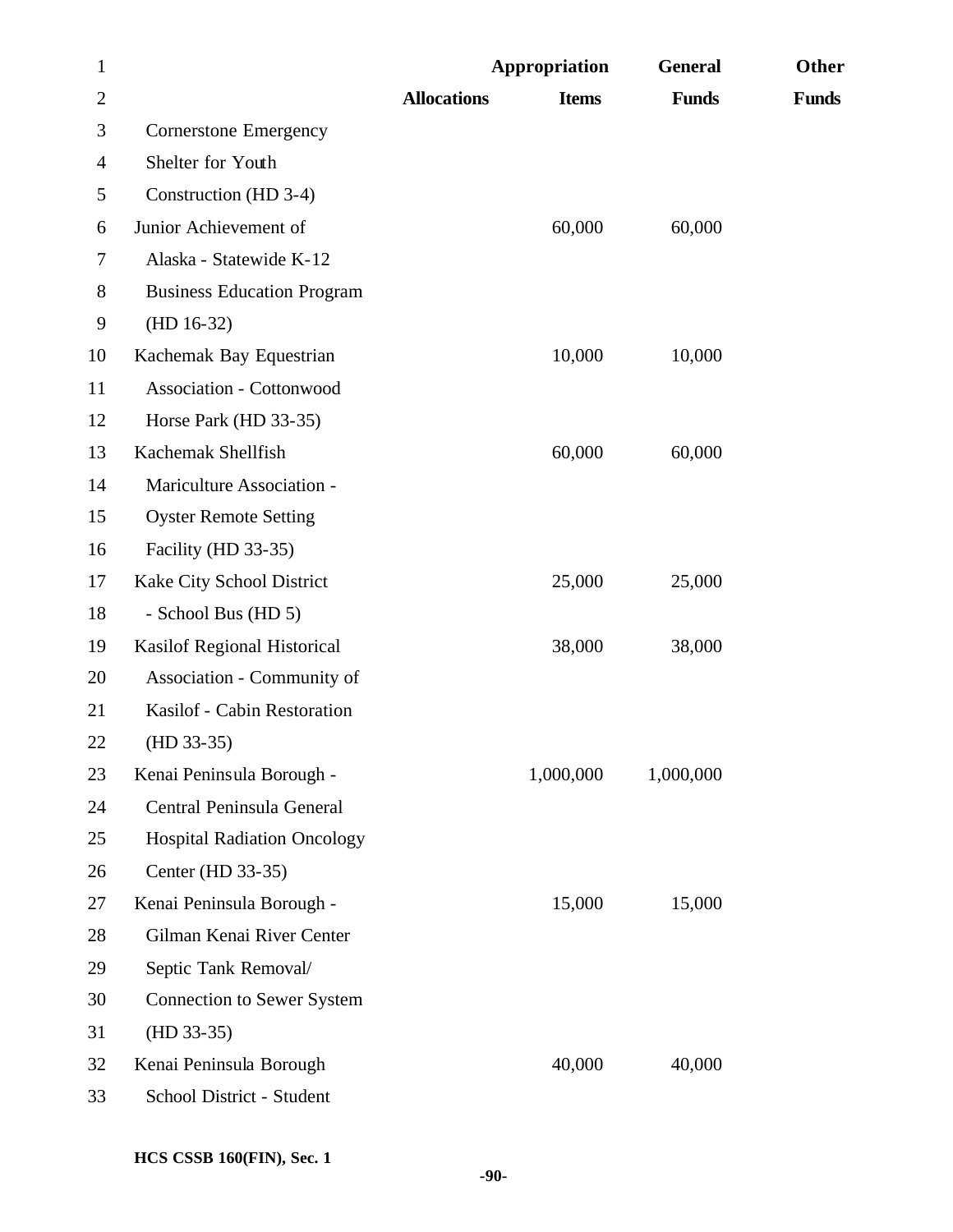| $\mathbf{1}$   |                                   |                    | Appropriation | <b>General</b> | Other        |
|----------------|-----------------------------------|--------------------|---------------|----------------|--------------|
| $\overline{2}$ |                                   | <b>Allocations</b> | <b>Items</b>  | <b>Funds</b>   | <b>Funds</b> |
| 3              | <b>Nutrition Services (HD</b>     |                    |               |                |              |
| 4              | $33-35$                           |                    |               |                |              |
| 5              | Kenai Peninsula Community         |                    | 52,000        | 52,000         |              |
| 6              | Care Center - Gymnasium           |                    |               |                |              |
| 7              | Repair and Renovations (HD        |                    |               |                |              |
| 8              | $33-35$                           |                    |               |                |              |
| 9              | Kenai Peninsula Fair              |                    | 188,000       | 188,000        |              |
| 10             | <b>Association - Facilities</b>   |                    |               |                |              |
| 11             | Upgrades (HD 33-35)               |                    |               |                |              |
| 12             | Kenai Peninsula                   |                    | 200,000       | 200,000        |              |
| 13             | Opportunities, Inc. - Kenai       |                    |               |                |              |
| 14             | Peninsula Construction            |                    |               |                |              |
| 15             | <b>Academy Covered Storage</b>    |                    |               |                |              |
| 16             | $(HD 33-35)$                      |                    |               |                |              |
| 17             | Kenaitze Indian Tribe -           |                    | 15,000,000    | 15,000,000     |              |
| 18             | Dena'ina Health and               |                    |               |                |              |
| 19             | Wellness Center (HD 33-35)        |                    |               |                |              |
| 20             | Ketchikan Indian Community        |                    | 2,200,000     | 2,200,000      |              |
| 21             | - Southern Southeast Alaska       |                    |               |                |              |
| 22             | <b>Vocational Training School</b> |                    |               |                |              |
| 23             | Facility Improvements (HD         |                    |               |                |              |
| 24             | 1)                                |                    |               |                |              |
| 25             | Ketchikan Rod and Gun Club        |                    | 80,000        | 80,000         |              |
| 26             | - Gun Range Improvements          |                    |               |                |              |
| 27             | (HD1)                             |                    |               |                |              |
| 28             | Ketchikan Youth Initiatives       |                    | 60,000        | 60,000         |              |
| 29             | (KYI) - Youth Community           |                    |               |                |              |
| 30             | <b>Center Replacement Roof</b>    |                    |               |                |              |
| 31             | and Finish Work (HD 1)            |                    |               |                |              |
| 32             | Kincaid Project Group,            |                    | 1,000,000     | 1,000,000      |              |
| 33             | Inc. - Kincaid Park Health,       |                    |               |                |              |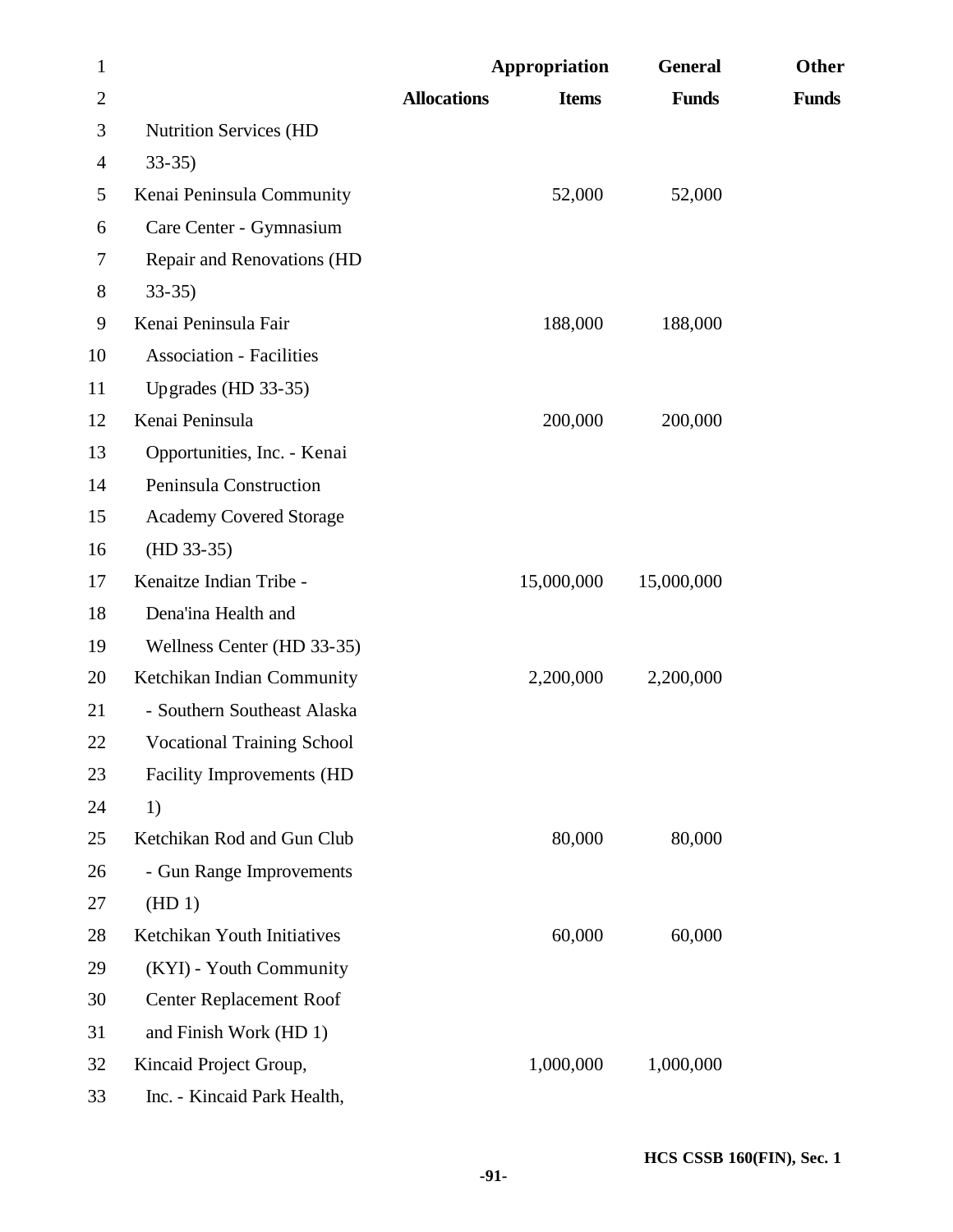| $\mathbf{1}$   |                                  |                    | Appropriation | <b>General</b> | Other        |
|----------------|----------------------------------|--------------------|---------------|----------------|--------------|
| $\mathbf{2}$   |                                  | <b>Allocations</b> | <b>Items</b>  | <b>Funds</b>   | <b>Funds</b> |
| 3              | Recreation & Cultural            |                    |               |                |              |
| $\overline{4}$ | Enhancements (HD 16-32)          |                    |               |                |              |
| 5              | Kodiak Area Native               |                    | 100,000       | 100,000        |              |
| 6              | <b>Association - Facility</b>    |                    |               |                |              |
| 7              | <b>Expansion and Renovation</b>  |                    |               |                |              |
| $8\,$          | (HD 36)                          |                    |               |                |              |
| 9              | Kodiak Island Housing            |                    | 2,000,000     | 2,000,000      |              |
| 10             | Authority - Near Island          |                    |               |                |              |
| 11             | Senior Housing Project (HD       |                    |               |                |              |
| 12             | 36)                              |                    |               |                |              |
| 13             | Kodiak Maritime Museum and       |                    | 200,000       | 200,000        |              |
| 14             | Art Center - Kodiak              |                    |               |                |              |
| 15             | Maritime Museum                  |                    |               |                |              |
| 16             | Feasibility and Design (HD       |                    |               |                |              |
| 17             | 36)                              |                    |               |                |              |
| 18             | Kodiak Public Library            |                    | 15,000        | 15,000         |              |
| 19             | <b>Association - Kodiak</b>      |                    |               |                |              |
| 20             | <b>Library Donor Recognition</b> |                    |               |                |              |
| 21             | Project (HD 36)                  |                    |               |                |              |
| 22             | Lake Louise Community Non        |                    | 96,800        | 96,800         |              |
| 23             | Profit Corporation -             |                    |               |                |              |
| 24             | Fire-Rescue Landing Craft        |                    |               |                |              |
| 25             | (HD 12)                          |                    |               |                |              |
| 26             | Lee Shore Center -               |                    | 96,444        | 96,444         |              |
| 27             | <b>Emergency Shelter</b>         |                    |               |                |              |
| 28             | Children's Outdoor Play          |                    |               |                |              |
| 29             | Area Rehabilitation (HD          |                    |               |                |              |
| 30             | $33-35$                          |                    |               |                |              |
| 31             | Life Alaska Donor Services,      |                    | 35,000        | 35,000         |              |
| 32             | Inc - Donor Program (HD          |                    |               |                |              |
| 33             | $1-40$                           |                    |               |                |              |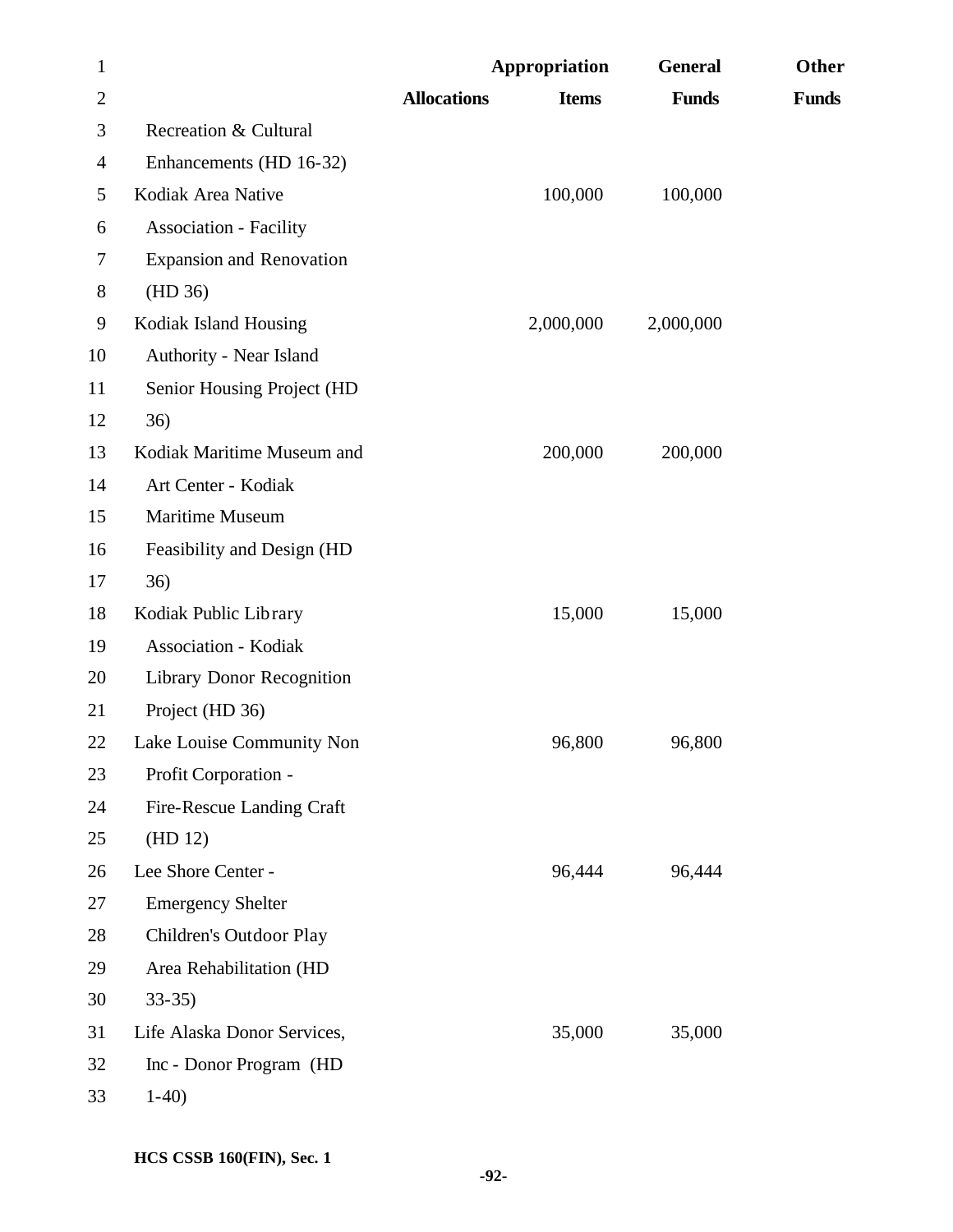| $\mathbf{1}$   |                               |                    | Appropriation | <b>General</b> | Other        |
|----------------|-------------------------------|--------------------|---------------|----------------|--------------|
| $\overline{2}$ |                               | <b>Allocations</b> | <b>Items</b>  | <b>Funds</b>   | <b>Funds</b> |
| 3              | Loren Marshall Foundation -   |                    | 350,000       | 350,000        |              |
| 4              | <b>Statewide Student CPR</b>  |                    |               |                |              |
| 5              | Training Program (HD 1-40)    |                    |               |                |              |
| 6              | Mao Tosi's Alaska PRIDE       |                    | 300,000       | 300,000        |              |
| 7              | - At-Risk Youth Programs,     |                    |               |                |              |
| 8              | <b>Cultural and Family</b>    |                    |               |                |              |
| 9              | Services (HD 16-32)           |                    |               |                |              |
| 10             | Marine Exchange of Alaska -   |                    | 600,000       | 600,000        |              |
| 11             | Alaska Vessel Tracking        |                    |               |                |              |
| 12             | System Upgrades and           |                    |               |                |              |
| 13             | Expansion (HD 1-40)           |                    |               |                |              |
| 14             | Mat-Su Baseball, Inc. -       |                    | 420,000       | 420,000        |              |
| 15             | Field Upgrades and            |                    |               |                |              |
| 16             | Equipment (HD 13-16)          |                    |               |                |              |
| 17             | Mat-Su Resource               |                    | 200,000       | 200,000        |              |
| 18             | Conservation & Development    |                    |               |                |              |
| 19             | Council - VI Reddington       |                    |               |                |              |
| 20             | <b>Memorial Bridge</b>        |                    |               |                |              |
| 21             | Construction (HD 13-16)       |                    |               |                |              |
| 22             | Mat-Su Service for            |                    | 4,000,000     | 4,000,000      |              |
| 23             | Children and Adults, Inc. -   |                    |               |                |              |
| 24             | Land Acquisition and          |                    |               |                |              |
| 25             | Facility Design and           |                    |               |                |              |
| 26             | Construction (HD 13-16)       |                    |               |                |              |
| 27             | <b>Meadow Lakes Community</b> |                    | 30,000        | 30,000         |              |
| 28             | Council, Inc. - Community     |                    |               |                |              |
| 29             | <b>Campus Sports Fields</b>   |                    |               |                |              |
| 30             | Improvements (HD 13-16)       |                    |               |                |              |
| 31             | <b>Meadow Lakes Community</b> |                    | 35,000        | 35,000         |              |
| 32             | Development, Inc. -           |                    |               |                |              |
| 33             | Community Park and            |                    |               |                |              |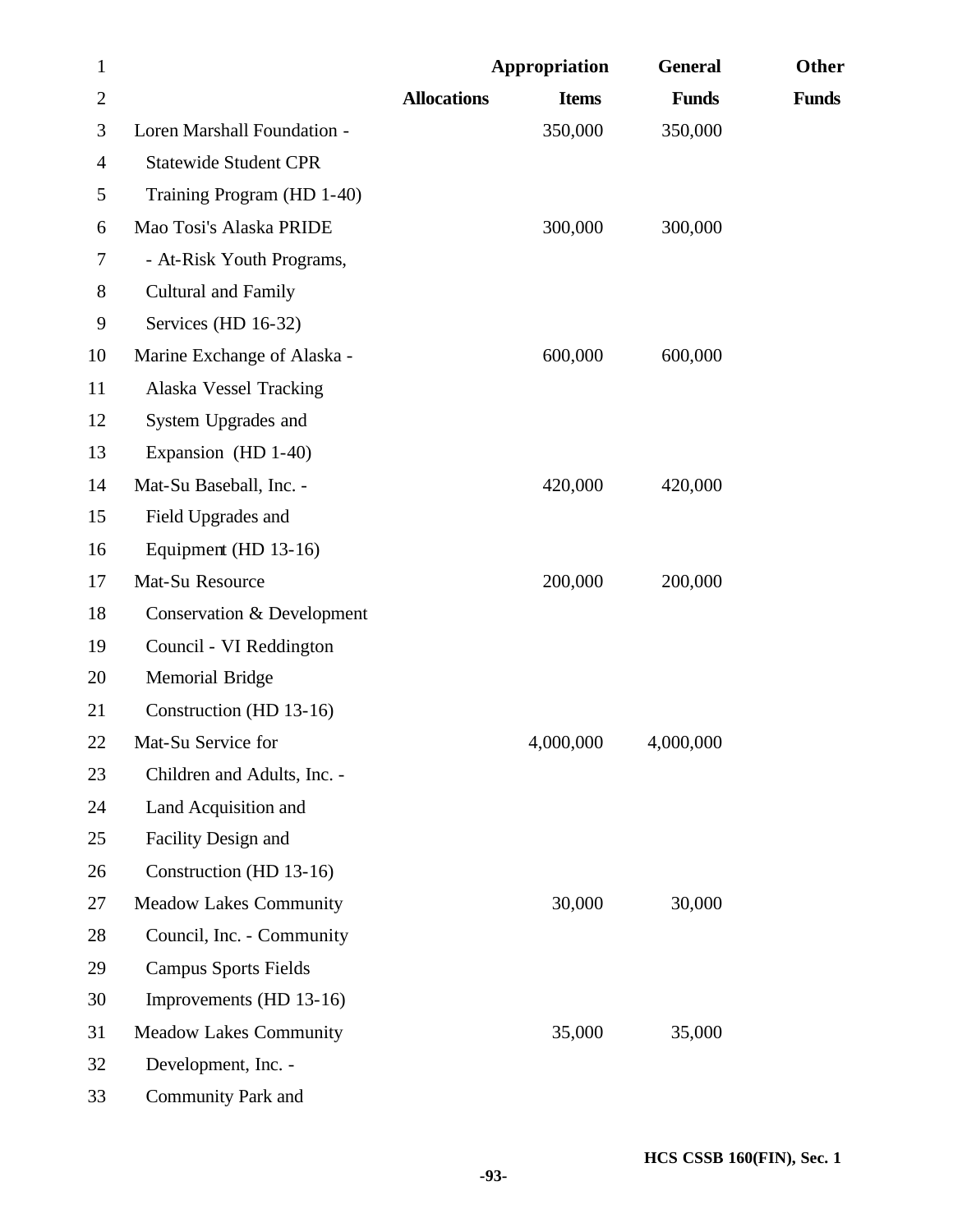| $\mathbf{1}$   |                             |                    | Appropriation | <b>General</b> | Other        |
|----------------|-----------------------------|--------------------|---------------|----------------|--------------|
| $\overline{2}$ |                             | <b>Allocations</b> | <b>Items</b>  | <b>Funds</b>   | <b>Funds</b> |
| 3              | Playgrounds (HD 13-16)      |                    |               |                |              |
| $\overline{4}$ | Metlakatla Indian           |                    | 500,000       | 500,000        |              |
| 5              | Community - Design and      |                    |               |                |              |
| 6              | <b>Construction of Chum</b> |                    |               |                |              |
| 7              | Hatchery (HD 5)             |                    |               |                |              |
| 8              | Metlakatla Indian           |                    | 2,000,000     | 2,000,000      |              |
| 9              | Community - EDA City        |                    |               |                |              |
| 10             | Dock Improvements (HD 5)    |                    |               |                |              |
| 11             | Metlakatla Indian           |                    | 150,000       | 150,000        |              |
| 12             | Community - Net Pens and    |                    |               |                |              |
| 13             | Hatchery Improvements (HD   |                    |               |                |              |
| 14             | 5)                          |                    |               |                |              |
| 15             | Metlakatla Indian           |                    | 60,000        | 60,000         |              |
| 16             | Community - Senior Citizen  |                    |               |                |              |
| 17             | Bus ( $HD 5$ )              |                    |               |                |              |
| 18             | Mid-Valley Seniors, Inc. -  |                    | 45,000        | 45,000         |              |
| 19             | ADA Compliant Doors and     |                    |               |                |              |
| 20             | Windows Grant (HD 13-16)    |                    |               |                |              |
| 21             | Moose Pass Volunteer Fire   |                    | 120,000       | 120,000        |              |
| 22             | Company - Fire Station      |                    |               |                |              |
| 23             | Acquisition and Renovation  |                    |               |                |              |
| 24             | $(HD 33-35)$                |                    |               |                |              |
| 25             | Most Worshipful Prince      |                    | 56,600        | 56,600         |              |
| 26             | Hall Grand Lodge of         |                    |               |                |              |
| 27             | Anchorage F. & A.M.,        |                    |               |                |              |
| 28             | Alaska - Advancement        |                    |               |                |              |
| 29             | Challenge Program (HD       |                    |               |                |              |
| 30             | $16-32)$                    |                    |               |                |              |
| 31             | National Academy of         |                    | 10,000        | 10,000         |              |
| 32             | Sciences - Arctic Oil       |                    |               |                |              |
| 33             | Spill Response and          |                    |               |                |              |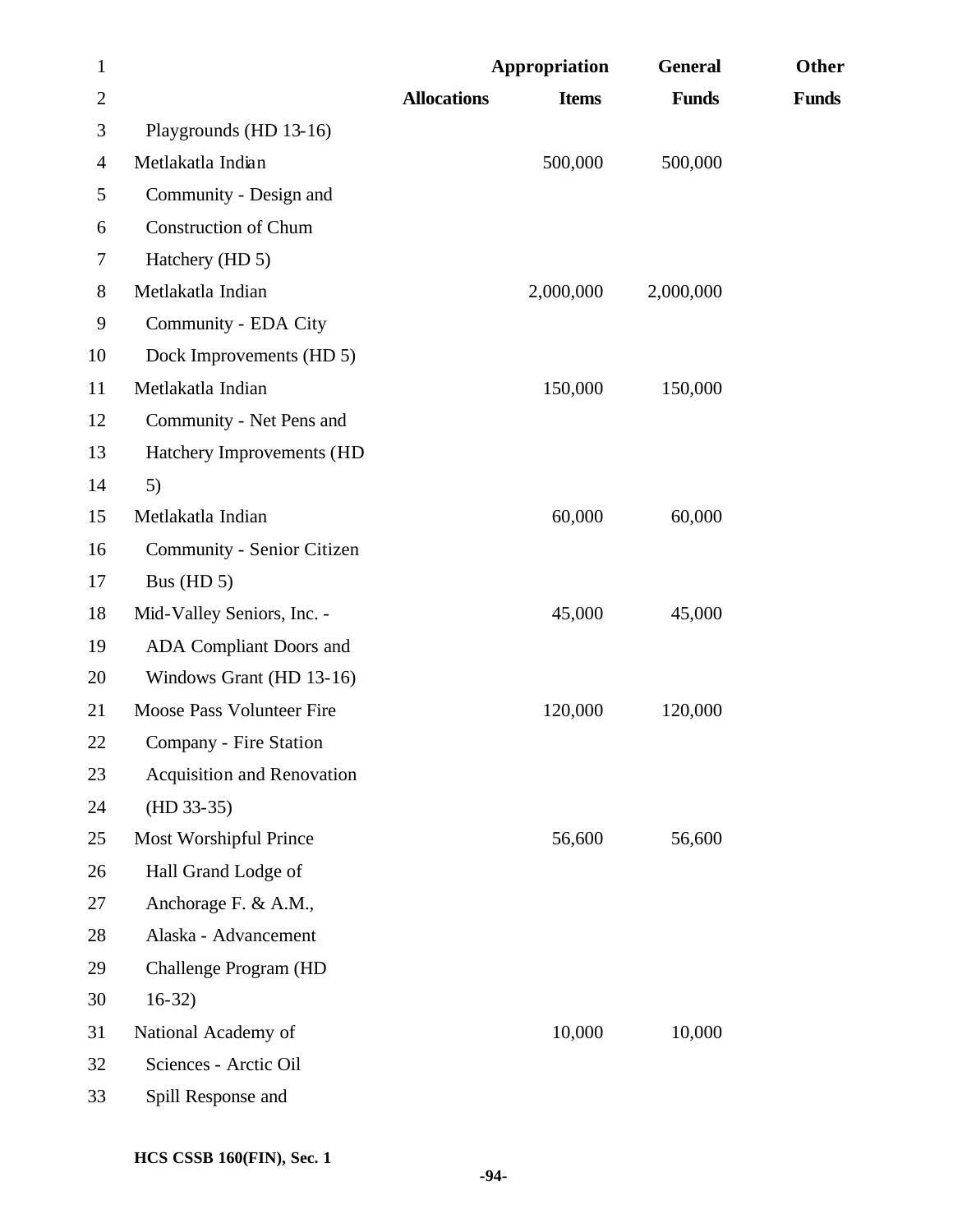| $\mathbf{1}$   |                                  |                    | Appropriation | <b>General</b> | Other        |
|----------------|----------------------------------|--------------------|---------------|----------------|--------------|
| $\overline{2}$ |                                  | <b>Allocations</b> | <b>Items</b>  | <b>Funds</b>   | <b>Funds</b> |
| 3              | <b>Environmental Assessment</b>  |                    |               |                |              |
| $\overline{4}$ | <b>Study (HD 1-40)</b>           |                    |               |                |              |
| 5              | National Association for         |                    | 30,000        | 30,000         |              |
| 6              | the Advancement of Colored       |                    |               |                |              |
| 7              | People - Act-So Program          |                    |               |                |              |
| 8              | Statewide & National             |                    |               |                |              |
| 9              | Competition (HD 16-32)           |                    |               |                |              |
| 10             | Native Village of Eyak -         |                    | 366,000       | 366,000        |              |
| 11             | <b>Installation of Utilities</b> |                    |               |                |              |
| 12             | to First 5 blocks of             |                    |               |                |              |
| 13             | Hartney Bay Subdivision          |                    |               |                |              |
| 14             | (HD 5)                           |                    |               |                |              |
| 15             | Native Village of Mekoryuk       |                    | 50,000        | 50,000         |              |
| 16             | - Nunivak Island Port (HD        |                    |               |                |              |
| 17             | 38)                              |                    |               |                |              |
| 18             | Native Village of Ruby -         |                    | 171,000       | 171,000        |              |
| 19             | <b>Altona Brown New Health</b>   |                    |               |                |              |
| 20             | Clinic Project (HD 6)            |                    |               |                |              |
| 21             | Neighborworks Anchorage -        |                    | 1,698,000     | 1,698,000      |              |
| 22             | Loussac-Sogn Building            |                    |               |                |              |
| 23             | Revitalization (HD 16-32)        |                    |               |                |              |
| 24             | New Life Development, Inc.       |                    | 190,000       | 190,000        |              |
| 25             | - Re-entry Housing Program       |                    |               |                |              |
| 26             | and Day Reporting Center         |                    |               |                |              |
| 27             | $(HD 16-32)$                     |                    |               |                |              |
| 28             | Nikolaevsk, Inc. -               |                    | 50,000        | 50,000         |              |
| 29             | Multi-Use Facility (HD           |                    |               |                |              |
| 30             | $33-35$                          |                    |               |                |              |
| 31             | Nikolai Village - Edzeno'        |                    | 170,000       | 170,000        |              |
| 32             | Native Village Council           |                    |               |                |              |
| 33             | Health Clinic Match (HD 6)       |                    |               |                |              |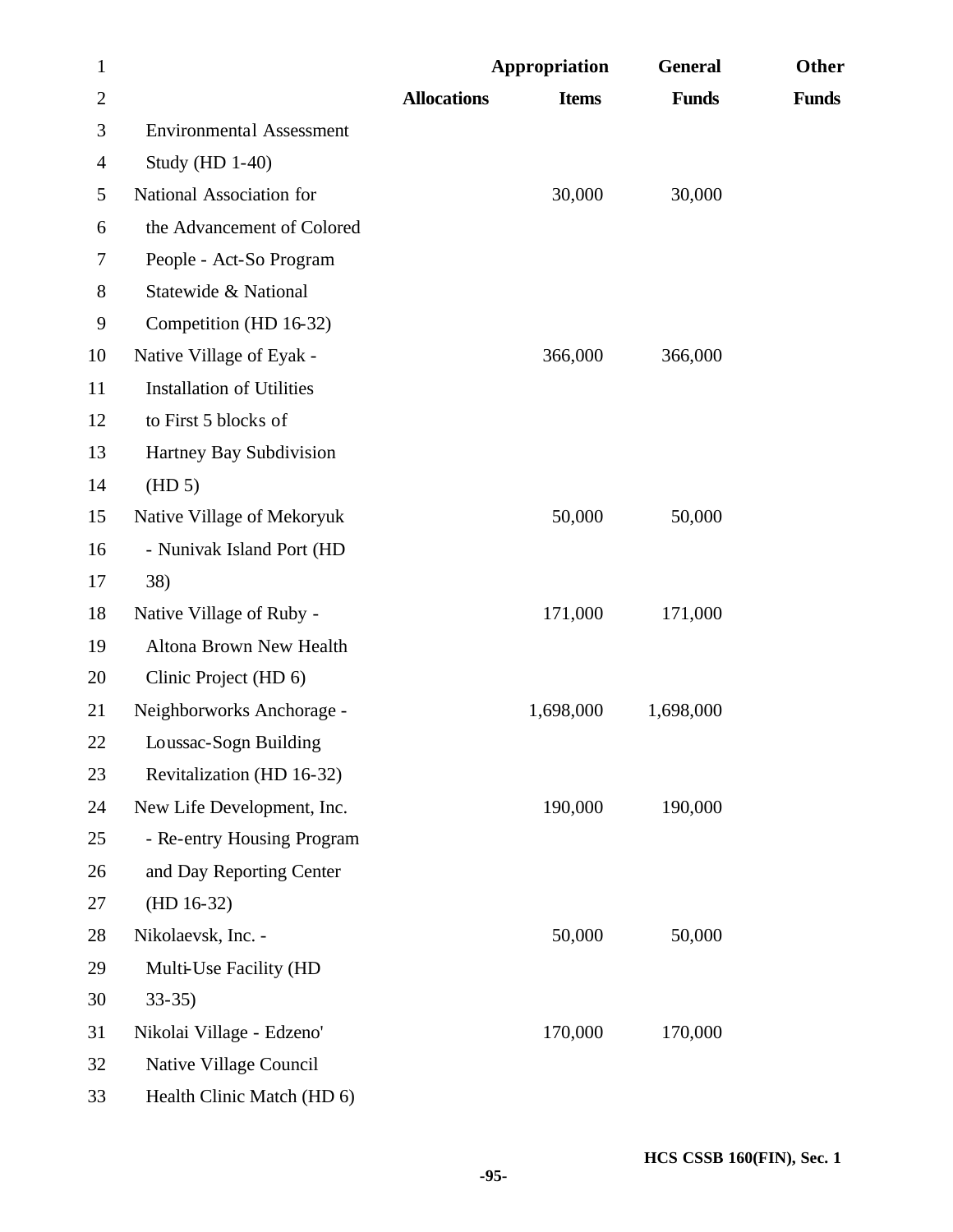| $\mathbf{1}$   |                                   |                    | Appropriation | <b>General</b> | Other        |
|----------------|-----------------------------------|--------------------|---------------|----------------|--------------|
| $\overline{2}$ |                                   | <b>Allocations</b> | <b>Items</b>  | <b>Funds</b>   | <b>Funds</b> |
| 3              | Ninilchik Emergency               |                    | 2,275,000     | 2,275,000      |              |
| $\overline{4}$ | Services - Fire and EMS           |                    |               |                |              |
| 5              | Station Project (HD 33-35)        |                    |               |                |              |
| 6              | Ninilchik Senior Citizens,        |                    | 24,800        | 24,800         |              |
| 7              | Inc. - Ninilchik Senior           |                    |               |                |              |
| 8              | Center Improvements (HD           |                    |               |                |              |
| 9              | $33-35$                           |                    |               |                |              |
| 10             | Nordic Ski Club of                |                    | 83,000        | 83,000         |              |
| 11             | Fairbanks - Birch Hill            |                    |               |                |              |
| 12             | <b>Recreation Area Facilities</b> |                    |               |                |              |
| 13             | <b>Technology Upgrades (HD</b>    |                    |               |                |              |
| 14             | $7-11)$                           |                    |               |                |              |
| 15             | North Peninsula Community         |                    | 100,000       | 100,000        |              |
| 16             | Council - Nikiski                 |                    |               |                |              |
| 17             | Beautification (HD 33-35)         |                    |               |                |              |
| 18             | North Star Council on             |                    | 145,000       | 145,000        |              |
| 19             | Aging, Inc. - Debt                |                    |               |                |              |
| 20             | Recovery (HD 7-11)                |                    |               |                |              |
| 21             | North Star Imagination            |                    | 50,000        | 50,000         |              |
| 22             | Library - Reading Campaign        |                    |               |                |              |
| 23             | $(HD 7-11)$                       |                    |               |                |              |
| 24             | Northern Southeast Regional       |                    | 620,000       | 620,000        |              |
| 25             | Aquaculture Association -         |                    |               |                |              |
| 26             | Haines/ Skagway Spawning          |                    |               |                |              |
| 27             | Channels (HD 5)                   |                    |               |                |              |
| 28             | Norton Sound Health               |                    | 7,550,000     | 7,550,000      |              |
| 29             | Corporation - Long Term           |                    |               |                |              |
| 30             | <b>Care Facility Construction</b> |                    |               |                |              |
| 31             | (HD 39)                           |                    |               |                |              |
| 32             | Nushagak Electric and             |                    | 1,000,000     | 1,000,000      |              |
| 33             | Telephone, Inc. - Bulk            |                    |               |                |              |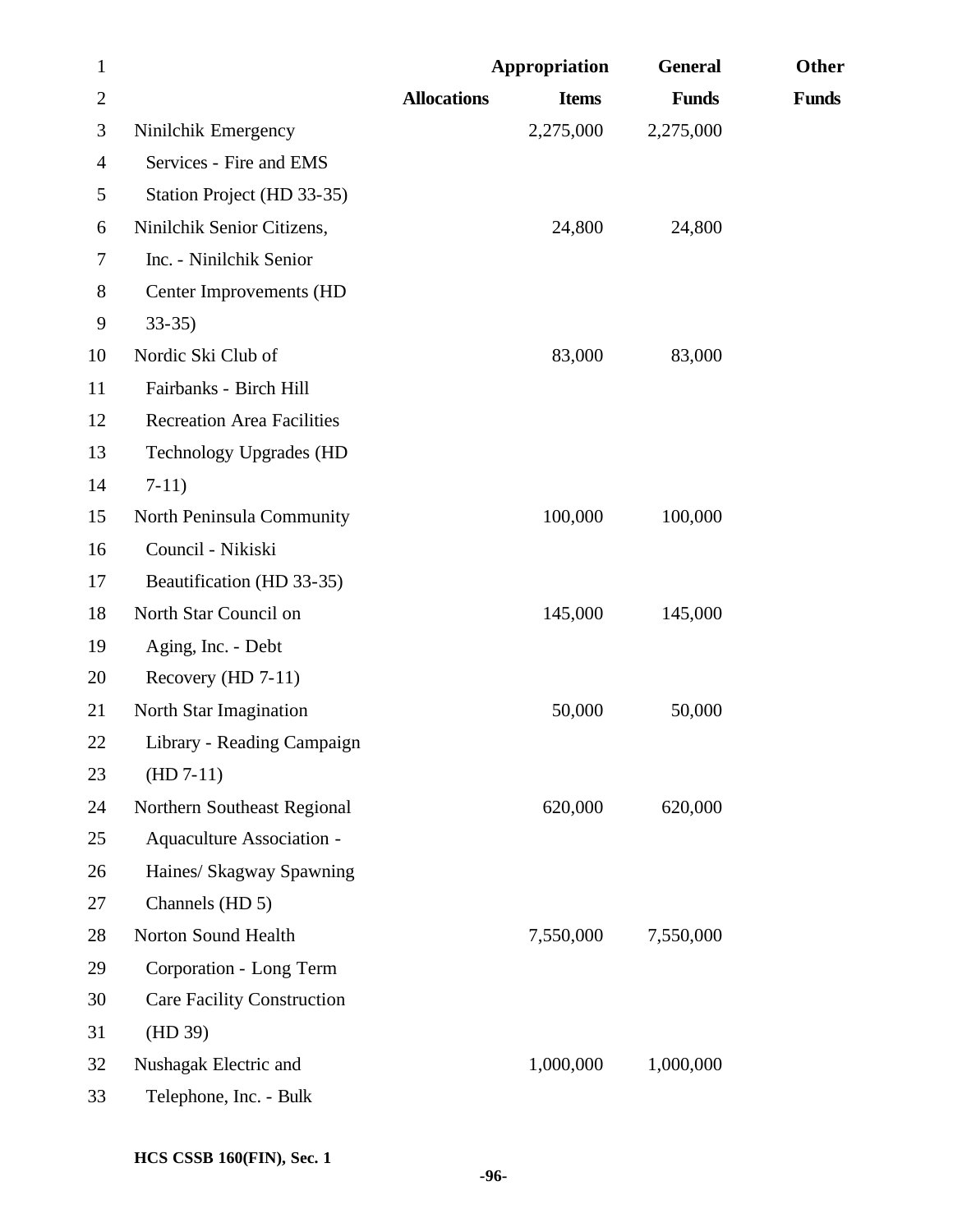| $\mathbf{1}$   |                                    | Appropriation      |              | <b>General</b> | Other        |
|----------------|------------------------------------|--------------------|--------------|----------------|--------------|
| $\overline{2}$ |                                    | <b>Allocations</b> | <b>Items</b> | <b>Funds</b>   | <b>Funds</b> |
| 3              | <b>Fuel Tank for Power</b>         |                    |              |                |              |
| $\overline{4}$ | Generation (HD 37)                 |                    |              |                |              |
| 5              | Nuvista Light & Electric           |                    | 1,500,000    | 1,500,000      |              |
| 6              | Cooperative - Calista              |                    |              |                |              |
| 7              | <b>Region Multiple</b>             |                    |              |                |              |
| $8\,$          | Tri-Village Services               |                    |              |                |              |
| 9              | <b>Consolidation Model (HD</b>     |                    |              |                |              |
| 10             | 39)                                |                    |              |                |              |
| 11             | <b>Outdoor Heritage Foundation</b> |                    | 10,000       | 10,000         |              |
| 12             | - Outdoor and Conservation         |                    |              |                |              |
| 13             | <b>Education Program (HD</b>       |                    |              |                |              |
| 14             | $1-40$                             |                    |              |                |              |
| 15             | Pacific Northwest Economic         |                    | 125,000      | 125,000        |              |
| 16             | Region Foundation - Arctic         |                    |              |                |              |
| 17             | Caucus (HD 16-32)                  |                    |              |                |              |
| 18             | Pacific Northwest Economic         |                    | 150,000      | 150,000        |              |
| 19             | Region Foundation - Region         |                    |              |                |              |
| 20             | Summit (HD 16-32)                  |                    |              |                |              |
| 21             | Partners for Progress in           |                    | 45,000       | 45,000         |              |
| 22             | Delta, Inc. - Career               |                    |              |                |              |
| 23             | <b>Advancement Center</b>          |                    |              |                |              |
| 24             | Expansion (HD 12)                  |                    |              |                |              |
| 25             | PeaceHealth Ketchikan              |                    | 55,000       | 55,000         |              |
| 26             | Medical Center - Ketchikan         |                    |              |                |              |
| 27             | <b>Medical Center</b>              |                    |              |                |              |
| 28             | Chemotherapy Infusion              |                    |              |                |              |
| 29             | Center (HD 1)                      |                    |              |                |              |
| 30             | Perseverance Theatre, Inc.         |                    | 40,000       | 40,000         |              |
| 31             | - Scene Shop Remodel               |                    |              |                |              |
| 32             | <b>Upgrade and Vehicle</b>         |                    |              |                |              |
| 33             | Replacement (HD 3-4)               |                    |              |                |              |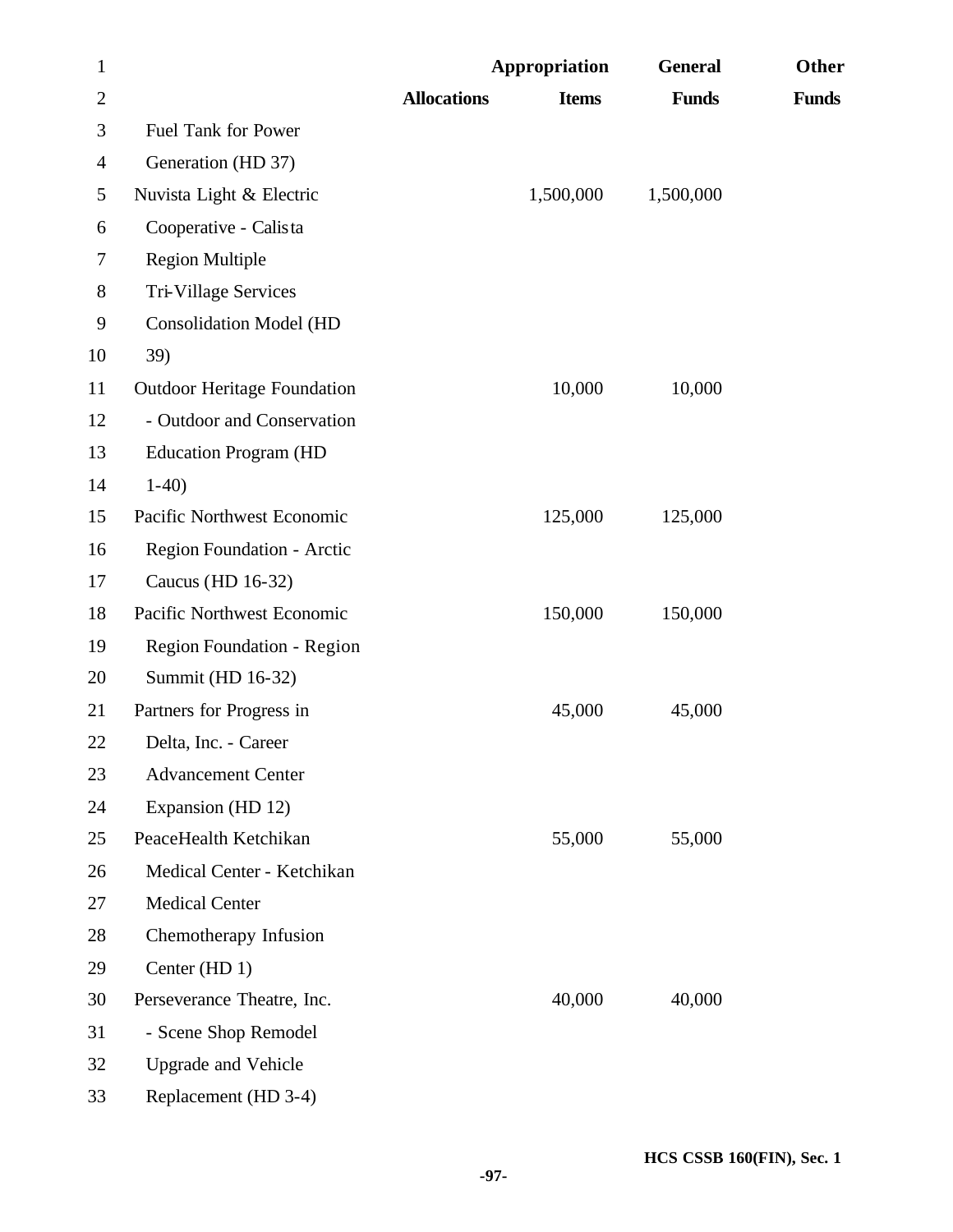| $\mathbf{1}$   |                                   |                    | Appropriation | <b>General</b> | Other        |
|----------------|-----------------------------------|--------------------|---------------|----------------|--------------|
| $\overline{2}$ |                                   | <b>Allocations</b> | <b>Items</b>  | <b>Funds</b>   | <b>Funds</b> |
| 3              | Pioneers of Alaska Igloo          |                    | 200,000       | 200,000        |              |
| $\overline{4}$ | #19 - Igloo Building              |                    |               |                |              |
| 5              | Preservation and                  |                    |               |                |              |
| 6              | Rehabilitation (HD 5)             |                    |               |                |              |
| 7              | Prince of Wales Veteran's         |                    | 35,000        | 35,000         |              |
| 8              | Association - Prince of           |                    |               |                |              |
| 9              | Wales Veteran's Totem             |                    |               |                |              |
| 10             | Project (HD 5)                    |                    |               |                |              |
| 11             | Prince Of Wales Hatchery          |                    | 475,000       | 475,000        |              |
| 12             | <b>Association - Hatchery</b>     |                    |               |                |              |
| 13             | <b>Equipment Replacements and</b> |                    |               |                |              |
| 14             | Upgrades (HD 5)                   |                    |               |                |              |
| 15             | Retirement Community of           |                    | 2,450,000     | 2,450,000      |              |
| 16             | Fairbanks - Raven Landing         |                    |               |                |              |
| 17             | <b>Community Center (HD</b>       |                    |               |                |              |
| 18             | $7-11)$                           |                    |               |                |              |
| 19             | REACH, Inc. - REACH               |                    | 70,000        | 70,000         |              |
| 20             | <b>Bathroom Access Remodel</b>    |                    |               |                |              |
| 21             | $(HD 3-4)$                        |                    |               |                |              |
| 22             | <b>Rural Alaska Community</b>     |                    | 800,000       | 800,000        |              |
| 23             | Action Program, Inc. -            |                    |               |                |              |
| 24             | RurAL CAP Child                   |                    |               |                |              |
| 25             | Development Center (HD            |                    |               |                |              |
| 26             | $16-32)$                          |                    |               |                |              |
| 27             | <b>Russian Jack Springs</b>       |                    | 100,000       | 100,000        |              |
| 28             | Junior Golf Association -         |                    |               |                |              |
| 29             | First Tee of Alaska Youth         |                    |               |                |              |
| 30             | Development Program (HD           |                    |               |                |              |
| 31             | $16-32)$                          |                    |               |                |              |
| 32             | Safe & Fear-Free                  |                    | 45,000        | 45,000         |              |
| 33             | Environment, Inc. - SAFE          |                    |               |                |              |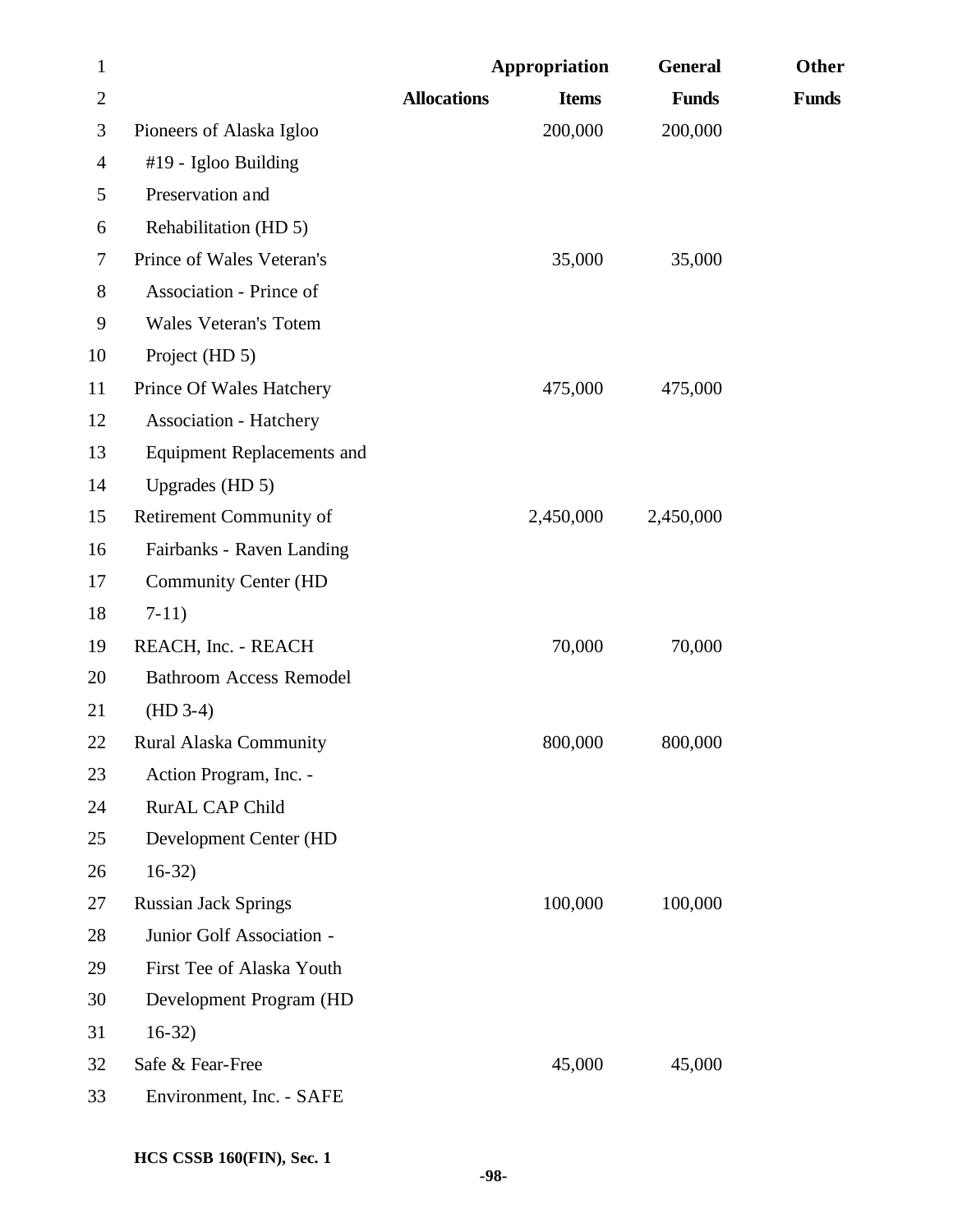| $\mathbf{1}$   |                                   | <b>Appropriation</b>               | <b>General</b> | Other        |
|----------------|-----------------------------------|------------------------------------|----------------|--------------|
| $\overline{2}$ |                                   | <b>Allocations</b><br><b>Items</b> | <b>Funds</b>   | <b>Funds</b> |
| 3              | Shelter Life, Health,             |                                    |                |              |
| $\overline{4}$ | Safety repairs (HD 37)            |                                    |                |              |
| 5              | Salcha Fire and Rescue,           | 95,000                             | 95,000         |              |
| 6              | Inc. - Fire Station 2             |                                    |                |              |
| 7              | Expansion (HD 12)                 |                                    |                |              |
| $8\,$          | Salcha Fire and Rescue,           | 50,000                             | 50,000         |              |
| 9              | Inc. - Fire Suppression           |                                    |                |              |
| 10             | Equipment and Tools (HD           |                                    |                |              |
| 11             | 12)                               |                                    |                |              |
| 12             | Sealaska Heritage Institute       | 250,000                            | 250,000        |              |
| 13             | - Alaska Native Brotherhood       |                                    |                |              |
| 14             | Hall Renovations (HD 2)           |                                    |                |              |
| 15             | Senior Citizens of Kodiak,        | 4,500                              | 4,500          |              |
| 16             | Inc. - Freezer Equipment          |                                    |                |              |
| 17             | Replacement (HD 36)               |                                    |                |              |
| 18             | <b>Shiloh Community</b>           | 100,000                            | 100,000        |              |
| 19             | Development, Inc. - Youth         |                                    |                |              |
| 20             | Mentorship Program (HD            |                                    |                |              |
| 21             | $16-32$                           |                                    |                |              |
| 22             | <b>Shiloh Community Housing -</b> | 60,000                             | 60,000         |              |
| 23             | Living Independent Forever        |                                    |                |              |
| 24             | Program (HD 16-32)                |                                    |                |              |
| 25             | Sitka Counseling and              | 290,000                            | 290,000        |              |
| 26             | Prevention Services, Inc. -       |                                    |                |              |
| 27             | <b>Recovery Campus</b>            |                                    |                |              |
| 28             | Improvements (HD 2)               |                                    |                |              |
| 29             | Soldotna Area Senior              | 82,000                             | 82,000         |              |
| 30             | Citizens, Inc. - Generator        |                                    |                |              |
| 31             | and Roof Improvements (HD         |                                    |                |              |
| 32             | $33-35$                           |                                    |                |              |
| 33             | Soldotna Little League -          | 25,000                             | 25,000         |              |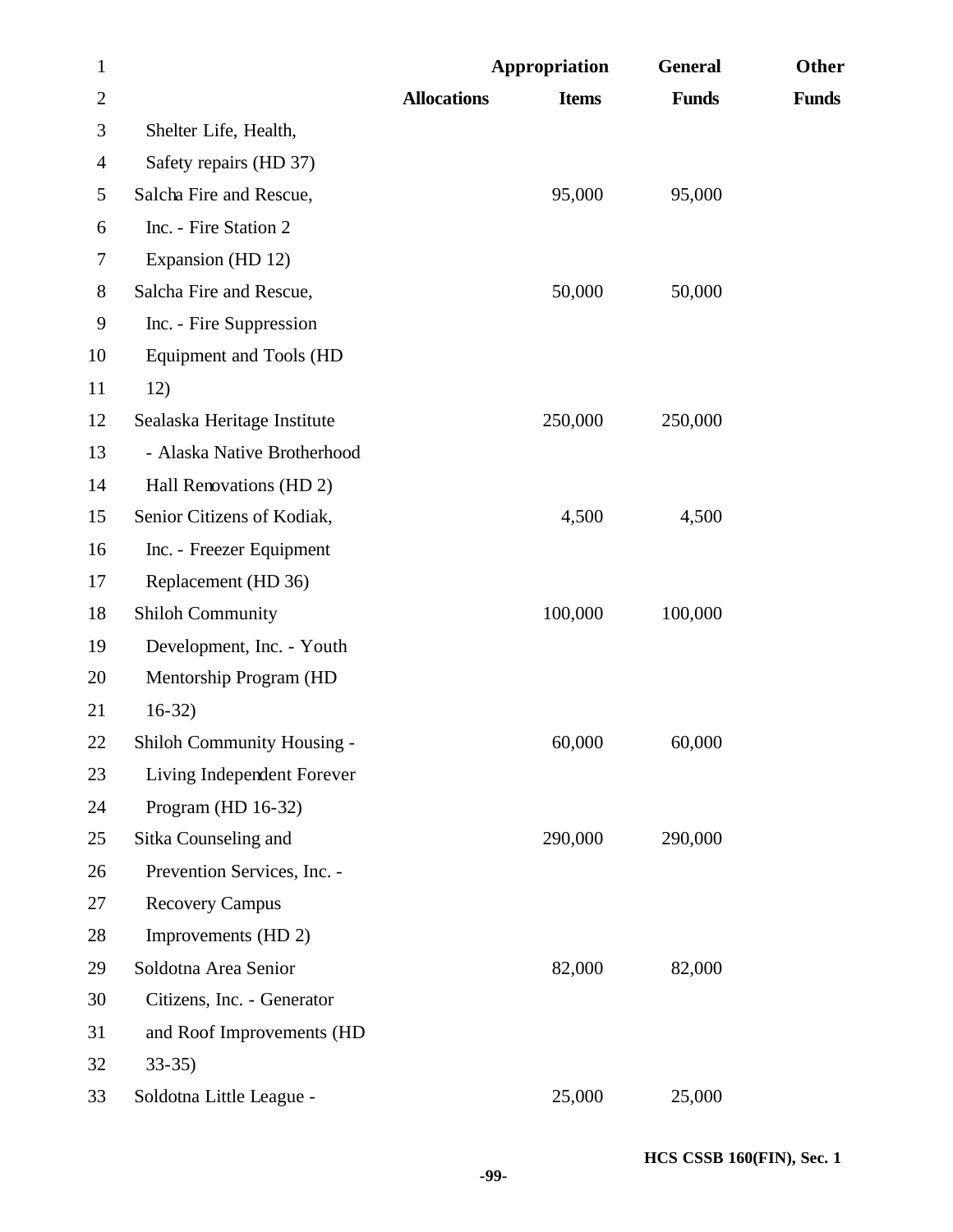| $\mathbf{1}$   |                                   |                    | Appropriation | <b>General</b> | Other        |
|----------------|-----------------------------------|--------------------|---------------|----------------|--------------|
| $\overline{2}$ |                                   | <b>Allocations</b> | <b>Items</b>  | <b>Funds</b>   | <b>Funds</b> |
| 3              | Field Upgrades (HD 33-35)         |                    |               |                |              |
| $\overline{4}$ | South Anchorage Baseball          |                    | 75,000        | 75,000         |              |
| 5              | Boosters Club - Taylar            |                    |               |                |              |
| 6              | Young Memorial Baseball           |                    |               |                |              |
| 7              | Field (HD 16-32)                  |                    |               |                |              |
| 8              | Southcentral Foundation -         |                    | 5,000,000     | 5,000,000      |              |
| 9              | <b>Valley Primary Care Center</b> |                    |               |                |              |
| 10             | $(HD 13-16)$                      |                    |               |                |              |
| 11             | Southeast Alaska                  |                    | 29,700        | 29,700         |              |
| 12             | Independent Living, Inc. -        |                    |               |                |              |
| 13             | Office and Program                |                    |               |                |              |
| 14             | Equipment (HD 3-4)                |                    |               |                |              |
| 15             | Southeast Alaska Power            |                    | 3,000,000     | 3,000,000      |              |
| 16             | Agency - Hydroelectric            |                    |               |                |              |
| 17             | Storage, Generation,              |                    |               |                |              |
| 18             | Transmission, & Business          |                    |               |                |              |
| 19             | Analysis (HD 1-5)                 |                    |               |                |              |
| 20             | Southeast Alaska Regional         |                    | 70,000        | 70,000         |              |
| 21             | Health Consortium - Front         |                    |               |                |              |
| 22             | <b>Street Clinic Relocation</b>   |                    |               |                |              |
| 23             | and Renovation (HD 3-4)           |                    |               |                |              |
| 24             | Southeast Alaska Regional         |                    | 10,000        | 10,000         |              |
| 25             | Health Consortium -               |                    |               |                |              |
| 26             | <b>SEARHC Youth Ambassador</b>    |                    |               |                |              |
| 27             | <b>Suicide Prevention</b>         |                    |               |                |              |
| 28             | Conference (HD 3-4)               |                    |               |                |              |
| 29             | Southeast Conference -            |                    | 650,000       | 650,000        |              |
| 30             | Southeast Alaska Timber &         |                    |               |                |              |
| 31             | <b>Economic Revitalization</b>    |                    |               |                |              |
| 32             | Project (HD 1-5)                  |                    |               |                |              |
| 33             | Southeast Island School           |                    | 49,000        | 49,000         |              |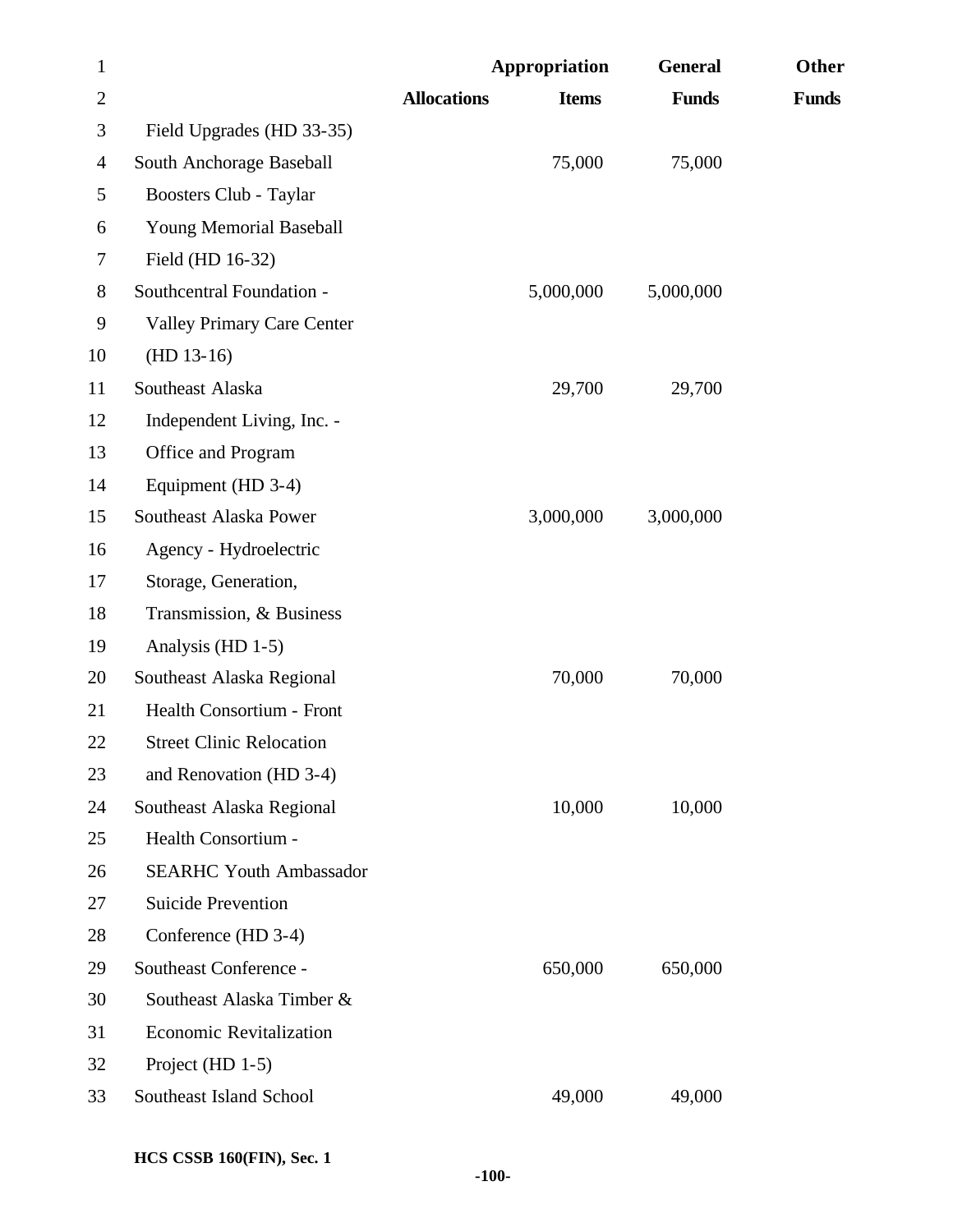| $\mathbf{1}$   |                                    |                    | Appropriation | <b>General</b> | Other        |
|----------------|------------------------------------|--------------------|---------------|----------------|--------------|
| $\overline{2}$ |                                    | <b>Allocations</b> | <b>Items</b>  | <b>Funds</b>   | <b>Funds</b> |
| 3              | District - Greenhouse and          |                    |               |                |              |
| 4              | Generator Heat                     |                    |               |                |              |
| 5              | Recovery-Produce for               |                    |               |                |              |
| 6              | Naukati School (HD 5)              |                    |               |                |              |
| 7              | Southeast Island School            |                    | 90,000        | 90,000         |              |
| 8              | District - Greenhouse and          |                    |               |                |              |
| 9              | Wood-Fired Boiler-Produce          |                    |               |                |              |
| 10             | and Heat for Barry Stewart         |                    |               |                |              |
| 11             | School-Kasaan (HD 5)               |                    |               |                |              |
| 12             | Southeast Island School            |                    | 18,000        | 18,000         |              |
| 13             | District - Hollis School           |                    |               |                |              |
| 14             | Drainage Improvements (HD          |                    |               |                |              |
| 15             | 1)                                 |                    |               |                |              |
| 16             | Southeast Island School            |                    | 23,000        | 23,000         |              |
| 17             | District - Port Alexander          |                    |               |                |              |
| 18             | <b>Facility and Power</b>          |                    |               |                |              |
| 19             | Improvements (HD 2)                |                    |               |                |              |
| 20             | Southeast Island School            |                    | 98,400        | 98,400         |              |
| 21             | District - Whale Pass              |                    |               |                |              |
| 22             | <b>School Teacher Housing</b>      |                    |               |                |              |
| 23             | Replacement (HD 5)                 |                    |               |                |              |
| 24             | Southeast Regional Resource        |                    | 140,000       | 140,000        |              |
| 25             | Center - Alaska's                  |                    |               |                |              |
| 26             | <b>Educational Resource Center</b> |                    |               |                |              |
| 27             | Boiler Replacement (HD             |                    |               |                |              |
| 28             | $3-4)$                             |                    |               |                |              |
| 29             | Southern Southeast Regional        |                    | 455,000       | 455,000        |              |
| 30             | Aquaculture Association -          |                    |               |                |              |
| 31             | Hatchery Equipment and             |                    |               |                |              |
| 32             | Deferred Maintenance (HD           |                    |               |                |              |
| 33             | $1-5)$                             |                    |               |                |              |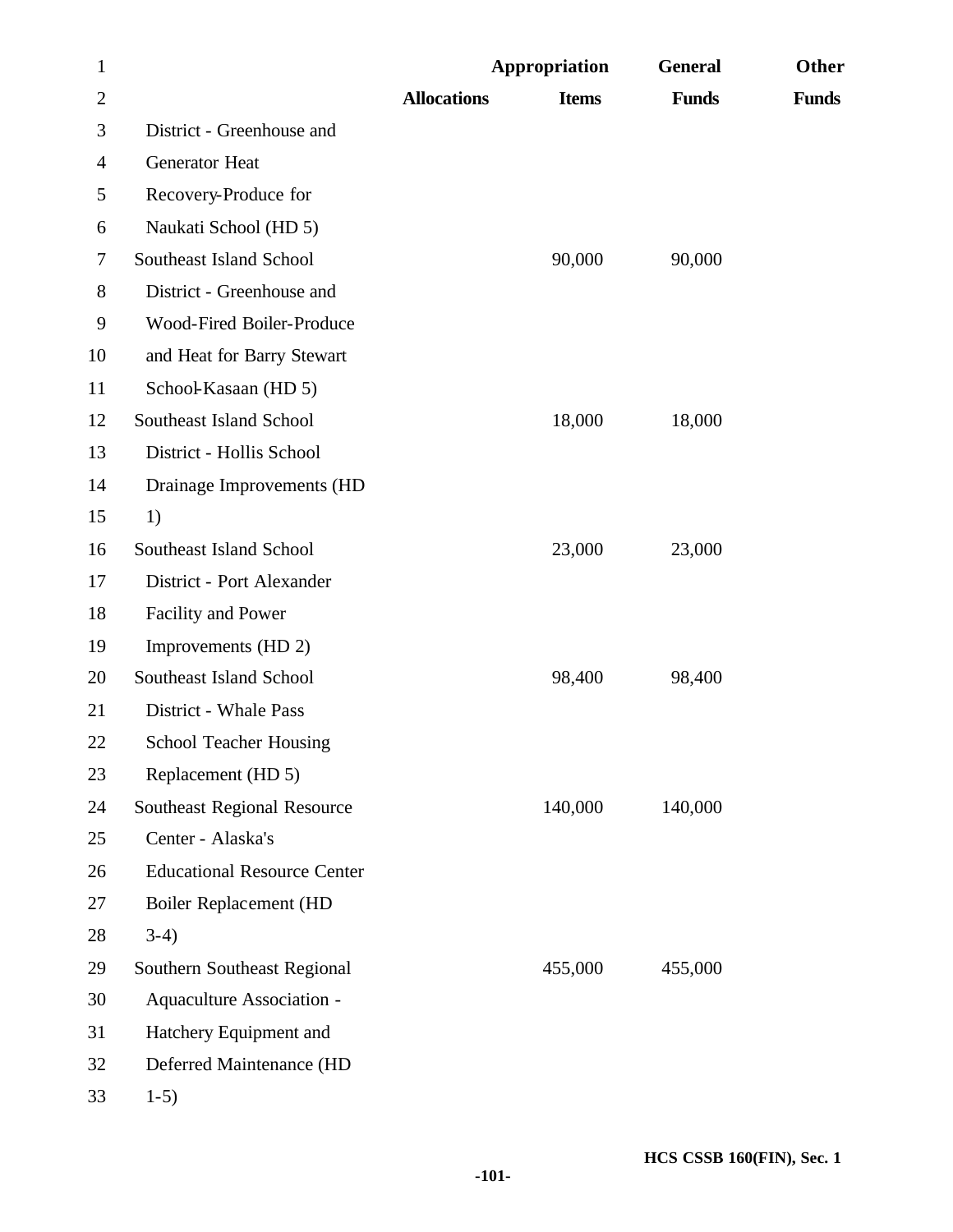| $\mathbf{1}$   |                                    |                    | Appropriation | <b>General</b> | Other        |
|----------------|------------------------------------|--------------------|---------------|----------------|--------------|
| $\overline{2}$ |                                    | <b>Allocations</b> | <b>Items</b>  | <b>Funds</b>   | <b>Funds</b> |
| 3              | <b>Spruce Island Development</b>   |                    | 450,000       | 450,000        |              |
| 4              | Corporation - Engineering,         |                    |               |                |              |
| 5              | <b>Survey and Cost Assessment</b>  |                    |               |                |              |
| 6              | for Anton Larson Bay Road          |                    |               |                |              |
| 7              | Extension (HD 36)                  |                    |               |                |              |
| 8              | St. Vincent de Paul                |                    | 100,000       | 100,000        |              |
| 9              | Society Diocesan Council of        |                    |               |                |              |
| 10             | Southeast Alaska, Inc. -           |                    |               |                |              |
| 11             | Smith Hall Studios Senior          |                    |               |                |              |
| 12             | Housing (HD 3-4)                   |                    |               |                |              |
| 13             | <b>Steese Area Volunteer Fire</b>  |                    | 145,000       | 145,000        |              |
| 14             | Department, Inc. -                 |                    |               |                |              |
| 15             | Driveway and Parking Lot           |                    |               |                |              |
| 16             | <b>Improvement Project (HD</b>     |                    |               |                |              |
| 17             | $7-11)$                            |                    |               |                |              |
| 18             | <b>Sterling Area Senior</b>        |                    | 300,000       | 300,000        |              |
| 19             | Citizens, Inc. - Garage for        |                    |               |                |              |
| 20             | Storage and Work Shop (HD          |                    |               |                |              |
| 21             | $33-35$                            |                    |               |                |              |
| 22             | Sterling Community Club,           |                    | 400,000       | 400,000        |              |
| 23             | Inc. - Multi-Use Building          |                    |               |                |              |
| 24             | $(HD 33-35)$                       |                    |               |                |              |
| 25             | <b>Takshanuk Watershed Council</b> |                    | 200,000       | 200,000        |              |
| 26             | - Land Acquisition and             |                    |               |                |              |
| 27             | Conservation (HD 5)                |                    |               |                |              |
| 28             | <b>Takshanuk Watershed Council</b> |                    | 14,000        | 14,000         |              |
| 29             | - School Garden Season             |                    |               |                |              |
| 30             | Extender Hoop House (HD 5)         |                    |               |                |              |
| 31             | <b>Takshanuk Watershed Council</b> |                    | 50,000        | 50,000         |              |
| 32             | - Youth Cleanup of Lynn            |                    |               |                |              |
| 33             | Canal and Haines Borough           |                    |               |                |              |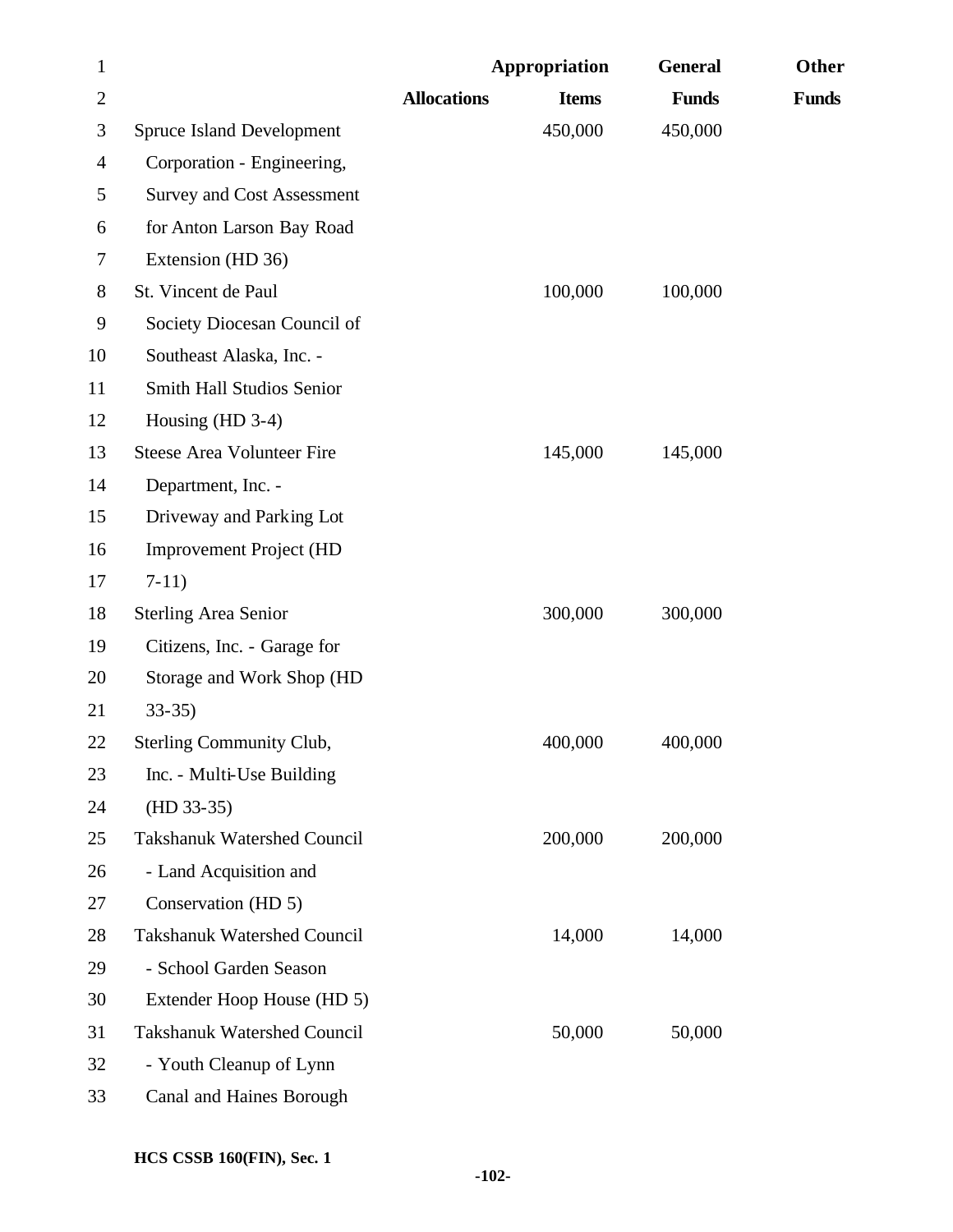| $\mathbf{1}$   |                                    | Appropriation                      | <b>General</b> | Other        |
|----------------|------------------------------------|------------------------------------|----------------|--------------|
| $\overline{2}$ |                                    | <b>Allocations</b><br><b>Items</b> | <b>Funds</b>   | <b>Funds</b> |
| 3              | Beaches (HD 5)                     |                                    |                |              |
| 4              | Tanana Valley State Fair           | 750,000                            | 750,000        |              |
| 5              | Association - ADA                  |                                    |                |              |
| 6              | Compliance Grant (HD 7-11)         |                                    |                |              |
| 7              | Telida Village - Energy            | 25,000                             | 25,000         |              |
| 8              | <b>Stoves Biomass Pilot</b>        |                                    |                |              |
| 9              | Project (HD 6)                     |                                    |                |              |
| 10             | Terminal Radio, Inc. -             | 40,000                             | 40,000         |              |
| 11             | <b>Expand Broadcast Capability</b> |                                    |                |              |
| 12             | Upgrades, Repairs and              |                                    |                |              |
| 13             | Replacement (HD 12)                |                                    |                |              |
| 14             | The Foraker Group -                | 250,000                            | 250,000        |              |
| 15             | Pre-Development Program            |                                    |                |              |
| 16             | $(HD 16-32)$                       |                                    |                |              |
| 17             | Theatre in the Rough -             | 10,000                             | 10,000         |              |
| 18             | <b>McPhetres Hall Stage</b>        |                                    |                |              |
| 19             | Upgrades (HD 3-4)                  |                                    |                |              |
| 20             | <b>This Generation Ministries</b>  | 20,000                             | 20,000         |              |
| 21             | - Camp Nahshii (HD 6)              |                                    |                |              |
| 22             | Tlingit - Haida Regional           | 500,000                            | 500,000        |              |
| 23             | Housing Authority - Kake           |                                    |                |              |
| 24             | and Angoon Alternative             |                                    |                |              |
| 25             | Energy/Biomass Heating             |                                    |                |              |
| 26             | System Project (HD 5)              |                                    |                |              |
| 27             | Tri-Valley Fire Department,        | 72,500                             | 72,500         |              |
| 28             | Inc. - Tri-Valley                  |                                    |                |              |
| 29             | <b>Community Center Power</b>      |                                    |                |              |
| 30             | Upgrade (HD $7-11$ )               |                                    |                |              |
| 31             | Tundra Women's Coalition -         | 40,000                             | 40,000         |              |
| 32             | Shelter Vehicle                    |                                    |                |              |
| 33             | Replacement (HD 38)                |                                    |                |              |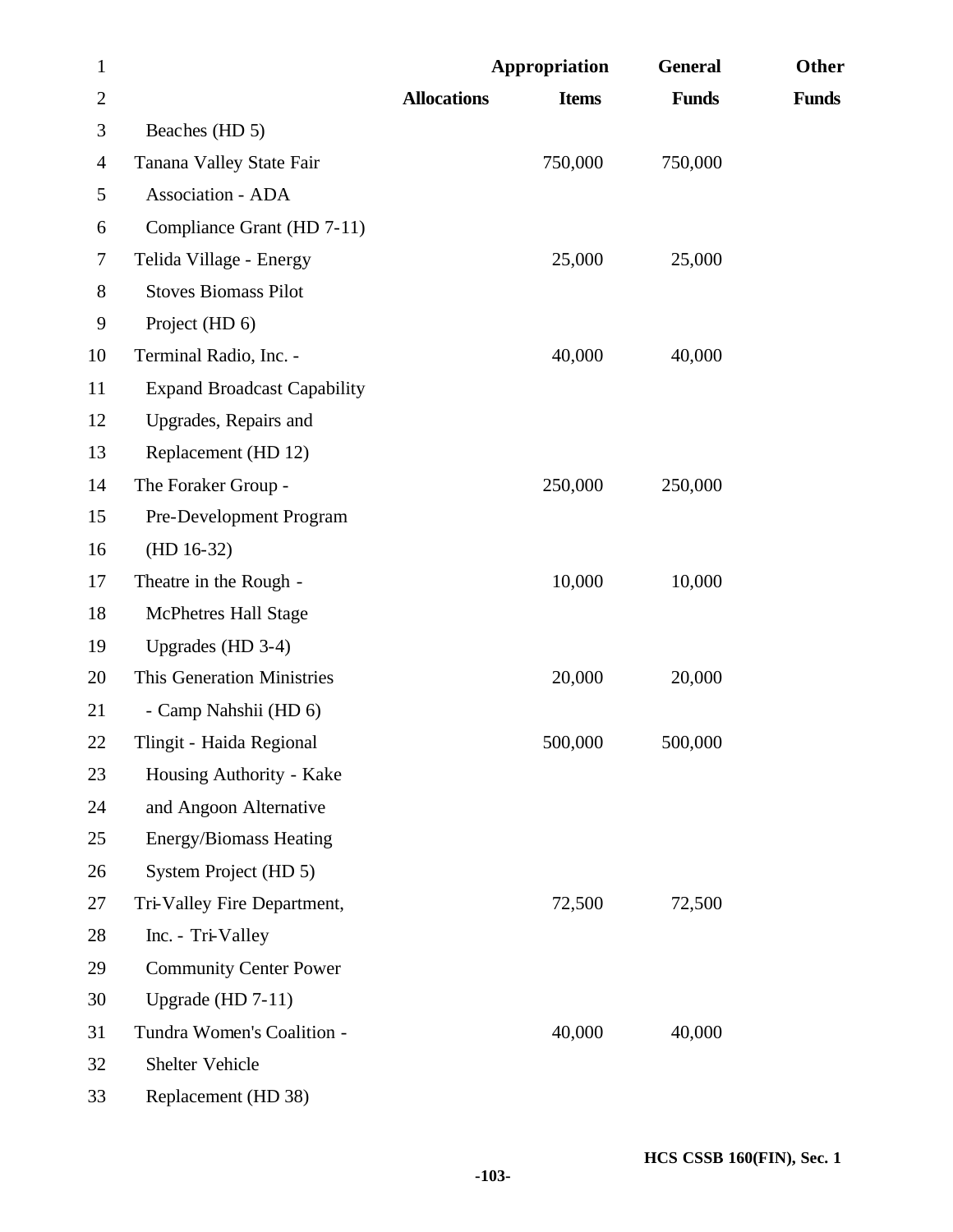| $\mathbf{1}$   |                                   | Appropriation      |              | <b>General</b> | Other        |
|----------------|-----------------------------------|--------------------|--------------|----------------|--------------|
| $\mathbf{2}$   |                                   | <b>Allocations</b> | <b>Items</b> | <b>Funds</b>   | <b>Funds</b> |
| 3              | Valley Memorial Park &            |                    | 150,000      | 150,000        |              |
| $\overline{4}$ | Cemetery - Angelus                |                    |              |                |              |
| 5              | <b>Memorial Park Renovations</b>  |                    |              |                |              |
| 6              | and Equipment (HD 13-16)          |                    |              |                |              |
| 7              | Village of Grayling -             |                    | 170,000      | 170,000        |              |
| $8\,$          | Grayling Multi-Purpose            |                    |              |                |              |
| 9              | Center Match (HD 6)               |                    |              |                |              |
| 10             | Village of Kaltag - Fish          |                    | 60,000       | 60,000         |              |
| 11             | <b>Processing Plant</b>           |                    |              |                |              |
| 12             | Improvements (HD 6)               |                    |              |                |              |
| 13             | Village of Kaltag - Health        |                    | 100,000      | 100,000        |              |
| 14             | Care Clinic (HD 6)                |                    |              |                |              |
| 15             | Wasilla-Knik Historical           |                    | 25,000       | 25,000         |              |
| 16             | Society - Furnace                 |                    |              |                |              |
| 17             | <b>Replacement and Building</b>   |                    |              |                |              |
| 18             | Maintenance (HD 13-16)            |                    |              |                |              |
| 19             | <b>Wellspring Revival</b>         |                    | 100,000      | 100,000        |              |
| 20             | Ministries - Repair and           |                    |              |                |              |
| 21             | Paving Youth Center               |                    |              |                |              |
| 22             | Parking Lot (HD 7-11)             |                    |              |                |              |
| 23             | Wildflower Court - Repair         |                    | 100,000      | 100,000        |              |
| 24             | Eroding Retaining Wall (HD        |                    |              |                |              |
| 25             | $3-4)$                            |                    |              |                |              |
| 26             | World Trade Center Alaska         |                    | 300,000      | 300,000        |              |
| 27             | - International Trade             |                    |              |                |              |
| 28             | Partnership Project (HD           |                    |              |                |              |
| 29             | $1-40$                            |                    |              |                |              |
| 30             | <b>Wrangell Cooperative</b>       |                    | 250,000      | 250,000        |              |
| 31             | <b>Association - Chief Shakes</b> |                    |              |                |              |
| 32             | House Restoration and             |                    |              |                |              |
| 33             | <b>Carving Shed Improvements</b>  |                    |              |                |              |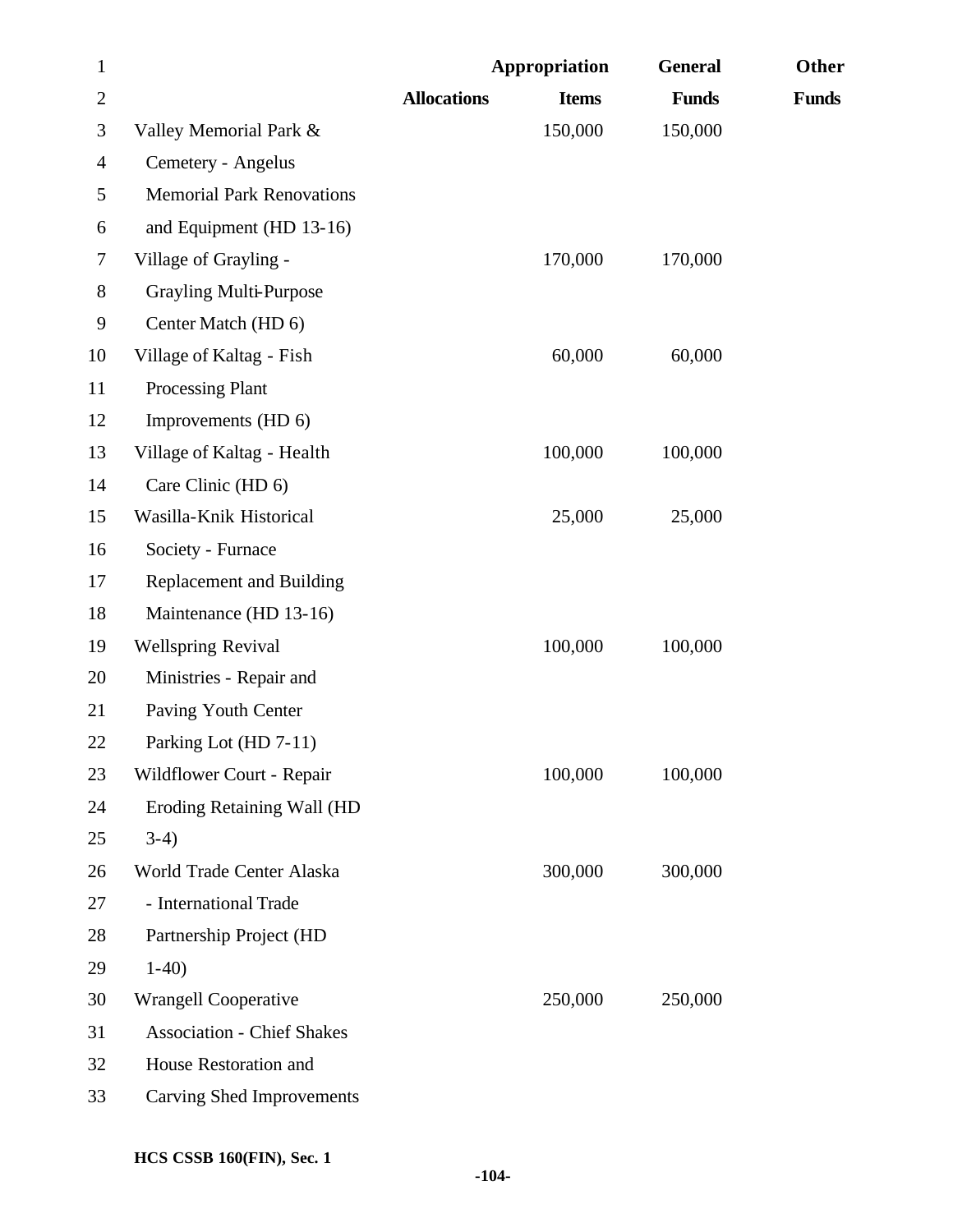| $\mathbf{1}$   |                                 |                    | Appropriation | <b>General</b> | Other        |
|----------------|---------------------------------|--------------------|---------------|----------------|--------------|
| $\overline{2}$ |                                 | <b>Allocations</b> | <b>Items</b>  | <b>Funds</b>   | <b>Funds</b> |
| 3              | (HD 2)                          |                    |               |                |              |
| $\overline{4}$ | Yakutat School District -       |                    | 35,000        | 35,000         |              |
| 5              | 4-Wheel Drive Van (HD 5)        |                    |               |                |              |
| 6              | Youth/Young Adult               |                    | 10,000        | 10,000         |              |
| 7              | Empowered Achievers, Yea!       |                    |               |                |              |
| 8              | - Youth Enrichment              |                    |               |                |              |
| 9              | Programs (HD 16-32)             |                    |               |                |              |
| 10             | Yukon Koyukuk School            |                    | 65,000        | 65,000         |              |
| 11             | District - Classroom Smart      |                    |               |                |              |
| 12             | Boards (HD 6)                   |                    |               |                |              |
| 13             | Yukon Koyukuk School            |                    | 30,000        | 30,000         |              |
| 14             | District - Districtwide         |                    |               |                |              |
| 15             | <b>Generator Maintenance</b>    |                    |               |                |              |
| 16             | Survey and Repair (HD 6)        |                    |               |                |              |
| 17             | Yukon Koyukuk School            |                    | 250,000       | 250,000        |              |
| 18             | District - Kaltag K-12          |                    |               |                |              |
| 19             | <b>School Siding Completion</b> |                    |               |                |              |
| 20             | (HD 6)                          |                    |               |                |              |
| 21             | Yukon Koyukuk School            |                    | 197,000       | 197,000        |              |
| 22             | District - Manley and           |                    |               |                |              |
| 23             | Allakaket Schools Water         |                    |               |                |              |
| 24             | Systems Installation and        |                    |               |                |              |
| 25             | Repairs (HD 6)                  |                    |               |                |              |
| 26             | Yukon-Kuskokwim Health          |                    | 12,650,000    | 12,650,000     |              |
| 27             | Corporation - Regional          |                    |               |                |              |
| 28             | Phillips Ayagnirvik             |                    |               |                |              |
| 29             | <b>Treatment Center (HD</b>     |                    |               |                |              |
| 30             | $36-38$                         |                    |               |                |              |
| 31             | Yuut Elitnaurviat-The           |                    | 4,700,000     | 4,700,000      |              |
| 32             | People's Learning Center -      |                    |               |                |              |
| 33             | Bunkhouse and Family Style      |                    |               |                |              |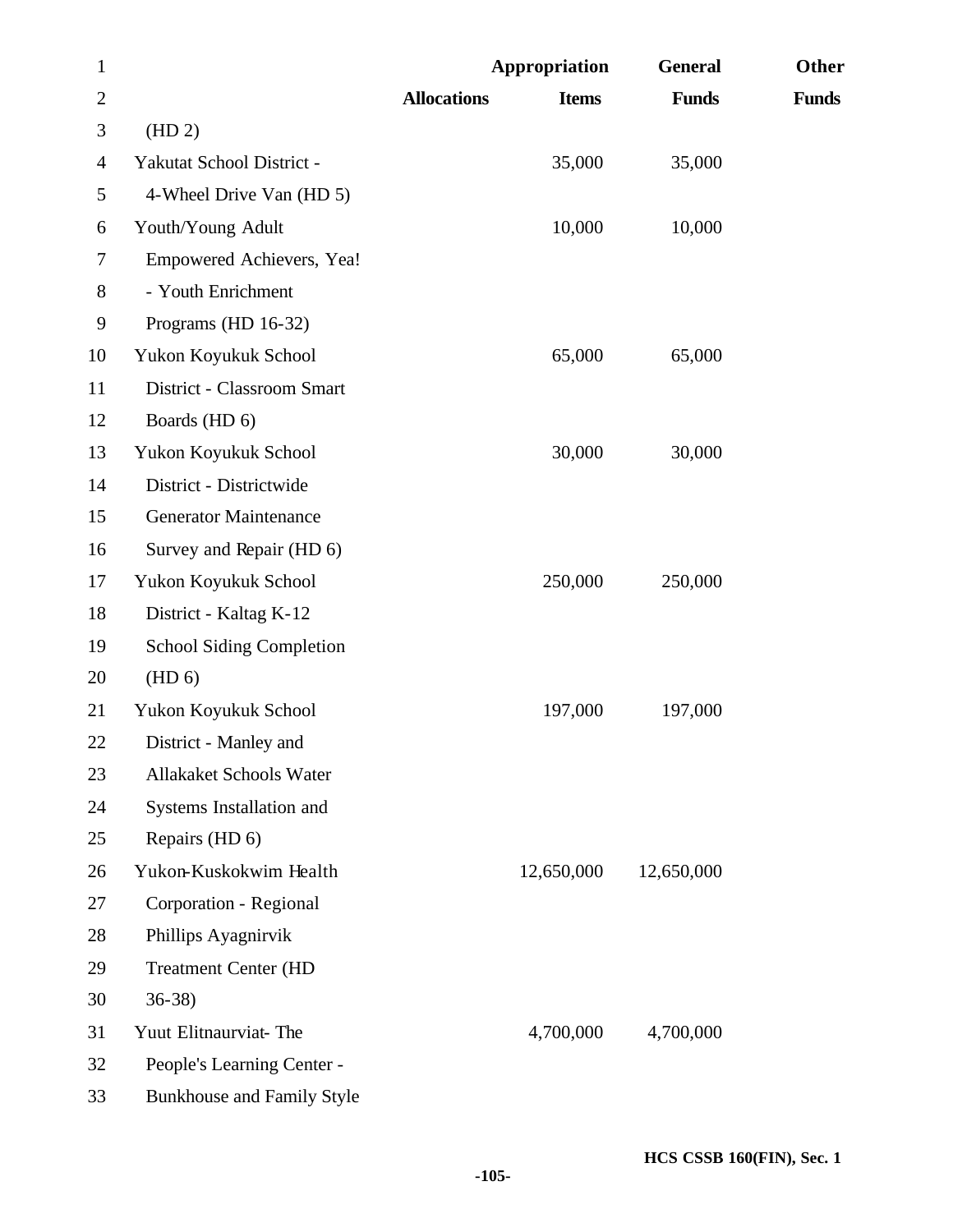| $\mathbf{1}$   |                                    |                    | Appropriation | <b>General</b> | <b>Other</b> |
|----------------|------------------------------------|--------------------|---------------|----------------|--------------|
| $\mathbf{2}$   |                                    | <b>Allocations</b> | <b>Items</b>  | <b>Funds</b>   | <b>Funds</b> |
| 3              | <b>Yukon Dormitory (HD 38)</b>     |                    |               |                |              |
| $\overline{4}$ | YWCA Alaska - Youth                |                    | 75,000        | 75,000         |              |
| 5              | <b>Empowerment Programs (HD</b>    |                    |               |                |              |
| 6              | $16-32)$                           |                    |               |                |              |
| 7              | <b>Grants to Named Recipients</b>  |                    |               |                |              |
| 8              | $(AS 37.05.316)$ - Deferred        |                    |               |                |              |
| 9              | <b>Maintenance and</b>             |                    |               |                |              |
| 10             | <b>Enhancements to Hatchery</b>    |                    |               |                |              |
| 11             | <b>Facilities Statewide</b>        |                    |               |                |              |
| 12             | Cook Inlet Aquaculture -           |                    | 1,025,000     | 1,025,000      |              |
| 13             | Trail Lakes Hatchery (HD           |                    |               |                |              |
| 14             | 12)                                |                    |               |                |              |
| 15             | Cook Inlet Aquaculture -           |                    | 699,000       | 699,000        |              |
| 16             | Tutka Bay Hatchery (HD             |                    |               |                |              |
| 17             | $33-35$                            |                    |               |                |              |
| 18             | Kodiak Regional Aquaculture        |                    | 1,550,000     | 1,550,000      |              |
| 19             | - Kitoi Bay Hatchery (HD           |                    |               |                |              |
| 20             | 36)                                |                    |               |                |              |
| 21             | Kodiak Regional Aquaculture        |                    | 909,000       | 909,000        |              |
| 22             | - Pillar Creek Hatchery            |                    |               |                |              |
| 23             | (HD 36)                            |                    |               |                |              |
| 24             | Northern Southeast Regional        |                    | 1,237,000     | 1,237,000      |              |
| 25             | Aquaculture - Hidden Falls         |                    |               |                |              |
| 26             | Salmon Hatchery (HD 1-5)           |                    |               |                |              |
| 27             | Northern Southeast Regional        |                    | 900,000       | 900,000        |              |
| 28             | Aquaculture - Medvejie             |                    |               |                |              |
| 29             | Hatchery Maintenance &             |                    |               |                |              |
| 30             | Facility Improvements (HD          |                    |               |                |              |
| 31             | $1-5)$                             |                    |               |                |              |
| 32             | Prince William Sound               |                    | 5,263,000     | 5,263,000      |              |
| 33             | <b>Aquaculture - Cannery Creek</b> |                    |               |                |              |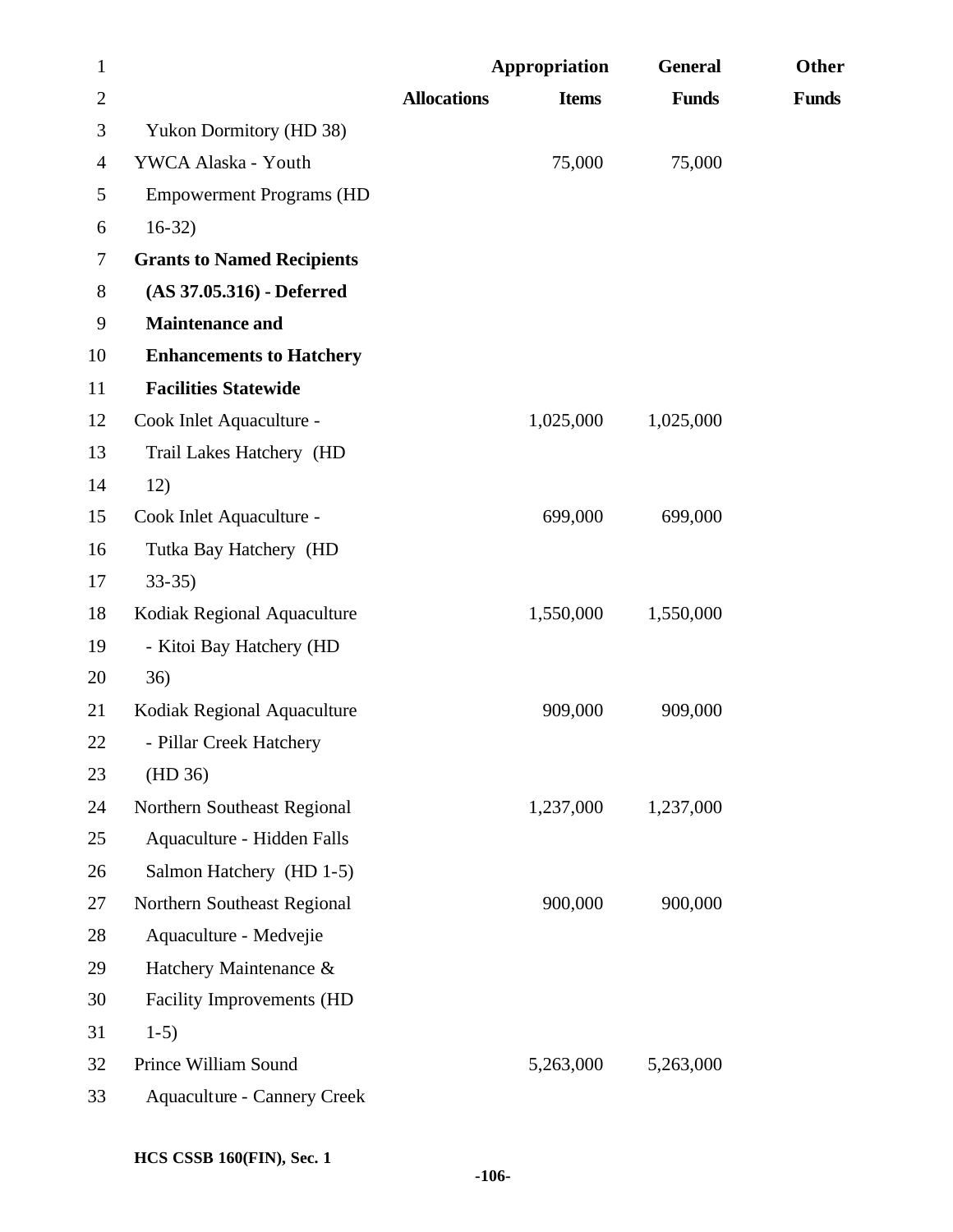| $\mathbf{1}$   |                                   |                    | <b>Appropriation</b> | <b>General</b> | Other        |
|----------------|-----------------------------------|--------------------|----------------------|----------------|--------------|
| $\overline{2}$ |                                   | <b>Allocations</b> | <b>Items</b>         | <b>Funds</b>   | <b>Funds</b> |
| 3              | Hatchery (HD 12)                  |                    |                      |                |              |
| $\overline{4}$ | Prince William Sound              |                    | 864,000              | 864,000        |              |
| 5              | Aquaculture - Main Bay            |                    |                      |                |              |
| 6              | Hatchery (HD 5)                   |                    |                      |                |              |
| 7              | <b>Grants to Unincorporated</b>   |                    |                      |                |              |
| 8              | <b>Communities (AS 37.05.317)</b> |                    |                      |                |              |
| 9              | Alatna - Heavy Equipment          |                    | 180,000              | 180,000        |              |
| 10             | Purchase and Freight (HD          |                    |                      |                |              |
| 11             | 6)                                |                    |                      |                |              |
| 12             | Atmautluak - Washeteria           |                    | 223,500              | 223,500        |              |
| 13             | Facility Repairs and              |                    |                      |                |              |
| 14             | Upgrades (HD 38)                  |                    |                      |                |              |
| 15             | <b>Beaver - Smart Electrical</b>  |                    | 80,000               | 80,000         |              |
| 16             | Metering Project (HD 6)           |                    |                      |                |              |
| 17             | Chignik Lagoon - Clinic           |                    | 30,000               | 30,000         |              |
| 18             | Renovations (HD 37)               |                    |                      |                |              |
| 19             | Chignik Lake - Power Line         |                    | 75,000               | 75,000         |              |
| 20             | & Transformer Upgrade (HD         |                    |                      |                |              |
| 21             | 37)                               |                    |                      |                |              |
| 22             | Elfin Cove - Dock and             |                    | 500,000              | 500,000        |              |
| 23             | Seaplane Float                    |                    |                      |                |              |
| 24             | Improvements (HD 2)               |                    |                      |                |              |
| 25             | Hollis - Emergency                |                    | 290,000              | 290,000        |              |
| 26             | Heliport and Infrastructure       |                    |                      |                |              |
| 27             | Project (HD 1)                    |                    |                      |                |              |
| 28             | Igiugig - Public Waterfront       |                    | 75,000               | 75,000         |              |
| 29             | Landing Repair (HD 36)            |                    |                      |                |              |
| 30             | Igiugig - Solid Waste             |                    | 30,000               | 30,000         |              |
| 31             | Facility and Recycling            |                    |                      |                |              |
| 32             | <b>Center Delivery Vehicles</b>   |                    |                      |                |              |
| 33             | (HD 36)                           |                    |                      |                |              |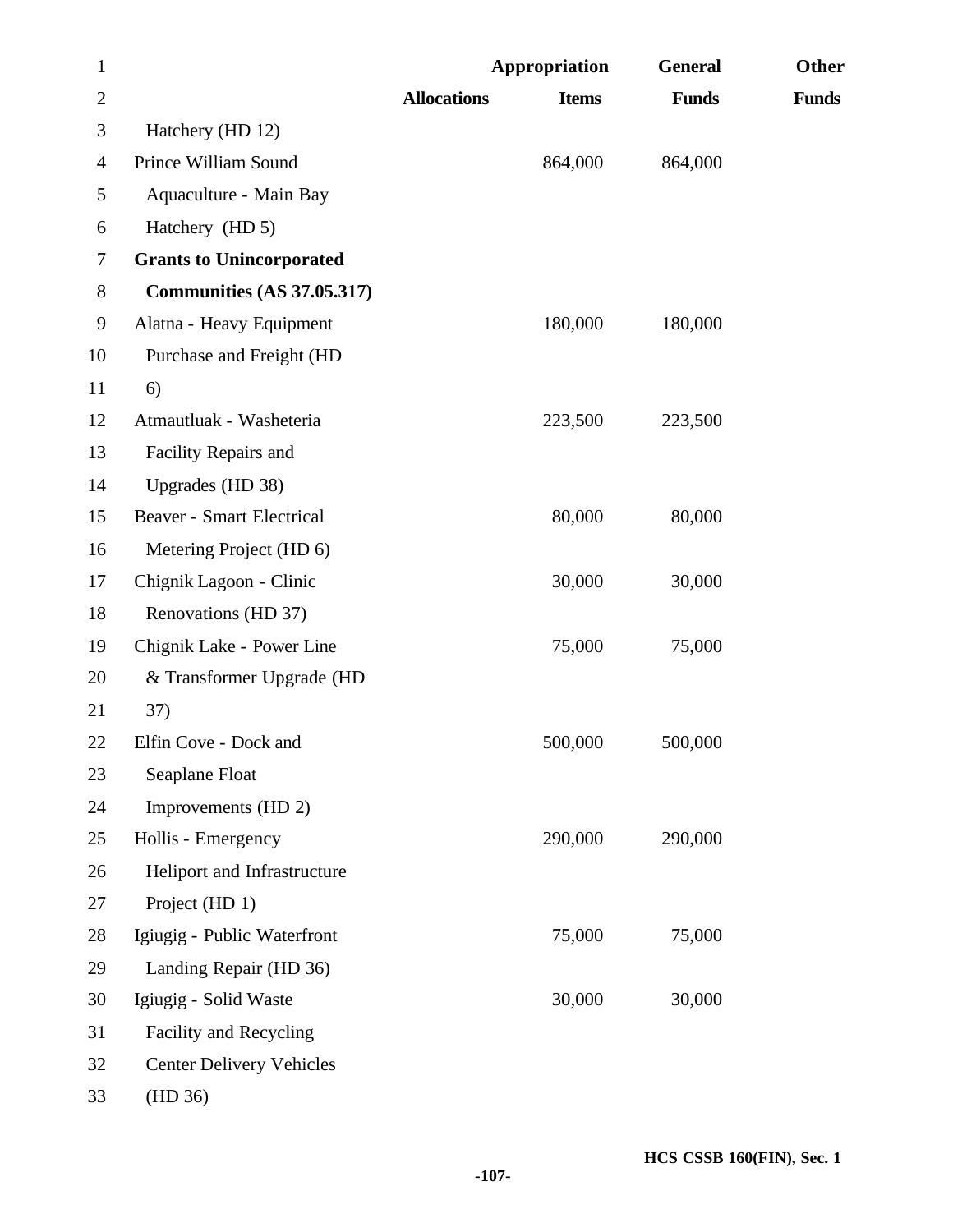| $\mathbf{1}$   |                                  |                    | Appropriation | <b>General</b> | Other        |
|----------------|----------------------------------|--------------------|---------------|----------------|--------------|
| $\overline{2}$ |                                  | <b>Allocations</b> | <b>Items</b>  | <b>Funds</b>   | <b>Funds</b> |
| 3              | Karluk - Pre-Pay                 |                    | 50,000        | 50,000         |              |
| 4              | Electrical System (HD 36)        |                    |               |                |              |
| 5              | Klukwan - Fire Hall              |                    | 54,833        | 54,833         |              |
| 6              | Building Repair and              |                    |               |                |              |
| 7              | Expansion (HD 5)                 |                    |               |                |              |
| 8              | Klukwan - Historical             |                    | 45,000        | 45,000         |              |
| 9              | Building Repair (HD 5)           |                    |               |                |              |
| 10             | Klukwan - Jilkaat Kwaan          |                    | 63,500        | 63,500         |              |
| 11             | Dock Repair (HD 5)               |                    |               |                |              |
| 12             | Klukwan - Road Maintenance       |                    | 49,817        | 49,817         |              |
| 13             | Equipment Upgrades (HD 5)        |                    |               |                |              |
| 14             | Levelock - Electric Meter        |                    | 30,900        | 30,900         |              |
| 15             | <b>Upgrade and LED Street</b>    |                    |               |                |              |
| 16             | Light Upgrade (HD 36)            |                    |               |                |              |
| 17             | Minto - Minto Independent        |                    | 200,000       | 200,000        |              |
| 18             | <b>Elder Housing Project (HD</b> |                    |               |                |              |
| 19             | 6)                               |                    |               |                |              |
| 20             | Naukati Bay - Naukati Bay        |                    | 1,800,000     | 1,800,000      |              |
| 21             | Marina (HD 5)                    |                    |               |                |              |
| 22             | Pedro Bay - Community            |                    | 50,000        | 50,000         |              |
| 23             | <b>Services Building</b>         |                    |               |                |              |
| 24             | Rehabilitation and Upgrade       |                    |               |                |              |
| 25             | (HD 36)                          |                    |               |                |              |
| 26             | Tanacross - Tanacross New        |                    | 600,000       | 600,000        |              |
| 27             | Health Care Clinic Project       |                    |               |                |              |
| 28             | (HD 6)                           |                    |               |                |              |
| 29             | Tuntutuliak - Public Safety      |                    | 10,000        | 10,000         |              |
| 30             | Equipment (HD 38)                |                    |               |                |              |
| 31             | Venetie - New Clinic Match       |                    | 200,000       | 200,000        |              |
| 32             | (HD 6)                           |                    |               |                |              |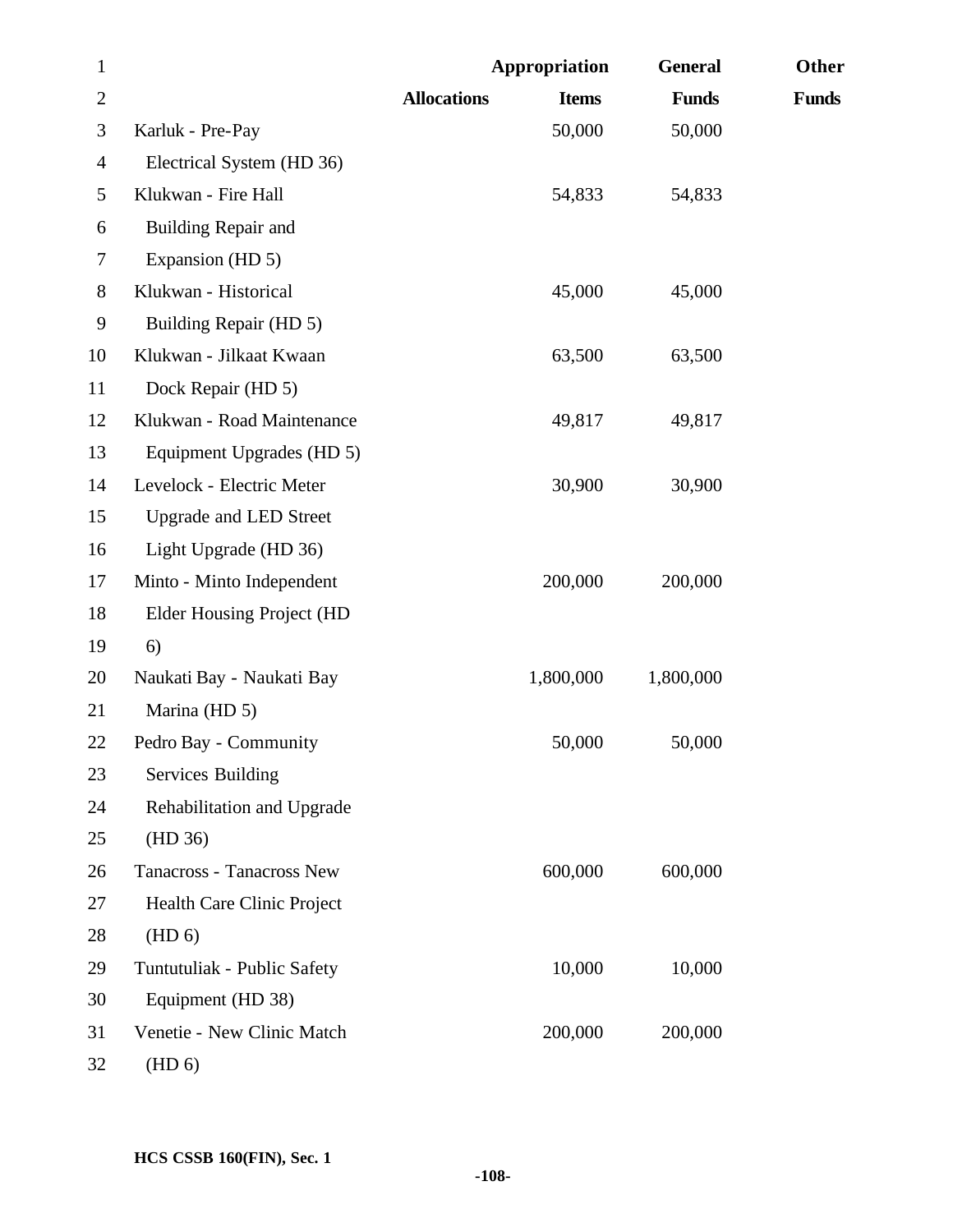| 1              |                                  |                    | Appropriation                         | <b>General</b> | Other        |
|----------------|----------------------------------|--------------------|---------------------------------------|----------------|--------------|
| $\overline{2}$ |                                  | <b>Allocations</b> | <b>Items</b>                          | <b>Funds</b>   | <b>Funds</b> |
| 3              | * * * * *                        |                    | * * * * *                             |                |              |
| $\overline{4}$ |                                  |                    | ***** Department of Corrections ***** |                |              |
| 5              | * * * * *                        |                    | * * * * *                             |                |              |
| 6              | Alaska Land Mobile Radio         |                    | 470,000                               | 470,000        |              |
| $\tau$         | <b>Emergency Response</b>        |                    |                                       |                |              |
| $8\,$          | Narrowband Compliance (HD        |                    |                                       |                |              |
| 9              | $1-40$                           |                    |                                       |                |              |
| 10             | <b>Annual Facilities</b>         |                    | 1,000,000                             | 1,000,000      |              |
| 11             | Maintenance and Repairs          |                    |                                       |                |              |
| 12             | $(HD 1-40)$                      |                    |                                       |                |              |
| 13             | <b>Goose Creek Correctional</b>  |                    | 5,000,000                             | 5,000,000      |              |
| 14             | Center Start-up Furniture        |                    |                                       |                |              |
| 15             | and Equipment (HD 13-16)         |                    |                                       |                |              |
| 16             | <b>Information Technology</b>    |                    | 250,000                               | 250,000        |              |
| 17             | MIS / Disaster Recovery          |                    |                                       |                |              |
| 18             | Equipment & Novell               |                    |                                       |                |              |
| 19             | Replacement Project (HD          |                    |                                       |                |              |
| 20             | $1-40$                           |                    |                                       |                |              |
| 21             | <b>Deferred Maintenance,</b>     |                    | 5,000,000                             | 5,000,000      |              |
| 22             | <b>Renewal, Repair and</b>       |                    |                                       |                |              |
| 23             | Equipment                        |                    |                                       |                |              |
| 24             | Anchorage - Anchorage            | 750,000            |                                       |                |              |
| 25             | Correctional Complex -           |                    |                                       |                |              |
| 26             | <b>West Deferred Maintenance</b> |                    |                                       |                |              |
| 27             | $(HD 16-32)$                     |                    |                                       |                |              |
| 28             | Bethel - Yukon-Kuskokwim         | 175,000            |                                       |                |              |
| 29             | <b>Correctional Center</b>       |                    |                                       |                |              |
| 30             | Deferred Maintenance (HD         |                    |                                       |                |              |
| 31             | 38)                              |                    |                                       |                |              |
| 32             | Eagle River - Combined           | 648,000            |                                       |                |              |
| 33             | <b>Hiland Mountain</b>           |                    |                                       |                |              |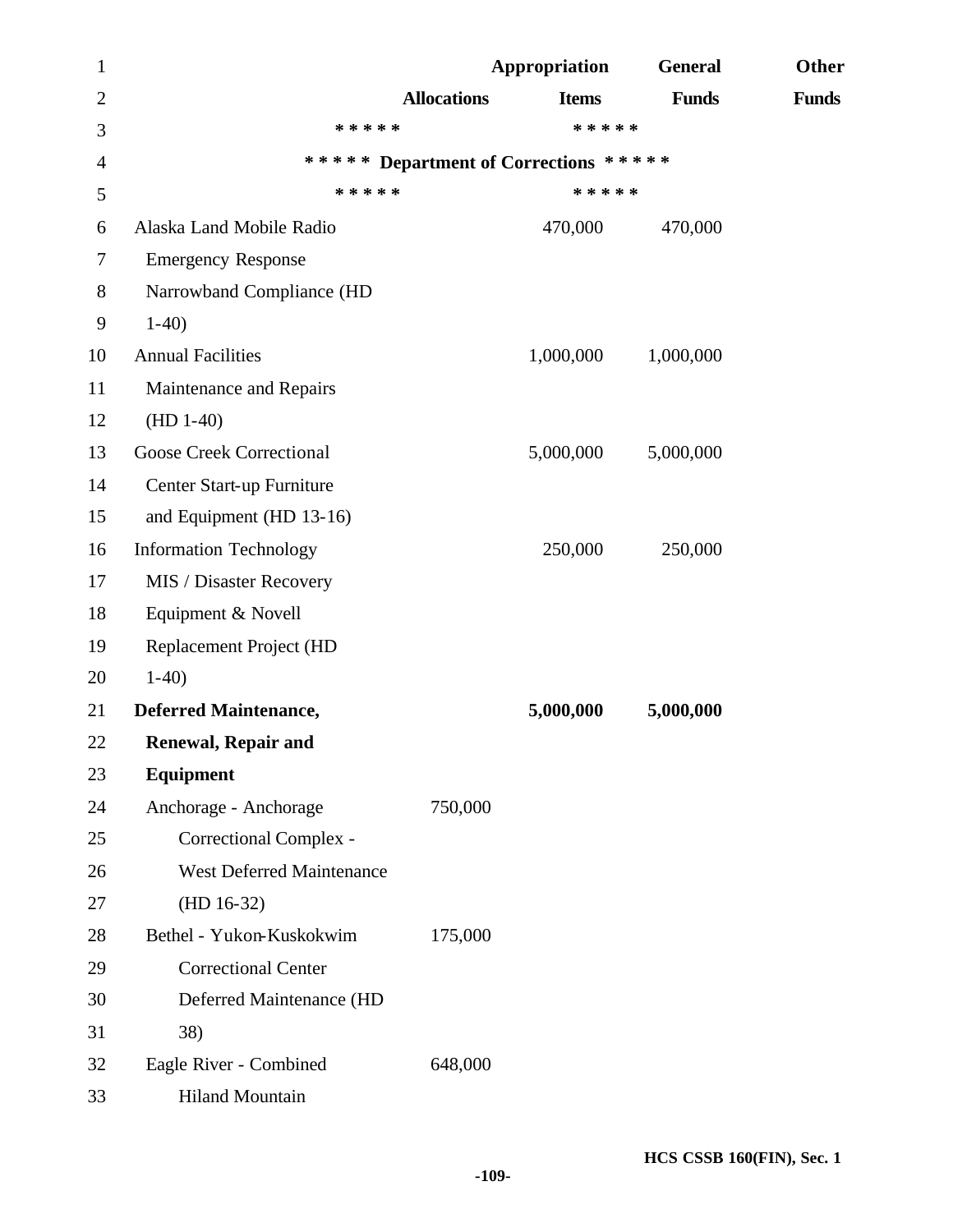| $\mathbf{1}$   |                                    |                    | Appropriation | <b>General</b> | Other        |
|----------------|------------------------------------|--------------------|---------------|----------------|--------------|
| $\overline{c}$ |                                    | <b>Allocations</b> | <b>Items</b>  | <b>Funds</b>   | <b>Funds</b> |
| 3              | <b>Correctional Center</b>         |                    |               |                |              |
| 4              | Deferred Maintenance (HD           |                    |               |                |              |
| 5              | $16-32)$                           |                    |               |                |              |
| 6              | Fairbanks - Fairbanks              | 140,000            |               |                |              |
| 7              | <b>Correctional Center</b>         |                    |               |                |              |
| 8              | Deferred Maintenance (HD           |                    |               |                |              |
| 9              | $7-11)$                            |                    |               |                |              |
| 10             | Juneau - Lemon Creek               | 319,200            |               |                |              |
| 11             | <b>Correctional Center</b>         |                    |               |                |              |
| 12             | Deferred Maintenance (HD           |                    |               |                |              |
| 13             | $3-4)$                             |                    |               |                |              |
| 14             | Kenai - Wildwood                   | 50,000             |               |                |              |
| 15             | <b>Correctional Center</b>         |                    |               |                |              |
| 16             | Deferred Maintenance (HD           |                    |               |                |              |
| 17             | $33-35$                            |                    |               |                |              |
| 18             | Ketchikan - Correctional           | 138,000            |               |                |              |
| 19             | <b>Center Deferred Maintenance</b> |                    |               |                |              |
| 20             | (HD1)                              |                    |               |                |              |
| 21             | Nome - Anvil Mountain              | 1,700,000          |               |                |              |
| 22             | <b>Correctional Center</b>         |                    |               |                |              |
| 23             | Deferred Maintenance (HD           |                    |               |                |              |
| 24             | 39)                                |                    |               |                |              |
| 25             | Point MacKenzie - Point            | 350,000            |               |                |              |
| 26             | MacKenzie Correctional             |                    |               |                |              |
| 27             | <b>Farm Deferred Maintenance</b>   |                    |               |                |              |
| 28             | $(HD 13-16)$                       |                    |               |                |              |
| 29             | Sutton - Palmer                    | 729,800            |               |                |              |
| 30             | <b>Correctional Center</b>         |                    |               |                |              |
| 31             | Deferred Maintenance (HD           |                    |               |                |              |
| 32             | 12)                                |                    |               |                |              |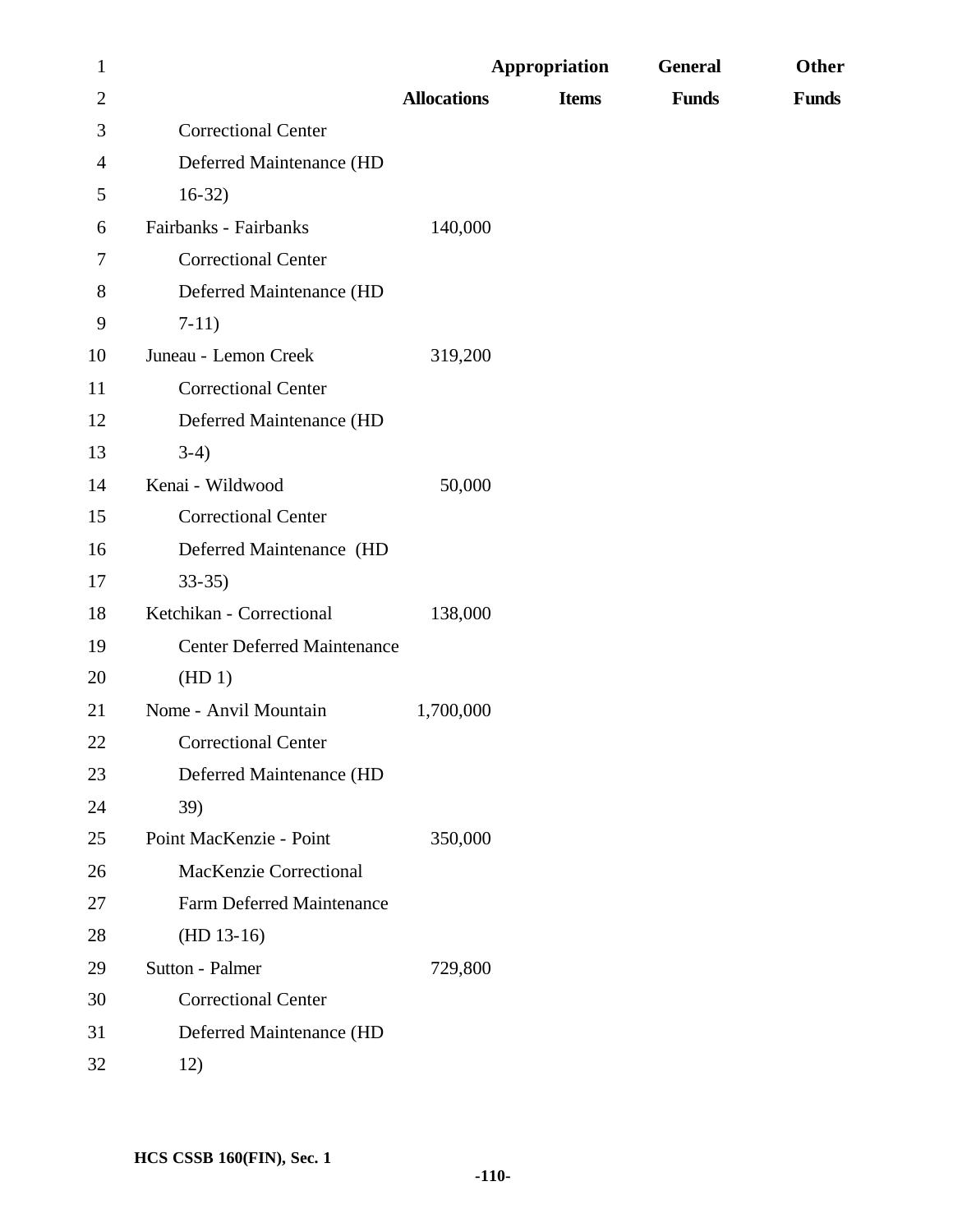| $\mathbf{1}$   |                                                           |                    | Appropriation | <b>General</b> | Other        |
|----------------|-----------------------------------------------------------|--------------------|---------------|----------------|--------------|
| $\overline{2}$ |                                                           | <b>Allocations</b> | <b>Items</b>  | <b>Funds</b>   | <b>Funds</b> |
| 3              | * * * * *                                                 |                    |               | * * * * *      |              |
| 4              | ***** Department of Education and Early Development ***** |                    |               |                |              |
| 5              | * * * * *                                                 |                    |               | * * * * *      |              |
| 6              | Alaska Pilot                                              |                    | 973,000       | 973,000        |              |
| 7              | Pre-Kindergarten Project                                  |                    |               |                |              |
| 8              | Expansion (HD 16-32)                                      |                    |               |                |              |
| 9              | Alaska State Library,                                     |                    | 49,000,000    | 49,000,000     |              |
| 10             | Archives and Museum                                       |                    |               |                |              |
| 11             | Facility (HD 1-40)                                        |                    |               |                |              |
| 12             | <b>Bethel Regional High</b>                               |                    | 1,257,000     | 1,257,000      |              |
| 13             | School Cafeteria Addition                                 |                    |               |                |              |
| 14             | Design and Planning (HD                                   |                    |               |                |              |
| 15             | 38)                                                       |                    |               |                |              |
| 16             | Mount Edgecumbe High                                      |                    | 5,000,000     | 5,000,000      |              |
| 17             | School Aquatic Center (HD                                 |                    |               |                |              |
| 18             | $1-40$                                                    |                    |               |                |              |
| 19             | <b>Major Maintenance Grant</b>                            |                    | 17,979,185    | 17,979,185     |              |
| 20             | Fund (AS 14.11.007)                                       |                    |               |                |              |
| 21             | Whittier K-12 School                                      | 815,725            |               |                |              |
| 22             | <b>Heating System Upgrade</b>                             |                    |               |                |              |
| 23             | $(HD 16-32)$                                              |                    |               |                |              |
| 24             | Kaltag K-12 School                                        | 853,165            |               |                |              |
| 25             | Mechanical and Electrical                                 |                    |               |                |              |
| 26             | Upgrades (HD 6)                                           |                    |               |                |              |
| 27             | Kake High School Kitchen                                  | 25,121             |               |                |              |
| 28             | Renovation (HD 5)                                         |                    |               |                |              |
| 29             | Metlakatla High School                                    | 41,345             |               |                |              |
| 30             | <b>Annex Roof Replacement</b>                             |                    |               |                |              |
| 31             | (HD 5)                                                    |                    |               |                |              |
| 32             | Angoon High School                                        | 47,818             |               |                |              |
| 33             | Mechanical Upgrades (HD 5)                                |                    |               |                |              |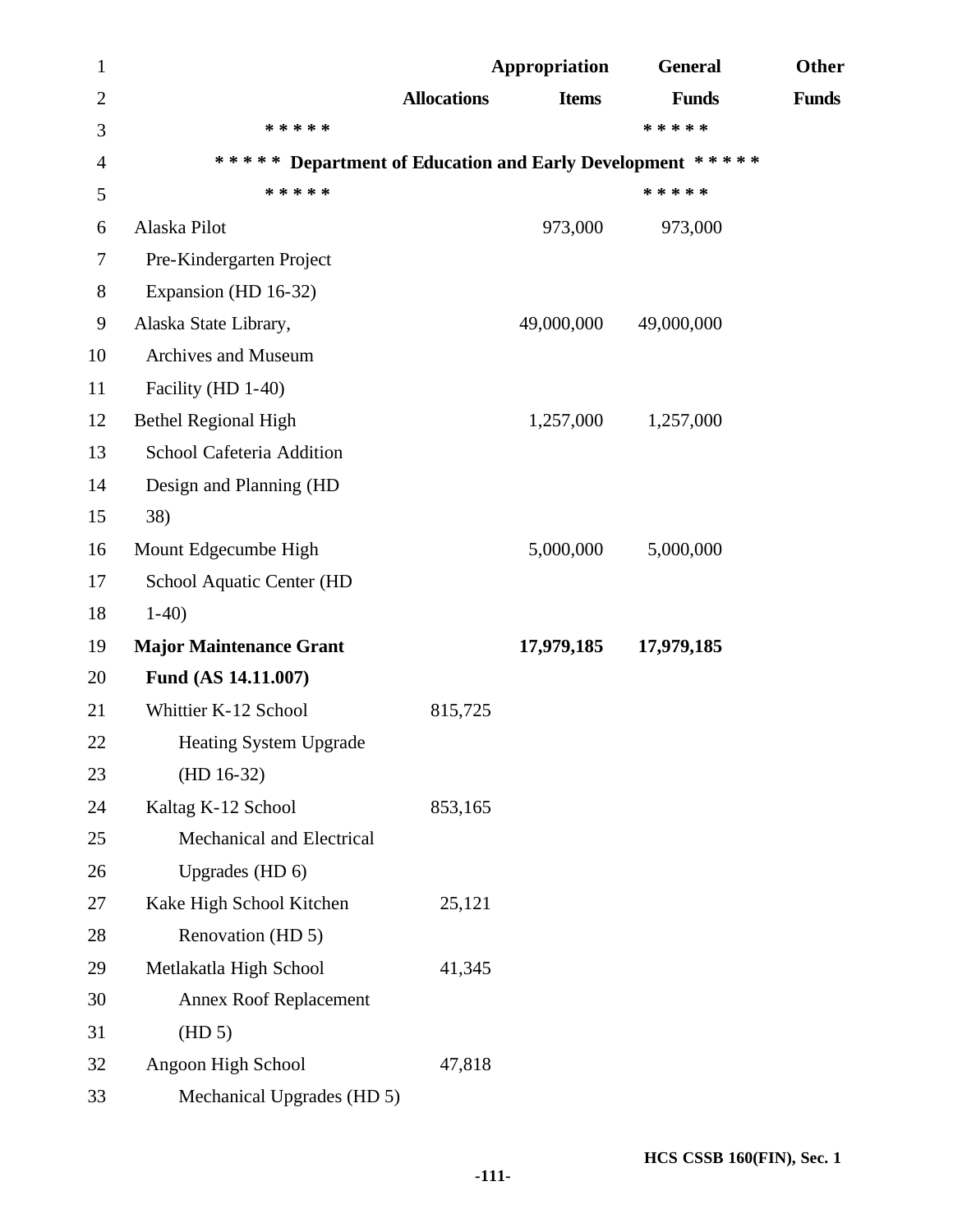| $\mathbf{1}$   |                                  |                    | Appropriation | <b>General</b> | Other        |
|----------------|----------------------------------|--------------------|---------------|----------------|--------------|
| $\overline{2}$ |                                  | <b>Allocations</b> | <b>Items</b>  | <b>Funds</b>   | <b>Funds</b> |
| 3              | Merreline A Kangas K-12          | 5,078,282          |               |                |              |
| $\overline{4}$ | School Renovation, Ruby          |                    |               |                |              |
| 5              | (HD 6)                           |                    |               |                |              |
| 6              | Akutan K-12 School Siding        | 66,625             |               |                |              |
| 7              | Replacement (HD 37)              |                    |               |                |              |
| 8              | Shaktoolik K-12 School           | 9,176,358          |               |                |              |
| 9              | Renovation (HD 39)               |                    |               |                |              |
| 10             | Kake High School Shower          | 43,205             |               |                |              |
| 11             | Repairs (HD 5)                   |                    |               |                |              |
| 12             | Kake Elementary School           | 59,200             |               |                |              |
| 13             | <b>Mechanical Ventilation</b>    |                    |               |                |              |
| 14             | Completion (HD 5)                |                    |               |                |              |
| 15             | Bristol Bay School Voc Ed        | 1,538,395          |               |                |              |
| 16             | Wing Renovation (HD 37)          |                    |               |                |              |
| 17             | Craig Elementary and             | 161,172            |               |                |              |
| 18             | Middle School Alternative        |                    |               |                |              |
| 19             | Wood Heat Installation (HD       |                    |               |                |              |
| 20             | 5)                               |                    |               |                |              |
| 21             | Sand Point K-12 School           | 72,774             |               |                |              |
| 22             | Pool Major Maintenance (HD       |                    |               |                |              |
| 23             | 37)                              |                    |               |                |              |
| 24             | <b>School Construction Grant</b> |                    | 60,973,515    | 60,973,515     |              |
| 25             | Fund (AS 14.11.005)              |                    |               |                |              |
| 26             | Emmonak K-12 School              | 36,056,700         |               |                |              |
| 27             | Addition/Renovation (HD          |                    |               |                |              |
| 28             | $1-40$                           |                    |               |                |              |
| 29             | Koliganek K-12 School            | 24,916,815         |               |                |              |
| 30             | Replacement (HD 1-40)            |                    |               |                |              |
| 31             | <b>Deferred Maintenance</b>      |                    |               |                |              |
| 32             | Deferred Maintenance,            |                    | 1,700,000     | 1,700,000      |              |
| 33             | Renewal, Repair and              |                    |               |                |              |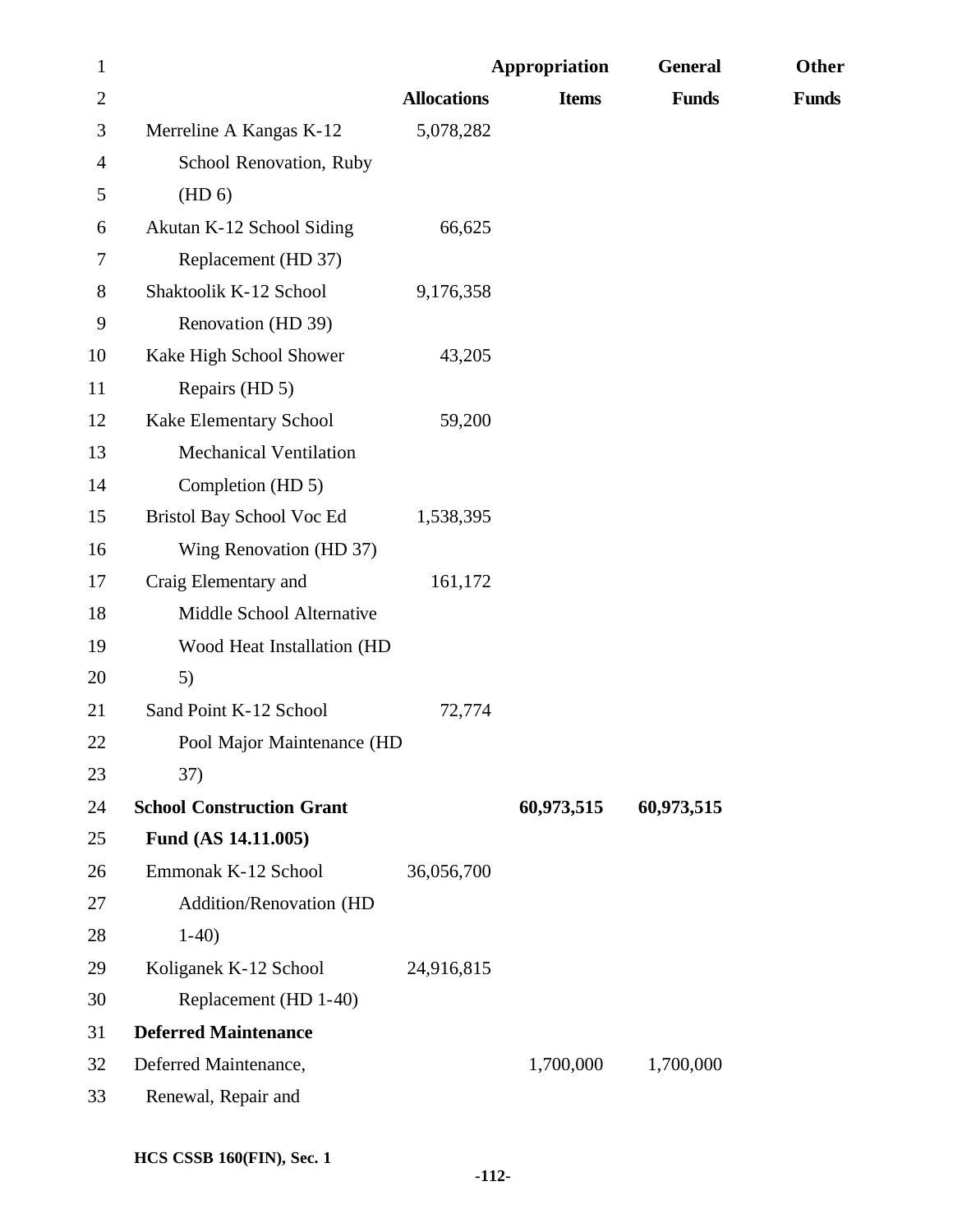| $\mathbf{1}$ |                                                      |                    | Appropriation | <b>General</b> | <b>Other</b> |
|--------------|------------------------------------------------------|--------------------|---------------|----------------|--------------|
| $\mathbf{2}$ |                                                      | <b>Allocations</b> | <b>Items</b>  | <b>Funds</b>   | <b>Funds</b> |
| 3            | Equipment - Mt. Edgecumbe                            |                    |               |                |              |
| 4            | High School (HD 1-40)                                |                    |               |                |              |
| 5            | * * * * *                                            |                    |               | * * * * *      |              |
| 6            | ***** Department of Environmental Conservation ***** |                    |               |                |              |
| 7            | * * * * *                                            |                    |               | * * * * *      |              |
| 8            | Clean Water Capitalization                           |                    | 2,583,400     |                | 2,583,400    |
| 9            | <b>Grant - Subsidy Funding</b>                       |                    |               |                |              |
| 10           | $(HD 1-40)$                                          |                    |               |                |              |
| 11           | Drinking Water                                       |                    | 4,634,000     |                | 4,634,000    |
| 12           | Capitalization Grant -                               |                    |               |                |              |
| 13           | Subsidy Funding (HD 1-40)                            |                    |               |                |              |
| 14           | Oil and Hazardous Substance                          |                    | 750,000       | 750,000        |              |
| 15           | First Responder Equipment                            |                    |               |                |              |
| 16           | and Preparedness (HD 1-40)                           |                    |               |                |              |
| 17           | <b>Statewide Contaminated</b>                        |                    | 2,000,000     | 2,000,000      |              |
| 18           | Sites Cleanup (HD 1-40)                              |                    |               |                |              |
| 19           | Village Safe Water New                               |                    | 1,000,000     | 1,000,000      |              |
| 20           | <b>Technology Approaches (HD</b>                     |                    |               |                |              |
| 21           | $1-40$                                               |                    |               |                |              |
| 22           | <b>Village Safe Water and</b>                        |                    | 51,500,000    | 8,750,000      | 42,750,000   |
| 23           | <b>Wastewater Infrastructure</b>                     |                    |               |                |              |
| 24           | <b>Projects</b>                                      |                    |               |                |              |
| 25           | Expansion, Upgrade, and                              | 20,600,000         |               |                |              |
| 26           | <b>Replacement of Existing</b>                       |                    |               |                |              |
| 27           | Service (HD 1-40)                                    |                    |               |                |              |
| 28           | <b>First Time Service</b>                            | 30,900,000         |               |                |              |
| 29           | Projects (HD 1-40)                                   |                    |               |                |              |
| 30           | <b>Municipal Water, Sewage,</b>                      |                    | 33,013,449    | 33,013,449     |              |
| 31           | and Solid Waste Facilities                           |                    |               |                |              |
| 32           | Grants (AS 46.03.030)                                |                    |               |                |              |
| 33           | Cordova - LT2 Compliance                             | 3,888,250          |               |                |              |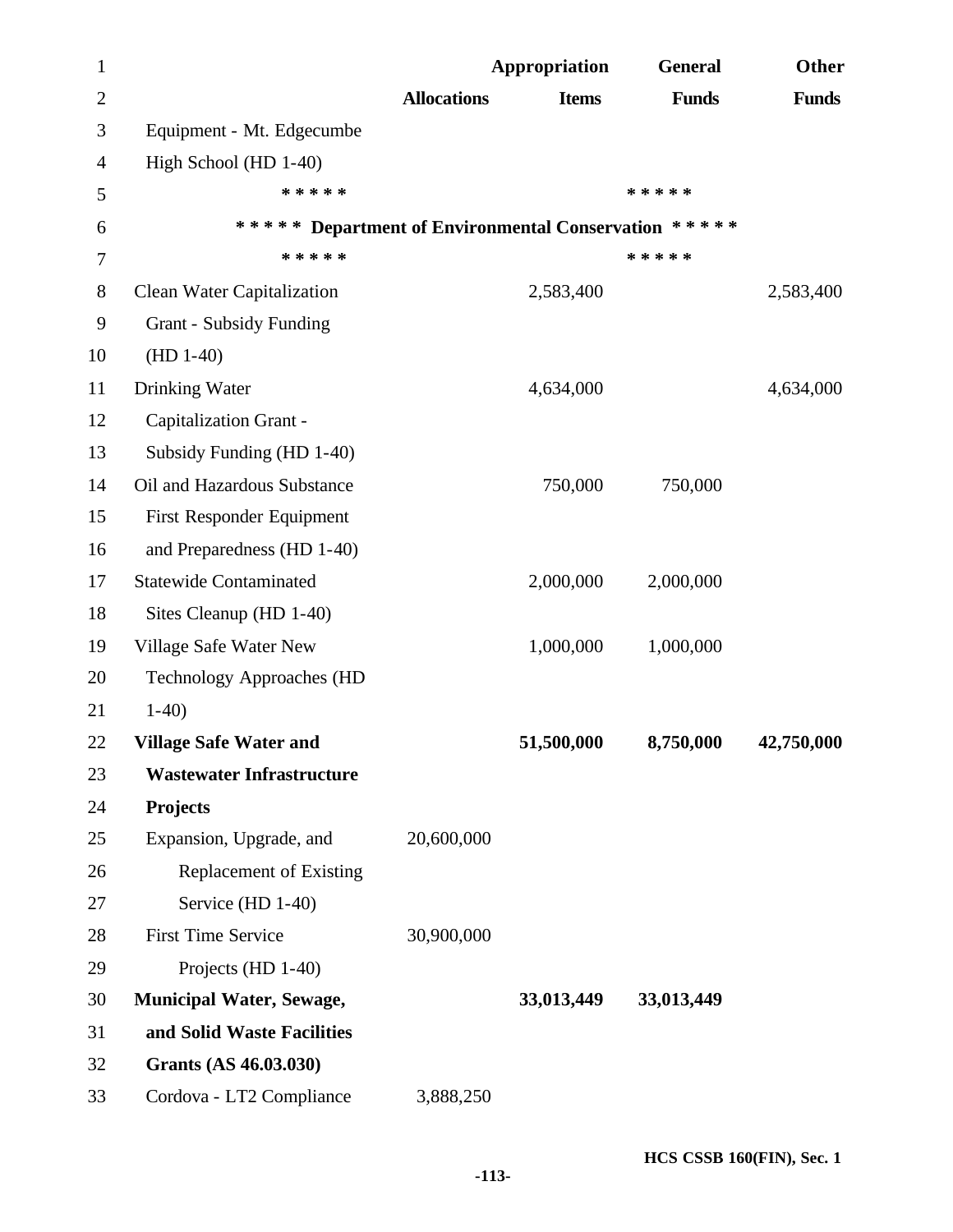| $\mathbf{1}$   |                             |                    | <b>Appropriation</b> | <b>General</b> | Other        |
|----------------|-----------------------------|--------------------|----------------------|----------------|--------------|
| $\overline{2}$ |                             | <b>Allocations</b> | <b>Items</b>         | <b>Funds</b>   | <b>Funds</b> |
| 3              | UV Treatment Facility (HD   |                    |                      |                |              |
| 4              | 5)                          |                    |                      |                |              |
| 5              | Haines - Barnett Water      | 699,143            |                      |                |              |
| 6              | Tank Replacement (HD 5)     |                    |                      |                |              |
| 7              | Hoonah - Water              | 1,732,357          |                      |                |              |
| 8              | Transmission Line           |                    |                      |                |              |
| 9              | Replacement Phase 3 (HD 5)  |                    |                      |                |              |
| 10             | Kenai - Water Transmission  | 1,935,164          |                      |                |              |
| 11             | Mains Phase 4 (HD 33-35)    |                    |                      |                |              |
| 12             | Ketchikan - Jackson/Monroe  | 767,860            |                      |                |              |
| 13             | Streets and 4th/7th Avenues |                    |                      |                |              |
| 14             | Water and Sewer (HD 1)      |                    |                      |                |              |
| 15             | Kodiak - Aleutian Homes     | 1,339,000          |                      |                |              |
| 16             | Water and Sewer             |                    |                      |                |              |
| 17             | Replacement Phase 5 (HD     |                    |                      |                |              |
| 18             | 36)                         |                    |                      |                |              |
| 19             | Kodiak Island Borough -     | 3,090,000          |                      |                |              |
| 20             | Landfill Lateral Expansion  |                    |                      |                |              |
| 21             | Phase $2$ (HD $36$ )        |                    |                      |                |              |
| 22             | Nome - East Sclaircore      | 3,090,000          |                      |                |              |
| 23             | Replacement/Expansion       |                    |                      |                |              |
| 24             | Phase 2 (HD 39)             |                    |                      |                |              |
| 25             | North Pole - Techite Sewer  | 2,590,450          |                      |                |              |
| 26             | Main and Manholes           |                    |                      |                |              |
| 27             | Rehabilitation (HD 7-11)    |                    |                      |                |              |
| 28             | North Slope Borough -       | 3,090,000          |                      |                |              |
| 29             | Ahgeak Street Water and     |                    |                      |                |              |
| 30             | Sewer Extension (HD 40)     |                    |                      |                |              |
| 31             | Seward - North Seward       | 2,583,240          |                      |                |              |
| 32             | Water Storage Tank and      |                    |                      |                |              |
| 33             | <b>Pumping Facility (HD</b> |                    |                      |                |              |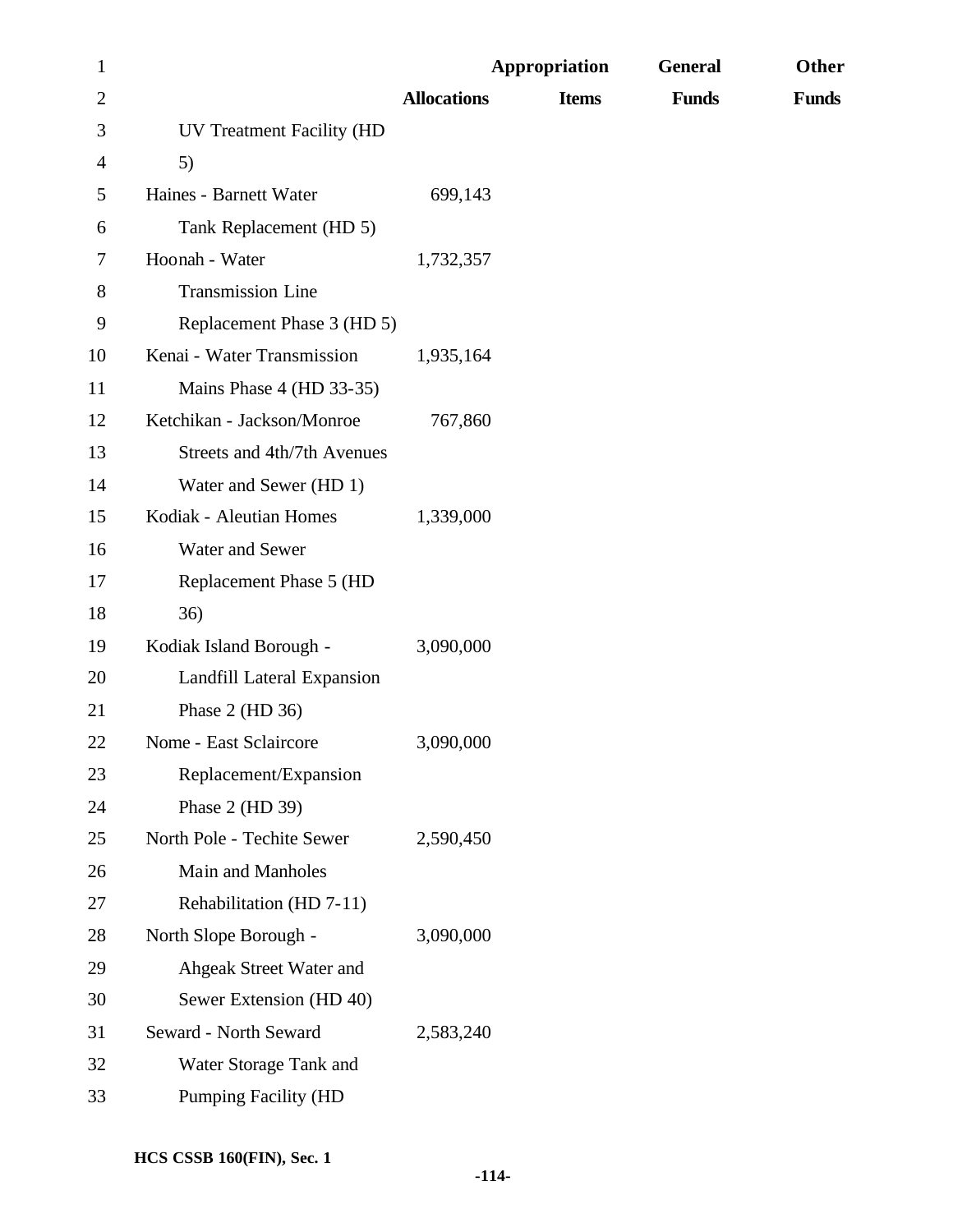| $\mathbf{1}$   |                                  |                                         | Appropriation | <b>General</b> | Other        |
|----------------|----------------------------------|-----------------------------------------|---------------|----------------|--------------|
| $\overline{2}$ |                                  | <b>Allocations</b>                      | <b>Items</b>  | <b>Funds</b>   | <b>Funds</b> |
| 3              | $33-35$                          |                                         |               |                |              |
| 4              | Sitka - Baranof Street           | 1,032,413                               |               |                |              |
| 5              | Water and Sewer                  |                                         |               |                |              |
| 6              | Replacement (HD 2)               |                                         |               |                |              |
| 7              | Sitka - UV Water                 | 2,122,830                               |               |                |              |
| $8\,$          | Disinfection Facility (HD        |                                         |               |                |              |
| 9              | 2)                               |                                         |               |                |              |
| 10             | Soldotna - Sterling Street       | 377,465                                 |               |                |              |
| 11             | Water and Sewer                  |                                         |               |                |              |
| 12             | Replacement (HD 33-35)           |                                         |               |                |              |
| 13             | Unalaska - Wastewater            | 4,090,000                               |               |                |              |
| 14             | <b>Treatment Plant Upgrade</b>   |                                         |               |                |              |
| 15             | (HD 37)                          |                                         |               |                |              |
| 16             | Wrangell - Cassiar Street        | 585,277                                 |               |                |              |
| 17             | Water and Sewer                  |                                         |               |                |              |
| 18             | Rehabilitation (HD 2)            |                                         |               |                |              |
| 19             | <b>Deferred Maintenance</b>      |                                         |               |                |              |
| 20             | Deferred Maintenance,            |                                         | 200,000       | 200,000        |              |
| 21             | Renewal, Repair and              |                                         |               |                |              |
| 22             | Equipment (HD 16-32)             |                                         |               |                |              |
| 23             | * * * * *                        |                                         | * * * * *     |                |              |
| 24             |                                  | ***** Department of Fish and Game ***** |               |                |              |
| 25             | * * * * *                        |                                         | * * * * *     |                |              |
| 26             | Boards of Fisheries and          |                                         | 100,000       | 100,000        |              |
| 27             | <b>Game Sound Systems</b>        |                                         |               |                |              |
| 28             | Replacement (HD 1-40)            |                                         |               |                |              |
| 29             | <b>Crystal Lake Hatchery</b>     |                                         | 650,000       | 650,000        |              |
| 30             | Deferred Maintenance (HD         |                                         |               |                |              |
| 31             | $1-5)$                           |                                         |               |                |              |
| 32             | <b>Equipment Replacement and</b> |                                         | 200,000       |                | 200,000      |
| 33             | <b>Upgrade for Wildlife</b>      |                                         |               |                |              |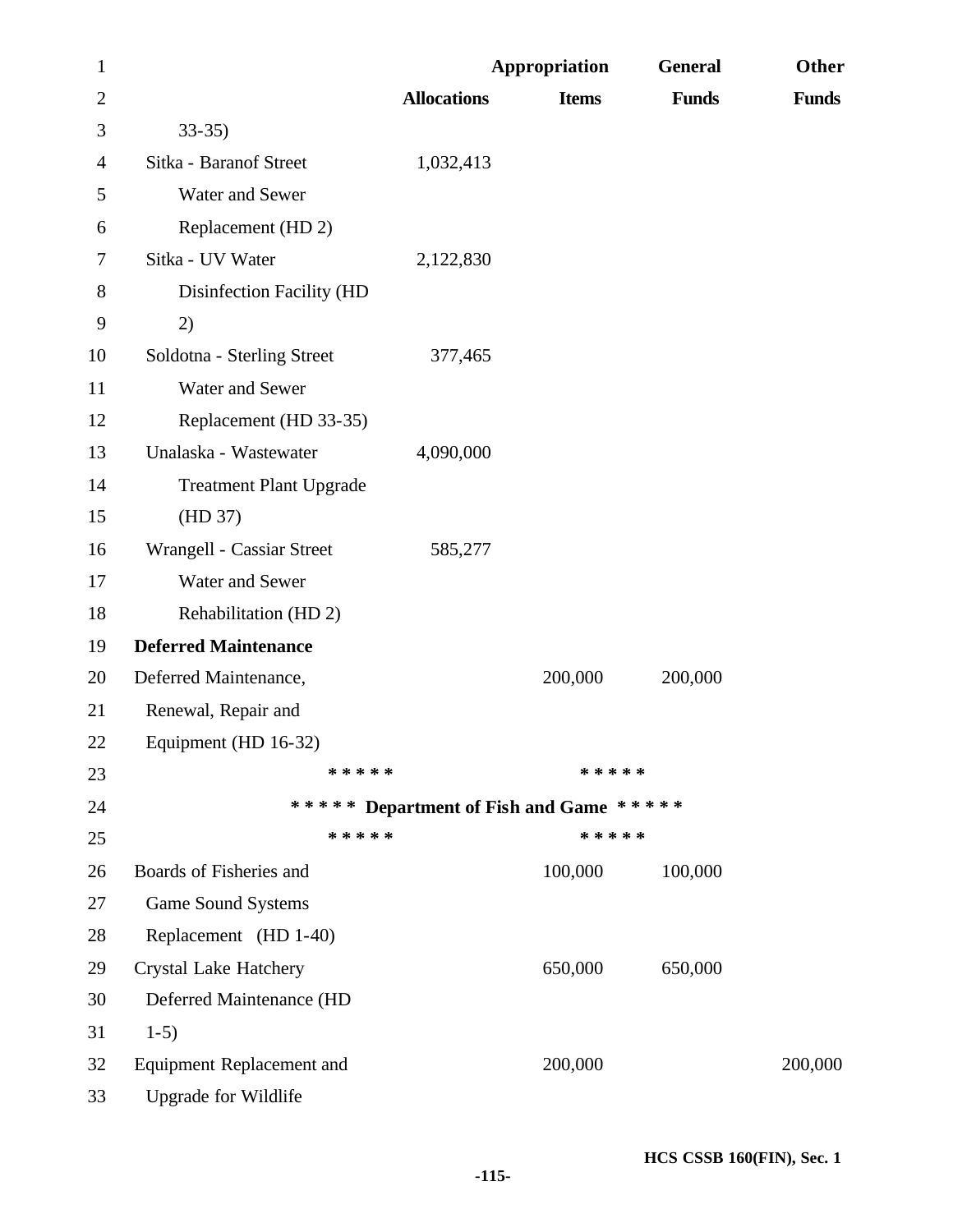| $\mathbf{1}$   |                                |                    | Appropriation | <b>General</b> | Other        |
|----------------|--------------------------------|--------------------|---------------|----------------|--------------|
| $\overline{c}$ |                                | <b>Allocations</b> | <b>Items</b>  | <b>Funds</b>   | <b>Funds</b> |
| 3              | <b>Research and Management</b> |                    |               |                |              |
| 4              | <b>Statewide Programs (HD</b>  |                    |               |                |              |
| 5              | $1-40$                         |                    |               |                |              |
| 6              | Eradication of Invasive        |                    | 500,000       | 500,000        |              |
| 7              | Tunicates in Whiting Harbor    |                    |               |                |              |
| 8              | in Sitka (HD 2)                |                    |               |                |              |
| 9              | Facilities, Vessels, and       |                    | 1,000,000     | 1,000,000      |              |
| 10             | Aircraft Maintenance,          |                    |               |                |              |
| 11             | Repair, and Upgrades (HD       |                    |               |                |              |
| 12             | $1-40$                         |                    |               |                |              |
| 13             | Fish Passages, Counting and    |                    | 700,000       | 700,000        |              |
| 14             | Sampling Sites, and Weir       |                    |               |                |              |
| 15             | Facilities Design, Repair      |                    |               |                |              |
| 16             | and Upgrades (HD 1-40)         |                    |               |                |              |
| 17             | Kenai River King Salmon        |                    | 1,813,000     | 1,813,000      |              |
| 18             | Sonar Assessment Program       |                    |               |                |              |
| 19             | $(HD 33-35)$                   |                    |               |                |              |
| 20             | Marine Mammal and              |                    | 450,000       | 450,000        |              |
| 21             | Passenger Vessel Impact        |                    |               |                |              |
| 22             | Research (HD 1-40)             |                    |               |                |              |
| 23             | Pacific Coastal Salmon         |                    | 7,500,000     |                | 7,500,000    |
| 24             | Recovery Fund (HD 1-40)        |                    |               |                |              |
| 25             | Replacement of R/V             |                    | 3,700,000     | 3,700,000      |              |
| 26             | Resolution (HD 36)             |                    |               |                |              |
| 27             | Research on Endangered         |                    | 1,550,000     | 1,550,000      |              |
| 28             | Species Act Candidate          |                    |               |                |              |
| 29             | Species (HD 1-40)              |                    |               |                |              |
| 30             | Seward Vessel Wash-Down        |                    | 641,300       |                | 641,300      |
| 31             | and Wastewater Recycling       |                    |               |                |              |
| 32             | Facility (HD 33-35)            |                    |               |                |              |
| 33             | Sport Fish Recreational        |                    | 2,500,000     |                | 2,500,000    |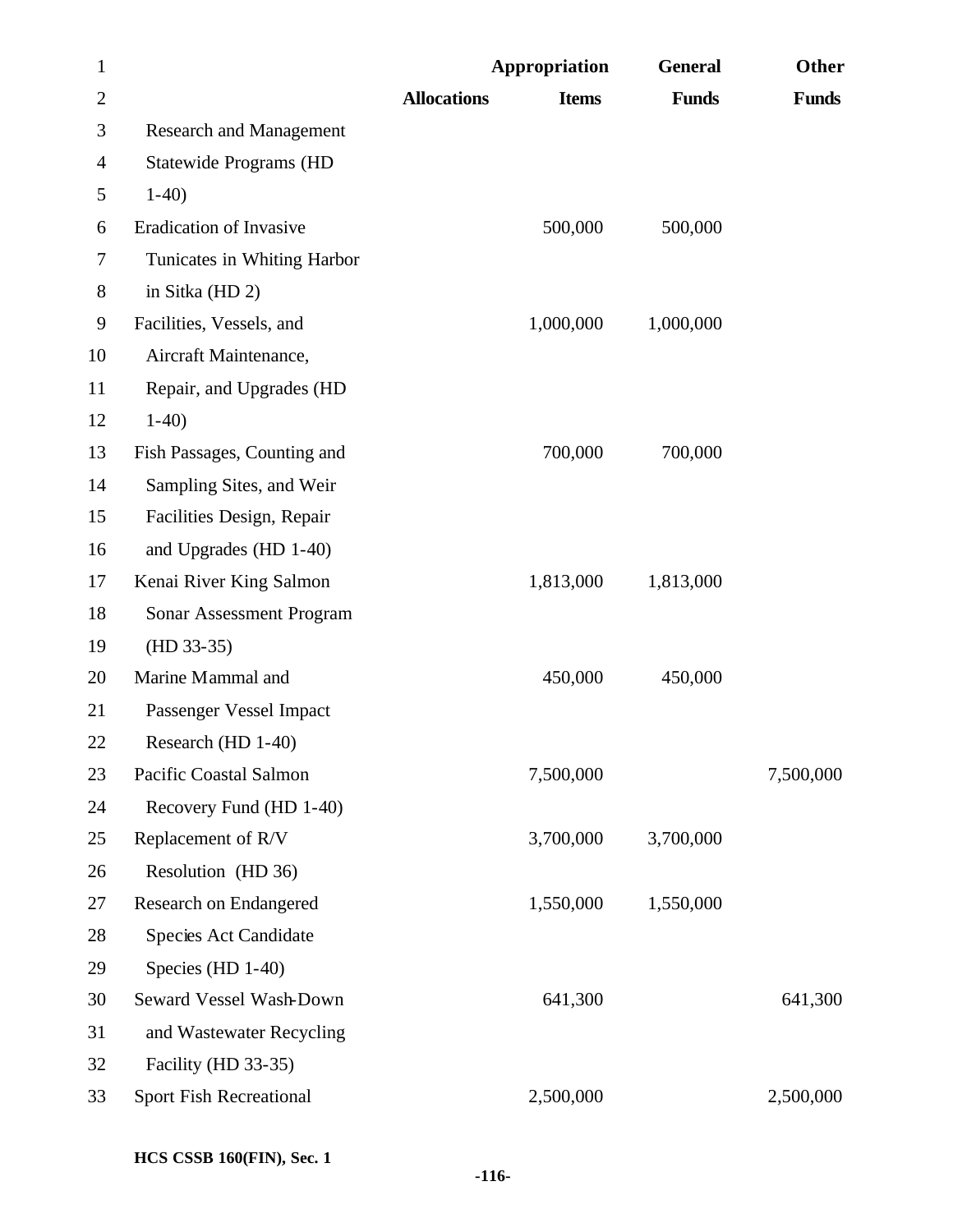| $\mathbf{1}$   |                                    |                    | Appropriation                      | <b>General</b> | Other        |
|----------------|------------------------------------|--------------------|------------------------------------|----------------|--------------|
| $\overline{2}$ |                                    | <b>Allocations</b> | <b>Items</b>                       | <b>Funds</b>   | <b>Funds</b> |
| 3              | Boating Access (HD 1-40)           |                    |                                    |                |              |
| 4              | Susitna River Sockeye              |                    | 625,000                            | 625,000        |              |
| 5              | Salmon Migration (HD               |                    |                                    |                |              |
| 6              | $13-16$                            |                    |                                    |                |              |
| 7              | <b>Upper Cook Inlet East Side</b>  |                    | 789,000                            | 789,000        |              |
| 8              | Set Net Chinook Salmon             |                    |                                    |                |              |
| 9              | Harvest Patterns (HD               |                    |                                    |                |              |
| 10             | $33-35$                            |                    |                                    |                |              |
| 11             | Water Quality Testing of           |                    | 37,000                             | 37,000         |              |
| 12             | <b>Cross-Boundary Rivers (HD</b>   |                    |                                    |                |              |
| 13             | $1-5)$                             |                    |                                    |                |              |
| 14             | Wild/Hatchery Salmon               |                    | 3,500,000                          | 3,500,000      |              |
| 15             | Management Tools (HD 1-40)         |                    |                                    |                |              |
| 16             | <b>Deferred Maintenance,</b>       |                    | 1,400,000                          | 1,400,000      |              |
| 17             | <b>Renewal, Repair and</b>         |                    |                                    |                |              |
| 18             | Equipment                          |                    |                                    |                |              |
| 19             | Roof Design, Repairs,              | 800,000            |                                    |                |              |
| 20             | <b>Upgrades, and Replacements</b>  |                    |                                    |                |              |
| 21             | $(HD 1-40)$                        |                    |                                    |                |              |
| <b>22</b>      | <b>Small Field Camp Facility</b>   | 200,000            |                                    |                |              |
| 23             | Repairs and Upgrades (HD           |                    |                                    |                |              |
| 24             | $1-40$                             |                    |                                    |                |              |
| 25             | Warehouse/Workshop Repairs         | 400,000            |                                    |                |              |
| 26             | and Upgrades (HD 1-40)             |                    |                                    |                |              |
| 27             | * * * * *                          |                    | * * * * *                          |                |              |
| 28             |                                    |                    | ***** Office of the Governor ***** |                |              |
| 29             | * * * * *                          |                    | * * * * *                          |                |              |
| 30             | <b>Polling Place Accessibility</b> |                    | 100,000                            |                | 100,000      |
| 31             | Improvements under the             |                    |                                    |                |              |
| 32             | Federal Help America Vote          |                    |                                    |                |              |
| 33             | Act (HAVA) (HD $1-40$ )            |                    |                                    |                |              |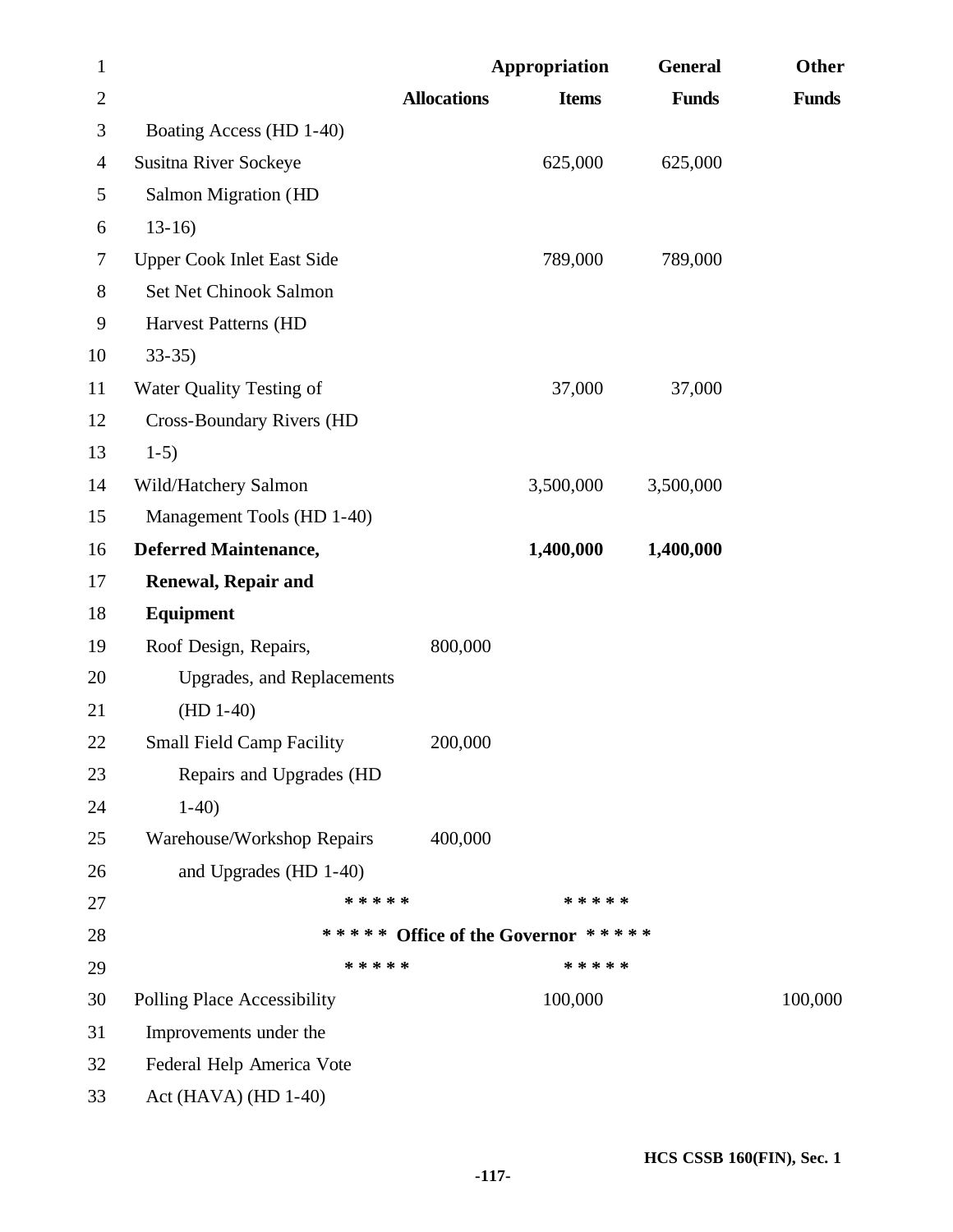| $\mathbf{1}$   |                                   | Appropriation                                        | <b>General</b> | <b>Other</b> |
|----------------|-----------------------------------|------------------------------------------------------|----------------|--------------|
| $\overline{2}$ |                                   | <b>Allocations</b><br><b>Items</b>                   | <b>Funds</b>   | <b>Funds</b> |
| 3              | * * * * *                         |                                                      | * * * * *      |              |
| $\overline{4}$ |                                   | ***** Department of Health and Social Services ***** |                |              |
| 5              | * * * * *                         |                                                      | * * * * *      |              |
| 6              | Alaska eHealth Network -          | 3,300,000                                            | 3,300,000      |              |
| 7              | Health Information                |                                                      |                |              |
| 8              | Exchange Deployment (HD           |                                                      |                |              |
| 9              | $1-40$                            |                                                      |                |              |
| 10             | Alaska Land Mobile Radio          | 297,500                                              | 297,500        |              |
| 11             | <b>Emergency Response</b>         |                                                      |                |              |
| 12             | Narrowband Compliance (HD         |                                                      |                |              |
| 13             | $1-40$                            |                                                      |                |              |
| 14             | <b>Bethel Youth Facility</b>      | 10,000,000                                           | 10,000,000     |              |
| 15             | Expansion - Phase 1 (HD           |                                                      |                |              |
| 16             | $36-38$                           |                                                      |                |              |
| 17             | <b>Eligibility Information</b>    | 8,738,478                                            | 8,738,478      |              |
| 18             | System $(HD 1-40)$                |                                                      |                |              |
| 19             | <b>Emergency Medical Services</b> | 450,000                                              | 450,000        |              |
| 20             | Match for Code Blue               |                                                      |                |              |
| 21             | Project (HD 1-40)                 |                                                      |                |              |
| 22             | Girdwood Health Clinic            | 400,000                                              | 400,000        |              |
| 23             | Services Expansion (HD            |                                                      |                |              |
| 24             | $16-32)$                          |                                                      |                |              |
| 25             | International                     | 4,707,000                                            | 901,600        | 3,805,400    |
| 26             | <b>Classification of Diseases</b> |                                                      |                |              |
| 27             | Version 10 - Phase 2 (HD          |                                                      |                |              |
| 28             | $1-40$                            |                                                      |                |              |
| 29             | <b>Patient Centered Medical</b>   | 437,500                                              | 437,500        |              |
| 30             | Home Implementation               |                                                      |                |              |
| 31             | Planning for CHC Clinics          |                                                      |                |              |
| 32             | $(HD 1-40)$                       |                                                      |                |              |
| 33             | State Improvements to             | 3,641,400                                            | 364,140        | 3,277,260    |
|                |                                   |                                                      |                |              |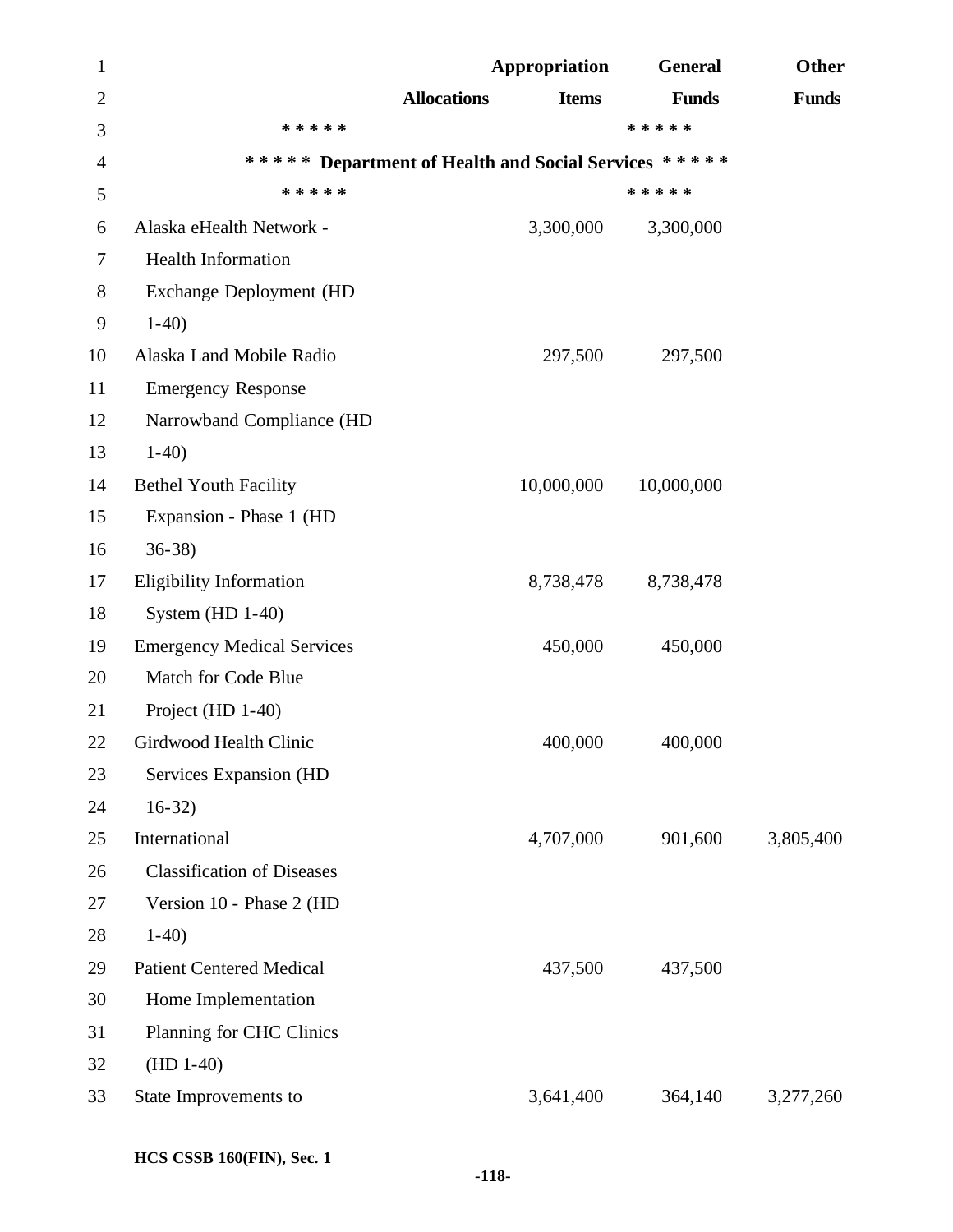| $\mathbf{1}$   |                                   |                    | Appropriation | <b>General</b> | Other        |
|----------------|-----------------------------------|--------------------|---------------|----------------|--------------|
| $\overline{2}$ |                                   | <b>Allocations</b> | <b>Items</b>  | <b>Funds</b>   | <b>Funds</b> |
| 3              | <b>Health Information Gateway</b> |                    |               |                |              |
| 4              | $(HD 1-40)$                       |                    |               |                |              |
| 5              | <b>Targeted Recruitment</b>       |                    | 100,000       | 100,000        |              |
| 6              | <b>Strategies for Foster</b>      |                    |               |                |              |
| 7              | Parents in Western Region         |                    |               |                |              |
| 8              | of Alaska (HD 1-40)               |                    |               |                |              |
| 9              | TV and Radio Ads for              |                    | 55,000        | 55,000         |              |
| 10             | <b>Recruitment of Foster</b>      |                    |               |                |              |
| 11             | Parents and Adoptive              |                    |               |                |              |
| 12             | Parents for Foster Youth          |                    |               |                |              |
| 13             | $(HD 1-40)$                       |                    |               |                |              |
| 14             | Deferred Maintenance,             |                    | 4,000,000     | 4,000,000      |              |
| 15             | <b>Renewal, Repair and</b>        |                    |               |                |              |
| 16             | <b>Equipment - Pioneer Homes</b>  |                    |               |                |              |
| 17             | Alaska Veterans and               | 24,810             |               |                |              |
| 18             | Pioneers Home Deferred            |                    |               |                |              |
| 19             | Maintenance (HD 13-16)            |                    |               |                |              |
| 20             | Anchorage Pioneer Home            | 1,389,360          |               |                |              |
| 21             | Deferred Maintenance (HD          |                    |               |                |              |
| 22             | $16-32$                           |                    |               |                |              |
| 23             | Juneau Pioneer Home               | 2,210,830          |               |                |              |
| 24             | Deferred Maintenance (HD          |                    |               |                |              |
| 25             | $3-4)$                            |                    |               |                |              |
| 26             | Sitka Pioneer Home                | 375,000            |               |                |              |
| 27             | Deferred Maintenance (HD          |                    |               |                |              |
| 28             | 2)                                |                    |               |                |              |
| 29             | <b>Deferred Maintenance,</b>      |                    | 3,015,740     | 3,000,000      | 15,740       |
| 30             | <b>Renewal, Repair and</b>        |                    |               |                |              |
| 31             | <b>Equipment - Non-Pioneer</b>    |                    |               |                |              |
| 32             | <b>Homes</b>                      |                    |               |                |              |
| 33             | Alaska Psychiatric                | 902,475            |               |                |              |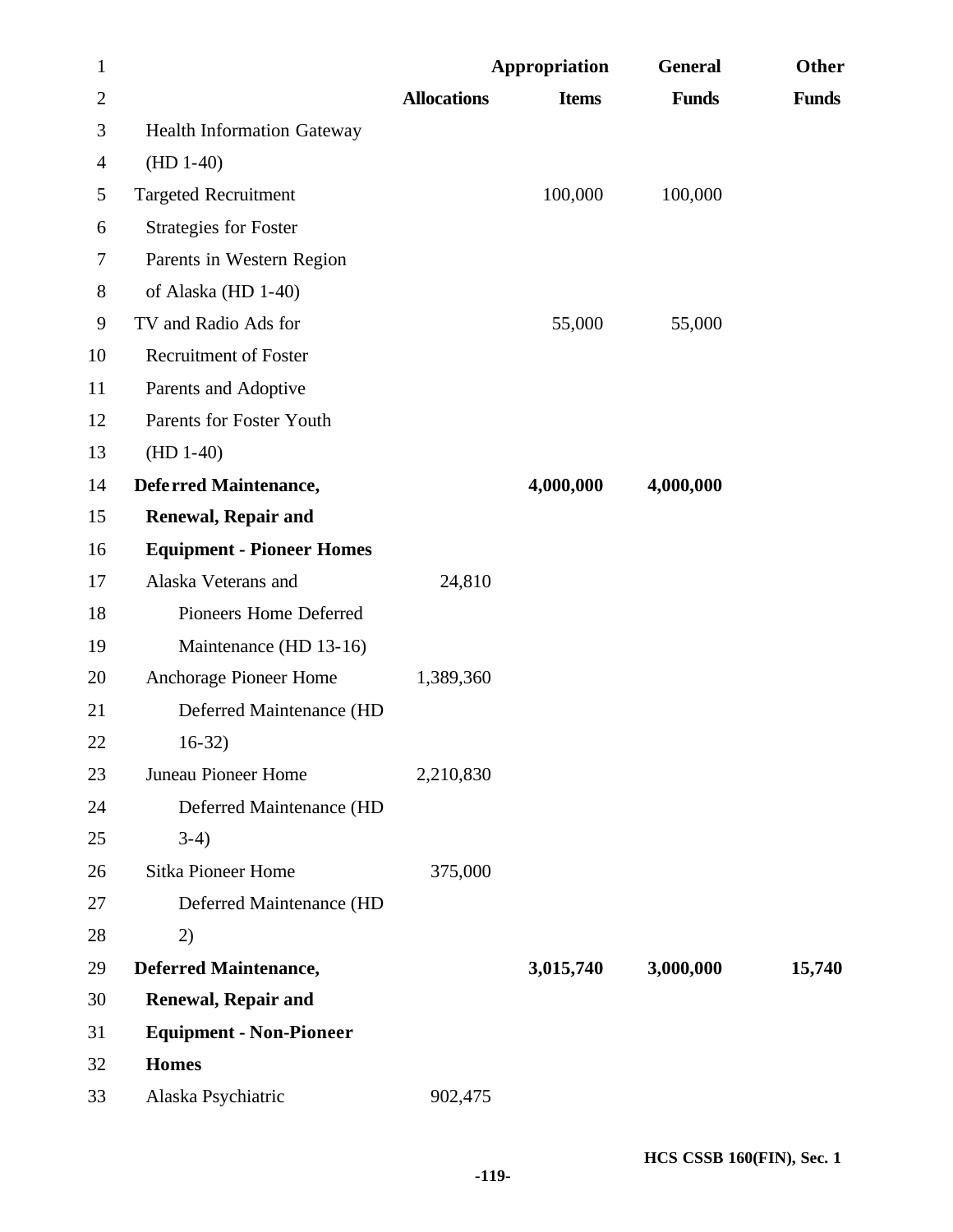| $\mathbf{1}$   |                                    |                    | Appropriation | <b>General</b> | Other        |
|----------------|------------------------------------|--------------------|---------------|----------------|--------------|
| $\overline{2}$ |                                    | <b>Allocations</b> | <b>Items</b>  | <b>Funds</b>   | <b>Funds</b> |
| 3              | <b>Institute Deferred</b>          |                    |               |                |              |
| 4              | Maintenance (HD 1-40)              |                    |               |                |              |
| 5              | Anchorage Public Health            | 132,322            |               |                |              |
| 6              | Laboratory Deferred                |                    |               |                |              |
| 7              | Maintenance (HD 1-40)              |                    |               |                |              |
| 8              | Denardo Center Deferred            | 206,750            |               |                |              |
| 9              | Maintenance (HD 7-11)              |                    |               |                |              |
| 10             | Dillingham Health Center           | 14,919             |               |                |              |
| 11             | Deferred Maintenance (HD           |                    |               |                |              |
| 12             | 37)                                |                    |               |                |              |
| 13             | Fahrenkamp Center Deferred         | 275,771            |               |                |              |
| 14             | Maintenance (HD 7-11)              |                    |               |                |              |
| 15             | <b>Johnson Youth Center</b>        | 415,402            |               |                |              |
| 16             | Deferred Maintenance (HD           |                    |               |                |              |
| 17             | $3-4)$                             |                    |               |                |              |
| 18             | Juneau Public Health               | 104,434            |               |                |              |
| 19             | <b>Center Deferred Maintenance</b> |                    |               |                |              |
| 20             | $(HD 3-4)$                         |                    |               |                |              |
| 21             | Kenai Peninsula Youth              | 165,400            |               |                |              |
| 22             | <b>Facility Deferred</b>           |                    |               |                |              |
| 23             | Maintenance (HD 33-35)             |                    |               |                |              |
| 24             | Ketchikan Public Health            | 37,297             |               |                |              |
| 25             | <b>Center Deferred Maintenance</b> |                    |               |                |              |
| 26             | (HD1)                              |                    |               |                |              |
| 27             | Matanuska-Susitna Youth            | 41,350             |               |                |              |
| 28             | <b>Facility Deferred</b>           |                    |               |                |              |
| 29             | Maintenance (HD 13-16)             |                    |               |                |              |
| 30             | McLaughlin Youth Center            | 703,120            |               |                |              |
| 31             | Deferred Maintenance (HD           |                    |               |                |              |
| 32             | $1-40$                             |                    |               |                |              |
| 33             | Sitka Public Health Center         | 16,500             |               |                |              |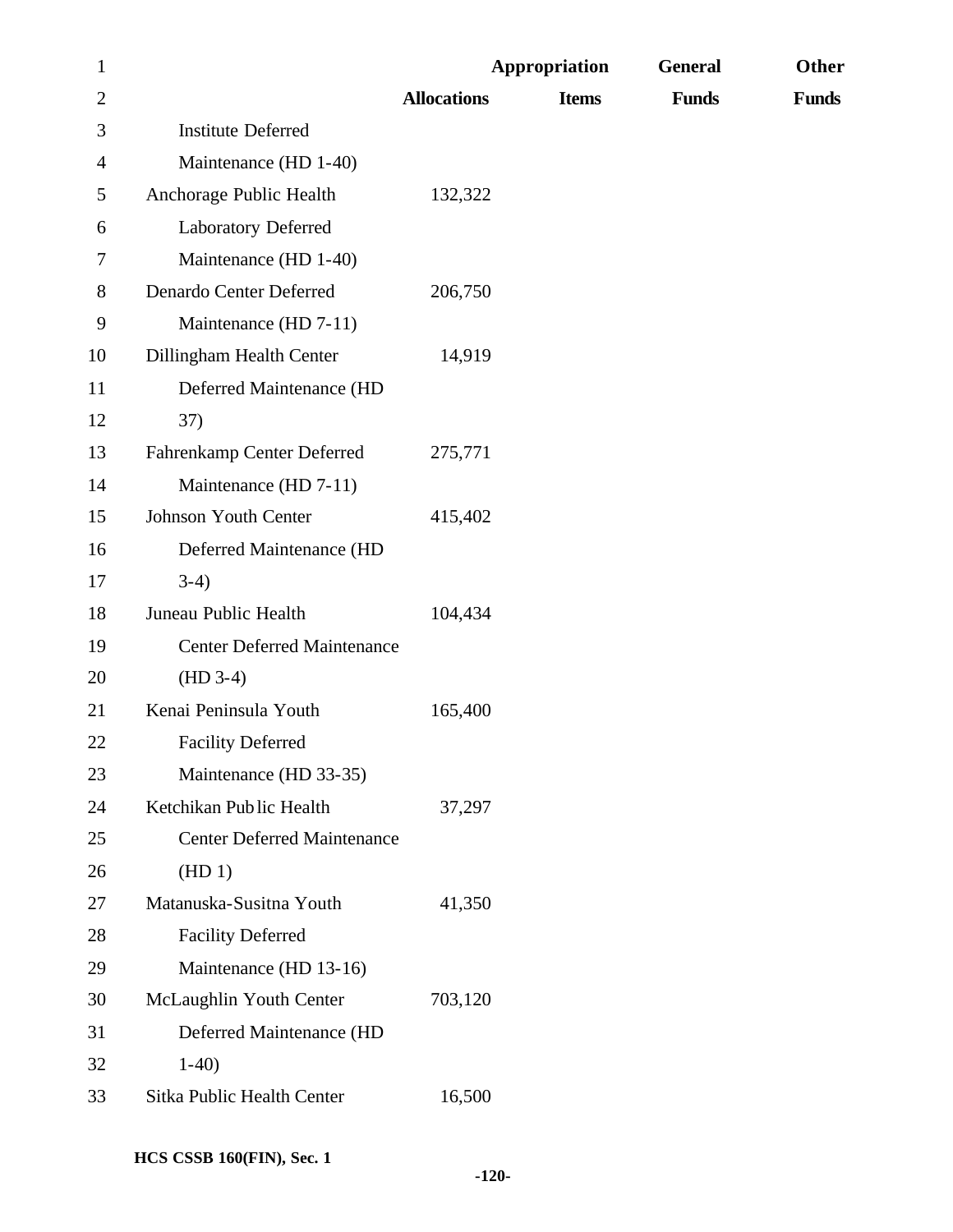| $\mathbf 1$    |                                                           |                    | Appropriation                 | <b>General</b> | Other        |
|----------------|-----------------------------------------------------------|--------------------|-------------------------------|----------------|--------------|
| $\overline{2}$ |                                                           | <b>Allocations</b> | <b>Items</b>                  | <b>Funds</b>   | <b>Funds</b> |
| 3              | Deferred Maintenance (HD                                  |                    |                               |                |              |
| 4              | 2)                                                        |                    |                               |                |              |
| 5              | * * * * *                                                 |                    |                               | * * * * *      |              |
| 6              | ***** Department of Labor and Workforce Development ***** |                    |                               |                |              |
| 7              | * * * * *                                                 |                    |                               | * * * * *      |              |
| 8              | <b>Job Center Computer</b>                                |                    | 917,500                       | 917,500        |              |
| 9              | Replacements (HD 1-40)                                    |                    |                               |                |              |
| 10             | <b>Marine Simulator Software</b>                          |                    | 39,000                        | 39,000         |              |
| 11             | $(HD 33-35)$                                              |                    |                               |                |              |
| 12             | Third Avenue Dormitory                                    |                    | 16,075,000                    | 16,075,000     |              |
| 13             | Replacement (HD 33-35)                                    |                    |                               |                |              |
| 14             | <b>Grants to Named Recipients</b>                         |                    |                               |                |              |
| 15             | $(AS\,37.05.316)$                                         |                    |                               |                |              |
| 16             | <b>Fairbanks Pipeline Training</b>                        |                    | 6,000,000                     | 6,000,000      |              |
| 17             | <b>Center Construction and</b>                            |                    |                               |                |              |
| 18             | <b>Equipment Purchase (HD</b>                             |                    |                               |                |              |
| 19             | $7-11)$                                                   |                    |                               |                |              |
| 20             | <b>Deferred Maintenance</b>                               |                    |                               |                |              |
| 21             | Deferred Maintenance,                                     |                    | 1,000,000                     | 1,000,000      |              |
| 22             | Renewal, Repair and                                       |                    |                               |                |              |
| 23             | Equipment - AVTEC (HD                                     |                    |                               |                |              |
| 24             | $33-35$                                                   |                    |                               |                |              |
| 25             |                                                           | * * * * *          | * * * * *                     |                |              |
| 26             |                                                           |                    | ***** Department of Law ***** |                |              |
| 27             | * * * * *                                                 |                    | * * * * *                     |                |              |
| 28             | Charitable Organization                                   |                    | 250,000                       |                | 250,000      |
| 29             | <b>Online Registration System</b>                         |                    |                               |                |              |
| 30             | $(HD 1-40)$                                               |                    |                               |                |              |
| 31             | * * * * *                                                 |                    |                               | * * * * *      |              |
| 32             | ***** Department of Military and Veterans Affairs *****   |                    |                               |                |              |
| 33             | * * * * *                                                 |                    |                               | * * * * *      |              |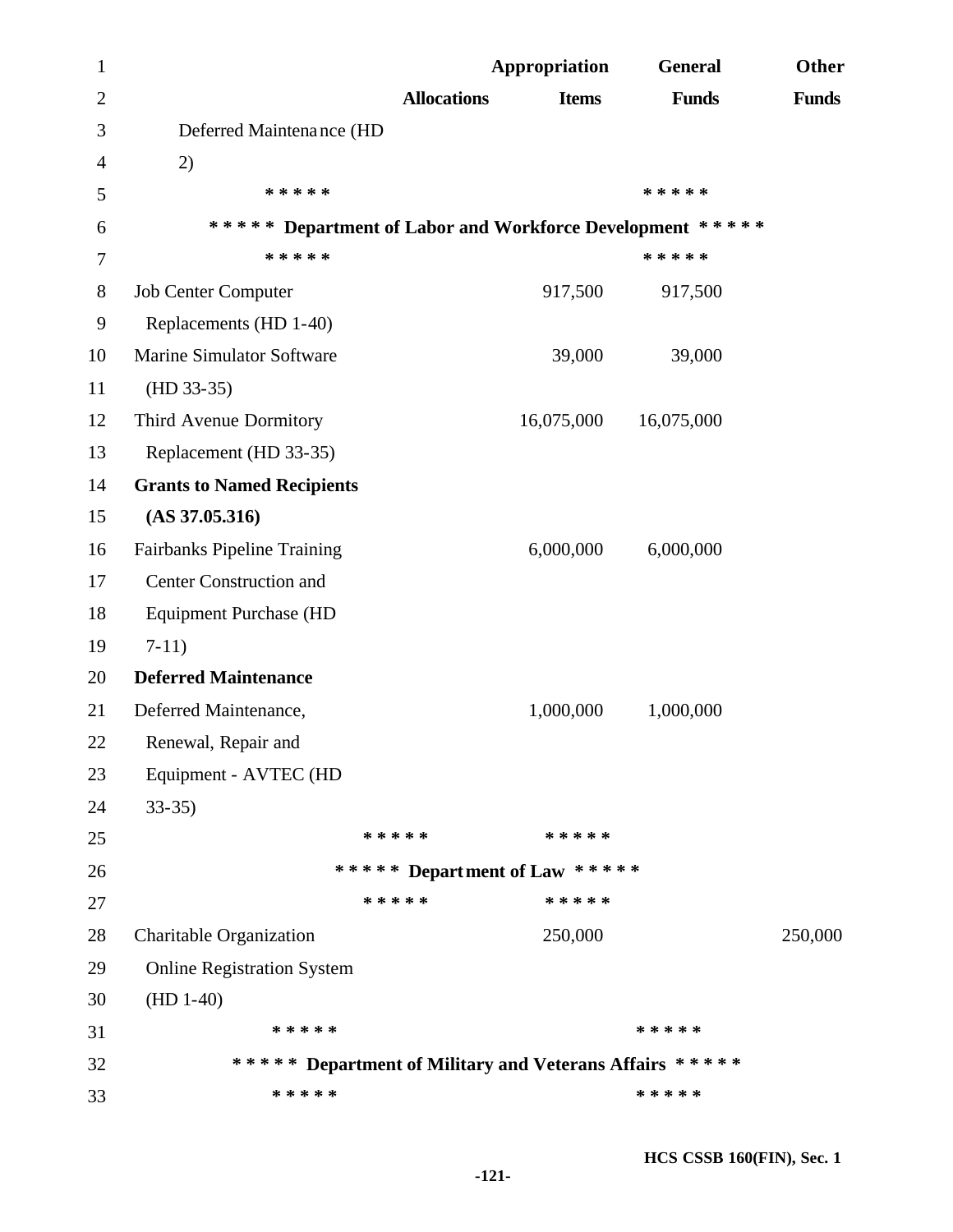| $\mathbf{1}$   |                                  |                    | Appropriation | <b>General</b> | Other        |
|----------------|----------------------------------|--------------------|---------------|----------------|--------------|
| $\overline{2}$ |                                  | <b>Allocations</b> | <b>Items</b>  | <b>Funds</b>   | <b>Funds</b> |
| 3              | Fort Richardson - Camp           |                    | 3,000,000     | 1,200,000      | 1,800,000    |
| 4              | Denali - Install Fire            |                    |               |                |              |
| 5              | Sprinkler System (HD             |                    |               |                |              |
| 6              | $16-32$                          |                    |               |                |              |
| $\tau$         | <b>Interior Alaska Veterans</b>  |                    | 2,000,000     |                | 2,000,000    |
| $8\,$          | Cemetery (HD 7-11)               |                    |               |                |              |
| 9              | Mobile Emergency                 |                    | 925,000       | 925,000        |              |
| 10             | <b>Operations and Command</b>    |                    |               |                |              |
| 11             | Vehicle Storage                  |                    |               |                |              |
| 12             | Construction (HD 13-16)          |                    |               |                |              |
| 13             | National Guard Counterdrug       |                    | 100,000       |                | 100,000      |
| 14             | Support (HD 1-40)                |                    |               |                |              |
| 15             | <b>State Homeland Security</b>   |                    | 9,500,000     |                | 9,500,000    |
| 16             | Grant Programs (HD 1-40)         |                    |               |                |              |
| 17             | <b>Statewide Emergency Food</b>  |                    | 4,860,000     | 4,860,000      |              |
| 18             | Supplies (HD 1-40)               |                    |               |                |              |
| 19             | <b>Deferred Maintenance,</b>     |                    | 8,542,500     | 4,000,000      | 4,542,500    |
| 20             | <b>Renewal, Repair and</b>       |                    |               |                |              |
| 21             | Equipment                        |                    |               |                |              |
| 22             | <b>Alcantra Armory Deferred</b>  | 320,000            |               |                |              |
| 23             | Maintenance (HD 13-16)           |                    |               |                |              |
| 24             | <b>Bethel Armory Deferred</b>    | 340,000            |               |                |              |
| 25             | Maintenance (HD 38)              |                    |               |                |              |
| 26             | Civil Support Team               | 560,000            |               |                |              |
| 27             | <b>Facility Deferred</b>         |                    |               |                |              |
| 28             | Maintenance (HD 16-32)           |                    |               |                |              |
| 29             | <b>Fairbanks Armory Deferred</b> | 20,000             |               |                |              |
| 30             | Maintenance (HD 7-11)            |                    |               |                |              |
| 31             | Haines Armory Deferred           | 320,000            |               |                |              |
| 32             | Maintenance (HD 5)               |                    |               |                |              |
| 33             | Joint Base Elmendorf             | 5,128,000          |               |                |              |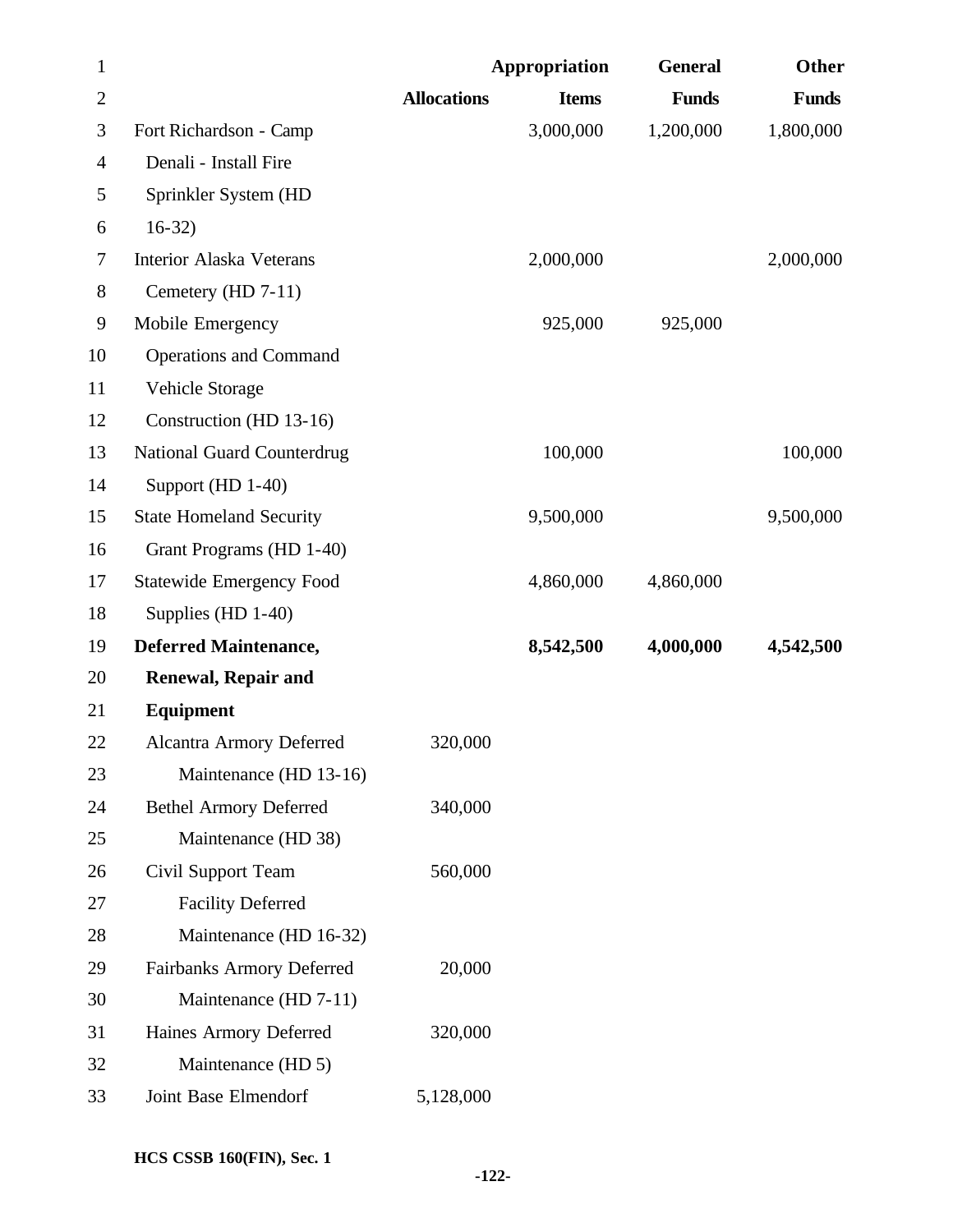| $\mathbf{1}$   |                                   |                                             | Appropriation | <b>General</b> | Other        |
|----------------|-----------------------------------|---------------------------------------------|---------------|----------------|--------------|
| $\overline{2}$ |                                   | <b>Allocations</b>                          | <b>Items</b>  | <b>Funds</b>   | <b>Funds</b> |
| 3              | <b>Richardson Facilities</b>      |                                             |               |                |              |
| $\overline{4}$ | Deferred Maintenance (HD          |                                             |               |                |              |
| 5              | $16-32)$                          |                                             |               |                |              |
| 6              | Juneau Armory Deferred            | 514,500                                     |               |                |              |
| 7              | Maintenance (HD 3-4)              |                                             |               |                |              |
| 8              | Kenai Armory Deferred             | 20,000                                      |               |                |              |
| 9              | Maintenance (HD 33-35)            |                                             |               |                |              |
| 10             | Ketchikan Armory Deferred         | 1,100,000                                   |               |                |              |
| 11             | Maintenance (HD 1)                |                                             |               |                |              |
| 12             | Kodiak Armory Deferred            | 20,000                                      |               |                |              |
| 13             | Maintenance (HD 36)               |                                             |               |                |              |
| 14             | Valdez Armory Deferred            | 75,000                                      |               |                |              |
| 15             | Maintenance (HD 12)               |                                             |               |                |              |
| 16             | <b>Wrangell Armory Deferred</b>   | 125,000                                     |               |                |              |
| 17             | Maintenance (HD 2)                |                                             |               |                |              |
| 18             | * * * * *                         |                                             | * * * * *     |                |              |
| 19             |                                   | ***** Department of Natural Resources ***** |               |                |              |
| 20             | * * * * *                         |                                             | * * * * *     |                |              |
| 21             | <b>Abandoned Mine Lands</b>       |                                             | 3,200,000     |                | 3,200,000    |
| 22             | <b>Reclamation Federal</b>        |                                             |               |                |              |
| 23             | Program (HD 1-40)                 |                                             |               |                |              |
| 24             | Alaska Land Mobile Radio          |                                             | 2,960,000     | 2,960,000      |              |
| 25             | <b>Emergency Response</b>         |                                             |               |                |              |
| 26             | Narrowband Compliance (HD         |                                             |               |                |              |
| 27             | $1-40$                            |                                             |               |                |              |
| 28             | Assessment of In-state Gas        |                                             | 200,000       | 200,000        |              |
| 29             | Energy Potential - Phase 3        |                                             |               |                |              |
| 30             | of 3 (HD 1-40)                    |                                             |               |                |              |
| 31             | <b>BAK LAP: Upgrade Forest</b>    |                                             | 1,000,000     | 1,000,000      |              |
| 32             | <b>Research Installations for</b> |                                             |               |                |              |
| 33             | Wood Biomass Energy,              |                                             |               |                |              |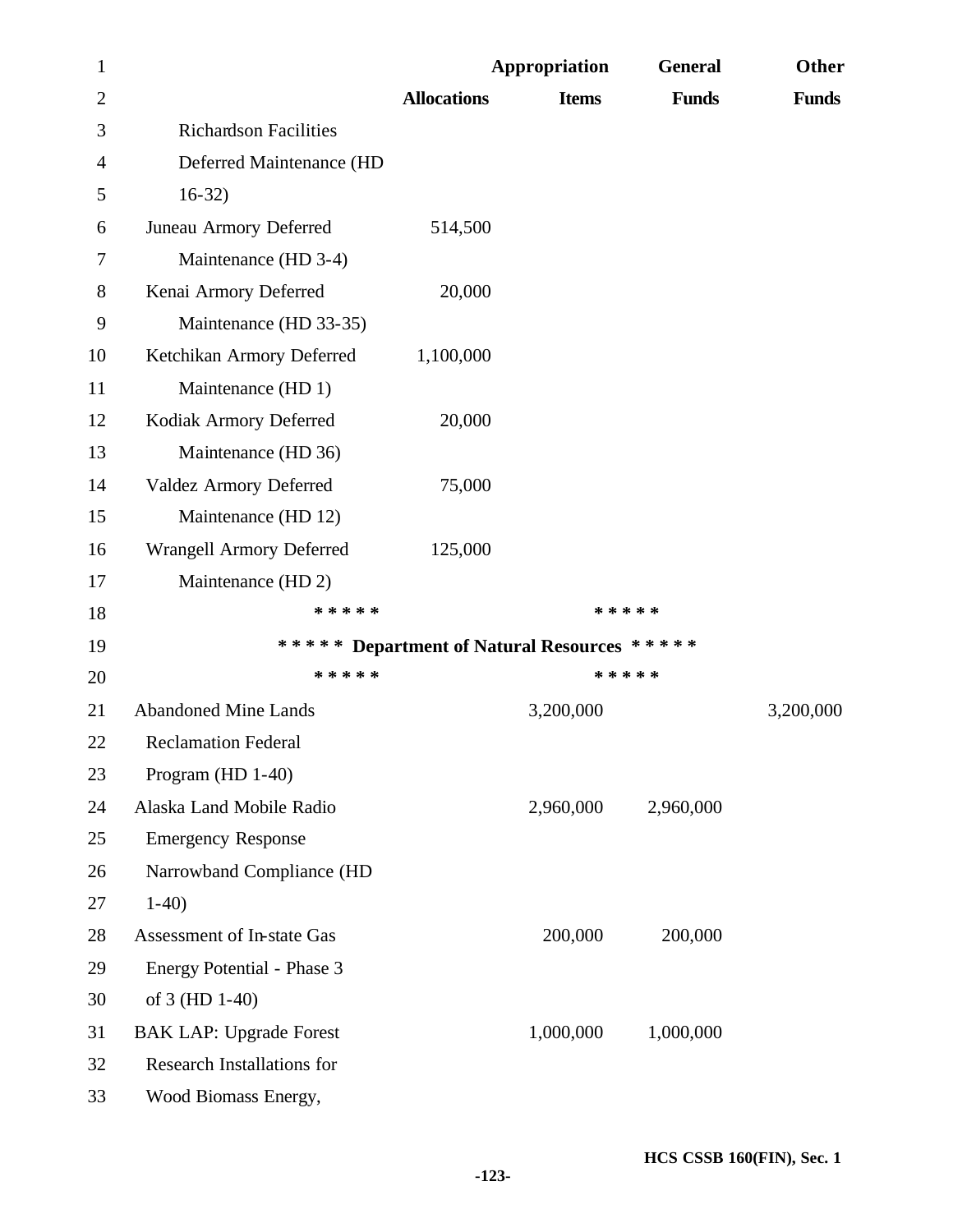| $\mathbf{1}$   |                                   | Appropriation                      | <b>General</b> | Other        |
|----------------|-----------------------------------|------------------------------------|----------------|--------------|
| $\overline{2}$ |                                   | <b>Allocations</b><br><b>Items</b> | <b>Funds</b>   | <b>Funds</b> |
| 3              | Products, Science Education       |                                    |                |              |
| 4              | $(HD 7-11)$                       |                                    |                |              |
| 5              | <b>Chugach State Park</b>         | 400,000                            | 400,000        |              |
| 6              | <b>Public-Use Cabins</b>          |                                    |                |              |
| 7              | Construction and                  |                                    |                |              |
| 8              | Maintenance (HD 16-32)            |                                    |                |              |
| 9              | <b>Coastal Marine Boundary</b>    | 180,000                            | 180,000        |              |
| 10             | Mapping (HD 1-40)                 |                                    |                |              |
| 11             | <b>Cooperative Water Resource</b> | 2,500,000                          |                | 2,500,000    |
| 12             | Program (HD 1-40)                 |                                    |                |              |
| 13             | Eagle River Trails and            | 250,000                            | 250,000        |              |
| 14             | <b>Hiland Mountain</b>            |                                    |                |              |
| 15             | <b>Correctional Facility Land</b> |                                    |                |              |
| 16             | Purchase (HD 16-32)               |                                    |                |              |
| 17             | Federal and Local                 | 1,000,000                          |                | 1,000,000    |
| 18             | <b>Government Funded Forest</b>   |                                    |                |              |
| 19             | Resource and Fire Program         |                                    |                |              |
| 20             | Projects (HD 1-40)                |                                    |                |              |
| 21             | Geologic Assessment of            | 100,000                            | 100,000        |              |
| <b>22</b>      | North Slope Shale Oil             |                                    |                |              |
| 23             | Potential (HD 40)                 |                                    |                |              |
| 24             | <b>Historical Alaskan Leaders</b> | 540,000                            | 540,000        |              |
| 25             | Documentary (HD 16-32)            |                                    |                |              |
| 26             | Land and Water Conservation       | 600,000                            |                | 600,000      |
| 27             | Fund Federal Grant Program        |                                    |                |              |
| 28             | $(HD 1-40)$                       |                                    |                |              |
| 29             | Large Dam Projects                | 506,000                            |                | 506,000      |
| 30             | <b>Application Review (HD</b>     |                                    |                |              |
| 31             | $1-40$                            |                                    |                |              |
| 32             | Lower Kasilof River Drift         | 1,600,000                          | 1,600,000      |              |
| 33             | Boat Takeout - Phase 2 of 2       |                                    |                |              |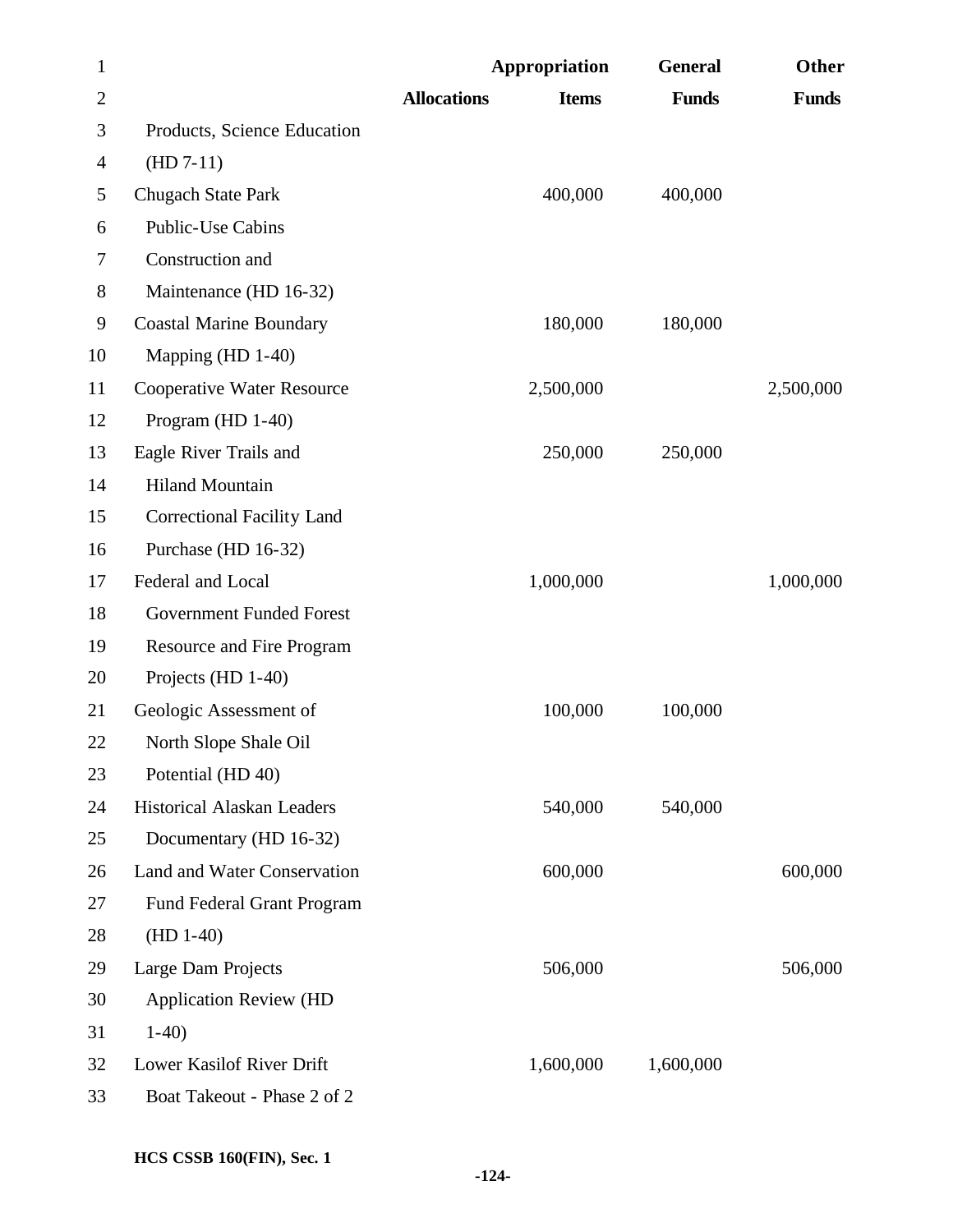| $\mathbf{1}$   |                                  | Appropriation                      | <b>General</b> | <b>Other</b> |
|----------------|----------------------------------|------------------------------------|----------------|--------------|
| $\overline{2}$ |                                  | <b>Allocations</b><br><b>Items</b> | <b>Funds</b>   | <b>Funds</b> |
| 3              | $(HD 33-35)$                     |                                    |                |              |
| 4              | Mastodon Trail and               | 250,000                            | 250,000        |              |
| 5              | Trailhead (HD 7-11)              |                                    |                |              |
| 6              | <b>National Coastal Wetlands</b> | 1,060,000                          |                | 1,060,000    |
| $\tau$         | Grant (HD 1-40)                  |                                    |                |              |
| 8              | National Historic                | 750,000                            | 150,000        | 600,000      |
| 9              | <b>Preservation Fund Federal</b> |                                    |                |              |
| 10             | Grant Program (HD 1-40)          |                                    |                |              |
| 11             | <b>National Recreational</b>     | 2,600,000                          |                | 2,600,000    |
| 12             | <b>Trails Grant Federal</b>      |                                    |                |              |
| 13             | Program (HD 1-40)                |                                    |                |              |
| 14             | Oliver Inlet Tram                | 27,300                             | 27,300         |              |
| 15             | Rehabilitation (HD 3-4)          |                                    |                |              |
| 16             | Olnes Pond and the Greater       | 650,000                            | 650,000        |              |
| 17             | Lower Chatanika State            |                                    |                |              |
| 18             | Recreation Area Repair and       |                                    |                |              |
| 19             | Refurbishment (HD 7-11)          |                                    |                |              |
| 20             | Peters Creek Flooding and        | 116,000                            | 116,000        |              |
| 21             | <b>Erosion Control Project</b>   |                                    |                |              |
| 22             | $(HD 13-16)$                     |                                    |                |              |
| 23             | Ruth Arcand Trail                | 30,000                             | 30,000         |              |
| 24             | Rehabilitation (HD 16-32)        |                                    |                |              |
| 25             | <b>Settlers Cove Public Use</b>  | 50,000                             | 50,000         |              |
| 26             | Cabin (HD 1)                     |                                    |                |              |
| 27             | Shale Oil Environmental          | 1,000,000                          | 1,000,000      |              |
| 28             | Data (HD 40)                     |                                    |                |              |
| 29             | Snowmobile Trail                 | 250,000                            | 250,000        |              |
| 30             | Development Program and          |                                    |                |              |
| 31             | Grants (HD 1-40)                 |                                    |                |              |
| 32             | South Denali Area Three          | 1,500,000                          | 1,500,000      |              |
| 33             | Phase Power Extension (HD        |                                    |                |              |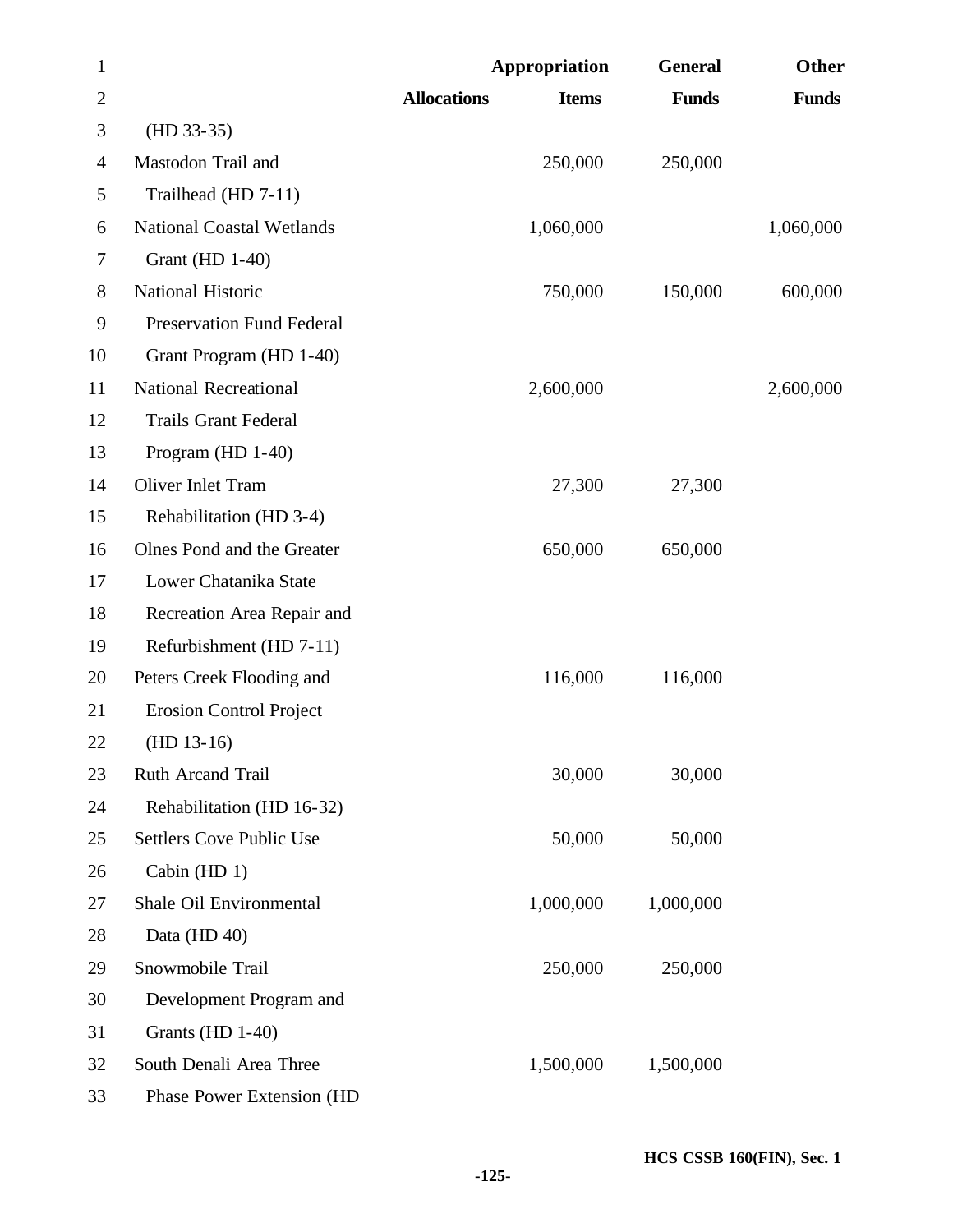| $\mathbf{1}$   |                                  |                    | Appropriation | <b>General</b> | Other        |
|----------------|----------------------------------|--------------------|---------------|----------------|--------------|
| $\overline{2}$ |                                  | <b>Allocations</b> | <b>Items</b>  | <b>Funds</b>   | <b>Funds</b> |
| 3              | $13-16$                          |                    |               |                |              |
| $\overline{4}$ | <b>Strategic and Critical</b>    |                    | 2,730,000     | 2,730,000      |              |
| 5              | Minerals Assessment (HD          |                    |               |                |              |
| 6              | $1-40$                           |                    |               |                |              |
| $\tau$         | <b>Timber and Resource Roads</b> |                    | 2,000,000     | 2,000,000      |              |
| $8\phantom{1}$ | $(HD 1-40)$                      |                    |               |                |              |
| 9              | Tok Long-Term Timber Sale        |                    | 200,000       | 200,000        |              |
| 10             | for Biomass Energy (HD 6)        |                    |               |                |              |
| 11             | Unified Permit Project and       |                    | 3,300,000     | 3,300,000      |              |
| 12             | Document Management (HD          |                    |               |                |              |
| 13             | $1-40$                           |                    |               |                |              |
| 14             | <b>Upgrade Well Log Tracking</b> |                    | 112,000       | 112,000        |              |
| 15             | System (WELTS) (HD 1-40)         |                    |               |                |              |
| 16             | <b>Wildland Fire-Fighting</b>    |                    | 500,000       | 500,000        |              |
| 17             | Aircraft Maintenance (HD         |                    |               |                |              |
| 18             | $1-40$                           |                    |               |                |              |
| 19             | <b>Deferred Maintenance,</b>     |                    | 4,000,000     | 4,000,000      |              |
| 20             | <b>Renewal, Repair and</b>       |                    |               |                |              |
| 21             | Equipment                        |                    |               |                |              |
| 22             | Division of Forestry             | 800,000            |               |                |              |
| 23             | Deferred Maintenance (HD         |                    |               |                |              |
| 24             | $1-40$                           |                    |               |                |              |
| 25             | Parks and Outdoor                | 635,000            |               |                |              |
| 26             | <b>Recreation Deferred</b>       |                    |               |                |              |
| 27             | Maintenance - Chugach Area       |                    |               |                |              |
| 28             | $(HD 16-32)$                     |                    |               |                |              |
| 29             | Parks and Outdoor                | 560,000            |               |                |              |
| 30             | <b>Recreation Deferred</b>       |                    |               |                |              |
| 31             | Maintenance - Kenai Area         |                    |               |                |              |
| 32             | $(HD 33-35)$                     |                    |               |                |              |
| 33             | Parks and Outdoor                | 135,000            |               |                |              |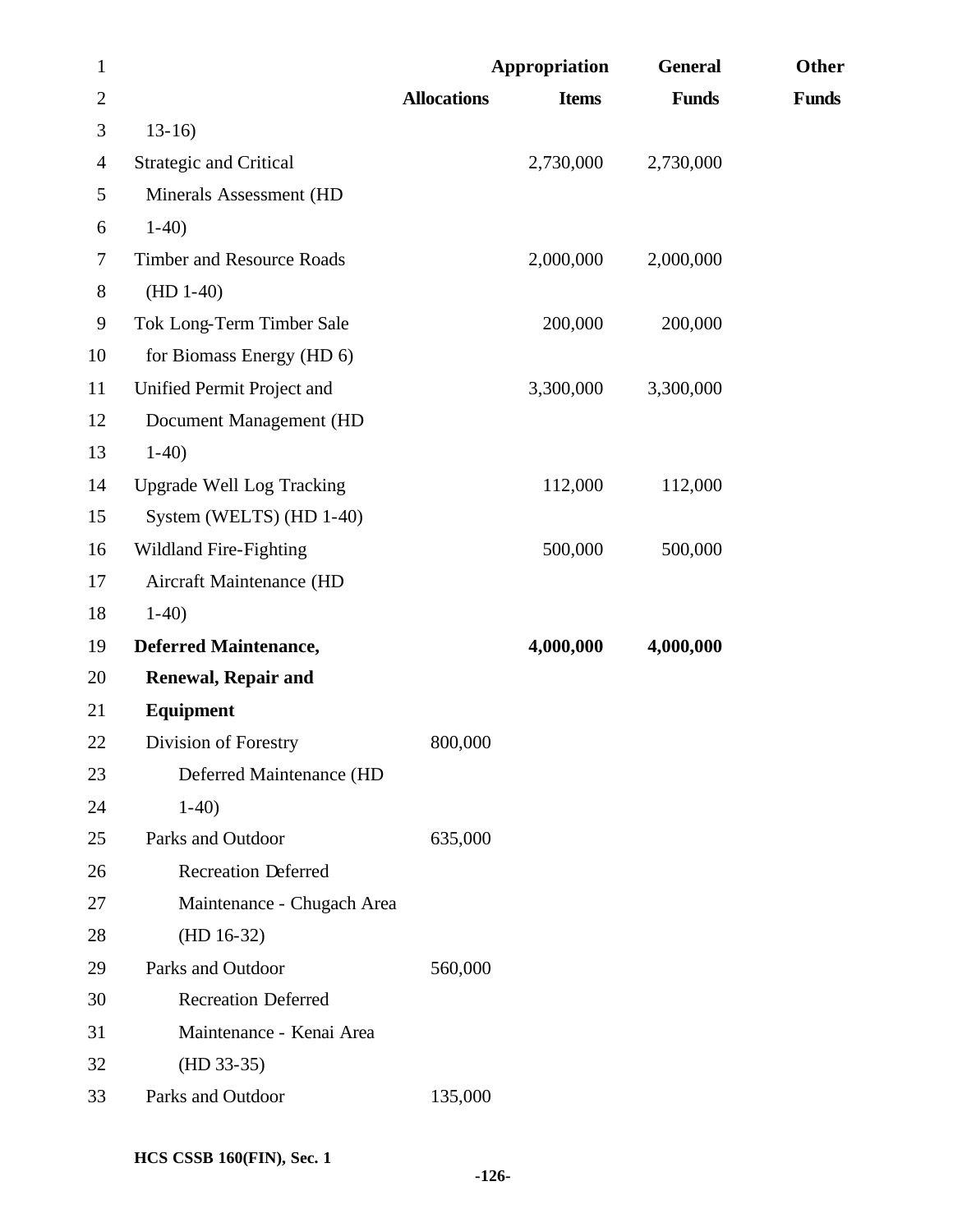| $\mathbf{1}$   |                              |                    | Appropriation                           | <b>General</b> | Other        |
|----------------|------------------------------|--------------------|-----------------------------------------|----------------|--------------|
| $\overline{2}$ |                              | <b>Allocations</b> | <b>Items</b>                            | <b>Funds</b>   | <b>Funds</b> |
| 3              | <b>Recreation Deferred</b>   |                    |                                         |                |              |
| 4              | Maintenance - Kodiak Area    |                    |                                         |                |              |
| 5              | (HD 36)                      |                    |                                         |                |              |
| 6              | Parks and Outdoor            | 465,000            |                                         |                |              |
| 7              | <b>Recreation Deferred</b>   |                    |                                         |                |              |
| 8              | Maintenance - Mat-Su Area    |                    |                                         |                |              |
| 9              | $(HD 13-16)$                 |                    |                                         |                |              |
| 10             | Parks and Outdoor            | 560,000            |                                         |                |              |
| 11             | <b>Recreation Deferred</b>   |                    |                                         |                |              |
| 12             | Maintenance - Northern       |                    |                                         |                |              |
| 13             | Region (HD $7-11$ )          |                    |                                         |                |              |
| 14             | Parks and Outdoor            | 475,000            |                                         |                |              |
| 15             | <b>Recreation Deferred</b>   |                    |                                         |                |              |
| 16             | Maintenance - Southeast      |                    |                                         |                |              |
| 17             | Area (HD $1-5$ )             |                    |                                         |                |              |
| 18             | Parks and Outdoor            | 70,000             |                                         |                |              |
| 19             | <b>Recreation Deferred</b>   |                    |                                         |                |              |
| 20             | Maintenance - Wood Tikchik   |                    |                                         |                |              |
| 21             | Area (HD 36-38)              |                    |                                         |                |              |
| 22             | Parks and Outdoor            | 300,000            |                                         |                |              |
| 23             | <b>Recreation Statewide</b>  |                    |                                         |                |              |
| 24             | <b>Emergency Repairs (HD</b> |                    |                                         |                |              |
| 25             | $1-40$                       |                    |                                         |                |              |
| 26             | * * * * *                    |                    | * * * * *                               |                |              |
| 27             |                              |                    | ***** Department of Public Safety ***** |                |              |
| 28             | * * * * *                    |                    | * * * * *                               |                |              |
| 29             | Aircraft and Vessel Repair   |                    | 869,800                                 | 869,800        |              |
| 30             | and Maintenance (HD 1-40)    |                    |                                         |                |              |
| 31             | Alaska Justice Advanced      |                    | 1,812,000                               | 1,812,000      |              |
| 32             | <b>Exchange Program</b>      |                    |                                         |                |              |
| 33             | Development (HD 1-40)        |                    |                                         |                |              |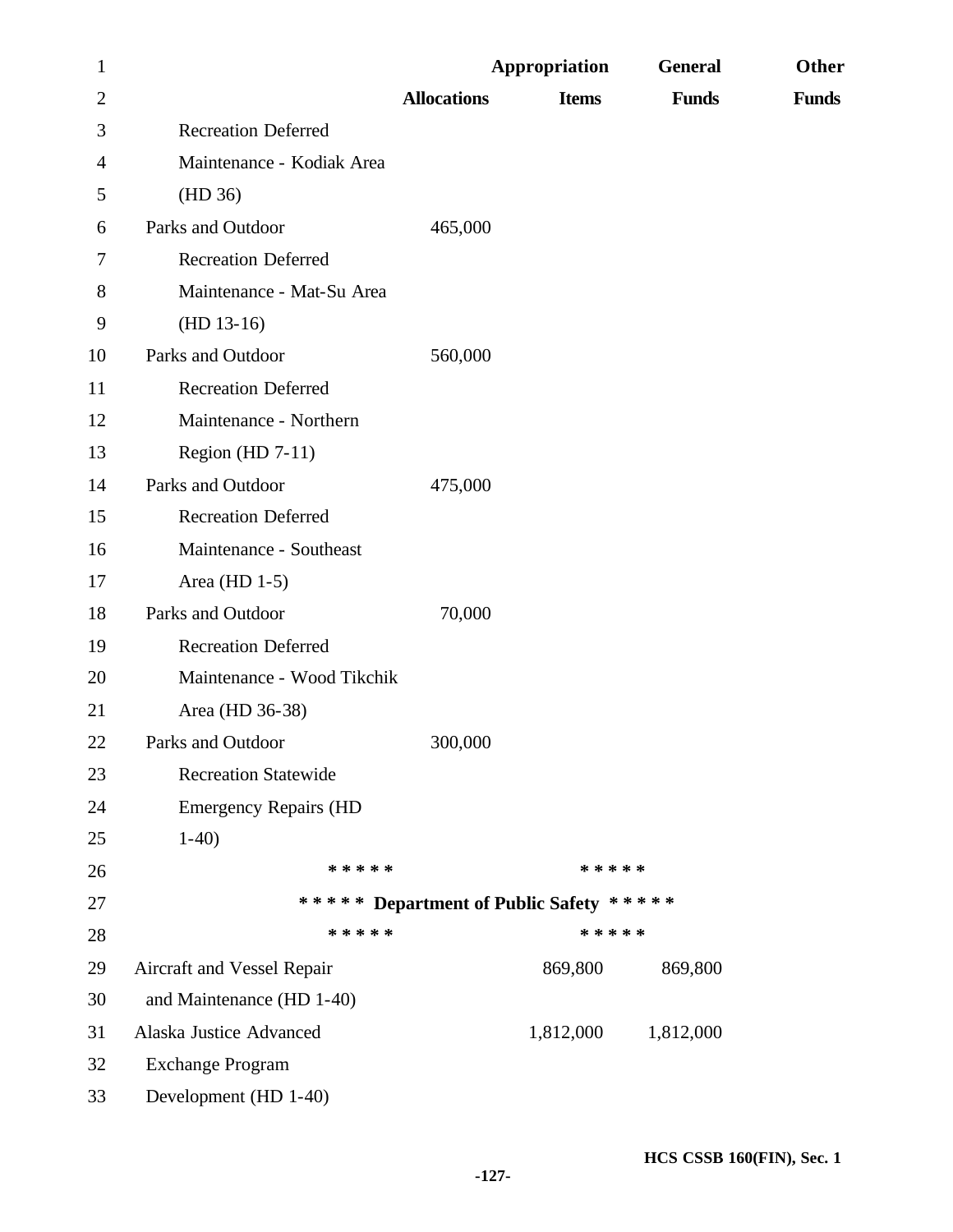| $\mathbf{1}$   |                                   |                    | Appropriation | <b>General</b> | Other        |
|----------------|-----------------------------------|--------------------|---------------|----------------|--------------|
| $\overline{2}$ |                                   | <b>Allocations</b> | <b>Items</b>  | <b>Funds</b>   | <b>Funds</b> |
| 3              | Alaska Land Mobile Radio          |                    | 1,470,000     | 1,470,000      |              |
| 4              | <b>Emergency Response</b>         |                    |               |                |              |
| 5              | Narrowband Compliance (HD         |                    |               |                |              |
| 6              | $1-40$                            |                    |               |                |              |
| 7              | Alaska Public Safety              |                    | 680,000       | 680,000        |              |
| $8\,$          | <b>Information Network</b>        |                    |               |                |              |
| 9              | (APSIN) Contractor                |                    |               |                |              |
| 10             | Support (HD 1-40)                 |                    |               |                |              |
| 11             | Alaska State Troopers Law         |                    | 500,000       | 500,000        |              |
| 12             | <b>Enforcement Equipment (HD</b>  |                    |               |                |              |
| 13             | $1-40$                            |                    |               |                |              |
| 14             | Alaska Wildlife Troopers          |                    | 500,000       | 500,000        |              |
| 15             | Law Enforcement Equipment         |                    |               |                |              |
| 16             | $(HD 1-40)$                       |                    |               |                |              |
| 17             | <b>Marine Fisheries Patrol</b>    |                    | 1,500,000     |                | 1,500,000    |
| 18             | Improvements (HD 1-40)            |                    |               |                |              |
| 19             | P/V Woldstad - Engine             |                    | 2,400,000     | 2,400,000      |              |
| 20             | Repower and Other Dry Dock        |                    |               |                |              |
| 21             | Maintenance (HD 36-38)            |                    |               |                |              |
| 22             | <b>Public Safety Academy</b>      |                    | 200,000       | 200,000        |              |
| 23             | Dining Facility                   |                    |               |                |              |
| 24             | Construction (HD 1-40)            |                    |               |                |              |
| 25             | Replacement Twin-Engine           |                    | 7,600,000     | 7,600,000      |              |
| 26             | Turbine Aircraft (HD 1-40)        |                    |               |                |              |
| 27             | Search and Rescue and Law         |                    | 3,000,000     | 3,000,000      |              |
| 28             | <b>Enforcement Helicopter (HD</b> |                    |               |                |              |
| 29             | $1-40$                            |                    |               |                |              |
| 30             | Village Public Safety             |                    | 375,000       | 375,000        |              |
| 31             | Officer Equipment (HD             |                    |               |                |              |
| 32             | $1-40$                            |                    |               |                |              |
| 33             | <b>Deferred Maintenance,</b>      |                    | 1,350,000     | 1,350,000      |              |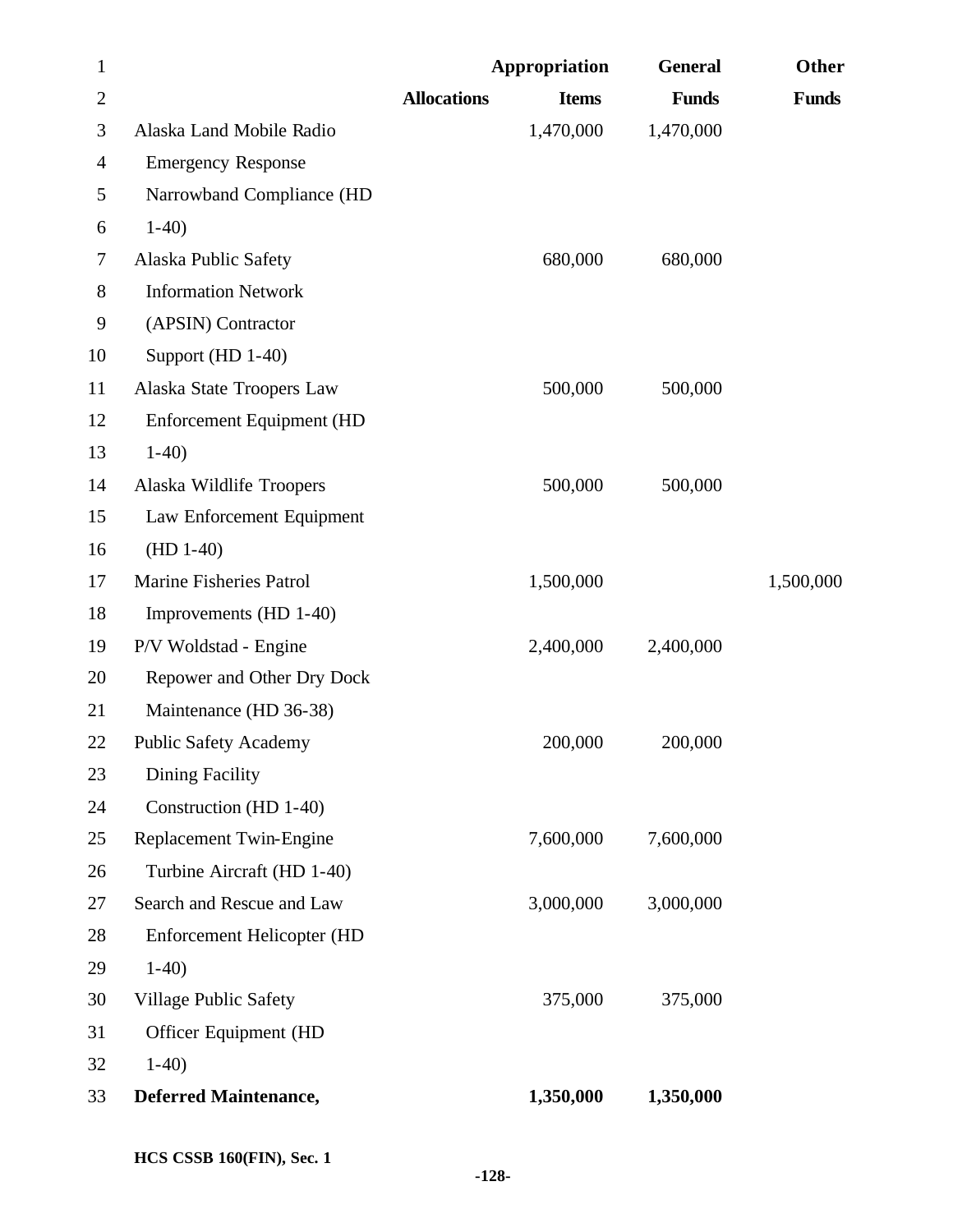| $\mathbf{1}$   |                                   |                                   | Appropriation | <b>General</b> | Other        |
|----------------|-----------------------------------|-----------------------------------|---------------|----------------|--------------|
| $\overline{2}$ |                                   | <b>Allocations</b>                | <b>Items</b>  | <b>Funds</b>   | <b>Funds</b> |
| 3              | <b>Renewal, Repair and</b>        |                                   |               |                |              |
| $\overline{4}$ | Equipment                         |                                   |               |                |              |
| 5              | <b>Bethel Post Facilities</b>     | 103,000                           |               |                |              |
| 6              | Deferred Maintenance (HD          |                                   |               |                |              |
| 7              | 38)                               |                                   |               |                |              |
| 8              | <b>Fairbanks Post Facilities</b>  | 650,000                           |               |                |              |
| 9              | Deferred Maintenance (HD          |                                   |               |                |              |
| 10             | $7-11)$                           |                                   |               |                |              |
| 11             | <b>Public Safety Academy</b>      | 225,000                           |               |                |              |
| 12             | Deferred Maintenance (HD          |                                   |               |                |              |
| 13             | $1-40$                            |                                   |               |                |              |
| 14             | Soldotna Post Facilities          | 225,000                           |               |                |              |
| 15             | Deferred Maintenance (HD          |                                   |               |                |              |
| 16             | $33-35$                           |                                   |               |                |              |
| 17             | <b>Statewide Facilities</b>       | 147,000                           |               |                |              |
| 18             | Deferred Maintenance (HD          |                                   |               |                |              |
| 19             | $1-40$                            |                                   |               |                |              |
| 20             |                                   | * * * * *                         | * * * * *     |                |              |
| 21             |                                   | ***** Department of Revenue ***** |               |                |              |
| 22             |                                   | * * * * *                         | * * * * *     |                |              |
| 23             | <b>Child Support Services</b>     |                                   | 1,637,000     | 557,000        | 1,080,000    |
| 24             | <b>Case Management System</b>     |                                   |               |                |              |
| 25             | Modernization Plan (HD            |                                   |               |                |              |
| 26             | $1-40$                            |                                   |               |                |              |
| 27             | <b>Child Support Services</b>     |                                   | 204,000       | 69,400         | 134,600      |
| 28             | <b>Computer Replacement</b>       |                                   |               |                |              |
| 29             | Project Phase 3 (HD 1-40)         |                                   |               |                |              |
| 30             | <b>Child Support Services</b>     |                                   | 230,000       | 78,200         | 151,800      |
| 31             | <b>Interactive Voice Response</b> |                                   |               |                |              |
| 32             | <b>System Replacement (HD</b>     |                                   |               |                |              |
| 33             | $1-40$                            |                                   |               |                |              |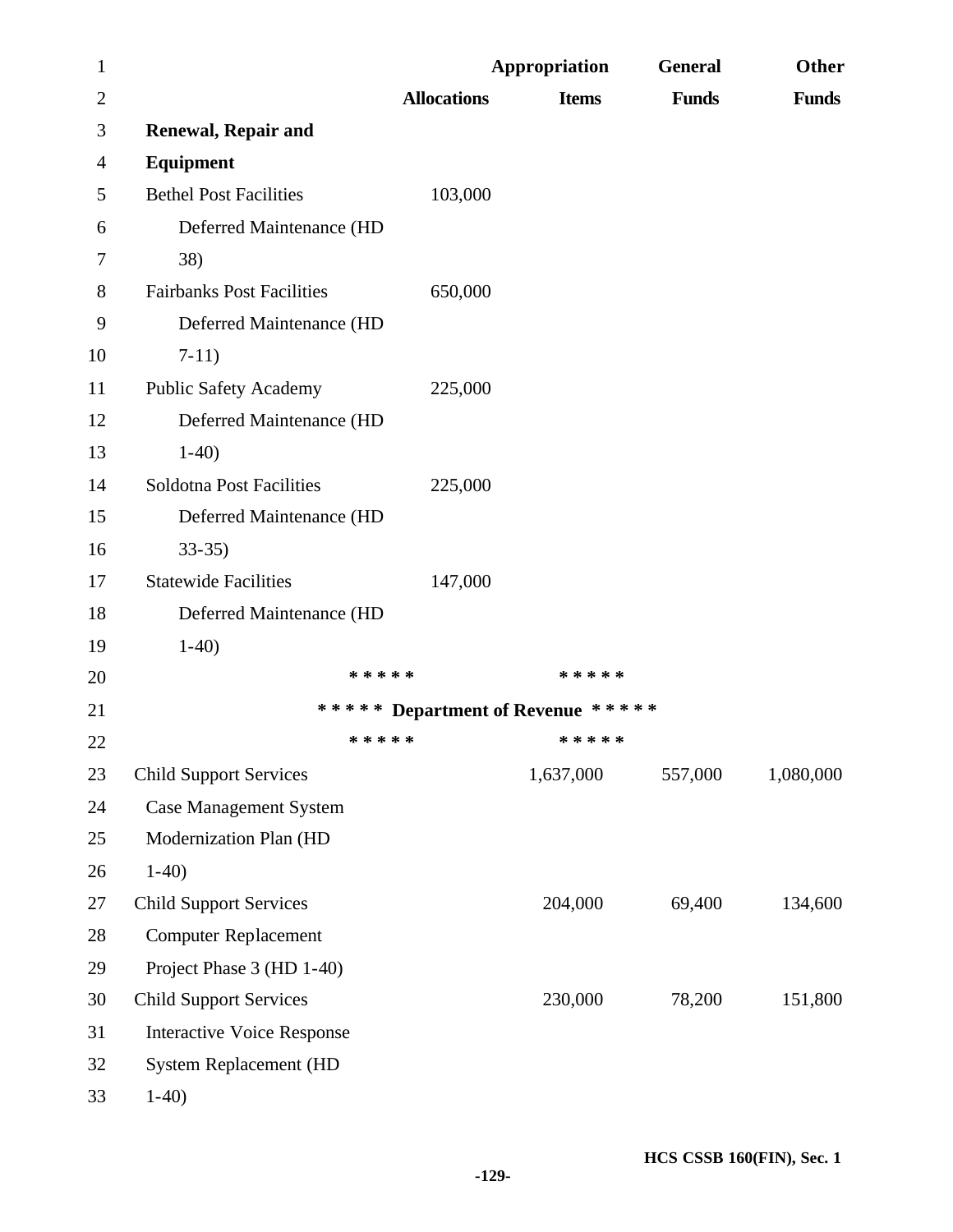| $\mathbf{1}$   |                                |                    | Appropriation | <b>General</b> | Other        |
|----------------|--------------------------------|--------------------|---------------|----------------|--------------|
| $\overline{c}$ |                                | <b>Allocations</b> | <b>Items</b>  | <b>Funds</b>   | <b>Funds</b> |
| 3              | Permanent Fund Corporation     |                    | 50,000        |                | 50,000       |
| 4              | Office Space Rewiring (HD      |                    |               |                |              |
| 5              | $1-40$                         |                    |               |                |              |
| 6              | <b>Alaska Housing Finance</b>  |                    |               |                |              |
| 7              | Corporation                    |                    |               |                |              |
| 8              | <b>AHFC Building System</b>    |                    | 1,500,000     | 1,500,000      |              |
| 9              | Replacement Program (HD        |                    |               |                |              |
| 10             | $1-40$                         |                    |               |                |              |
| 11             | <b>AHFC Competitive Grants</b> |                    | 1,100,000     | 350,000        | 750,000      |
| 12             | for Public Housing (HD         |                    |               |                |              |
| 13             | $1-40$                         |                    |               |                |              |
| 14             | <b>AHFC Domestic Violence</b>  |                    | 1,328,400     | 1,328,400      |              |
| 15             | Housing Assistance Program     |                    |               |                |              |
| 16             | $(HD 1-40)$                    |                    |               |                |              |
| 17             | <b>AHFC Energy Efficiency</b>  |                    | 1,000,000     | 1,000,000      |              |
| 18             | <b>Monitoring Research (HD</b> |                    |               |                |              |
| 19             | $1-40$                         |                    |               |                |              |
| 20             | <b>AHFC</b> Federal and Other  |                    | 4,500,000     | 1,500,000      | 3,000,000    |
| 21             | <b>Competitive Grants (HD</b>  |                    |               |                |              |
| 22             | $1-40$                         |                    |               |                |              |
| 23             | <b>AHFC Fire Protection</b>    |                    | 2,200,000     | 2,200,000      |              |
| 24             | Systems (HD 1-40)              |                    |               |                |              |
| 25             | <b>AHFC</b> Housing and Urban  |                    | 3,200,000     |                | 3,200,000    |
| 26             | Development Capital Fund       |                    |               |                |              |
| 27             | Program (HD 1-40)              |                    |               |                |              |
| 28             | AHFC Housing and Urban         |                    | 4,050,000     | 750,000        | 3,300,000    |
| 29             | Development Federal HOME       |                    |               |                |              |
| 30             | <b>Grant</b> (HD 1-40)         |                    |               |                |              |
| 31             | <b>AHFC Security Systems</b>   |                    | 500,000       | 500,000        |              |
| 32             | Replacement/Upgrades (HD       |                    |               |                |              |
| 33             | $1-40$                         |                    |               |                |              |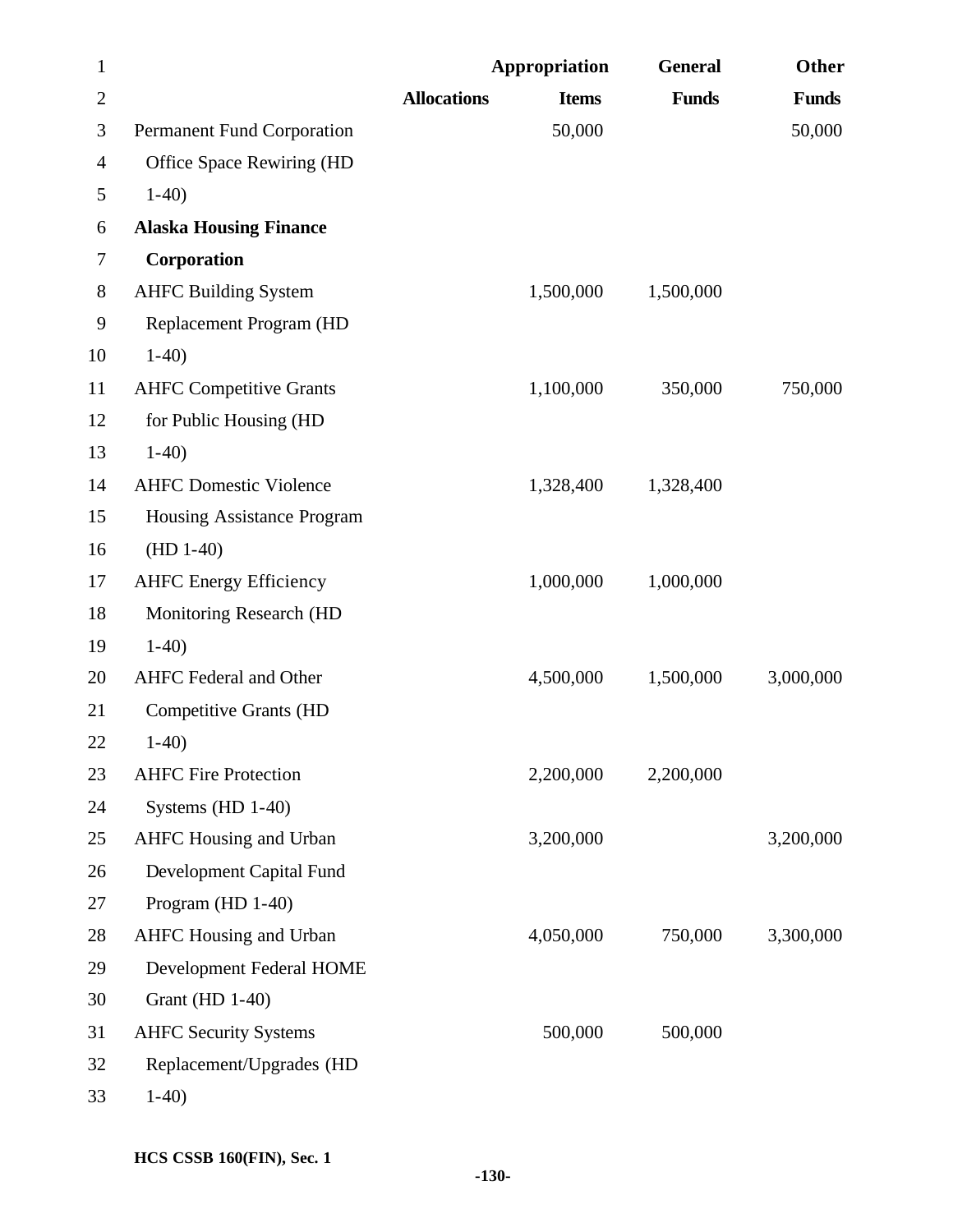| $\mathbf{1}$ |                                    |                    | Appropriation | <b>General</b> | Other        |
|--------------|------------------------------------|--------------------|---------------|----------------|--------------|
| $\mathbf{2}$ |                                    | <b>Allocations</b> | <b>Items</b>  | <b>Funds</b>   | <b>Funds</b> |
| 3            | <b>AHFC Senior Citizens</b>        |                    | 4,500,000     | 4,500,000      |              |
| 4            | <b>Housing Development</b>         |                    |               |                |              |
| 5            | Program (HD 1-40)                  |                    |               |                |              |
| 6            | <b>AHFC Statewide ADA</b>          |                    | 500,000       | 500,000        |              |
| 7            | Improvements (HD 1-40)             |                    |               |                |              |
| 8            | <b>AHFC Statewide Project</b>      |                    | 2,000,000     | 2,000,000      |              |
| 9            | Improvements (HD 1-40)             |                    |               |                |              |
| 10           | <b>AHFC Supplemental Housing</b>   |                    | 7,000,000     | 7,000,000      |              |
| 11           | Development Program (HD            |                    |               |                |              |
| 12           | $1-40$                             |                    |               |                |              |
| 13           | Alaska Gasline Development         |                    | 21,000,000    | 21,000,000     |              |
| 14           | Corporation - Year 3               |                    |               |                |              |
| 15           | In-State Gas Project (HD           |                    |               |                |              |
| 16           | $1-40$                             |                    |               |                |              |
| 17           | <b>AHFC Housing Loan</b>           |                    | 6,000,000     | 6,000,000      |              |
| 18           | Program                            |                    |               |                |              |
| 19           | AHFC Teacher, Health and           | 5,000,000          |               |                |              |
| 20           | <b>Public Safety Professionals</b> |                    |               |                |              |
| 21           | Housing $(HD 1-40)$                |                    |               |                |              |
| 22           | <b>AHFC Village Public</b>         | 1,000,000          |               |                |              |
| 23           | <b>Safety Officers Housing</b>     |                    |               |                |              |
| 24           | $(HD 1-40)$                        |                    |               |                |              |
| 25           | <b>AHFC Weatherization and</b>     |                    | 51,500,000    | 50,000,000     | 1,500,000    |
| 26           | <b>Home Energy Rebate</b>          |                    |               |                |              |
| 27           | <b>Programs</b>                    |                    |               |                |              |
| 28           | <b>AHFC Home Energy Rebate</b>     | 20,000,000         |               |                |              |
| 29           | Program (HD 1-40)                  |                    |               |                |              |
| 30           | <b>AHFC</b> Weatherization         | 31,500,000         |               |                |              |
| 31           | Program (HD 1-40)                  |                    |               |                |              |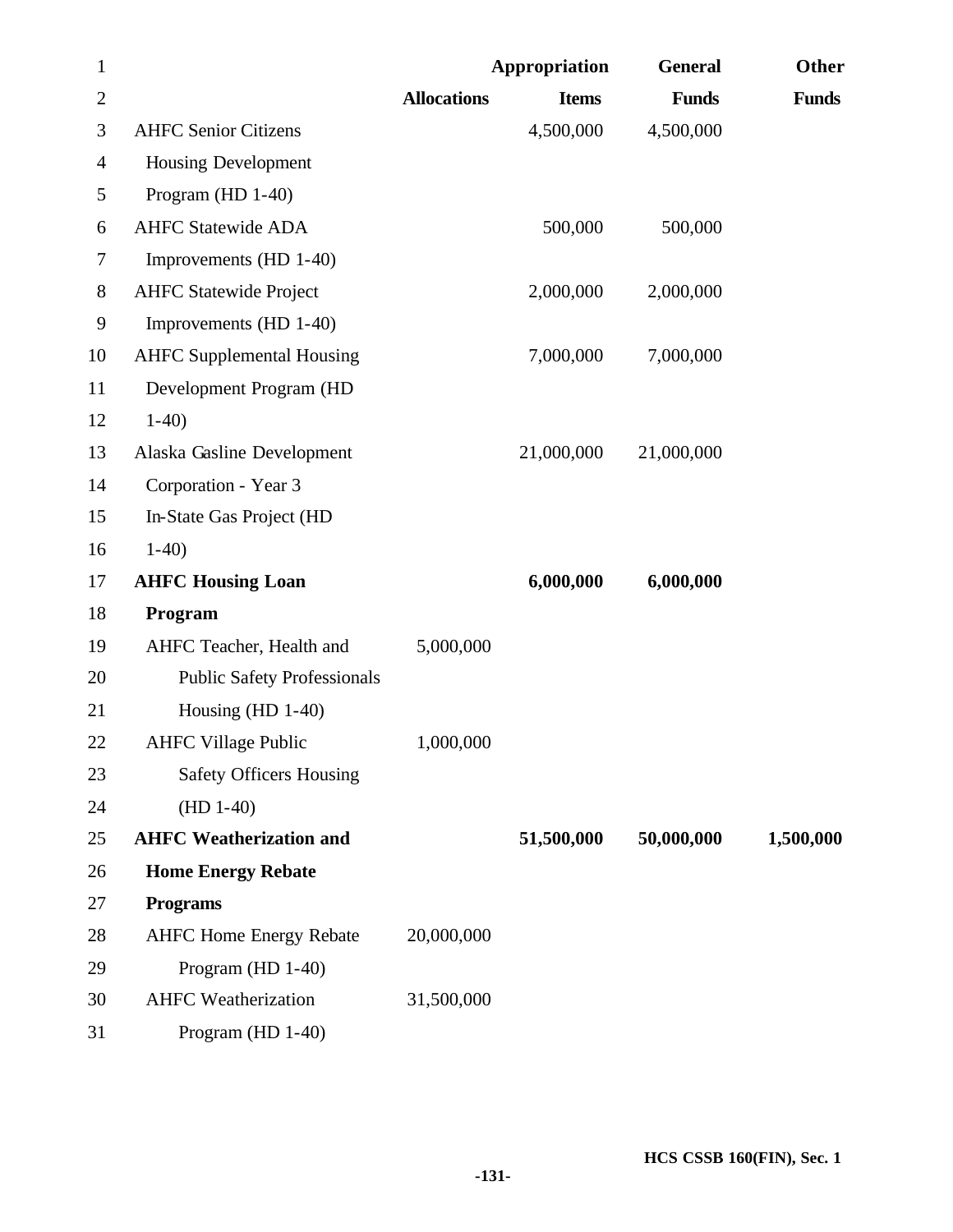| 1              |                                  | Appropriation                                                  | <b>General</b> | Other        |
|----------------|----------------------------------|----------------------------------------------------------------|----------------|--------------|
| $\overline{2}$ |                                  | <b>Allocations</b><br><b>Items</b>                             | <b>Funds</b>   | <b>Funds</b> |
| 3              | * * * * *                        |                                                                | * * * * *      |              |
| $\overline{4}$ |                                  | ***** Department of Transportation and Public Facilities ***** |                |              |
| 5              | * * * * *                        |                                                                | * * * * *      |              |
| 6              | 88th Avenue Upgrade -            | 800,000                                                        | 800,000        |              |
| 7              | Spruce Brook Street to           |                                                                |                |              |
| 8              | Elmore Road (HD 16-32)           |                                                                |                |              |
| 9              | Alaska Marine Highway            | 60,000,000                                                     | 60,000,000     |              |
| 10             | System - Alaska Class            |                                                                |                |              |
| 11             | Ferry (HD 1-40)                  |                                                                |                |              |
| 12             | Anchorage - Johns Road and       | 4,000,000                                                      | 4,000,000      |              |
| 13             | <b>Klatt Road Intersection</b>   |                                                                |                |              |
| 14             | Design and Build (HD             |                                                                |                |              |
| 15             | $16-32)$                         |                                                                |                |              |
| 16             | Anchorage - Midtown Traffic      | 10,000,000                                                     | 10,000,000     |              |
| 17             | <b>Congestion Relief (HD</b>     |                                                                |                |              |
| 18             | $16-32$                          |                                                                |                |              |
| 19             | Chena Small Tracts Road          | 298,000                                                        | 298,000        |              |
| 20             | Bicycle & Pedestrian             |                                                                |                |              |
| 21             | Facility (HD 7-11)               |                                                                |                |              |
| 22             | Cooper Landing - Walkable        | 550,000                                                        | 550,000        |              |
| 23             | <b>Community Project (HD</b>     |                                                                |                |              |
| 24             | $33-35$                          |                                                                |                |              |
| 25             | Fairbanks Metropolitan Area      | 7,500,000                                                      | 7,500,000      |              |
| 26             | <b>Transportation System</b>     |                                                                |                |              |
| 27             | (FMATS) - Transportation         |                                                                |                |              |
| 28             | <b>Improvement Program (HD</b>   |                                                                |                |              |
| 29             | $7-11)$                          |                                                                |                |              |
| 30             | Greer Road Surfacing (HD         | 150,000                                                        | 150,000        |              |
| 31             | $33-35$                          |                                                                |                |              |
| 32             | <b>Intersection Improvements</b> | 100,000                                                        | 100,000        |              |
| 33             | Study - Caribou and              |                                                                |                |              |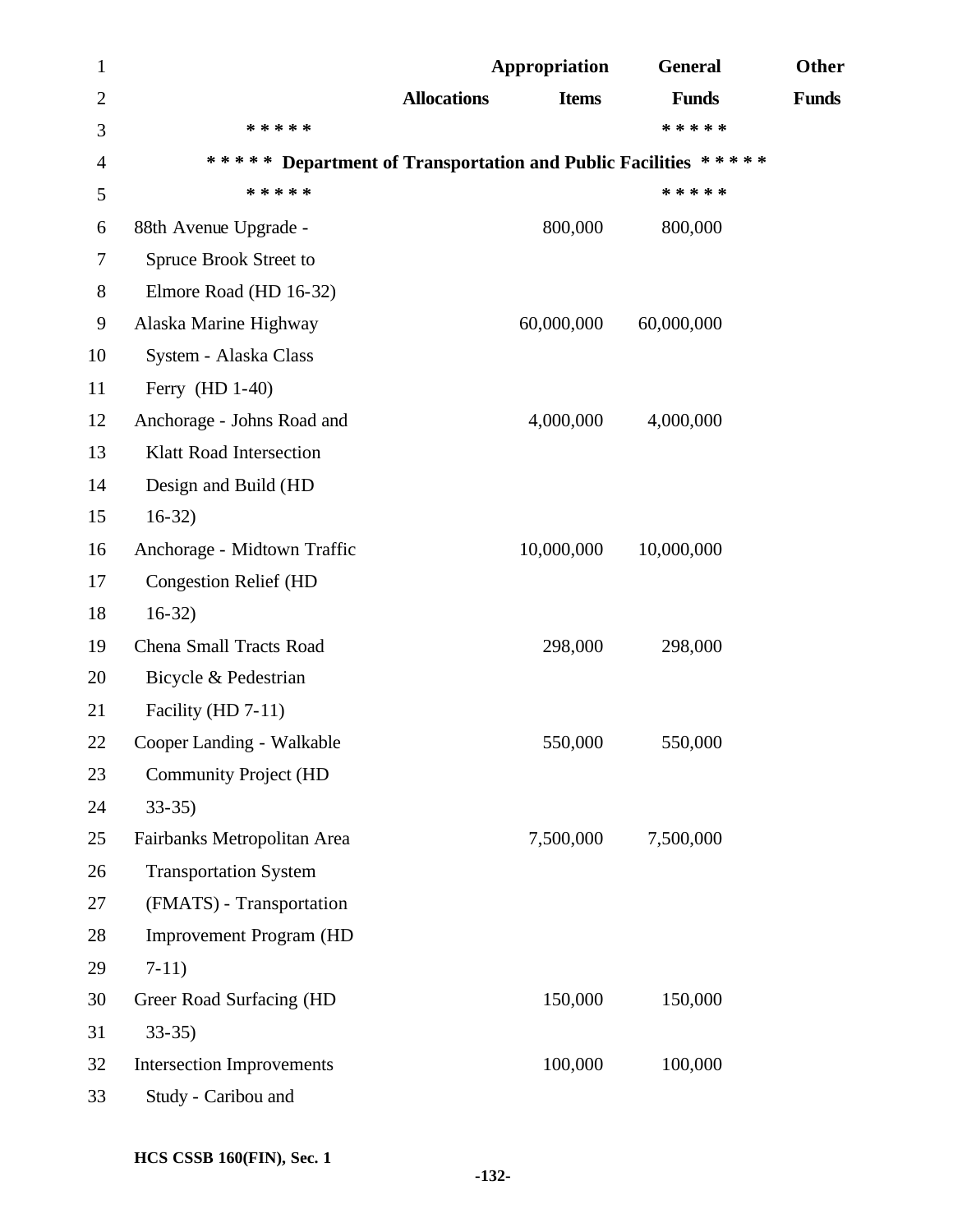| $\mathbf{1}$ |                                  |                    | Appropriation | <b>General</b> | Other        |
|--------------|----------------------------------|--------------------|---------------|----------------|--------------|
| $\mathbf{2}$ |                                  | <b>Allocations</b> | <b>Items</b>  | <b>Funds</b>   | <b>Funds</b> |
| 3            | Boniface (HD 16-32)              |                    |               |                |              |
| 4            | Matanuska-Susitna -              |                    | 10,000,000    | 10,000,000     |              |
| 5            | Fairview Loop Road               |                    |               |                |              |
| 6            | Reconstruction (HD 13-16)        |                    |               |                |              |
| 7            | Muldoon Road and Glenn           |                    | 450,000       | 450,000        |              |
| 8            | <b>Interchange Improvements</b>  |                    |               |                |              |
| 9            | $(HD 16-32)$                     |                    |               |                |              |
| 10           | Northern Region Material         |                    | 250,000       | 250,000        |              |
| 11           | Site Reconnaissance (HD          |                    |               |                |              |
| 12           | $7-11)$                          |                    |               |                |              |
| 13           | O'Malley Trail and               |                    | 1,000,000     | 1,000,000      |              |
| 14           | <b>Sidewalk Northside</b>        |                    |               |                |              |
| 15           | Improvements (HD 16-32)          |                    |               |                |              |
| 16           | Project Acceleration             |                    | 4,500,000     | 4,500,000      |              |
| 17           | Account (HD 1-40)                |                    |               |                |              |
| 18           | Statewide - Community            |                    | 3,000,000     | 3,000,000      |              |
| 19           | Bridge Rehabilitation/           |                    |               |                |              |
| 20           | Replacement (HD 1-40)            |                    |               |                |              |
| 21           | <b>Statewide Digital Mapping</b> |                    | 15,936,168    | 3,687,030      | 12,249,138   |
| 22           | Initiative $(HD 1-40)$           |                    |               |                |              |
| 23           | Umiat - Airport Survey and       |                    | 250,000       | 250,000        |              |
| 24           | Property Plan (HD 40)            |                    |               |                |              |
| 25           | <b>United States Army Corps</b>  |                    | 1,500,000     | 1,000,000      | 500,000      |
| 26           | of Engineers - Arctic Ports      |                    |               |                |              |
| 27           | <b>Study (HD 1-40)</b>           |                    |               |                |              |
| 28           | <b>Roads to Resources</b>        |                    | 28,500,000    | 28,500,000     |              |
| 29           | <b>Ambler Mining District</b>    | 4,000,000          |               |                |              |
| 30           | (HD 40)                          |                    |               |                |              |
| 31           | Klondike - Industrial            | 2,500,000          |               |                |              |
| 32           | Highway Ore Haul                 |                    |               |                |              |
| 33           | Refurbishment (HD 5)             |                    |               |                |              |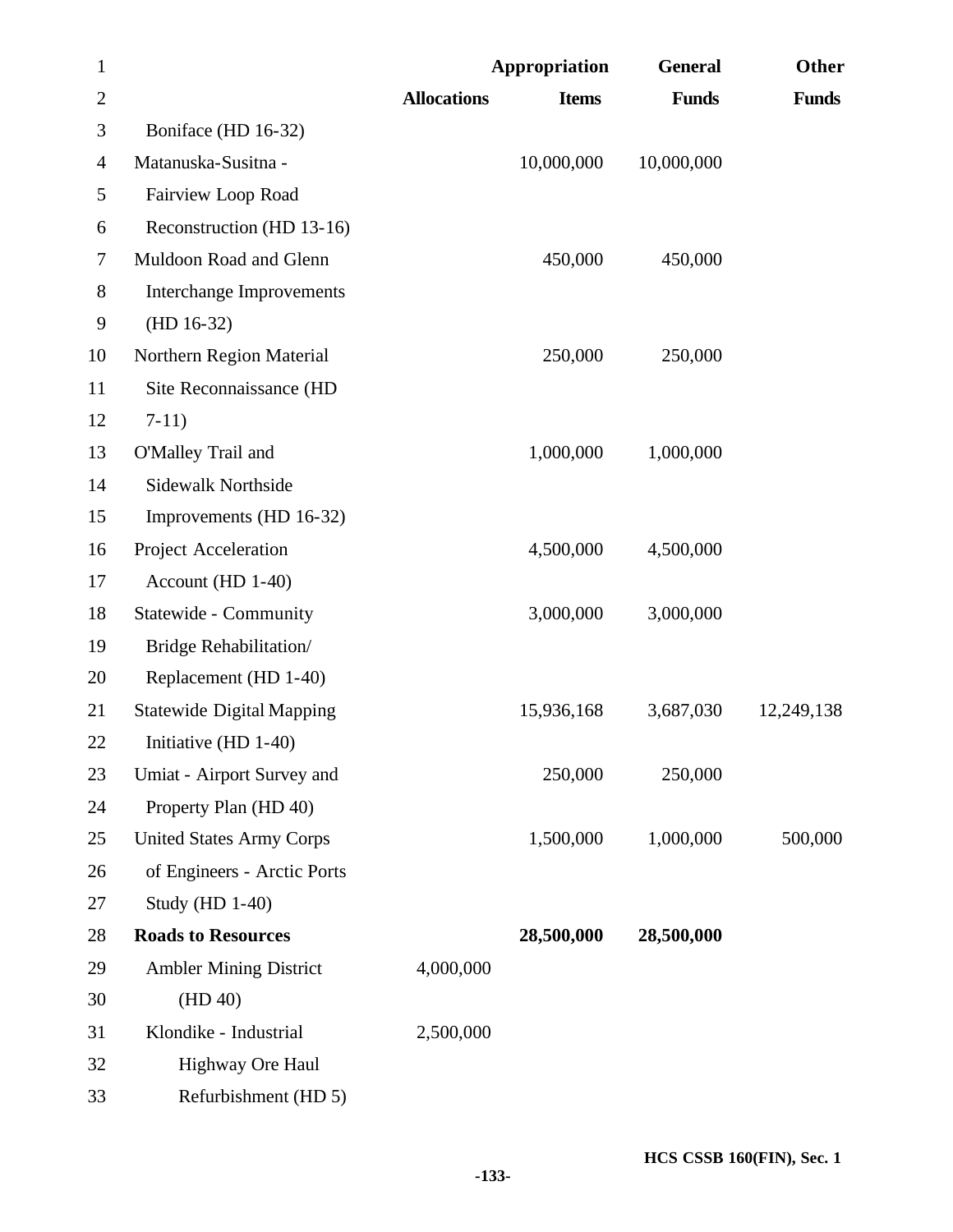| $\mathbf{1}$   |                                   |                    | Appropriation | <b>General</b> | <b>Other</b> |
|----------------|-----------------------------------|--------------------|---------------|----------------|--------------|
| $\overline{2}$ |                                   | <b>Allocations</b> | <b>Items</b>  | <b>Funds</b>   | <b>Funds</b> |
| 3              | <b>Resource Roads Program</b>     | 2,000,000          |               |                |              |
| 4              | $(HD 1-40)$                       |                    |               |                |              |
| 5              | Road to Umiat - Foothills         | 10,000,000         |               |                |              |
| 6              | <b>West Continued</b>             |                    |               |                |              |
| 7              | <b>Environmental Impact Study</b> |                    |               |                |              |
| 8              | Development (HD 40)               |                    |               |                |              |
| 9              | Western Access - Road to          | 10,000,000         |               |                |              |
| 10             | Tanana (HD 6)                     |                    |               |                |              |
| 11             | <b>Southeast Roads to</b>         |                    | 52,500,000    | 52,500,000     |              |
| 12             | <b>Resources</b>                  |                    |               |                |              |
| 13             | <b>Bostwick to Valenar Bay</b>    | 5,000,000          |               |                |              |
| 14             | Road (HD 1)                       |                    |               |                |              |
| 15             | Kake-Petersburg Road (HD          | 40,000,000         |               |                |              |
| 16             | $1-5)$                            |                    |               |                |              |
| 17             | Mill Access Road                  | 2,500,000          |               |                |              |
| 18             | Improvements (HD 1)               |                    |               |                |              |
| 19             | SE Alaska Light Detection         | 5,000,000          |               |                |              |
| 20             | & Ranging (LIDAR) Mapping         |                    |               |                |              |
| 21             | & Reconnaissance (HD $1-5$ )      |                    |               |                |              |
| 22             | <b>Safety</b>                     |                    | 35,530,000    | 34,030,000     | 1,500,000    |
| 23             | <b>Alaska Aviation Safety</b>     | 2,500,000          |               |                |              |
| 24             | Program (HD 1-40)                 |                    |               |                |              |
| 25             | Dalton Highway Corridor           | 3,000,000          |               |                |              |
| 26             | Aviation Improvements (HD         |                    |               |                |              |
| 27             | $1-40$                            |                    |               |                |              |
| 28             | Highway Safety Corridor -         | 10,000,000         |               |                |              |
| 29             | Knik-Goose Bay Road Safety        |                    |               |                |              |
| 30             | Corridor Improvements (HD         |                    |               |                |              |
| 31             | $13-16$                           |                    |               |                |              |
| 32             | Highway Safety Corridor -         | 10,000,000         |               |                |              |
| 33             | Seward Highway - Widening         |                    |               |                |              |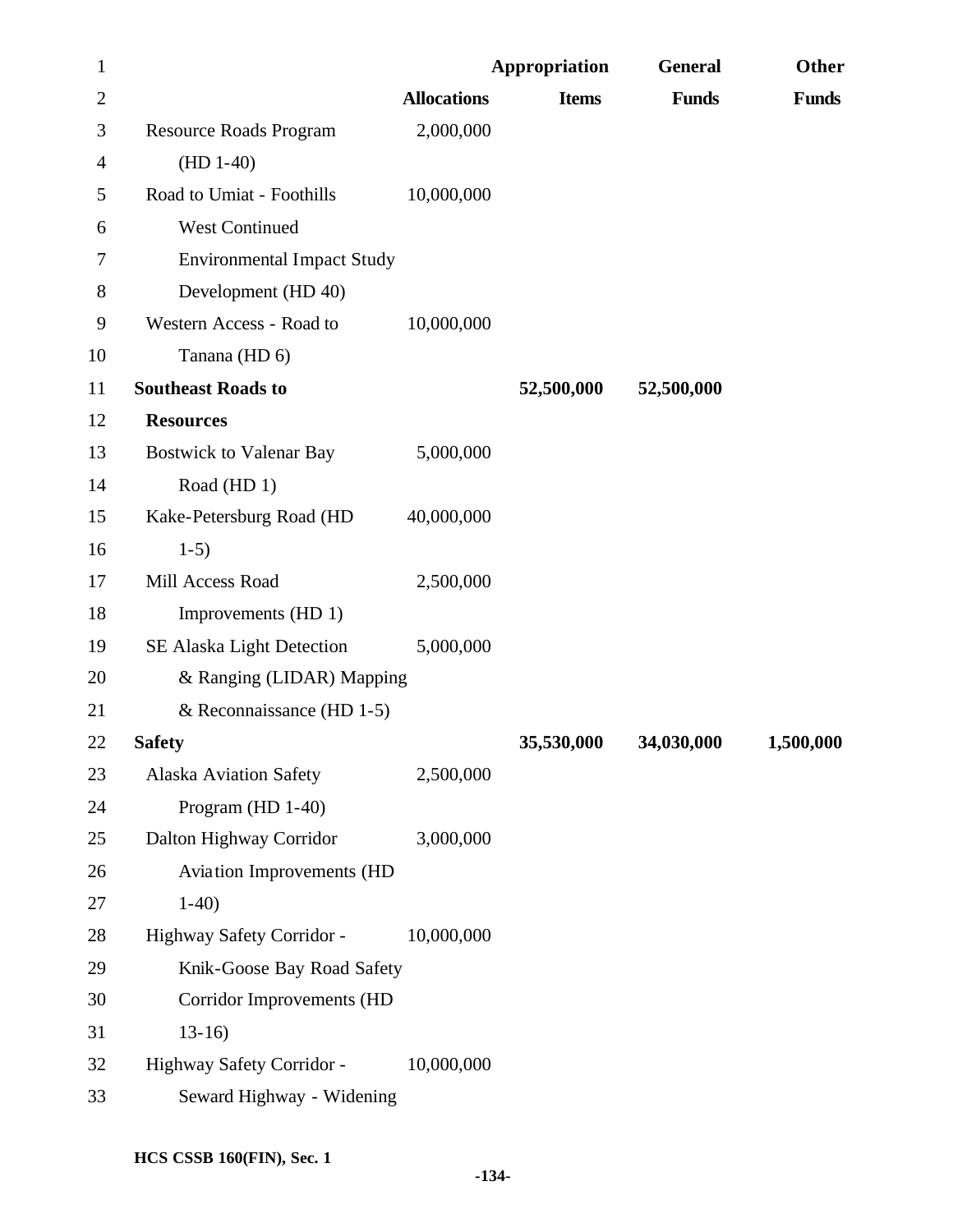| $\mathbf{1}$   |                                  |                    | Appropriation | <b>General</b> | Other        |
|----------------|----------------------------------|--------------------|---------------|----------------|--------------|
| $\overline{2}$ |                                  | <b>Allocations</b> | <b>Items</b>  | <b>Funds</b>   | <b>Funds</b> |
| 3              | to Address Congestion (HD        |                    |               |                |              |
| 4              | $16-32)$                         |                    |               |                |              |
| 5              | Highway Safety Corridor -        | 5,000,000          |               |                |              |
| 6              | Seward Highway at Alyeska        |                    |               |                |              |
| 7              | <b>Highway Intersection</b>      |                    |               |                |              |
| 8              | Improvements (HD 16-32)          |                    |               |                |              |
| 9              | Highway Safety Corridor -        | 1,730,000          |               |                |              |
| 10             | Sterling Highway - Sterling      |                    |               |                |              |
| 11             | to Soldotna Widening (HD         |                    |               |                |              |
| 12             | $33-35$                          |                    |               |                |              |
| 13             | Kenai - Kalifornsky Beach        | 3,000,000          |               |                |              |
| 14             | Road and Bridge Access           |                    |               |                |              |
| 15             | Road Pedestrian Paths (HD        |                    |               |                |              |
| 16             | $33-35$                          |                    |               |                |              |
| 17             | Statewide - Structural           | 300,000            |               |                |              |
| 18             | <b>Inspection of State Owned</b> |                    |               |                |              |
| 19             | Facilities (HD 1-40)             |                    |               |                |              |
| 20             | <b>Municipal Harbor Facility</b> |                    | 23,093,100    | 23,093,100     |              |
| 21             | <b>Grant Fund (AS 29.60.800)</b> |                    |               |                |              |
| 22             | Hoonah - Hoonah Harbor (HD       | 207,500            |               |                |              |
| 23             | 5)                               |                    |               |                |              |
| 24             | Hydaburg - Small Boat            | 2,698,000          |               |                |              |
| 25             | Harbor (HD 5)                    |                    |               |                |              |
| 26             | Juneau - Aurora Small Boat       | 2,000,000          |               |                |              |
| 27             | Harbor (HD 3-4)                  |                    |               |                |              |
| 28             | Nome - Nome Harbor (HD           | 1,500,000          |               |                |              |
| 29             | 39)                              |                    |               |                |              |
| 30             | Petersburg - North Harbor        | 3,500,000          |               |                |              |
| 31             | (HD 2)                           |                    |               |                |              |
| 32             | Seldovia - Small Boat            | 1,000,000          |               |                |              |
| 33             | Harbor (HD 33-35)                |                    |               |                |              |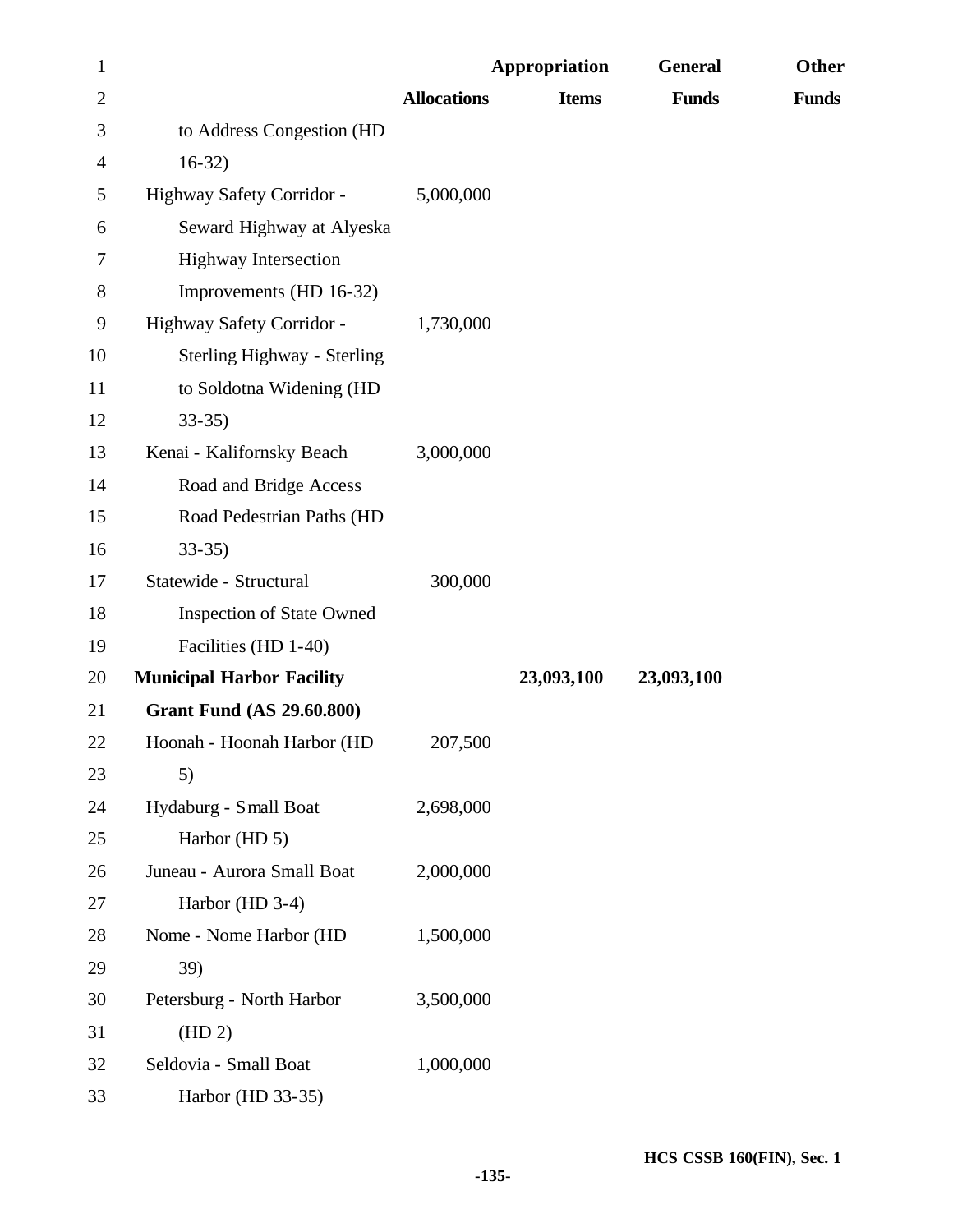| $\mathbf{1}$   |                                 |                    | Appropriation | <b>General</b> | Other        |
|----------------|---------------------------------|--------------------|---------------|----------------|--------------|
| $\mathbf{2}$   |                                 | <b>Allocations</b> | <b>Items</b>  | <b>Funds</b>   | <b>Funds</b> |
| 3              | Seward - Seward Harbor (HD      | 1,180,000          |               |                |              |
| $\overline{4}$ | $33-35$                         |                    |               |                |              |
| 5              | Sitka - Alaska Native           | 4,250,000          |               |                |              |
| 6              | Brotherhood (ANB) Harbor        |                    |               |                |              |
| 7              | (HD 2)                          |                    |               |                |              |
| 8              | Skagway - Small Boat            | 5,000,000          |               |                |              |
| 9              | Harbor (HD 5)                   |                    |               |                |              |
| 10             | Unalaska - Robert Storrs        | 1,757,600          |               |                |              |
| 11             | <b>International Harbor (HD</b> |                    |               |                |              |
| 12             | 37)                             |                    |               |                |              |
| 13             | <b>Asset Management</b>         |                    | 46,000,000    | 29,500,000     | 16,500,000   |
| 14             | <b>Aggregate Surfacing</b>      | 2,000,000          |               |                |              |
| 15             | Materials (HD 1-40)             |                    |               |                |              |
| 16             | Alaska Marine Highway           | 10,000,000         |               |                |              |
| 17             | System - Vessel and             |                    |               |                |              |
| 18             | Terminal Overhaul and           |                    |               |                |              |
| 19             | Rehabilitation (HD 1-40)        |                    |               |                |              |
| 20             | Capital Improvement             | 1,500,000          |               |                |              |
| 21             | Program Equipment               |                    |               |                |              |
| 22             | Replacement (HD 1-40)           |                    |               |                |              |
| 23             | Dalton Highway Corridor         | 7,500,000          |               |                |              |
| 24             | Surface Repairs (HD 1-40)       |                    |               |                |              |
| 25             | Seward Highway - Milepost       | 10,000,000         |               |                |              |
| 26             | 75 - 90 Bridge Replacements     |                    |               |                |              |
| 27             | $(HD 16-32)$                    |                    |               |                |              |
| $28\,$         | <b>State Equipment Fleet</b>    | 15,000,000         |               |                |              |
| 29             | Replacement (HD 1-40)           |                    |               |                |              |
| 30             | <b>Regulatory Compliance</b>    |                    | 3,000,000     | 3,000,000      |              |
| 31             | Central Region - Sand           | 1,000,000          |               |                |              |
| 32             | <b>Storage Buildings (HD</b>    |                    |               |                |              |
| 33             | $12-35$                         |                    |               |                |              |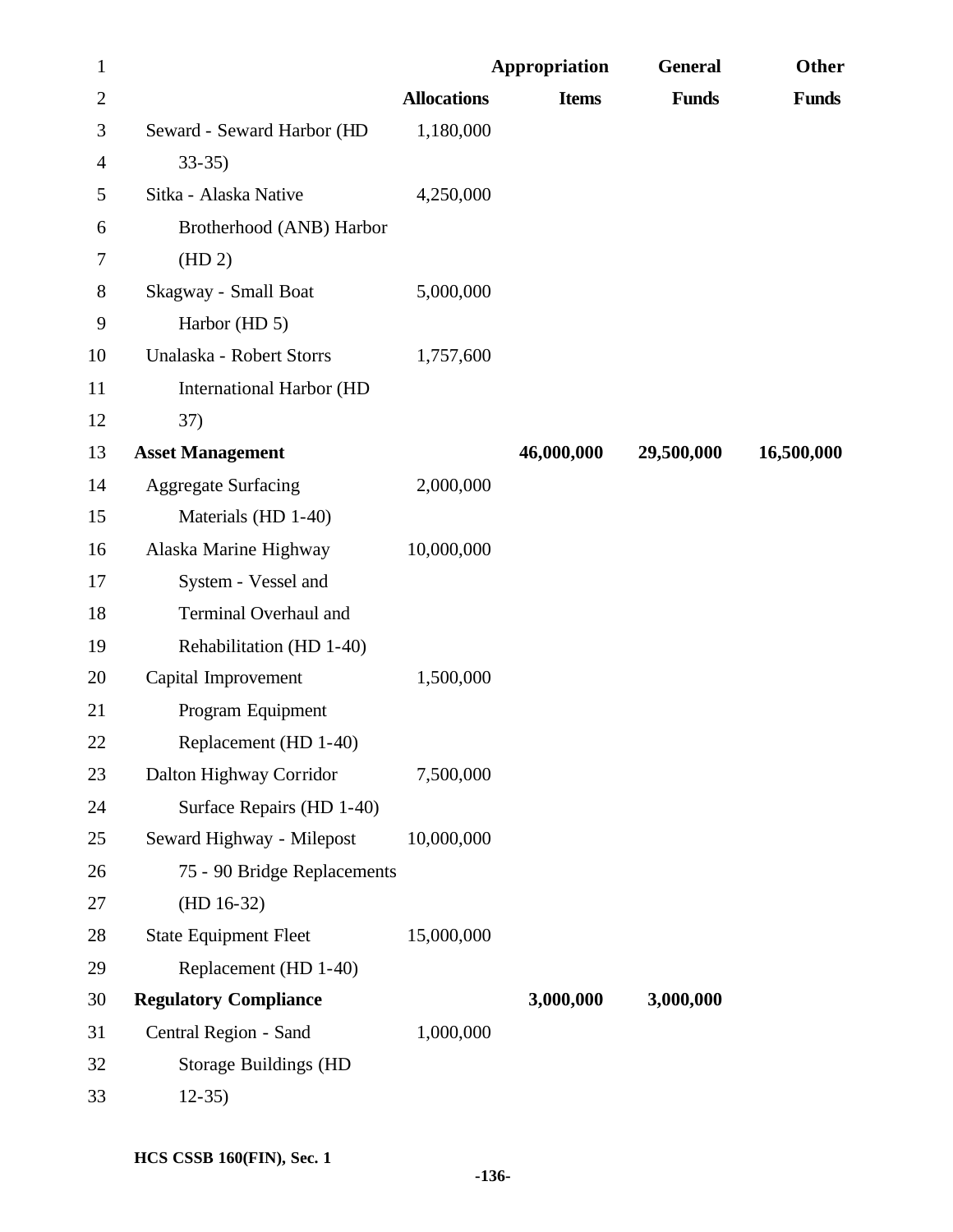| $\mathbf{1}$   |                                   |                    | Appropriation | <b>General</b> | Other        |
|----------------|-----------------------------------|--------------------|---------------|----------------|--------------|
| $\overline{2}$ |                                   | <b>Allocations</b> | <b>Items</b>  | <b>Funds</b>   | <b>Funds</b> |
| 3              | <b>Emergency and Non-Routine</b>  | 2,000,000          |               |                |              |
| 4              | Repairs (HD 1-40)                 |                    |               |                |              |
| 5              | <b>Statewide Federal Programs</b> |                    | 88,650,000    | 2,900,000      | 85,750,000   |
| 6              | <b>Public and Community</b>       | 2,000,000          |               |                |              |
| 7              | <b>Transportation State Match</b> |                    |               |                |              |
| 8              | $(HD 1-40)$                       |                    |               |                |              |
| 9              | <b>Commercial Vehicle</b>         | 1,750,000          |               |                |              |
| 10             | <b>Enforcement Program (HD</b>    |                    |               |                |              |
| 11             | $1-40$                            |                    |               |                |              |
| 12             | Cooperative Reimbursable          | 17,000,000         |               |                |              |
| 13             | Projects (HD 1-40)                |                    |               |                |              |
| 14             | <b>Federal Contingency</b>        | 20,000,000         |               |                |              |
| 15             | Projects (HD 1-40)                |                    |               |                |              |
| 16             | <b>Federal Emergency Projects</b> | 10,000,000         |               |                |              |
| 17             | $(HD 1-40)$                       |                    |               |                |              |
| 18             | <b>Federal Transit</b>            | 9,000,000          |               |                |              |
| 19             | <b>Administration Grants (HD</b>  |                    |               |                |              |
| 20             | $1-40$                            |                    |               |                |              |
| 21             | <b>Highway Safety Grants</b>      | 8,000,000          |               |                |              |
| 22             | Program $(HD 1-40)$               |                    |               |                |              |
| 23             | Other Federal Program             | 900,000            |               |                |              |
| 24             | Match (HD 1-40)                   |                    |               |                |              |
| 25             | <b>Statewide Safety Program</b>   | 20,000,000         |               |                |              |
| 26             | $(HD 1-40)$                       |                    |               |                |              |
| 27             | <b>Airport Improvement</b>        |                    | 227,038,158   | 11,700,000     | 215,338,158  |
| 28             | Program                           |                    |               |                |              |
| 29             | Federal-Aid Aviation State        | 11,700,000         |               |                |              |
| 30             | Match (HD 1-40)                   |                    |               |                |              |
| 31             | Alaska International              | 8,919,307          |               |                |              |
| 32             | Airport System -                  |                    |               |                |              |
| 33             | <b>Contingency Funds (HD</b>      |                    |               |                |              |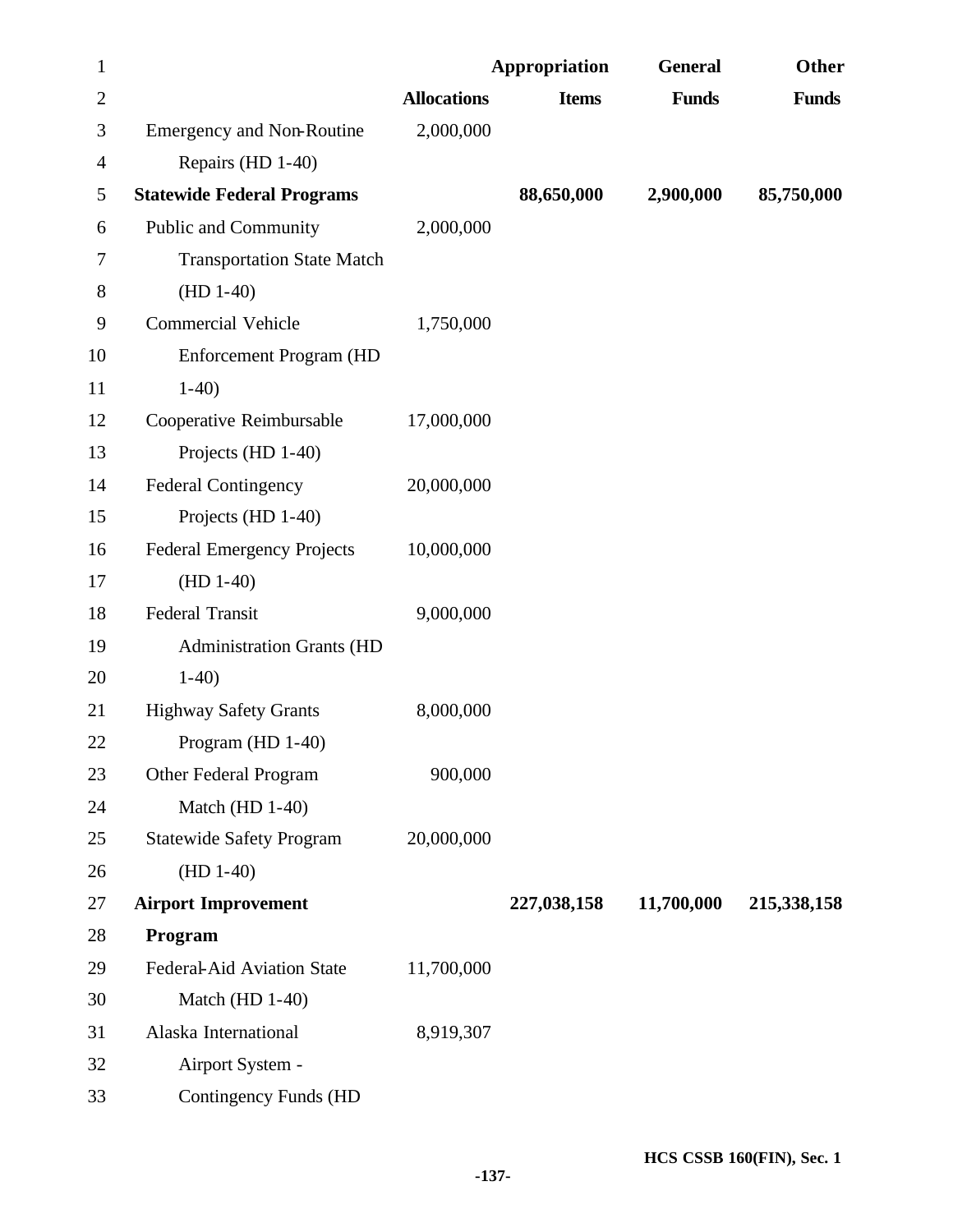| $\mathbf{1}$   |                                   |                    | Appropriation | <b>General</b> | <b>Other</b> |
|----------------|-----------------------------------|--------------------|---------------|----------------|--------------|
| $\overline{2}$ |                                   | <b>Allocations</b> | <b>Items</b>  | <b>Funds</b>   | <b>Funds</b> |
| 3              | $16-32)$                          |                    |               |                |              |
| 4              | Aniak - Airport                   | 4,700,000          |               |                |              |
| 5              | Improvements (HD 6)               |                    |               |                |              |
| 6              | <b>Barrow - Airport Master</b>    | 500,000            |               |                |              |
| 7              | Plan $(HD 40)$                    |                    |               |                |              |
| 8              | <b>Bethel - Airport Snow</b>      | 1,000,000          |               |                |              |
| 9              | <b>Removal Equipment Building</b> |                    |               |                |              |
| 10             | (HD 38)                           |                    |               |                |              |
| 11             | Chevak - Airport Runway           | 14,000,000         |               |                |              |
| 12             | Extension (HD 39)                 |                    |               |                |              |
| 13             | Cold Bay - Airport Rescue         | 600,000            |               |                |              |
| 14             | and Firefighting Building         |                    |               |                |              |
| 15             | Expansion (HD 37)                 |                    |               |                |              |
| 16             | Cold Bay - Runway 14/32           | 16,000,000         |               |                |              |
| 17             | Rehabilitation with               |                    |               |                |              |
| 18             | <b>Lighting System</b>            |                    |               |                |              |
| 19             | Replacement (HD 37)               |                    |               |                |              |
| 20             | Coldfoot - Airport                | 1,900,000          |               |                |              |
| 21             | Improvements (HD 6)               |                    |               |                |              |
| 22             | <b>Emmonak - Snow Removal</b>     | 910,000            |               |                |              |
| 23             | Equipment Building (HD 39)        |                    |               |                |              |
| 24             | <b>Fairbanks International</b>    | 300,000            |               |                |              |
| 25             | Airport - Environmental           |                    |               |                |              |
| 26             | Assessment and Cleanup (HD        |                    |               |                |              |
| 27             | $7-11)$                           |                    |               |                |              |
| 28             | Fairbanks International           | 510,000            |               |                |              |
| 29             | Airport - Equipment (HD           |                    |               |                |              |
| 30             | $7-11)$                           |                    |               |                |              |
| 31             | Galena - Airport Lighting         | 1,760,000          |               |                |              |
| 32             | (HD 6)                            |                    |               |                |              |
| 33             | Gulkana - Apron and Taxiway       | 700,000            |               |                |              |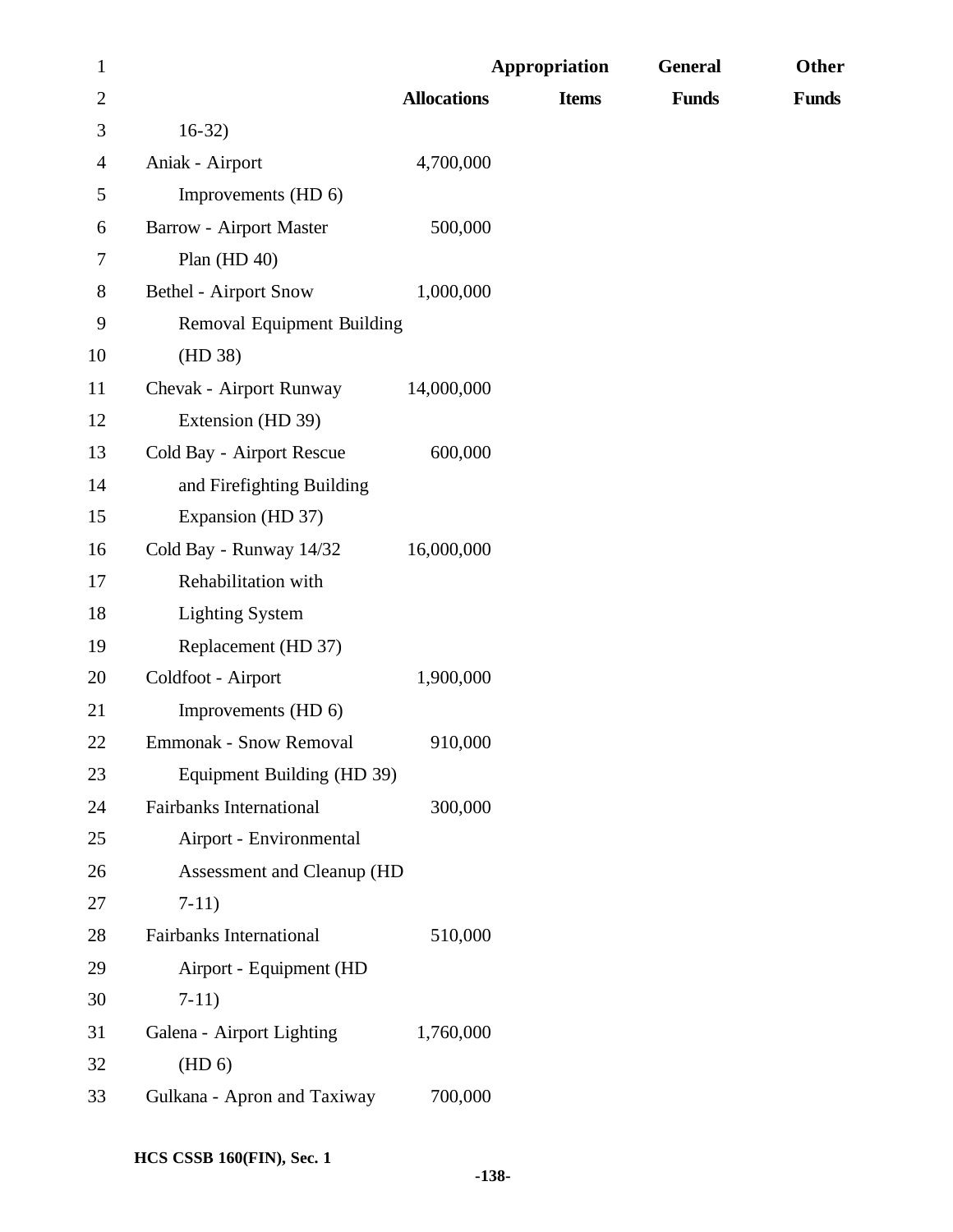| $\mathbf{1}$   |                                   |                    | Appropriation | <b>General</b> | Other        |
|----------------|-----------------------------------|--------------------|---------------|----------------|--------------|
| $\overline{2}$ |                                   | <b>Allocations</b> | <b>Items</b>  | <b>Funds</b>   | <b>Funds</b> |
| 3              | <b>Pavement Rehabilitation</b>    |                    |               |                |              |
| 4              | (HD 6)                            |                    |               |                |              |
| 5              | Haines - Sand, Chemical           | 1,600,000          |               |                |              |
| 6              | and Snow Removal Equipment        |                    |               |                |              |
| 7              | Storage Building (HD 5)           |                    |               |                |              |
| 8              | Ketchikan - Airport               | 10,000,000         |               |                |              |
| 9              | Taxiways and Apron                |                    |               |                |              |
| 10             | Rehabilitation (HD 1)             |                    |               |                |              |
| 11             | King Salmon - Airport             | 2,000,000          |               |                |              |
| 12             | Improvements (HD 37)              |                    |               |                |              |
| 13             | King Salmon - Sand Storage        | 1,300,000          |               |                |              |
| 14             | Building (HD 37)                  |                    |               |                |              |
| 15             | Kodiak - Airport                  | 26,000,000         |               |                |              |
| 16             | Improvements (HD 36)              |                    |               |                |              |
| 17             | Koliganek - Snow Removal          | 1,000,000          |               |                |              |
| 18             | Equipment Building (HD            |                    |               |                |              |
| 19             | 37)                               |                    |               |                |              |
| 20             | Kotzebue - Airport and            | 12,415,000         |               |                |              |
| 21             | Runway Safety Area                |                    |               |                |              |
| 22             | Improvements (HD 40)              |                    |               |                |              |
| 23             | Kotzebue - Apron Expansion        | 200,000            |               |                |              |
| 24             | (HD 40)                           |                    |               |                |              |
| 25             | Little Diomede - Snow             | 110,000            |               |                |              |
| 26             | <b>Removal Equipment Building</b> |                    |               |                |              |
| 27             | (HD 39)                           |                    |               |                |              |
| 28             | Nome - Airport Runway             | 46,760,000         |               |                |              |
| 29             | Safety Area (RSA)                 |                    |               |                |              |
| 30             | Improvements (HD 39)              |                    |               |                |              |
| 31             | Shishmaref - Airport              | 6,300,000          |               |                |              |
| 32             | Resurfacing (HD 40)               |                    |               |                |              |
| 33             | Statewide - Aviation              | 10,000,000         |               |                |              |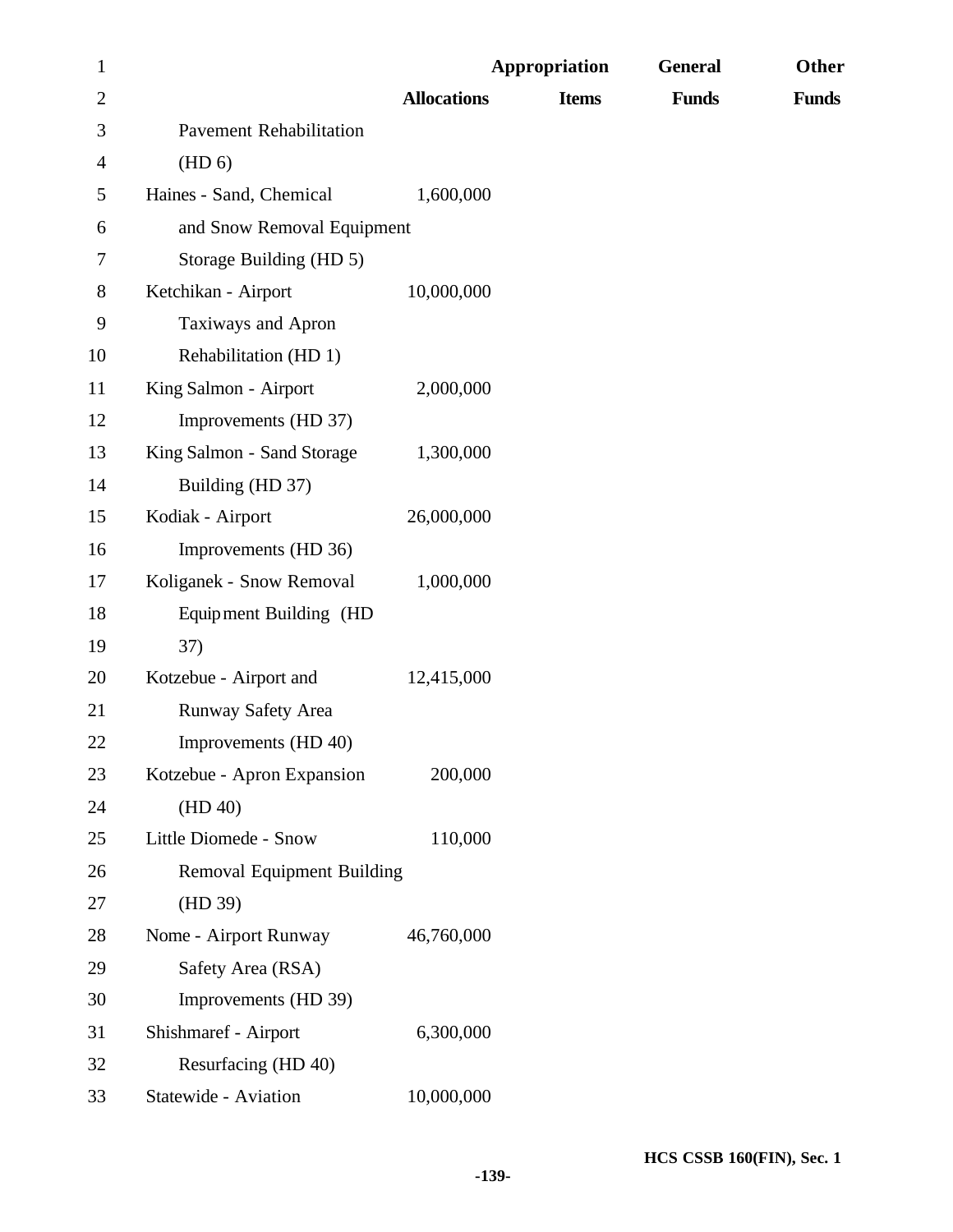| $\mathbf{1}$   |                                    |                    | <b>Appropriation</b> | <b>General</b> | Other        |
|----------------|------------------------------------|--------------------|----------------------|----------------|--------------|
| $\overline{c}$ |                                    | <b>Allocations</b> | <b>Items</b>         | <b>Funds</b>   | <b>Funds</b> |
| 3              | Preconstruction (HD 1-40)          |                    |                      |                |              |
| 4              | Statewide - Aviation               | 1,000,000          |                      |                |              |
| 5              | Systems Plan Update (HD            |                    |                      |                |              |
| 6              | $1-40$                             |                    |                      |                |              |
| 7              | Statewide - Various                | 2,000,000          |                      |                |              |
| 8              | <b>Airports Aeronautical</b>       |                    |                      |                |              |
| 9              | Surveys (HD 1-40)                  |                    |                      |                |              |
| 10             | Statewide - Various                | 4,000,000          |                      |                |              |
| 11             | <b>Airports Minor Surface</b>      |                    |                      |                |              |
| 12             | Improvements (HD 1-40)             |                    |                      |                |              |
| 13             | Statewide - Various                | 10,000,000         |                      |                |              |
| 14             | Airports Snow Removal and          |                    |                      |                |              |
| 15             | Safety Equipment (HD 1-40)         |                    |                      |                |              |
| 16             | <b>Ted Stevens Anchorage</b>       | 5,680,693          |                      |                |              |
| 17             | International Airport -            |                    |                      |                |              |
| 18             | Equipment (HD 16-32)               |                    |                      |                |              |
| 19             | <b>Ted Stevens Anchorage</b>       | 2,000,000          |                      |                |              |
| 20             | <b>International Airport -</b>     |                    |                      |                |              |
| 21             | <b>Ground Transportation Lobby</b> |                    |                      |                |              |
| 22             | and Commercial Curbside            |                    |                      |                |              |
| 23             | Lobby Improvements (HD             |                    |                      |                |              |
| 24             | $16-32)$                           |                    |                      |                |              |
| 25             | <b>Ted Stevens Anchorage</b>       | 2,550,000          |                      |                |              |
| 26             | <b>International Airport -</b>     |                    |                      |                |              |
| 27             | Kulis Improvements (HD             |                    |                      |                |              |
| 28             | $16-32)$                           |                    |                      |                |              |
| 29             | Ted Stevens Anchorage              | 5,263,158          |                      |                |              |
| 30             | <b>International Airport -</b>     |                    |                      |                |              |
| 31             | Lake Hood Annual                   |                    |                      |                |              |
| 32             | Improvements (HD 16-32)            |                    |                      |                |              |
| 33             | Ted Stevens Anchorage              | 360,000            |                      |                |              |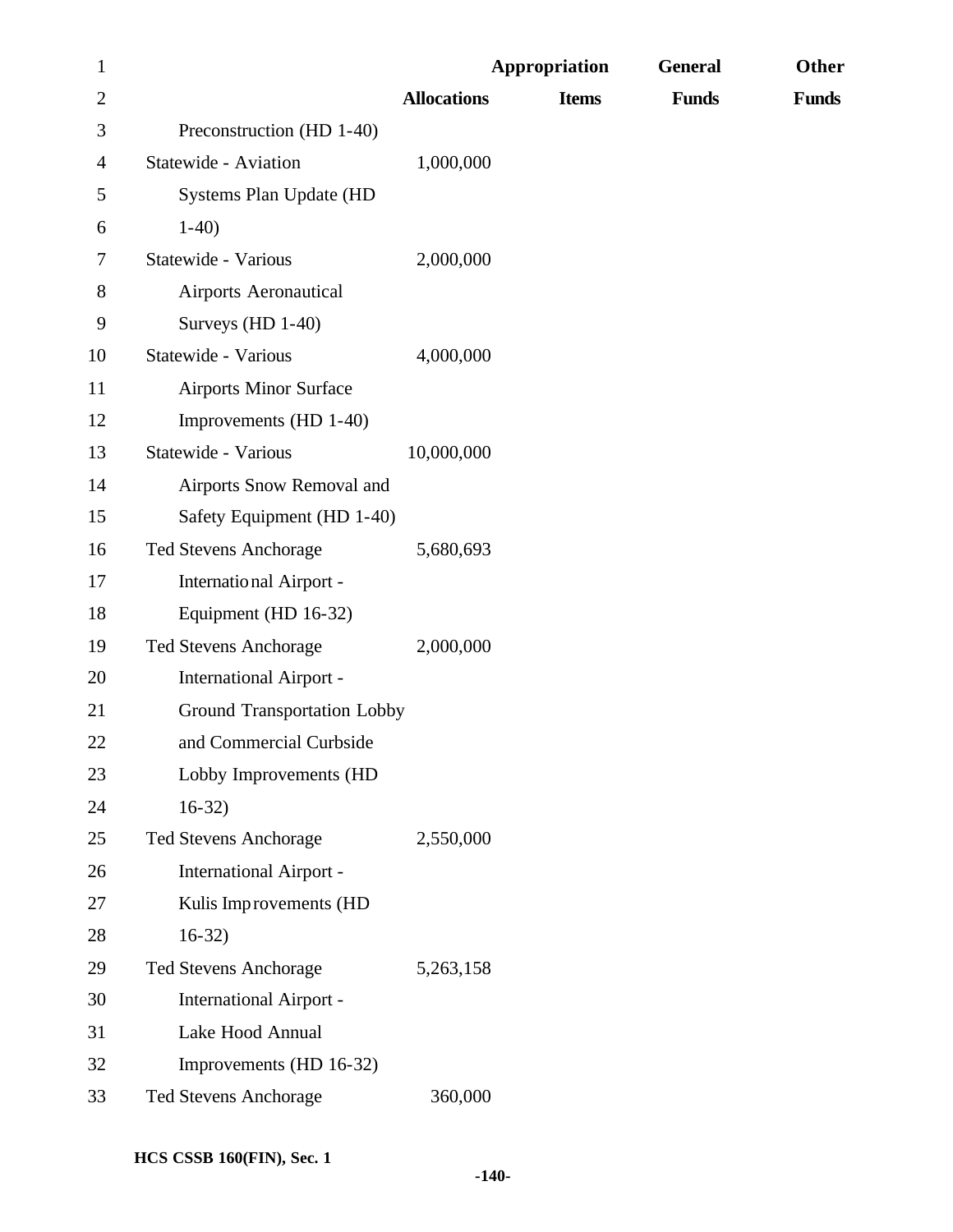| $\mathbf{1}$   |                                |                    | Appropriation | <b>General</b> | Other        |
|----------------|--------------------------------|--------------------|---------------|----------------|--------------|
| $\overline{2}$ |                                | <b>Allocations</b> | <b>Items</b>  | <b>Funds</b>   | <b>Funds</b> |
| 3              | <b>International Airport -</b> |                    |               |                |              |
| 4              | Master Plan - Part 150         |                    |               |                |              |
| 5              | Noise Compatibility Study      |                    |               |                |              |
| 6              | $(HD 16-32)$                   |                    |               |                |              |
| 7              | <b>Ted Stevens Anchorage</b>   | 2,200,000          |               |                |              |
| 8              | <b>International Airport -</b> |                    |               |                |              |
| 9              | Quick Turnaround Facility,     |                    |               |                |              |
| 10             | Diesel Exhaust Fluid and       |                    |               |                |              |
| 11             | Fuel Tracking System (HD       |                    |               |                |              |
| 12             | $16-32)$                       |                    |               |                |              |
| 13             | <b>Ted Stevens Anchorage</b>   | 4,000,000          |               |                |              |
| 14             | <b>International Airport -</b> |                    |               |                |              |
| 15             | Taxiway E and M                |                    |               |                |              |
| 16             | Reconstruction (HD 16-32)      |                    |               |                |              |
| 17             | Unalaska - Chemical            | 5,000,000          |               |                |              |
| 18             | Storage Building (HD 37)       |                    |               |                |              |
| 19             | Yakutat - Airport              | 1,800,000          |               |                |              |
| 20             | Perimeter Fence (HD 5)         |                    |               |                |              |
| 21             | <b>Surface Transportation</b>  |                    | 451,764,000   | 47,200,000     | 404,564,000  |
| 22             | Program                        |                    |               |                |              |
| 23             | Federal-Aid Highway State      | 47,200,000         |               |                |              |
| 24             | Match (HD 1-40)                |                    |               |                |              |
| 25             | '6004 Program'                 | 250,000            |               |                |              |
| 26             | Implementation (HD 1-40)       |                    |               |                |              |
| 27             | Alaska Marine Highway          | 22,000,000         |               |                |              |
| 28             | System - Fast Vehicle          |                    |               |                |              |
| 29             | Ferry Propulsion System        |                    |               |                |              |
| 30             | Replacement (HD 1-40)          |                    |               |                |              |
| 31             | Alaska Marine Highway          | 15,000,000         |               |                |              |
| 32             | System - Ferry Vessel          |                    |               |                |              |
| 33             | Refurbishment (HD 1-40)        |                    |               |                |              |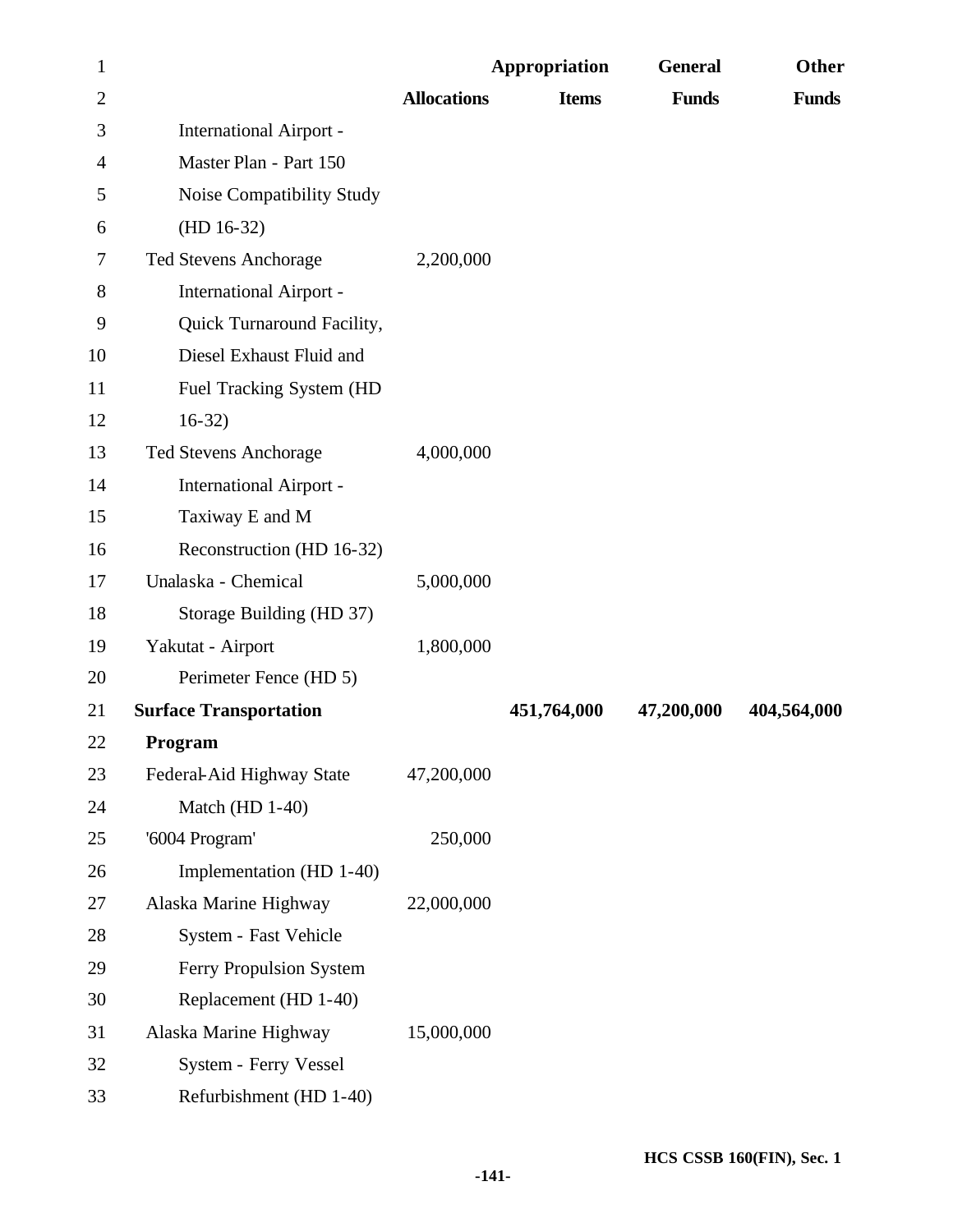| $\mathbf{1}$   |                                 |                    | <b>Appropriation</b> | <b>General</b> | <b>Other</b> |
|----------------|---------------------------------|--------------------|----------------------|----------------|--------------|
| $\overline{2}$ |                                 | <b>Allocations</b> | <b>Items</b>         | <b>Funds</b>   | <b>Funds</b> |
| 3              | Alaska Marine Highway           | 175,000            |                      |                |              |
| 4              | <b>System - Fleet Condition</b> |                    |                      |                |              |
| 5              | Survey Update (HD 1-40)         |                    |                      |                |              |
| 6              | Alaska Marine Highway           | 250,000            |                      |                |              |
| 7              | System - Intelligent            |                    |                      |                |              |
| 8              | <b>Transportation Systems</b>   |                    |                      |                |              |
| 9              | <b>Implementation Plan (HD</b>  |                    |                      |                |              |
| 10             | $1-40$                          |                    |                      |                |              |
| 11             | Alaska Marine Highway           | 9,000,000          |                      |                |              |
| 12             | System - Terminal - Prince      |                    |                      |                |              |
| 13             | <b>Rupert Ferry Terminal</b>    |                    |                      |                |              |
| 14             | Acquisition and                 |                    |                      |                |              |
| 15             | Refurbishment (HD 1-40)         |                    |                      |                |              |
| 16             | Aleknagik - Wood River          | 5,000,000          |                      |                |              |
| 17             | Bridge (HD 37)                  |                    |                      |                |              |
| 18             | Anchorage - Portage Glacier     | 1,500,000          |                      |                |              |
| 19             | Road Embankment                 |                    |                      |                |              |
| 20             | Stabilization (HD 16-32)        |                    |                      |                |              |
| 21             | Anchorage Metropolitan Area     | 250,000            |                      |                |              |
| 22             | <b>Transportation Solutions</b> |                    |                      |                |              |
| 23             | (AMATS) - Air Quality           |                    |                      |                |              |
| 24             | <b>Public and Business</b>      |                    |                      |                |              |
| 25             | <b>Awareness Education</b>      |                    |                      |                |              |
| 26             | Campaign (HD 16-32)             |                    |                      |                |              |
| 27             | Anchorage Metropolitan Area     | 150,000            |                      |                |              |
| 28             | <b>Transportation Solutions</b> |                    |                      |                |              |
| 29             | (AMATS) - Driftwood Bay         |                    |                      |                |              |
| 30             | Drive Study (HD 16-32)          |                    |                      |                |              |
| 31             | Anchorage Metropolitan Area     | 29,800,000         |                      |                |              |
| 32             | <b>Transportation Solutions</b> |                    |                      |                |              |
| 33             | (AMATS) - Eagle River           |                    |                      |                |              |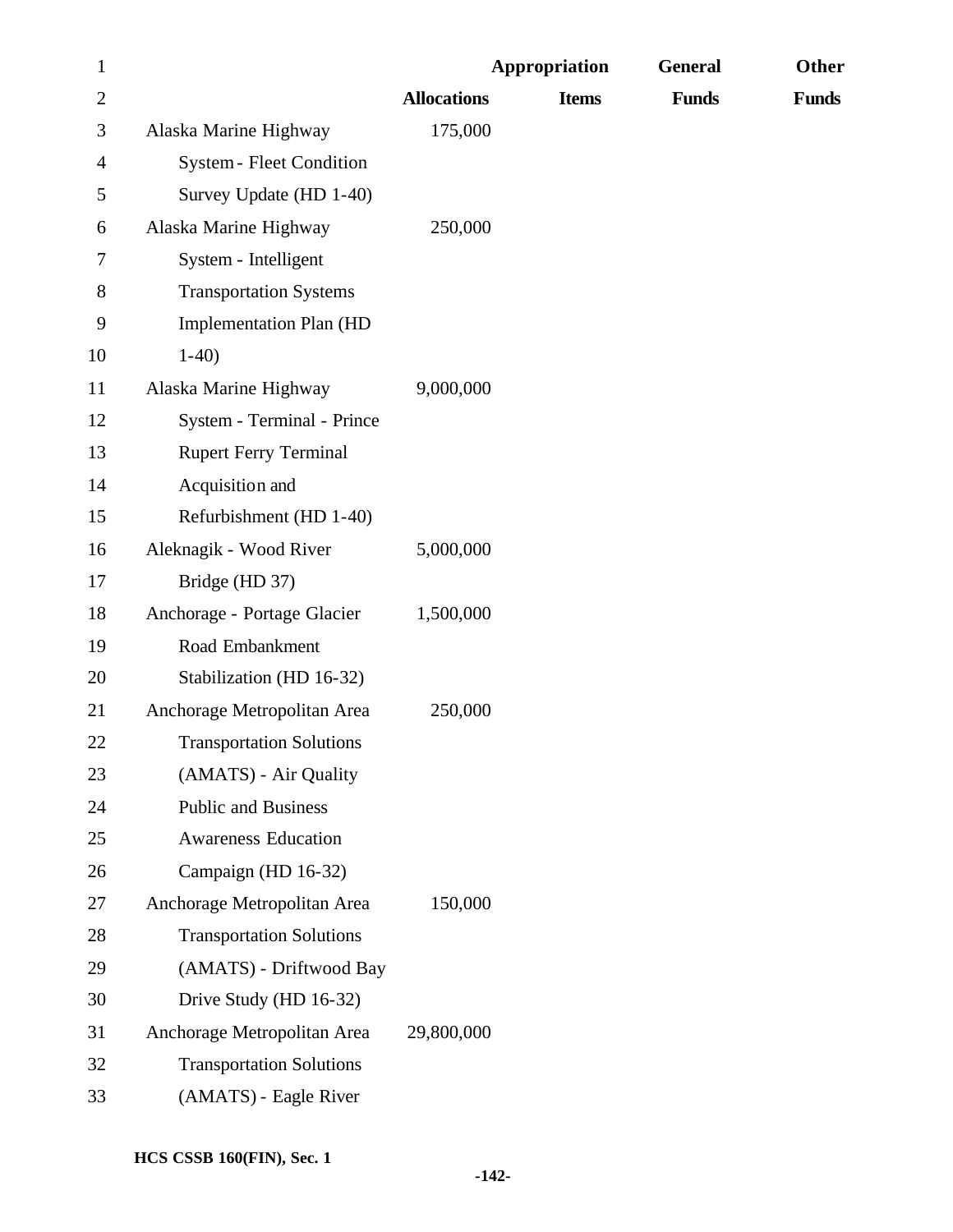| $\mathbf{1}$   |                                   |                    | Appropriation | <b>General</b> | <b>Other</b> |
|----------------|-----------------------------------|--------------------|---------------|----------------|--------------|
| $\overline{c}$ |                                   | <b>Allocations</b> | <b>Items</b>  | <b>Funds</b>   | <b>Funds</b> |
| 3              | Road Rehabilitation -             |                    |               |                |              |
| $\overline{4}$ | Milepost 5.3 to 12.6 (HD          |                    |               |                |              |
| 5              | $16-32)$                          |                    |               |                |              |
| 6              | Anchorage Metropolitan Area       | 8,202,000          |               |                |              |
| 7              | <b>Transportation Solutions</b>   |                    |               |                |              |
| 8              | (AMATS) - Pavement                |                    |               |                |              |
| 9              | Replacement Program (HD           |                    |               |                |              |
| 10             | $16-32)$                          |                    |               |                |              |
| 11             | Anchorage Metropolitan Area       | 300,000            |               |                |              |
| 12             | <b>Transportation Solutions</b>   |                    |               |                |              |
| 13             | (AMATS) - Regional                |                    |               |                |              |
| 14             | <b>Household Travel Survey</b>    |                    |               |                |              |
| 15             | $(HD 16-32)$                      |                    |               |                |              |
| 16             | Anchorage Metropolitan Area       | 500,000            |               |                |              |
| 17             | <b>Transportation Solutions</b>   |                    |               |                |              |
| 18             | (AMATS) - South Anchorage         |                    |               |                |              |
| 19             | Hillside Intersection Study       |                    |               |                |              |
| 20             | $(HD 16-32)$                      |                    |               |                |              |
| 21             | Central Region - Long Term        | 700,000            |               |                |              |
| 22             | National Highway System           |                    |               |                |              |
| 23             | <b>Capital Project Planning</b>   |                    |               |                |              |
| 24             | $(HD 12-35)$                      |                    |               |                |              |
| 25             | Central Region - National         | 20,000,000         |               |                |              |
| 26             | Highway System and                |                    |               |                |              |
| 27             | Non-National Highway              |                    |               |                |              |
| 28             | <b>System Pavement and Bridge</b> |                    |               |                |              |
| 29             | Refurbishment (HD 12-35)          |                    |               |                |              |
| 30             | Central Region - Public           | 1,300,000          |               |                |              |
| 31             | Safety and Reduced                |                    |               |                |              |
| 32             | Maintenance Intelligent           |                    |               |                |              |
| 33             | <b>Transportation Systems</b>     |                    |               |                |              |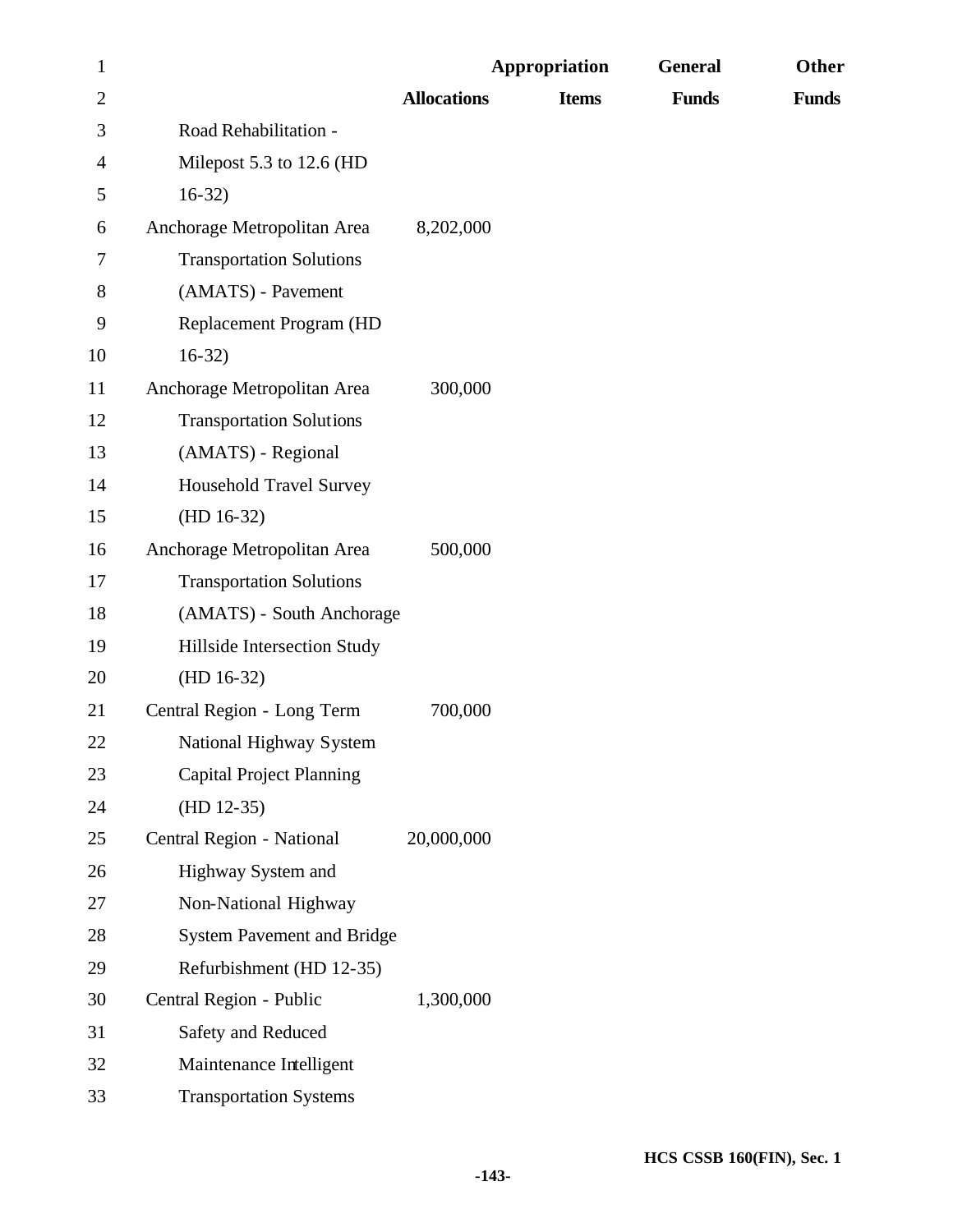| $\mathbf{1}$   |                                 |                    | Appropriation | <b>General</b> | Other        |
|----------------|---------------------------------|--------------------|---------------|----------------|--------------|
| $\overline{2}$ |                                 | <b>Allocations</b> | <b>Items</b>  | <b>Funds</b>   | <b>Funds</b> |
| 3              | Project (HD 12-35)              |                    |               |                |              |
| 4              | Central Region - Traffic        | 300,000            |               |                |              |
| 5              | Count Program (HD 12-35)        |                    |               |                |              |
| 6              | Central Region - Travel         | 1,000,000          |               |                |              |
| 7              | <b>Efficiency and Reduced</b>   |                    |               |                |              |
| 8              | Maintenance Intelligent         |                    |               |                |              |
| 9              | <b>Transportation Systems</b>   |                    |               |                |              |
| 10             | Project (HD 12-35)              |                    |               |                |              |
| 11             | Cultural and Historic           | 450,000            |               |                |              |
| 12             | <b>Resource Evaluation</b>      |                    |               |                |              |
| 13             | Streamlining (HD 1-40)          |                    |               |                |              |
| 14             | Dalton Highway Milepost 0-9     | 36,000,000         |               |                |              |
| 15             | Reconstruction (HD 1-40)        |                    |               |                |              |
| 16             | Dillingham - Kanakanak          | 5,000,000          |               |                |              |
| 17             | Road Resurfacing (HD 37)        |                    |               |                |              |
| 18             | Elliott Highway - Milepost      | 9,000,000          |               |                |              |
| 19             | 107.7 to 120.5                  |                    |               |                |              |
| 20             | Rehabilitation (HD 6)           |                    |               |                |              |
| 21             | Fairbanks - Goldstream          | 17,000,000         |               |                |              |
| 22             | Road Rehabilitation (HD         |                    |               |                |              |
| 23             | $7-11)$                         |                    |               |                |              |
| 24             | Fairbanks Metropolitan Area     | 502,000            |               |                |              |
| 25             | <b>Transportation System</b>    |                    |               |                |              |
| 26             | (FMATS) - Curb Corner           |                    |               |                |              |
| 27             | Upgrades (HD $7-11$ )           |                    |               |                |              |
| 28             | Fairbanks Metropolitan Area     | 1,210,000          |               |                |              |
| 29             | <b>Transportation System</b>    |                    |               |                |              |
| 30             | (FMATS) - Plack Road            |                    |               |                |              |
| 31             | <b>Bike/Pedestrian Facility</b> |                    |               |                |              |
| 32             | $(HD 7-11)$                     |                    |               |                |              |
| 33             | Fairbanks Metropolitan Area     | 1,425,000          |               |                |              |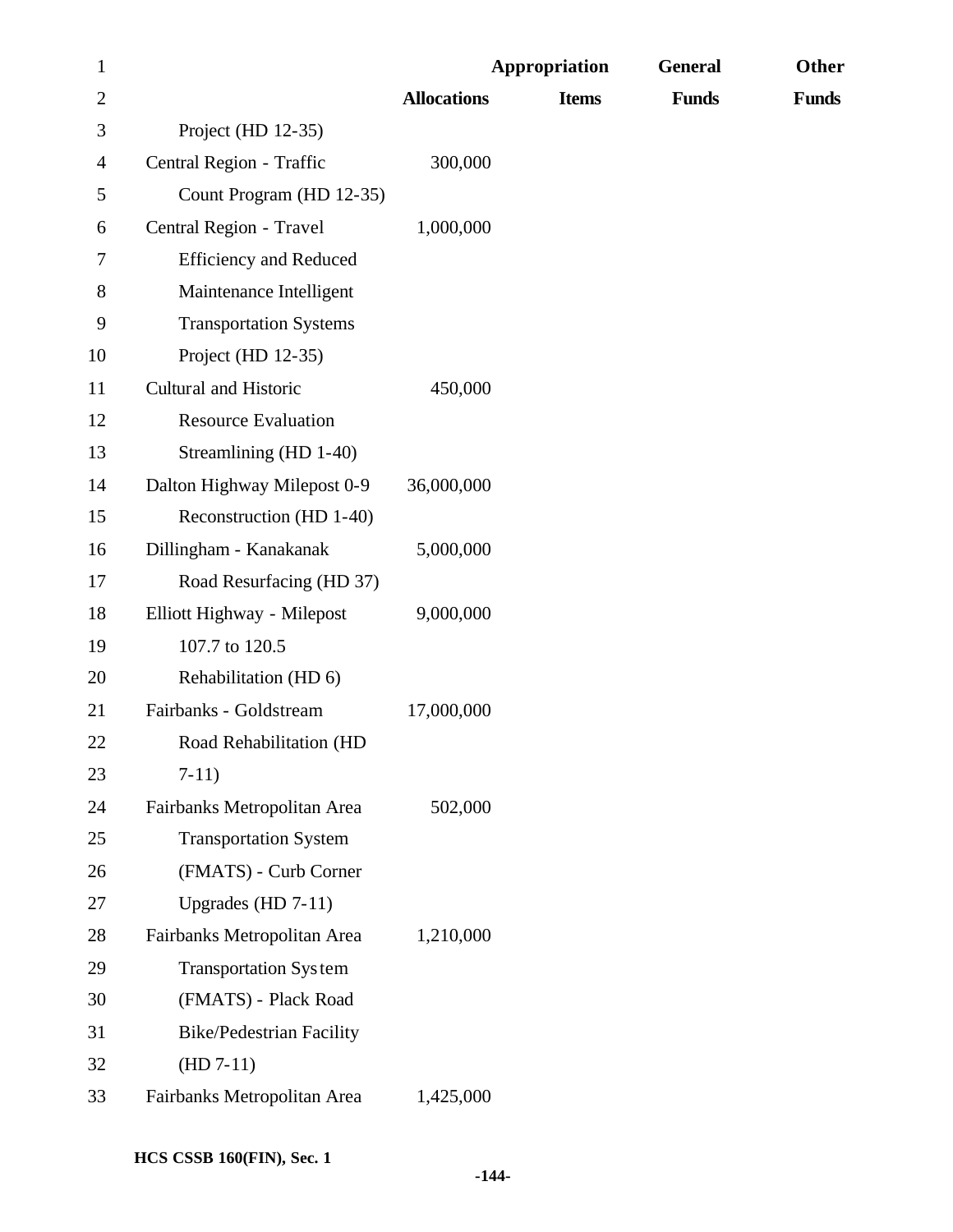| $\mathbf{1}$ |                                  | <b>Appropriation</b> |              | <b>General</b> | Other        |  |
|--------------|----------------------------------|----------------------|--------------|----------------|--------------|--|
| $\mathbf{2}$ |                                  | <b>Allocations</b>   | <b>Items</b> | <b>Funds</b>   | <b>Funds</b> |  |
| 3            | <b>Transportation System</b>     |                      |              |                |              |  |
| 4            | (FMATS) - Preventative           |                      |              |                |              |  |
| 5            | Maintenance Program (HD          |                      |              |                |              |  |
| 6            | $7-11)$                          |                      |              |                |              |  |
| 7            | Geographic Information           | 1,000,000            |              |                |              |  |
| $8\,$        | System (GIS) Development         |                      |              |                |              |  |
| 9            | $(IWAYS)$ $(HD 1-40)$            |                      |              |                |              |  |
| 10           | Geotechnical Asset               | 2,250,000            |              |                |              |  |
| 11           | Management Program (HD           |                      |              |                |              |  |
| 12           | $1-40$                           |                      |              |                |              |  |
| 13           | Glenn and Parks Highways         | 1,400,000            |              |                |              |  |
| 14           | Corridor Intelligent             |                      |              |                |              |  |
| 15           | <b>Transportation Systems</b>    |                      |              |                |              |  |
| 16           | Project (HD 13-16)               |                      |              |                |              |  |
| 17           | Glenn Highway - Milepost         | 5,000,000            |              |                |              |  |
| 18           | 172 to 189 Rehabilitation        |                      |              |                |              |  |
| 19           | (HD 12)                          |                      |              |                |              |  |
| 20           | Glenn Highway - Milepost 34      | 20,000,000           |              |                |              |  |
| 21           | to 42 Reconstruction -           |                      |              |                |              |  |
| 22           | Parks to Old Glenn Highway       |                      |              |                |              |  |
| 23           | $(HD 13-16)$                     |                      |              |                |              |  |
| 24           | Glenn Highway - Milepost 49      | 900,000              |              |                |              |  |
| 25           | Realignment (HD 13-16)           |                      |              |                |              |  |
| 26           | <b>Gustavus - Ferry Terminal</b> | 375,000              |              |                |              |  |
| 27           | Improvements (HD 5)              |                      |              |                |              |  |
| 28           | Haines Highway                   | 1,000,000            |              |                |              |  |
| 29           | <b>Reconstruction - Milepost</b> |                      |              |                |              |  |
| 30           | 3.5 to 21 (HD 5)                 |                      |              |                |              |  |
| 31           | Highway Data Port                | 250,000              |              |                |              |  |
| 32           | Enhancements (HD 1-40)           |                      |              |                |              |  |
| 33           | <b>Highway Performance</b>       | 1,200,000            |              |                |              |  |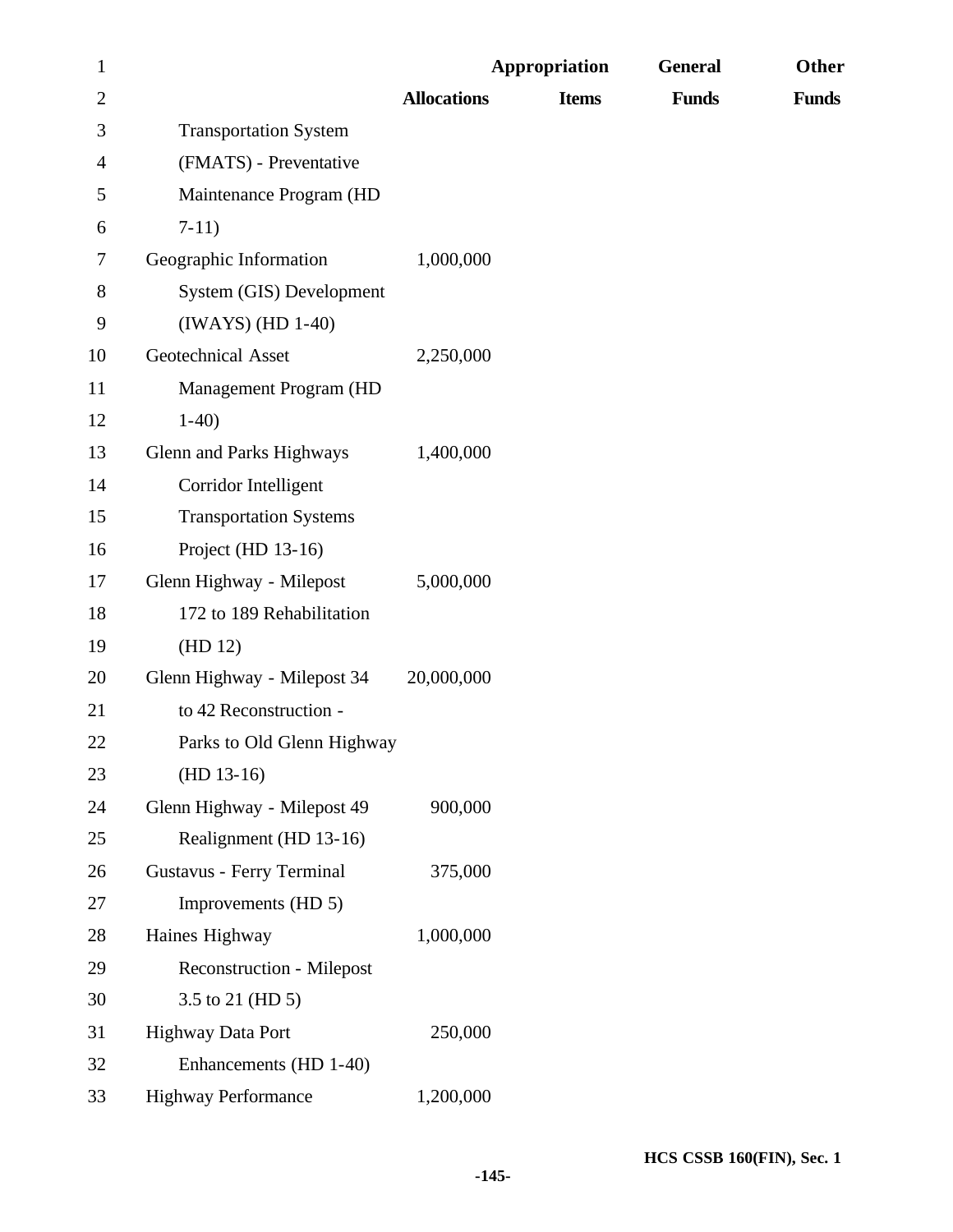| $\mathbf{1}$   |                                    |                    | Appropriation | <b>General</b> | Other        |
|----------------|------------------------------------|--------------------|---------------|----------------|--------------|
| $\overline{c}$ |                                    | <b>Allocations</b> | <b>Items</b>  | <b>Funds</b>   | <b>Funds</b> |
| 3              | Monitoring System (HPMS)           |                    |               |                |              |
| 4              | Reporting (HD 1-40)                |                    |               |                |              |
| 5              | <b>Intelligent Transportation</b>  | 1,000,000          |               |                |              |
| 6              | Systems Border                     |                    |               |                |              |
| 7              | Infrastructure (HD 1-40)           |                    |               |                |              |
| 8              | <b>Inter-Island Ferry</b>          | 500,000            |               |                |              |
| 9              | Authority - Hollis/Clark           |                    |               |                |              |
| 10             | <b>Bay Ferry Terminal</b>          |                    |               |                |              |
| 11             | Improvements (HD 1)                |                    |               |                |              |
| 12             | Juneau - Capital Transit           | 1,500,000          |               |                |              |
| 13             | <b>Enhanced Service Plan (HD</b>   |                    |               |                |              |
| 14             | $3-4)$                             |                    |               |                |              |
| 15             | Juneau - Glacier Highway           | 10,000,000         |               |                |              |
| 16             | <b>Reconstruction - Fritz Cove</b> |                    |               |                |              |
| 17             | to Seaview Avenue (HD 3-4)         |                    |               |                |              |
| 18             | Juneau - Mendenhall Valley         | 2,000,000          |               |                |              |
| 19             | <b>Street Dust Control (HD</b>     |                    |               |                |              |
| 20             | $3-4)$                             |                    |               |                |              |
| 21             | Juneau - Yandukin Drive/           | 1,500,000          |               |                |              |
| 22             | Shell Simmons Drive                |                    |               |                |              |
| 23             | <b>Pavement Rehabilitation</b>     |                    |               |                |              |
| 24             | $(HD 3-4)$                         |                    |               |                |              |
| 25             | Ketchikan - Waterfront             | 325,000            |               |                |              |
| 26             | Promenade (HD 1)                   |                    |               |                |              |
| 27             | King Cove to Cold Bay              | 4,000,000          |               |                |              |
| 28             | <b>Corridor Road Extension</b>     |                    |               |                |              |
| 29             | (HD 37)                            |                    |               |                |              |
| 30             | Material Site Storm Water          | 300,000            |               |                |              |
| 31             | Management (HD 1-40)               |                    |               |                |              |
| 32             | Nenana - Little Goldstream         | 2,800,000          |               |                |              |
| 33             | <b>Creek Bridge Replacement</b>    |                    |               |                |              |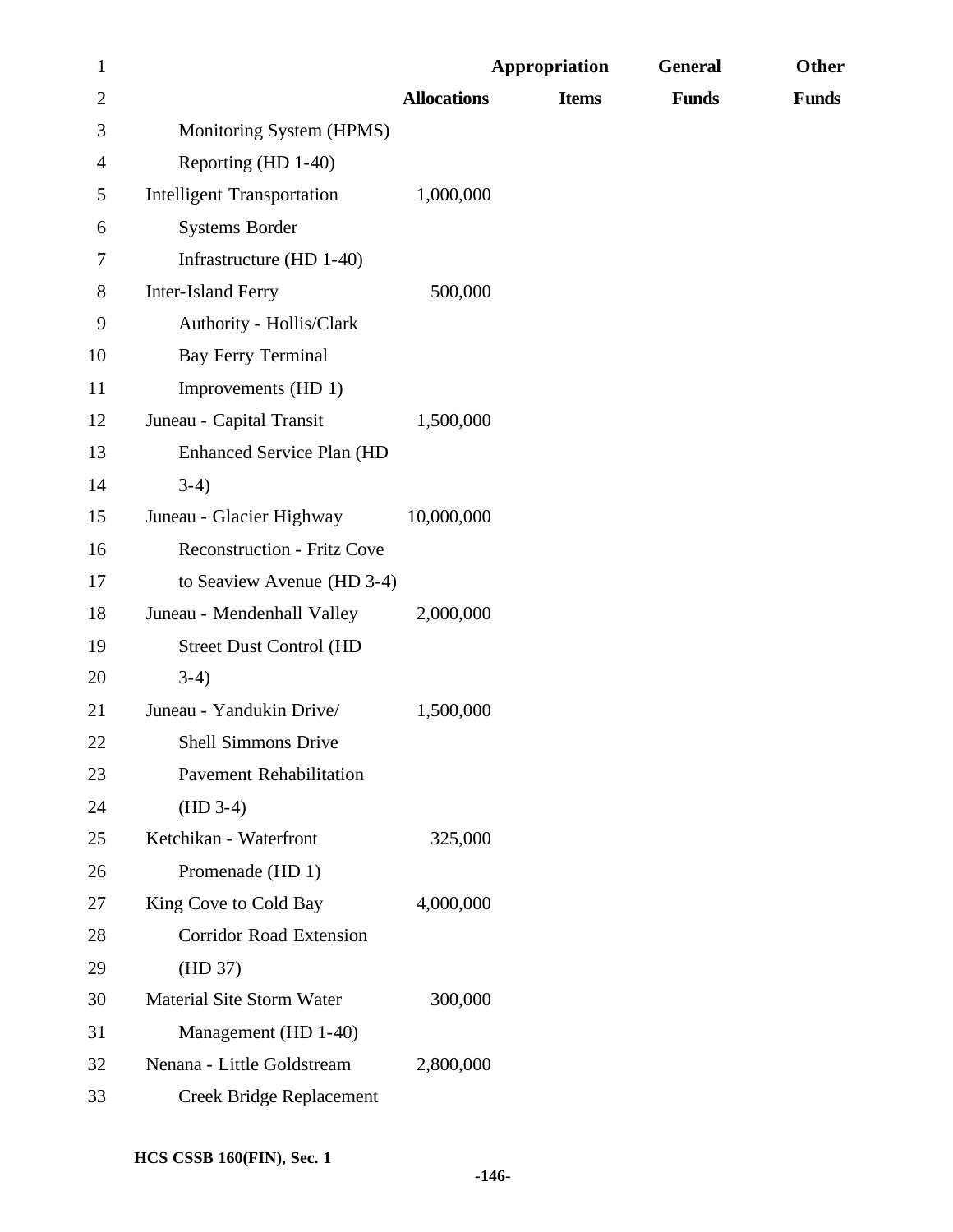| $\mathbf{1}$   |                                   | <b>Appropriation</b> |              | <b>General</b> | Other        |
|----------------|-----------------------------------|----------------------|--------------|----------------|--------------|
| $\overline{c}$ |                                   | <b>Allocations</b>   | <b>Items</b> | <b>Funds</b>   | <b>Funds</b> |
| 3              | (HD <sub>6</sub> )                |                      |              |                |              |
| 4              | Nome - Nome-Council Road          | 2,500,000            |              |                |              |
| 5              | - Milepost 4 to 16 (HD 39)        |                      |              |                |              |
| 6              | Nordale Road - Pavement           | 1,000,000            |              |                |              |
| 7              | Rehabilitation (HD 7-11)          |                      |              |                |              |
| $8\,$          | Northern Region - National        | 10,000,000           |              |                |              |
| 9              | Highway System and                |                      |              |                |              |
| 10             | Non-National Highway              |                      |              |                |              |
| 11             | <b>System Pavement and Bridge</b> |                      |              |                |              |
| 12             | Refurbishment (HD 1-40)           |                      |              |                |              |
| 13             | Parks Highway - Milepost          | 15,000,000           |              |                |              |
| 14             | 237 - Riley Creek Bridge          |                      |              |                |              |
| 15             | <b>Replacement and Access</b>     |                      |              |                |              |
| 16             | Improvements (HD 7-11)            |                      |              |                |              |
| 17             | Petersburg - Nordic Drive         | 3,500,000            |              |                |              |
| 18             | Refurbishment - Haugen            |                      |              |                |              |
| 19             | Drive to Ferry Terminal           |                      |              |                |              |
| 20             | (HD 2)                            |                      |              |                |              |
| 21             | Richardson Highway -              | 2,000,000            |              |                |              |
| 22             | Milepost 234 - Ruby Creek         |                      |              |                |              |
| 23             | Bridge Replacement (HD 12)        |                      |              |                |              |
| 24             | Road Weather Information          | 1,400,000            |              |                |              |
| 25             | System (RWIS) (HD 1-40)           |                      |              |                |              |
| 26             | Safe Routes to Schools (HD        | 1,000,000            |              |                |              |
| 27             | $1-40$                            |                      |              |                |              |
| 28             | Seward Highway - Avalanche        | 400,000              |              |                |              |
| 29             | Detection Project (HD             |                      |              |                |              |
| 30             | $16-32)$                          |                      |              |                |              |
| 31             | Seward Highway - Corridor         | 2,400,000            |              |                |              |
| 32             | Study (HD 16-32)                  |                      |              |                |              |
| 33             | Seward Highway - Right of         | 1,500,000            |              |                |              |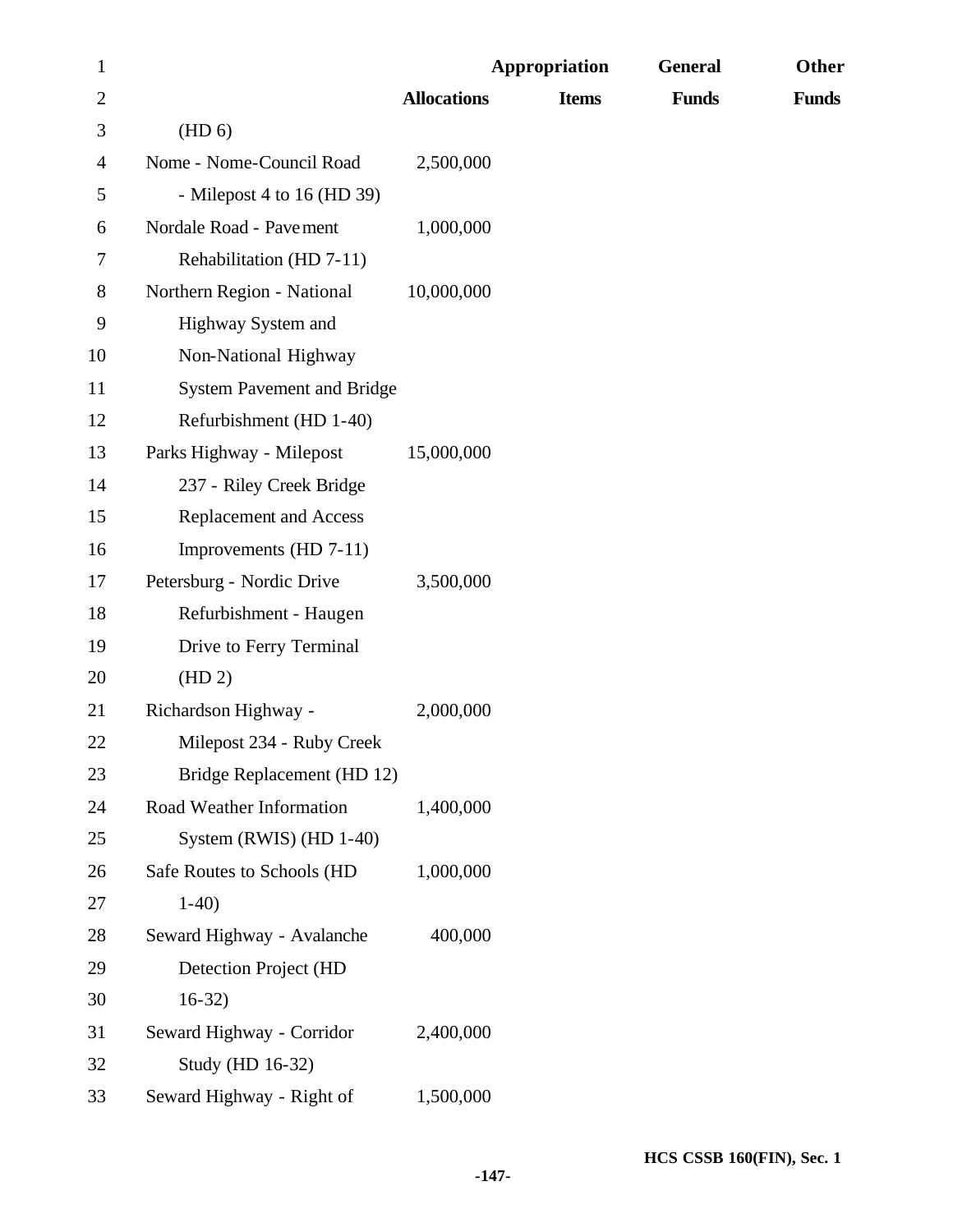| $\mathbf{1}$   |                                    | Appropriation      |              | <b>General</b> | Other        |
|----------------|------------------------------------|--------------------|--------------|----------------|--------------|
| $\overline{c}$ |                                    | <b>Allocations</b> | <b>Items</b> | <b>Funds</b>   | <b>Funds</b> |
| 3              | Way Study (HD 16-32)               |                    |              |                |              |
| 4              | <b>Shageluk - Airport Access</b>   | 6,000,000          |              |                |              |
| 5              | Road Improvements (HD 6)           |                    |              |                |              |
| 6              | Soldotna - Birch Street            | 1,500,000          |              |                |              |
| 7              | Signal at Sterling Highway         |                    |              |                |              |
| 8              | $(HD 33-35)$                       |                    |              |                |              |
| 9              | Southeast Region - National        | 5,000,000          |              |                |              |
| 10             | Highway System and                 |                    |              |                |              |
| 11             | Non-National Highway               |                    |              |                |              |
| 12             | <b>System Pavement and Bridge</b>  |                    |              |                |              |
| 13             | Refurbishment (HD 1-5)             |                    |              |                |              |
| 14             | <b>Standard Storm Water Best</b>   | 100,000            |              |                |              |
| 15             | <b>Management Practices (HD</b>    |                    |              |                |              |
| 16             | $1-40$                             |                    |              |                |              |
| 17             | <b>State Historic Preservation</b> | 300,000            |              |                |              |
| 18             | Office - Oracle Database           |                    |              |                |              |
| 19             | Support (HD 1-40)                  |                    |              |                |              |
| 20             | Statewide - Bicycle/               | 500,000            |              |                |              |
| 21             | <b>Pedestrian Facilities</b>       |                    |              |                |              |
| 22             | Rehabilitation and                 |                    |              |                |              |
| 23             | Improvements (HD 1-40)             |                    |              |                |              |
| 24             | Statewide - Bridge                 | 8,000,000          |              |                |              |
| 25             | Inventory, Inspection,             |                    |              |                |              |
| 26             | Monitoring, Rehabilitation         |                    |              |                |              |
| 27             | and Replacement Program            |                    |              |                |              |
| 28             | $(HD 1-40)$                        |                    |              |                |              |
| 29             | Statewide - Civil Rights           | 150,000            |              |                |              |
| 30             | Program (HD 1-40)                  |                    |              |                |              |
| 31             | Statewide - Highway Data           | 2,000,000          |              |                |              |
| 32             | Equipment Acquisition and          |                    |              |                |              |
| 33             | Installation (HD 1-40)             |                    |              |                |              |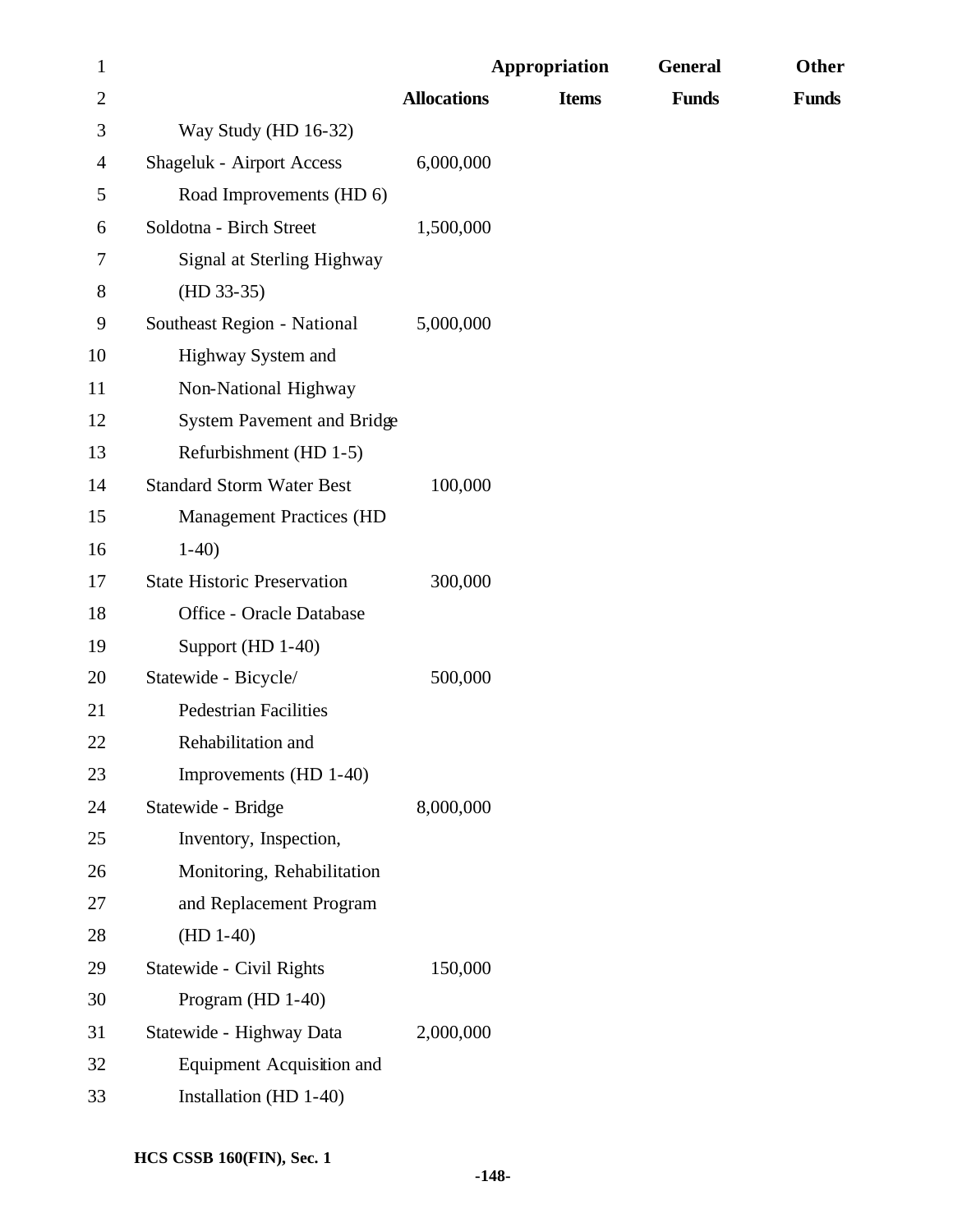| $\mathbf{1}$   |                                   | Appropriation      |              | <b>General</b> | <b>Other</b> |
|----------------|-----------------------------------|--------------------|--------------|----------------|--------------|
| $\overline{2}$ |                                   | <b>Allocations</b> | <b>Items</b> | <b>Funds</b>   | <b>Funds</b> |
| 3              | Statewide - Highway Fuel          | 100,000            |              |                |              |
| 4              | Tax Enforcement (HD 1-40)         |                    |              |                |              |
| 5              | Statewide - Highway Safety        | 10,000,000         |              |                |              |
| 6              | <b>Improvement Program</b>        |                    |              |                |              |
| 7              | (HSIP) (HD 1-40)                  |                    |              |                |              |
| $8\,$          | Statewide - Long Range            | 1,000,000          |              |                |              |
| 9              | <b>Transportation Policy Plan</b> |                    |              |                |              |
| 10             | (LRTPP) Update (HD 1-40)          |                    |              |                |              |
| 11             | Statewide - National              | 750,000            |              |                |              |
| 12             | Highway Institute and             |                    |              |                |              |
| 13             | <b>Transit Institute Training</b> |                    |              |                |              |
| 14             | $(HD 1-40)$                       |                    |              |                |              |
| 15             | Statewide - National              | 10,000,000         |              |                |              |
| 16             | <b>Highway System Passing</b>     |                    |              |                |              |
| 17             | Lanes (HD $1-40$ )                |                    |              |                |              |
| 18             | Statewide - Planning Work         | 8,000,000          |              |                |              |
| 19             | Program (HD 1-40)                 |                    |              |                |              |
| 20             | Statewide - Research              | 1,300,000          |              |                |              |
| 21             | Program (HD 1-40)                 |                    |              |                |              |
| 22             | Statewide - Scenic Byways         | 750,000            |              |                |              |
| 23             | Grants (HD 1-40)                  |                    |              |                |              |
| 24             | Statewide - Seismic               | 2,000,000          |              |                |              |
| 25             | Retrofit - Bridges (HD            |                    |              |                |              |
| 26             | $1-40$                            |                    |              |                |              |
| 27             | Statewide - Strategic             | 400,000            |              |                |              |
| 28             | Traffic Safety Plan (HD           |                    |              |                |              |
| 29             | $1-40$                            |                    |              |                |              |
| 30             | Statewide - Urban Planning        | 1,100,000          |              |                |              |
| 31             | Program (HD 1-40)                 |                    |              |                |              |
| 32             | Statewide - Weigh-in-Motion       | 1,000,000          |              |                |              |
| 33             | Equipment (HD 1-40)               |                    |              |                |              |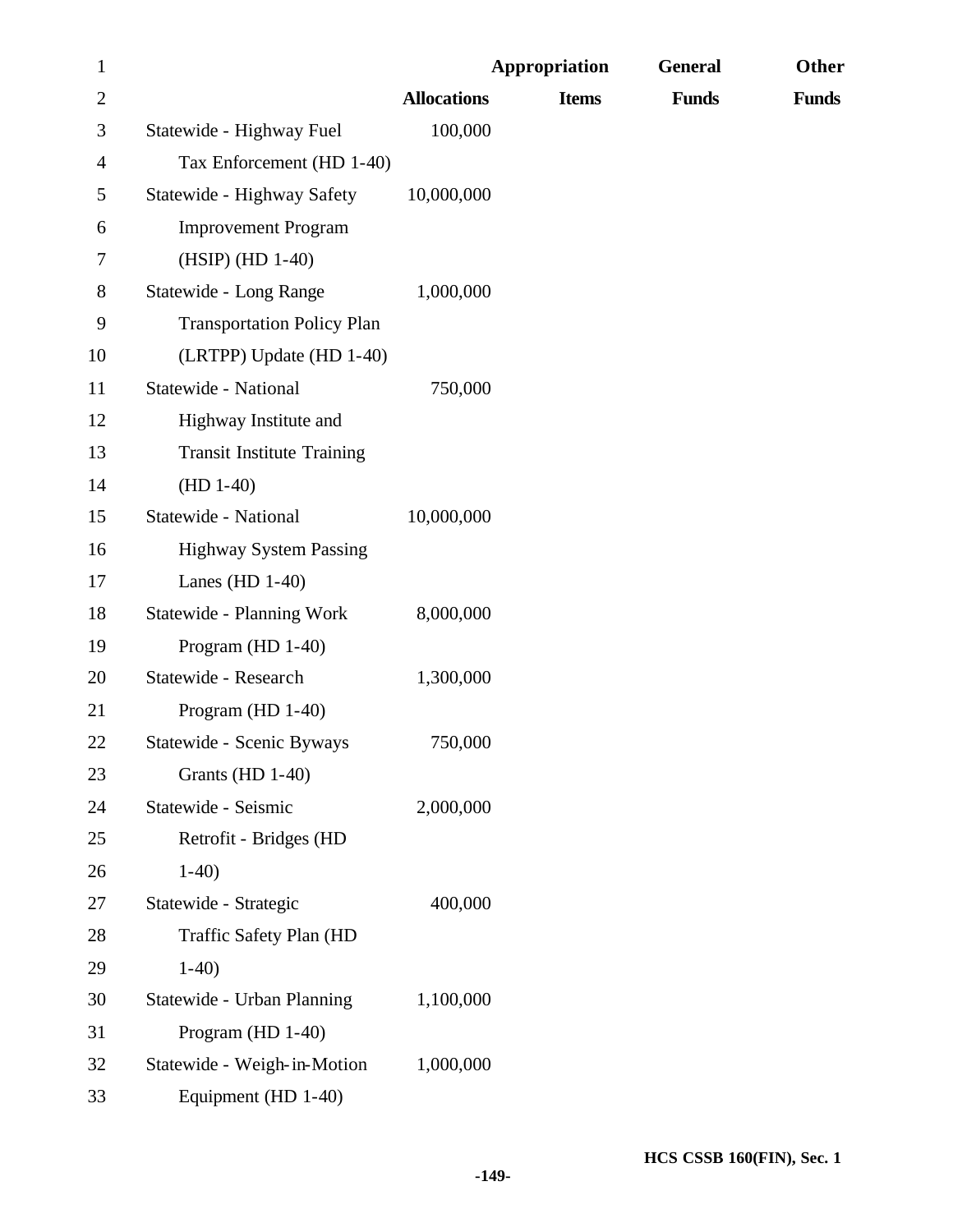| $\mathbf{1}$   |                               |                    | Appropriation | <b>General</b> | Other        |
|----------------|-------------------------------|--------------------|---------------|----------------|--------------|
| $\overline{2}$ |                               | <b>Allocations</b> | <b>Items</b>  | <b>Funds</b>   | <b>Funds</b> |
| 3              | Sterling Highway - Milepost   | 2,500,000          |               |                |              |
| 4              | 157 to 169 Rehabilitation -   |                    |               |                |              |
| 5              | Anchor Point to Baycrest      |                    |               |                |              |
| 6              | Hill (HD 33-35)               |                    |               |                |              |
| 7              | Sterling Highway - Milepost   | 7,350,000          |               |                |              |
| $8\,$          | 37 to 45 Resurfacing (HD      |                    |               |                |              |
| 9              | $33 - 35$                     |                    |               |                |              |
| 10             | <b>Surface Transportation</b> | 45,000,000         |               |                |              |
| 11             | Preconstruction (HD 1-40)     |                    |               |                |              |
| 12             | <b>Transportation Asset</b>   | 1,500,000          |               |                |              |
| 13             | Management Program (HD        |                    |               |                |              |
| 14             | $1-40$                        |                    |               |                |              |
| 15             | Wasilla - Lucus Road          | 1,100,000          |               |                |              |
| 16             | Improvements (HD 13-16)       |                    |               |                |              |
| 17             | Whittier - Maintenance and    | 2,900,000          |               |                |              |
| 18             | Operations (HD 16-32)         |                    |               |                |              |
| 19             | <b>Deferred Maintenance,</b>  |                    | 27,100,000    | 27,100,000     |              |
| 20             | <b>Renewal, Repair and</b>    |                    |               |                |              |
| 21             | Equipment                     |                    |               |                |              |
| 22             | Alaska Marine Highway         | 3,000,000          |               |                |              |
| 23             | <b>System Deferred</b>        |                    |               |                |              |
| 24             | Maintenance (HD 1-40)         |                    |               |                |              |
| 25             | <b>Aviation Deferred</b>      | 3,500,000          |               |                |              |
| 26             | Maintenance (HD 1-40)         |                    |               |                |              |
| 27             | Harbors Deferred              | 600,000            |               |                |              |
| 28             | Maintenance (HD 2)            |                    |               |                |              |
| 29             | <b>Highways Deferred</b>      | 16,900,000         |               |                |              |
| 30             | Maintenance (HD 1-40)         |                    |               |                |              |
| 31             | <b>Statewide Facilities</b>   | 3,100,000          |               |                |              |
| 32             | Deferred Maintenance (HD      |                    |               |                |              |
| 33             | $1-40$                        |                    |               |                |              |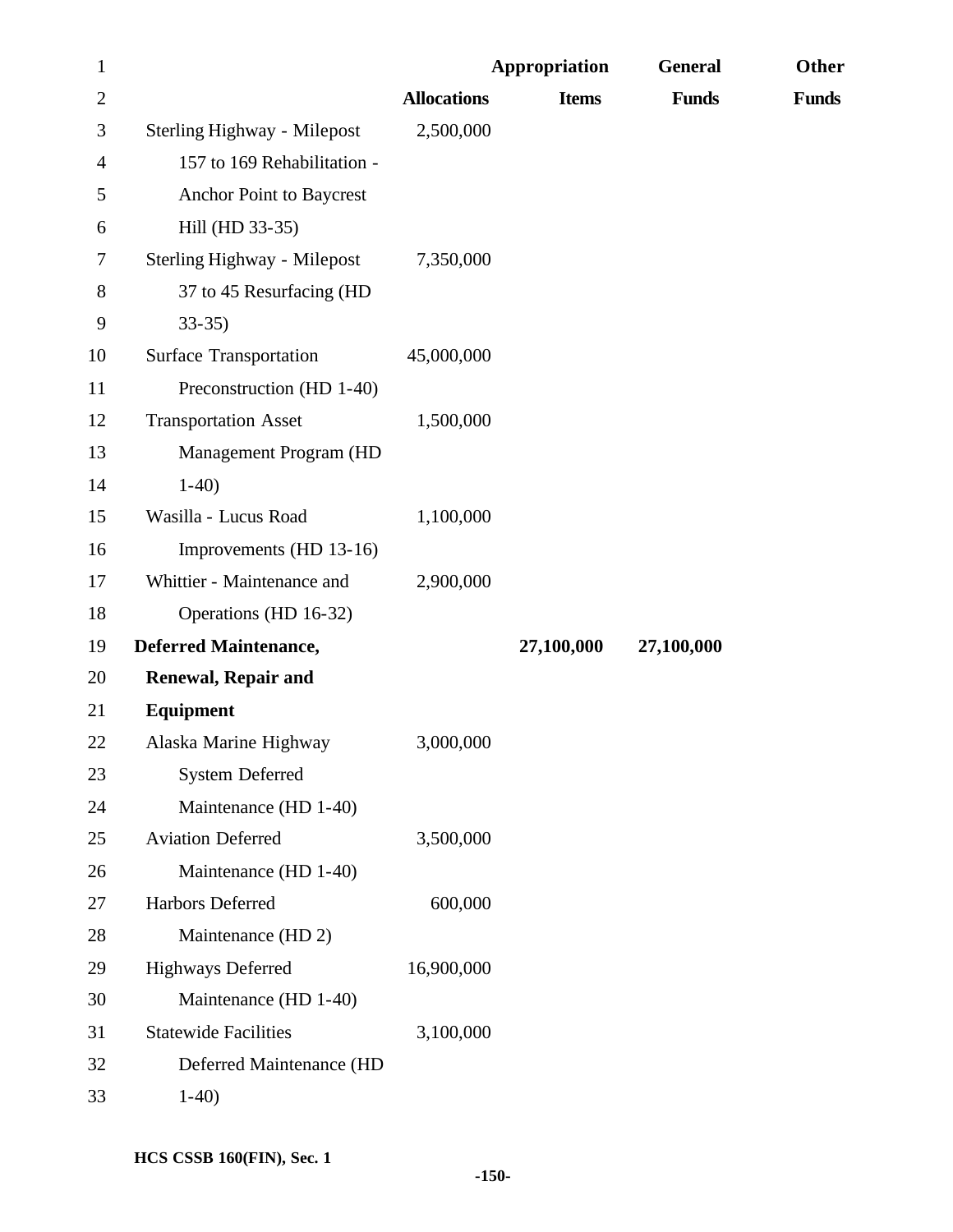| $\mathbf{1}$   |                                                                                                | Appropriation | <b>General</b> | Other        |  |
|----------------|------------------------------------------------------------------------------------------------|---------------|----------------|--------------|--|
| $\overline{2}$ | <b>Allocations</b>                                                                             | <b>Items</b>  | <b>Funds</b>   | <b>Funds</b> |  |
| 3              | * * * * *                                                                                      | * * * * *     |                |              |  |
| $\overline{4}$ | ***** University of Alaska *****                                                               |               |                |              |  |
| 5              | * * * * *                                                                                      | * * * * *     |                |              |  |
| 6              | <b>Banfield Hall Dormitory</b>                                                                 | 6,250,000     | 6,250,000      |              |  |
| 7              | Project (HD 1-5)                                                                               |               |                |              |  |
| 8              | Juneau Campus Mining                                                                           | 190,000       | 190,000        |              |  |
| 9              | Workforce Development (HD                                                                      |               |                |              |  |
| 10             | $3-4)$                                                                                         |               |                |              |  |
| 11             | Kachemak Bay Campus -                                                                          | 50,000        | 50,000         |              |  |
| 12             | Pioneer Avenue Building                                                                        |               |                |              |  |
| 13             | Addition (HD 33-35)                                                                            |               |                |              |  |
| 14             | Research and Development of                                                                    | 5,000,000     | 5,000,000      |              |  |
| 15             | <b>Unmanned Aerial Systems</b>                                                                 |               |                |              |  |
| 16             | $(HD 1-40)$                                                                                    |               |                |              |  |
| 17             | It is the intent of the Legislature that the University of Alaska collaborate with the Federal |               |                |              |  |
| 18             | Aviation Administration in establishing a research and development program and possible test   |               |                |              |  |
| 19             | facility for Unmanned Aerial Systems in Alaska. Unmanned Aerial Systems are already            |               |                |              |  |
| 20             | being utilized in Alaska in many ways and as the Arctic race progresses, they will become      |               |                |              |  |
| 21             | even more vital as a resource to the State and the Country.                                    |               |                |              |  |
| 22             | <b>Research Survival Georgeson</b>                                                             | 100,000       | 100,000        |              |  |
| 23             | Botanical Garden (HD 7-11)                                                                     |               |                |              |  |
| 24             | <b>UAA Engineering Building</b>                                                                | 58,600,000    | 58,600,000     |              |  |
| 25             | <b>Construction and Renovation</b>                                                             |               |                |              |  |
| 26             | $(HD 16-32)$                                                                                   |               |                |              |  |
| 27             | UAF Assessing the Impacts                                                                      | 3,450,000     | 2,700,000      | 750,000      |  |
| 28             | of Ocean Acidification on                                                                      |               |                |              |  |
| 29             | Alaska's Fisheries (HD                                                                         |               |                |              |  |
| 30             | $1-40$                                                                                         |               |                |              |  |
| 31             | <b>UAF Engineering Building</b>                                                                | 46,300,000    | 46,300,000     |              |  |
| 32             | <b>Construction and Renovation</b>                                                             |               |                |              |  |
| 33             | $(HD 7-11)$                                                                                    |               |                |              |  |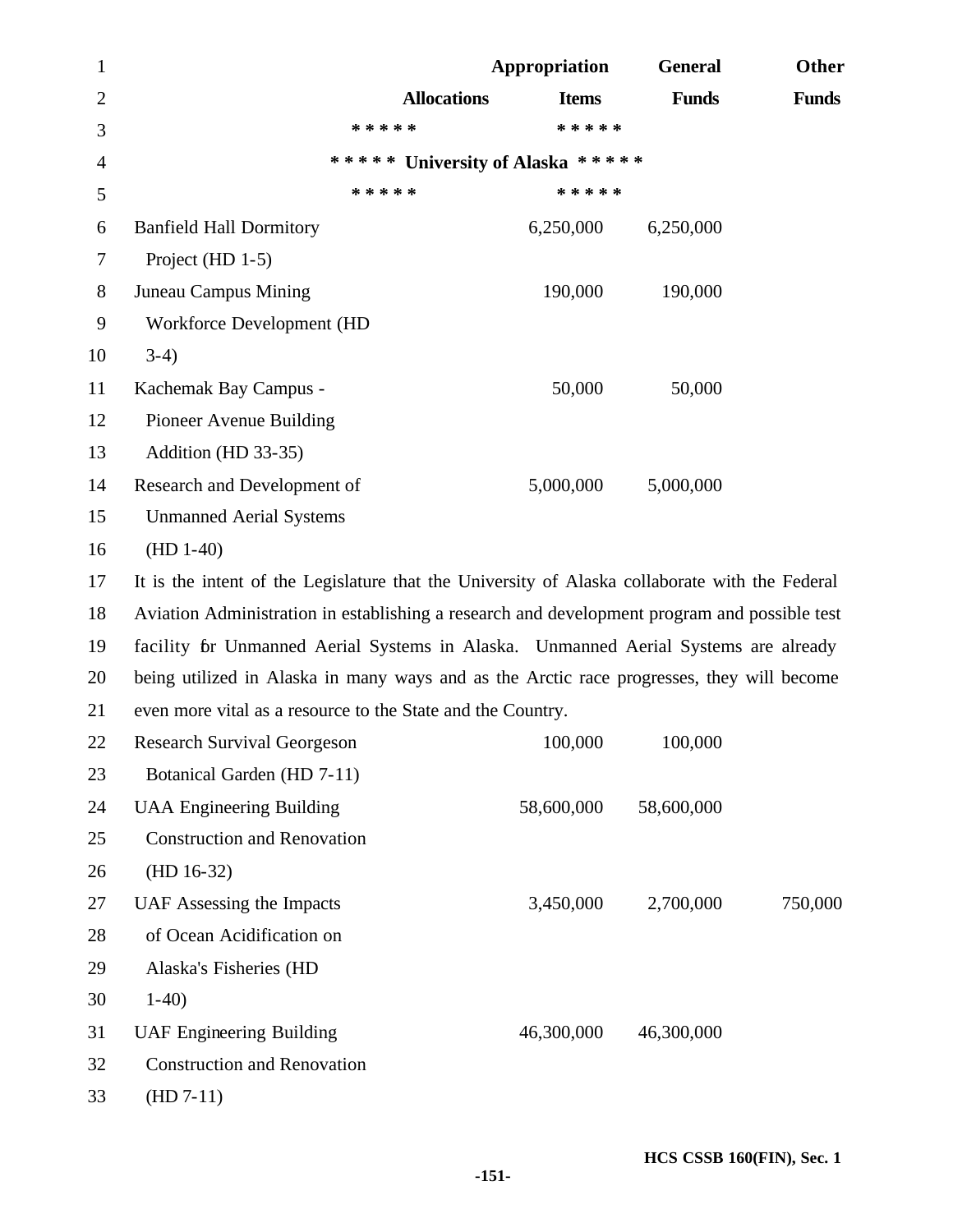| $\mathbf{1}$   |                                 |                    | Appropriation                   | <b>General</b> | Other        |
|----------------|---------------------------------|--------------------|---------------------------------|----------------|--------------|
| $\mathbf{2}$   |                                 | <b>Allocations</b> | <b>Items</b>                    | <b>Funds</b>   | <b>Funds</b> |
| 3              | <b>UAF Kuskokwim Campus</b>     |                    | 450,000                         | 450,000        |              |
| $\overline{4}$ | Maintenance, Upgrades, and      |                    |                                 |                |              |
| 5              | Repairs (HD 36-38)              |                    |                                 |                |              |
| 6              | <b>University Receipt</b>       |                    | 15,000,000                      | 15,000,000     |              |
| 7              | <b>Authority for Capital</b>    |                    |                                 |                |              |
| 8              | Projects (HD 1-40)              |                    |                                 |                |              |
| 9              | <b>Deferred Maintenance</b>     |                    |                                 |                |              |
| 10             | Deferred Maintenance,           |                    | 37,500,000                      | 37,500,000     |              |
| 11             | Renewal, Repair and             |                    |                                 |                |              |
| 12             | Equipment (HD 1-40)             |                    |                                 |                |              |
| 13             | * * * * *                       |                    | * * * * *                       |                |              |
| 14             |                                 |                    | ***** Alaska Court System ***** |                |              |
| 15             | * * * * *                       |                    | * * * * *                       |                |              |
| 16             | Anchorage Campus Court          |                    | 5,100,000                       | 5,100,000      |              |
| 17             | Renovation (HD 16-32)           |                    |                                 |                |              |
| 18             | <b>Court Security Projects</b>  |                    | 1,700,000                       | 1,700,000      |              |
| 19             | $(HD 1-40)$                     |                    |                                 |                |              |
| 20             | <b>Electronic Filing System</b> |                    | 1,785,000                       | 1,785,000      |              |
| 21             | $(HD 1-40)$                     |                    |                                 |                |              |
| 22             | <b>Deferred Maintenance,</b>    |                    | 2,500,000                       | 2,500,000      |              |
| 23             | <b>Renewal, Repair and</b>      |                    |                                 |                |              |
| 24             | Equipment                       |                    |                                 |                |              |
| 25             | 444 "H" Street Building         | 35,000             |                                 |                |              |
| 26             | Deferred Maintenance (HD        |                    |                                 |                |              |
| 27             | $16-32$                         |                    |                                 |                |              |
| 28             | Anchorage Boney Courthouse      | 1,872,200          |                                 |                |              |
| 29             | Deferred Maintenance (HD        |                    |                                 |                |              |
| 30             | $16-32)$                        |                    |                                 |                |              |
| 31             | Fort Yukon Court and            | 49,500             |                                 |                |              |
| 32             | <b>Office Building Deferred</b> |                    |                                 |                |              |
| 33             | Maintenance (HD 6)              |                    |                                 |                |              |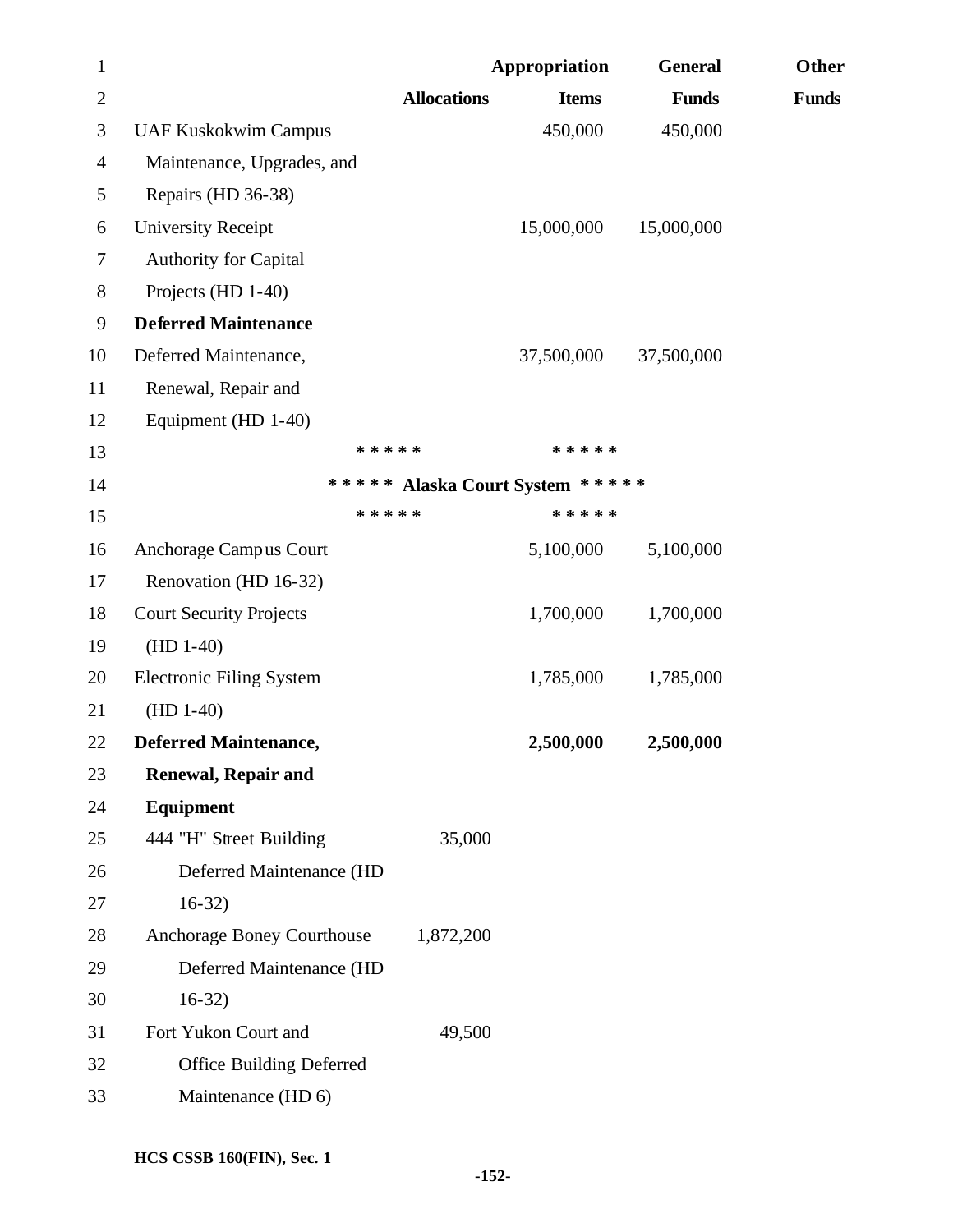| 1              |                               | Appropriation                                   |              | <b>General</b> | Other        |  |
|----------------|-------------------------------|-------------------------------------------------|--------------|----------------|--------------|--|
| 2              |                               | <b>Allocations</b>                              | <b>Items</b> | <b>Funds</b>   | <b>Funds</b> |  |
| 3              | <b>Sitka Court and Office</b> | 104,100                                         |              |                |              |  |
| $\overline{4}$ | <b>Building Deferred</b>      |                                                 |              |                |              |  |
| 5              | Maintenance (HD 2)            |                                                 |              |                |              |  |
| 6              | Snowden Administrative        | 255,000                                         |              |                |              |  |
| 7              | <b>Building Deferred</b>      |                                                 |              |                |              |  |
| 8              | Maintenance (HD 16-32)        |                                                 |              |                |              |  |
| 9              | St. Mary's Armory             | 40,000                                          |              |                |              |  |
| 10             | <b>Courthouse Deferred</b>    |                                                 |              |                |              |  |
| 11             | Maintenance (HD 39)           |                                                 |              |                |              |  |
| 12             | Valdez Court and Office       | 144,200                                         |              |                |              |  |
| 13             | <b>Building Deferred</b>      |                                                 |              |                |              |  |
| 14             | Maintenance (HD 12)           |                                                 |              |                |              |  |
| 15             |                               | (SECTION 2 OF THIS ACT BEGINS ON THE NEXT PAGE) |              |                |              |  |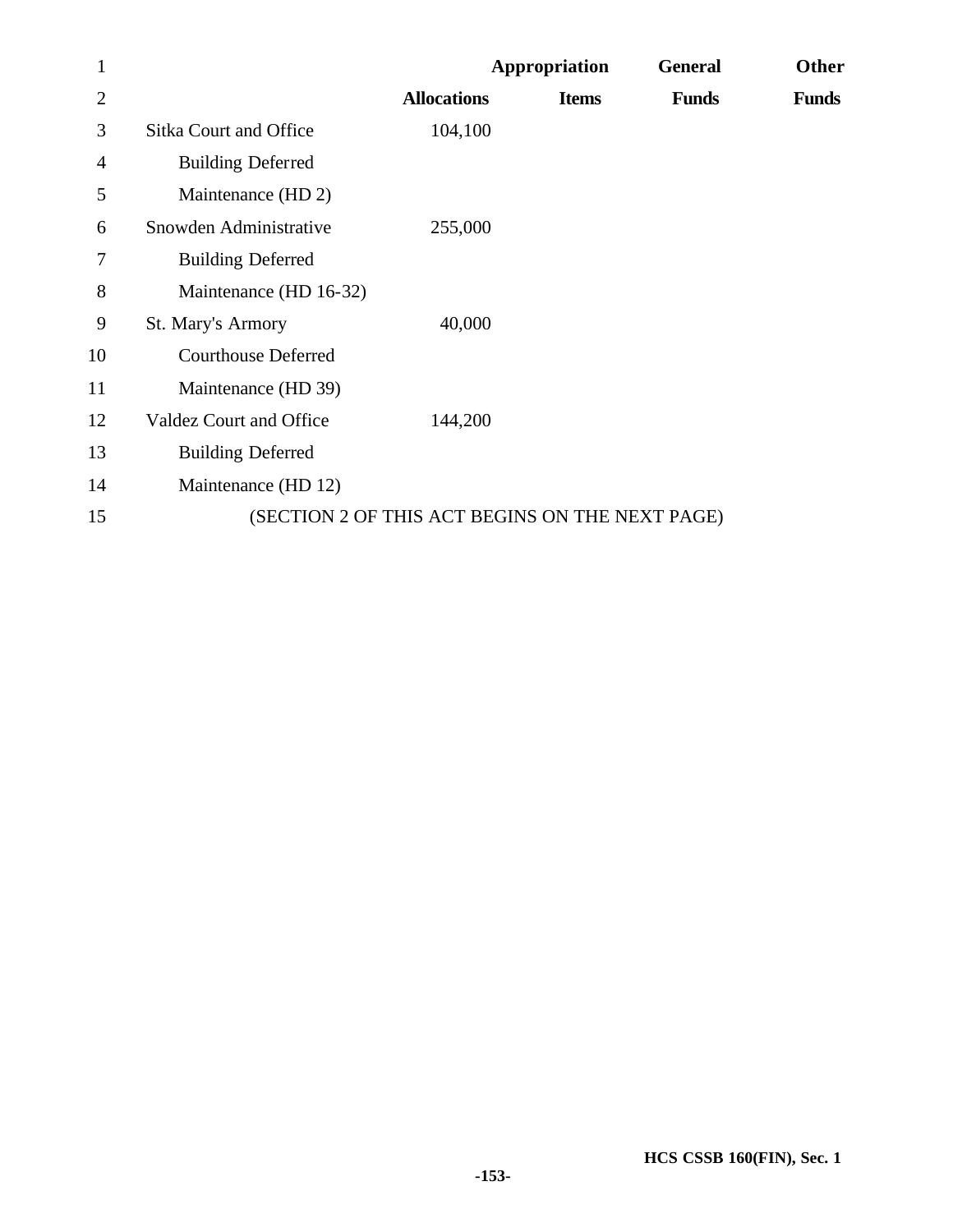| 1              |           | * Sec. 2. The following sets out the funding by agency for the appropriations made in sec. 1 of |               |
|----------------|-----------|-------------------------------------------------------------------------------------------------|---------------|
| $\overline{2}$ | this Act. |                                                                                                 |               |
| 3              |           | <b>Funding Source</b>                                                                           | Amount        |
| $\overline{4}$ |           | <b>Department of Administration</b>                                                             |               |
| 5              |           | 1004 Unrestricted General Fund Receipts                                                         | 33,750,000    |
| 6              |           | 1005 General Fund/Program Receipts                                                              | 550,000       |
| 7              | 1017      | Group Health and Life Benefits Fund                                                             | 374,000       |
| 8              |           | 1029 Public Employees Retirement Trust Fund                                                     | 440,700       |
| 9              |           | 1034 Teachers Retirement Trust Fund                                                             | 179,500       |
| 10             |           | 1042 Judicial Retirement System                                                                 | 4,600         |
| 11             |           | 1045 National Guard Retirement System                                                           | 14,200        |
| 12             |           | 1147 Public Building Fund                                                                       | 3,000,000     |
| 13             |           | *** Total Agency Funding ***                                                                    | \$38,313,000  |
| 14             |           | <b>Department of Commerce, Community and Economic Development</b>                               |               |
| 15             |           | 1002 Federal Receipts                                                                           | 13,420,000    |
| 16             |           | 1003 General Fund Match                                                                         | 460,000       |
| 17             |           | 1004 Unrestricted General Fund Receipts                                                         | 867,949,009   |
| 18             | 1007      | <b>Interagency Receipts</b>                                                                     | 200,000       |
| 19             | 1108      | <b>Statutory Designated Program Receipts</b>                                                    | 600,000       |
| 20             | 1201      | <b>Commercial Fisheries Entry Commission Receipts</b>                                           | 1,890,000     |
| 21             |           | 1202 Anatomical Gift Awareness Fund                                                             | 35,000        |
| 22             |           | 1210 Renewable Energy Grant Fund                                                                | 25,870,659    |
| 23             |           | 1211 Cruise Ship Gambling Tax                                                                   | 4,500,000     |
| 24             |           | *** Total Agency Funding ***                                                                    | \$914,924,668 |
| 25             |           | <b>Department of Corrections</b>                                                                |               |
| 26             |           | 1004 Unrestricted General Fund Receipts                                                         | 11,720,000    |
| 27             |           | *** Total Agency Funding ***                                                                    | \$11,720,000  |
| 28             |           | <b>Department of Education and Early Development</b>                                            |               |
| 29             |           | 1004 Unrestricted General Fund Receipts                                                         | 136,882,700   |
| 30             |           | *** Total Agency Funding ***                                                                    | \$136,882,700 |
| 31             |           | <b>Department of Environmental Conservation</b>                                                 |               |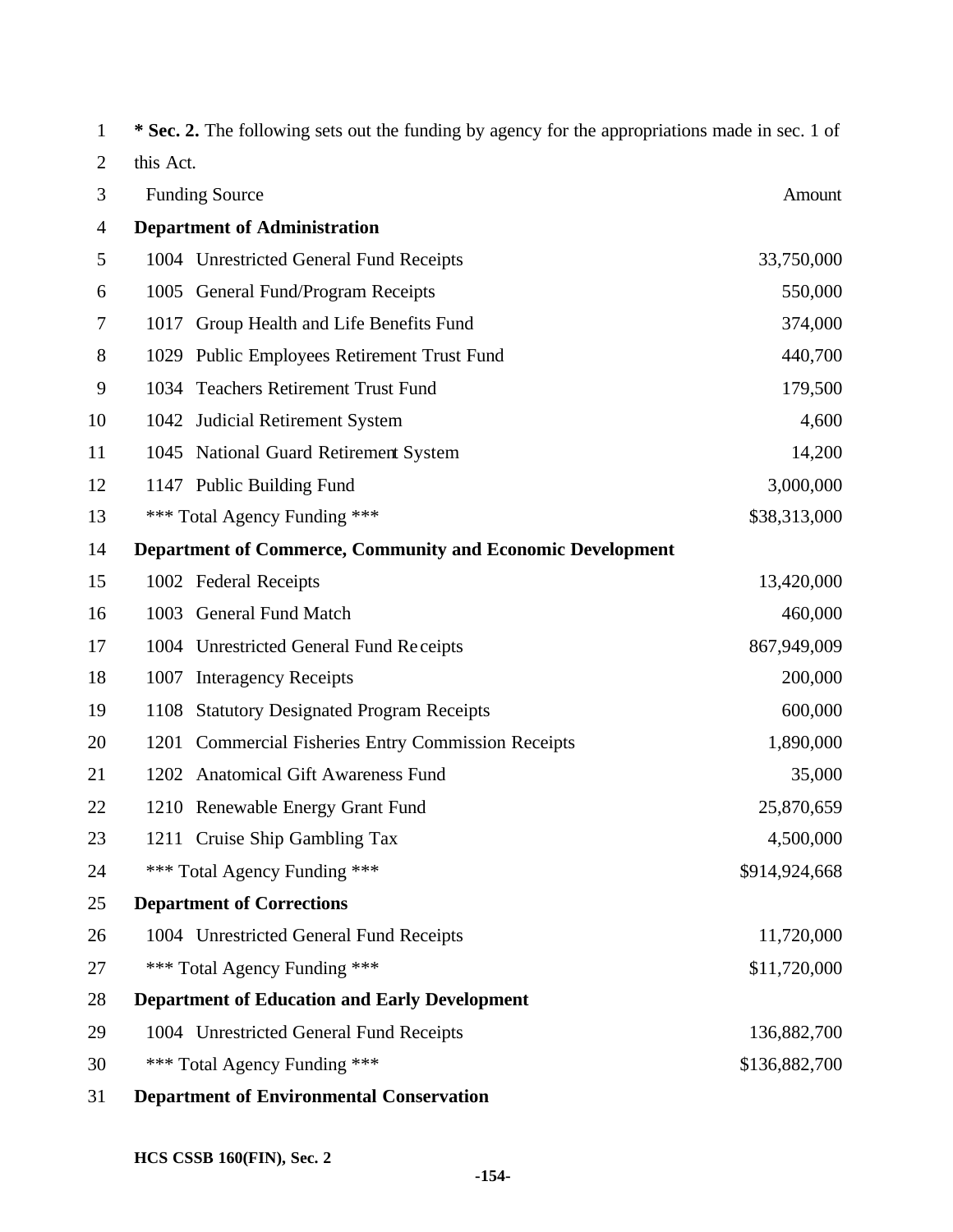| $\mathbf{1}$ | 1002 Federal Receipts                                 | 42,250,000   |
|--------------|-------------------------------------------------------|--------------|
| 2            | 1003 General Fund Match                               | 8,750,000    |
| 3            | 1004 Unrestricted General Fund Receipts               | 36,213,449   |
| 4            | 1052 Oil/Hazardous Release Prevention & Response Fund | 750,000      |
| 5            | Alaska Clean Water Fund<br>1075                       | 2,583,400    |
| 6            | 1100 Alaska Drinking Water Fund                       | 4,634,000    |
| 7            | 1108 Statutory Designated Program Receipts            | 500,000      |
| 8            | *** Total Agency Funding ***                          | \$95,680,849 |
| 9            | <b>Department of Fish and Game</b>                    |              |
| 10           | 1002 Federal Receipts                                 | 9,375,000    |
| 11           | 1004 Unrestricted General Fund Receipts               | 12,250,000   |
| 12           | 1018 Exxon Valdez Oil Spill Trust                     | 641,300      |
| 13           | 1024 Fish and Game Fund                               | 825,000      |
| 14           | 1201 Commercial Fisheries Entry Commission Receipts   | 4,564,000    |
| 15           | *** Total Agency Funding ***                          | \$27,655,300 |
| 16           | <b>Office of the Governor</b>                         |              |
| 17           | 1185 Election Fund                                    | 100,000      |
| 18           | *** Total Agency Funding ***                          | \$100,000    |
| 19           | <b>Department of Health and Social Services</b>       |              |
| 20           | 1002 Federal Receipts                                 | 7,098,400    |
| 21           | 1003 General Fund Match                               | 1,873,150    |
| 22           | 1004 Unrestricted General Fund Receipts               | 30,171,068   |
| 23           | *** Total Agency Funding ***                          | \$39,142,618 |
| 24           | <b>Department of Labor and Workforce Development</b>  |              |
| 25           | 1004 Unrestricted General Fund Receipts               | 24,031,500   |
| 26           | *** Total Agency Funding ***                          | \$24,031,500 |
| 27           | <b>Department of Law</b>                              |              |
| 28           | 1108 Statutory Designated Program Receipts            | 250,000      |
| 29           | *** Total Agency Funding ***                          | \$250,000    |
| 30           | <b>Department of Military and Veterans Affairs</b>    |              |
| 31           | 1002 Federal Receipts                                 | 17,942,500   |
|              |                                                       |              |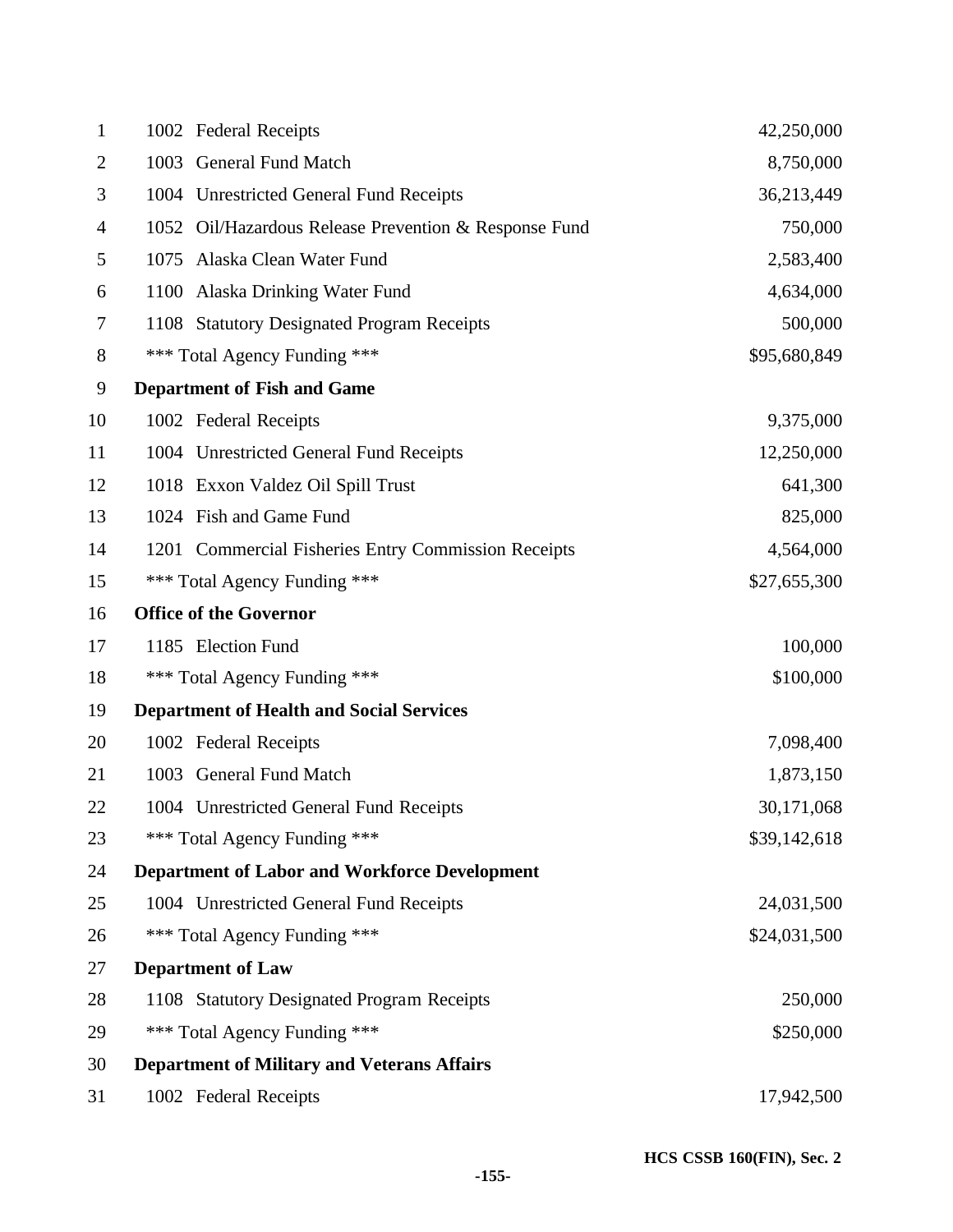| $\mathbf{1}$   |      | 1003 General Fund Match                                   | 2,945,000     |
|----------------|------|-----------------------------------------------------------|---------------|
| $\overline{2}$ |      | 1004 Unrestricted General Fund Receipts                   | 8,040,000     |
| 3              |      | *** Total Agency Funding ***                              | \$28,927,500  |
| 4              |      | <b>Department of Natural Resources</b>                    |               |
| 5              |      | 1002 Federal Receipts                                     | 9,060,000     |
| 6              |      | 1003 General Fund Match                                   | 150,000       |
| 7              |      | 1004 Unrestricted General Fund Receipts                   | 23,195,300    |
| 8              |      | 1005 General Fund/Program Receipts                        | 500,000       |
| 9              |      | 1108 Statutory Designated Program Receipts                | 3,006,000     |
| 10             |      | 1195 Special Vehicle Registration Receipts                | 250,000       |
| 11             |      | *** Total Agency Funding ***                              | \$36,161,300  |
| 12             |      | <b>Department of Public Safety</b>                        |               |
| 13             |      | 1002 Federal Receipts                                     | 1,500,000     |
| 14             |      | 1004 Unrestricted General Fund Receipts                   | 20,756,800    |
| 15             |      | *** Total Agency Funding ***                              | \$22,256,800  |
| 16             |      | <b>Department of Revenue</b>                              |               |
| 17             |      | 1002 Federal Receipts                                     | 13,116,400    |
| 18             |      | 1003 General Fund Match                                   | 704,600       |
| 19             |      | 1004 Unrestricted General Fund Receipts                   | 63,268,600    |
| 20             |      | 1105 Permanent Fund Gross Receipts                        | 50,000        |
| 21             | 1139 | Alaska Housing Finance Corporation Dividend               | 15,859,800    |
| 22             |      | 1213 Alaska Housing Capital Corporation Receipts          | 21,000,000    |
| 23             |      | *** Total Agency Funding ***                              | \$113,999,400 |
| 24             |      | <b>Department of Transportation and Public Facilities</b> |               |
| 25             |      | 1002 Federal Receipts                                     | 692,929,618   |
| 26             |      | 1003 General Fund Match                                   | 59,800,000    |
| 27             |      | 1004 Unrestricted General Fund Receipts                   | 226,858,130   |
| 28             |      | 1026 Highways Equipment Working Capital Fund              | 15,000,000    |
| 29             | 1027 | <b>International Airports Revenue Fund</b>                | 810,000       |
| 30             | 1061 | <b>Capital Improvement Project Receipts</b>               | 1,900,000     |
| 31             |      | 1082 AMHS Vessel Replacement Fund                         | 60,000,000    |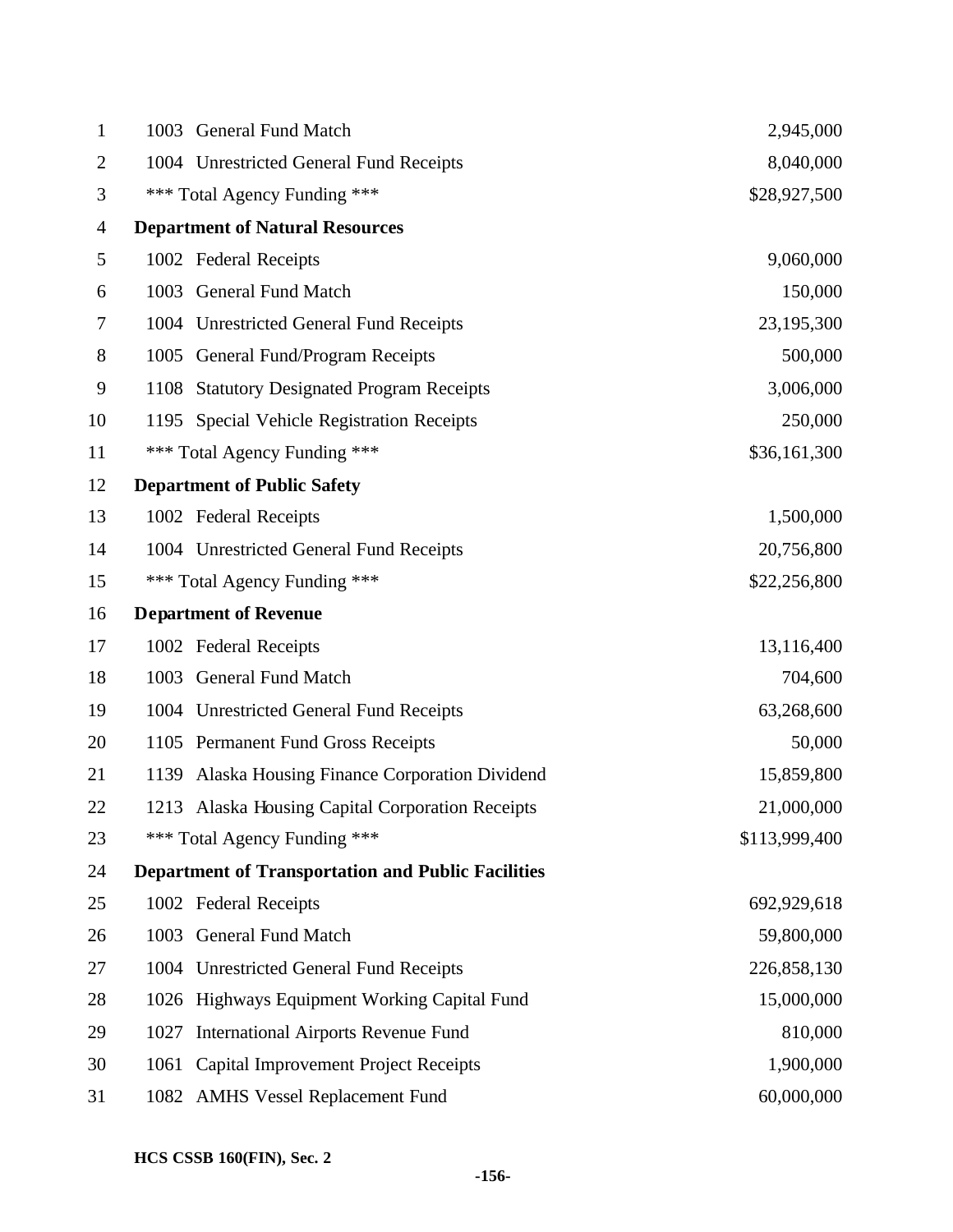| 1              | 1108 Statutory Designated Program Receipts                       | 12,000,000      |
|----------------|------------------------------------------------------------------|-----------------|
| $\overline{2}$ | 1112 International Airports Construction Fund                    | 13,761,678      |
| 3              | 1140 Alaska Industrial Development and Export Authority Dividend | 20,400,000      |
| 4              | *** Total Agency Funding ***                                     | \$1,103,459,426 |
| 5              | <b>University of Alaska</b>                                      |                 |
| 6              | 1002 Federal Receipts                                            | 750,000         |
| 7              | 1004 Unrestricted General Fund Receipts                          | 154,890,000     |
| 8              | 1048 University of Alaska Restricted Receipts                    | 17,250,000      |
| 9              | *** Total Agency Funding ***                                     | \$172,890,000   |
| 10             | <b>Alaska Court System</b>                                       |                 |
| 11             | 1004 Unrestricted General Fund Receipts                          | 11,085,000      |
| 12             | *** Total Agency Funding ***                                     | \$11,085,000    |
| 13             | ***** Total Budget *****                                         | \$2,777,480,061 |
| 14             | (SECTION 3 OF THIS ACT BEGINS ON THE NEXT PAGE)                  |                 |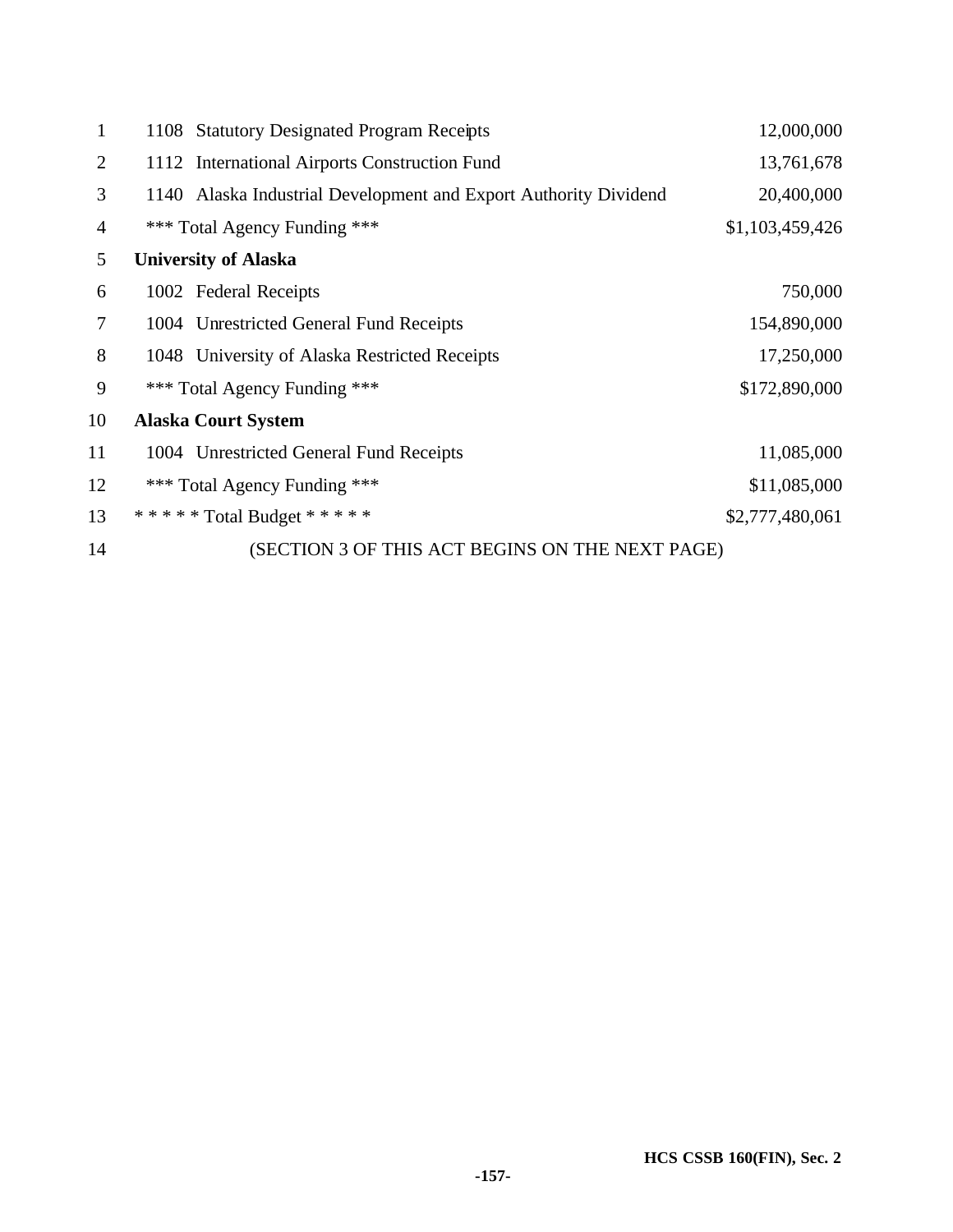| $\mathbf 1$    |           | * Sec. 3. The following sets out the statewide funding for the appropriations made in sec. 1 of |                 |
|----------------|-----------|-------------------------------------------------------------------------------------------------|-----------------|
| $\overline{2}$ | this Act. |                                                                                                 |                 |
| 3              |           | <b>Funding Source</b>                                                                           | Amount          |
| $\overline{4}$ |           | <b>Unrestricted General Funds</b>                                                               |                 |
| 5              |           | 1003 General Fund Match                                                                         | 74,682,750      |
| 6              |           | 1004 Unrestricted General Fund Receipts                                                         | 1,661,061,556   |
| 7              |           | 1082 AMHS Vessel Replacement Fund                                                               | 60,000,000      |
| 8              |           | 1139 Alaska Housing Finance Corporation Dividend                                                | 15,859,800      |
| 9              | 1140      | Alaska Industrial Development and Export                                                        | 20,400,000      |
| 10             |           | <b>Authority Dividend</b>                                                                       |                 |
| 11             |           | 1211 Cruise Ship Gambling Tax                                                                   | 4,500,000       |
| 12             |           | 1213 Alaska Housing Capital Corporation Receipts                                                | 21,000,000      |
| 13             |           | ***Total Unrestricted General Funds***                                                          | \$1,857,504,106 |
| 14             |           | <b>Designated General Funds</b>                                                                 |                 |
| 15             |           | 1005 General Fund/Program Receipts                                                              | 1,050,000       |
| 16             |           | 1048 University of Alaska Restricted Receipts                                                   | 17,250,000      |
| 17             | 1052      | Oil/Hazardous Release Prevention & Response                                                     | 750,000         |
| 18             |           | Fund                                                                                            |                 |
| 19             | 1195      | Special Vehicle Registration Receipts                                                           | 250,000         |
| 20             | 1201      | <b>Commercial Fisheries Entry Commission</b>                                                    | 6,454,000       |
| 21             |           | Receipts                                                                                        |                 |
| 22             |           | 1202 Anatomical Gift Awareness Fund                                                             | 35,000          |
| 23             |           | 1210 Renewable Energy Grant Fund                                                                | 25,870,659      |
| 24             |           | ***Total Designated General Funds***                                                            | \$51,659,659    |
| 25             |           | <b>Other Non-Duplicated Funds</b>                                                               |                 |
| 26             |           | 1017 Group Health and Life Benefits Fund                                                        | 374,000         |
| 27             |           | 1018 Exxon Valdez Oil Spill Trust                                                               | 641,300         |
| 28             |           | 1024 Fish and Game Fund                                                                         | 825,000         |
| 29             | 1027      | <b>International Airports Revenue Fund</b>                                                      | 810,000         |
| 30             |           | 1029 Public Employees Retirement Trust Fund                                                     | 440,700         |
| 31             |           | 1034 Teachers Retirement Trust Fund                                                             | 179,500         |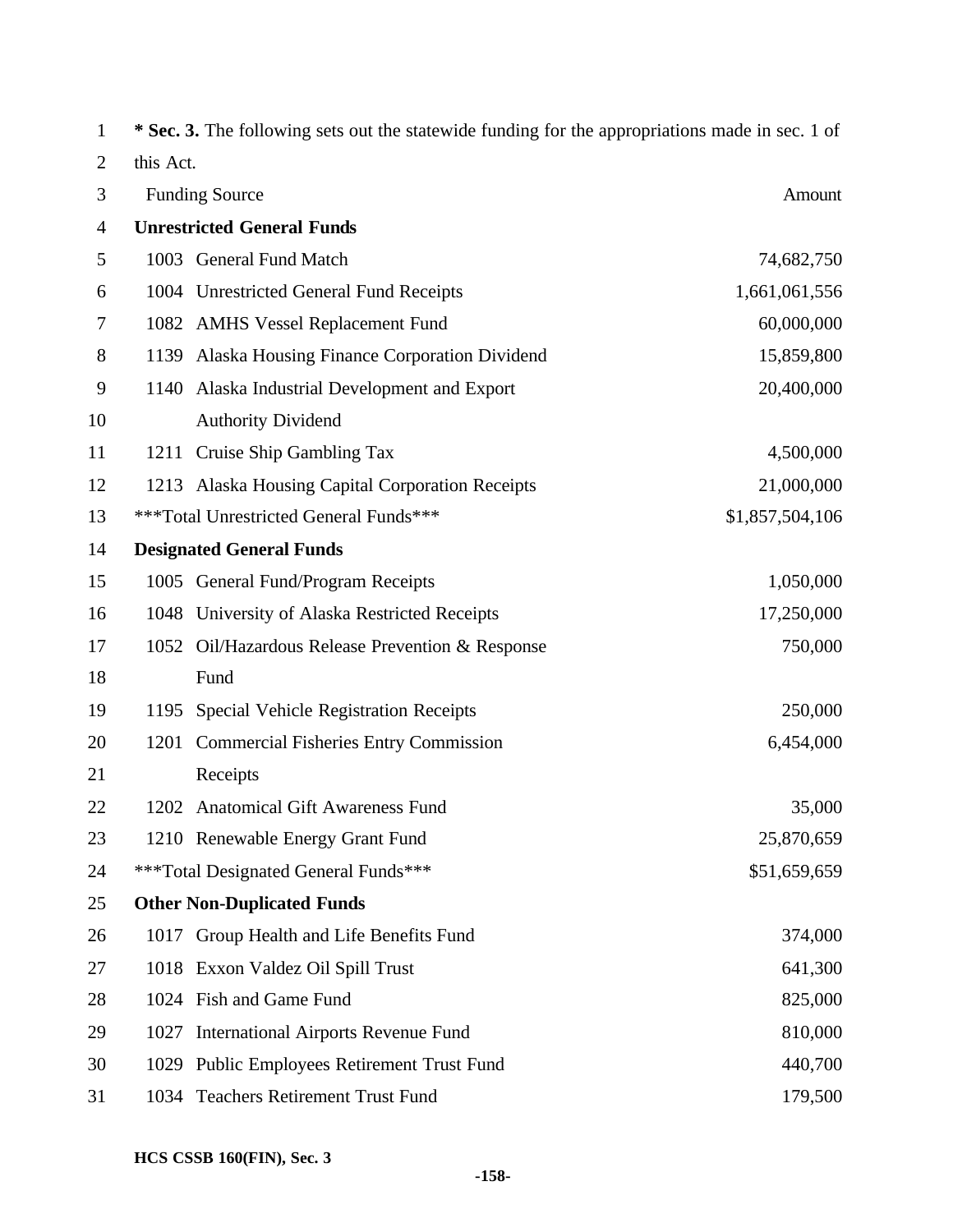| $\mathbf{1}$   |      | 1042 Judicial Retirement System                 | 4,600         |
|----------------|------|-------------------------------------------------|---------------|
| $\overline{2}$ |      | 1045 National Guard Retirement System           | 14,200        |
| 3              |      | 1105 Permanent Fund Gross Receipts              | 50,000        |
| $\overline{4}$ |      | 1108 Statutory Designated Program Receipts      | 16,356,000    |
| 5              |      | ***Total Other Non-Duplicated Funds***          | \$19,695,300  |
| 6              |      | <b>Federal Funds</b>                            |               |
| 7              |      | 1002 Federal Receipts                           | 807,441,918   |
| 8              |      | ***Total Federal Funds***                       | \$807,441,918 |
| 9              |      | <b>Other Duplicated Funds</b>                   |               |
| 10             |      | 1007 Interagency Receipts                       | 200,000       |
| 11             |      | 1026 Highways Equipment Working Capital Fund    | 15,000,000    |
| 12             | 1061 | <b>Capital Improvement Project Receipts</b>     | 1,900,000     |
| 13             | 1075 | Alaska Clean Water Fund                         | 2,583,400     |
| 14             |      | 1100 Alaska Drinking Water Fund                 | 4,634,000     |
| 15             |      | 1112 International Airports Construction Fund   | 13,761,678    |
| 16             |      | 1147 Public Building Fund                       | 3,000,000     |
| 17             |      | 1185 Election Fund                              | 100,000       |
| 18             |      | ***Total Other Duplicated Funds***              | \$41,179,078  |
| 19             |      | (SECTION 4 OF THIS ACT BEGINS ON THE NEXT PAGE) |               |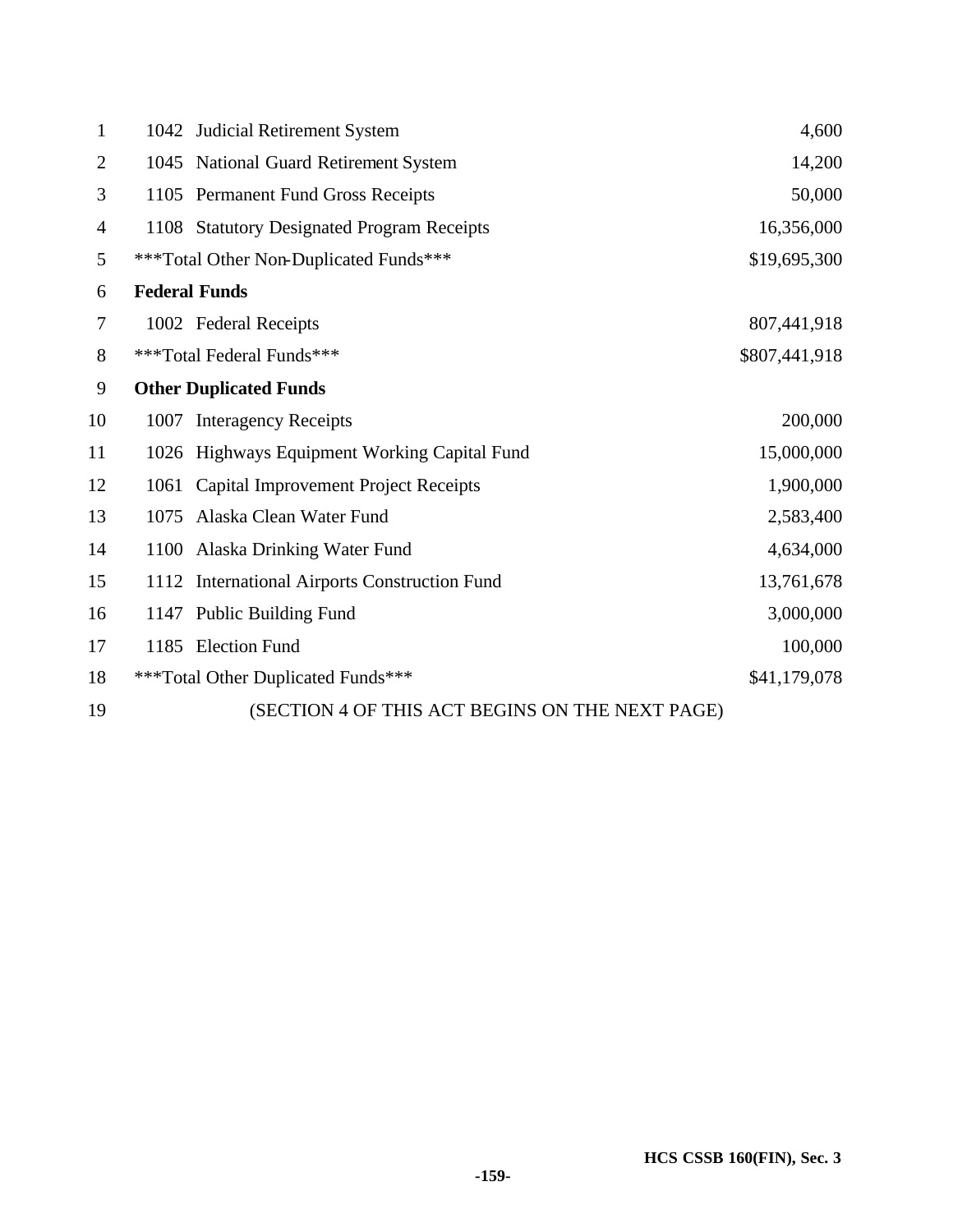**\* Sec. 4.** The following appropriation items are for capital projects and grants from the general fund or other funds as set out in section 5 of this Act by funding source to the agencies named for the purposes expressed and lapse under AS 37.25.020, unless otherwise noted.

| 5  |                                                                        |             | Appropriation | General   | Other      |
|----|------------------------------------------------------------------------|-------------|---------------|-----------|------------|
| 6  |                                                                        | Allocations | Items         | Funds     | Funds      |
| 7  | * * * * *                                                              |             |               | * * * * * |            |
| 8  | ***** Department of Commerce, Community and Economic Development ***** |             |               |           |            |
| 9  | * * * * *                                                              |             |               | * * * * * |            |
| 10 | <b>Grants to Municipalities</b>                                        |             |               |           |            |
| 11 | $(AS\,37.05.315)$                                                      |             |               |           |            |
| 12 | Anchorage - Port of                                                    |             | 50,000,000    |           | 50,000,000 |
| 13 | Anchorage Expansion (HD                                                |             |               |           |            |
| 14 | $16-32)$                                                               |             |               |           |            |
| 15 | Bethel - Harbor Dredging                                               |             | 4,000,000     |           | 4,000,000  |
| 16 | (HD 38)                                                                |             |               |           |            |
| 17 | Bristol Bay Borough - Port                                             |             | 7,000,000     |           | 7,000,000  |
| 18 | of Bristol Bay Expansion                                               |             |               |           |            |
| 19 | and Pile Dock Replacement                                              |             |               |           |            |
| 20 | (HD 37)                                                                |             |               |           |            |
| 21 | Emmonak - Port                                                         |             | 3,000,000     |           | 3,000,000  |
| 22 | Improvements (HD 39)                                                   |             |               |           |            |
| 23 | Haines Borough - Boat                                                  |             | 15,000,000    |           | 15,000,000 |
| 24 | Harbor Upgrades (HD 5)                                                 |             |               |           |            |
| 25 | Hooper Bay - Small Boat                                                |             | 1,000,000     |           | 1,000,000  |
| 26 | Harbor (HD 39)                                                         |             |               |           |            |
| 27 | Kodiak - Pier III                                                      |             | 15,000,000    |           | 15,000,000 |
| 28 | Replacement (HD 36)                                                    |             |               |           |            |
| 29 | Kotzebue - Cape Blossom                                                |             | 10,000,000    |           | 10,000,000 |
| 30 | Road and Deep Water Port                                               |             |               |           |            |
| 31 | (HD 40)                                                                |             |               |           |            |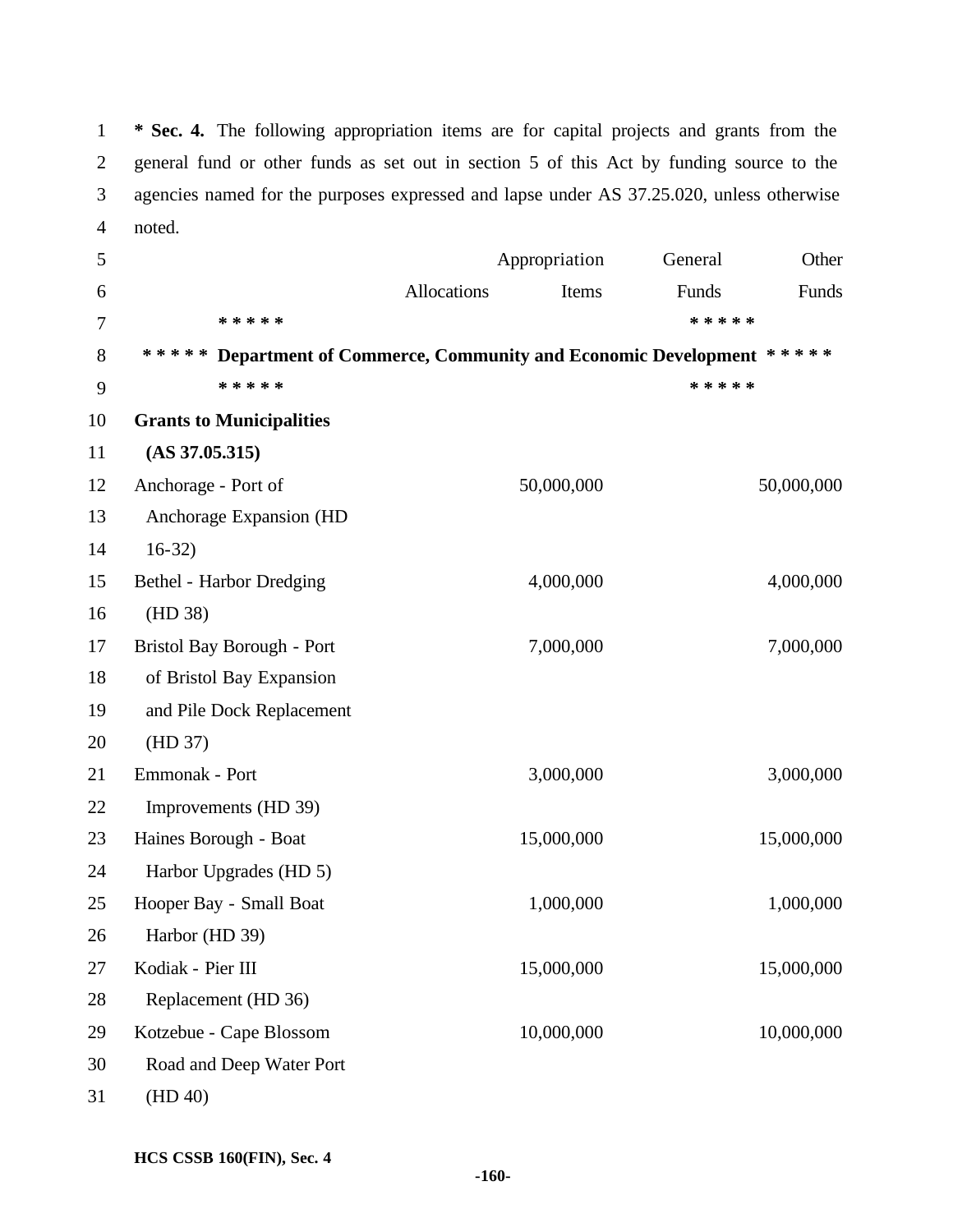| $\mathbf{1}$   |                                   |                    | Appropriation | General      | <b>Other</b> |
|----------------|-----------------------------------|--------------------|---------------|--------------|--------------|
| $\overline{2}$ |                                   | <b>Allocations</b> | <b>Items</b>  | <b>Funds</b> | <b>Funds</b> |
| 3              | Matanuska-Susitna Borough -       |                    | 13,500,000    |              | 13,500,000   |
| 4              | <b>Bogard Road Extension East</b> |                    |               |              |              |
| 5              | $(HD 13-16)$                      |                    |               |              |              |
| 6              | Matanuska-Susitna Borough -       |                    | 30,000,000    |              | 30,000,000   |
| 7              | Port MacKenzie Rail               |                    |               |              |              |
| 8              | Extension (HD 13-16)              |                    |               |              |              |
| 9              | Nenana - Totchaket Resource       |                    | 6,500,000     |              | 6,500,000    |
| 10             | Development Corridor              |                    |               |              |              |
| 11             | Access (HD 6)                     |                    |               |              |              |
| 12             | Nome - Port Design and            |                    | 10,000,000    |              | 10,000,000   |
| 13             | Construction (HD 39)              |                    |               |              |              |
| 14             | Sand Point - Sand Point           |                    | 2,500,000     |              | 2,500,000    |
| 15             | Road Rehabilitation (HD           |                    |               |              |              |
| 16             | 37)                               |                    |               |              |              |
| 17             | Seward - Marine Industrial        |                    | 10,000,000    |              | 10,000,000   |
| 18             | Center Expansion (HD              |                    |               |              |              |
| 19             | $33-35$                           |                    |               |              |              |
| 20             | Sitka - Sawmill Cove              |                    | 7,500,000     |              | 7,500,000    |
| 21             | <b>Industrial Park Dock (HD</b>   |                    |               |              |              |
| 22             | 2)                                |                    |               |              |              |
| 23             | St. George - Harbor               |                    | 3,000,000     |              | 3,000,000    |
| 24             | Reconstruction (HD 37)            |                    |               |              |              |
| 25             | Togiak - Waterfront Transit       |                    | 3,300,000     |              | 3,300,000    |
| 26             | Facility (HD 37)                  |                    |               |              |              |
| 27             | <b>Grants to Named Recipients</b> |                    |               |              |              |
| 28             | (AS 37.05.316)                    |                    |               |              |              |
| 29             | <b>Newtok Traditional Council</b> |                    | 4,100,000     |              | 4,100,000    |
| 30             | - Mertarvik Evacuation Road       |                    |               |              |              |
| 31             | Construction (HD 38)              |                    |               |              |              |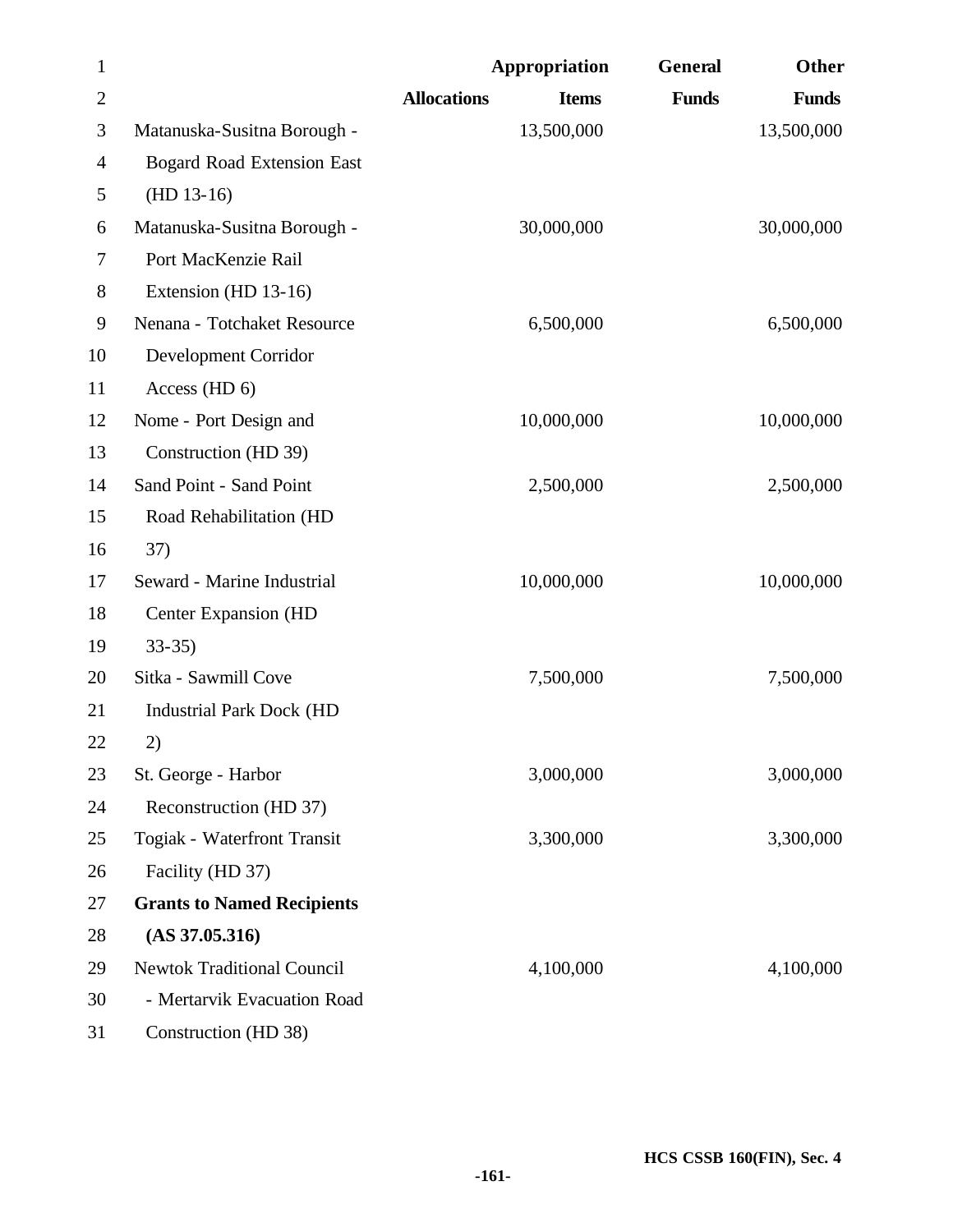| $\mathbf{1}$   |                                | Appropriation                                                  | <b>General</b> | Other        |
|----------------|--------------------------------|----------------------------------------------------------------|----------------|--------------|
| $\overline{2}$ |                                | <b>Allocations</b><br><b>Items</b>                             | <b>Funds</b>   | <b>Funds</b> |
| 3              | * * * * *                      |                                                                | * * * * *      |              |
| 4              |                                | ***** Department of Transportation and Public Facilities ***** |                |              |
| 5              | * * * * *                      |                                                                | * * * * *      |              |
| 6              | Anchorage - Glenn Highway,     | 35,000,000                                                     |                | 35,000,000   |
| 7              | Hiland Road to Artillery       |                                                                |                |              |
| 8              | Road Reconstruction (HD        |                                                                |                |              |
| 9              | $12-35$                        |                                                                |                |              |
| 10             | Anchorage - Glenn Highway/     | 15,000,000                                                     |                | 15,000,000   |
| 11             | Muldoon Road Interchange       |                                                                |                |              |
| 12             | Reconstruction (HD 16-32)      |                                                                |                |              |
| 13             | Anchorage - New Seward         | 10,000,000                                                     |                | 10,000,000   |
| 14             | Highway MP 75-90 Bridge        |                                                                |                |              |
| 15             | Repairs (HD 12-35)             |                                                                |                |              |
| 16             | Anchorage - New Seward         | 26,000,000                                                     |                | 26,000,000   |
| 17             | Highway/36th Avenue            |                                                                |                |              |
| 18             | Reconstruction (HD 16-32)      |                                                                |                |              |
| 19             | Anchorage - O'Malley Road      | 15,000,000                                                     |                | 15,000,000   |
| 20             | Reconstruction (HD 16-32)      |                                                                |                |              |
| 21             | Elliott Highway MP108-120      | 6,500,000                                                      |                | 6,500,000    |
| 22             | Reconstruction (HD 6)          |                                                                |                |              |
| 23             | Fairbanks - Old Steese         | 24,000,000                                                     |                | 24,000,000   |
| 24             | <b>Highway to McGrath Road</b> |                                                                |                |              |
| 25             | Reconstruction and             |                                                                |                |              |
| 26             | Extension (HD 7-11)            |                                                                |                |              |
| 27             | Fairbanks - Wendell Street     | 14,400,000                                                     |                | 14,400,000   |
| 28             | Bridge Replacement (HD         |                                                                |                |              |
| 29             | $7-11)$                        |                                                                |                |              |
| 30             | Juneau - Glacier Highway       | 5,500,000                                                      |                | 5,500,000    |
| 31             | MP 4-6 Road Improvements       |                                                                |                |              |
| 32             | $(HD 3-4)$                     |                                                                |                |              |
| 33             | Juneau - Mendenhall Loop       | 6,000,000                                                      |                | 6,000,000    |
|                |                                |                                                                |                |              |

**HCS CSSB 160(FIN), Sec. 4**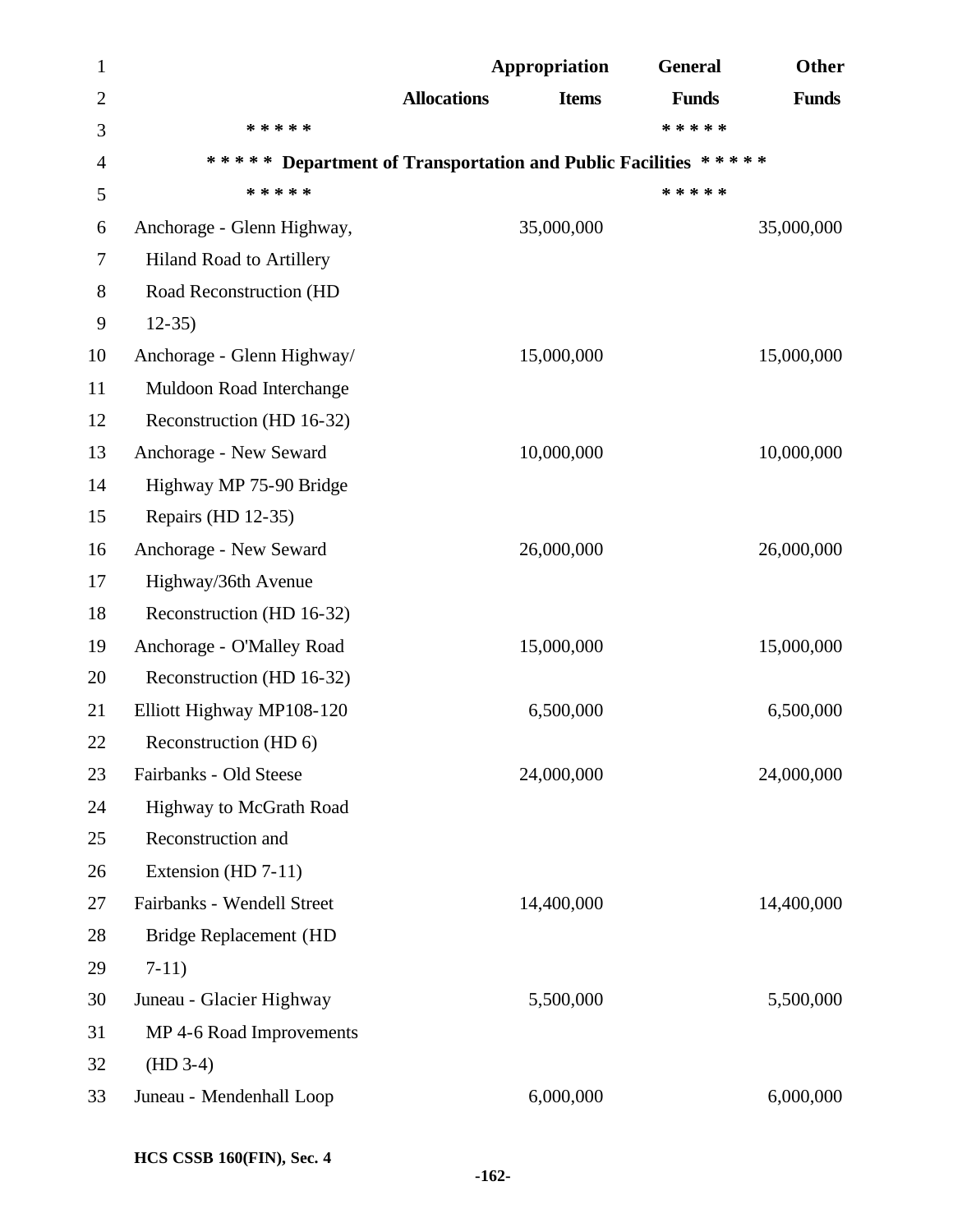| $\mathbf{1}$   |                                 | <b>Appropriation</b>                            | <b>General</b> | <b>Other</b> |
|----------------|---------------------------------|-------------------------------------------------|----------------|--------------|
| $\overline{2}$ |                                 | <b>Allocations</b><br><b>Items</b>              | <b>Funds</b>   | <b>Funds</b> |
| 3              | Road Improvements (HD           |                                                 |                |              |
| $\overline{4}$ | $3-4)$                          |                                                 |                |              |
| 5              | Kenai Spur Road                 | 20,000,000                                      |                | 20,000,000   |
| 6              | Rehabilitation (HD 33-35)       |                                                 |                |              |
| 7              | Ketchikan - Shelter Cove        | 19,000,000                                      |                | 19,000,000   |
| 8              | Road Construction and           |                                                 |                |              |
| 9              | Improvements (HD 1)             |                                                 |                |              |
| 10             | Matanuska-Susitna -             | 10,000,000                                      |                | 10,000,000   |
| 11             | Fairview Loop Road              |                                                 |                |              |
| 12             | Reconstruction (HD 13-16)       |                                                 |                |              |
| 13             | Matanuska-Susitna - Knik        | 15,000,000                                      |                | 15,000,000   |
| 14             | Goosebay Road                   |                                                 |                |              |
| 15             | Reconstruction (HD 13-16)       |                                                 |                |              |
| 16             | North Pole - Plack Road         | 5,000,000                                       |                | 5,000,000    |
| 17             | Improvements (HD 7-11)          |                                                 |                |              |
| 18             | Platinum Airport Runway         | 3,100,000                                       |                | 3,100,000    |
| 19             | Extension (HD 38)               |                                                 |                |              |
| 20             | Richardson Highway - Ruby       | 11,000,000                                      |                | 11,000,000   |
| 21             | <b>Creek Bridge Replacement</b> |                                                 |                |              |
| 22             | (HD 12)                         |                                                 |                |              |
| 23             | Sitka - Katlian Bay Road        | 14,000,000                                      |                | 14,000,000   |
| 24             | Construction (HD 2)             |                                                 |                |              |
| 25             |                                 | (SECTION 5 OF THIS ACT BEGINS ON THE NEXT PAGE) |                |              |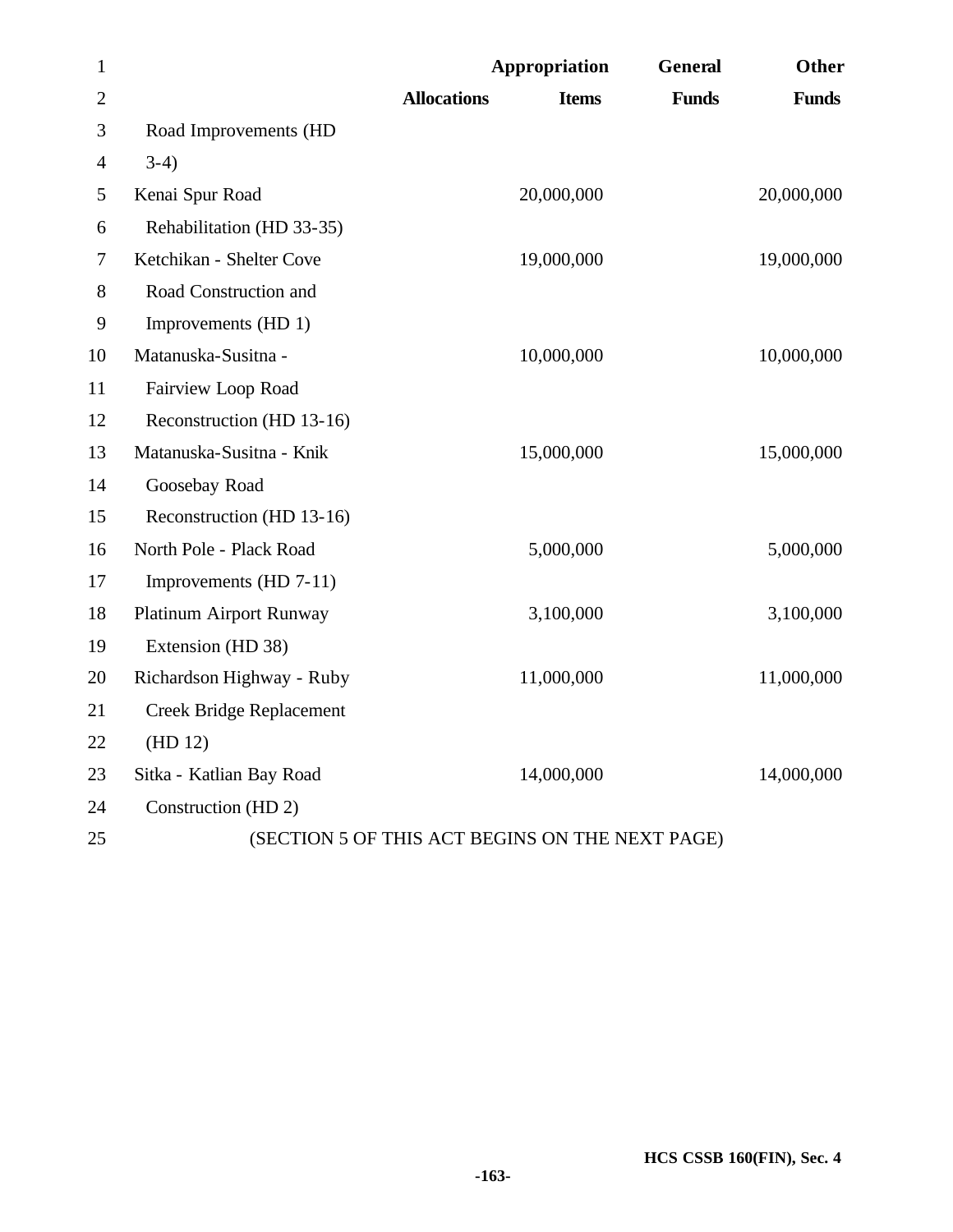|                | * Sec. 5. The following sets out the funding by agency for the appropriations made in sec. 4 of |               |
|----------------|-------------------------------------------------------------------------------------------------|---------------|
| 2              | this Act.                                                                                       |               |
| 3              | <b>Funding Source</b>                                                                           | Amount        |
| $\overline{4}$ | <b>Department of Commerce, Community and Economic Development</b>                               |               |
| 5              | 1008 General Obligation Bonds                                                                   | 195,400,000   |
| 6              | *** Total Agency Funding ***                                                                    | \$195,400,000 |
| 7              | <b>Department of Transportation and Public Facilities</b>                                       |               |
| 8              | 1008 General Obligation Bonds                                                                   | 254,500,000   |
| 9              | *** Total Agency Funding ***                                                                    | \$254,500,000 |
| 10             | ***** Total Budget *****                                                                        | \$449,900,000 |
| 11             | (SECTION 6 OF THIS ACT BEGINS ON THE NEXT PAGE)                                                 |               |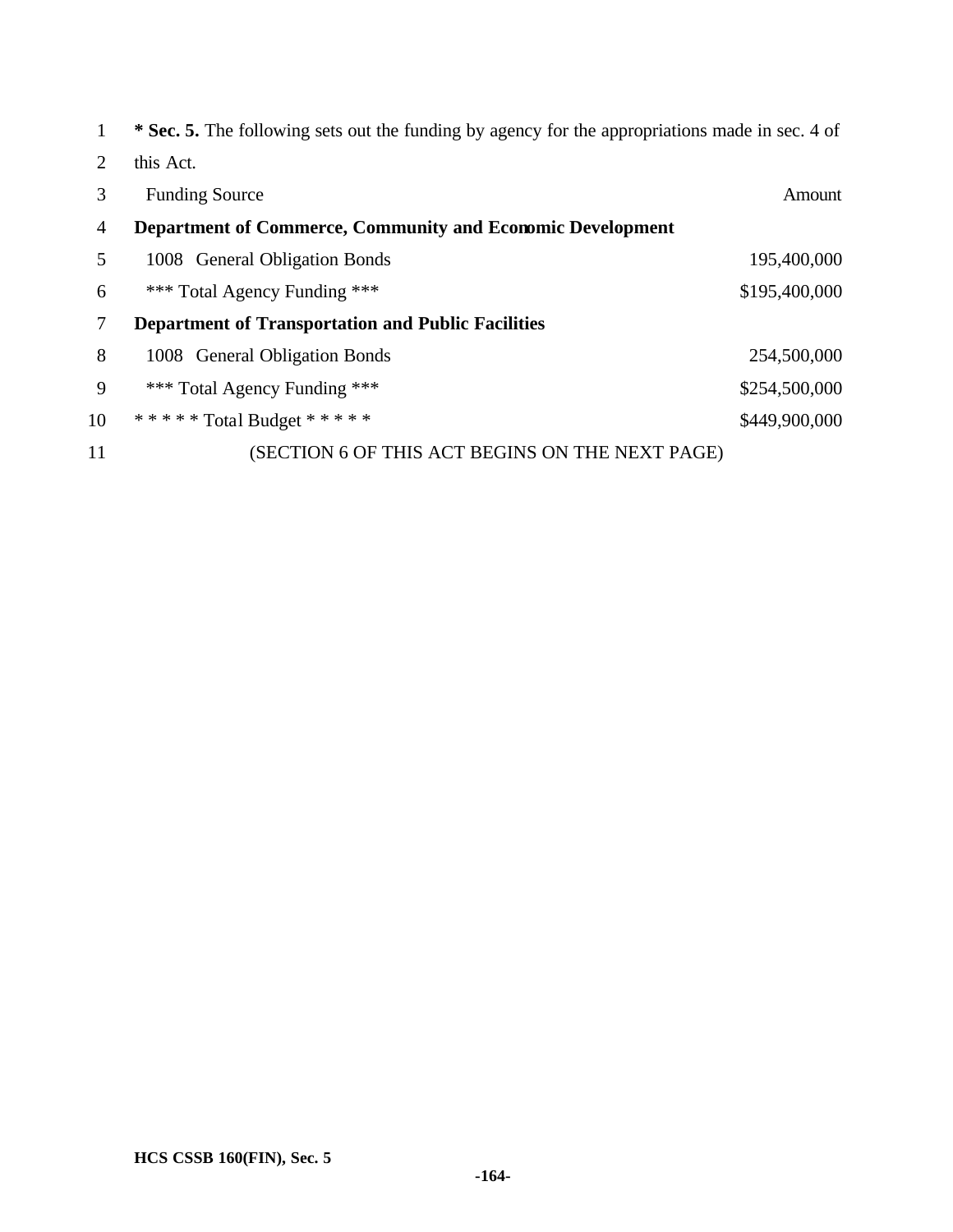| 1              | <b>* Sec. 6.</b> The following sets out the statewide funding for the appropriations made in sec. 4 of |               |
|----------------|--------------------------------------------------------------------------------------------------------|---------------|
| 2              | this Act.                                                                                              |               |
| 3              | <b>Funding Source</b>                                                                                  | Amount        |
| $\overline{4}$ | <b>Unrestricted General Funds</b>                                                                      |               |
| 5              | ***Total Unrestricted General Funds***                                                                 | \$0           |
| 6              | <b>Designated General Funds</b>                                                                        |               |
| 7              | ***Total Designated General Funds***                                                                   | \$0           |
| 8              | <b>Other Non-Duplicated Funds</b>                                                                      |               |
| 9              | ***Total Other Non-Duplicated Funds***                                                                 | \$0           |
| 10             | <b>Federal Funds</b>                                                                                   |               |
| 11             | ***Total Federal Funds***                                                                              | \$0           |
| 12             | <b>Other Duplicated Funds</b>                                                                          |               |
| 13             | 1008 General Obligation Bonds                                                                          | 449,900,000   |
| 14             | ***Total Other Duplicated Funds***                                                                     | \$449,900,000 |
| 15             | (SECTION 7 OF THIS ACT BEGINS ON THE NEXT PAGE)                                                        |               |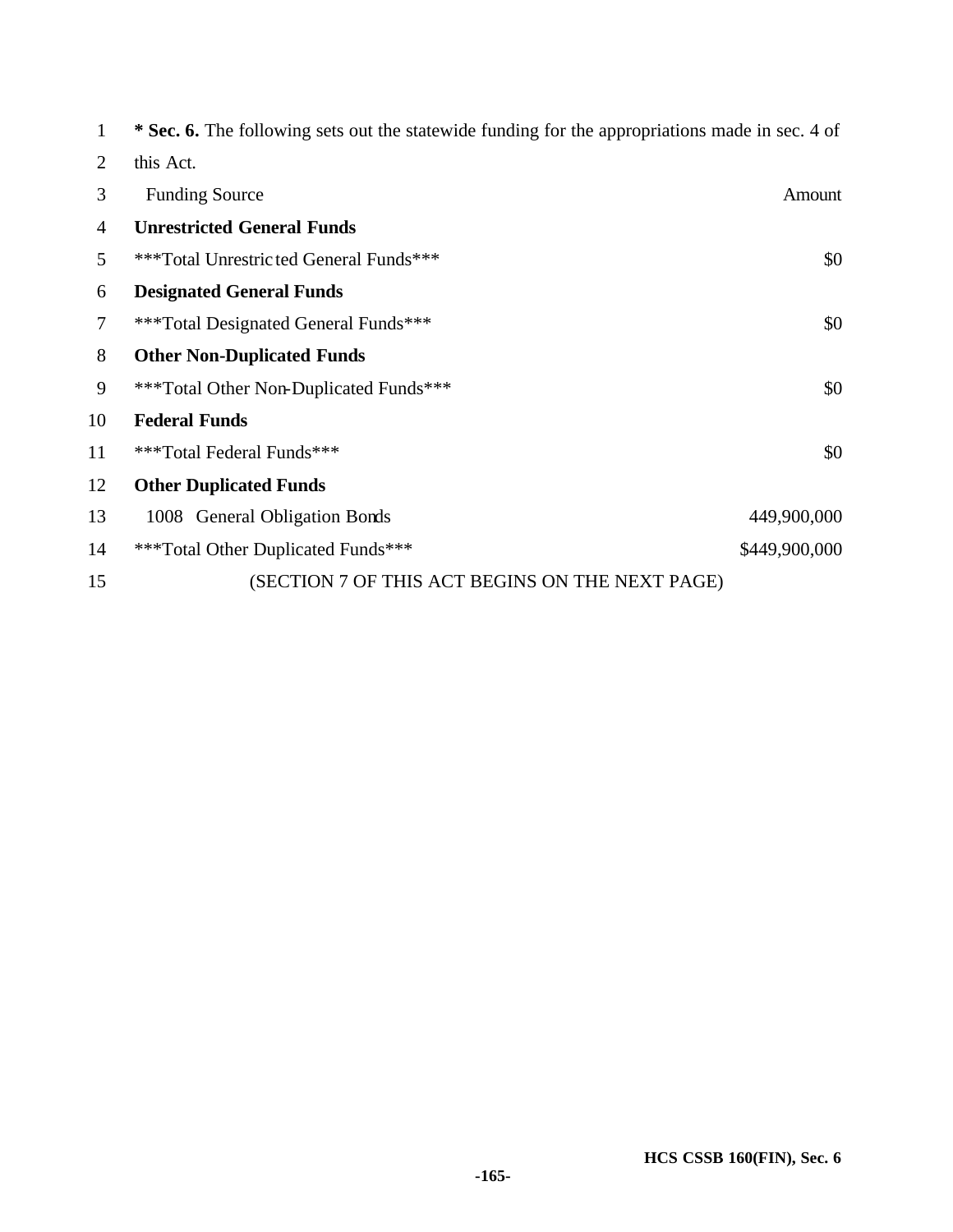**\* Sec. 7.** The following appropriation items are for supplemental capital projects and grants from the general fund or other funds as set out in section 8 of this Act by funding source to the agencies named for the purposes expressed and lapse under AS 37.25.020, unless otherwise noted.

 Appropriation General Other Allocations Items Funds Funds **\* \* \* \* \* \* \* \* \* \* \* \* \* \* \* Department of Commerce, Community and Economic Development \* \* \* \* \* \* \* \* \* \* \* \* \* \* \* Grants to Municipalities (AS 37.05.315)**  12 Old Harbor - Airport 4,500,000 4,500,000 Expansion (HD 36) **\* \* \* \* \* \* \* \* \* \* \* \* \* \* \* Department of Corrections \* \* \* \* \* \* \* \* \* \* \* \* \* \* \*** Bethel - Yukon-Kuskokwim 1,284,550 1,284,550 Correctional Center Dormitory Renovation Project (HD 36-38) **\* \* \* \* \* \* \* \* \* \* \* \* \* \* \* Department of Military and Veterans Affairs \* \* \* \* \* \* \* \* \* \* \* \* \* \* \*** Alaska Aerospace 30,000,000 25,000,000 5,000,000 Corporation Construction of New Medium Lift Launch Pad (HD 36) Move and Renovate 195,000 195,000 STARBASE Building (HD 16-32)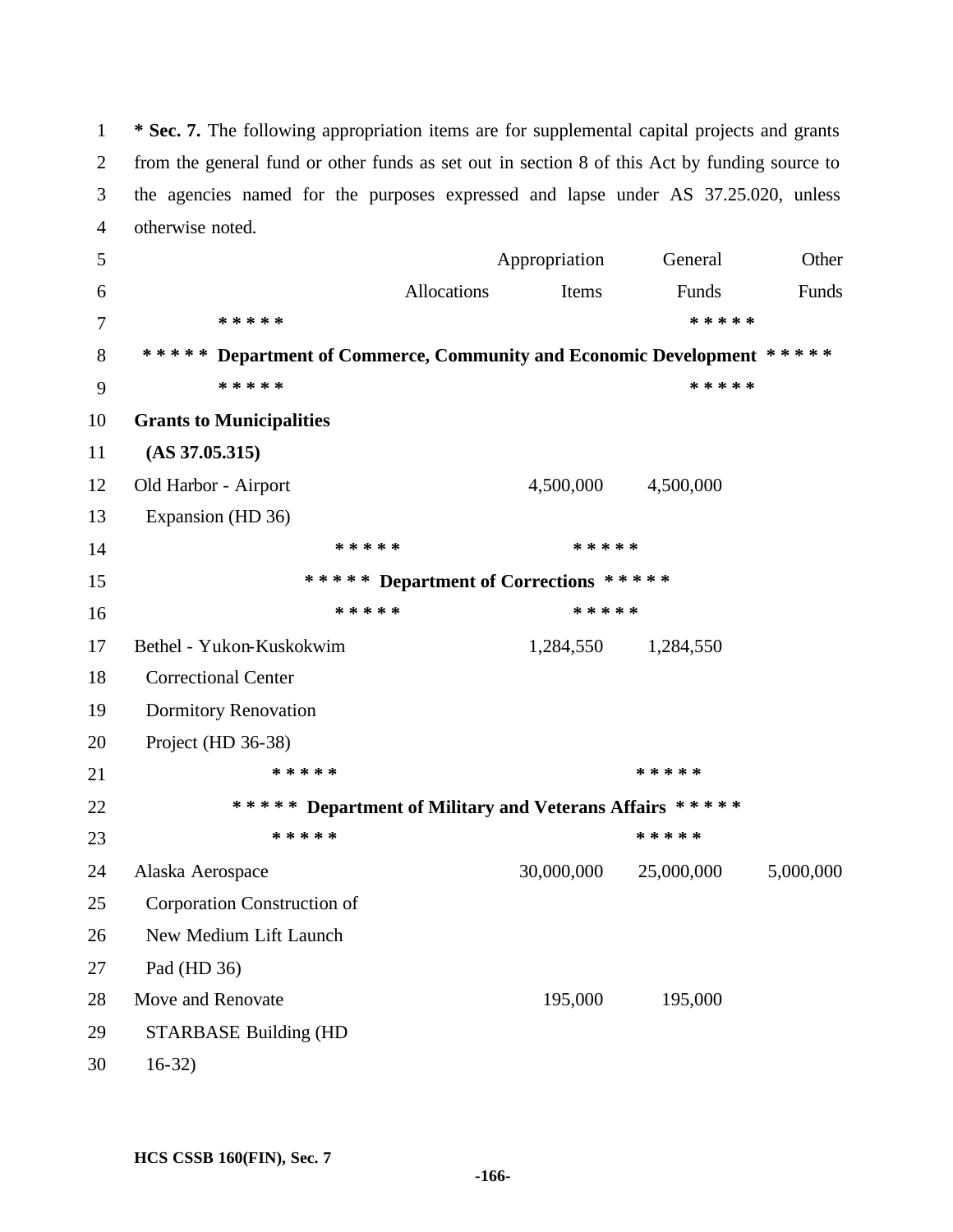| $\mathbf{1}$   |                                                                |                    | Appropriation                               | <b>General</b> | Other        |
|----------------|----------------------------------------------------------------|--------------------|---------------------------------------------|----------------|--------------|
| $\overline{2}$ |                                                                | <b>Allocations</b> | <b>Items</b>                                | <b>Funds</b>   | <b>Funds</b> |
| 3              | * * * * *                                                      |                    |                                             | * * * * *      |              |
| 4              |                                                                |                    | ***** Department of Natural Resources ***** |                |              |
| 5              | * * * * *                                                      |                    |                                             | * * * * *      |              |
| 6              | Exxon Valdez Oil Spill -                                       |                    | 1,100,000                                   |                | 1,100,000    |
| 7              | Parcel Purchase on Kenai                                       |                    |                                             |                |              |
| 8              | River Mile 11 (HD 33-35)                                       |                    |                                             |                |              |
| 9              | Whittier Landslide -                                           |                    | 150,000                                     | 150,000        |              |
| 10             | Tsunami Hazard Analysis                                        |                    |                                             |                |              |
| 11             | $(HD 16-32)$                                                   |                    |                                             |                |              |
| 12             | * * * * *                                                      |                    |                                             | * * * * *      |              |
| 13             | ***** Department of Transportation and Public Facilities ***** |                    |                                             |                |              |
| 14             | * * * * *                                                      |                    |                                             | * * * * *      |              |
| 15             | Alaska Marine Highway                                          |                    | 1,200,000                                   | 1,200,000      |              |
| 16             | System - Cordova Dock                                          |                    |                                             |                |              |
| 17             | <b>Emergency Repairs (HD</b>                                   |                    |                                             |                |              |
| 18             | $1-40$                                                         |                    |                                             |                |              |
| 19             | Chugiak - Pedestrian Safety                                    |                    | 500,000                                     | 500,000        |              |
| 20             | Improvements (HD 13-16)                                        |                    |                                             |                |              |
| 21             | Petersburg - Dry                                               |                    | 400,000                                     | 400,000        |              |
| 22             | (Un-Heated) Storage                                            |                    |                                             |                |              |
| 23             | <b>Building Replacement (HD</b>                                |                    |                                             |                |              |
| 24             | 2)                                                             |                    |                                             |                |              |
| 25             | <b>Asset Management</b>                                        |                    |                                             |                |              |
| 26             | Alaska Marine Highway                                          |                    | 5,455,000                                   | 5,455,000      |              |
| 27             | System - Vessel and                                            |                    |                                             |                |              |
| 28             | Terminal Overhaul and                                          |                    |                                             |                |              |
| 29             | Rehabilitation (HD 1-40)                                       |                    |                                             |                |              |
| 30             | <b>Airport Improvement</b>                                     |                    | 12,900,000                                  |                | 12,900,000   |
| 31             | Program                                                        |                    |                                             |                |              |
| 32             | Nome - Airport Runway                                          | 3,900,000          |                                             |                |              |
| 33             | Safety Area (RSA)                                              |                    |                                             |                |              |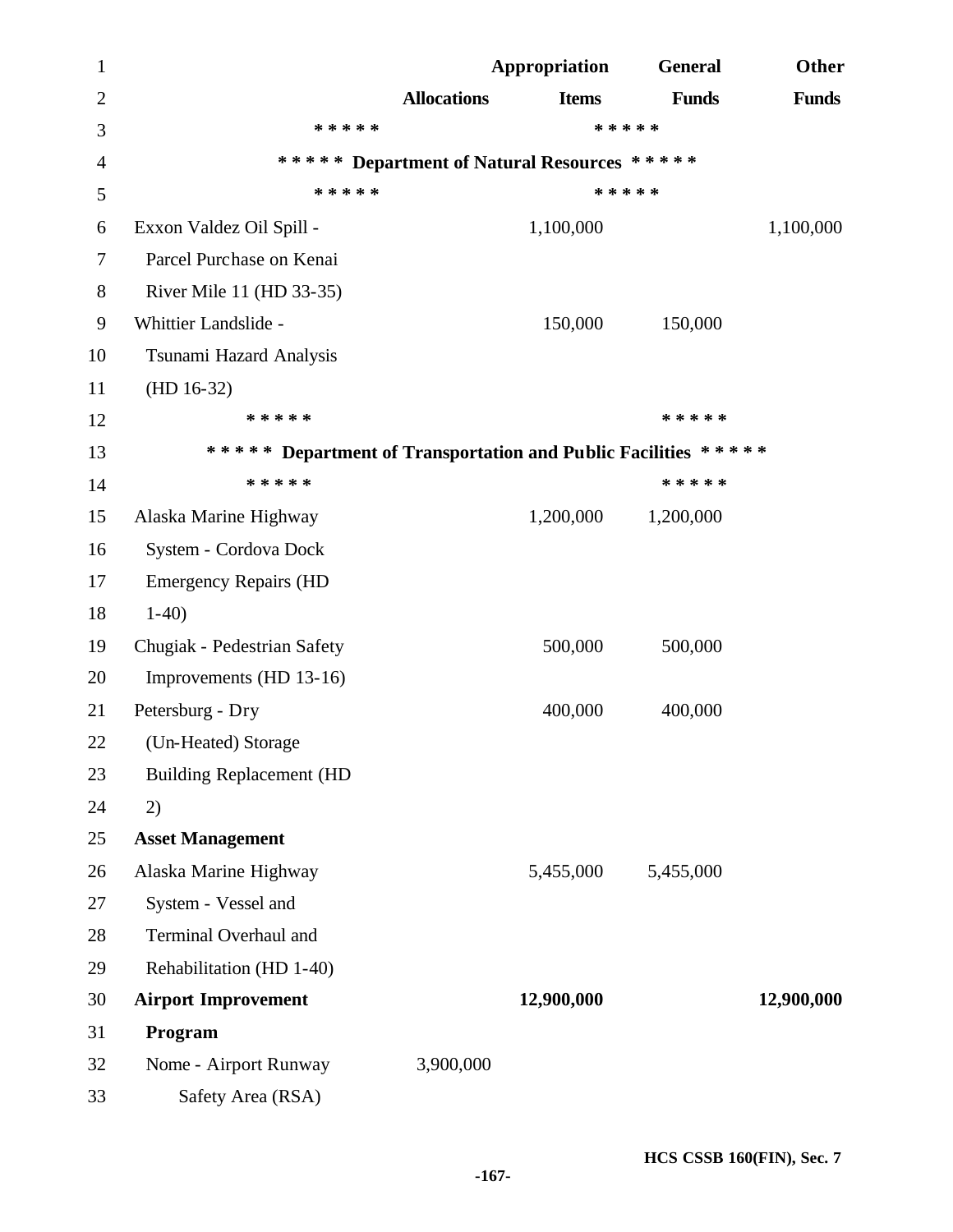| $\mathbf{1}$   |                                                 |                    | Appropriation | <b>General</b> | <b>Other</b> |
|----------------|-------------------------------------------------|--------------------|---------------|----------------|--------------|
| $\overline{2}$ |                                                 | <b>Allocations</b> | <b>Items</b>  | <b>Funds</b>   | <b>Funds</b> |
| 3              | Improvements (HD 39)                            |                    |               |                |              |
| $\overline{4}$ | Unalaska - Runway Safety                        | 3,000,000          |               |                |              |
| 5              | Area and Pavement                               |                    |               |                |              |
| 6              | Rehabilitation (HD 37)                          |                    |               |                |              |
| 7              | Unalaska - Runway Safety                        | 6,000,000          |               |                |              |
| 8              | Area and Pavement                               |                    |               |                |              |
| 9              | Rehabilitation (HD 37)                          |                    |               |                |              |
| 10             | <b>Surface Transportation</b>                   |                    | 2,990,000     |                | 2,990,000    |
| 11             | Program                                         |                    |               |                |              |
| 12             | Anchorage Metropolitan Area                     | 2,340,000          |               |                |              |
| 13             | <b>Transportation Solutions</b>                 |                    |               |                |              |
| 14             | (AMATS) - Glenn Highway                         |                    |               |                |              |
| 15             | Trail Rehabilitation (HD                        |                    |               |                |              |
| 16             | $16-32)$                                        |                    |               |                |              |
| 17             | Seward Highway -                                | 650,000            |               |                |              |
| 18             | <b>Recreational Improvements</b>                |                    |               |                |              |
| 19             | $(HD 33-35)$                                    |                    |               |                |              |
| 20             | <b>Emergency Repairs</b>                        |                    | 201,050       | 201,050        |              |
| 21             | Dyea Road Washout                               | 25,800             |               |                |              |
| 22             | Emergency Repair (HD 5)                         |                    |               |                |              |
| 23             | Haines Highway Milepost 19                      | 150,250            |               |                |              |
| 24             | - 23 Rock Slide Emergency                       |                    |               |                |              |
| 25             | Repairs (HD 5)                                  |                    |               |                |              |
| 26             | Takotna - Road Repair (HD                       | 25,000             |               |                |              |
| 27             | 6)                                              |                    |               |                |              |
| 28             | (SECTION 8 OF THIS ACT BEGINS ON THE NEXT PAGE) |                    |               |                |              |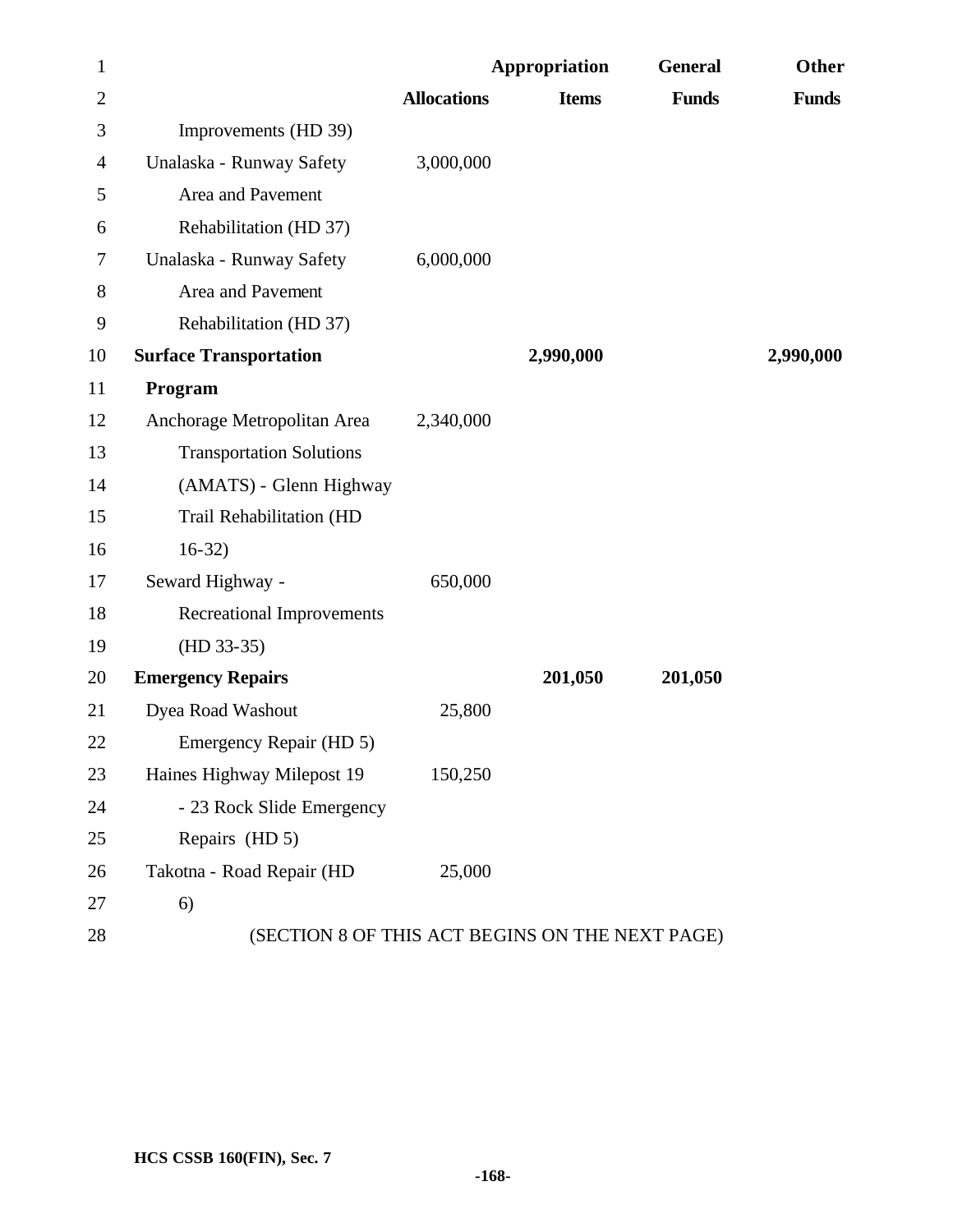| $\mathbf{1}$   | * Sec. 8. The following sets out the funding by agency for the appropriations made in sec. 7 of |              |
|----------------|-------------------------------------------------------------------------------------------------|--------------|
| $\overline{2}$ | this Act.                                                                                       |              |
| 3              | <b>Funding Source</b>                                                                           | Amount       |
| 4              | Department of Commerce, Community and Economic Development                                      |              |
| 5              | 1004 Unrestricted General Fund Receipts                                                         | 4,500,000    |
| 6              | *** Total Agency Funding ***                                                                    | \$4,500,000  |
| 7              | <b>Department of Corrections</b>                                                                |              |
| 8              | 1004 Unrestricted General Fund Receipts                                                         | 1,284,550    |
| 9              | *** Total Agency Funding ***                                                                    | \$1,284,550  |
| 10             | <b>Department of Military and Veterans Affairs</b>                                              |              |
| 11             | 1004 Unrestricted General Fund Receipts                                                         | 25,195,000   |
| 12             | 1108 Statutory Designated Program Receipts                                                      | 5,000,000    |
| 13             | *** Total Agency Funding ***                                                                    | \$30,195,000 |
| 14             | <b>Department of Natural Resources</b>                                                          |              |
| 15             | 1004 Unrestricted General Fund Receipts                                                         | 150,000      |
| 16             | 1018 Exxon Valdez Oil Spill Trust                                                               | 1,100,000    |
| 17             | *** Total Agency Funding ***                                                                    | \$1,250,000  |
| 18             | <b>Department of Transportation and Public Facilities</b>                                       |              |
| 19             | 1002 Federal Receipts                                                                           | 15,890,000   |
| 20             | 1004 Unrestricted General Fund Receipts                                                         | 7,756,050    |
| 21             | *** Total Agency Funding ***                                                                    | \$23,646,050 |
| 22             | ***** Total Budget *****                                                                        | \$60,875,600 |
| 23             | (SECTION 9 OF THIS ACT BEGINS ON THE NEXT PAGE)                                                 |              |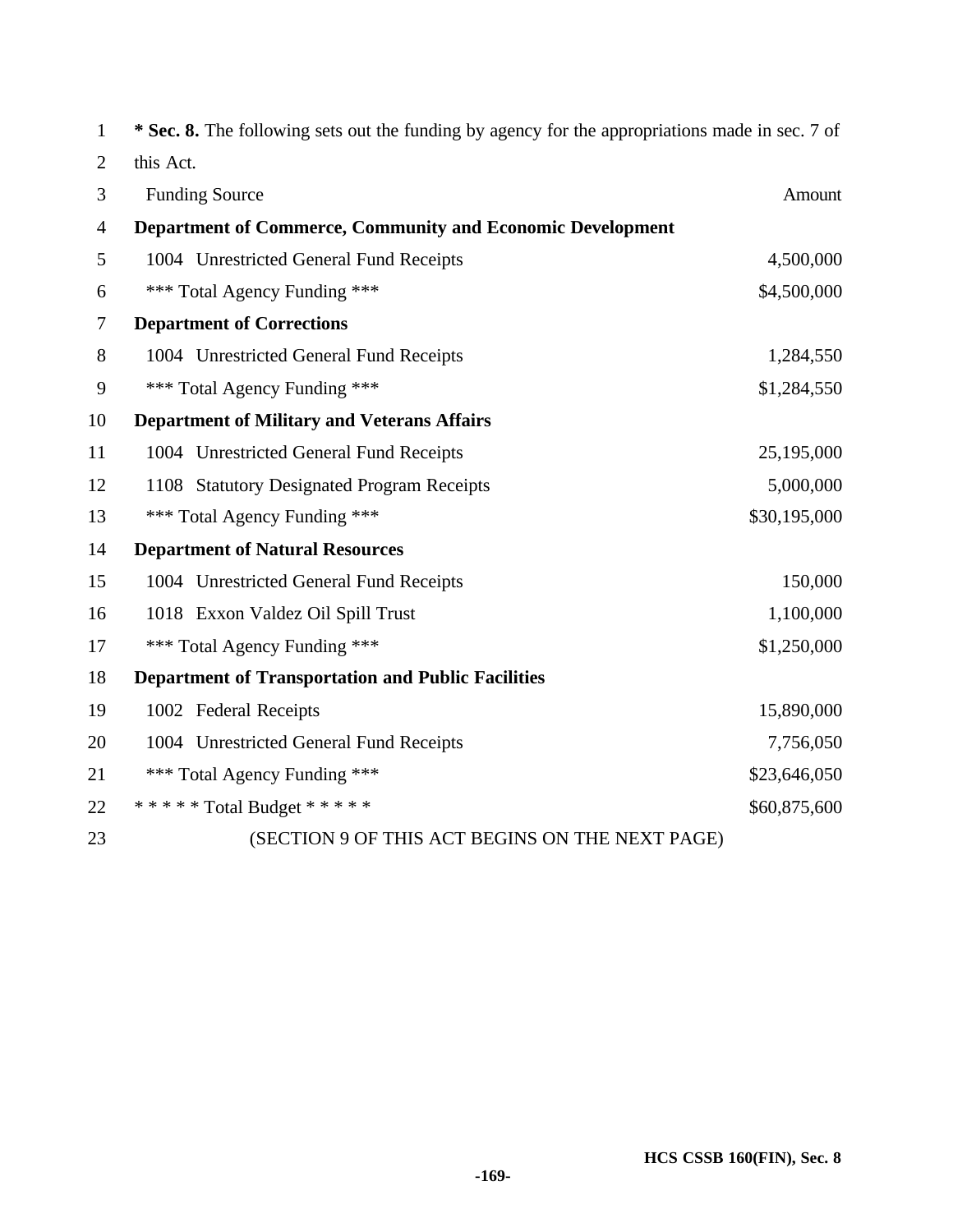| 1              | * Sec. 9. The following sets out the statewide funding for the appropriations made in sec. 7 of |              |
|----------------|-------------------------------------------------------------------------------------------------|--------------|
| $\overline{2}$ | this Act.                                                                                       |              |
| 3              | <b>Funding Source</b>                                                                           | Amount       |
| $\overline{4}$ | <b>Unrestricted General Funds</b>                                                               |              |
| 5              | 1004 Unrestricted General Fund Receipts                                                         | 38,885,600   |
| 6              | ***Total Unrestricted General Funds***                                                          | \$38,885,600 |
| $\overline{7}$ | <b>Designated General Funds</b>                                                                 |              |
| 8              | ***Total Designated General Funds***                                                            | \$0          |
| 9              | <b>Other Non-Duplicated Funds</b>                                                               |              |
| 10             | 1018 Exxon Valdez Oil Spill Trust                                                               | 1,100,000    |
| 11             | 1108 Statutory Designated Program Receipts                                                      | 5,000,000    |
| 12             | ***Total Other Non-Duplicated Funds***                                                          | \$6,100,000  |
| 13             | <b>Federal Funds</b>                                                                            |              |
| 14             | 1002 Federal Receipts                                                                           | 15,890,000   |
| 15             | ***Total Federal Funds***                                                                       | \$15,890,000 |
| 16             | <b>Other Duplicated Funds</b>                                                                   |              |
| 17             | ***Total Other Duplicated Funds***                                                              | \$0          |
| 18             | (SECTION 10 OF THIS ACT BEGINS ON THE NEXT PAGE)                                                |              |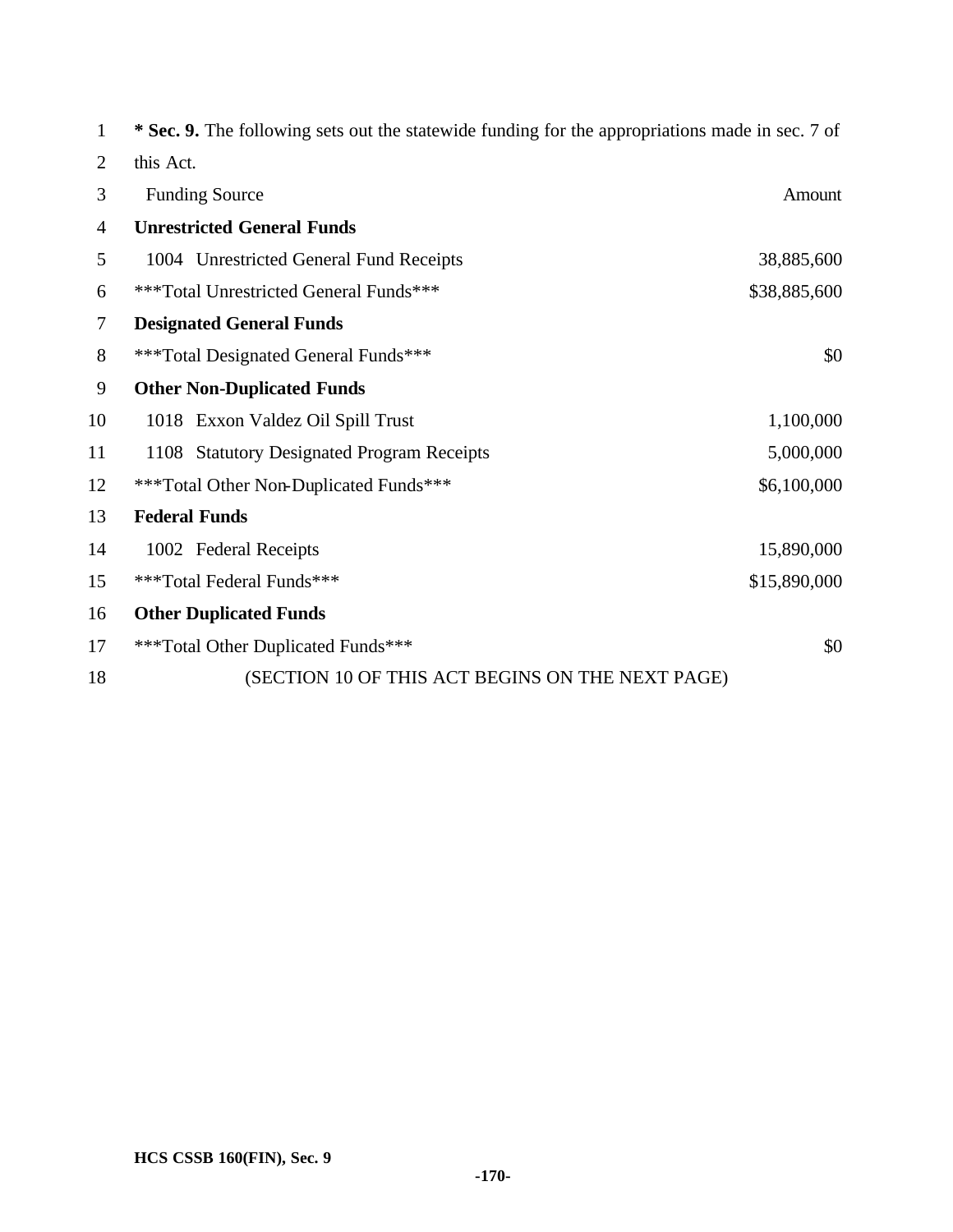**\* Sec. 10.** The following appropriation items are for operating expenditures from the general fund or other funds as set out in section 11 of this Act to the agencies named for the purposes expressed for the fiscal year beginning July 1, 2011 and ending June 30, 2012, unless otherwise indicated.

| 5  |                                                                                                |                                          | Appropriation | General   | Other   |
|----|------------------------------------------------------------------------------------------------|------------------------------------------|---------------|-----------|---------|
| 6  |                                                                                                | Allocations                              | Items         | Funds     | Funds   |
| 7  | * * * * *                                                                                      |                                          | * * * * *     |           |         |
| 8  |                                                                                                | ***** Department of Administration ***** |               |           |         |
| 9  | * * * * *                                                                                      |                                          | * * * * *     |           |         |
| 10 | <b>Violent Crimes Compensation</b>                                                             |                                          | 340,000       |           | 340,000 |
| 11 | <b>Board</b>                                                                                   |                                          |               |           |         |
| 12 | <b>Violent Crimes</b>                                                                          | 340,000                                  |               |           |         |
| 13 | <b>Compensation Board</b>                                                                      |                                          |               |           |         |
| 14 | * * * * *                                                                                      |                                          |               | * * * * * |         |
| 15 | ***** Department of Commerce, Community and Economic Development *****                         |                                          |               |           |         |
| 16 | * * * * *                                                                                      |                                          |               | * * * * * |         |
| 17 | <b>Corporations, Business and</b>                                                              |                                          |               |           |         |
| 18 | <b>Professional Licensing</b>                                                                  |                                          |               |           |         |
| 19 | It is the intent of the legislature that the Department of Commerce, Community and Economic    |                                          |               |           |         |
| 20 | Development proportionally distribute \$3,439,800 general funds between the professional       |                                          |               |           |         |
| 21 | licensing boards and commissions based on the number of licenses issued for fiscal years       |                                          |               |           |         |
| 22 | 2007 through 2010. It is also the intent of the legislature that after the general funds are   |                                          |               |           |         |
| 23 | distributed, the professional licensing board's and commission's carryforward balances are     |                                          |               |           |         |
| 24 | made whole as of June 30, 2012 and will serve as a starting balance going forward into the     |                                          |               |           |         |
| 25 | future. Further, it is the intent of the legislature that the department completes an annual   |                                          |               |           |         |
| 26 | reconciliation of the individual professional board's and commission's carryforward balance to |                                          |               |           |         |
| 27 | reports from the State's accounting system.                                                    |                                          |               |           |         |
| 28 | Corporations, Business and                                                                     | $\mathbf{0}$                             |               |           |         |
|    |                                                                                                |                                          |               |           |         |

Professional Licensing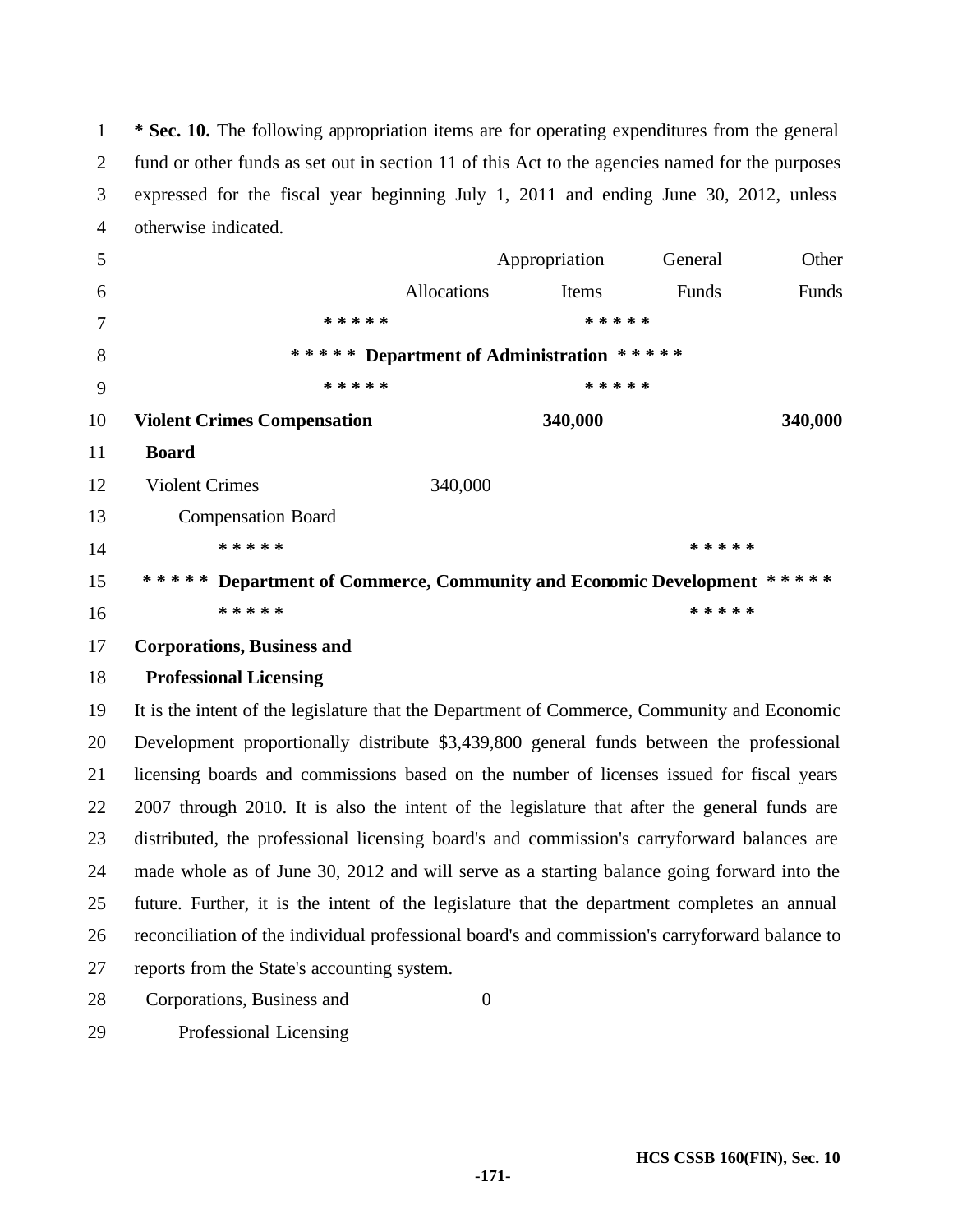**Appropriation General Other Allocations Items Funds Funds \* \* \* \* \* \* \* \* \* \* \* \* \* \* \* Department of Education and Early Development \* \* \* \* \* \* \* \* \* \* \* \* \* \* \* Teaching and Learning Support 1,000,000 1,000,000** 7 Student and School 1,000,000 Achievement **\* \* \* \* \* \* \* \* \* \* \* \* \* \* \* Department of Fish and Game \* \* \* \* \* \* \* \* \* \* \* \* \* \* \* Sport Fisheries 5,500,000 -5,500,000** 13 Sport Fisheries 0 **\* \* \* \* \* \* \* \* \* \* \* \* \* \* \* Department of Labor and Workforce Development \* \* \* \* \* \* \* \* \* \* \* \* \* \* \* Alaska Vocational Technical Center**  Alaska Vocational Technical 0 Center **\* \* \* \* \* \* \* \* \* \* \* \* \* \* \* Department of Transportation & Public Facilities \* \* \* \* \* \* \* \* \* \* \* \* \* \* \* Highways, Aviation and 1,378,800 1,378,800 Facilities**  26 Northern Region Facilities 27,600 Central Region Highways and 762,400 Aviation Northern Region Highways 330,000 and Aviation Southeast Region Highways 258,800 and Aviation (SECTION 11 OF THIS ACT BEGINS ON THE NEXT PAGE)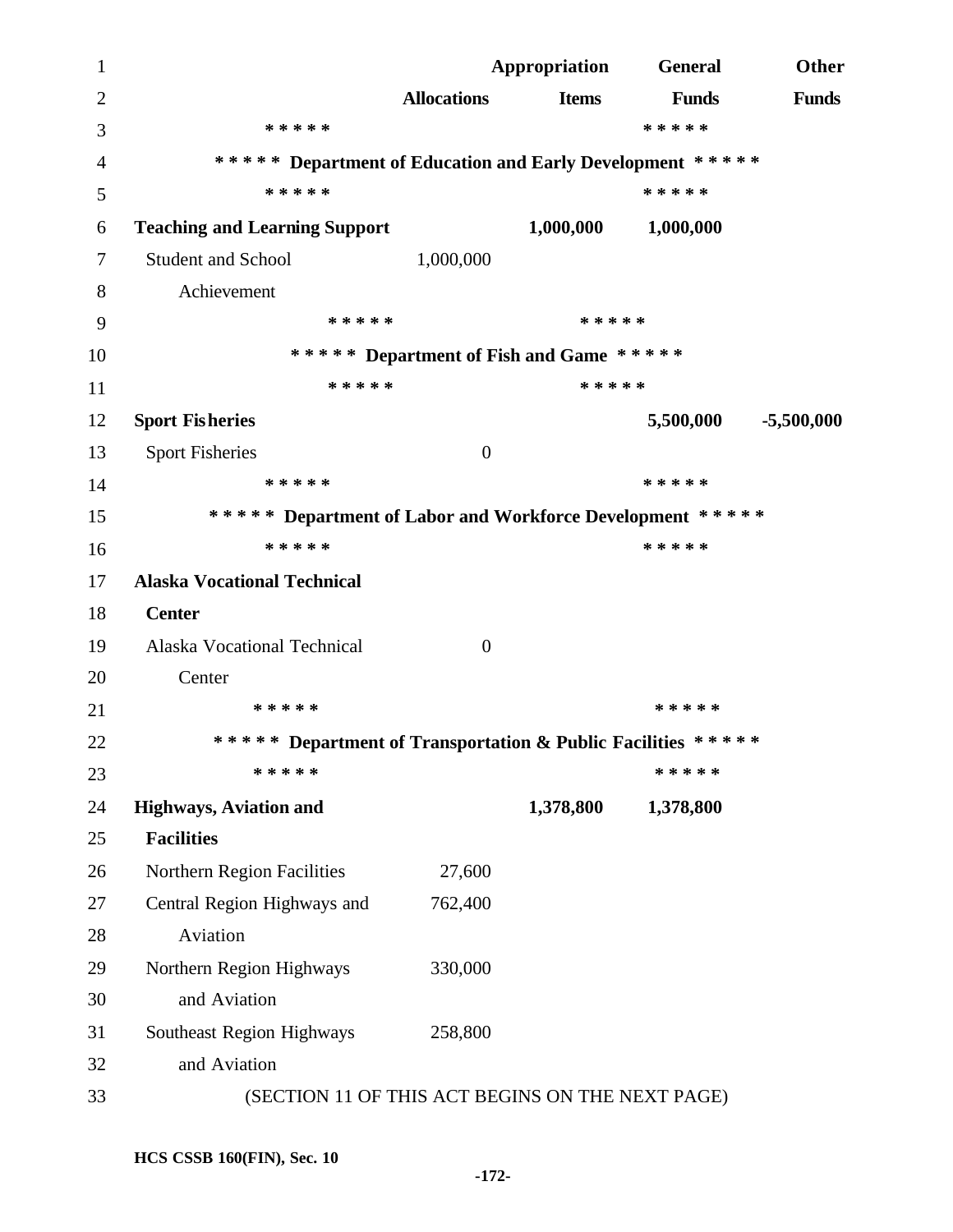| $\mathbf{1}$   | * Sec. 11. The following sets out the funding by agency for the appropriations made in sec. 10 |              |
|----------------|------------------------------------------------------------------------------------------------|--------------|
| 2              | of this Act.                                                                                   |              |
| 3              | <b>Funding Source</b>                                                                          | Amount       |
| $\overline{4}$ | <b>Department of Administration</b>                                                            |              |
| 5              | 1002 Federal Receipts                                                                          | 340,000      |
| 6              | *** Total Agency Funding ***                                                                   | \$340,000    |
| 7              | <b>Department of Commerce, Community and Economic Development</b>                              |              |
| 8              | 1004 Unrestricted General Fund Receipts                                                        | 3,439,800    |
| 9              | 1156 Receipt Supported Services                                                                | $-3,439,800$ |
| 10             | *** Total Agency Funding ***                                                                   | \$0          |
| 11             | <b>Department of Education and Early Development</b>                                           |              |
| 12             | 1004 Unrestricted General Fund Receipts                                                        | 1,000,000    |
| 13             | *** Total Agency Funding ***                                                                   | \$1,000,000  |
| 14             | <b>Department of Fish and Game</b>                                                             |              |
| 15             | 1004 Unrestricted General Fund Receipts                                                        | 5,500,000    |
| 16             | 1024 Fish and Game Fund                                                                        | $-5,500,000$ |
| 17             | *** Total Agency Funding ***                                                                   | \$0          |
| 18             | <b>Department of Labor and Workforce Development</b>                                           |              |
| 19             | 1004 Unrestricted General Fund Receipts                                                        | 250,000      |
| 20             | 1005 General Fund/Program Receipts                                                             | $-250,000$   |
| 21             | *** Total Agency Funding ***                                                                   | \$0          |
| 22             | <b>Department of Transportation &amp; Public Facilities</b>                                    |              |
| 23             | 1004 Unrestricted General Fund Receipts                                                        | 1,378,800    |
| 24             | *** Total Agency Funding ***                                                                   | \$1,378,800  |
| 25             | ***** Total Budget *****                                                                       | \$2,718,800  |
| 26             | (SECTION 12 OF THIS ACT BEGINS ON THE NEXT PAGE)                                               |              |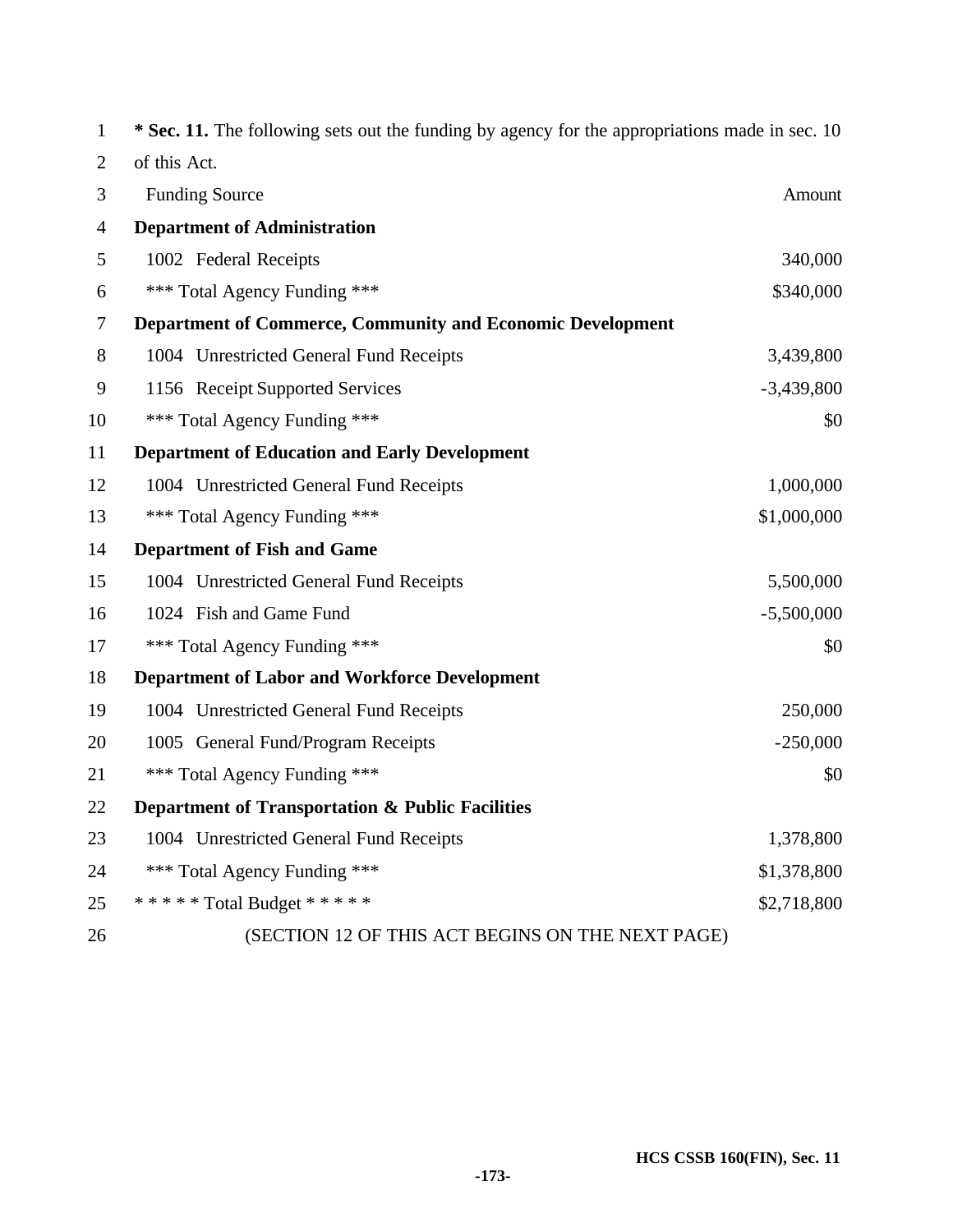| 1              | * Sec. 12. The following sets out the statewide funding for the appropriations made in sec. 10 |               |  |
|----------------|------------------------------------------------------------------------------------------------|---------------|--|
| $\overline{2}$ | of this Act.                                                                                   |               |  |
| 3              | <b>Funding Source</b>                                                                          | Amount        |  |
| $\overline{4}$ | <b>Unrestricted General Funds</b>                                                              |               |  |
| 5              | 1004 Unrestricted General Fund Receipts                                                        | 11,568,600    |  |
| 6              | ***Total Unrestricted General Funds***                                                         | \$11,568,600  |  |
| $\tau$         | <b>Designated General Funds</b>                                                                |               |  |
| 8              | 1005 General Fund/Program Receipts                                                             | $-250,000$    |  |
| 9              | 1156 Receipt Supported Services                                                                | $-3,439,800$  |  |
| 10             | ***Total Designated General Funds***                                                           | $$-3,689,800$ |  |
| 11             | <b>Other Non-Duplicated Funds</b>                                                              |               |  |
| 12             | 1024 Fish and Game Fund                                                                        | $-5,500,000$  |  |
| 13             | ***Total Other Non-Duplicated Funds***                                                         | $$-5,500,000$ |  |
| 14             | <b>Federal Funds</b>                                                                           |               |  |
| 15             | 1002 Federal Receipts                                                                          | 340,000       |  |
| 16             | ***Total Federal Funds***                                                                      | \$340,000     |  |
| 17             | <b>Other Duplicated Funds</b>                                                                  |               |  |
| 18             | ***Total Other Duplicated Funds***                                                             | \$0           |  |
| 19             | (SECTION 13 OF THIS ACT BEGINS ON THE NEXT PAGE)                                               |               |  |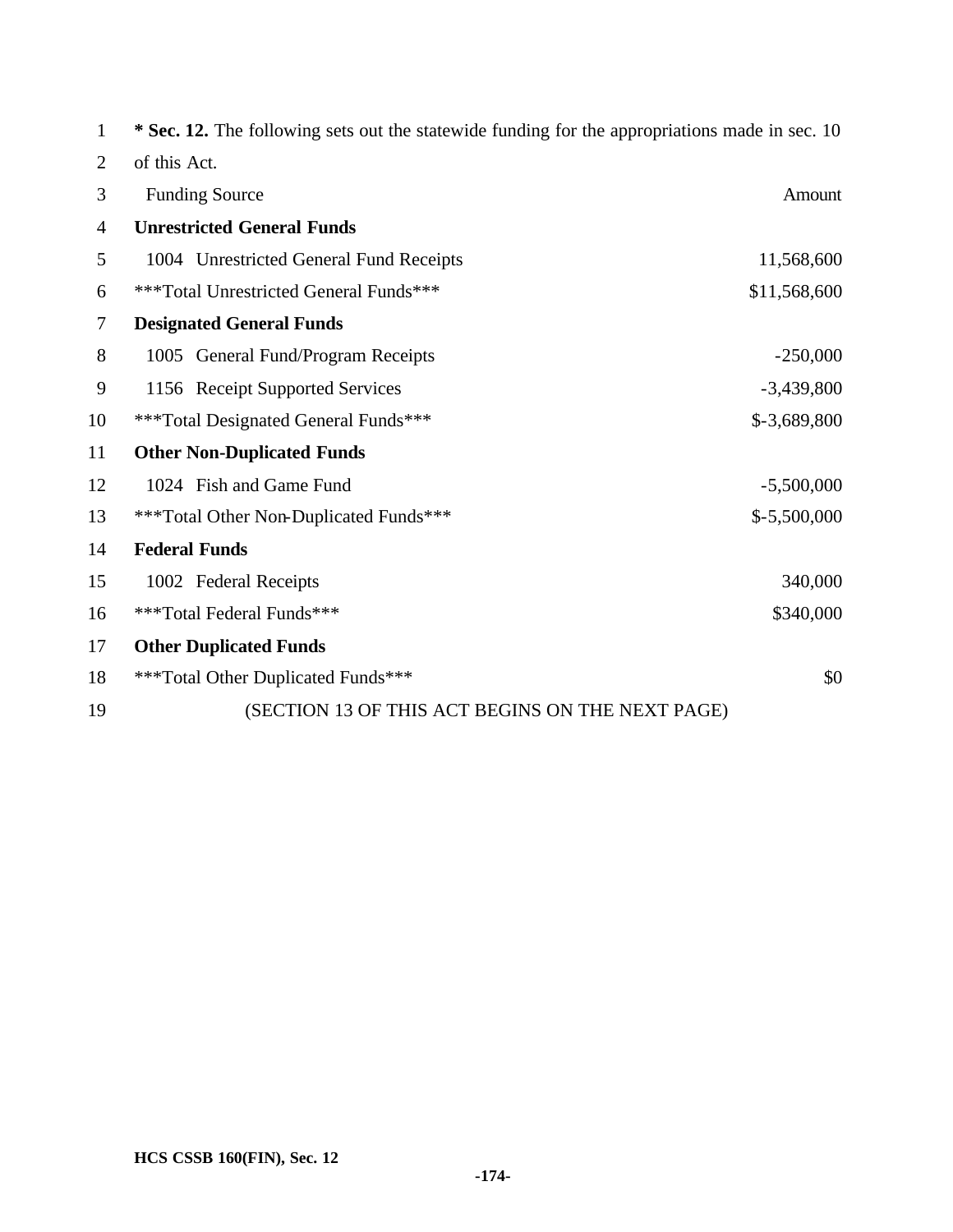**\* Sec. 13.** BOND DEFEASANCE. The sum of \$5,900,000 is appropriated from the Alaska 2 sport fishing construction account  $(AS\ 16.05.130(f))$  to the state bond committee for redemption or defeasance and associated fees of the Sport Fishing Revenue Bonds, Series 2006, or Sport Fishing Revenue Refunding Bonds, Series 2011.

 **\* Sec. 14.** FEDERAL AND OTHER PROGRAM RECEIPTS. (a) Federal receipts, 6 designated program receipts as defined in AS  $37.05.146(b)(3)$ , information services fund program receipts as defined in AS 44.21.045(b), receipts of the University of Alaska as described in AS 37.05.146(b)(2), receipts of commercial fisheries test fishing operations under AS 37.05.146(c)(21), corporate receipts of the Alaska Housing Finance Corporation, 10 Corporate receipts of the Alaska Aerospace Corporation, Exxon Valdez oil spill trust receipts as defined in AS 37.05.146(b)(4), and receipts of the Alaska Fire Standards Council under AS 37.05.146(b)(5), that exceed the amounts appropriated by this Act are appropriated conditioned on compliance with the program review provisions of AS 37.07.080(h).

 (b) If federal or other program receipts as defined in AS 37.05.146 and in AS 44.21.045(b) exceed the estimates appropriated by this Act, the appropriations from state funds for the affected program may be reduced by the excess if the reductions are consistent 17 with applicable federal statutes.

 (c) If federal or other program receipts as defined in AS 37.05.146 and in AS 44.21.045(b) fall short of the estimates appropriated by this Act, the affected **a** appropriation is reduced by the amount of the shortfall in receipts.

**\* Sec. 15.** FUND CAPITALIZATION. (a) The sum of \$60,000,000 is appropriated from the 22 general fund to the Alaska Gasline Inducement Act reimbursement fund  $(AS\ 43.90.400(a))$ 23 for the natural gas pipeline project construction inducement under AS 43.90.110(a)(1).

 $\parallel$  (b) The amount of federal receipts from the financial assistance award for emerging 25 energy technology by the Denali Commission established under P.L. 105-277, estimated to be  $\parallel$  \$1,700,000, is appropriated to the emerging energy technology fund (AS 42.45.375) for **capital projects.** 

**\* Sec. 16.** FUND TRANSFERS. The sum of \$25,870,700 is appropriated from the general 29 fund to the renewable energy grant fund  $(AS\ 42.45.045(a))$ .

**\* Sec. 17.** INSURANCE CLAIMS. The amounts to be received in settlement of insurance claims for losses and the amounts to be received as recovery for losses are appropriated from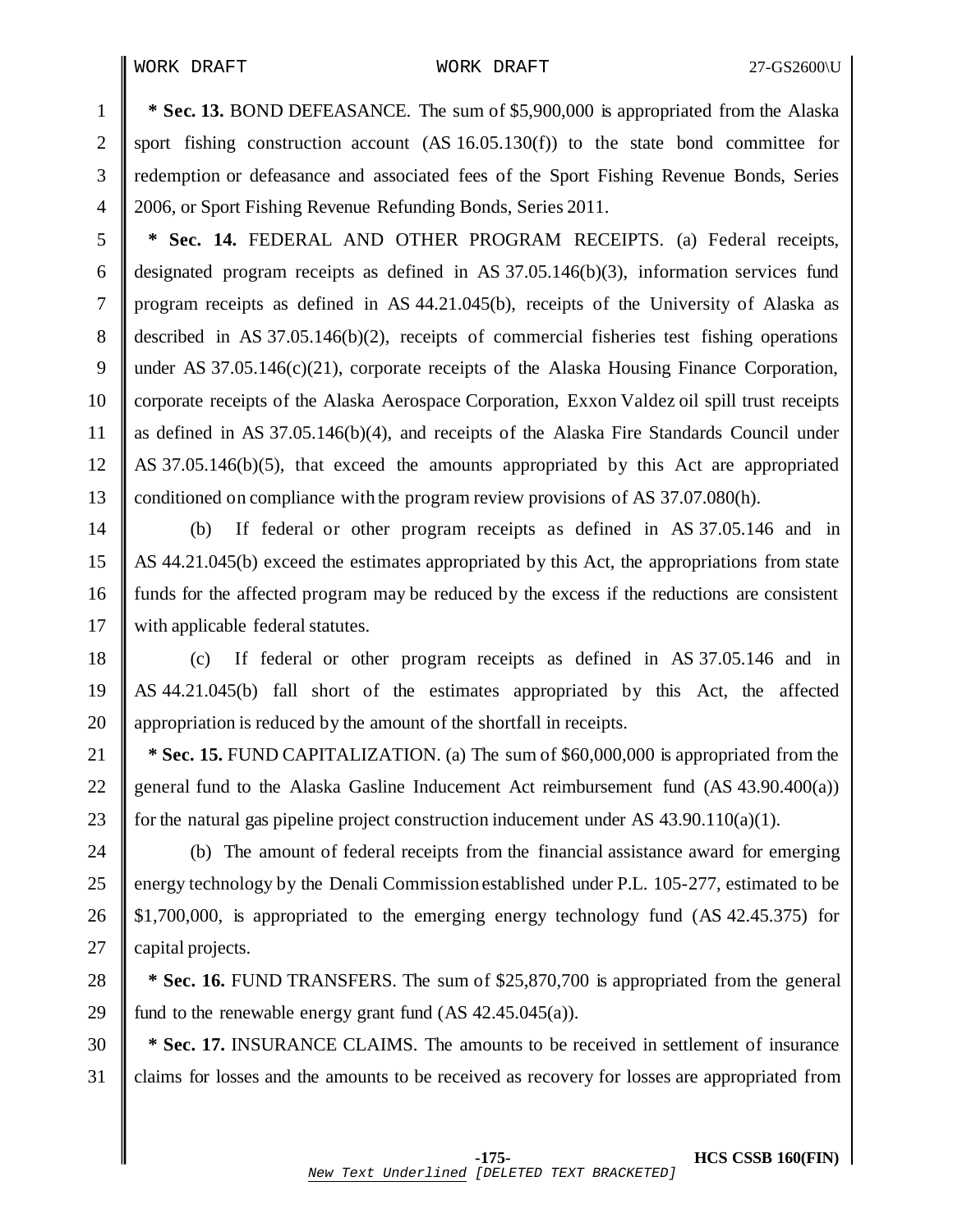1 the general fund to the

2  $\parallel$  (1) state insurance catastrophe reserve account (AS 37.05.289(a)); or

 $\parallel$  (2) appropriate state agency to mitigate the loss.

 **\* Sec. 18.** NATIONAL PETROLEUM RESERVE - ALASKA IMPACT GRANT PROGRAM. (a) The amount received by the National Petroleum Reserve - Alaska special revenue fund (AS 37.05.530(a)) under 42 U.S.C. 6506a(*l*) or former 42 U.S.C. 6508 by August 31, 2012, estimated to be \$4,896,872, is appropriated from that fund to the Department of Commerce, Community, and Economic Development for capital project grants under the National Petroleum Reserve - Alaska impact grant program to the following 10 municipalities in the amounts stated:

| 11 | <b>MUNICIPALITY</b>     | <b>PROJECT</b>              | <b>ALLOCATION</b> |
|----|-------------------------|-----------------------------|-------------------|
| 12 | (1) North Slope Borough | Permit tracking system      | \$<br>242,000     |
| 13 | (2) North Slope Borough | Mayor's job program         | 366,636           |
| 14 | (3) North Slope Borough | Monitoring the subsistence  | 109,000           |
| 15 |                         | fisheries in the Elson      |                   |
| 16 |                         | Lagoon and Kuk Inlet        |                   |
| 17 | (4) North Slope Borough | Meade River school          | 243,819           |
| 18 |                         | counselor                   |                   |
| 19 | (5) North Slope Borough | School counselor program    | 287,296           |
| 20 | (6) City of Atqasuk     | Local government and        | 493,940           |
| 21 |                         | youth program               |                   |
| 22 | City of Barrow<br>(7)   | Local government operations | 1,600,000         |
| 23 |                         | and maintenance             |                   |
| 24 | (8) North Slope Borough | Land management and         | 350,000           |
| 25 |                         | enforcement continuation    |                   |
| 26 | (9) City of Nuiqsut     | Local government operations | 718,163           |
| 27 |                         | and maintenance             |                   |
| 28 | (10) City of Wainwright | Wainwright local government | 228,000           |
| 29 |                         | operations                  |                   |
| 30 | (11) City of Nuiqsut    | Youth center operations and | 258,018           |
| 31 |                         | maintenance                 |                   |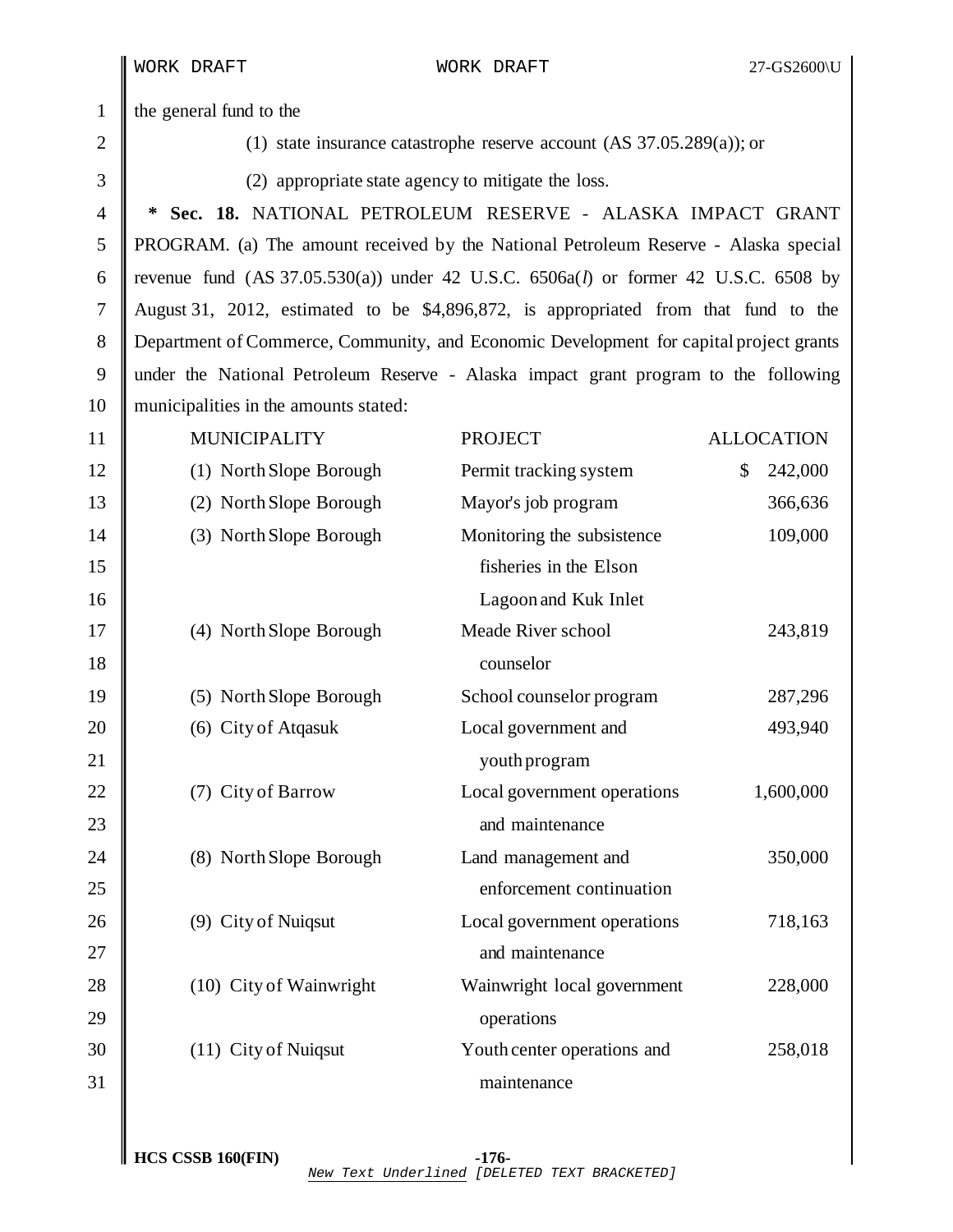WORK DRAFT WORK DRAFT 27-GS2600\U

 (b) If the amount received by the National Petroleum Reserve - Alaska special revenue fund (AS 37.05.530(a)) under 42 U.S.C. 6506a(*l*) or former 42 U.S.C. 6508 by August 31, 2012, is less than the sum of the allocations made in (a) of this section, the Department of Commerce, Community, and Economic Development shall work with the municipalitie s listed in (a) of this section to reduce the sum of the allocations made in (a) of  $\parallel$  this section to equal the amount received.

 **\* Sec. 19.** DEPARTMENT OF CORRECTIONS. The unexpended and unobligated balance, 8 not to exceed \$100,000, of the appropriation made in sec. 1, ch. 5, FSSLA 2011, page 79, lines 16 - 18 (Department of Corrections, Seward, Spring Creek Correctional Center Seward land transfer - \$250,000) is reappropriated to the Department of Corrections for the combined 11 | Hiland Mountain Correctional Center land transfer.

 **\* Sec. 20.** DEPARTMENT OF EDUCATION AND EARLY DEVELOPMENT. The sum of \$25,000,000 is appropriated from the general fund to the Department of Education and Early Development to be distributed as state aid to districts according to the average daily membership for each district adjusted under AS 14.17.410(b)(1)(A) - (D) for the fiscal year **ending June 30, 2013.** 

**\* Sec. 21.** DEPARTMENT OF FISH AND GAME. (a) Section 10, ch. 29, SLA 2008, page 18 | 67, lines 19 - 20, is amended to read:

| $19$ |                                      | <b>APPROPRIATION</b> | <b>OTHER</b> |
|------|--------------------------------------|----------------------|--------------|
| 20   |                                      | <b>ITEMS</b>         | <b>FUNDS</b> |
|      | 21   Fish and Game Licensing Program | 200,000              | 200,000      |

## **Improvements** [POINT OF SALE

23 | SYSTEM] (HD 1-40)

24 (b) The unexpended and unobligated balance, estimated to be \$100,000, of the appropriation made in sec. 7, ch. 43, SLA 2010, page 26, lines 20 - 22 (Department of Fish 26  $\parallel$  and Game, crew member fishery participation database development - \$100,000) is 27 Teappropriated to the Department of Fish and Game for analyzing system requirements for 28 Il integration of the commercial operator annual report data system with the department's new 29 electronic data system for the fiscal year ending June 30, 2013.

 (c) An amount equal to the proceeds from the sale conducted during the fiscal years ending June 30, 2013, June 30, 2014, or June 30, 2015, of a research vessel owned by the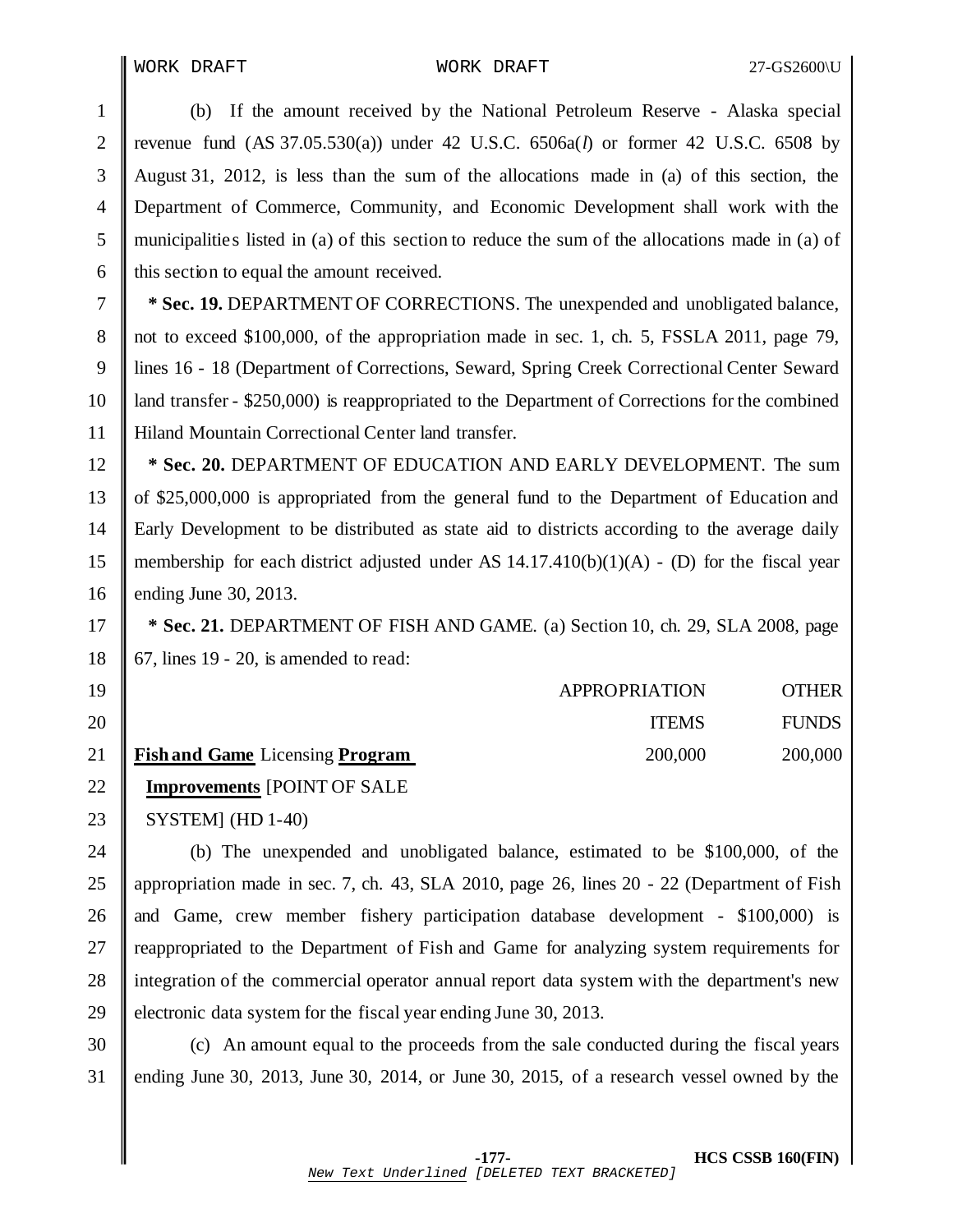Department of Fish and Game, including parts and inventory, is appropriated from the general 2 fund to the Department of Fish and Game for the repair, maintenance, or replacement of 3 vessels or equipment.  **\* Sec. 22.** DEPARTMENT OF HEALTH AND SOCIAL SERVICES. An amount equal to 50 percent of the revenue collected during the fiscal year ending June 30, 2011, from the 6 alcoholic beverage tax  $(AS\,43.60.010)$ , not to exceed \$19,300,400, is appropriated from the general fund to the Department of Health and Social Services for behavioral health grants under AS 47.37.030 for the fiscal years ending June 30, 2013, June 30, 2014, and June 30, 2015.  **\* Sec. 23.** DEPARTMENT OF LAW. (a) Section 30(a), ch. 5, FSSLA 2011, is amended to  $\parallel$  read: (a) The sum of **\$13,550,000** [\$9,000,000] is appropriated from the general fund to the Department of Law, BP corrosion, to fund the costs of outside counsel, document management, experts, and litigation in the British Petroleum Exploration (Alaska) Inc., corrosion case for the fiscal years ending June 30, 2012, and June 30, 2013. (b) The sum of \$20,743,999 is appropriated from the general fund to the Department of Law, civil division, deputy attorney general's office, for the purpose of paying judgments and settlements against the state for the fiscal year ending June 30, 2012.  **\* Sec. 24.** DEPARTMENT OF PUBLIC SAFETY. Section 1, ch. 43, SLA 2010, page 3, 21 | lines 8 - 9, as amended by sec. 12, ch. 1, FSSLA 2011, is amended to read: 22 || APPROPRIATION GENERAL ITEMS FUND Crime Lab Replacement **and Repair,** 70,750,000 70,750,000 **Renovation, and Reuse of Existing Crime LabBuilding** (HD 17-32)  **\* Sec. 25.** DEPARTMENT OF REVENUE. (a) The amount necessary to pay expenses incident to the sale and issuance of general obligation bonds for transportation projects, estimated to be \$3,559,200, is appropriated from the 2012 state transportation project fund to the Department of Revenue, state bond committee, for the fiscal years ending June 30, 2013, June 30, 2014, June 30, 2015, and June 30, 2016.

**HCS CSSB 160(FIN) -178-**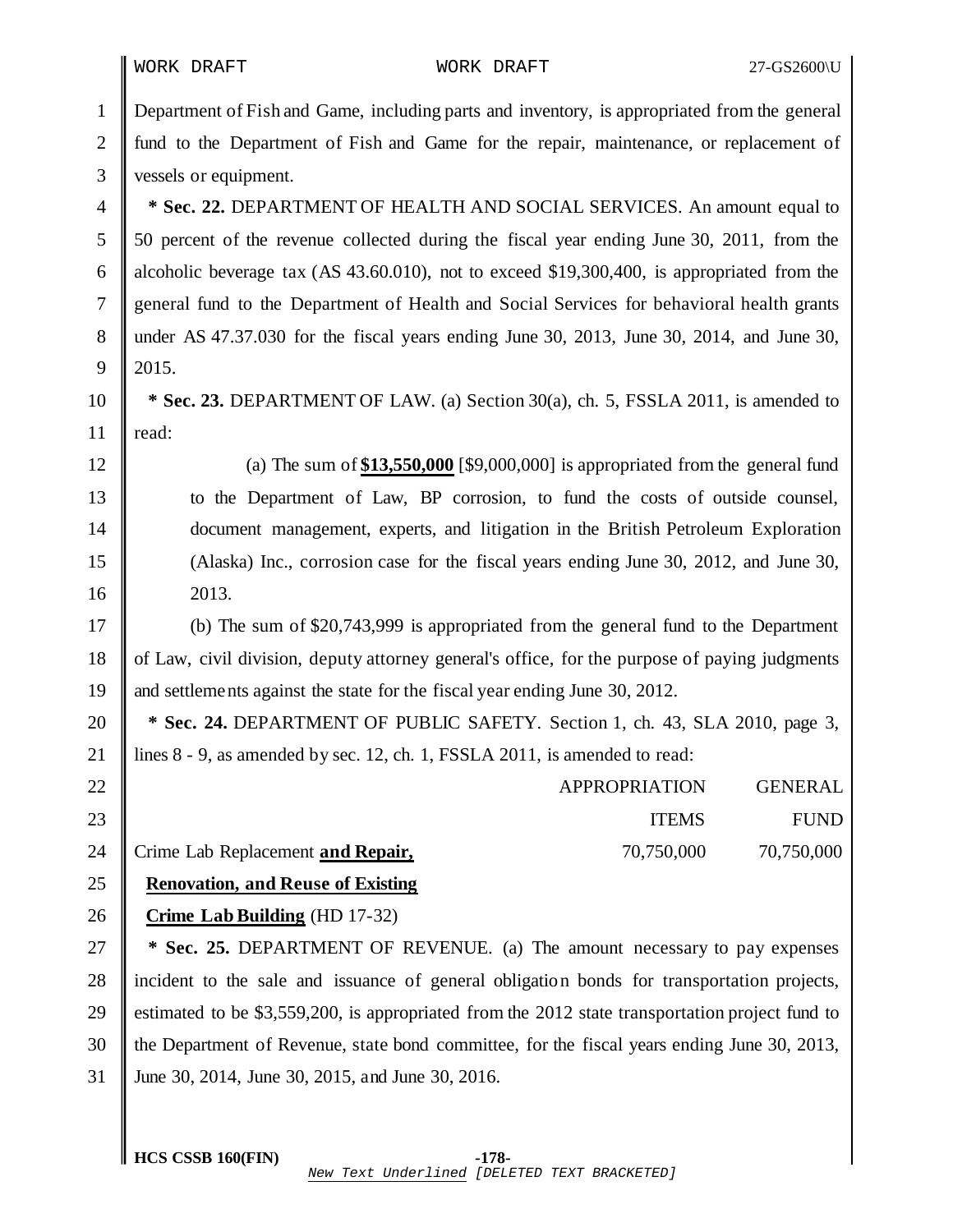(b) Section 34(b) ch. 5, FSSLA 2011, is amended to read:

 (b) The unexpended and unobligated balance, not to exceed \$1,238,900, of the appropriation made in sec. 1, ch. 41, SLA 2010, page 39, line 27, and allocated on lines 31 - 32 (Department of Revenue, natural gas commercialization - \$1,550,000) is reappropriated to the Department of Revenue, natural gas commercialization, for the fiscal year ending June 30, **2013** [2012].

 **\* Sec. 26.** DEPARTMENTOF TRANSPORTATION AND PUBLIC FACILITIES. (a) The unexpended and unobligated balances, estimated to be \$4,000,000, of the appropriations made in sec. 10, ch. 29, SLA 2008, page 44, lines 18 - 19 (Anchorage, 88th Avenue upgrade (RTP) - \$1,000,000), and sec. 1, ch. 5, FSSLA 2011, page 5, lines 27 - 30 (Anchorage, 88th Avenue upgrade - Spruce Brook Street to Elmore Road - \$3,000,000) are reappropriated to the Department of Transportation and Public Facilities for an 88th Avenue upgrade, Spruce 13 Brook Street to Elmore Road.

 (b) The unexpended and unobligated general fund balance, estimated to be \$1,686,000, of the appropriation made in sec. 1, ch. 1, SSSLA 2002, page 49, line 11, and allocated on page 49, lines 19 - 20 (Department of Transportation and Public Facilities, 17 Statewide federal programs, federal-aid highway state match - \$40,817,520) is reappropriated to the Department of Transportation and Public Facilities for construction of a sand storage building in Girdwood.

**c** The unexpended and unobligated balances, estimated to be a total of \$1,570,000, 21 of the appropriations made in sec. 1, ch. 1, SSSLA 2002, page 49, line 11, and allocated on page 49, lines 17 - 18 (Department of Transportation and Public Facilities, statewide federal programs, federal-aid aviation state match - \$9,725,000) and sec. 10, ch. 29, SLA 2008, page 77, lines 11 - 13 (Department of Transportation and Public Facilities, Jim River (Dalton Highway) maintenance station replacement - \$6,000,000) are reappropriated to the Department of Transportation and Public Facilities for replacement of the Seward Highway 27 | maintenance station.

28 (d) The unexpended and unobligated balance, estimated to be \$1,300,000, of the appropriation made in sec. 13, ch. 29, SLA 2008, page 159, line 32, through page 160, line 3, 30 and allocated on page 160, lines 4 - 6 (Department of Transportation and Public Facilities, Baranof Warm Springs deferred maintenance and transfer - \$1,300,000) is reappropriated to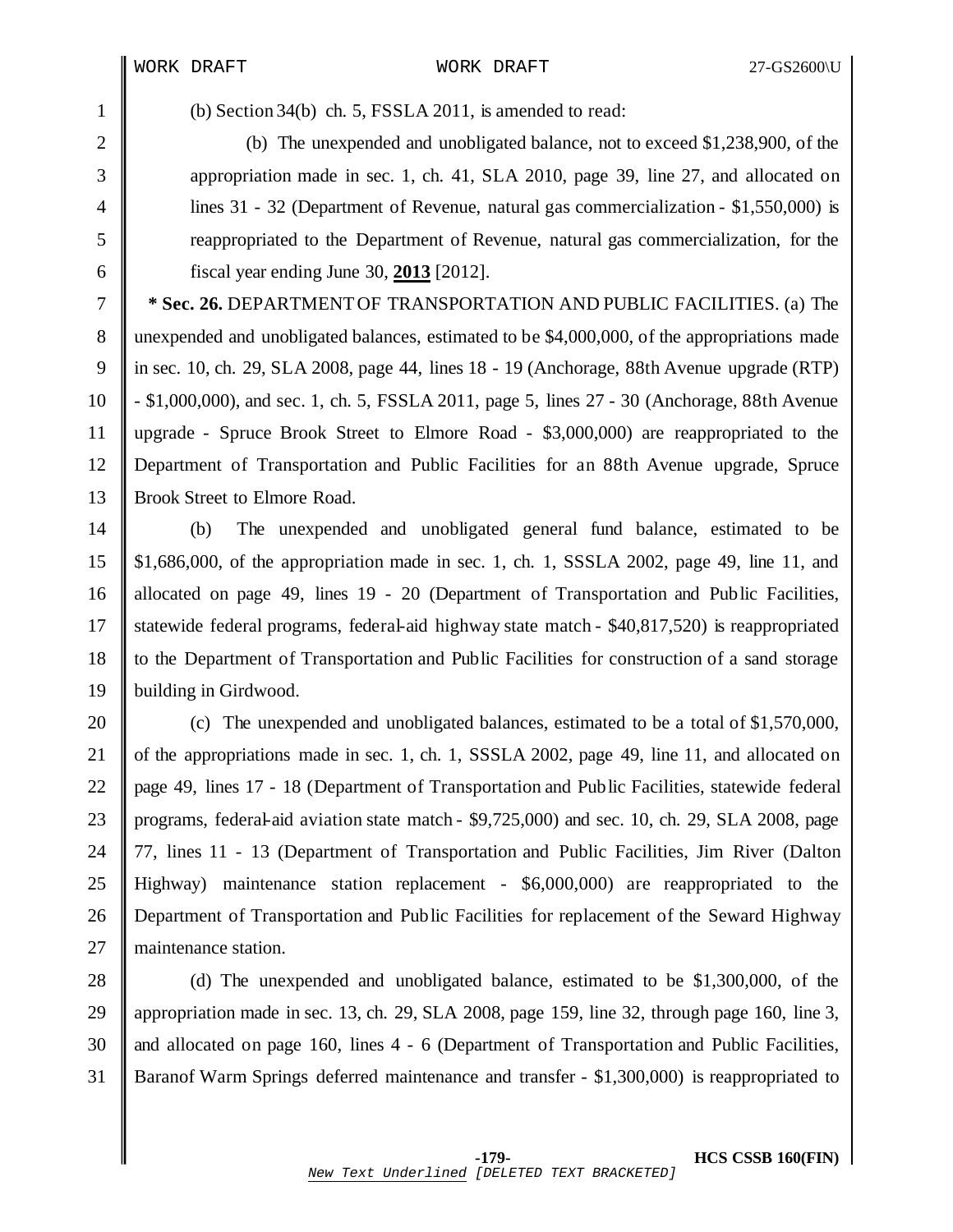the Department of Transportation and Public Facilities for deferred maintenance of state **harbors in Port Alexander and Elfin Cove.** 

 (e) The unexpended and unobligated balances, estimated to be a total of \$199,817, of the appropriations made in sec. 100, ch. 2, FSSLA 1999, page 56, line 23, and allocated on lines 29 - 30 (Department of Transportation and Public Facilities, AMATS Roadway Improvement Program, Anchorage: Highway Safety Projects - \$1,648,895), sec. 1, ch. 135, SLA 2000, page 21, lines 27 - 29 (Department of Transportation and Public Facilities, Anchorage: Willow Crest Elementary School pedestrian overpass improvements - \$110,000), 9 and sec. 20(a), ch. 61, SLA 2001 (Department of Transportation and Public Facilities, environmental analysis and other necessary studies for northern access into Denali National Park and Preserve - \$330,000) are reappropria ted to the Department of Transportation and Public Facilities for traffic signal modifications at the intersection of the Parks Highway and 13 Pittman Road.

 **\* Sec. 27.** OFFICE OF THE GOVERNOR. (a) The sum of \$1,000,000 is appropriated from the general fund to the Office of the Governor, redistricting board, for legal and other costs relating to redistricting matters for the fiscal years ending June 30, 2012, and June 30, 2013.

 (b) The unexpended and unobligated general fund balance, not to exceed \$575,000, of the appropriation made in sec. 1, ch. 3, FSSLA 2011, page 17, line 28 (Office of the Governor, elections - \$5,073,600) is reappropriated to the Office of the Governor, elections, 20 for implementation of the Alaska redistricting proclamation, for the fiscal year ending June 30, 2013.

22 (c) The sum of \$25,000 is appropriated from the general fund to the Office of the Governor for the purpose of providing information that may influence the outcome of an 24 election on initiatives that will appear on a statewide election ballot in 2012, for the fiscal years ending June 30, 2012, and June 30, 2013.

26  $\parallel$  (d) The statement of purpose for the appropriation made in (c) of this section is 27 intended to satisfy the requirement in AS  $15.13.145(b)$ .

28 (e) The unexpended and unobligated general fund balances, not to exceed \$675,000, of  $\parallel$  the appropriations made in sec. 1, ch. 3, FSSLA 2011, page 17, line 9 (Office of the Governor, commissions/special offices - \$3,634,200), sec. 1, ch. 3, FSSLA 2011, page 17, line 12 (Office of the Governor, executive operations - \$16,973,400), sec. 1, ch. 3, FSSLA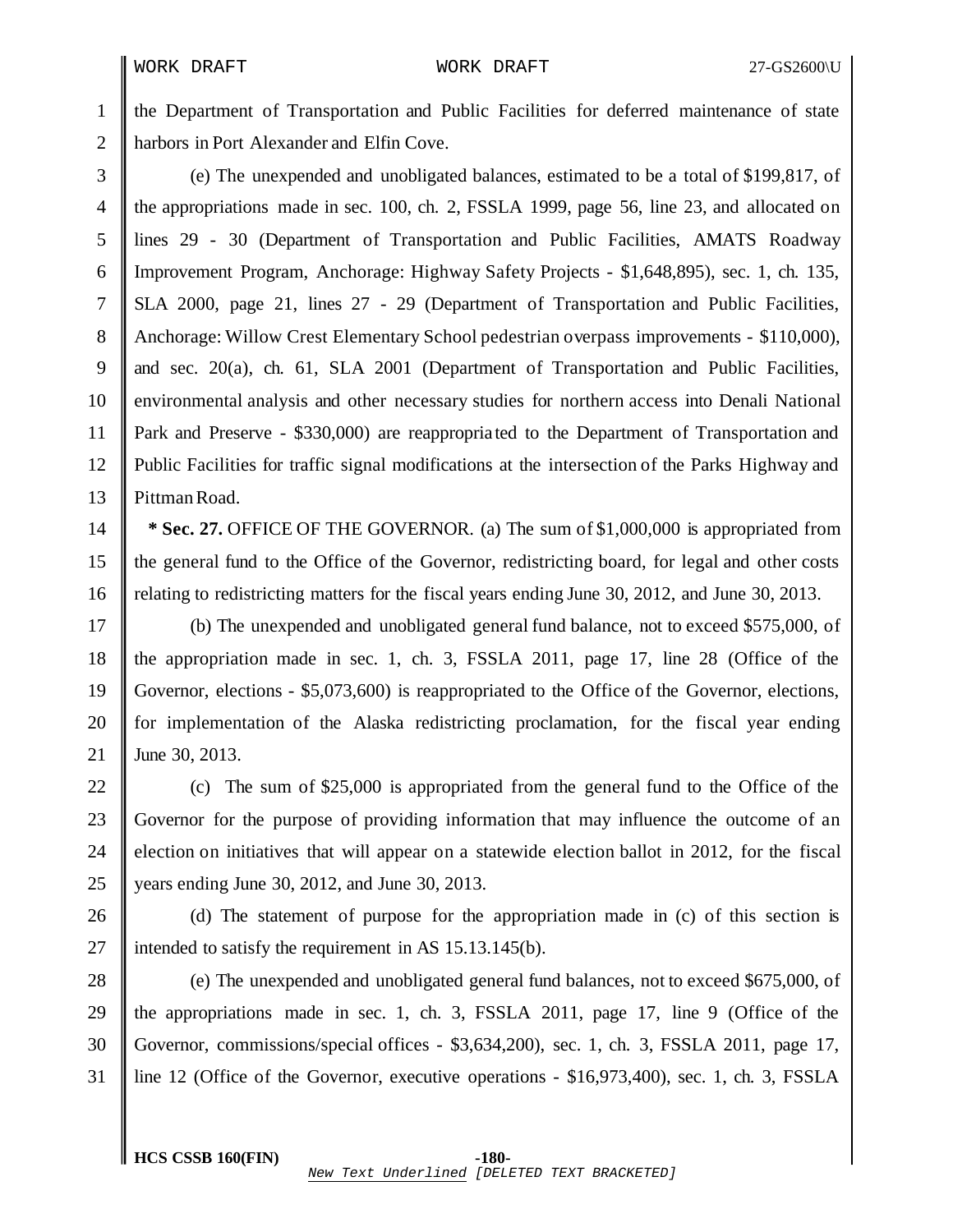2011, page 17, lines 19 - 20 (Office of the Governor, state facilities rent - \$998,300), and sec. 1, ch. 3, FSSLA 2011, page 17, lines 24 - 25 (Office of the Governor, office of management and budget - \$2,590,900) are reappropriated to the Office of the Governor for security improvements and technology upgrades, and repair of, remodeling of, mechanical improvements to, and other necessary projects related to buildings and facilities of the Office 6 of the Governor.

 **\* Sec. 28.** UNIVERSITY OF ALASKA. Section 4, ch. 30, SLA 2007, page 118, lines 11 - 8 13, is amended to read:

| $9$ <sup>"</sup> |                               | APPROPRIATION | <b>GENERAL</b> |
|------------------|-------------------------------|---------------|----------------|
| 10               |                               | <b>ITEMS</b>  | <b>FUND</b>    |
|                  | 11   UAA Health [WWAMI] - Lab | 475,000       | 475,000        |

Upgrade/Renovation and Additional

13 Space Needs (HD 17-32)

 **\* Sec. 29.** HOUSE DISTRICTS 3 - 4. The unexpended and unobligated balance of the appropriation made in sec. 1, ch. 82, SLA 2006, page 85, lines 30 - 31, as amended by sec. 21(a), ch. 15, SLA 2009 (Gastineau Channel Crossing EIS and dredging and North Douglas Highway extension - \$3,000,000) is reappropriated to the Department of Commerce, 18 Community, and Economic Development for payment as a grant under AS 37.05.315 to the 19 City and Borough of Juneau for the North Douglas Highway extension.

 **\* Sec. 30.** HOUSE DISTRICT6. (a) The unexpended and unobligated balance, estimated to be \$43,000, of the appropriation made in sec. 7, ch. 29, SLA 2008, page 16, lines 18 - 21 22 (Kuskokwim Public Broadcasting Corporation, power grid extension to KSKO transmitter - \$50,000) is reappropriated to the Department of Commerce, Community, and Economic Development for payment as a grant under AS 37.05.316 to the Kuskokwim Public Broadcasting Corporation for maintenance of the station power plant for the fiscal years ending June 30, 2013, June 30, 2014, and June 30, 2015.

 (b) The unexpended and unobligated balance, estimated to be \$150,000, of the appropriation made in sec. 10, ch. 43, SLA 2010, page 109, lines 28 - 30 (Arctic Village, multi-purpose health center project - \$150,000) is reappropriated to the Department of Commerce, Community, and Economic Development for payment as a grant under AS 37.05.317 to the unincorporated community of Arctic Village for a new landfill and for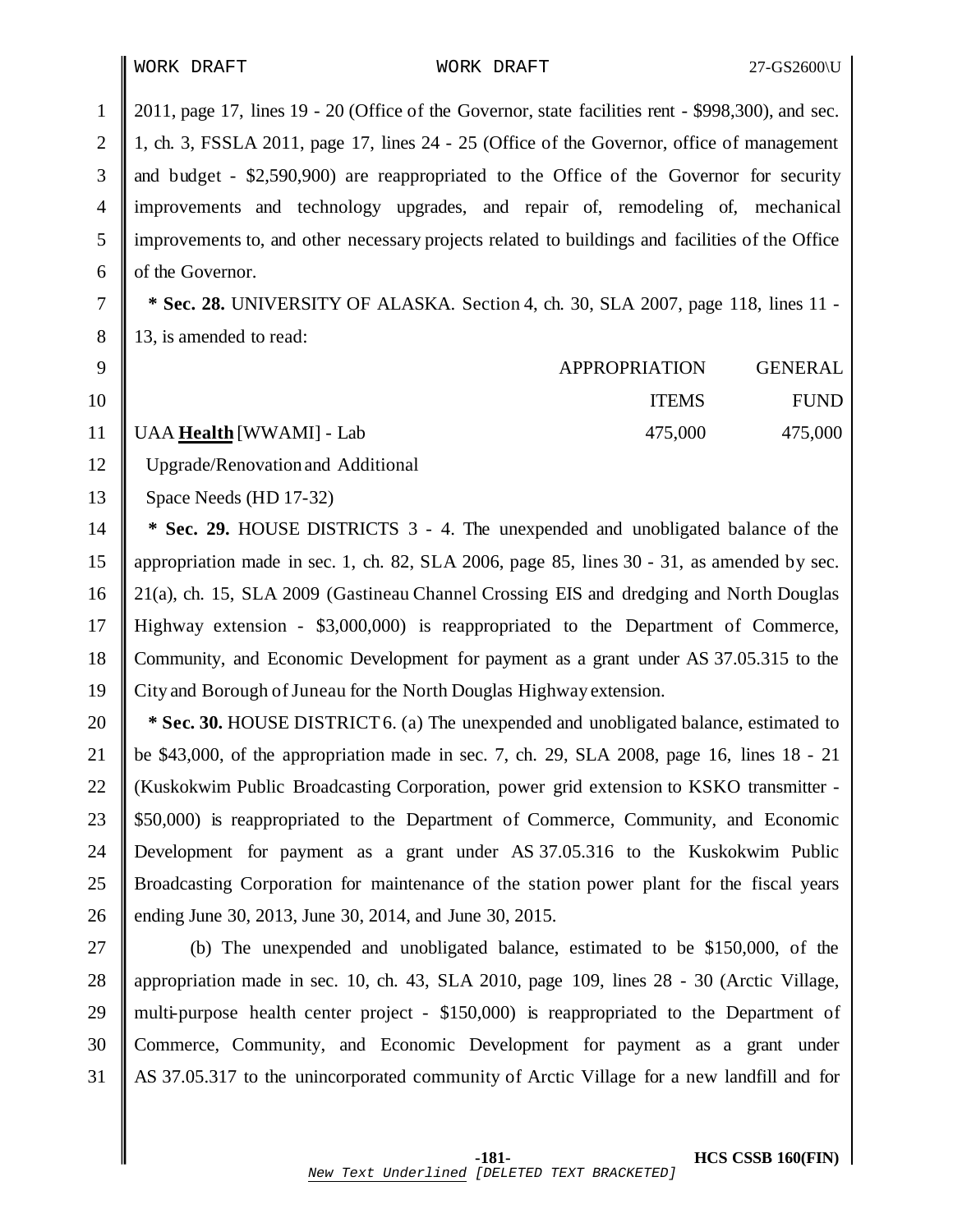1 the purchase of equipment.

 (c) The unexpended and unobligated balance, estimated to be \$150,000, of the appropriation made in sec. 13, ch. 43, SLA 2010, page 118, lines 21 - 23 (Allakaket Traditional Council, new clinic and Head Start facility - \$150,000) is reappropriated to the Department of Commerce, Community, and Economic Development for payment as a grant under AS 37.05.316 to the Allakaket TraditionalCouncil for renovation of the clinic.

**\* Sec. 31.** HOUSE DISTRICTS 7 - 11. (a) The unexpended and unobligated balances, estimated to be a total of \$77,941, of the appropriations made in sec. 1, ch. 30, SLA 2007, page 56, lines 24 - 28 (Fairbanks North Star Borough, Volunteer Fire Department Station No. 3 exhaust and ventilation system - \$96,638) and sec. 1, ch. 30, SLA 2007, page 56, lines 29 - 33 (Fairbanks North Star Borough, Volunteer Fire Department Station No. 4 exhaust and ventilation system - \$105,000) are reappropriated to the Department of Commerce, Community, and Economic Development for payment as a grant under AS 37.05.315 to the Fairbanks North Star Borough, North Star Volunteer Fire Department, for the purchase of protective equipment for volunteer fire department personnel.

 (b) The unexpended and unobligated balance, estimated to be \$1,675,815, of the appropriation made in sec. 43(b), ch. 43, SLA 2010, (Fairbanks North Star Borough, tourism and community development and an ice park) is reappropriated to the Department of Commerce, Community, and Economic Development for payment as a grant under AS 37.05.316 to World I.C.E. Association, Inc., dba Ice Alaska, for ice park property 21 | purchase repayment.

22 (c) The unexpended and unobligated balance, estimated to be \$40,000,000, of the appropriation made in sec. 10, ch. 43, SLA 2010, page 90, line 32, through page 91, line 5 (Fairbanks North Star Borough, Tanana River bridge access for military training grounds, 25 T river training - \$40,000,000) is reappropriated to the Alaska Railroad Corporation for Tanana River bridge access for military training grounds and river training.

27 (d) The unexpended and unobligated balances, estimated to be a total of \$145,153, of 28 the appropriations made in sec. 1, ch. 30, SLA 2007, page 56, lines 7 - 12 (Fairbanks North 29 Star Borough, school district classroom performance systems for public schools in House Districts 7 and 8 - \$20,000), sec. 4, ch. 30, SLA 2007, page 87, lines 16 - 18 (Fairbanks North Star Borough, central kitchen phase II - \$2,500,000), and sec. 13, ch. 11, SLA 2008, page 76,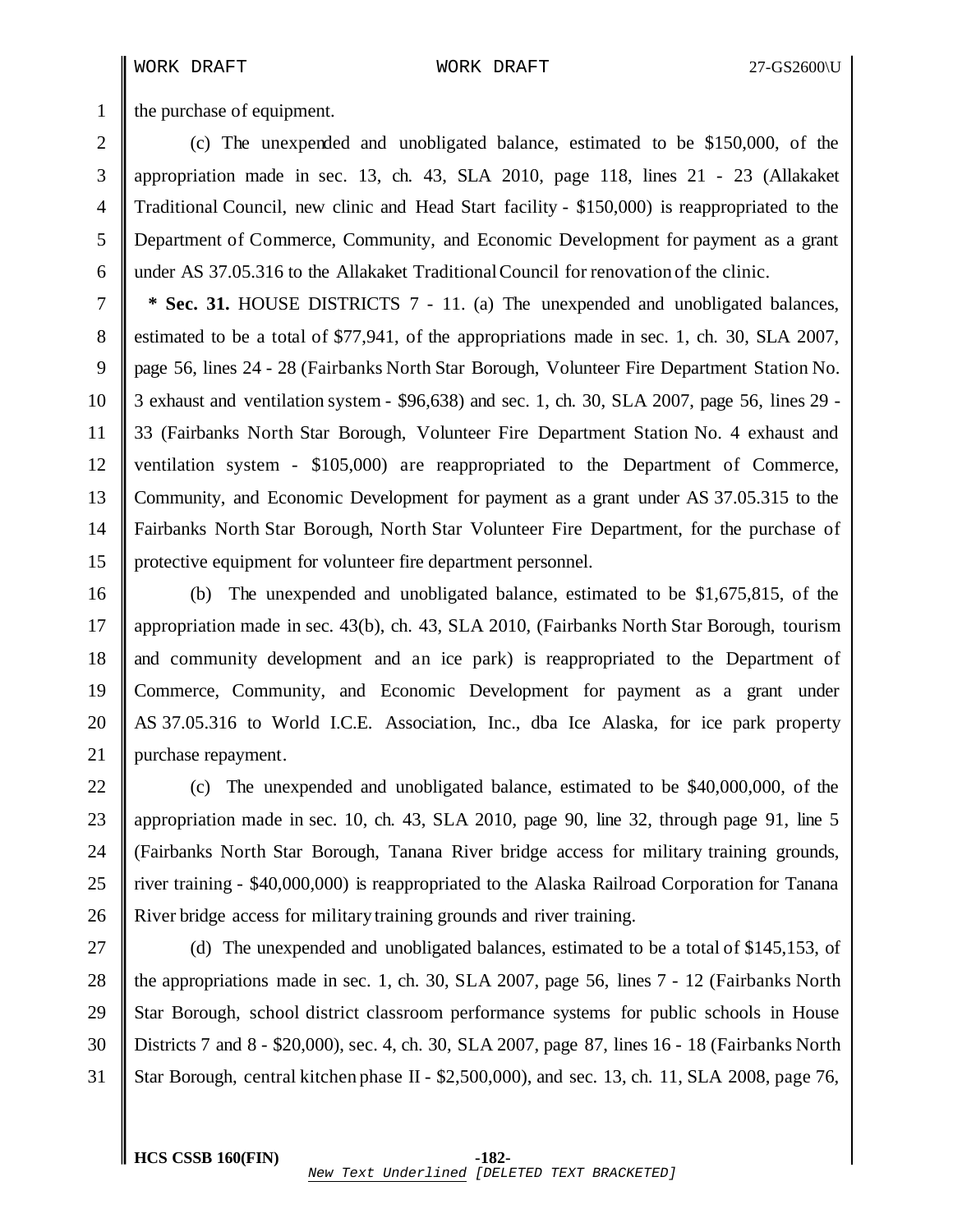lines 23 - 26 (Fairbanks North Star Borough, Weller Elementary School, replace two water 2 tanks - \$140,000) are reappropriated to the Department of Commerce, Community, and Economic Development for payment as a grant under AS 37.05.315 to the Fairbanks North Star Borough for Weller ElementarySchool for planning access improvements, making safety upgrades, and demolishing an ice rink.  **\* Sec. 32.** HOUSE DISTRICT 12. Section 13, ch. 43, SLA 2010, page 139, lines 17 - 20, is 7 amended to read: **APPROPRIATION** GENERAL ITEMS FUND Rural Deltana Volunteer 295,000 295,000 Fire Department - Big D Station **and Clearwater Station Deferred Maintenance (HD 6) \* Sec. 33.** HOUSE DISTRICTS 13 - 16. (a) Section 10, ch. 43, SLA 2010, page 98, lines 18  $\parallel$  - 20, is amended to read: APPROPRIATION GENERAL 17 || ITEMS FUND Matanuska-Susitna Borough - 2,100,000 2,100,000 Knik River Road **Milepost 0 to Milepost 11.2** Reconstruction (HD 13-16)  $\parallel$  (b) The unexpended and unobligated balance of the appropriation made in sec. 1, ch.  $\parallel$  5, FSSLA 2011, page 36, line 31, through page 37, line 3 (Matanuska-Susitna Borough, 24 Colony High School field turf installation - \$785,000) is reappropriated to the Department of Commerce, Community, and Economic Development for payment as a grant under 26 AS 37.05.316 to the Knights Football Booster Club, Inc., for Colony High School field turf 27 installation. 28 (c) The unexpended and unobligated balance, estimated to be \$5,000,000, of the appropriation made in sec. 10, ch. 29, SLA 2008, page 77, lines 19 - 21 (Department of Transportation and Public Facilities, Matanuska-Susitna Borough, Burma Road Upgrade - \$5,000,000) is reappropriated to the Department of Commerce, Community, and Economic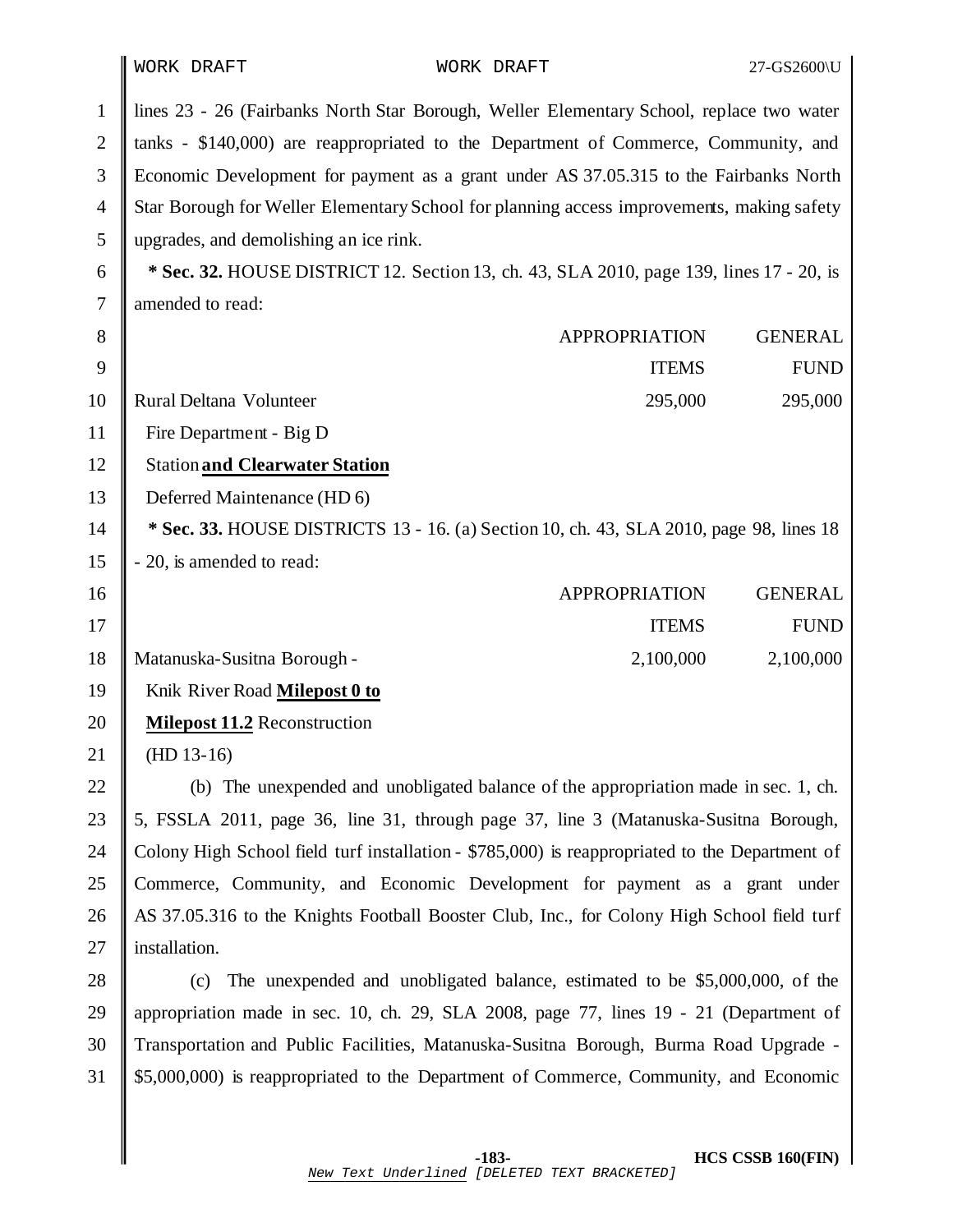Development for payment as a grant under AS 37.05.315 to the Matanuska-Susitna Borough 2 for South Big Lake Road construction.

 (d) The unexpended and unobligated balance, estimated to be \$45,000, of the appropriation made in sec. 1, ch. 5, FSSLA 2011, page 48, lines 13 - 15 (Alaska State Fair, Native Culture and Arts 75th Anniversary - \$150,000) is reappropriated to the Department of Commerce, Community, and Economic Development for payment as a grant under AS 37.05.316 to the Alaska State Fair for Alaska Native Culture and Arts Day 2012, Celebrating Alaska's Diversity, for the fiscal year ending June 30, 2013.

 (e) The unexpended and unobligated balance, estimated to be \$500,000, of the appropriation made in sec. 26(b), ch. 15, SLA 2009 (Wasilla, Garden Terrace water main extension and upgrade project) is reappropriated to the Department of Commerce, 12 Community, and Economic Development for payment as a grant under AS 37.05.315 to the City of Wasilla for wastewater utility improvements.

 (f) The unexpended and unobligated balance, estimated to be \$4,700,000, of the appropriation made in sec. 1, ch. 82, SLA 2006, page 107, line 12, and allocated on lines 14 - 17 (Department of Transportation and Public Facilities, Big Lake/Burma Road environmental 17 impact statement and design - \$5,000,000) is reappropriated to the Department of Commerce, 18 Community, and Economic Development for payment as a grant under AS 37.05.315 to the Matanuska-Susitna Borough for SouthBig Lake Road realignment project construction.

 **\* Sec. 34.** HOUSE DISTRICTS 16 - 32. (a) Section 1, ch. 5, FSSLA 2011, page 7, lines 14 21  $\parallel$  - 16, is amended to read:

| 22 |                                       | <b>APPROPRIATION</b> | <b>GENERAL</b> |
|----|---------------------------------------|----------------------|----------------|
| 23 |                                       | <b>ITEMS</b>         | <b>FUND</b>    |
|    | 24   Anchorage - Bartlett High School | 320,000              | 320,000        |
|    | 25    [BOY'S] Locker Replacement      |                      |                |

**and Upgrades** (HD 16-32)

27 (b) Section 1, ch. 5, FSSLA 2011, page 11, lines  $6 - 9$ , is amended to read:

| 28             |                                 | APPROPRIATION | <b>GENERAL</b> |
|----------------|---------------------------------|---------------|----------------|
| 29 $\parallel$ |                                 | <b>ITEMS</b>  | <b>FUND</b>    |
|                | 30   Anchorage - Creekside Park | 25,000        | 25,000         |

Elementary School **Purchase**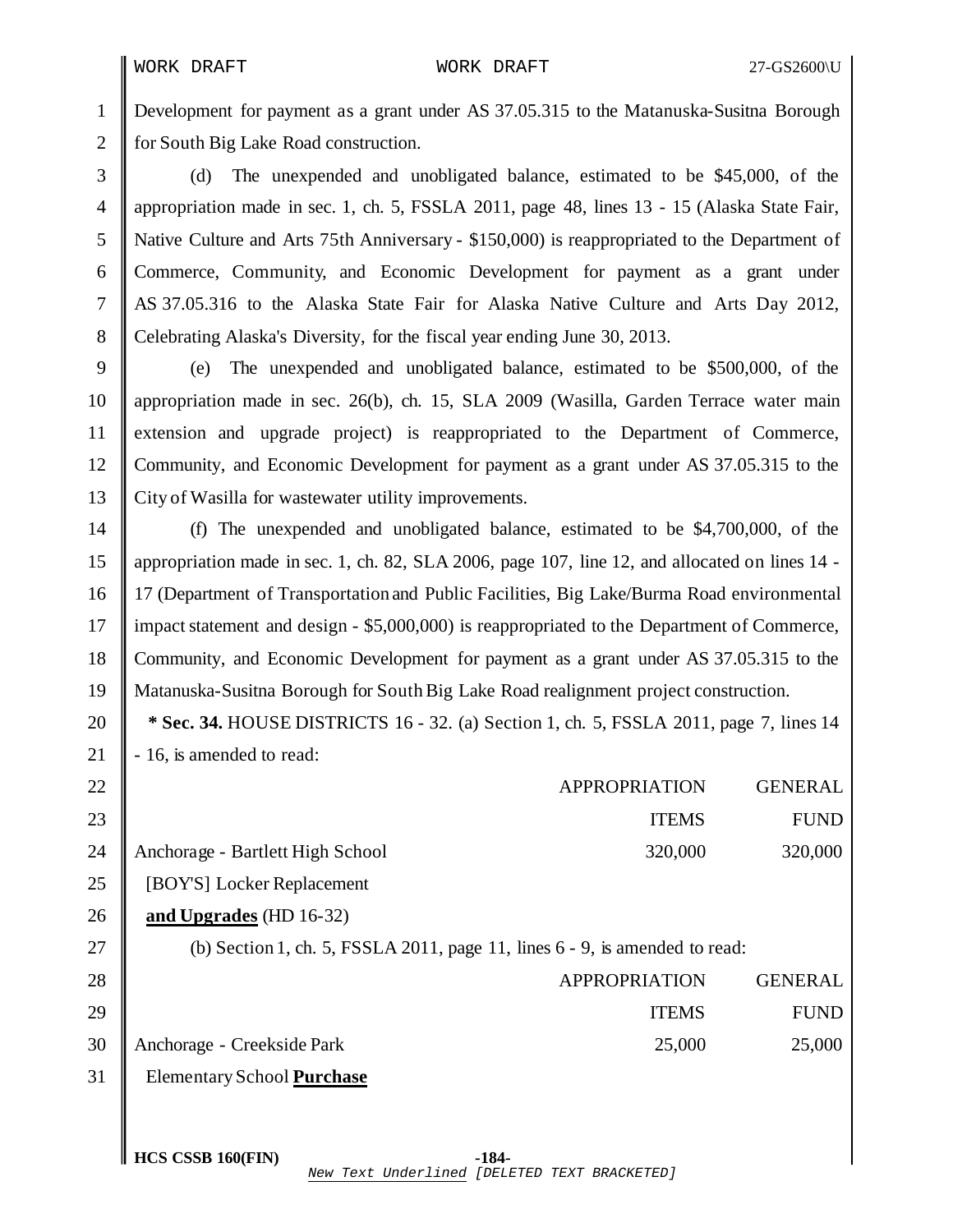## **and Repair of** Playground

# **Equipment** [REMODEL AND

UPGRADE] (HD 16-32)

 **\* Sec. 35.** HOUSE DISTRICTS 17 - 32. (a) The unexpended and unobligated balance, estimated to be \$117,600, of the appropriation made in sec. 1, ch. 30, SLA 2007, page 48, lines 20 - 22 (Anchorage, Rovenna sidewalk pedestrian improvements - \$120,000) is 7 Treappropriated to the Department of Commerce, Community, and Economic Development for payment as a grant under AS 37.05.315 to the Municipality of Anchorage for Anchorage roads and drainage service area rehabilitation, Abbott Loop and TakuCampbell areas.

 (b) The unexpended and unobligated balance, estimated to be \$9,800, of the appropriation made in sec. 1, ch. 30, SLA 2007, page 18, lines 16 - 19 (Federation of Community Councils, Inc., Russian Jack Community Patrol supplies and fuel - \$10,000) is reappropriated to the Department of Commerce, Community, and Economic Development for payment as a grant under AS 37.05.316 to the Federation of Community Councils, Inc., for purchase of equipment and fuel for the Mountain View CommunityPatrol.

 (c) The unexpended and unobligated balance, estimated to be \$43,400, of the appropriation made in sec. 41, ch. 30, SLA 2007 (Anchorage, Greenridge/Wickersham Park 18 Subdivision area safety improvements) is reappropriated to the Department of Commerce, Community, and Economic Development for payment as a grant under AS 37.05.315 to the 20 || Municipality of Anchorage for safety improvements in the area of Latouche Street and 21 | Annapolis Drive.

 **\* Sec. 36.** HOUSE DISTRICTS 33 - 35. (a) The unexpended and unobligated balance of the appropriation made in sec. 1, ch. 30, SLA 2007, page 29, lines 13 - 15 (Port Graham Hatchery, project management support - \$5,000) is reappropriated to the Department of Commerce, Community, and Economic Development for payment as a grant under 26 AS 37.05.316 to the Cook Inlet Aquaculture Association for project management support for  $\parallel$  the fiscal year ending June 30, 2013.

28 (b) Section 50(a), ch. 43, SLA 2010, is amended to read:

29 (a) The unexpended and unobligated balance, not to exceed \$99,500, of the appropriation made in sec. 1, ch. 82, SLA 2006, page 4, lines 12 - 15 (Agrium U.S., Inc., Phase II development of the Kenai coal gasification project - \$5,000,000) is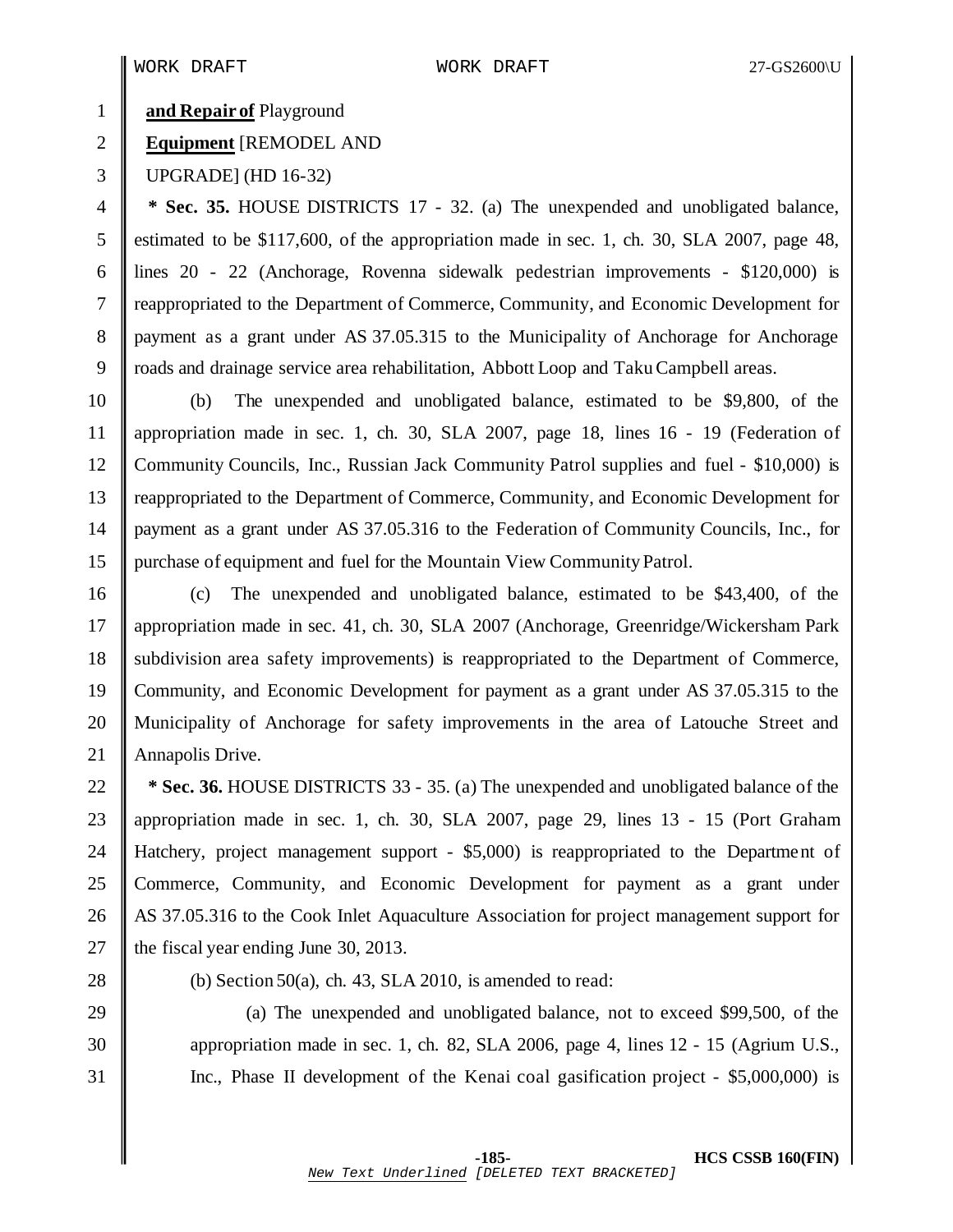reappropriated to the Department of Commerce, Community, and Economic Development for payment as a grant under AS 37.05.316 to the Kenai Peninsula Economic Development District for Cook Inlet **facility assessment and recommendations** [TIDAL POWER ANALYSIS].

 (c) The unexpended and unobligated balance, not to exceed \$110,000, of the appropriation made in sec. 10, ch. 29, SLA 2008, page 79, lines 5 - 7 (Department of Transportation and Public Facilities, Tustumena Lake, Crooked Creek and Johnson Lake Roads paving - \$7,000,000) is reappropriated to the Department of Commerce, Community, and Economic Development for payment as a grant under AS 37.05.315 to the City of 10 Seldovia for manufacturing plant construction.

 (d) The unexpended and unobligated balance, not to exceed \$750,000, of the appropriation made in sec. 10, ch. 29, SLA 2008, page 79, lines 5 - 7 (Department of Transportation and Public Facilities, Tustumena Lake, Crooked Creek and Johnson Lake Roads paving - \$7,000,000) is reappropriated to the Department of Commerce, Community, and Economic Development for payment as a grant under AS 37.05.315 to the Kenai Peninsula Borough, North Peninsula Recreation Service Area, for replacement of the 17 Community Recreation Center roof and exterior.

 (e) The unexpended and unobligated balance, not to exceed \$500,000, of the appropriation made in sec. 10, ch. 29, SLA 2008, page 79, lines 5 - 7 (Department of 20 Transportation and Public Facilities, Tustumena Lake, Crooked Creek and Johnson Lake Roads paving - \$7,000,000) is reappropriated to the Department of Commerce, Community, 22 and Economic Development for payment as a grant under AS 37.05.316 to the Alaska SeaLife 23 Center for major maintenance and repairs.

24 (f) The unexpended and unobligated balance, not to exceed \$200,000, of the appropriation made in sec. 10, ch. 29, SLA 2008, page 79, lines 5 - 7 (Department of 26 Transportation and Public Facilities, Tustumena Lake, Crooked Creek and Johnson Lake Roads paving - \$7,000,000) is reappropriated to the Department of Commerce, Community, 28 and Economic Development for payment as a grant under AS 37.05.316 to the Challenger Learning Center of Alaska for facility planning.

 (g) The unexpended and unobligated balance, not to exceed \$15,000, of the appropriation made in sec. 10, ch. 29, SLA 2008, page 79, lines 5 - 7 (Department of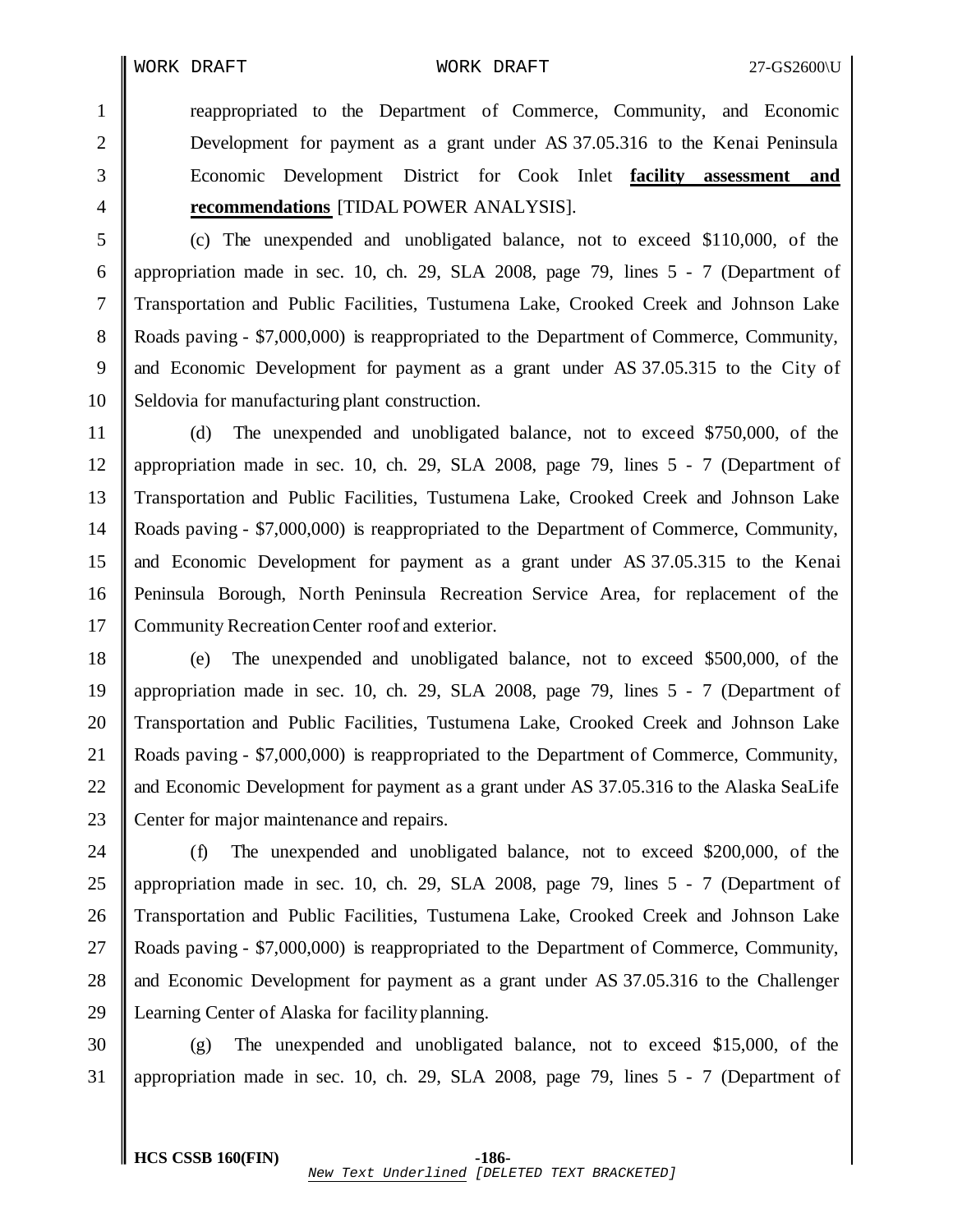WORK DRAFT WORK DRAFT 27-GS2600\U

 Transportation and Public Facilities, Tustumena Lake, Crooked Creek and Johnson Lake 2 Roads paving - \$7,000,000) is reappropriated to the Department of Commerce, Community, and Economic Development for payment as a grant under AS 37.05.315 to the Kenai Peninsula Borough for Nikiski High School purchase of a printer and cutter with software.

 (h) The unexpended and unobligated balance, not to exceed \$25,000, of the appropriation made in sec. 10, ch. 29, SLA 2008, page 79, lines 5 - 7 (Department of Transportation and Public Facilities, Tustumena Lake, Crooked Creek and Johnson Lake Roads paving - \$7,000,000) is reappropriated to the Department of Commerce, Community, and Economic Development for payment as a grant under AS 37.05.316 to the KasilofCohoe 10 Cemetery Association for maintenance and repairs.

 (i) The unexpended and unobligated balance, not to exceed \$100,000, of the appropriation made in sec. 10, ch. 29, SLA 2008, page 79, lines 5 - 7 (Department of Transportation and Public Facilities, Tustumena Lake, Crooked Creek and Johnson Lake Roads paving - \$7,000,000) is reappropriated to the Department of Commerce, Community, and Economic Development for payment as a grant under AS 37.05.316 to the Kenai Peninsula Fair Association for maintenance and upgrades.

17 (i) The unexpended and unobligated balance, after the appropriations made in  $(c) - (i)$ 18 of this section, not to exceed \$1,000,000, of the appropriation made in sec. 10, ch. 29, SLA 2008, page 79, lines 5 - 7 (Department of Transportation and Public Facilities, Tustumena Lake, Crooked Creek and Johnson Lake Roads paving - \$7,000,000) is reappropriated to the Department of Commerce, Community, and Economic Development for payment as a grant 22 under AS 37.05.315 to the Kenai Peninsula Borough for Central Peninsula General Hospital **radiation oncology center.** 

 **\* Sec. 37.** HOUSE DISTRICT 36. The unexpended and unobligated balance, estimated to 25 be \$10,000, of the appropriation made in sec. 10, ch. 43, SLA 2010, page 103, line 32, 26 I through page 104, line 3 (Ouzinkie, alternative wind energy generation, phase I data 27 Collection -  $$10,000$  is reappropriated to the Department of Commerce, Community, and Economic Development for payment as a grant under AS 37.05.315 to the City of Ouzinkie 29 for replacement of a log bridge and upgrades to an access road.

 **\* Sec. 38.** HOUSE DISTRICT 37. (a) Section 10, ch. 43, SLA 2010, page 87, lines 11 - 14, 31 is amended to read: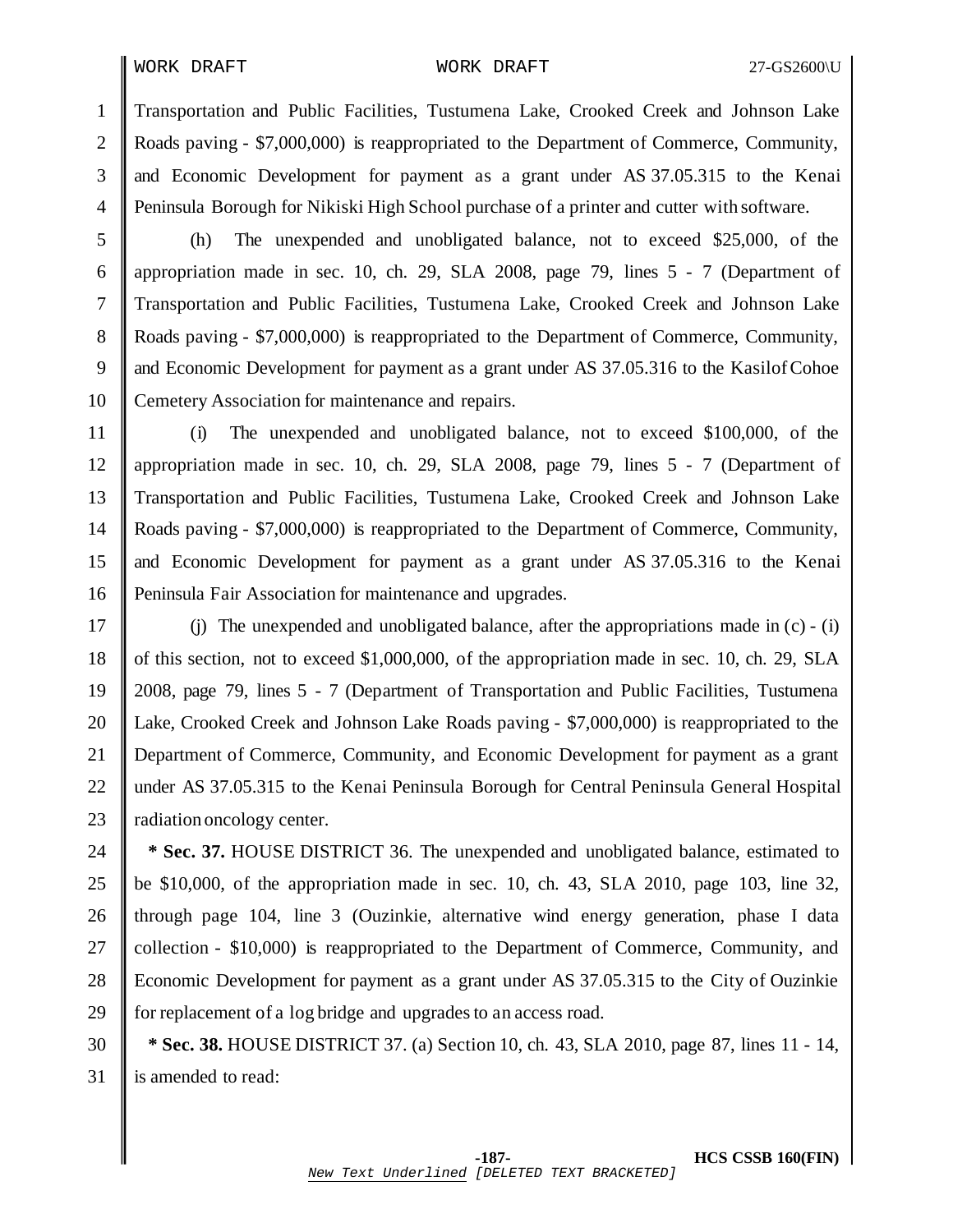|                | WORK DRAFT                                                                                      | WORK DRAFT                                                                          | 27-GS2600\U    |
|----------------|-------------------------------------------------------------------------------------------------|-------------------------------------------------------------------------------------|----------------|
| $\mathbf{1}$   |                                                                                                 | <b>APPROPRIATION</b>                                                                | <b>GENERAL</b> |
| $\mathbf{2}$   |                                                                                                 | <b>ITEMS</b>                                                                        | <b>FUND</b>    |
| $\mathfrak{Z}$ | Bristol Bay Borough - Port of                                                                   | 5,000,000                                                                           | 5,000,000      |
| 4              | <b>Bristol Bay - Improvements</b>                                                               |                                                                                     |                |
| 5              | Phase II and Equipment Purchase                                                                 |                                                                                     |                |
| 6              | (HD 37)                                                                                         |                                                                                     |                |
| 7              | (b) Section 1, ch. 82, SLA 2006, page 27, lines $14 - 15$ , as amended by sec. 33(c), ch.       |                                                                                     |                |
| 8              | 15, SLA 2009, is amended to read:                                                               |                                                                                     |                |
| 9              |                                                                                                 | <b>APPROPRIATION</b>                                                                | <b>GENERAL</b> |
| 10             |                                                                                                 | <b>ITEMS</b>                                                                        | <b>FUND</b>    |
| 11             | City of Akutan - Akutan                                                                         | 3,100,000                                                                           | 3,100,000      |
| 12             | Harbor Road Project, [AND]                                                                      |                                                                                     |                |
| 13             | Airport Access Projects, and Akutan                                                             |                                                                                     |                |
| 14             | <b>Harbor Facility Development</b>                                                              |                                                                                     |                |
| 15             | <b>Improvements</b> (HD 37)                                                                     |                                                                                     |                |
| 16             |                                                                                                 | (c) Section 1, ch. 5, FSSLA 2011, page 48, line 32, through page 49, line 4, is     |                |
| 17             | amended to read:                                                                                |                                                                                     |                |
| 18             |                                                                                                 | <b>APPROPRIATION</b>                                                                | <b>GENERAL</b> |
| 19             |                                                                                                 | <b>ITEMS</b>                                                                        | <b>FUND</b>    |
| 20             | Aleutian Peninsula                                                                              | 100,000                                                                             | 100,000        |
| 21             | Broadcasting, Inc. - Radio                                                                      |                                                                                     |                |
| 22             | <b>Station Repairs and Upgrades</b>                                                             |                                                                                     |                |
| 23             | and Replacement of the King                                                                     |                                                                                     |                |
| 24             | <b>Cove Radio Tower</b> (HD 37)                                                                 |                                                                                     |                |
| 25             |                                                                                                 | * Sec. 39. HOUSE DISTRICT 38. (a) The unexpended and unobligated balance, estimated |                |
| 26             | to be \$75,000, of the appropriation made in sec. 13, ch. 43, SLA 2010, page 137, lines 23 - 25 |                                                                                     |                |
| 27             | (Newtok Traditional Council, landfill design matching funds - \$75,000) is reappropriated to    |                                                                                     |                |
| 28             | the Department of Commerce, Community, and Economic Development for payment as a                |                                                                                     |                |
| 29             | grant under AS 37.05.316 to the Newtok Traditional Council for community survey and             |                                                                                     |                |
| 30             | subdivision design.                                                                             |                                                                                     |                |
| 31             |                                                                                                 | (b) Section 34(c), ch. 15, SLA 2009, as amended by sec. 54, ch. 43, SLA 2010, and   |                |
|                |                                                                                                 |                                                                                     |                |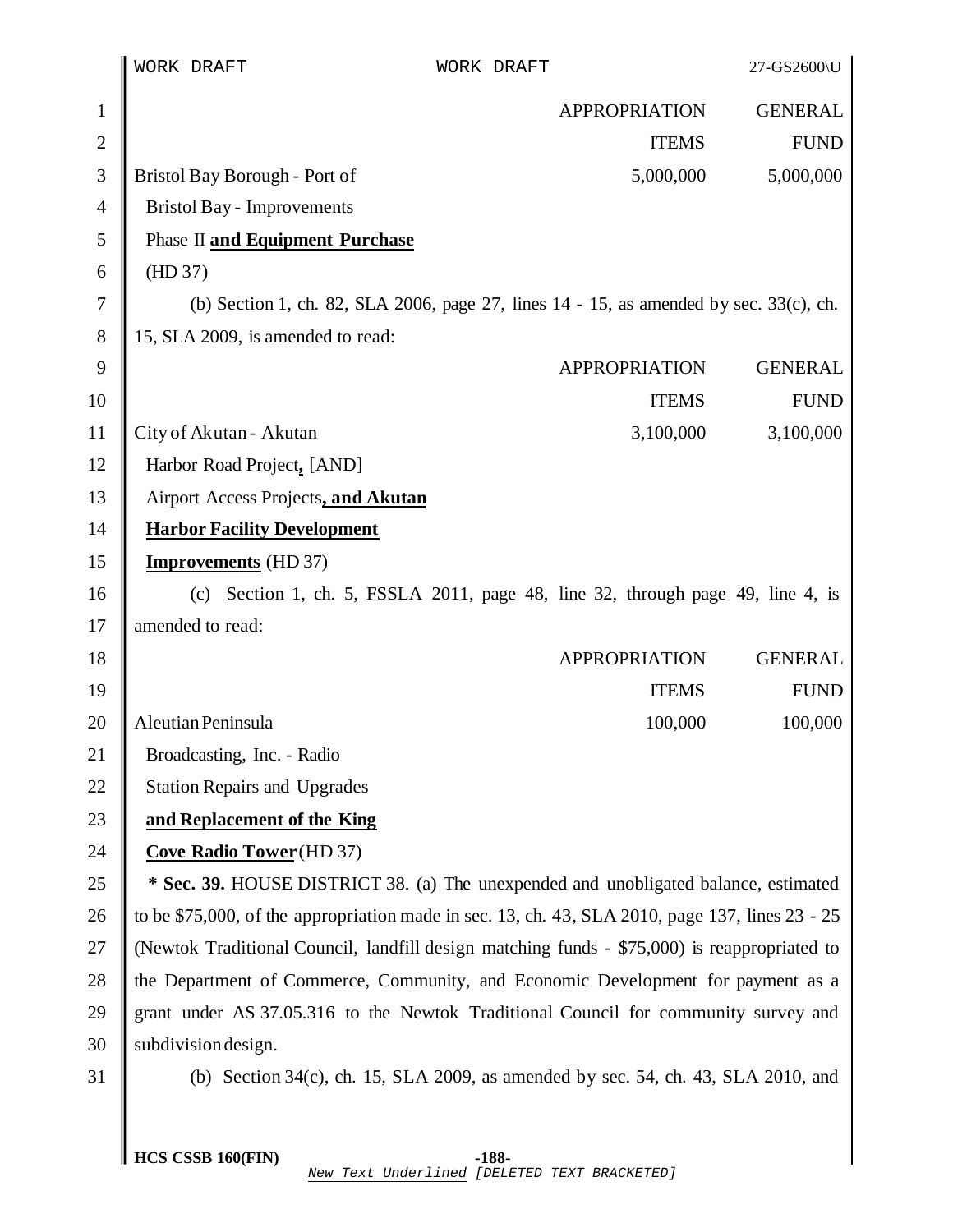1 sec. 50, ch. 5, FSSLA 2011, is amended to read:

2 (c) The unexpended and unobligated balances, estimated to be a total of \$462,500, of the appropriations made in sec. 8(a)(15), ch. 159, SLA 2004 (Kongiganak, community projects and improvements - \$27,770), sec. 8(a), ch. 1, SSSLA 2002, page 96, line 17 (Kongiganak, community projects and improvements -  $\blacksquare$  \$55,496), sec. 8(b)(28), ch. 159, SLA 2004 (Napaskiak, community projects and 7 | improvements - \$6,326), sec. 131, ch. 139, SLA 1998, page 99, lines 19 - 20 8 (Nunapitchuk, motor grader snowblade - \$15,500), sec. 1, ch. 135, SLA 2000, page 53, lines 28 - 30 (Nunapitchuk, washeteria renovation - water improvements - \$50,000), sec. 15(b), ch. 61, SLA 2001, page 78, line 19 (Nunapitchuk, capital projects and improvements - \$26,322), sec. 1, ch. 1, SSSLA 2002, page 81, lines 30 - 31 (Nunapitchuk, solid waste dumpsite upgrade - \$25,000), sec. 8(a), ch. 1, SSSLA 2002, page 96, line 24 (Oscarville, community projects and improvements - \$88,107), 14 sec. 71(c), ch. 1, SSSLA 2002 (Oscarville, community facilities and equipment), sec. 8(a)(19), ch. 159, SLA 2004 (Oscarville, community projects and improvements - \$58,651), sec. 1, ch. 61, SLA 2001, page 63, lines 12 - 13 (Tuntutuliak, jail house 17 completion - \$16,466), sec. 67(b), ch. 61, SLA 2001 (Tuntutuliak, construction of a **post office), sec. 8(a), ch. 1, SSSLA 2002, page 97, line 2 (Tuntutuliak, community projects and improvements - \$54,518)**, sec.  $8(a)(31)$ , ch. 159, SLA 2004 (Tuntutuliak, **community projects and improvements - \$7,881), and sec. 8(b)(38), ch. 159, SLA 2004** (Platinum, community projects and improvements - \$26,900) are reappropriated **u** to the Department of Commerce, Community, and Economic Development for **payment** as a grant under AS 37.05.316 to the Association of Village Council **Presidents** for a demonstration project to use wood as a heating source for the fiscal year ending June 30, **2013** [2012].

 **\* Sec. 40.** HOUSE DISTRICT 39. (a) Section 13, ch. 29, SLA 2008, page 133, lines 14 - 27 | 15, is amended to read:

|    | 31 <b>Repair, Maintenance, and Parts</b> (HD 39) |                      |                |
|----|--------------------------------------------------|----------------------|----------------|
|    | 30 Wales - Heavy Equipment Purchase,             | 300,000              | 300,000        |
| 29 |                                                  | <b>ITEMS</b>         | <b>FUND</b>    |
| 28 |                                                  | <b>APPROPRIATION</b> | <b>GENERAL</b> |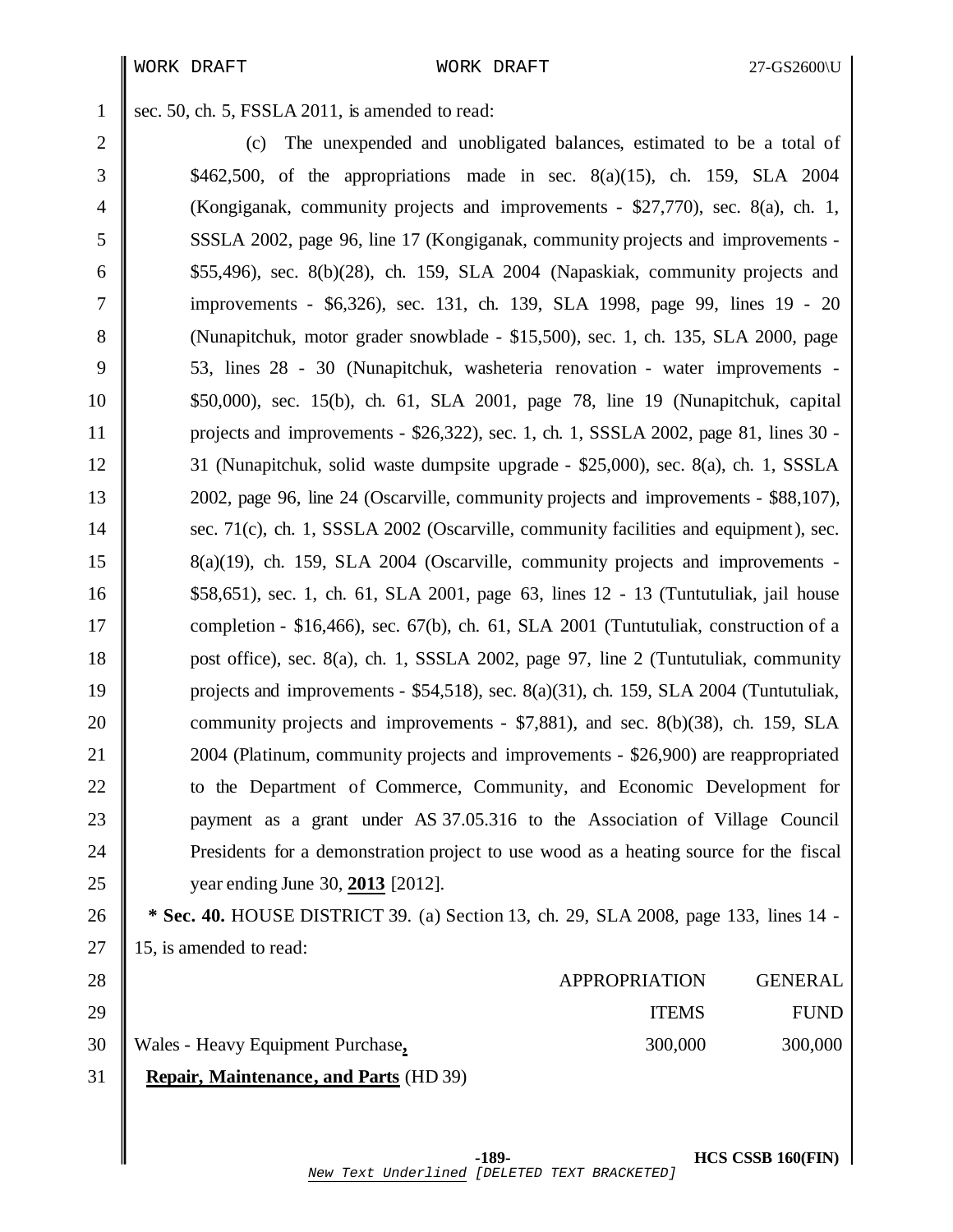### WORK DRAFT WORK DRAFT 27-GS2600\U

 (b) The unexpended and unobligated balance, estimated to be \$25,933, of the appropriation made in sec. 35, ch. 15, SLA 2009 (Pitka's Point TraditionalCouncil, upgrading the washeteria) is reappropriated to the Department of Commerce, Community, and Economic Development for payment as a grant under AS 37.05.316 to the Pitka's Point Traditional Council for tribal office weatherization.

 (c) The unexpended and unobligated balance of the appropriation made in sec. 1, ch. 15, SLA 2009, page 4, lines 19 - 20, and allocated on page 6, lines 5 - 7 (Saint Mary's, districtwide fuel tank farm replacement - \$3,306,502) is reappropriated to the Department of Commerce, Community, and Economic Development for payment as a grant under AS 37.05.316 to the Saint Mary's School District for facilities renovation.

 **\* Sec. 41.** HOUSE DISTRICT 40. The unexpended and unobligated balance, estimated to be \$25,021, of the appropriation made in sec. 1, ch. 30, SLA 2007, page 60, lines 26 - 28 (Kaktovik, educational efforts regarding the ANWR - \$50,000) is reappropriated to the Department of Commerce, Community, and Economic Development for payment as a grant under AS 37.05.315 to the City of Kaktovik for local government operations and equipment purchase.

 **\* Sec. 42.** ALASKA CHILDREN'S TRUST. The unexpended and unobligated balances of the appropriations made in sec. 27, ch. 43, SLA 2010 (Alaska Community Foundation for the Friends of the Alaska Children's Trust, prevention of child abuse and neglect - \$3,000,000) 20 and sec. 16, ch. 5, FSSLA 2011 (Alaska Community Foundation for the Friends of the Alaska 21 Children's Trust, prevention of child abuse and neglect - \$7,800,000) are reappropriated to the 22 Department of Commerce, Community, and Economic Development for payment as a grant 23 || under AS 37.05.316 to the Alaska Community Foundation, Alaska children's trust, for **prevention of child abuse and neglect.** 

 **\* Sec. 43.** REAPPROPRIATION OF LEGISLATIVE APPROPRIATIONS. (a) Section 26  $\parallel$  52(e), ch. 5, FSSLA 2011, is amended to read:

 (e) The unexpended and unobligated balance, after the appropriations made in 28 (c) and (d) of this section, not to exceed \$300,000, of the appropriation made in sec. 1, 29 ch. 41, SLA 2010, page 46, line 27 (Budget and Audit Committee - \$18,911,100) is reappropriated to the Office of the Speaker of the House of Representatives for the August 2012 National Speakers Conference to be held in Anchorage**, for the fiscal**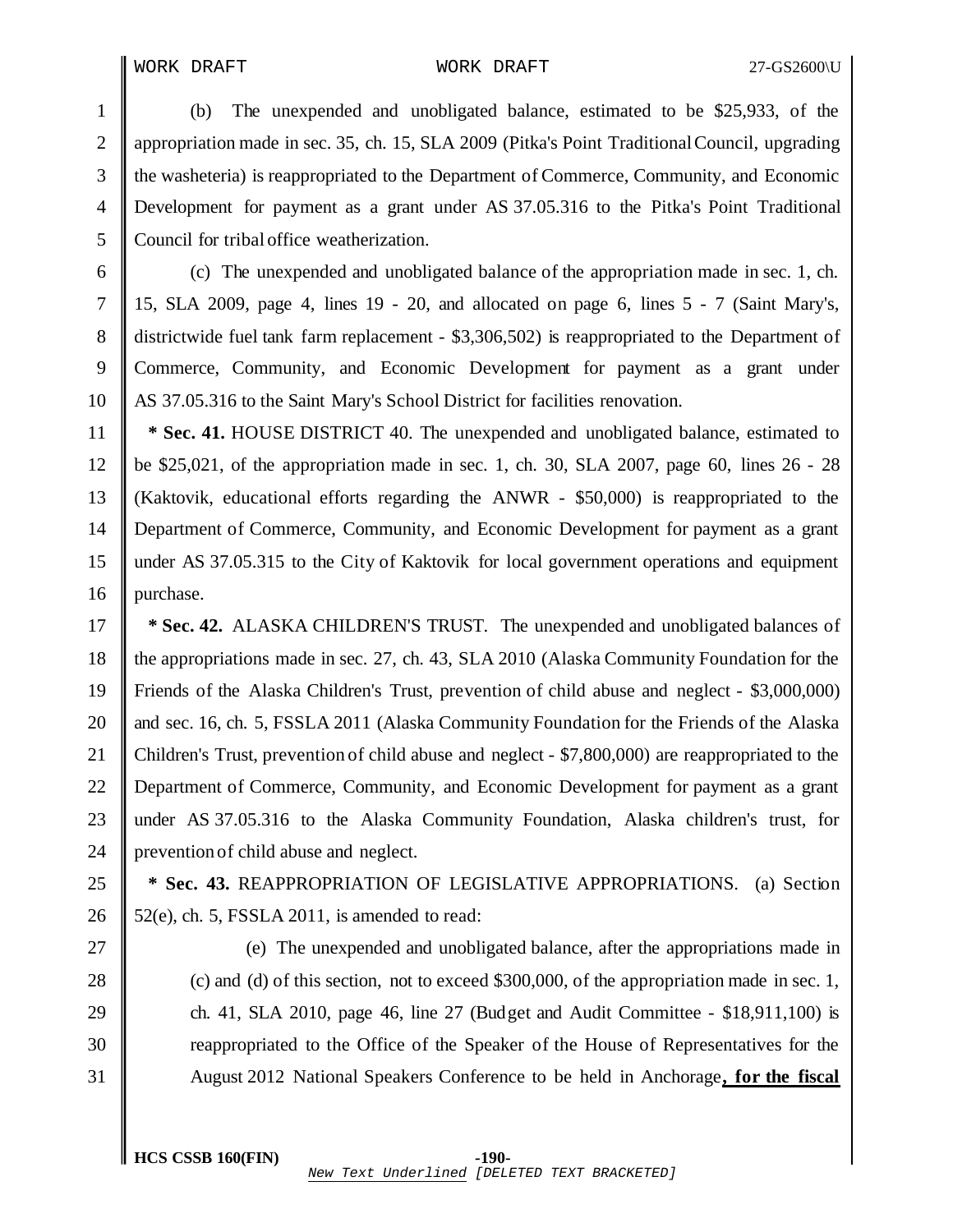# **years ending June 30, 2012, and June 30, 2013**.

2 (b) The unexpended and unobligated balance, not to exceed \$200,000, of the appropriation made in sec. 1, ch. 3, FSSLA 2011, page 42, line 32 (Alaska Legislature, legislative operating budget - \$12,352,400) that was directed to house operating expenses is reappropriated to the legislative operating budget, Office of the Speaker of the House of Representatives for the August 2012 National Speaker's Conference to be held in Anchorage, for the fiscal year ending June 30, 2013.

 (c) The unexpended and unobligated balances, after the appropriation made in (b) of this section, not to exceed \$5,000,000, of the appropriations made in sec. 1, ch. 3, FSSLA 2011, page 42, line 17 (Alaska Legislature, Budget and Audit Committee - \$18,451,700), line 23 (Alaska Legislature, Legislative Council - \$38,530,500), and line 32 (Alaska Legislature, legislative operating budget - \$12,352,400) are reappropriated to the Legislative Council for repair of, remodeling of, technology improvements to, and other necessary projects related to legislative buildings and facilities.

15 (d) Section 52(i), ch. 5, FSSLA 2011, is amended to read:

 (i) The unexpended and unobligated balance, not to exceed \$500,000, of the **appropriation made in sec. 56(c), ch. 43, SLA 2010 (Legislative Budget and Audit**  Committee - electrical power procurement practices study and design) is reappropriated to the Department of Commerce, Community, and Economic Development for payment as a grant under AS 37.05.315 to the Municipality of 21 Anchorage for the municipality's share of a U.S. Army Corps of Engineers study to **determine the composition and consistency of the Point Mackenzie shoal and to** 23 provide direction for a long-term solution to the problems posed by the growth of the **Shoal, for the fiscal year ending June 30, 2013** [2012].

 **\* Sec. 44.** ALASKA MUNICIPAL BOND BANK AUTHORITY. (a) The sum of  $\parallel$  \$1,300,000 is appropriated from the general fund to the Alaska Municipal Bond Bank 27 Authority for the defeasance of the Inter-Island Ferry Authority's loan obligations to the 28 Alaska Municipal Bond Bank Authority.

 (b) The sum of \$13,200,000 is appropriated from the general fund to the Alaska municipal bond bank authority reserve fund (AS 44.85.270) to provide forgiveness on loans 31 || made to the fund under AS  $44.85.270(i)$ .